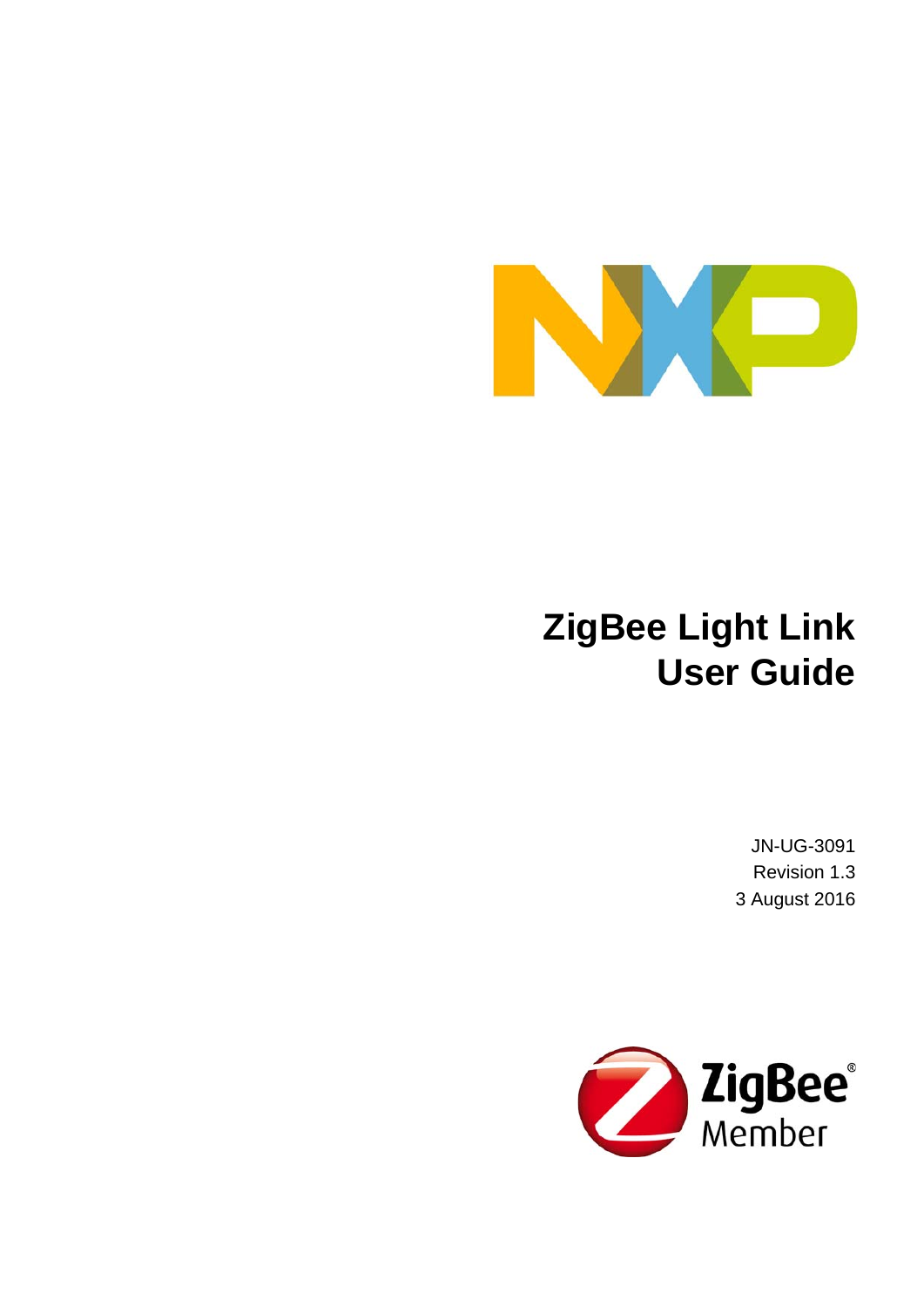**ZigBee Light Link User Guide**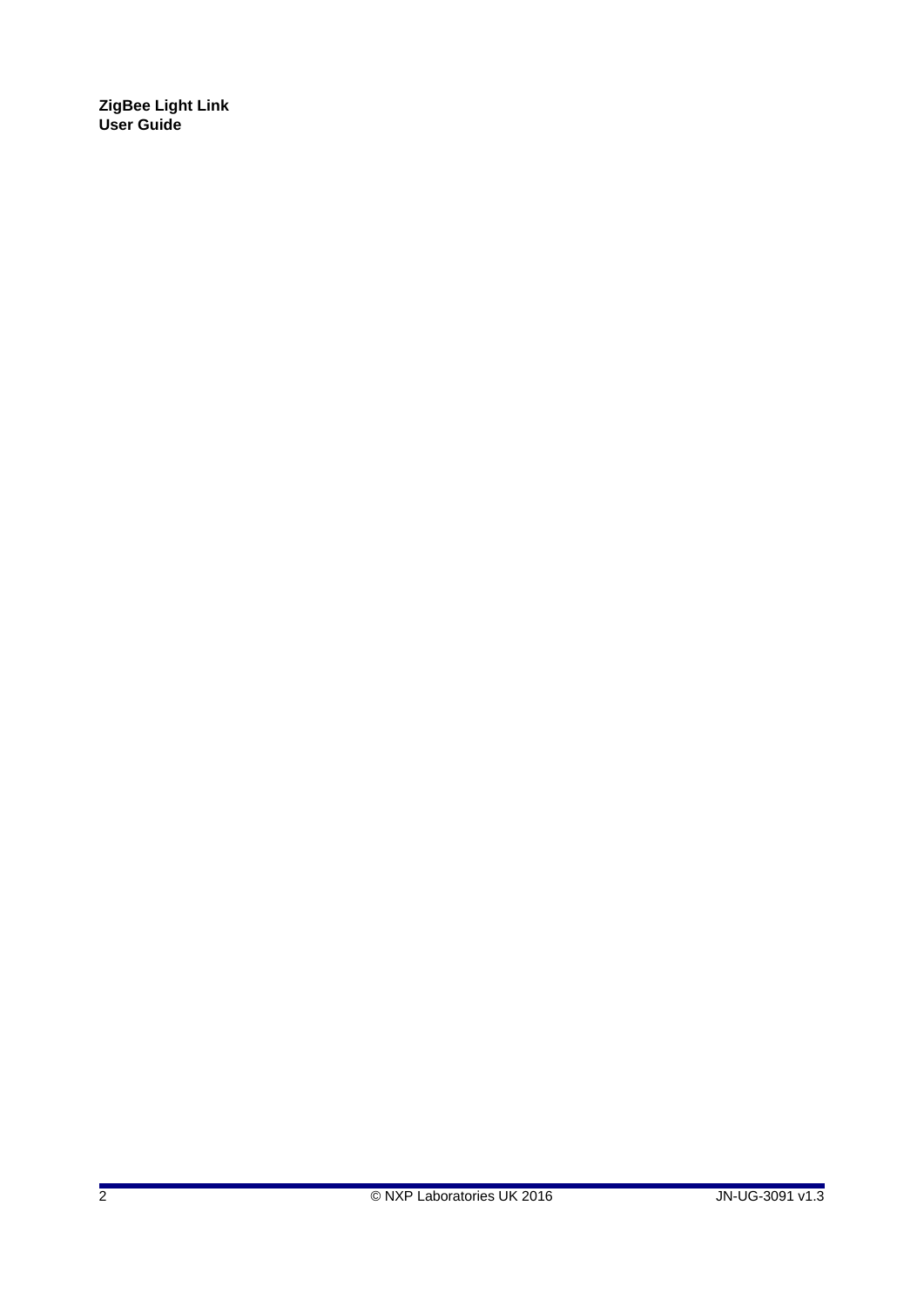# **Contents**

| <b>Preface</b>                    |    |
|-----------------------------------|----|
| Organisation                      | 9  |
| Conventions                       | 10 |
| <b>Acronyms and Abbreviations</b> | 10 |
| <b>Related Documents</b>          | 10 |
| <b>Support Resources</b>          | 11 |
| <b>Trademarks</b>                 | 11 |
| <b>Chip Compatibility</b>         | 11 |
|                                   |    |

# **[Part I: Concept and Development Information](#page-12-0)**

| 1. Introduction to ZigBee Light Link (ZLL) | 15 |
|--------------------------------------------|----|
| 1.1 ZLL Objectives                         | 15 |
| 1.2 ZLL Functionality                      | 16 |
| 1.3 Wireless Networking                    | 18 |
| 1.4 Touchlink Installation                 | 18 |
| 1.5 Energy Saving                          | 19 |
| 1.6 Interoperability and Certification     | 19 |
| 1.7 Software Architecture                  | 20 |
| 1.8 Network Addresses                      | 20 |
| 1.9 Security                               | 21 |
| 1.10 Internet Connectivity                 | 21 |
| 2. ZLL Devices                             | 23 |
| 2.1 Clusters                               | 23 |
| 2.2 Lighting Devices                       | 24 |
| 2.2.1 On/Off Light                         | 25 |
| 2.2.2 On/Off Plug-in Unit                  | 25 |
| 2.2.3 Dimmable Light                       | 26 |
| 2.2.4 Dimmable Plug-in Unit                | 26 |
| 2.2.5 Colour Light                         | 27 |
| 2.2.6 Extended Colour Light                | 27 |
| 2.2.7 Colour Temperature Light             | 28 |
| 2.3 Controller Devices                     | 29 |
| 2.3.1 Colour Controller                    | 29 |
| 2.3.2 Colour Scene Controller              | 30 |
| 2.3.3 Non-Colour Controller                | 30 |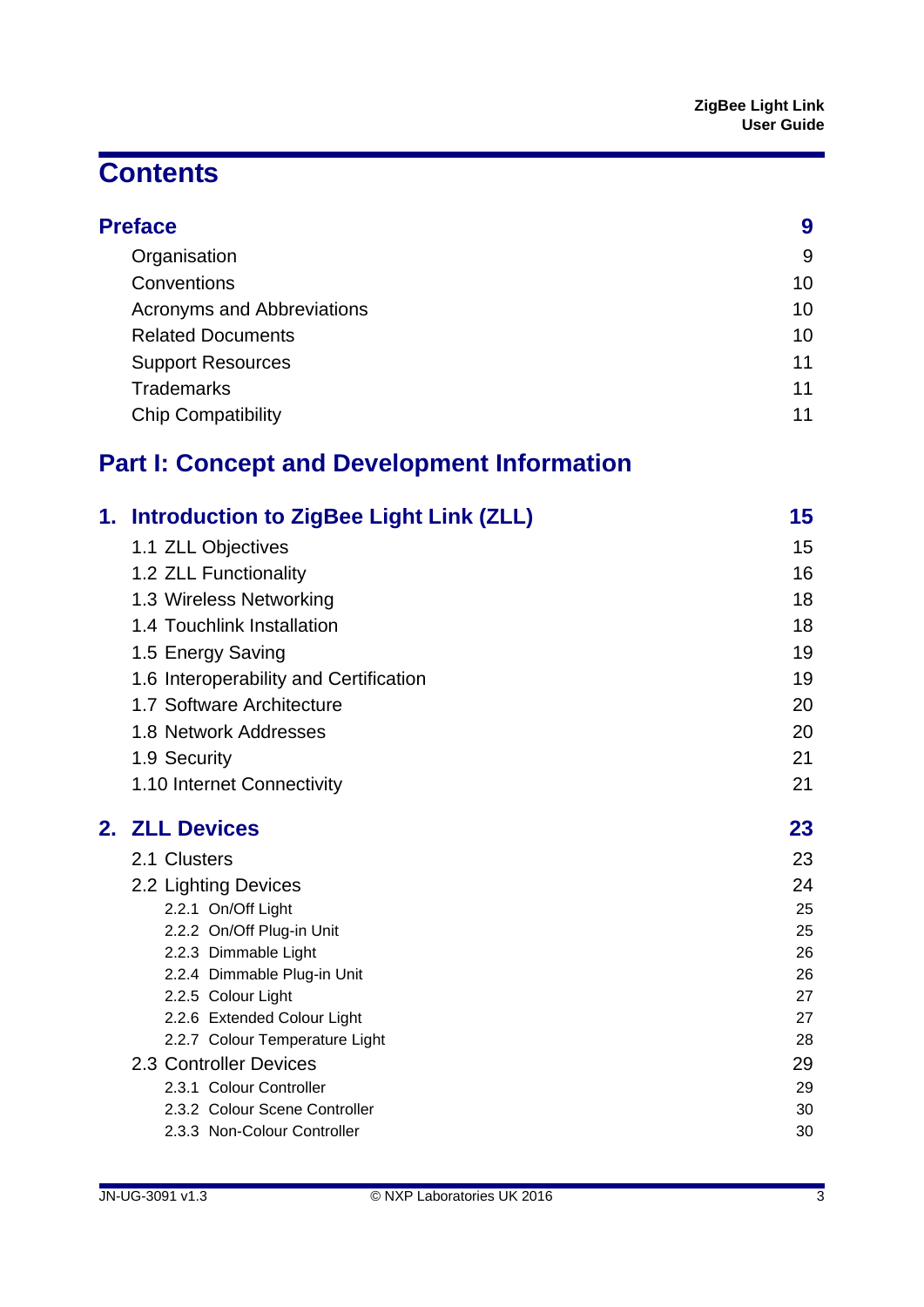| 2.3.4 Non-Colour Scene Controller<br>2.3.5 Control Bridge | 31<br>31 |
|-----------------------------------------------------------|----------|
| 2.3.6 On/Off Sensor                                       | 32       |
| <b>3. ZLL Application Development</b>                     | 33       |
| 3.1 Development Resources and Installation                | 33       |
| 3.2 ZLL Programming Resources                             | 34       |
| 3.2.1 Core Resources                                      | 34       |
| 3.2.2 Cluster-specific Resources                          | 34       |
| 3.3 Function Prefixes                                     | 35       |
| 3.4 Development Phases                                    | 35       |
| 3.5 Building an Application                               | 36       |
| 3.5.1 Compile-Time Options                                | 36       |
| 3.5.2 ZigBee Network Parameters                           | 37       |
| 3.5.3 Building and Loading the Application Binary         | 37       |
| <b>4. ZLL Application Coding</b>                          | 39       |
| 4.1 ZLL Programming Concepts                              | 39       |
| 4.1.1 Shared Device Structures                            | 39       |
| 4.1.2 Addressing                                          | 41       |
| 4.1.3 OS Resources                                        | 41       |
| 4.2 Initialisation                                        | 42       |
| 4.3 Callback Functions                                    | 43       |
| 4.4 Network Formation/Joining                             | 43       |
| 4.5 Reading Attributes                                    | 44       |
| 4.6 Writing Attributes                                    | 46       |
| 4.7 Handling Stack and Timer Events                       | 49       |
| 4.8 Servicing Timing Requirements                         | 50       |
|                                                           |          |

| <b>5. ZCL Clusters</b>               | 53 |
|--------------------------------------|----|
| 5.1 Basic Cluster                    | 54 |
| 5.1.1 Mandatory Attributes for ZLL   | 54 |
| 5.1.2 Compile-Time Options           | 54 |
| 5.2 Identify Cluster                 | 55 |
| 5.2.1 Mandatory Attribute for ZLL    | 55 |
| 5.2.2 Enhanced Functionality for ZLL | 55 |
| 5.2.3 Compile-Time Options           | 55 |
|                                      |    |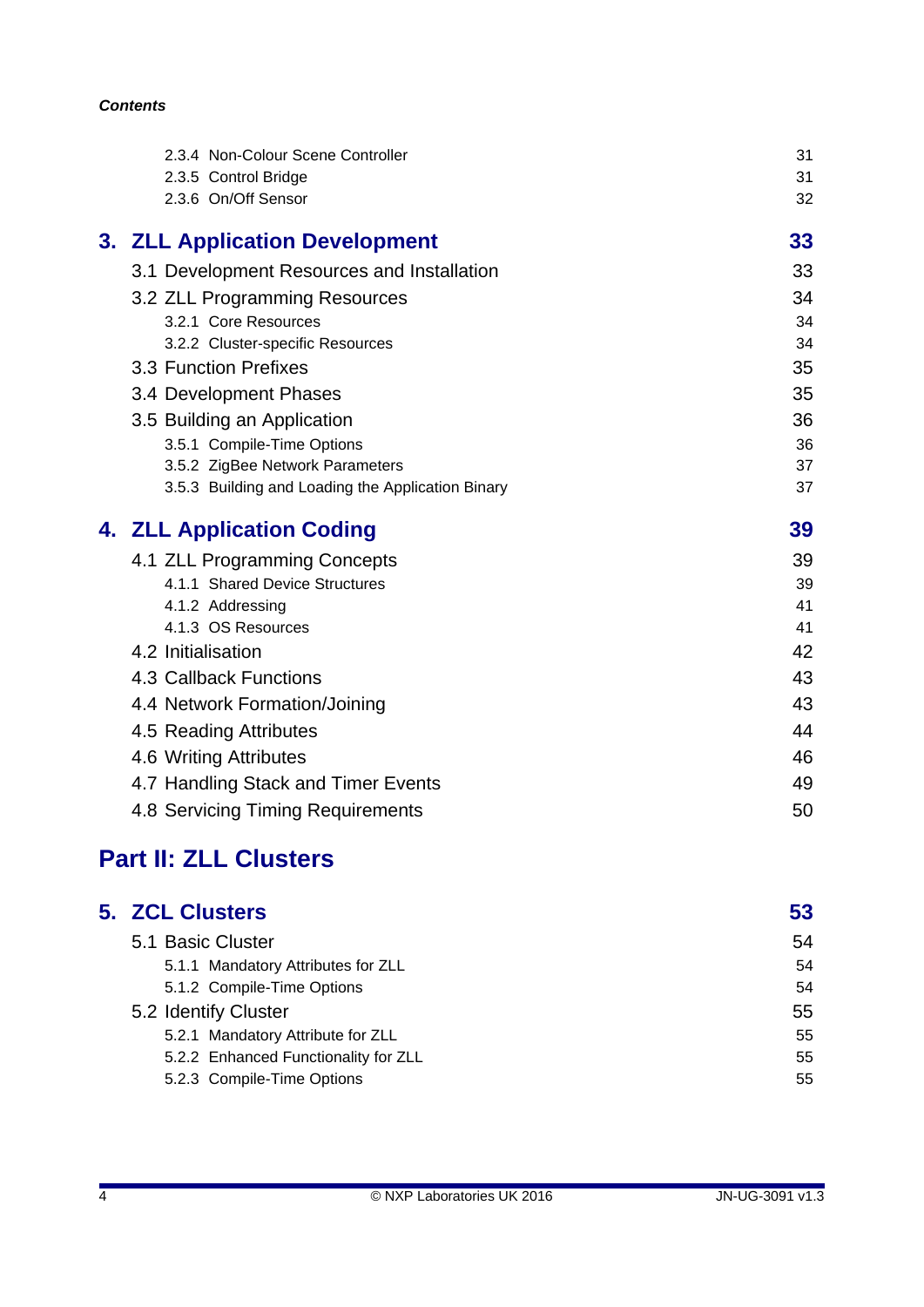| 5.3 Groups Cluster                                     | 56 |
|--------------------------------------------------------|----|
| 5.3.1 Mandatory Attribute for ZLL                      | 56 |
| 5.3.2 Compile-Time Options                             | 56 |
| 5.4 Scenes Cluster                                     | 57 |
| 5.4.1 Mandatory Attributes for ZLL                     | 57 |
| 5.4.2 Enhanced Functionality for ZLL                   | 57 |
| 5.4.3 Compile-Time Options                             | 57 |
| 5.5 On/Off Cluster                                     | 59 |
| 5.5.1 Mandatory Attributes for ZLL                     | 59 |
| 5.5.2 Enhanced Functionality for ZLL                   | 59 |
| 5.5.3 Compile-Time Options                             | 59 |
| 5.6 Level Control Cluster                              | 61 |
| 5.6.1 Mandatory Attributes for ZLL                     | 61 |
| 5.6.2 Compile-Time Options                             | 61 |
| 5.7 Colour Control Cluster                             | 62 |
| 5.7.1 Mandatory Attributes for ZLL                     | 62 |
| 5.7.2 Enhanced Functionality for ZLL                   | 63 |
| 5.7.3 Compile-Time Options                             | 64 |
| <b>6. ZLL Commissioning Cluster</b>                    | 67 |
| 6.1 Overview                                           | 67 |
| 6.2 ZLL Commissioning Cluster Structure and Attributes | 68 |
| 6.3 Commissioning Operations                           | 68 |
| 6.4 Using Touchlink                                    | 69 |
| 6.4.1 Creating a ZLL Network                           | 70 |
| 6.4.2 Adding to an Existing Network                    | 72 |
| 6.4.3 Updating Network Settings                        | 73 |
| 6.4.4 Stealing a Node                                  | 74 |
| 6.5 Using the Commissioning Utility                    | 75 |
| 6.6 ZLL Commissioning Events (Touchlink)               | 77 |
| 6.6.1 Touchlink Command Events                         | 79 |
| 6.6.2 Commissioning Utility Command Events             | 80 |
| 6.7 Functions                                          | 80 |
| 6.7.1 Touchlink Functions                              | 81 |
| eZLL_RegisterCommissionEndPoint                        | 82 |
| eCLD_ZIICommissionCreateCommission                     | 83 |
| eCLD_ZIICommissionCommandScanReqCommandSend            | 84 |
| eCLD_ZIICommissionCommandScanRspCommandSend            | 85 |
| eCLD_ZIICommissionCommandDeviceInfoReqCommandSend      | 86 |
| eCLD_ZIICommissionCommandDeviceInfoRspCommandSend      | 87 |
| eCLD_ZIICommissionCommandDeviceIdentifyReqCommandSend  | 88 |
| eCLD_ZIICommissionCommandFactoryResetReqCommandSend    | 89 |
| eCLD_ZIICommissionCommandNetworkStartReqCommandSend    | 90 |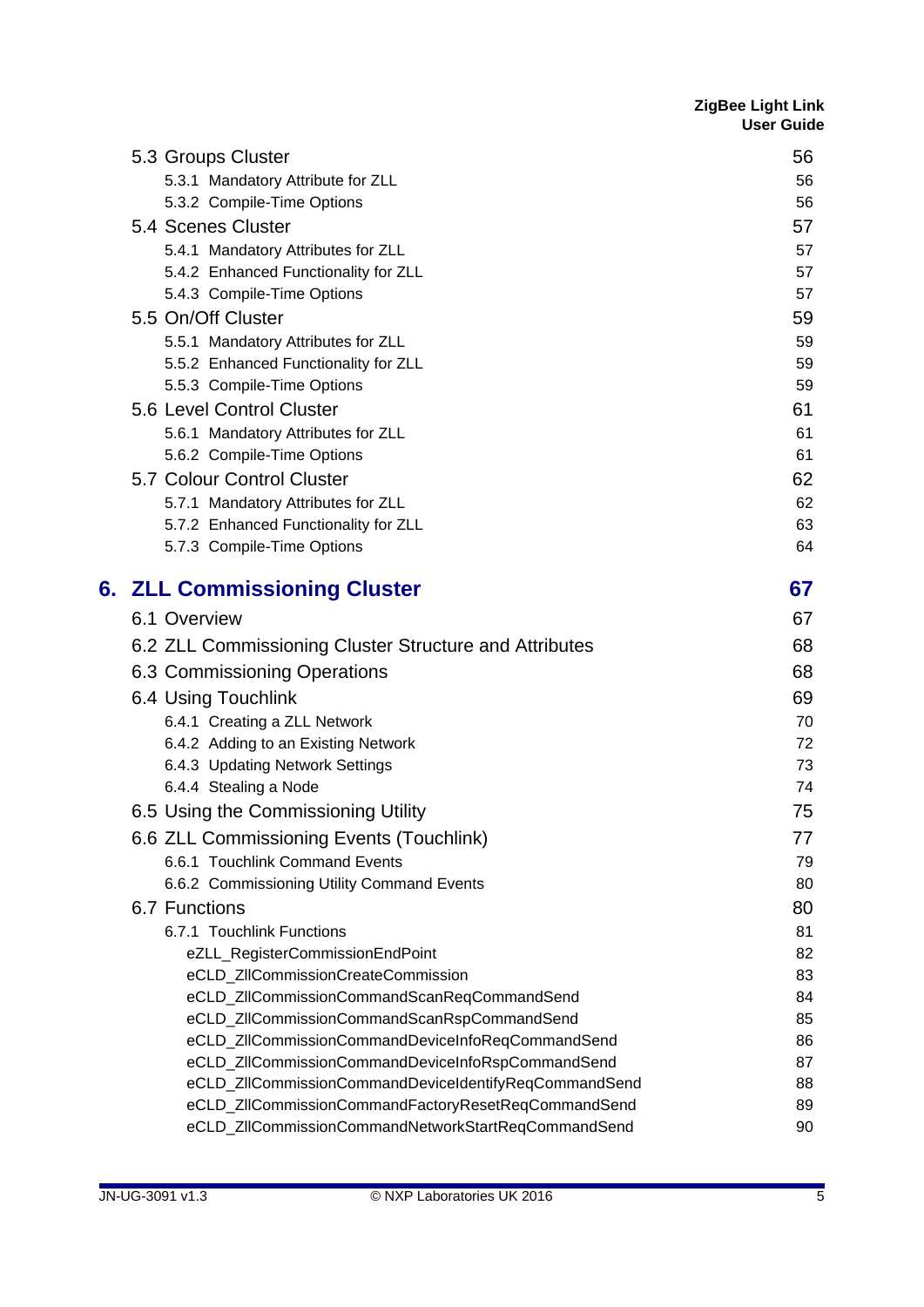#### *Contents*

| eCLD_ZIICommissionCommandNetworkStartRspCommandSend              | 91  |
|------------------------------------------------------------------|-----|
| eCLD_ZIICommissionCommandNetworkJoinRouterReqCommandSend         | 92  |
| eCLD_ZIICommissionCommandNetworkJoinRouterRspCommandSend         | 93  |
| eCLD_ZIICommissionCommandNetworkJoinEndDeviceReqCommandSend      | 94  |
| eCLD_ZIICommissionCommandNetworkJoinEndDeviceRspCommandSend      | 95  |
| eCLD_ZIICommissionCommandNetworkUpdateReqCommandSend             | 96  |
| 6.7.2 Commissioning Utility Functions                            | 97  |
| eCLD_ZIIUtilityCreateUtility                                     | 98  |
| eCLD_ZIIUtilityCommandEndpointInformationCommandSend             | 99  |
| eCLD_ZIIUtilityCommandGetGroupIdReqCommandSend                   | 100 |
| eCLD_ZIIUtilityCommandGetGroupIdRspCommandSend                   | 101 |
| eCLD_ZIIUtilityCommandGetEndpointListReqCommandSend              | 102 |
| eCLD_ZIIUtilityCommandGetEndpointListRspCommandSend              | 103 |
| eCLD_ZIIUtilityCommandHandler                                    | 104 |
| 6.8 Structures                                                   | 105 |
| 6.8.1 tsZLL_CommissionEndpoint                                   | 105 |
| 6.8.2 tsZLL_CommissionEndpointClusterInstances                   | 106 |
| 6.8.3 tsCLD_ZIICommissionCustomDataStructure                     | 106 |
| 6.8.4 tsCLD_ZIICommissionCallBackMessage                         | 107 |
| 6.8.5 tsCLD_ZIICommission_ScanReqCommandPayload                  | 108 |
| 6.8.6 tsCLD_ZIICommission_ScanRspCommandPayload                  | 108 |
| 6.8.7 tsCLD_ZIICommission_DeviceInfoReqCommandPayload            | 110 |
| 6.8.8 tsCLD_ZIICommission_DeviceInfoRspCommandPayload            | 111 |
| 6.8.9 tsCLD_ZIICommission_IdentifyReqCommandPayload              | 111 |
| 6.8.10 tsCLD_ZIICommission_FactoryResetReqCommandPayload         | 112 |
| 6.8.11 tsCLD_ZIICommission_NetworkStartReqCommandPayload         | 112 |
| 6.8.12 tsCLD_ZIICommission_NetworkStartRspCommandPayload         | 114 |
| 6.8.13 tsCLD_ZIICommission_NetworkJoinRouterReqCommandPayload    | 115 |
| 6.8.14 tsCLD_ZIICommission_NetworkJoinRouterRspCommandPayload    | 116 |
| 6.8.15 tsCLD_ZIICommission_NetworkJoinEndDeviceReqCommandPayload | 117 |
| 6.8.16 tsCLD_ZIICommission_NetworkJoinEndDeviceRspCommandPayload | 118 |
| 6.8.17 tsCLD_ZIICommission_NetworkUpdateReqCommandPayload        | 119 |
| 6.8.18 tsCLD_ZIIUtilityCustomDataStructure                       | 119 |
| 6.8.19 tsCLD_ZIIUtilityCallBackMessage                           | 120 |
| 6.8.20 tsCLD_ZIIUtility_EndpointInformationCommandPayload        | 121 |
| 6.9 Enumerations                                                 | 122 |
| 6.9.1 Touchlink Event Enumerations                               | 122 |
| 6.9.2 Commissioning Utility Event Enumerations                   | 122 |
| 6.10 Compile-Time Options                                        | 123 |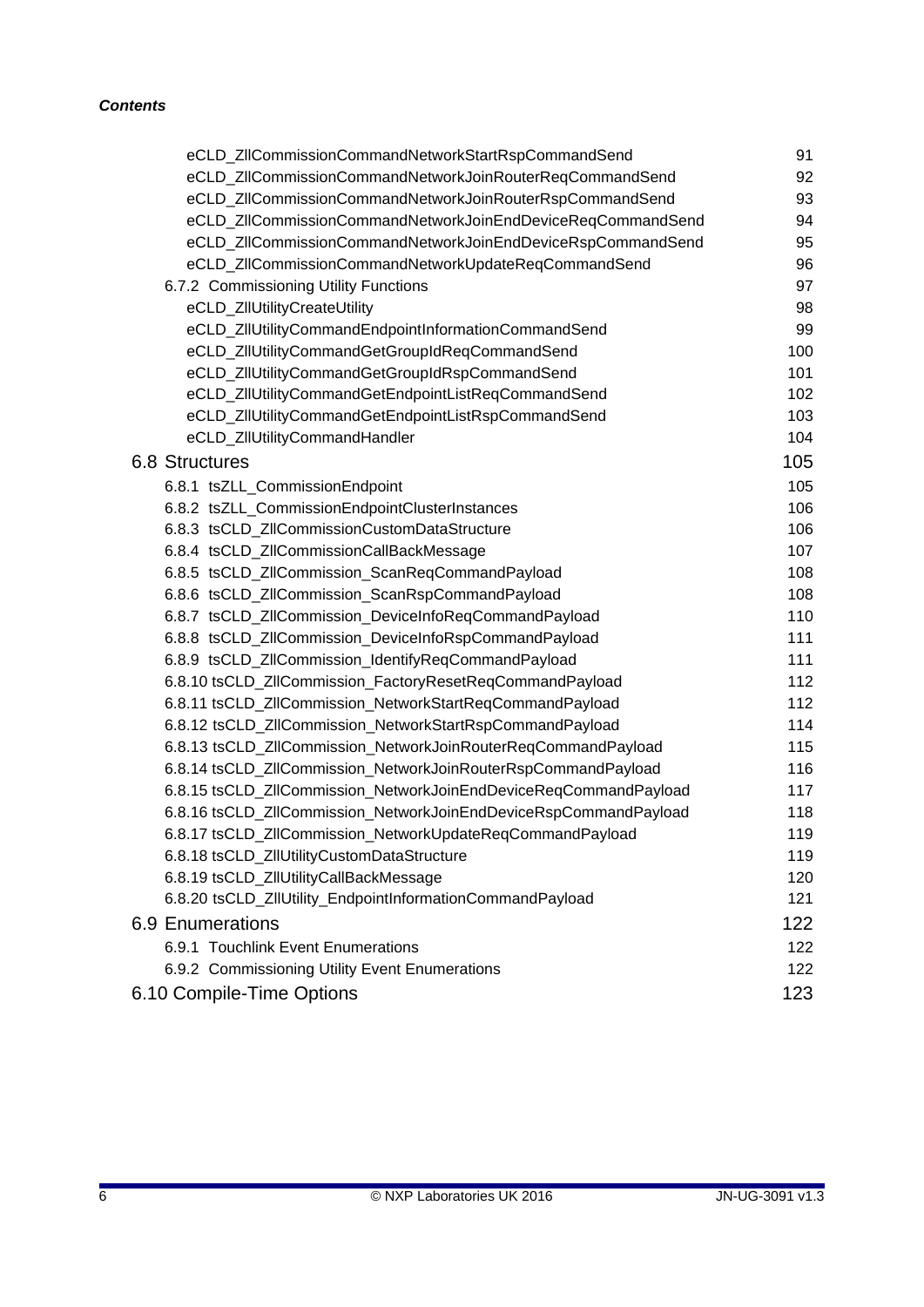# **[Part III: General Reference Information](#page-124-0)**

| <b>7. ZLL Core Functions</b>                | 127 |
|---------------------------------------------|-----|
| eZLL Initialise                             | 128 |
| eZLL_Update100mS                            | 129 |
| eZLL_RegisterOnOffLightEndPoint             | 130 |
| eZLL_RegisterOnOffPlugEndPoint              | 132 |
| eZLL_RegisterDimmableLightEndPoint          | 134 |
| eZLL_RegisterDimmablePlugEndPoint           | 136 |
| eZLL_RegisterColourLightEndPoint            | 138 |
| eZLL_RegisterExtendedColourLightEndPoint    | 140 |
| eZLL_RegisterColourTemperatureLightEndPoint | 142 |
| eZLL_RegisterColourRemoteEndPoint           | 144 |
| eZLL_RegisterColourSceneRemoteEndPoint      | 146 |
| eZLL_RegisterNonColourRemoteEndPoint        | 148 |
| eZLL_RegisterNonColourSceneRemoteEndPoint   | 150 |
| eZLL_RegisterControlBridgeEndPoint          | 152 |
| eZLL_RegisterOnOffSensorEndPoint            | 154 |
|                                             |     |
| 8. ZLL Structures                           | 157 |
| 8.1 Device Structures                       | 157 |
| 8.1.1 tsZLL_OnOffLightDevice                | 157 |
| 8.1.2 tsZLL_OnOffPlugDevice                 | 158 |
| 8.1.3 tsZLL_DimmableLightDevice             | 160 |
| 8.1.4 tsZLL_DimmablePlugDevice              | 161 |
| 8.1.5 tsZLL_ColourLightDevice               | 162 |
| 8.1.6 tsZLL_ExtendedColourLightDevice       | 163 |
| 8.1.7 tsZLL_ColourTemperatureLightDevice    | 166 |
| 8.1.8 tsZLL_ColourRemoteDevice              | 167 |
| 8.1.9 tsZLL_ColourSceneRemoteDevice         | 169 |
| 8.1.10 tsZLL_NonColourRemoteDevice          | 170 |
| 8.1.11 tsZLL_NonColourSceneRemoteDevice     | 172 |
| 8.1.12 tsZLL_ControlBridgeDevice            | 173 |
| 8.1.13 tsZLL_OnOffSensorDevice              | 175 |
| 8.2 Other Structures                        | 178 |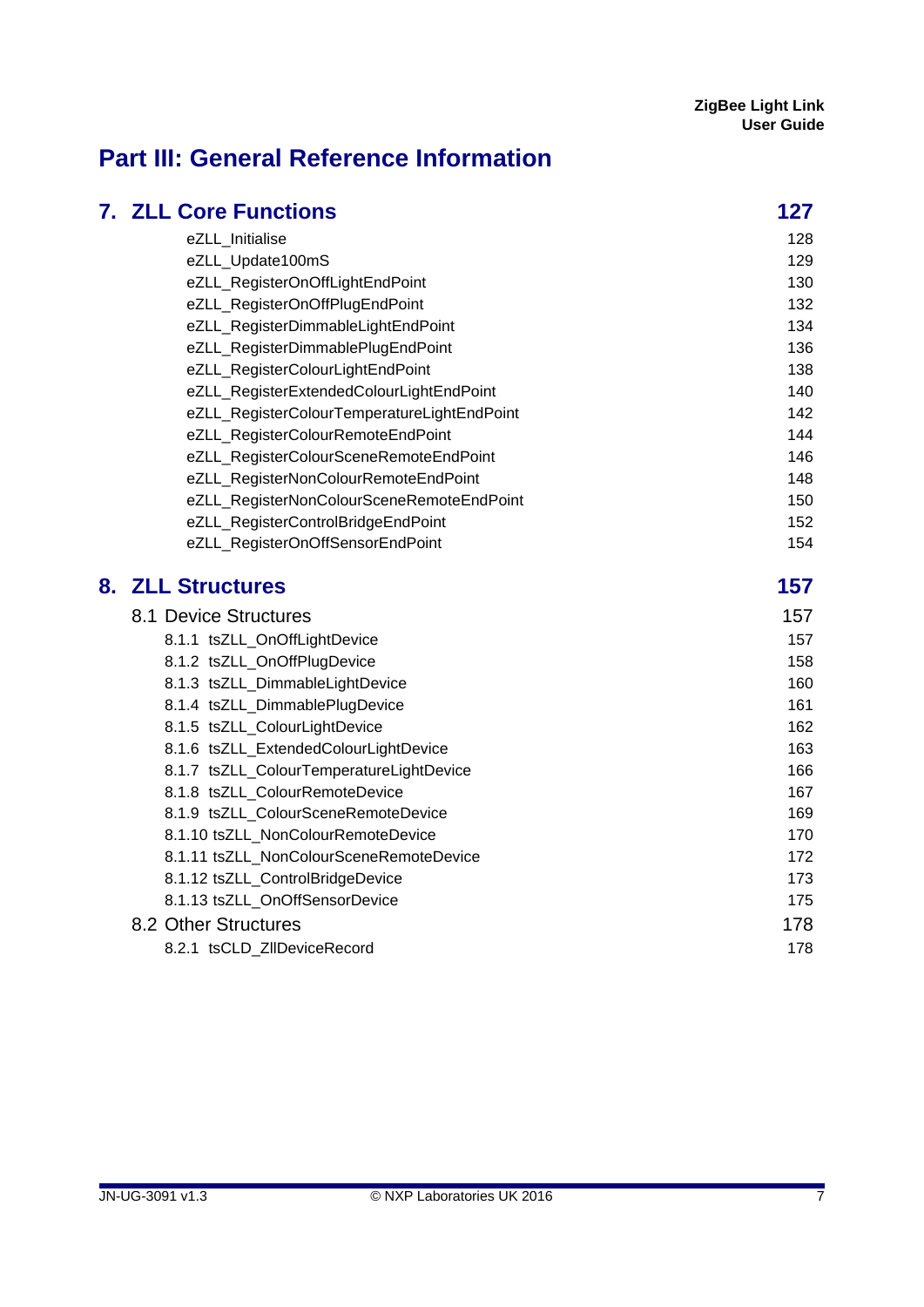#### *Contents*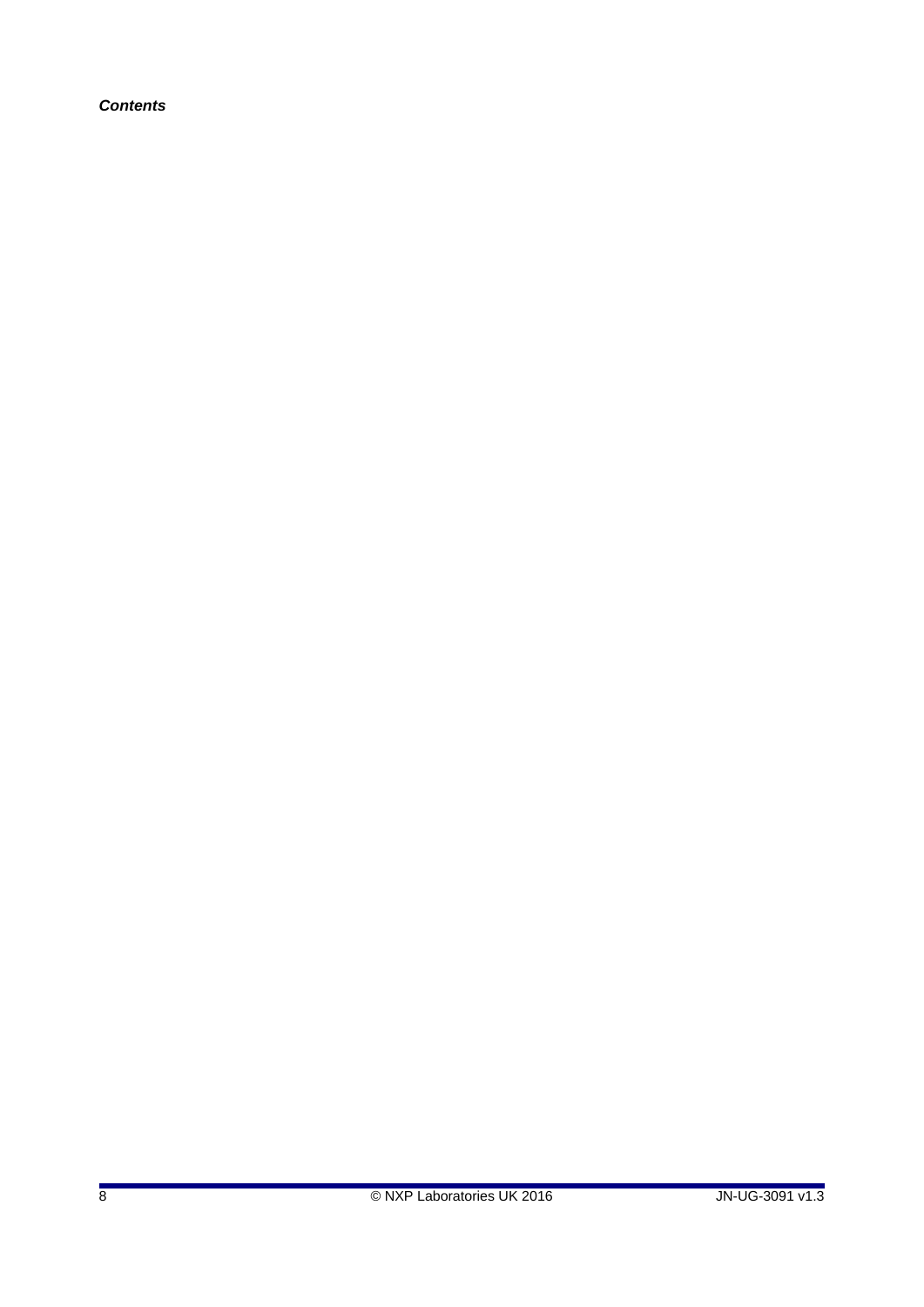# <span id="page-8-0"></span>**Preface**

This manual provides an introduction to the ZigBee Light Link (ZLL) application profile and describes the use of the NXP ZigBee ZLL Application Programming Interface (API) for the JN516x wireless microcontrollers. The manual contains both operational and reference information relating to the ZLL API, including descriptions of the C functions and associated resources (e.g. structures and enumerations).

The API is designed for use with the NXP ZigBee PRO stack to develop wireless network applications based on the ZigBee Light Link application profile. For complementary information, refer to the following sources:

- Information on ZigBee PRO wireless networks is provided in the *ZigBee PRO Stack User Guide (JN-UG-3101)*, available from NXP.
- The ZLL profile is defined in the *ZigBee Light Link Profile Specification (11-0037-10)*, available from the ZigBee Alliance at **www.zigbee.org**.



**Important:** Clusters that are part of the ZigBee Cluster Library (ZCL) but used by the ZLL profile are detailed in the *ZCL User Guide (JN-UG-3103)* from NXP, which you should use in conjunction with this manual.

# <span id="page-8-1"></span>**Organisation**

This manual is divided into three parts:

- **[Part I: Concept and Development Information](#page-12-1) comprises four chapters:** 
	- [Chapter 1](#page-14-2) introduces the principles of ZigBee Light Link (ZLL)
	- [Chapter 2](#page-22-2) describes the devices available in the ZLL application profile
	- [Chapter 3](#page-32-2) provides an overview of ZLL application development
	- [Chapter 4](#page-38-3) describes the essential aspects of coding a ZLL application using NXP's ZLL Application Programming Interface (API)
- **[Part II: ZLL Clusters](#page-50-1) comprises two chapters:** 
	- [Chapter 5](#page-52-1) describes the ZLL-specific implementation of clusters from the ZigBee Cluster Library (ZCL)
	- [Chapter 6](#page-66-2) details the ZLL Commissioning cluster, including API resources
- **[Part III: General Reference Information](#page-124-1) comprises two chapters:** 
	- [Chapter 7](#page-126-1) details the ZLL core functions, including initialisation and device registration functions
	- [Chapter 8](#page-156-3) details general structures of the ZLL API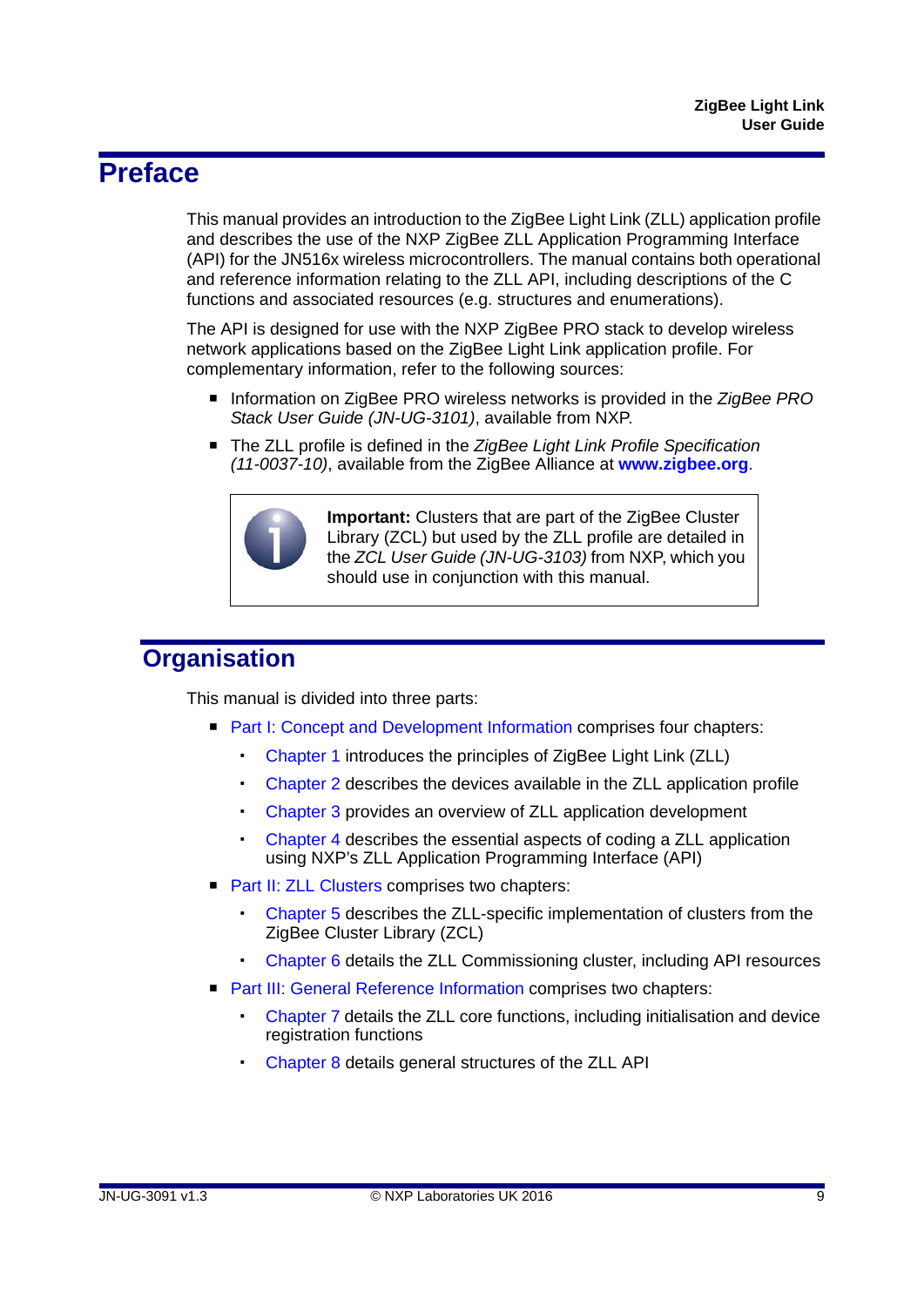# <span id="page-9-0"></span>**Conventions**

Files, folders, functions and parameter types are represented in **bold** type.

Function parameters are represented in *italics* type.

Code fragments are represented in the Courier New typeface.



This is a **Tip**. It indicates useful or practical information.



This is a **Note**. It highlights important additional information.



*This is a Caution. It warns of situations that may result in equipment malfunction or damage.*

# <span id="page-9-1"></span>**Acronyms and Abbreviations**

| <b>API</b> | <b>Application Programming Interface</b> |  |
|------------|------------------------------------------|--|
|            |                                          |  |

- SDK Software Developer's Kit
- ZCL ZigBee Cluster Library
- ZLL ZigBee Light Link

### <span id="page-9-2"></span>**Related Documents**

| <b>JN-UG-3101</b> | ZigBee PRO Stack User Guide                                    |
|-------------------|----------------------------------------------------------------|
| JN-UG-3103        | ZigBee Cluster Library User Guide                              |
| JN-UG-3075        | JenOS User Guide                                               |
| JN-UG-3098        | Beyond Studio for NXP Installation and User Guide              |
| <b>JN-AN-1171</b> | ZigBee Light Link Solution Application Note                    |
| JN-AN-1194        | ZigBee Gateway Application Note                                |
| 11-0037-10        | ZigBee Light Link Profile Specification [from ZigBee Alliance] |
| 075123            | ZigBee Cluster Library Specification [from ZigBee Alliance]    |
|                   |                                                                |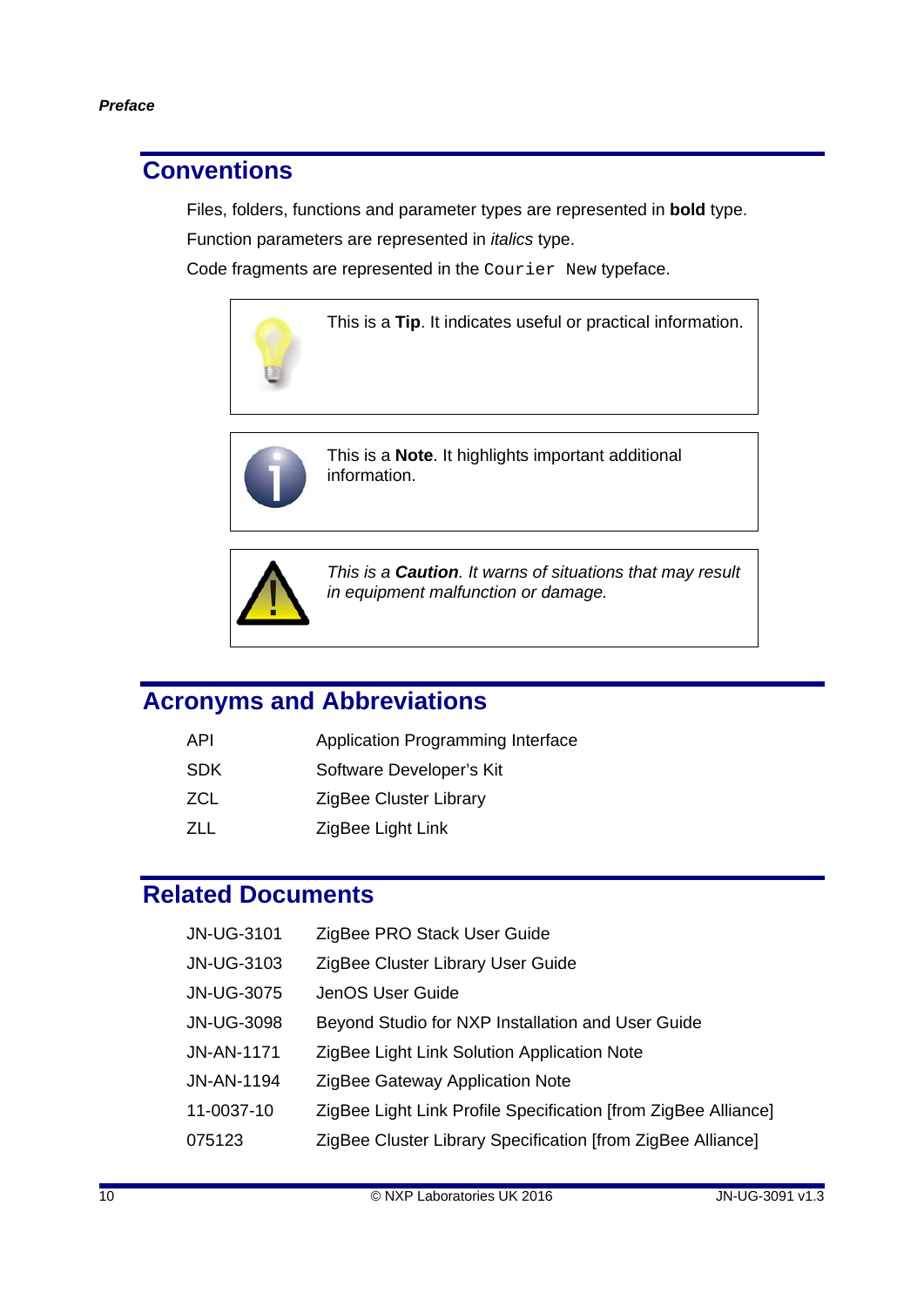### <span id="page-10-3"></span><span id="page-10-0"></span>**Support Resources**

To access online support resources such as SDKs, Application Notes and User Guides, visit the Wireless Connectivity area of the NXP web site:

**www.nxp.com/products/interface-and-connectivity/wireless-connectivity**

ZigBee resources can be accessed from the ZigBee page, which can be reached via the short-cut **www.nxp.com/zigbee**.

All NXP resources referred to in this manual can be found at the above addresses, unless otherwise stated.

## <span id="page-10-1"></span>**Trademarks**

All trademarks are the property of their respective owners.

# <span id="page-10-4"></span><span id="page-10-2"></span>**Chip Compatibility**

The ZLL software described in this manual can be used on the NXP JN516x family of wireless microcontrollers with the exception of the JN5161 device. However, the supported devices will be referred to as JN516x.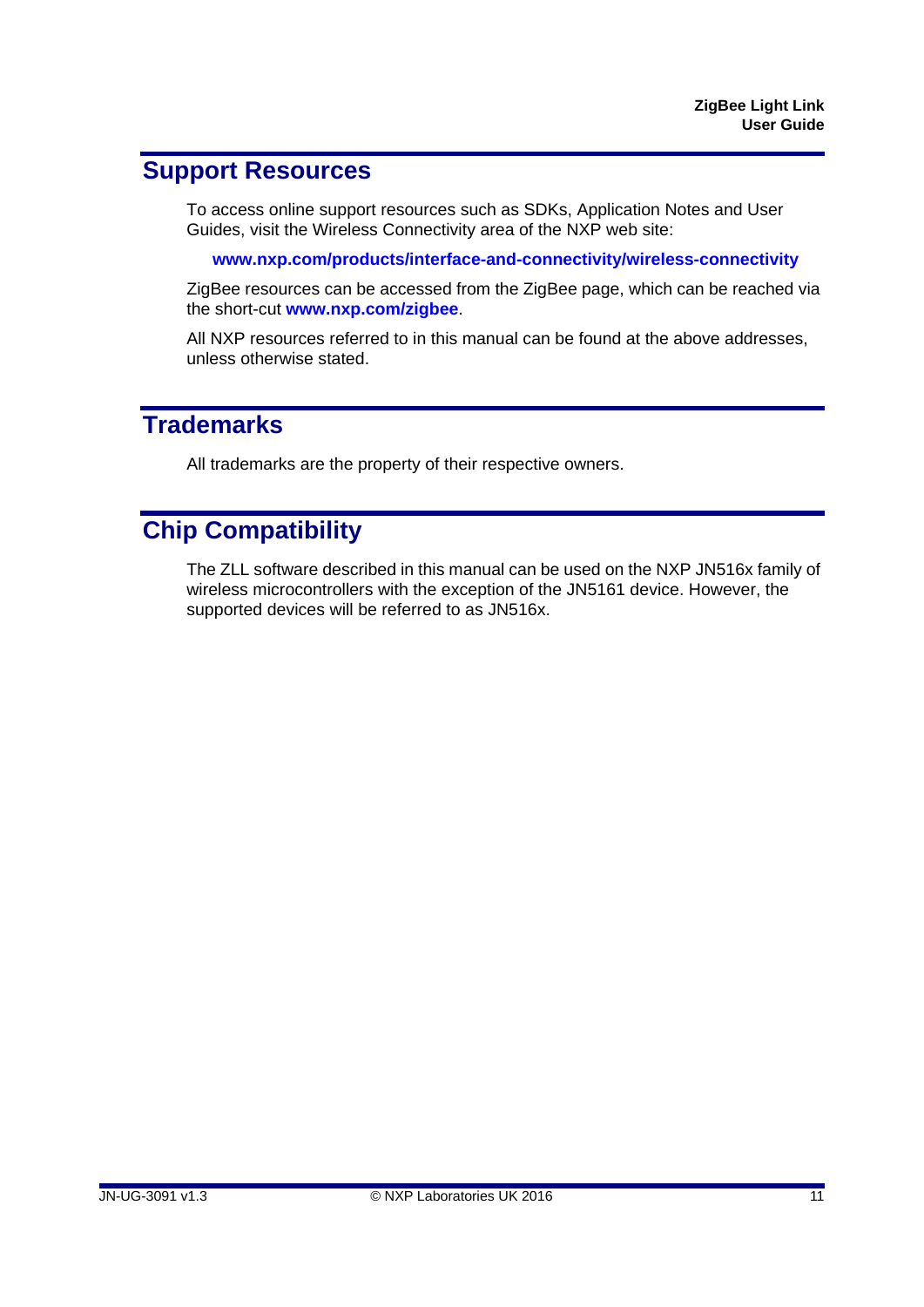*Preface*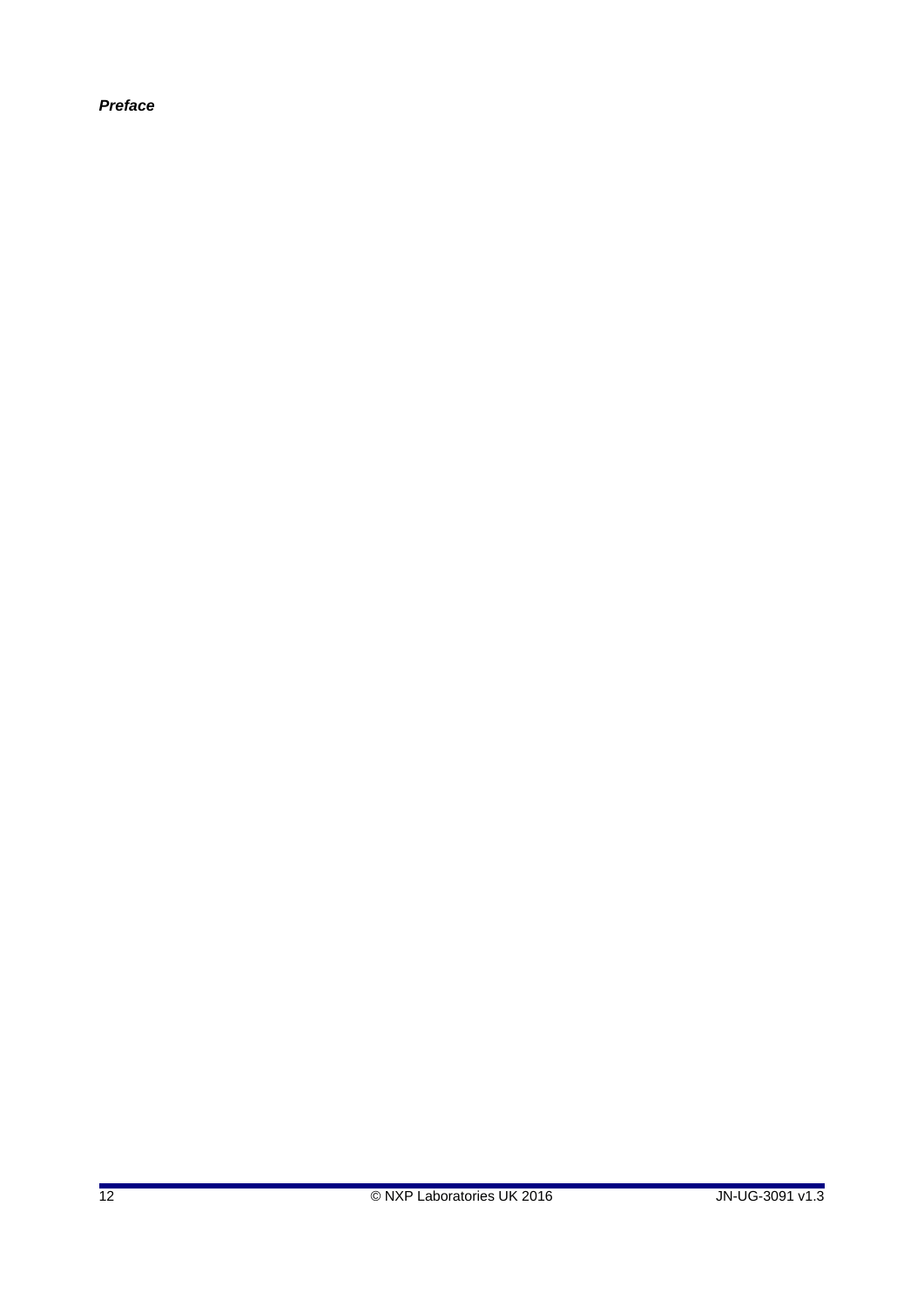# <span id="page-12-1"></span><span id="page-12-0"></span>**Part I: Concept and Development Information**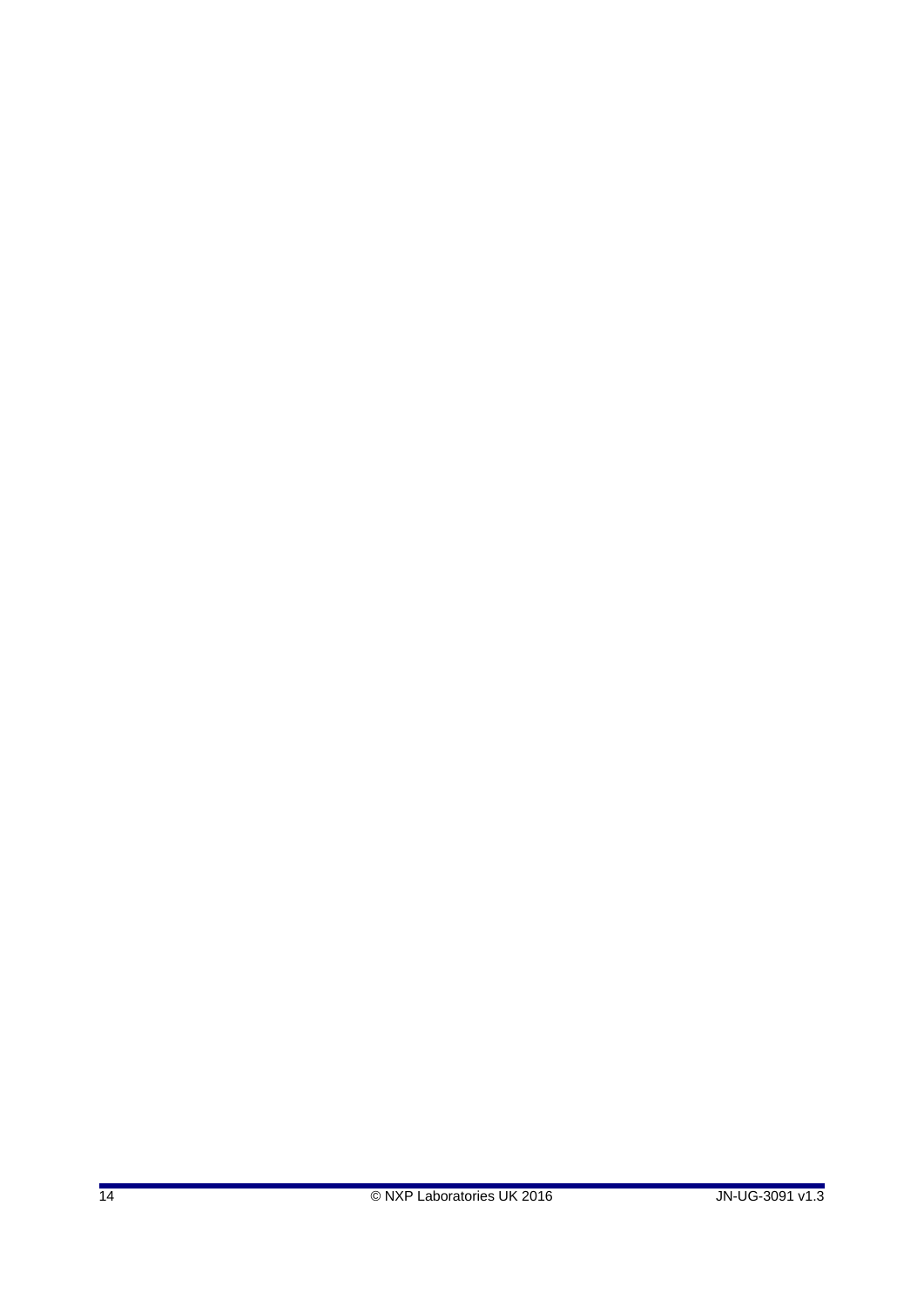# <span id="page-14-2"></span><span id="page-14-0"></span>**1. Introduction to ZigBee Light Link (ZLL)**

The ZigBee Alliance has developed the ZigBee Light Link (ZLL) application profile for ZigBee PRO in order to meet the needs of lighting solutions in the consumer market. This chapter introduces the purpose and concepts of ZigBee Light Link before the NXP implementation is detailed in the rest of this manual.

The ZLL Application Profile ID is 0xC05E and the profile is defined in the *ZigBee Light Link Profile Specification (11-0037-10)*, available from the ZigBee Alliance. However, this User Guide together with the *ZigBee Cluster Library User Guide (JN-UG-3103)* should provide all the necessary information to use the NXP implementation of the profile.



**Note:** ZigBee Light Link operates in conjunction with the ZigBee PRO wireless network protocol. If you are not already familiar with ZigBee PRO, you are advised to read at least the first two chapters of the *ZigBee PRO Stack User Guide (JN-UG-3101)*.

# <span id="page-14-1"></span>**1.1 ZLL Objectives**

ZigBee Light Link brings wireless technology to lighting solutions for the home, opening up a new world of lighting to consumers in a user-friendly and accessible way.

The objectives of ZigBee Light Link can be summarised as follows:

- Target the DIY consumer market as well as small professional installations
- **Provide an easy and intuitive installation experience**
- **Provide the consumer with new, rich lighting functionality, including remote** control, programmable timer control and mood lighting
- Allow energy saving (and power cost savings) through occupancy sensing and energy monitoring
- Provide a framework for interoperability between products from different manufacturers

The operational principles for attaining the above objectives are described in the remainder of this chapter.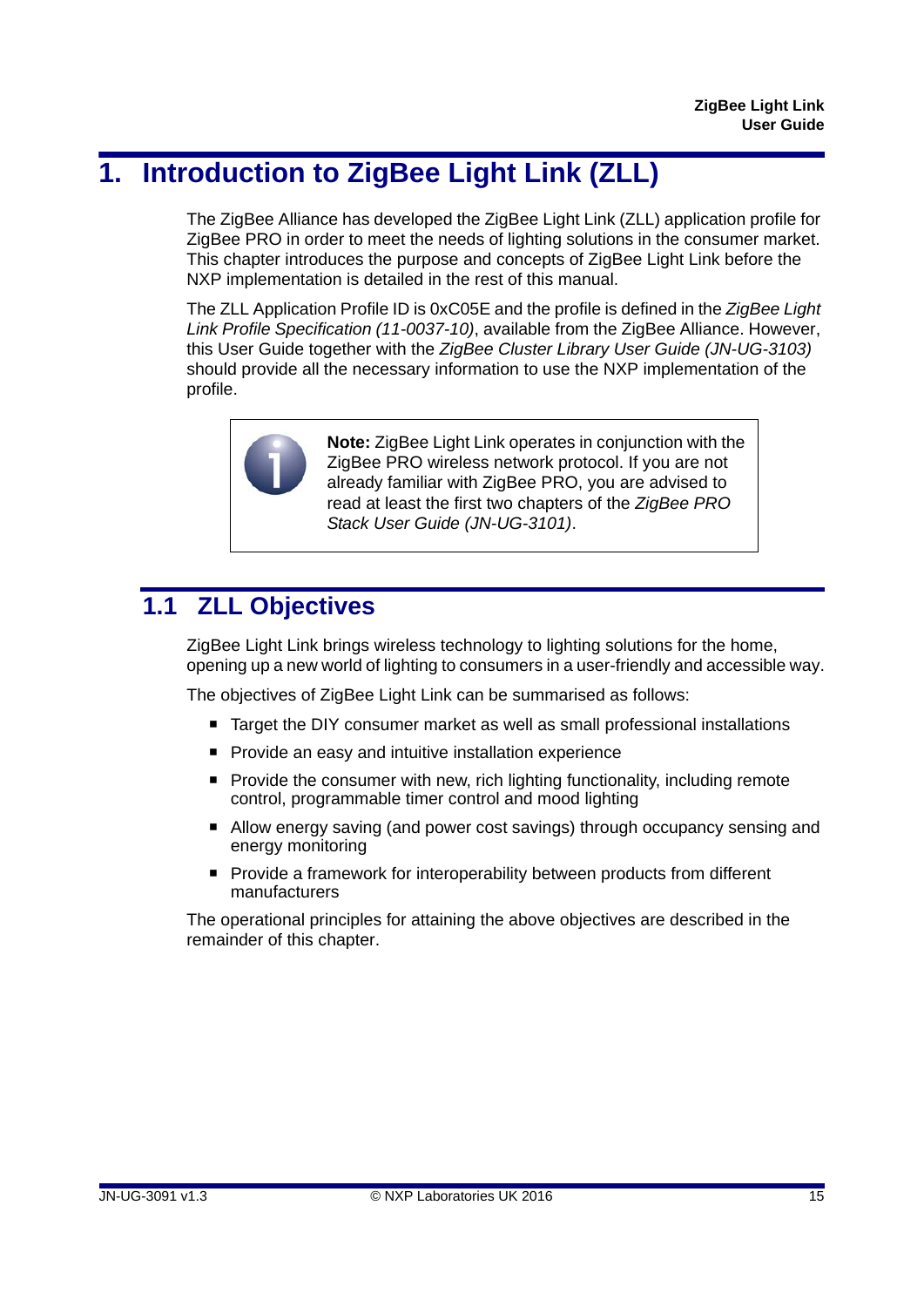# <span id="page-15-0"></span>**1.2 ZLL Functionality**

A ZigBee Light Link system is a wireless network which contains two general categories of nodes - those that are used to send control commands, and those that receive and execute control commands:

- **Controller nodes** these may include:
	- Light switches (e.g. on walls)
	- Occupancy sensors
	- Remote control unit(s)
	- Smart phones
	- Computing devices (e.g. PC or tablet)
- **Light (controlled) nodes** these may include:
	- Monochrome lamps (in ceiling lights, wall lights, table lamps, etc)
	- Colour lamps

Thus, one or more lamps may be controlled (switched on, switched off, dimmed, colour adjusted) from a controlling node in the system - for example, the user may choose to dim a table lamp next to the TV from a remote control unit while sitting on the sofa. An example ZLL system is illustrated in [Table 1 on page 17.](#page-16-0)

The functionality of a ZLL system goes way beyond remotely switching lamps on and off, or dimming lamps:

- **Colour lamps:** Advances in LED technology have resulted in the proliferation of LED-based lights, including colour lamps with configurable colour (as well as overall brightness). ZLL can be used to remotely control this colour setting.
- **Mood lighting:** ZLL allows lights to be adjusted to create a certain 'mood' or ambiance, as follows:
	- Lamps can be grouped, where a particular group may be selected to create a certain mood (e.g. watching TV from sofa, reading in favourite armchair or eating at dining table). A system can support a number of a groups and an individual lamp may belong to more than one group.
	- In connection with groups, the brightness of the individual lamps may be adjusted to create a 'scene' corresponding to a certain mood (e.g. table lamp next to TV at low brightness, table lamp behind sofa at medium brightness and spot lamp next to armchair at full brightness). A system can support a number of scenes.
	- Colour settings can be adjusted, as described for colour lamps above.
- **Programmable timers:** The system can be programmed to automatically adjust lights at certain times (e.g. to switch an outside light on and off).

ZigBee Light Link allows a home lighting system (such as the one in [Figure 1](#page-16-0)) to be connected to and controlled from the Internet (see [Section 1.10\)](#page-20-1). This enables the system to be controlled from a smart phone, tablet or PC located inside or outside the house, via an IP router (gateway).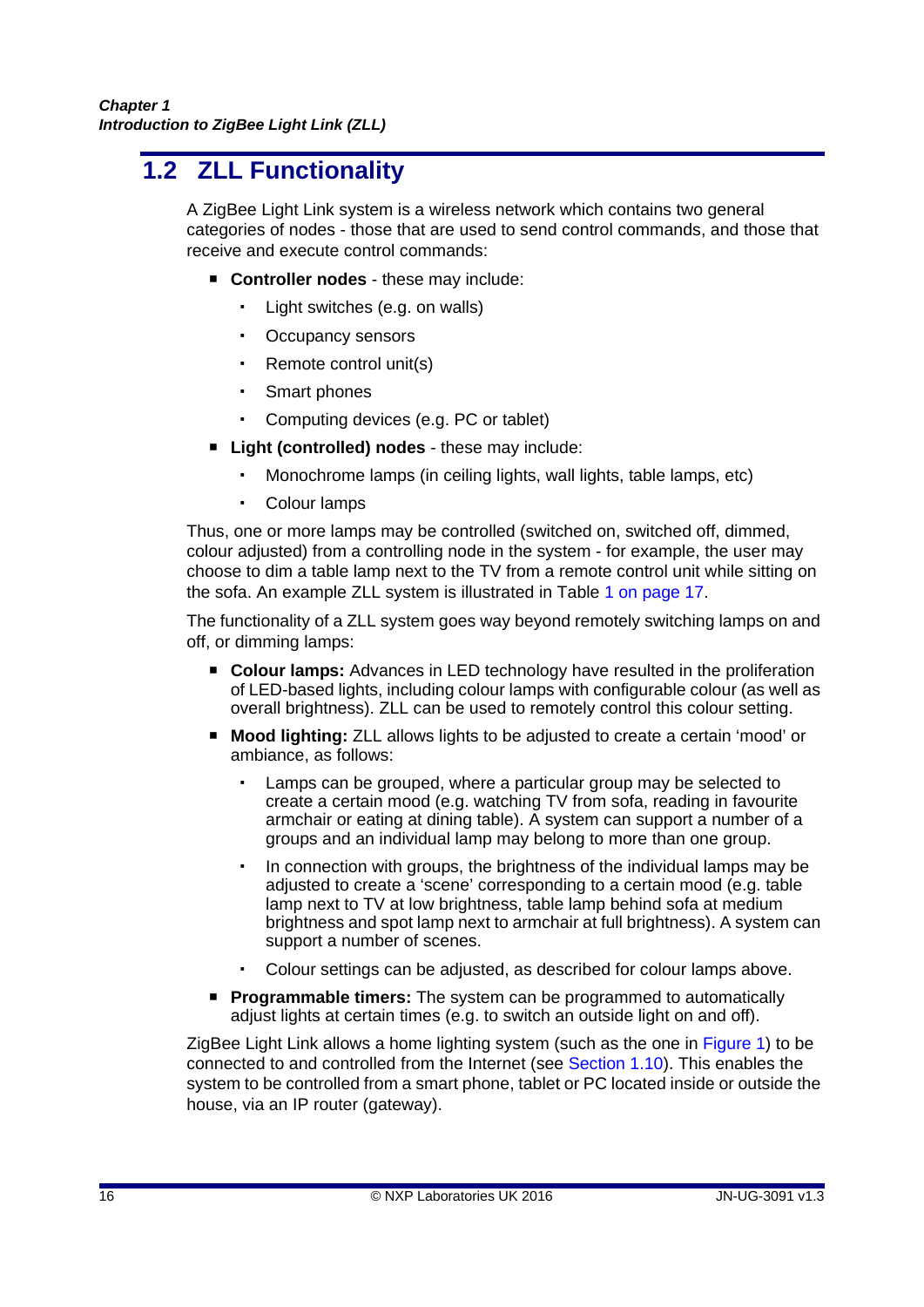

<span id="page-16-0"></span>**Figure 1: Example ZLL Network**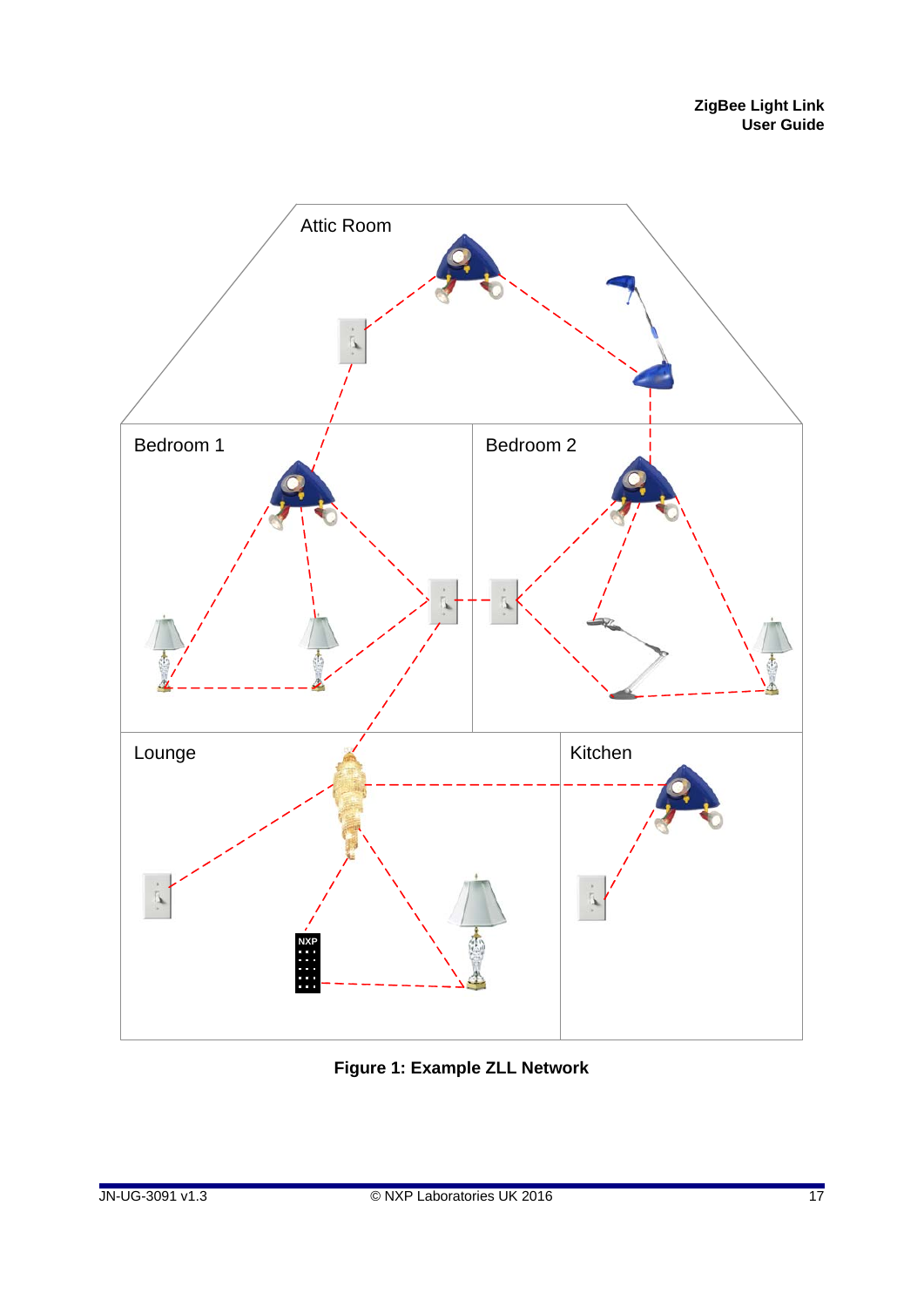# <span id="page-17-0"></span>**1.3 Wireless Networking**

ZigBee Light Link is a public application profile that has been devised by the ZigBee Alliance to support consumer lighting solutions based on the ZigBee PRO wireless network protocol. However, unlike a conventional ZigBee PRO network, a ZLL system does not have a ZigBee Co-ordinator. Instead, network formation/joining is performed using a special commissoning application, which can be used on any node (usually a remote control unit).

A Mesh network topology is employed. Therefore, for maximum routing flexibility, all the network nodes of a ZLL system should be ZigBee Routers (although ZigBee End Devices are permitted, they cannot perform Mesh routing).

The manufacturer application that runs on a ZLL node provides the interface between the ZLL profile software and the hardware of the node (e.g. the physical switch mechanism of a lamp).



**Note:** The software architecture for ZLL, in terms of a protocol stack, is described in more detail in [Section 1.7.](#page-19-0)

The ZLL profile contains a number of 'devices', which are ZigBee software entities used to implement particular functionality on a node - for example, the 'On/Off Light' device is used to switch a lamp on and off. The set of devices used in a node determines the total functionality of the node.

Each ZLL device uses a number of clusters, where most clusters used in the ZLL profile come from the ZigBee Cluster Library (ZCL). Complete lists of the devices and associated clusters used by the ZLL profile are provided in [Chapter 2.](#page-22-2)

# <span id="page-17-1"></span>**1.4 Touchlink Installation**

A ZLL system is a ZigBee PRO wireless network but benefits from a simplied installation method in order to appeal to the consumer market. This method is known as Touchlink and minimises user participation, allowing off-the-shelf products to be quickly and easily installed by the householder.

Touchlink removes the need for a ZigBee Co-ordinator in the network formation and join processes. The method uses a special commissioning application (based on the ZLL Commissioning cluster) which is run on the nodes. The node that initiates the network formation/join operation is known as the 'initiator' - this node will often be a remote control unit but could be another node, such as a lamp. Touchlink simply requires the initiator node to be brought close to the node to be included in the network and the commissioning to be started (e.g. by pressing a button).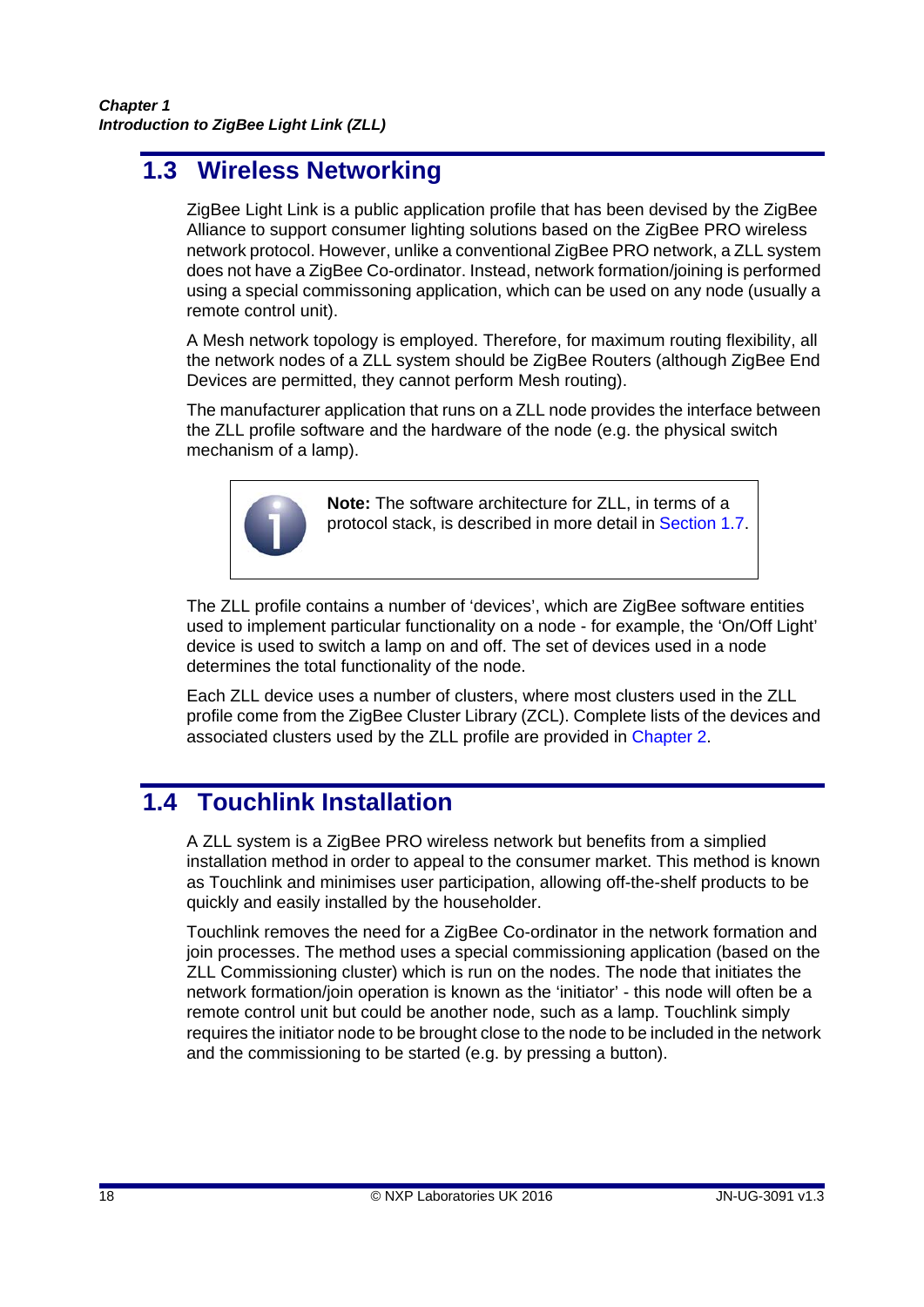Commissioning involves three sets of command exchanges between the nodes:

- **1. Discovery:** The initiator node performs a scan for ZLL nodes in its vicinity, based on received signal strength. This results in a list of detected nodes which, for each node, includes information on network capabilities, device type and whether the node is using its factory settings. If more than one node is found, the application on the initiator must decide which node(s) to commission.
- **2. Transfer of network settings:** The initiator then requests and receives the network settings of the node(s) of interest.
- **3. Request network formation or join:** The initiator then requests a node of interest to either form a new network or join an existing network.

Touchlink employs inter-PAN communication for commissioning messages.

Security settings may also be established during commissioning - see [Section 1.9.](#page-20-0)

# <span id="page-18-0"></span>**1.5 Energy Saving**

A ZLL system can result in energy saving and associated cost savings for a household. The following may be employed to achieve this:

- **Scenes and timers:** Energy savings can be achieved through the careful configuration of 'scenes' and timers (see [Section 1.2](#page-15-0)), to ensure that no more energy is consumed than is actually needed.
- **Occupancy sensors:** Infra-red or movement sensors can be used to switch on lights only when a person is detected (and switch off the lights when a person is no longer detected). This method may be very useful for controlling lights in a corridor or garage, or outside lights.
- **Energy monitoring:** When used in conjunction with the ZigBee Home Automation (HA) profile, the power consumption of a ZLL system may be monitored.

### <span id="page-18-1"></span>**1.6 Interoperability and Certification**

ZigBee Light Link provides a framework of interoperability between products from different manufacturers. This is formalised through a ZLL certification and compliance programme, in which completed products are tested for compliance to the ZLL profile and, if successful, are ZLL certified.

Thus, a product developed and certified to the ZLL profile will be able operate with other certified products in a ZLL system, irrespective of their manufacturers. This is an important feature for the consumer market targeted by ZLL.

In addition, the ZLL profile is designed to be interoperable at the network layer with other public ZigBee application profiles, particularly Home Automation (HA).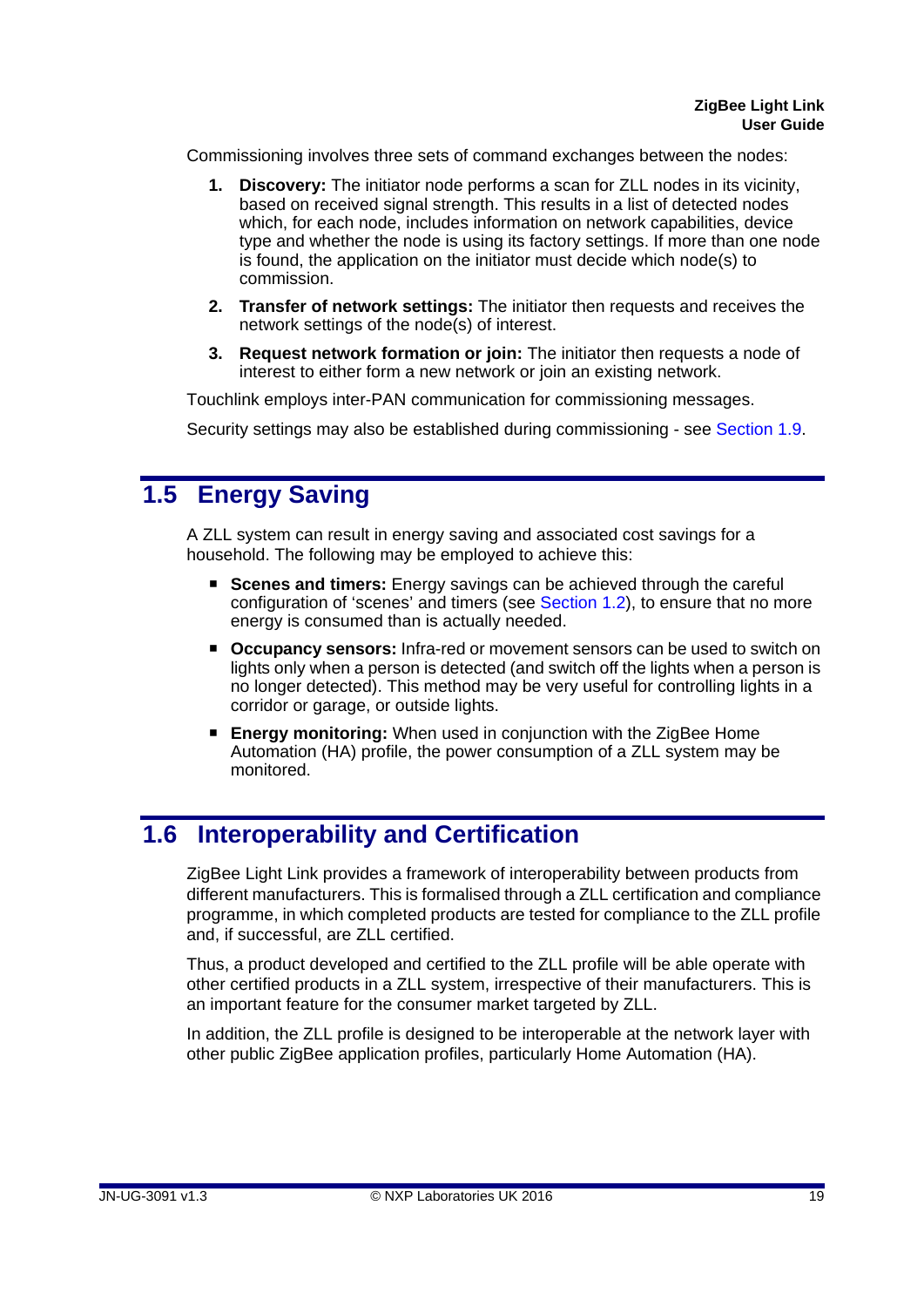# <span id="page-19-0"></span>**1.7 Software Architecture**

ZigBee Light Link operates in conjunction with the ZigBee PRO wireless network protocol. The software stack which runs on each ZLL node is illustrated in [Figure 2.](#page-19-2)



**Figure 2: ZLL Software Stack**

<span id="page-19-2"></span>The main features of the above stack are as follows:

- The (manufacturer) application uses the ZLL profile, interfaces to the underlying ZigBee PRO stack layers and controls the lighting hardware of the node. The ZLL profile includes:
	- ZLL commissioning (including Touchlink) see [Section 1.4](#page-17-1)
	- ZLL security see [Section 1.9](#page-20-0)
	- ZLL resources (ZCL clusters and extensions)

Manufacturer-specific extensions can also be used to supplement ZLL.

■ The normal ZigBee PRO stack layers are supplemented by a stub to support inter-PAN communications. The ZigBee PRO stack layers are described in the *ZigBee PRO Stack User Guide (JN-UG-3101)*.

### <span id="page-19-1"></span>**1.8 Network Addresses**

ZLL networks use 16-bit network (short) addresses to identify nodes. The assignment of network addresses to nodes in a ZLL network is not performed in the same way as in a classic ZigBee PRO network, in that this assignment is not random. Only a ZLL controller device (see [Section 1.8\)](#page-19-1) is able to assign network addresses, from an allocated range of possible addresses. If another controller device is added to the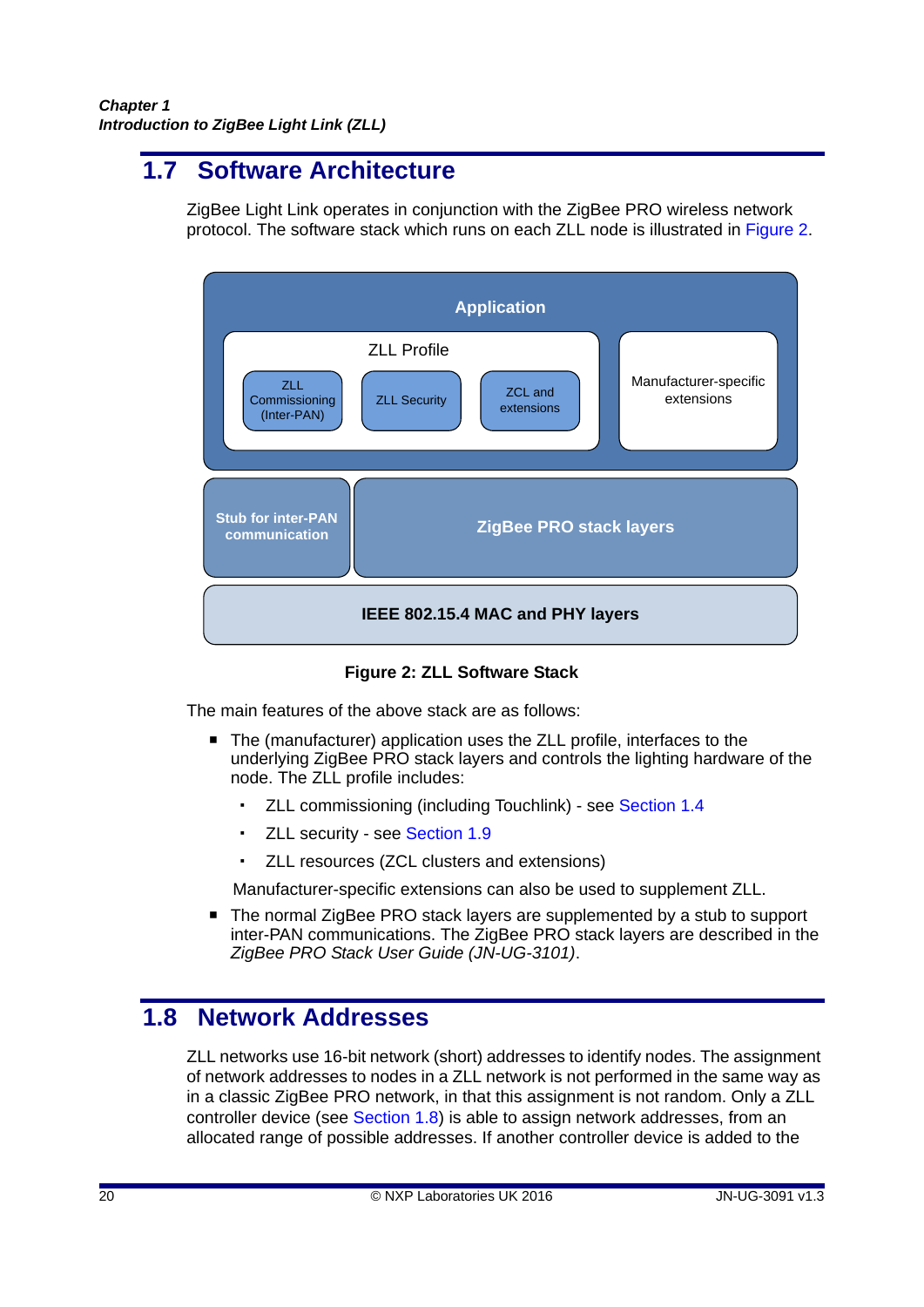network, it will inherit a portion of this address range for its own allocation, where this portion is specified in the join request for the new node. For more information on network address assignment in ZLL networks, refer to the section *"Network address assignment"* in the *ZLL Specification*.

# <span id="page-20-0"></span>**1.9 Security**

ZigBee Light Link cannot use ZigBee security in its standard form, since there is no Co-ordinator or Trust Centre in a ZLL system. ZLL uses a network-level security in which the same network key is used by all nodes in the network to encrypt/decrypt communications between them.

The network key is generated randomly by the initiator node when the network is formed (see [Section 1.4](#page-17-1)) and is unique to the network. The distribution of this network key to nodes subsequently joining the network is secured using the ZLL master key which is pre-installed in all ZLL-certified nodes during manufacture.

The security set-up process during the commissioning of a node (after the node has been detected and its network settings obtained) is as follows:

- **1.** If the target node is to be the first node of the network (network formation), the initiator node generates a random network key and encrypts it using the ZLL master key (and stores the encrypted network key locally).
- **2.** The initiator node sends the encypted network key to the target node as part of the request to form or join the network.
- **3.** The target node decrypts the received network key using the ZLL master key (and stores the network key locally).
- **4.** All future communications from/to this node will be encrypted with the network key.

# <span id="page-20-1"></span>**1.10 Internet Connectivity**

ZigBee Light Link offers the possibility of controlling the lights in a ZLL system via the Internet. Thus, this control can be performed from any Internet-connected device (PC, tablet, smart phone) located anywhere in the World (e.g. while on holiday in another country).

Access from the Internet requires the ZLL system to include an IP router or gateway (connected to the Internet) as one of the network nodes. A gateway solution is described in the Application Note *ZigBee Gateway (JN-AN-1194)*, available from NXP.

In addition to the real-time control of a ZLL system over the Internet, the system could also be configured from a device on the Internet (e.g. groups, scenes and timers).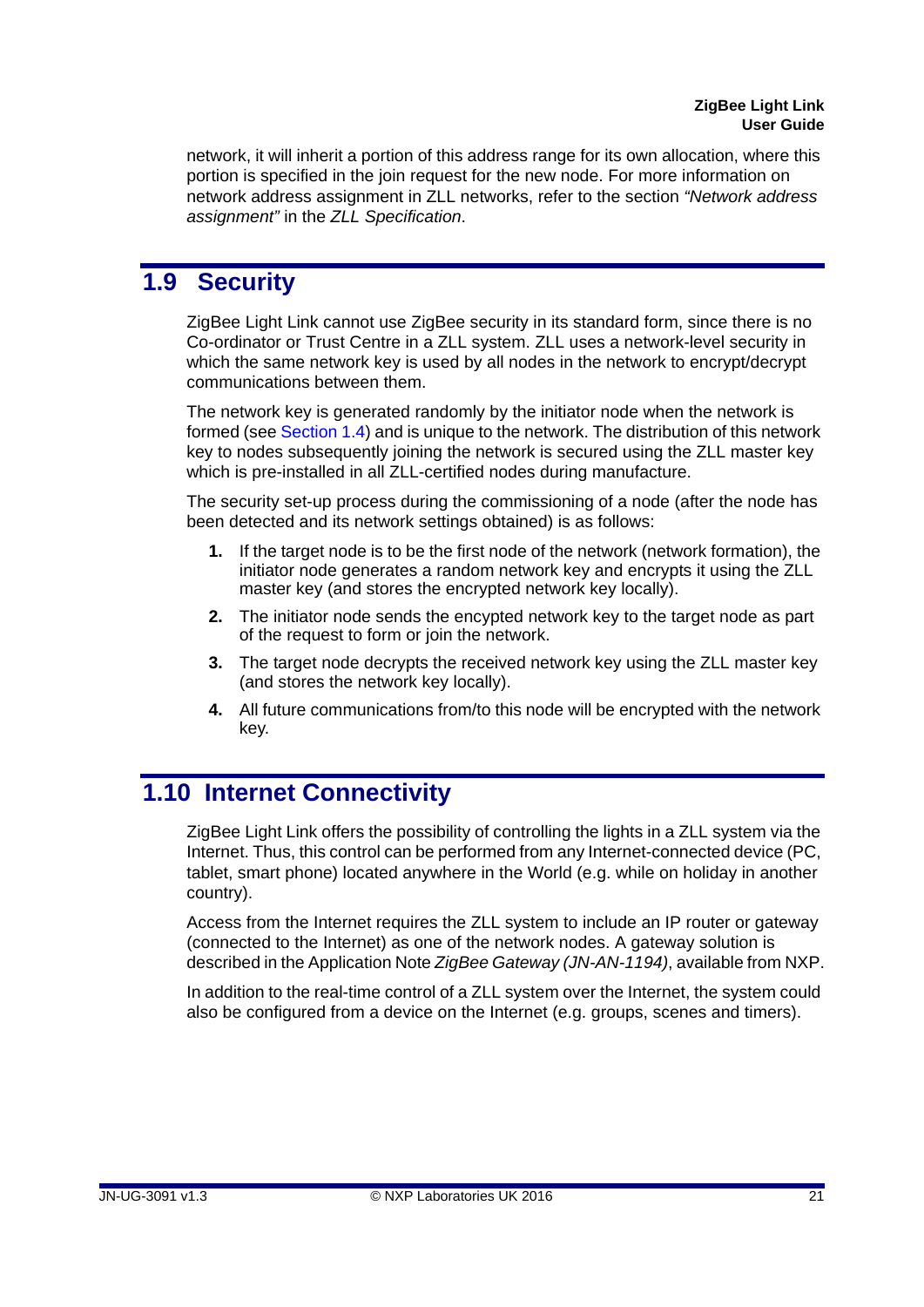*Chapter 1 Introduction to ZigBee Light Link (ZLL)*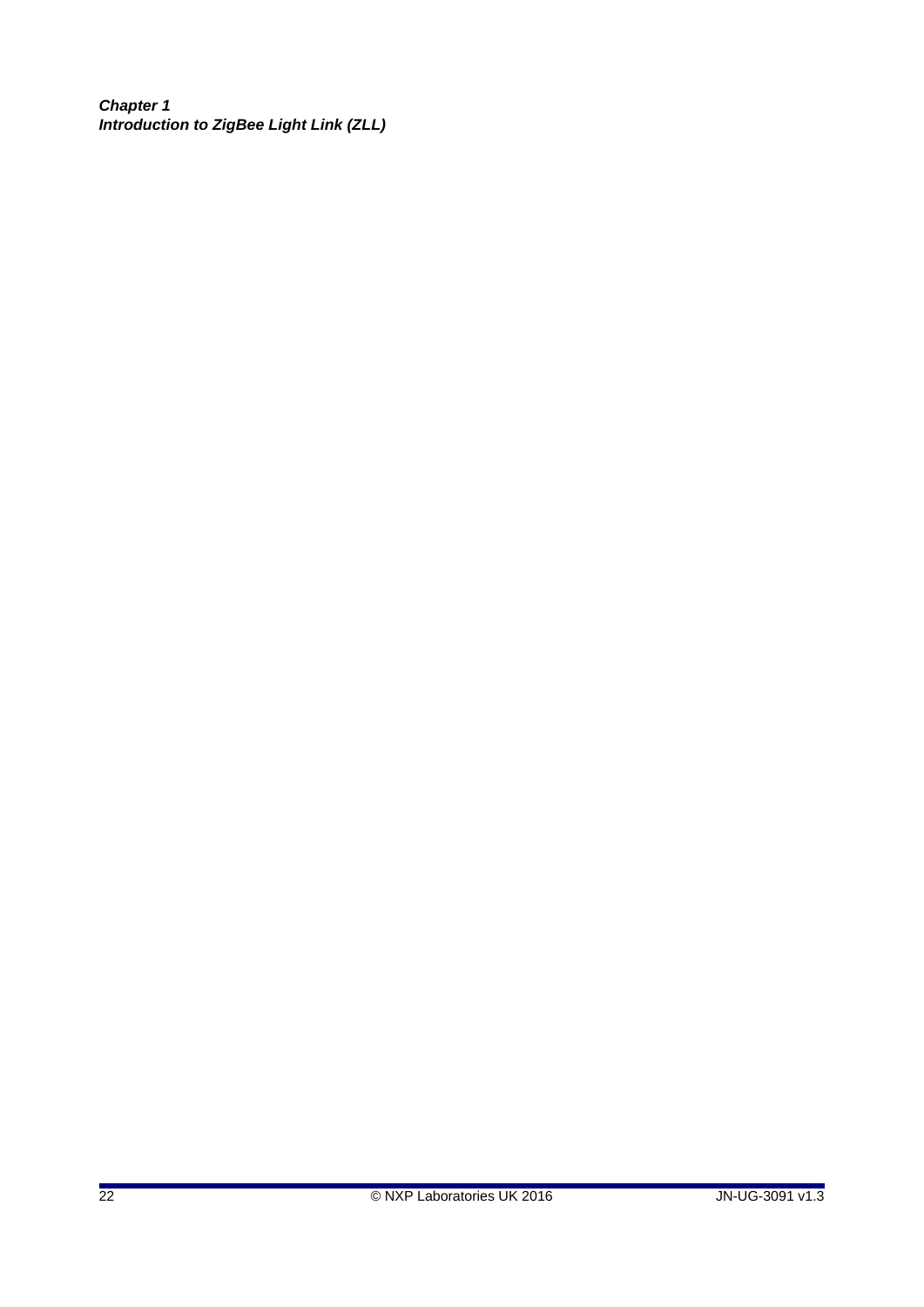# <span id="page-22-2"></span><span id="page-22-0"></span>**2. ZLL Devices**

This chapter details the ZigBee devices available in the ZigBee Light Link profile and the clusters that they use. The ZLL devices are divided into two categories:

- **Lighting devices:** These are used in ZLL light nodes, such as a lamp, and are described in [Section 2.2.](#page-23-0)
- **Controller devices:** These are used in ZLL controller nodes, such as a remote control unit, and are described in [Section 2.3](#page-28-0).

In the sections referenced above, the server clusters and client clusters used on each ZLL device are listed. First, all the clusters used in the ZLL devices are introduced in [Section 2.1](#page-22-1).



**Note:** All ZLL devices use the Basic cluster (from the ZCL) as a server cluster. This cluster is detailed in the *ZCL User Guide (JN-UG-3103)*.

# <span id="page-22-1"></span>**2.1 Clusters**

The ZLL profile uses certain clusters from the ZigBee Cluster Library (ZCL) and also defines a cluster of its own. All the clusters used by the ZLL profile are listed in Table 1 and outlined below. In the table, the clusters from the ZCL and the one defined by the ZLL profile are listed separately.

| Category   | <b>Cluster</b>           | <b>Cluster ID</b> |
|------------|--------------------------|-------------------|
| <b>ZCL</b> | <b>Basic</b>             | 0x0000            |
|            | Identify                 | 0x0003            |
|            | Groups                   | 0x0004            |
|            | Scenes                   | 0x0005            |
|            | On/Off                   | 0x0006            |
|            | Level Control            | 0x0008            |
|            | Colour Control           | 0x0300            |
| ZLL.       | <b>ZLL Commissioning</b> | 0x1000            |

#### **Table 1: Clusters used by ZLL**



**Note :** The ZLL Commissioning cluster is detailed in this manual ([Chapter 6\)](#page-66-2). Only essential information on the ZCL clusters is given in this manual [\(Chapter 5\)](#page-52-1) - they are fully detailed in the *ZCL User Guide (JN-UG-3103)*.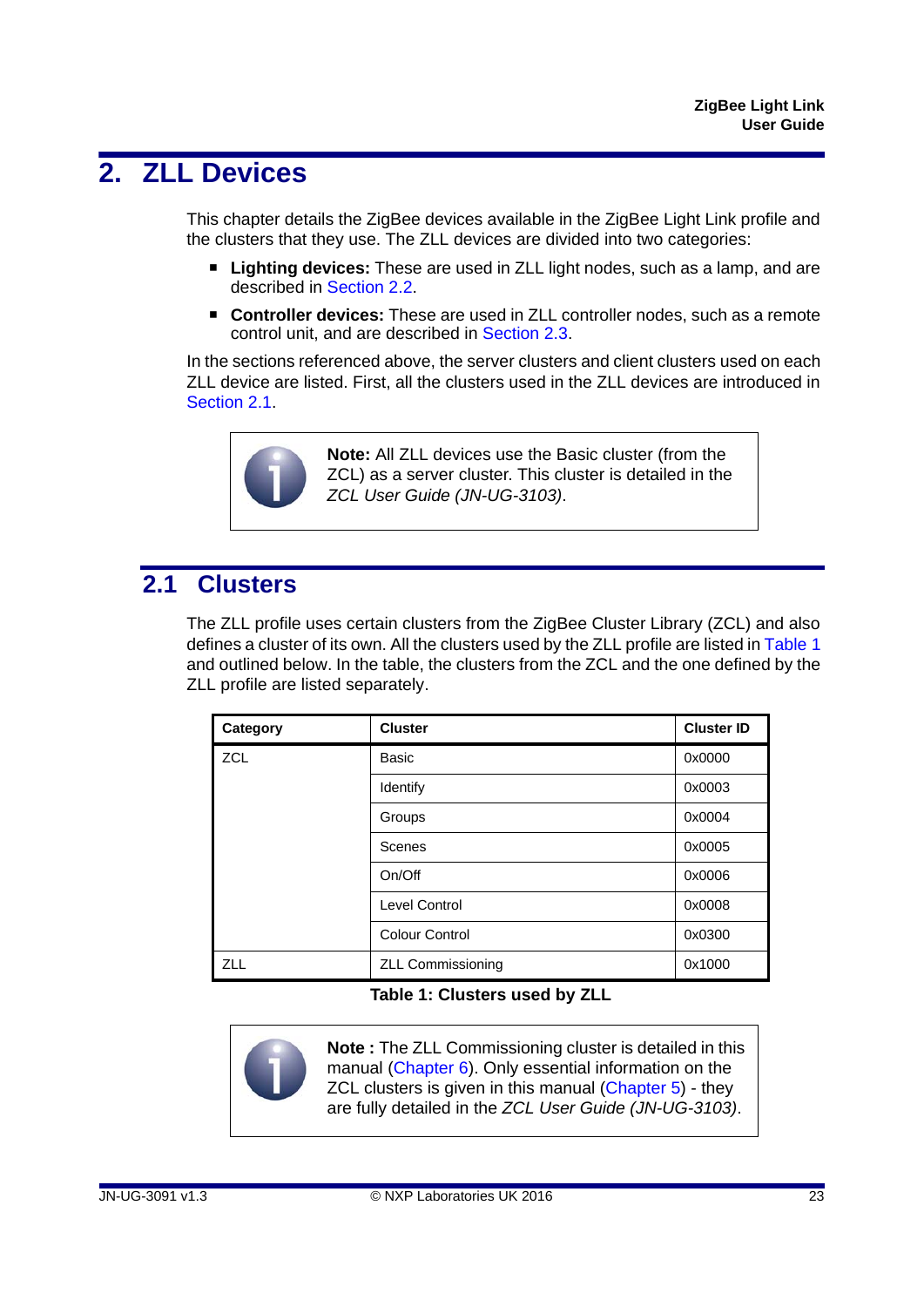# <span id="page-23-0"></span>**2.2 Lighting Devices**

This section details the clusters used by the ZLL lighting devices. These software devices are included in the physical ZLL nodes that are controlled, e.g. lamps.

The ZLL lighting devices and their Device IDs are summarised in [Table 2](#page-23-1) below. The table also indicates whether each device can support either one or both of the ZLL Commissioning cluster server and ZLL Comissioning cluster client.

| <b>ZLL Device</b><br><b>Device ID</b> |        | <b>ZLL Commissioning Cluster</b> |                      |                           | <b>Reference</b> |
|---------------------------------------|--------|----------------------------------|----------------------|---------------------------|------------------|
|                                       |        | <b>Server</b>                    | <b>Server/Client</b> | <b>Client</b>             |                  |
| On/Off Light                          | 0x0000 |                                  |                      | x                         | Section 2.2.1    |
| On/Off Plug-in Unit                   | 0x0010 |                                  |                      | $\boldsymbol{\mathsf{x}}$ | Section 2.2.2    |
| Dimmable Light                        | 0x0100 | ✓                                |                      | $\mathbf x$               | Section 2.2.3    |
| Dimmable Plug-in Unit                 | 0x0110 |                                  |                      | $\boldsymbol{\mathsf{x}}$ | Section 2.2.4    |
| Colour Light                          | 0x0200 |                                  |                      | $\mathbf x$               | Section 2.2.5    |
| <b>Extended Colour Light</b>          | 0x0210 | ✓                                |                      | $\boldsymbol{\mathsf{x}}$ | Section 2.2.6    |
| Colour Temperature Light              | 0x0220 |                                  |                      | x                         | Section 2.2.7    |

**Table 2: ZLL Lighting Devices**

<span id="page-23-1"></span>

**Note 1:** All clusters used by the ZLL lighting devices are server-side clusters.

**Note 2:** None of the ZLL lighting devices needs to support the 'utility' functionality of the ZLL Commissioning cluster.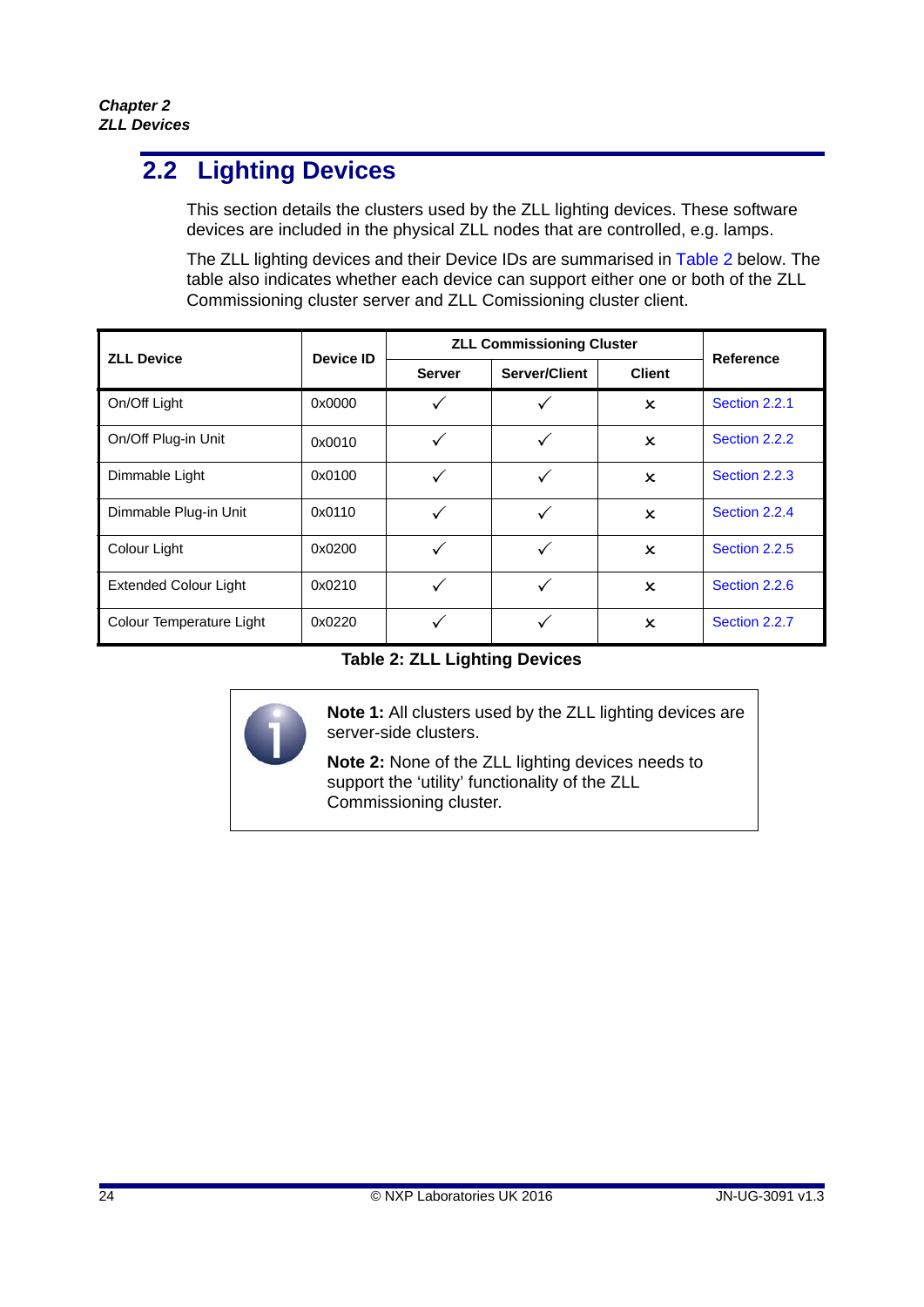### <span id="page-24-0"></span>**2.2.1 On/Off Light**

The On/Off Light device is typically used in nodes that contain a lamp which can simply be switched on and off.

Its Device ID is 0x0000.

The clusters supported by this device are as follows:

| <b>Server (Input) Side Clusters</b> | <b>Client (Output) Side Clusters</b> |
|-------------------------------------|--------------------------------------|
| Basic                               |                                      |
| Identify                            |                                      |
| Groups                              |                                      |
| Scenes                              |                                      |
| On/Off                              |                                      |
| Level Control *                     |                                      |

**Table 3: Clusters for On/Off Light Device**

\* Level Control cluster is supported so that 'change level' commands (for example, issued by a Non-Colour Controller device) can control an On/Off Light. If the light is off, increasing the level will switch on the light. If the light is on, decreasing the level to the minimum value will switch off the light. This provides a good user experience when controlling a mixed group of Dimmable Lights and On/Off Lights.

### <span id="page-24-1"></span>**2.2.2 On/Off Plug-in Unit**

The On/Off Plug-in Unit device is typically used in nodes that contain a controllable mains plug or adaptor which includes an On/Off switch.

Its Device ID is 0x0010.

The clusters supported by this device are as follows:

| <b>Server (Input) Side Clusters</b> | <b>Client (Output) Side Clusters</b> |
|-------------------------------------|--------------------------------------|
| <b>Basic</b>                        |                                      |
| Identify                            |                                      |
| Groups                              |                                      |
| Scenes                              |                                      |
| On/Off                              |                                      |
| Level Control *                     |                                      |

#### **Table 4: Clusters for On/Off Plug-in Unit Device**

\* Level Control cluster is supported for similar reasons to those described for the On/Off Light device in [Section 2.2.1.](#page-24-0)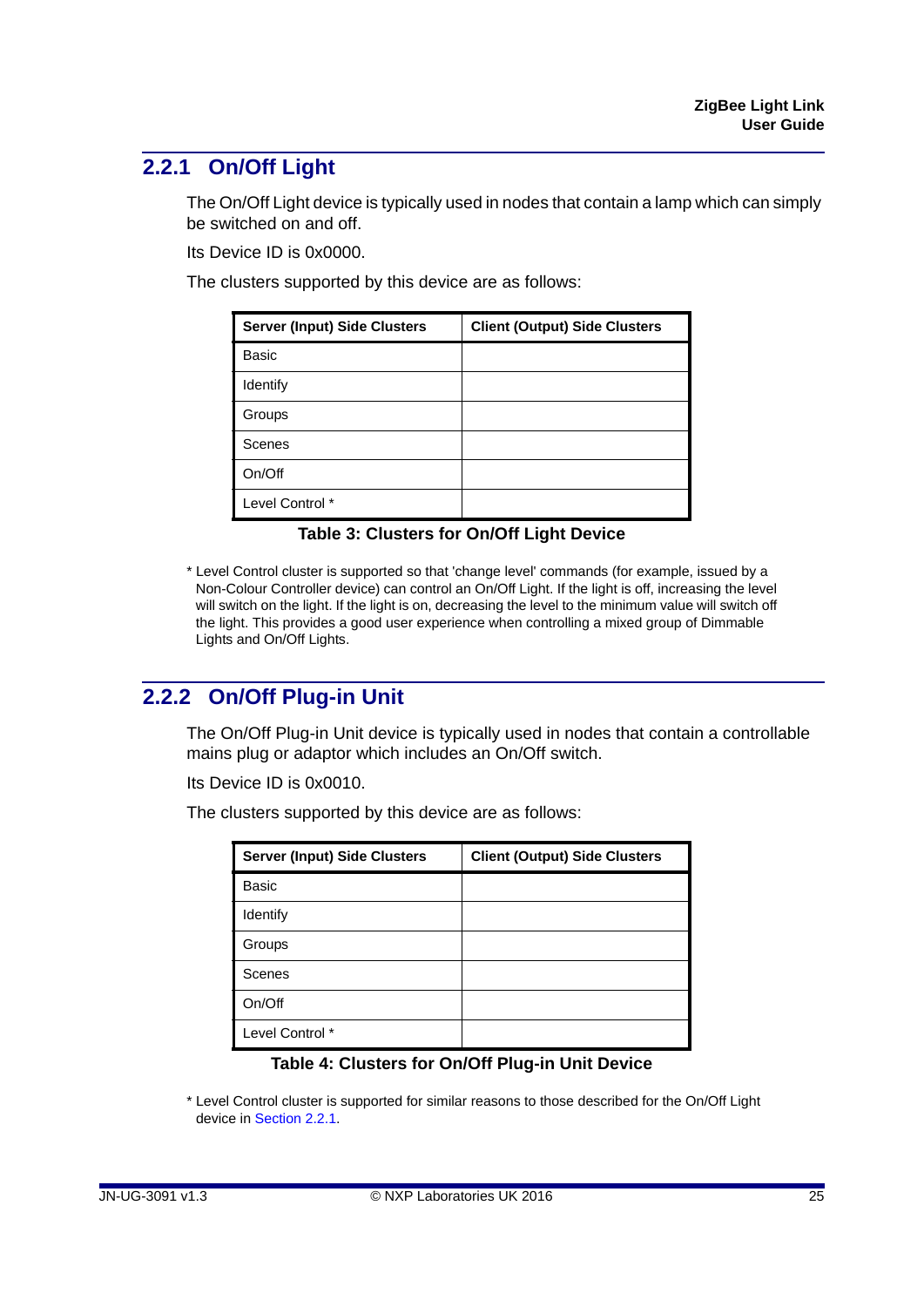### <span id="page-25-0"></span>**2.2.3 Dimmable Light**

The Dimmable Light device is typically used in nodes that contain a lamp with adjustable brightness.

Its Device ID is 0x0100.

The clusters supported by this device are as follows:

| <b>Server (Input) Side Clusters</b> | <b>Client (Output) Side Clusters</b> |
|-------------------------------------|--------------------------------------|
| <b>Basic</b>                        |                                      |
| Identify                            |                                      |
| Groups                              |                                      |
| Scenes                              |                                      |
| On/Off                              |                                      |
| Level Control                       |                                      |

**Table 5: Clusters for Dimmable Light Device**

### <span id="page-25-1"></span>**2.2.4 Dimmable Plug-in Unit**

The Dimmable Plug-in Unit device is typically used in nodes that contain a controllable mains plug or adaptor which includes an adjustable output (to a lamp).

Its Device ID is 0x0110.

The clusters supported by this device are as follows:

| <b>Server (Input) Side Clusters</b> | <b>Client (Output) Side Clusters</b> |
|-------------------------------------|--------------------------------------|
| Basic                               |                                      |
| Identify                            |                                      |
| Groups                              |                                      |
| Scenes                              |                                      |
| On/Off                              |                                      |
| Level Control                       |                                      |

**Table 6: Clusters for Dimmable Plug-in Unit Device**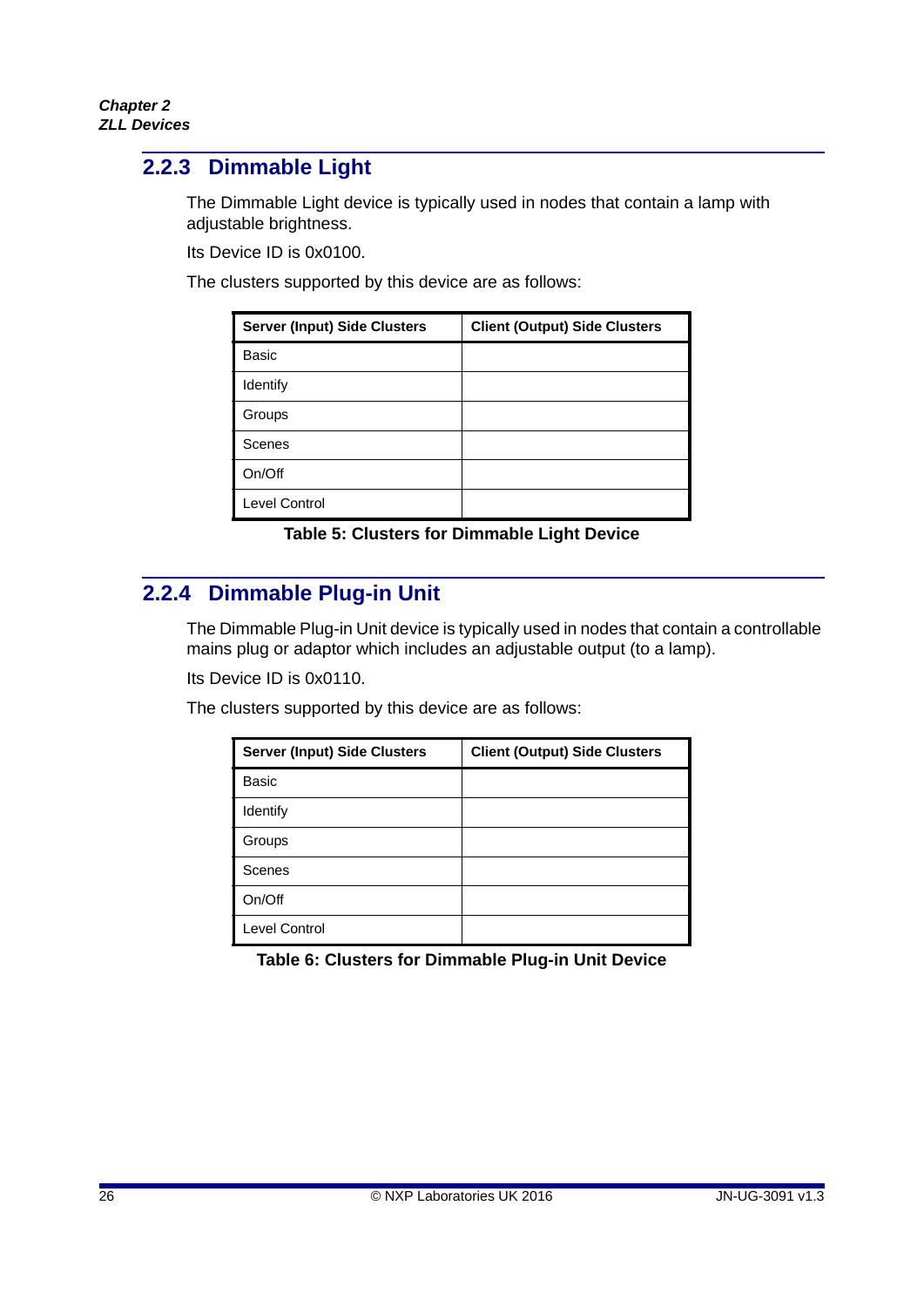### <span id="page-26-0"></span>**2.2.5 Colour Light**

The Colour Light device is typically used in nodes that contain a colour lamp with adjustable colour and brightness. This device supports a range of colour parameters, including hue/saturation, enhanced hue, colour loop and XY.

Its Device ID is 0x0200.

The clusters supported by this device are as follows:

| <b>Server (Input) Side Clusters</b> | <b>Client (Output) Side Clusters</b> |
|-------------------------------------|--------------------------------------|
| <b>Basic</b>                        |                                      |
| Identify                            |                                      |
| Groups                              |                                      |
| Scenes                              |                                      |
| On/Off                              |                                      |
| <b>Level Control</b>                |                                      |
| <b>Colour Control</b>               |                                      |

**Table 7: Clusters for Colour Light Device**

### <span id="page-26-1"></span>**2.2.6 Extended Colour Light**

The Extended Colour Light device is typically used in nodes that contain a colour lamp with adjustable colour and brightness. This device supports colour temperature, in addition to the colour parameters supported by the Colour Light device (see [Section](#page-26-0)  [2.2.5\)](#page-26-0).

Its Device ID is 0x0210.

The clusters supported by this device are as follows:

| <b>Server (Input) Side Clusters</b> | <b>Client (Output) Side Clusters</b> |
|-------------------------------------|--------------------------------------|
| Basic                               |                                      |
| Identify                            |                                      |
| Groups                              |                                      |
| Scenes                              |                                      |
| On/Off                              |                                      |
| Level Control                       |                                      |
| <b>Colour Control</b>               |                                      |

**Table 8: Clusters for Extended Colour Light Device**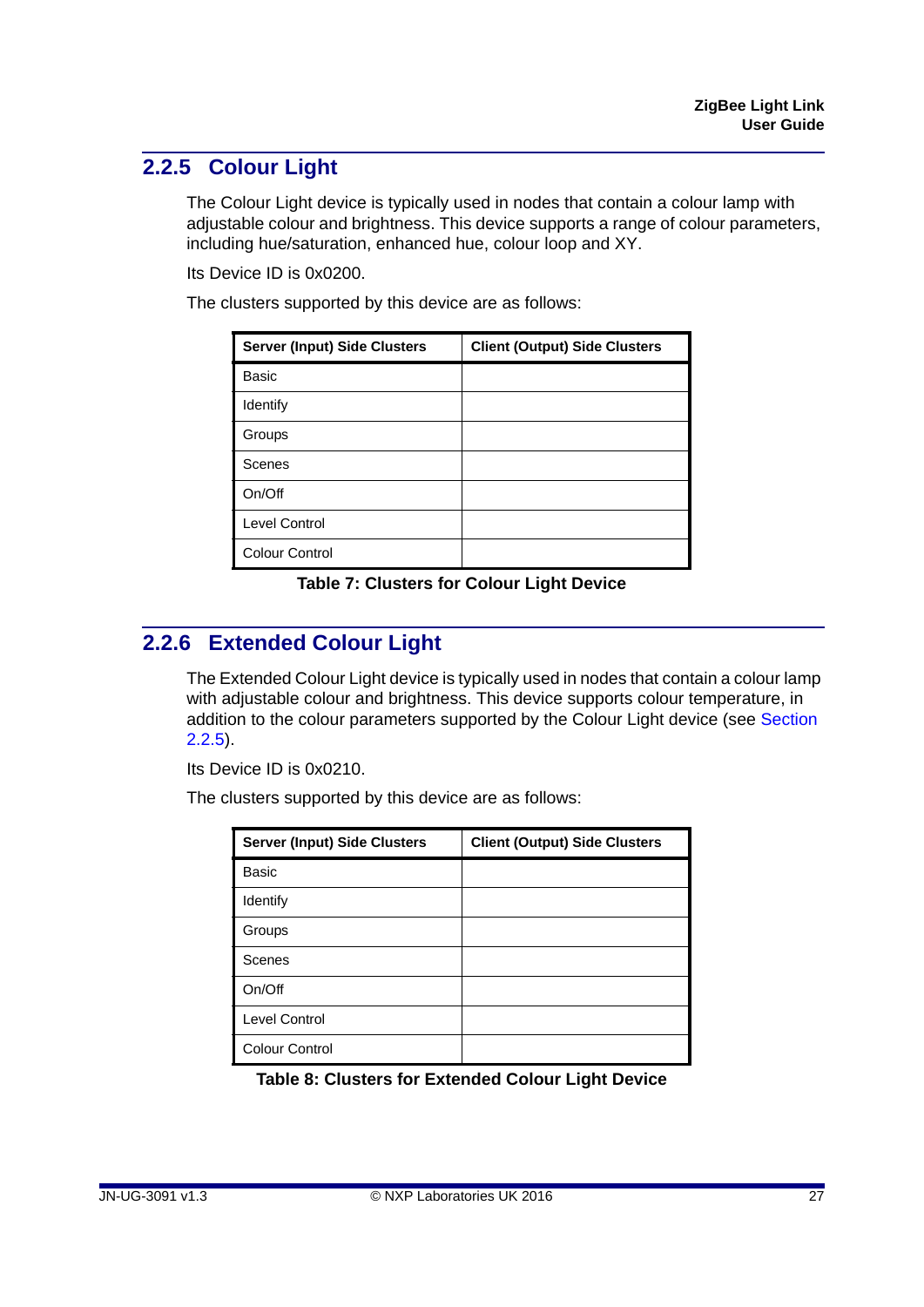### <span id="page-27-0"></span>**2.2.7 Colour Temperature Light**

The Colour Temperature Light device is typically used in nodes that contain a colour lamp with adjustable colour (and brightness) which operates using colour temperature.

Its Device ID is 0x0220.

The clusters supported by this device are as follows:

| Server (Input) Side Clusters | <b>Client (Output) Side Clusters</b> |
|------------------------------|--------------------------------------|
| <b>Basic</b>                 |                                      |
| Identify                     |                                      |
| Groups                       |                                      |
| Scenes                       |                                      |
| On/Off                       |                                      |
| <b>Level Control</b>         |                                      |
| <b>Colour Control</b>        |                                      |

**Table 9: Clusters for Colour Temperature Light Device**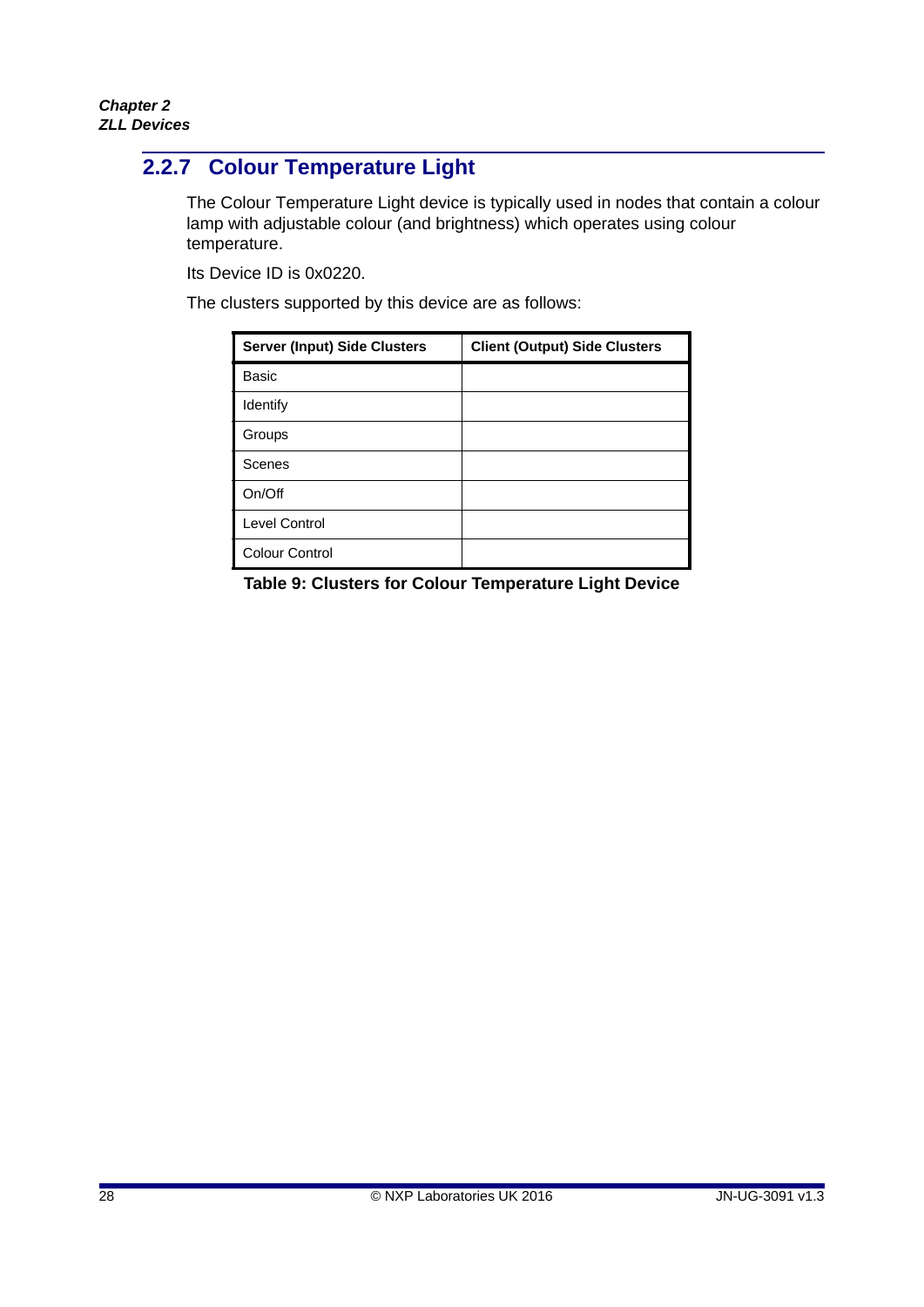### <span id="page-28-0"></span>**2.3 Controller Devices**

This section details the clusters used by the ZLL controller devices. These software devices are included in the physical ZLL nodes that issue control commands, e.g. a remote control unit.

The ZLL controller devices and their Device IDs are summarised in [Table 10](#page-28-2) below. The table also indicates whether each device can support either one or both of the ZLL Commissioning cluster server and ZLL Comissioning cluster client.

| <b>ZLL Device</b>           | Device ID | <b>ZLL Commissioning Cluster</b> |               |               | Reference     |
|-----------------------------|-----------|----------------------------------|---------------|---------------|---------------|
|                             |           | <b>Server</b>                    | Server/Client | <b>Client</b> |               |
| <b>Colour Controller</b>    | 0x0800    |                                  |               |               | Section 2.3.1 |
| Colour Scene Controller     | 0x0810    | ✓                                |               | ✓             | Section 2.3.2 |
| Non-Colour Controller       | 0x0820    |                                  |               | ✓             | Section 2.3.3 |
| Non-Colour Scene Controller | 0x0830    |                                  |               | ✓             | Section 2.3.4 |
| <b>Control Bridge</b>       | 0x0840    |                                  |               | ✓             | Section 2.3.5 |
| On/Off Sensor               | 0x0850    |                                  |               |               | Section 2.3.6 |

**Table 10: ZLL Controller Devices**

### <span id="page-28-2"></span><span id="page-28-1"></span>**2.3.1 Colour Controller**

The Colour Controller device is typically used in nodes that issue ZLL colour-control commands, e.g. a remote control unit for colour lamps.

Its Device ID is 0x0800.

The clusters supported by this device are as follows:

| <b>Server (Input) Side Clusters</b> | <b>Client (Output) Side Clusters</b> |
|-------------------------------------|--------------------------------------|
| Basic                               |                                      |
|                                     | Identify                             |
|                                     | Groups                               |
|                                     | On/Off                               |
|                                     | Level Control                        |
|                                     | <b>Colour Control</b>                |
| <b>ZLL Commissioning</b>            | <b>ZLL Commissioning</b>             |

#### **Table 11: Clusters for Colour Controller Device**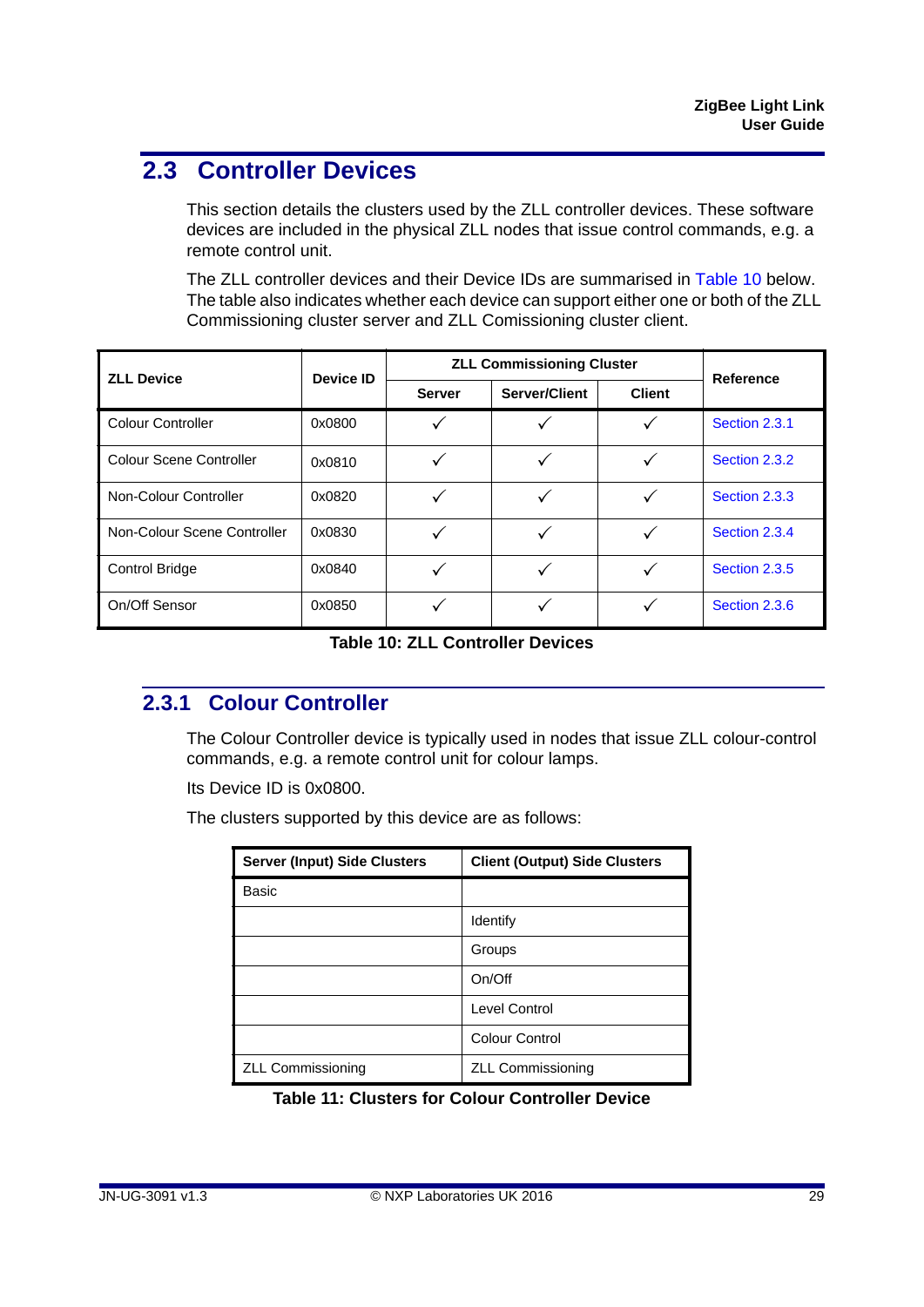### <span id="page-29-0"></span>**2.3.2 Colour Scene Controller**

The Colour Scene Controller device is typically used in nodes that issue ZLL colourcontrol commands and that support 'scenes', e.g. a remote control unit for colour lamps.

Its Device ID is 0x0810.

The clusters supported by this device are as follows:

| <b>Server (Input) Side Clusters</b> | <b>Client (Output) Side Clusters</b> |
|-------------------------------------|--------------------------------------|
| <b>Basic</b>                        |                                      |
|                                     | Identify                             |
|                                     | Groups                               |
|                                     | Scenes                               |
|                                     | On/Off                               |
|                                     | Level Control                        |
|                                     | Colour Control                       |
| <b>ZLL Commissioning</b>            | <b>ZLL Commissioning</b>             |

**Table 12: Clusters for Colour Scene Controller Device**

### <span id="page-29-1"></span>**2.3.3 Non-Colour Controller**

The Non-Colour Controller device is typically used in nodes that issue ZLL control commands that are not related to colour, e.g. a remote control unit for monochome lamps.

Its Device ID is 0x0820.

The clusters supported by this device are as follows:

| <b>Server (Input) Side Clusters</b> | <b>Client (Output) Side Clusters</b> |
|-------------------------------------|--------------------------------------|
| Basic                               |                                      |
|                                     | <b>Identify</b>                      |
|                                     | Groups                               |
|                                     | On/Off                               |
|                                     | Level Control                        |
| <b>ZLL Commissioning</b>            | <b>ZLL Commissioning</b>             |

**Table 13: Clusters for Non-Colour Controller Device**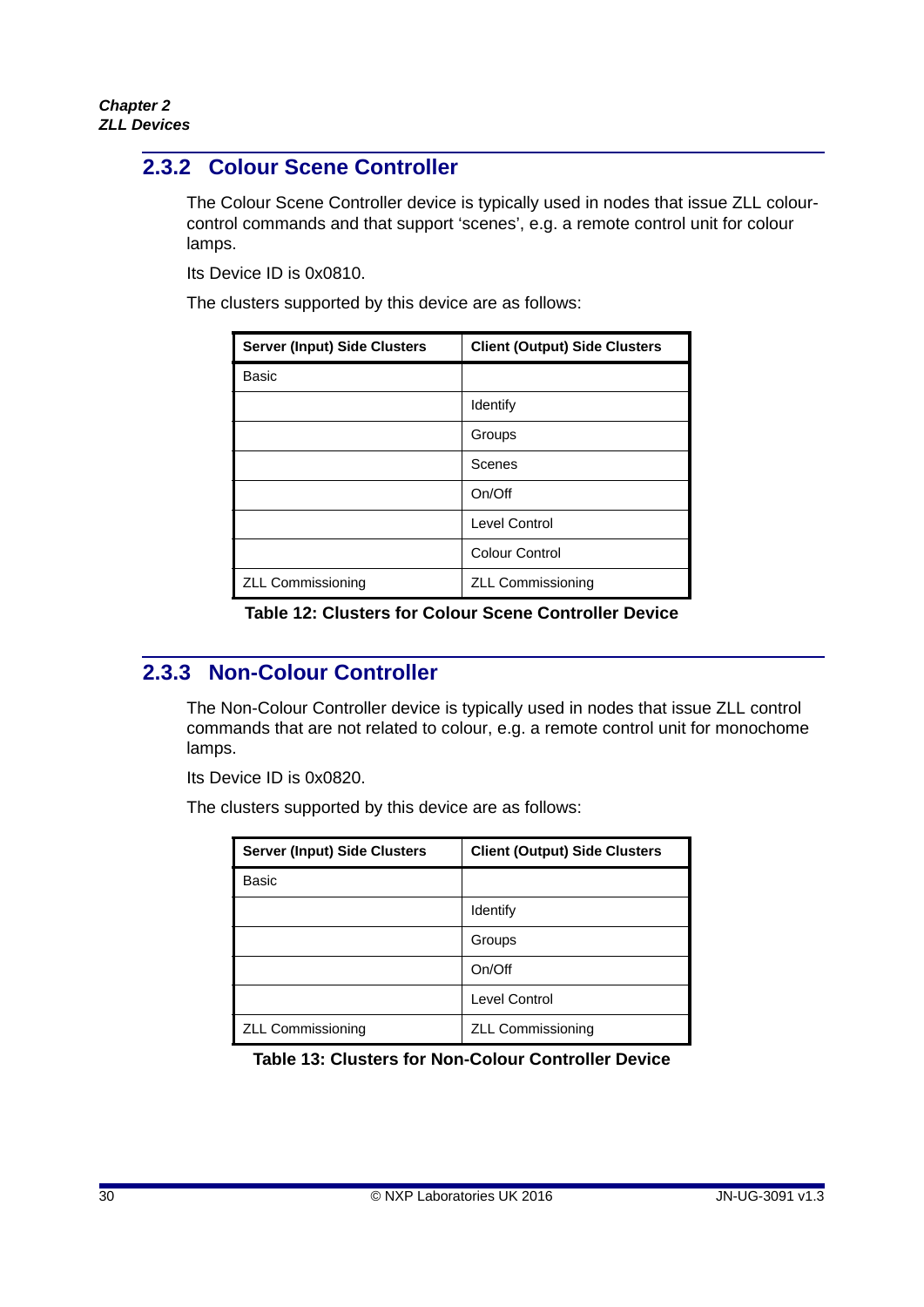### <span id="page-30-0"></span>**2.3.4 Non-Colour Scene Controller**

The Non-Colour Scene Controller device is typically used in nodes that issue ZLL control commands that are not related to colour and that support 'scenes', e.g. a remote control unit for monochome lamps.

Its Device ID is 0x0830.

The clusters supported by this device are as follows:

| <b>Server (Input) Side Clusters</b> | <b>Client (Output) Side Clusters</b> |
|-------------------------------------|--------------------------------------|
| <b>Basic</b>                        |                                      |
|                                     | Identify                             |
|                                     | Groups                               |
|                                     | Scenes                               |
|                                     | On/Off                               |
|                                     | Level Control                        |
| <b>ZLL Commissioning</b>            | <b>ZLL Commissioning</b>             |

**Table 14: Clusters for Non-Colour Scene Controller Device**

### <span id="page-30-1"></span>**2.3.5 Control Bridge**

The Control Bridge device is typically used in nodes that relay ZLL control commands issued from another network, e.g. an Internet router with a ZLL interface.

Its Device ID is 0x0840.

The clusters supported by this device are as follows:

| <b>Server (Input) Side Clusters</b> | <b>Client (Output) Side Clusters</b> |
|-------------------------------------|--------------------------------------|
| Basic                               |                                      |
|                                     | Identify                             |
|                                     | Groups                               |
|                                     | Scenes                               |
|                                     | On/Off                               |
|                                     | Level Control                        |
|                                     | Colour Control                       |
| <b>ZLL Commissioning</b>            | <b>ZLL Commissioning</b>             |

#### **Table 15: Clusters for Control Bridge Device**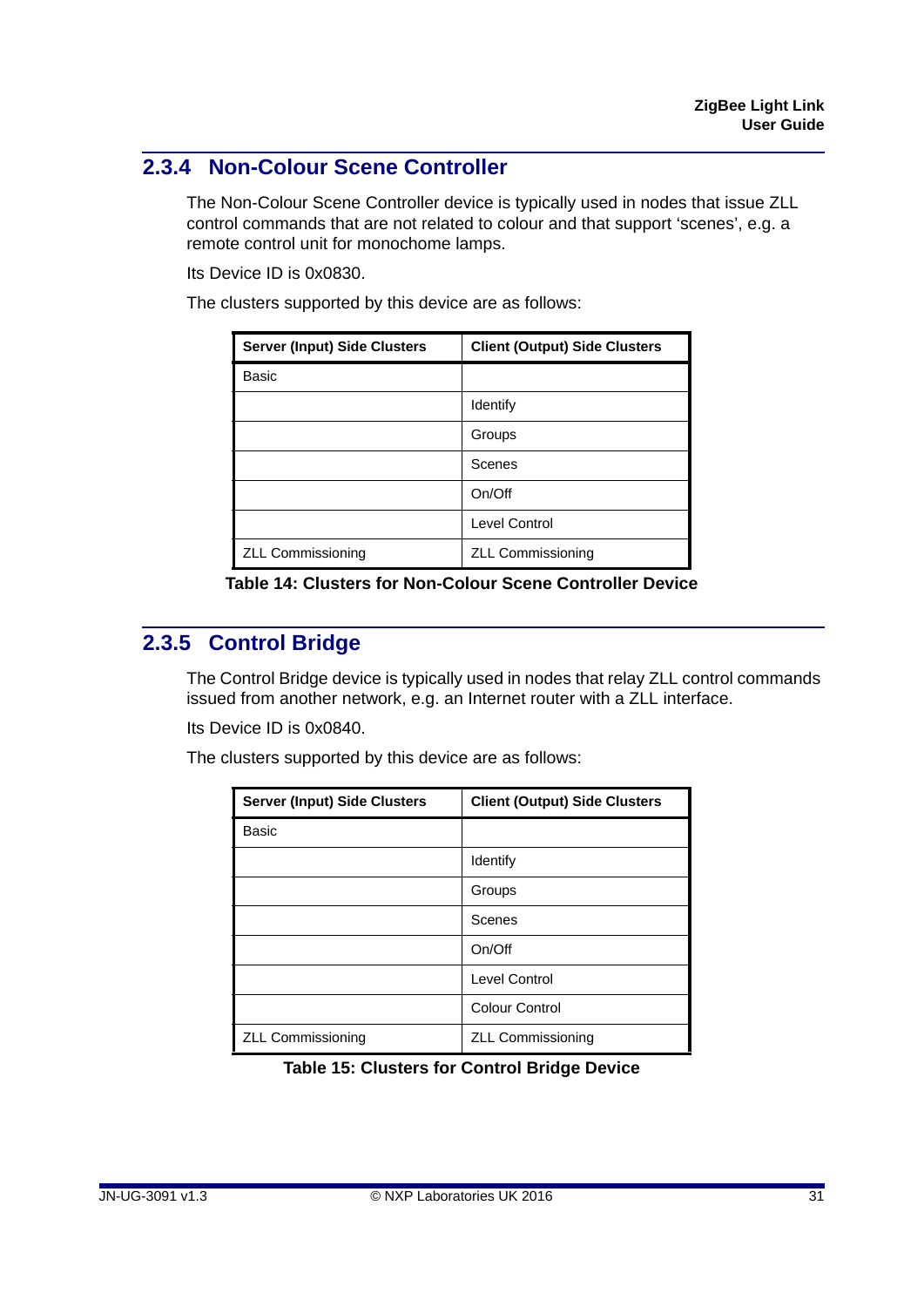### <span id="page-31-0"></span>**2.3.6 On/Off Sensor**

The On/Off Sensor device is typically used in sensor nodes that issue ZLL control commands, e.g. an infra-red occupancy sensor.

Its Device ID is 0x0850.

The clusters supported by this device are as follows:

| <b>Server (Input) Side Clusters</b> | <b>Client (Output) Side Clusters</b> |
|-------------------------------------|--------------------------------------|
| <b>Basic</b>                        |                                      |
|                                     | Identify                             |
|                                     | Groups                               |
|                                     | Scenes                               |
|                                     | On/Off                               |
|                                     | Level Control                        |
|                                     | <b>Colour Control</b>                |
| <b>ZLL Commissioning</b>            | <b>ZLL Commissioning</b>             |

**Table 16: Clusters for On/Off Sensor Device**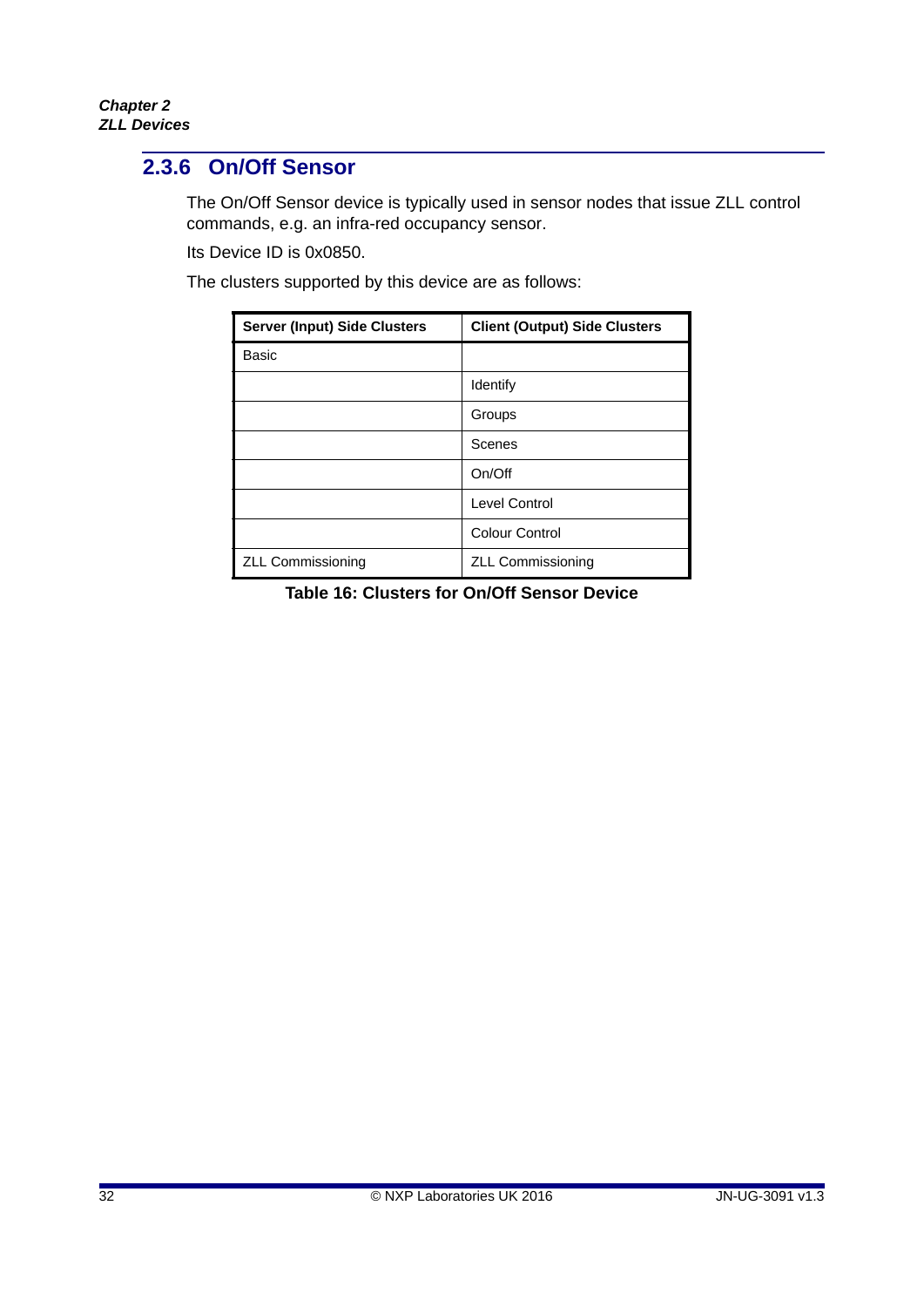# <span id="page-32-2"></span><span id="page-32-0"></span>**3. ZLL Application Development**

This chapter provides basic guidance on developing a ZigBee Light Link application. The topics covered in this chapter include:

- Development resources and their installation ([Section 3.1\)](#page-32-1)
- ZLL programming resources [\(Section 3.2](#page-33-0))
- API functions [\(Section 3.3](#page-34-0))
- Development phases ([Section 3.4\)](#page-34-1)
- Building an application [\(Section 3.5](#page-35-0))

Application coding is described separately in [Chapter 4.](#page-38-3)

### <span id="page-32-1"></span>**3.1 Development Resources and Installation**

NXP provide a wide range of resources to aid in the development of ZigBee Light Link applications for the JN516x wireless microcontrollers (see ["Chip Compatibility" on](#page-10-4)  [page 11](#page-10-4)). A ZLL application is developed as a ZigBee PRO application that uses the NXP ZigBee PRO APIs in conjunction with JenOS (Jennic Operating System), together with ZLL-specific and ZCL resources. All resources are available from the Wireless Connectivity area of the NXP web site (see ["Support Resources" on page 11\)](#page-10-3) and are outlined below.

The resources for developing a ZigBee HA application are supplied free-of-charge in a Software Developer's Kit (SDK), which is provided as two installers:

- **HA/ZLL SDK (JN-SW-4168):** This installer is shared with Home Automation (HA), and contains the ZigBee PRO stack and the ZLL profile software, including a number of C APIs:
	- ZLL and ZCL APIs
	- ZigBee PRO APIs
	- JenOS APIs
	- JN516x Integrated Peripherals API

In addition, the ZPS and JenOS Configuration Editors are provided in this installer (these are plug-ins for 'BeyondStudio for NXP' - see below).

- **BeyondStudio for NXP (JN-SW-4141):** This installer contains the toolchain that you will use in creating an application, including:
	- 'Beyond Studio for NXP' IDE (Integrated Development Environment)
	- Integrated JN51xx compiler
	- Integrated JN516x Flash Programmer

For full details of the toolchain and installation instructions for the toolchain and SDK, refer to the *BeyondStudio for NXP Installation and User Guide (JN-UG-3098)*.

A ZLL demonstration application is provided in the Application Note *ZigBee Light Link Solution (JN-AN-1171)*, available from the NXP web site.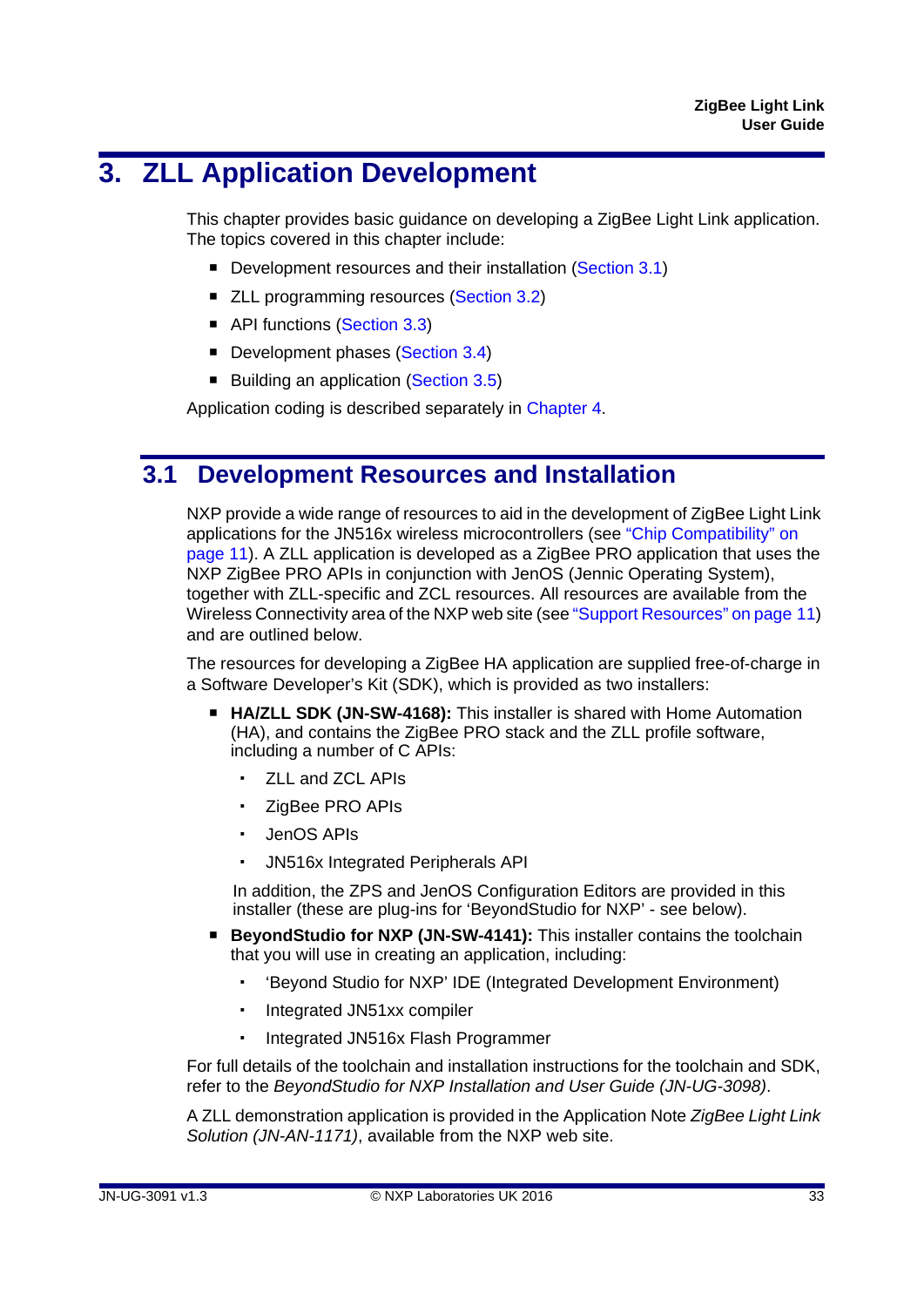# <span id="page-33-0"></span>**3.2 ZLL Programming Resources**

The NXP ZLL API contains a range of resources (functions, structures, etc), including:

- Core resources (e.g. for initialising the API and registering device endpoints)
- Cluster-specific resources

These resources are introduced in the sub-sections below.

#### <span id="page-33-1"></span>**3.2.1 Core Resources**

The core resources of the ZLL profile handle the basic operations required in a ZLL network, irrespective of the clusters used. Some of these resources are provided in the ZLL API, and some are provided in the ZCL and ZigBee PRO APIs.

- Functions for the following operations are provided in the ZLL API and are detailed in [Chapter 7:](#page-126-1)
	- **Initialising the ZLL API (one function)**
	- Registering a device endpoint on a ZLL node (one function per device)
- Functions for the following operations are provided in the ZCL and are detailed in the *ZCL User Guide (JN-UG-3103)*:
	- Requesting a read access to cluster attributes on a remote device
	- Requesting a write access to cluster attributes on a remote device
	- Handling events on a ZLL device

Use of the above functions is described in [Chapter 4.](#page-38-3)

#### <span id="page-33-2"></span>**3.2.2 Cluster-specific Resources**

A ZLL device uses certain mandatory and optional ZigBee clusters (for details, refer to [Chapter 2\)](#page-22-2). The clusters supported by the NXP ZLL software are listed below.

- Clusters from the ZCL are as follows (also refer to [Chapter 5](#page-52-1)):
	- Basic
	- Identify
	- Groups
	- Scenes
	- On/Off
	- **·** Level Control
	- Colour Control
- Clusters from the ZLL profile are:
	- ZLL Commissioning (see [Chapter 6](#page-66-2))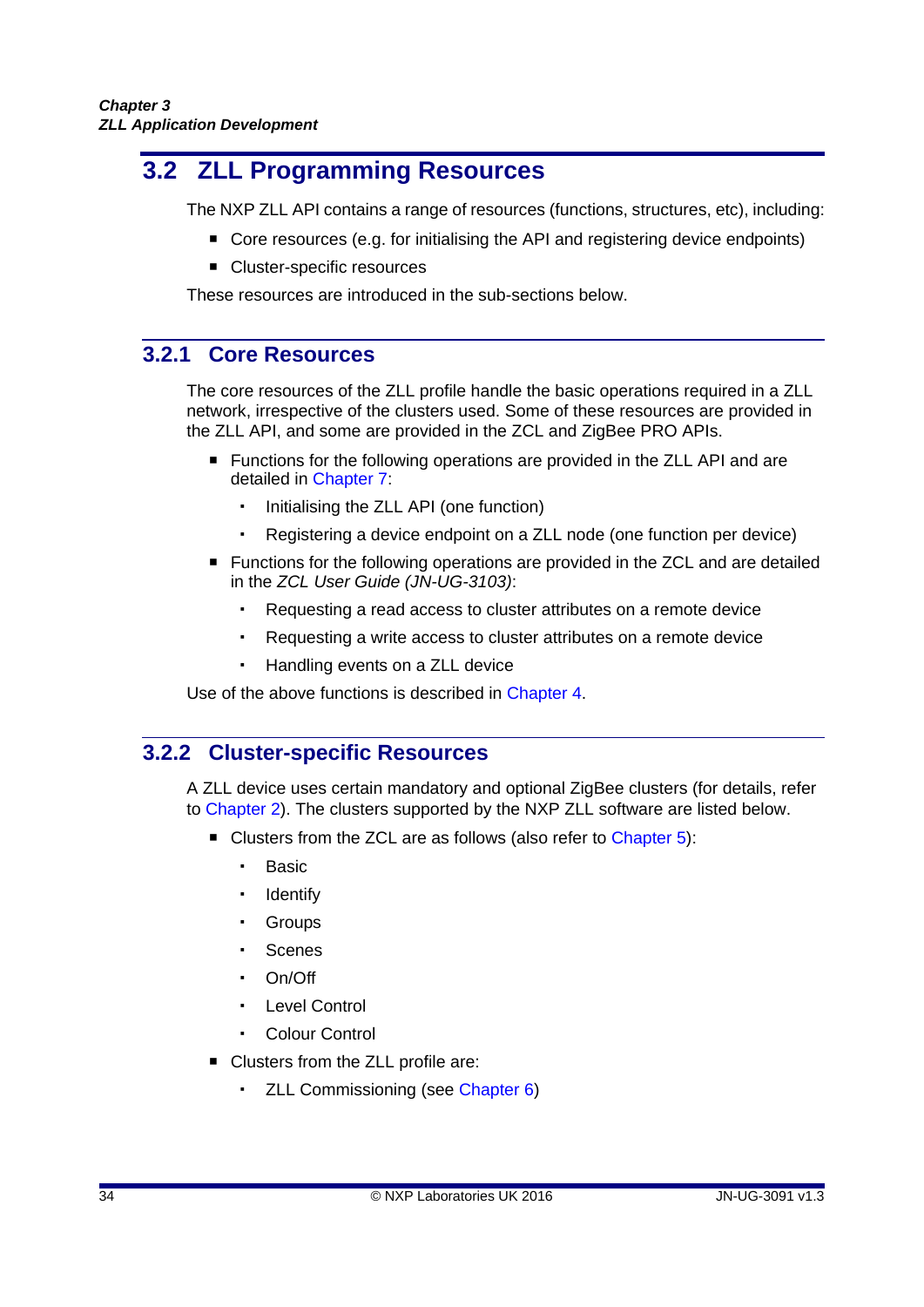### <span id="page-34-0"></span>**3.3 Function Prefixes**

The API functions used in ZLL are categorised and prefixed in the following ways:

- **ZLL functions:** Used to interact with the ZLL profile and prefixed with **xZLL\_**
- **ZCL functions:** Used to interact with the ZCL and prefixed with **xZCL**
- **Cluster functions:** Used to interact with clusters and prefixed as follows:
	- For clusters defined in the ZLL specification, they are prefixed with **xZLL\_**
	- For clusters defined in the ZCL specification, they are prefixed with **xCLD\_**

In the above prefixes, x represents one or more characters that indicate the return type, e.g. "v" for **void**.

Only functions that are ZLL-specific are detailed in this manual. Functions which relate to clusters of the ZCL are detailed in the *ZCL User Guide (JN-UG-3103)*.

### <span id="page-34-1"></span>**3.4 Development Phases**

The main phases of development for a ZLL application are the same as for any ZigBee PRO application, and are outlined below.



**Note:** Before starting your ZLL application development, you should familiarise yourself with the general aspects of ZigBee PRO application development, described in the *ZigBee PRO Stack User Guide (JN-UG-3101)*.

- **1. Network Configuration:** Configure the ZigBee network parameters for the nodes using the ZPS Configuration Editor - refer to the *ZigBee PRO Stack User Guide (JN-UG-3101)*.
- **2. OS Configuration:** Configure the JenOS resources to be used by your application using the JenOS Configuration Editor - refer to the *JenOS User Guide (JN-UG-3075)*.
- **3. Application Code Development:** Develop the application code for your nodes using the ZigBee PRO APIs, JenOS APIs, ZLL API and ZCL - refer to the *ZigBee PRO Stack User Guide (JN-UG-3101), JenOS User Guide (JN-UG-3075)* and *ZCL User Guide (JN-UG-3103),* as well as this manual.
- **4. Application Build:** Build the application binaries for your nodes using the JN51xx compiler and linker built into BeyondStudio for NXP - refer to [Section](#page-35-0)  [3.5](#page-35-0) and to the *BeyondStudio for NXP Installation and User Guide (JN-UG-3098)*.
- **5. Node Programming:** Load the application binaries into Flash memory on your nodes using the JN516x Flash programmer built into BeyondStudio for NXP - refer to the *BeyondStudio for NXP Installation and User Guide (JN-UG-3098)*.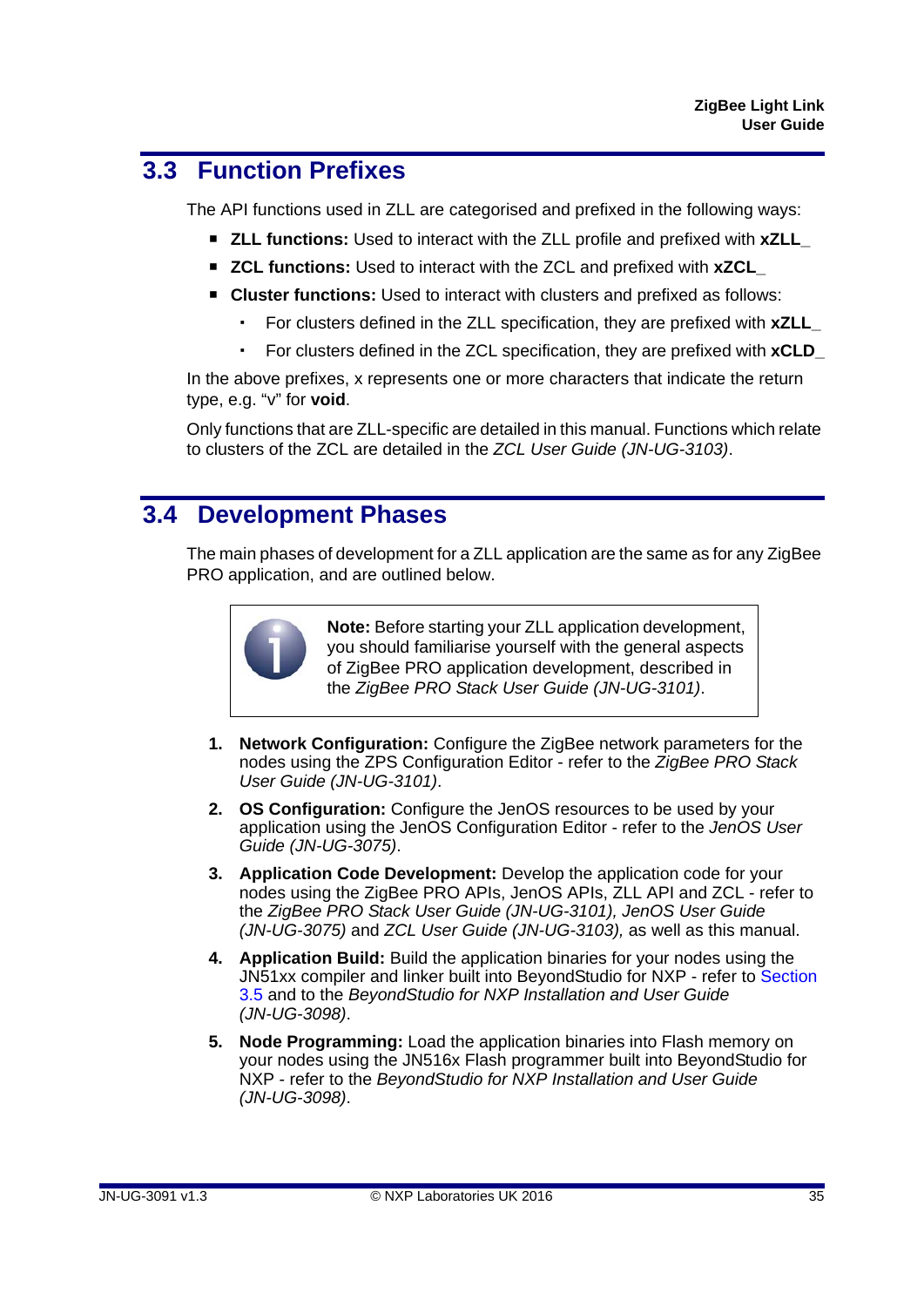# <span id="page-35-0"></span>**3.5 Building an Application**

This section outlines how to build a ZLL application developed for the JN516x device. First of all, the configuration of compile-time options and ZigBee network parameters is described, and then directions are given for building and loading the application.

### <span id="page-35-1"></span>**3.5.1 Compile-Time Options**

Before the application can be built, the ZLL compile-time options must be configured in the header file **zcl\_options.h** for the application. This header file is supplied in the Application Note *ZigBee Light Link Solution (JN-AN-1171)*, which can be used as a template.

#### **Number of Endpoints**

The highest numbered endpoint used by the ZLL application must be specified - for example:

```
#define ZLL_NUMBER_OF_ENDPOINTS 3
```
Normally, the endpoints starting at endpoint 1 will be used for ZLL, so in the above case endpoints 1 to 3 will be used for ZLL. It is possible, however, to use the lower numbered endpoints for non-ZLL purposes, e.g. to run other protocols on endpoints 1 and 2, and ZLL on endpoint 3. In this case, with ZLL\_NUMBER\_OF\_ENDPOINTS set to 3, some storage will be statically allocated by ZLL for endpoints 1 and 2 but never used. Note that this define applies only to local endpoints - the application can refer to remote endpoints with numbers beyond the locally defined value of ZLL\_NUMBER\_OF\_ENDPOINTS.

#### **Enabled Clusters**

All required clusters must be enabled in the options header file. For example, an application for an On/Off Light device that uses all the possible clusters will require the following definitions:

```
#define CLD_BASIC
#define CLD_IDENTIFY
#define CLD_GROUPS
#define CLD_SCENES
#define CLD_ONOFF
#define CLD_LEVEL_CONTROL
#define CLD_ZLL_COMMISSION
```
#### **Server and Client Options**

Many clusters used in ZLL have options that indicate whether the cluster will act as a server or a client on the local device. If the cluster has been enabled using one of the above definitions, the server/client status of the cluster must be defined. For example, to employ the Groups cluster as a server, include the following definition in the header file:

```
#define GROUPS_SERVER
```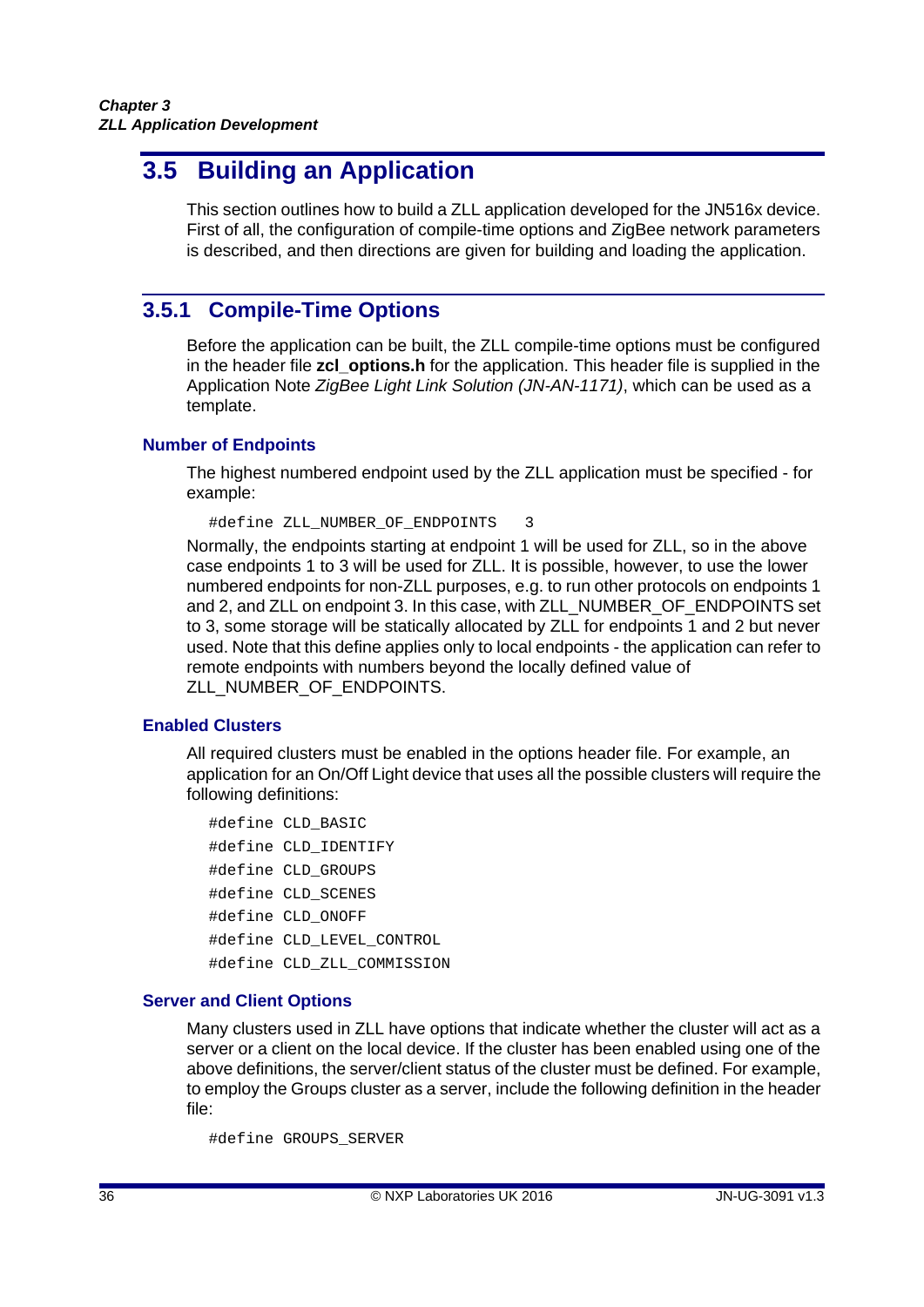#### **Support for Attribute Read/Write**

Read/write access to cluster attributes must be explicitly compiled into the application, and must be enabled separately for the server and client sides of a cluster using the following macros in the options header file:

#define ZCL\_ATTRIBUTE\_READ\_SERVER\_SUPPORTED #define ZCL\_ATTRIBUTE\_READ\_CLIENT\_SUPPORTED #define ZCL ATTRIBUTE WRITE SERVER SUPPORTED #define ZCL ATTRIBUTE WRITE CLIENT SUPPORTED

Note that each of the above definitions will apply to all clusters used in the application.

#### **Optional Attributes**

Many clusters have optional attributes that may be enabled at compile-time via the options header file - for example, the Basic cluster 'application version' attribute is enabled as follows:

#define CLD\_BAS\_ATTR\_APPLICATION\_VERSION



**Note:** Cluster-specific compile-time options are detailed in the chapters for the individual clusters in [Part II: ZLL](#page-50-0)  [Clusters](#page-50-0). For clusters from the ZCL, refer to the *ZCL User Guide (JN-UG-3103)*.

## **3.5.2 ZigBee Network Parameters**

ZLL applications may require specific settings of certain ZigBee network parameters. These parameters are set using the ZPS Configuration Editor. The full set of ZigBee network parameters are detailed in the *ZigBee PRO Stack User Guide (JN-UG-3101)*.

# **3.5.3 Building and Loading the Application Binary**

A ZLL application for the JN516x device is built within BeyondStudio for NXP. For instructions on building an application, refer to the *BeyondStudio for NXP Installation and User Guide (JN-UG-3098)*. This guide also indicates how to load the built application binary file into a JN516x device using the integrated JN516x Flash programmer.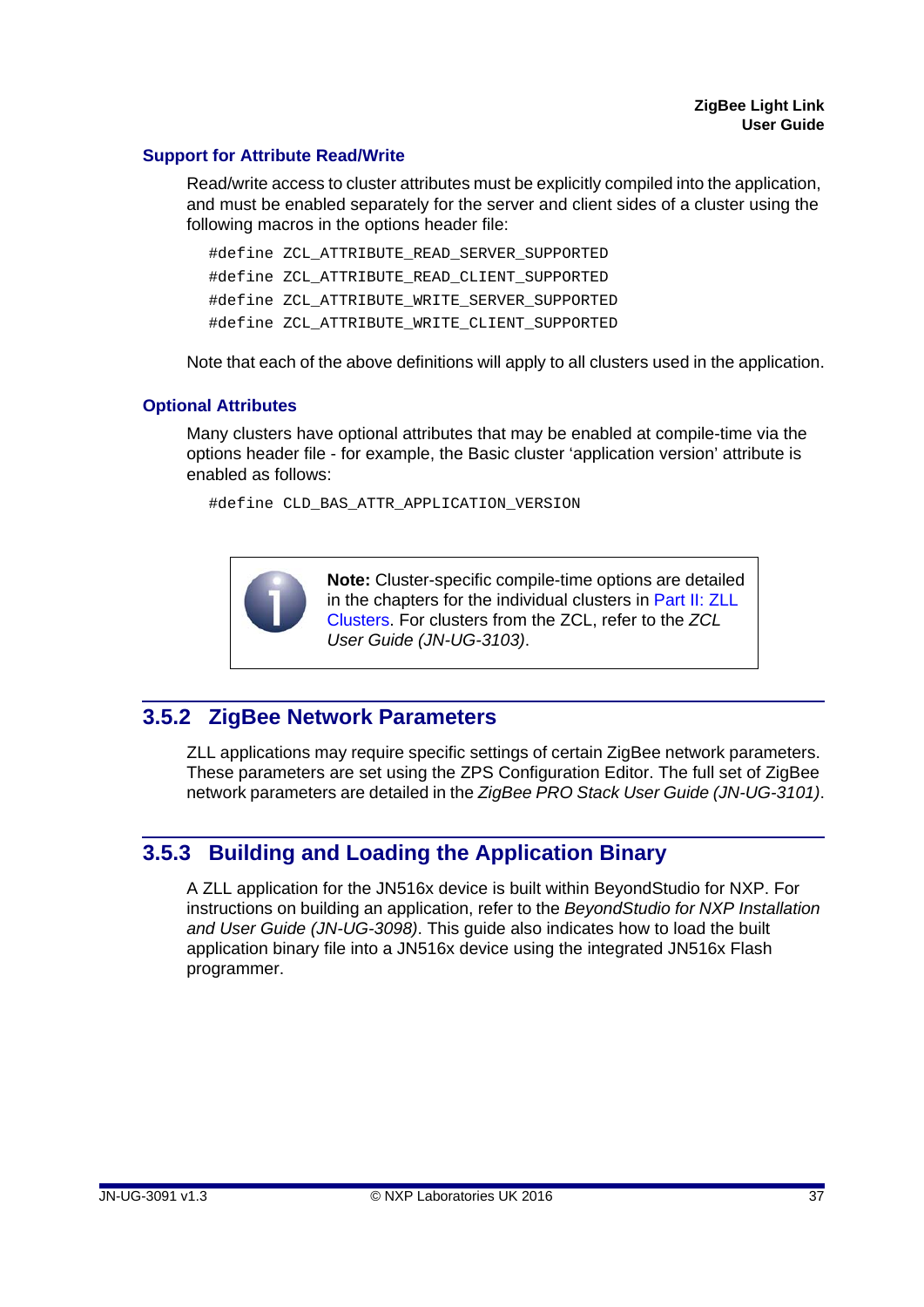*Chapter 3 ZLL Application Development*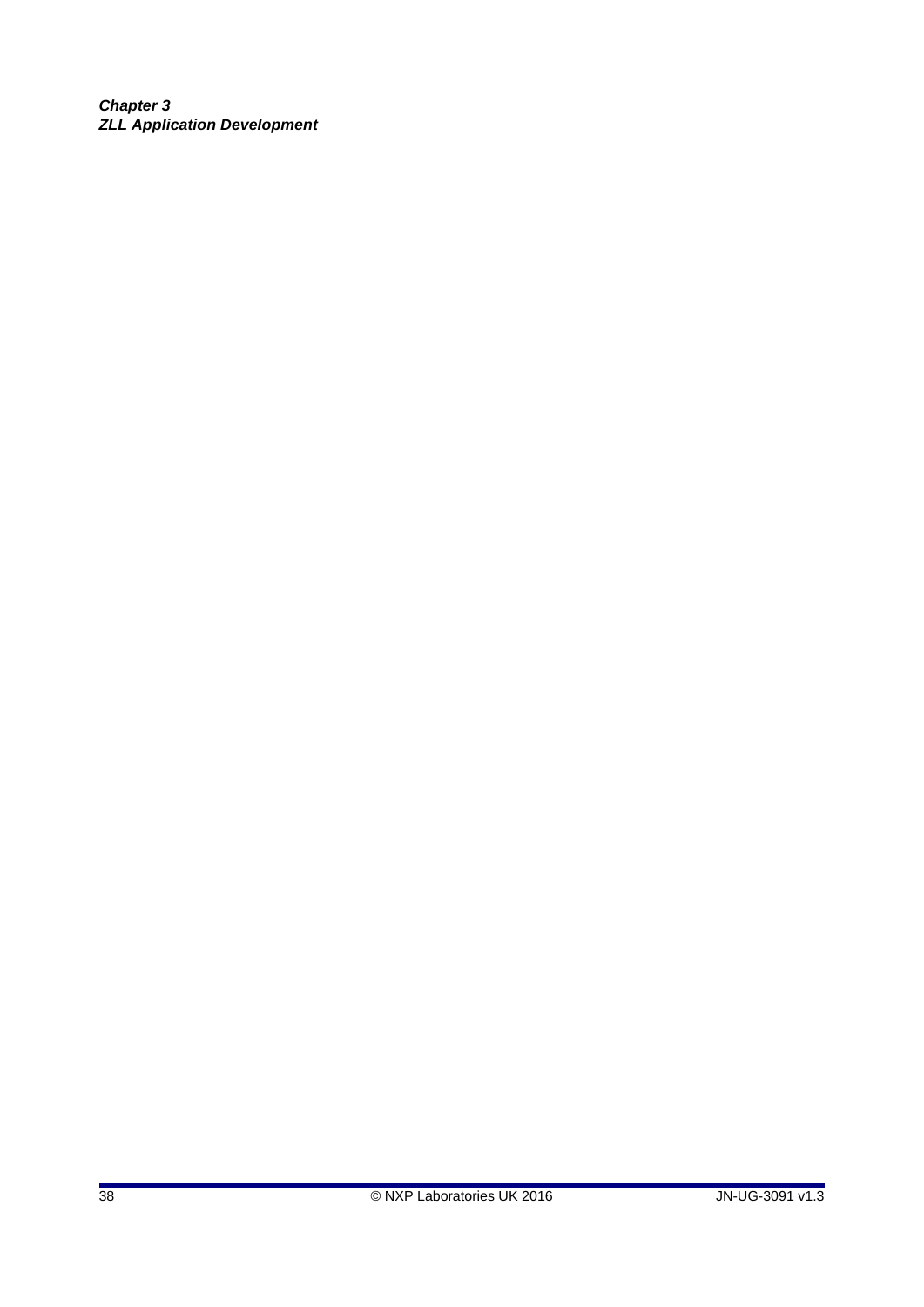# **4. ZLL Application Coding**

This chapter covers general aspects of ZLL application coding, including essential ZLL programming concepts, code initialisation, callback functions, reading and writing attributes, and event handling. Application coding that is particular to individual clusters is described later, in the relevant cluster-specific chapter.



**Note:** ZCL API functions referenced in this chapter are fully described in the *ZCL User Guide (JN-UG-3103)*.

# **4.1 ZLL Programming Concepts**

This section describes the essential programming concepts that are needed in ZLL application development. The basic operations in a ZLL network are concerned with reading and setting the attribute values of the clusters of a device.

# <span id="page-38-0"></span>**4.1.1 Shared Device Structures**

In each ZLL device, attribute values are exchanged between the application and the ZLL library by means of a shared structure. This structure is protected by a mutex (described in the *ZCL User Guide (JN-UG-3103)*). The structure for a particular ZLL device contains structures for the clusters supported by that device (see [Chapter 2\)](#page-22-0). The available device structures are detailed in [Section 8.1.](#page-156-0)



**Note:** In order to use a cluster which is supported by a device, the relevant option for the cluster must be specified at build-time - see [Section 3.5.1.](#page-35-0)

A shared device structure may be used in either of the following ways:

- The local application writes attribute values to the structure, allowing the ZigBee Cluster Library (ZCL) to respond to commands relating to these attributes.
- The ZCL parses incoming commands that write attribute values to the structure. The written values can then be read by the local application.

Remote read and write operations involving a shared device structure are illustrated in [Figure 3](#page-39-0) below. For more detailed descriptions of these operations, refer to [Section](#page-43-0)  [4.5](#page-43-0) and [Section 4.6.](#page-45-0)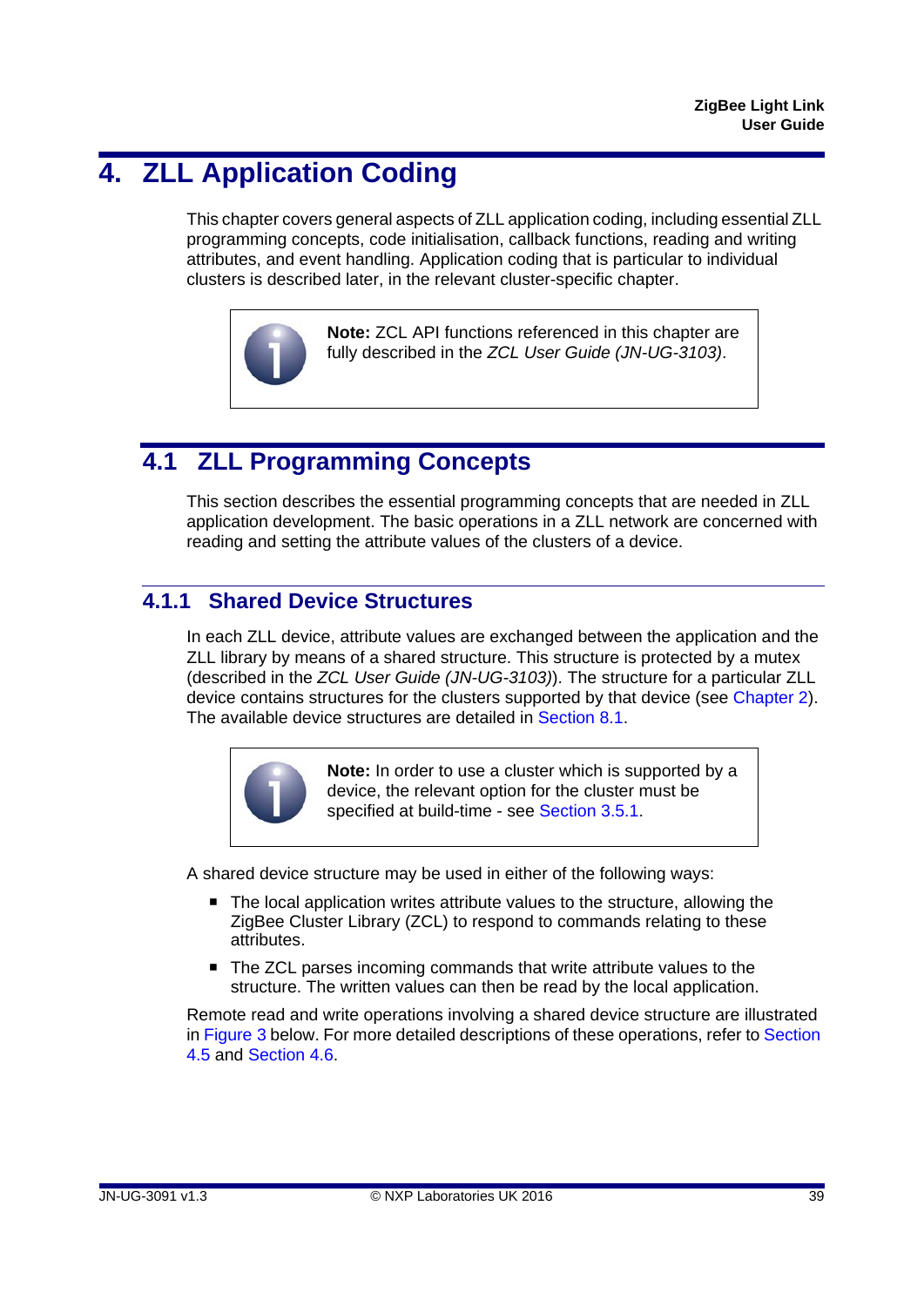

#### **Reading Remote Attributes**

- Application requests read of attribute values from device **1.** structure on remote server and ZCL sends request.
- 4. ZCL receives response and generates events (which can prompt application to read attributes from structure).



3. ZCL reads requested attribute values from device structure and then returns them to requesting client.



## **Writing Remote Attributes**

1. ZCL sends 'write attributes' request to remote server.

<span id="page-39-0"></span>5. ZCL can receive optional response and generate events for the application (that indicate any unsuccessful writes). ZCL writes received attribute values to device structure and **2.** optionally sends response to client.

If required, application can then read new attribute values **3.** from device structure.

4. ZCL can optionally generate a 'write attributes' response.

## **Figure 3: Operations using Shared Device Structure**

**Note:** If there are no remote writes to the attributes of a cluster server, these attributes are maintained only by the local application(s).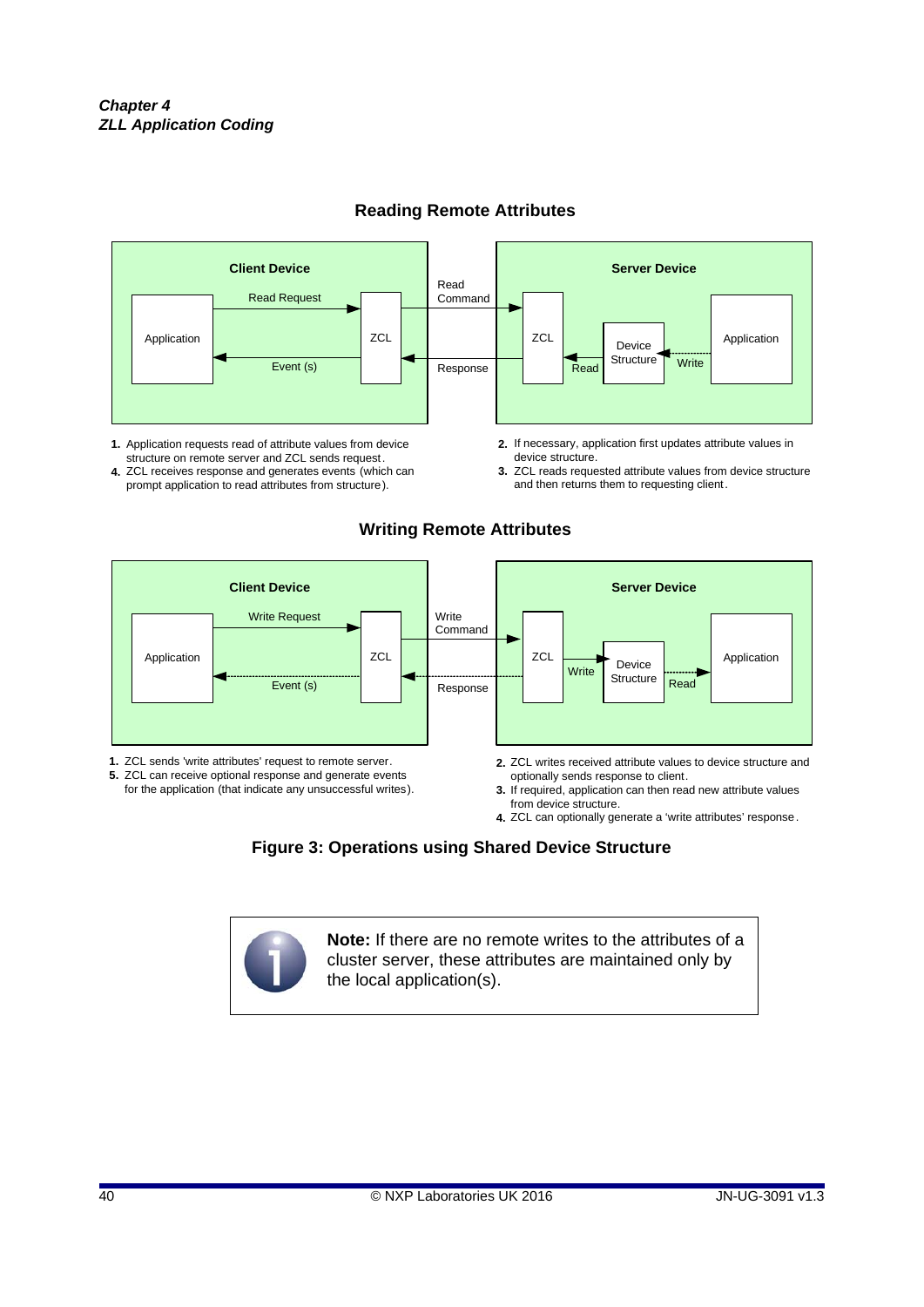## **4.1.2 Addressing**

Communications between devices in a ZLL network are performed using standard ZigBee PRO mechanisms. A brief summary is provided below.

In order to perform an operation (e.g. a read) on a remote node in a ZigBee PRO network, a command must be sent from the relevant output (or client) cluster on the local node to the relevant input (or server) cluster on the remote node.

At a higher level, an application (and therefore the ZLL device and supported clusters) is associated with a unique endpoint, which acts as the I/O port for the application on the node. Therefore, a command is sent from an endpoint on the local node to the relevant endpoint(s) on the remote node.

The destination node(s) and endpoint(s) must be identified by the sending application. The endpoints on each node are numbered from 1 to 240. The target node(s) can be addressed in a number of different ways, listed below.

- 64-bit IEEE/MAC address
- 16-bit ZigBee network (short) address
- 16-bit group address, relating to a pre-specified group of nodes and endpoints
- A binding, where the source endpoint has been pre-bound to the remote node(s) and endpoint(s)
- A broadcast, in which the message is sent to all nodes of a certain type, one of:
	- · all Routers
	- all End Devices
	- only End Devices for which the radio receiver stays on when they are idle

A destination address structure, tsZCL\_Address, is defined in the ZCL and is detailed in the *ZCL User Guide (JN-UG-3103)*. Enumerations are provided for the addressing mode and broadcast mode in this structure, and are also detailed in the above manual.

## **4.1.3 OS Resources**

The ZLL library and ZCL require OS resources, such as tasks and mutexes. These resources are provided by JenOS (Jennic Operating System), supplied in the SDK.

The JenOS resources for an application are allocated using the JenOS Configuration Editor, which is provided as an NXP-specific plug-in for the Eclipse IDE (and therefore BeyondStudio for NXP). Use of the JenOS Configuration Editor for a ZLL application should be based on the ZLL demonstration application (rather than on the standard ZigBee PRO stack template) to ensure that the extra JenOS resources required by the ZLL profile and the ZCL are available.

A JenOS mutex protects the shared structure that holds the cluster attribute values for a device (see [Section 4.1.1](#page-38-0) above). The ZCL invokes an application callback function to lock and unlock this mutex. The mutex should be used in conjunction with the counting mutex code provided in the appendix of the *ZCL User Guide (JN-UG-3103)*.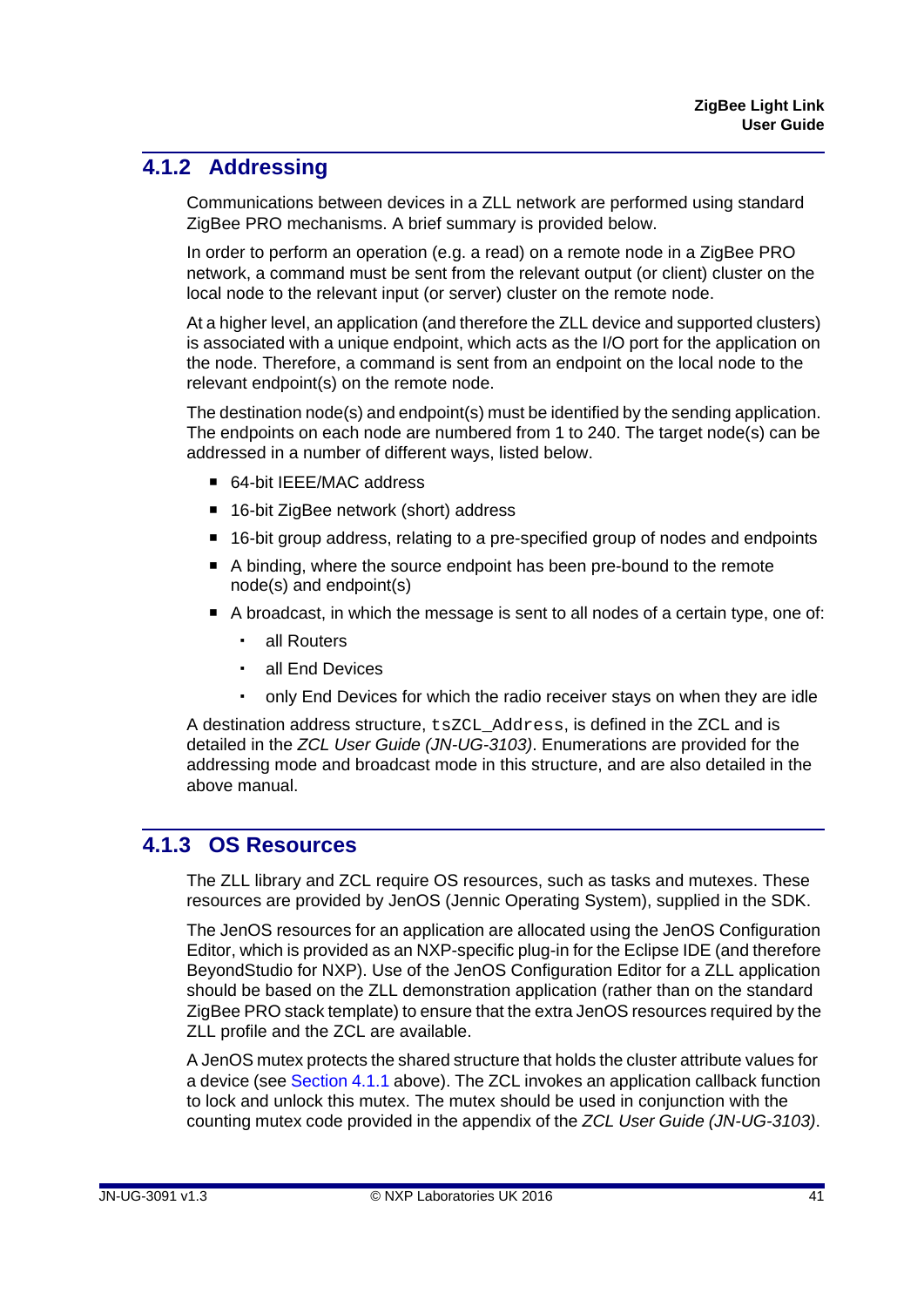The software for this mutex operation is contained in the ZLL demonstration application.

The task that the ZLL library and ZCL use to process incoming messages is defined in the ZLL demonstration application. Callbacks from the ZLL library and ZCL to the application will be in the context of this task. The ZLL demonstration application has a separate task for the user application code. This task also links to the shared-structure mutex in the JenOS configuration so that it can use critical sections to protect access to the shared structures.

Only data events addressed to the correct ZigBee profile, endpoint and cluster are processed by the ZCL, possibly with the aid of a callback function. Stack and data events that are not addressed to a ZLL endpoint are handled by the application through a callback function. All events are first passed into the ZCL using the function **vZCL\_EventHandler()**. The ZCL either processes the event or passes it to the application, invoking the relevant callback function (refer to [Section 4.3](#page-42-0) for information on callback functions and to [Section 4.7](#page-48-0) for more details on event handling).

If the ZCL consumes a data event, it will free the corresponding Protocol Data Unit (PDU), otherwise it is the responsibility of the application to free the PDU.

# <span id="page-41-0"></span>**4.2 Initialisation**

A ZLL application is initialised like a normal ZigBee PRO application, as described in the section "Forming a Network" of the *ZigBee PRO Stack User Guide (JN-UG-3101)*, except there is no need to explicitly start the ZigBee PRO stack using the function **ZPS** eAplZdoStartStack(). In addition, some ZLL initialisation must be performed in the application code.

The ZLL initialisation functions mentioned below must be called after calling **ZPS\_eAplAfInit()**:

- **1.** First initialise the ZLL library and ZCL using the function **eZLL\_Initialise()**. This function requires you to specify a user-defined callback function for handling stack events (see [Section 4.3](#page-42-0)), as well as a pool of APDUs (Application Protocol Data Units) for sending and receiving data.
- **2.** Now set up the ZLL device(s) handled by your code. Each ZLL device on the node must be allocated a unique endpoint (in the range 1-240). In addition, its device structure must be registered, as well as a user-defined callback function that will be invoked by the ZLL library when an event occurs relating to the endpoint (see [Section 4.3](#page-42-0)). All of this is done using a registration function for the ZLL device type - for example, in the case of a Dimmable Light device, the required function is **eZLL\_RegisterDimmableLightEndPoint()**.



**Note:** The set of endpoint registration functions for the different ZLL device types are detailed in [Chapter 7.](#page-126-0)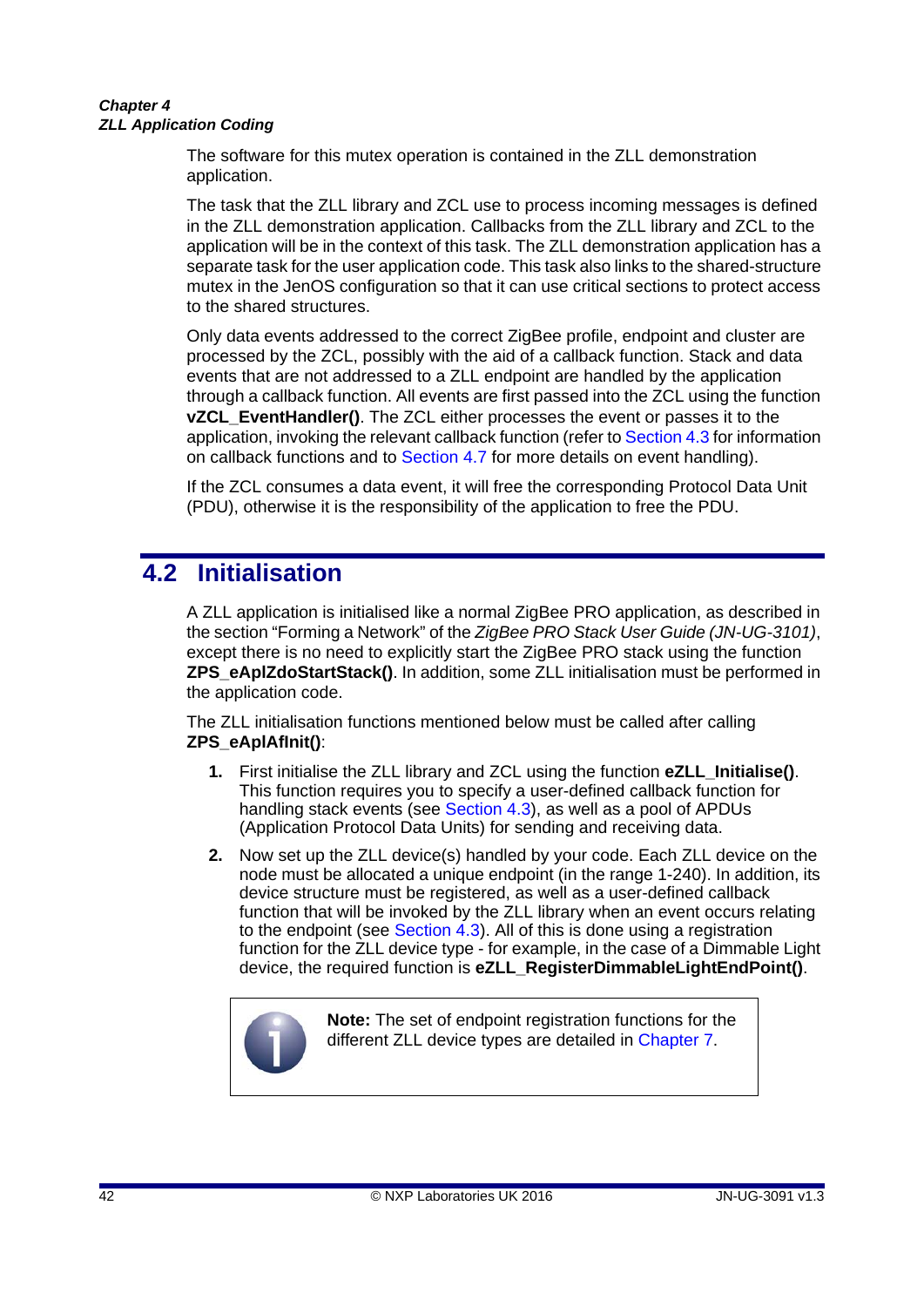# <span id="page-42-0"></span>**4.3 Callback Functions**

Two types of user-defined callback function must be provided (and registered as described in [Section 4.2\)](#page-41-0):

- **Endpoint Callback Function:** A callback function must be provided for each endpoint used, where this callback function will be invoked when an event occurs (such as an incoming message) relating to the endpoint. The callback function is registered with the ZLL library when the endpoint is registered using the registration function for the ZLL device type that the endpoint supports - for example, using **eZLL\_RegisterOnOffLightEndPoint()** for an On/Off Light device (see [Chapter 7](#page-126-0)).
- **General Callback Function:** Events that do not have an associated endpoint are delivered via a callback function that is registered with the ZLL library through the function **eZLL\_Initialise()**. For example, stack leave and join events can be received by the application through this callback function.

The endpoint callback function and general callback function both have the type definition given below:

## **typedef void (\* tfpZCL\_ZCLCallBackFunction) (tsZCL\_CallBackEvent \****pCallBackEvent***);**

The callback events are detailed in the *ZCL User Guide (JN-UG-3103)* and event handling is further described in [Section 4.7.](#page-48-0)

# **4.4 Network Formation/Joining**

The formation of a ZLL network is handled by the Touchlink feature (see [Section 1.4](#page-17-0)). A node is added to the network using a special node called an 'initiator', which is usually a remote control unit. Touchlink uses the ZLL Commissioning cluster, which is fully detailed in [Chapter 6](#page-66-0) (Touchlink installation is described in [Section 6.4](#page-68-0)).

As part of the Touchlink installation of a node, the initiator obtains the following information from the joining node:

- endpoint number of ZLL application
- device type
- network address
- IEEE/MAC address

The initiator stores this information in an endpoint table for the application.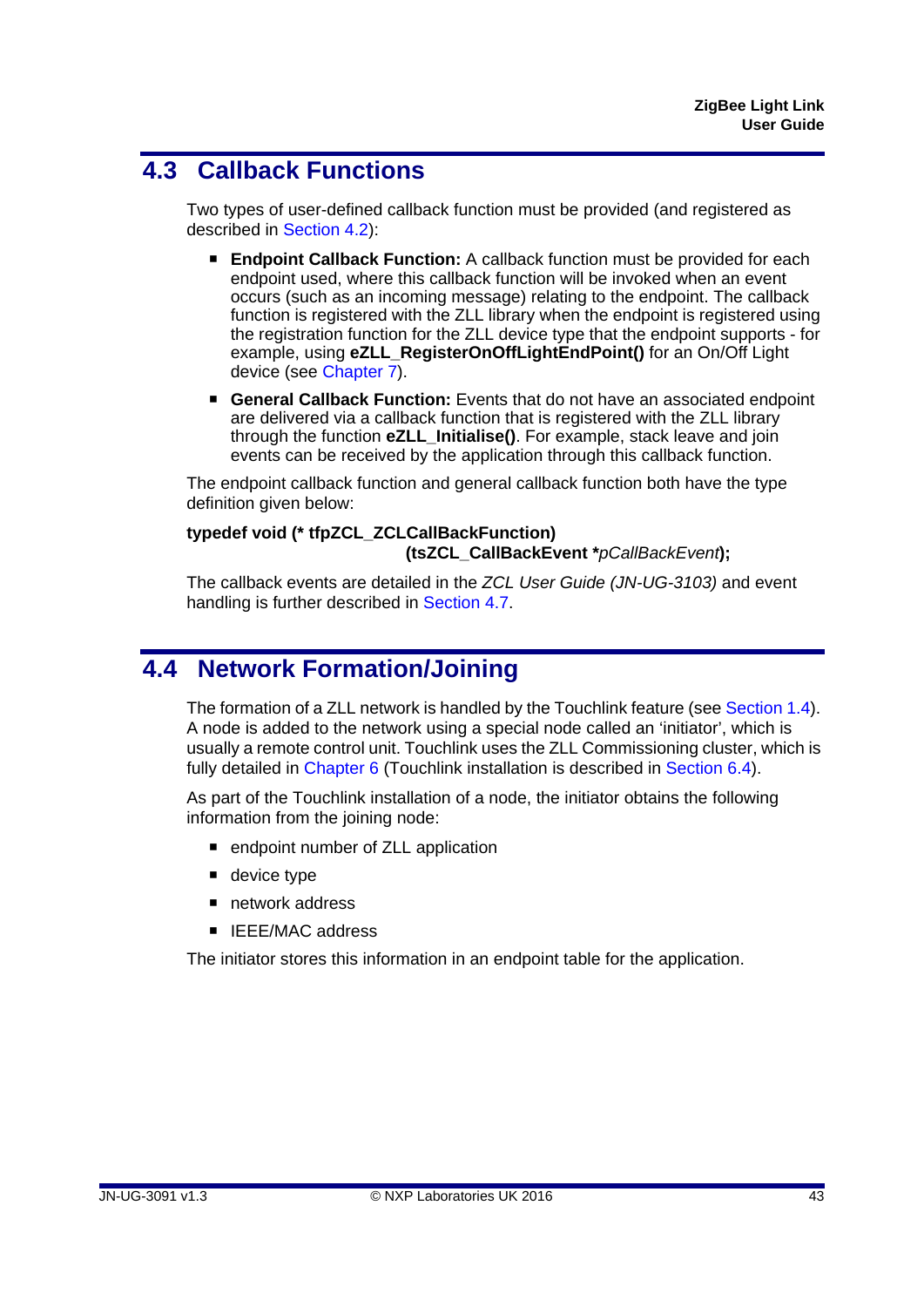# <span id="page-43-0"></span>**4.5 Reading Attributes**

Attributes can be read using a general ZCL function, or using a ZLL or ZCL function which is specific to the target cluster. The cluster-specific functions for reading attributes are covered in the chapters of this manual that describe the supported clusters or in the *ZCL User Guide (JN-UG-3103)*. Note that read access to cluster attributes must be explicitly enabled at compile-time as described in [Section 3.5.1.](#page-35-0)

The remainder of this section describes the use of the ZCL function **eZCL\_SendReadAttributesRequest()** to send a 'read attributes' request, although the sequence is similar when using the cluster-specific 'read attributes' functions. The resulting activities on the source and destination nodes are outlined below and illustrated in [Figure 4](#page-44-0). The events generated from a 'read attributes' request are further described in [Section 4.7](#page-48-0).

## **1. On Source Node (Client)**

The function **eZCL\_SendReadAttributesRequest()** is called to submit a request to read one or more attributes on a cluster on a remote node. The information required by this function includes the following:

- Source endpoint (from which the read request is to be sent)
- Address of destination node for request
- Destination endpoint (on destination node)
- If Identifier of the cluster containing the attributes [enumerations provided]
- Number of attributes to be read
- Array of identifiers of attributes to be read [enumerations provided]

#### **2. On Destination Node (Server)**

On receiving the 'read attributes' request, the ZCL software on the destination node performs the following steps:

- **1.** Generates an E\_ZCL\_CBET\_READ\_REQUEST event for the destination endpoint callback function which, if required, can update the shared device structure that contains the attributes to be read, before the read takes place.
- **2.** Generates an E\_ZCL\_CBET\_LOCK\_MUTEX event for the endpoint callback function, which should lock the mutex that protects the shared device structure - for information on mutexes, refer to the *ZCL User Guide (JN-UG-3103)*
- **3.** Reads the relevant attribute values from the shared device structure and creates a 'read attributes' response message containing the read values.
- **4.** Generates an E\_ZCL\_CBET\_UNLOCK\_MUTEX event for the endpoint callback function, which should now unlock the mutex that protects the shared device structure (other application tasks can now access the structure).
- **5.** Sends the 'read attributes' response to the source node of the request.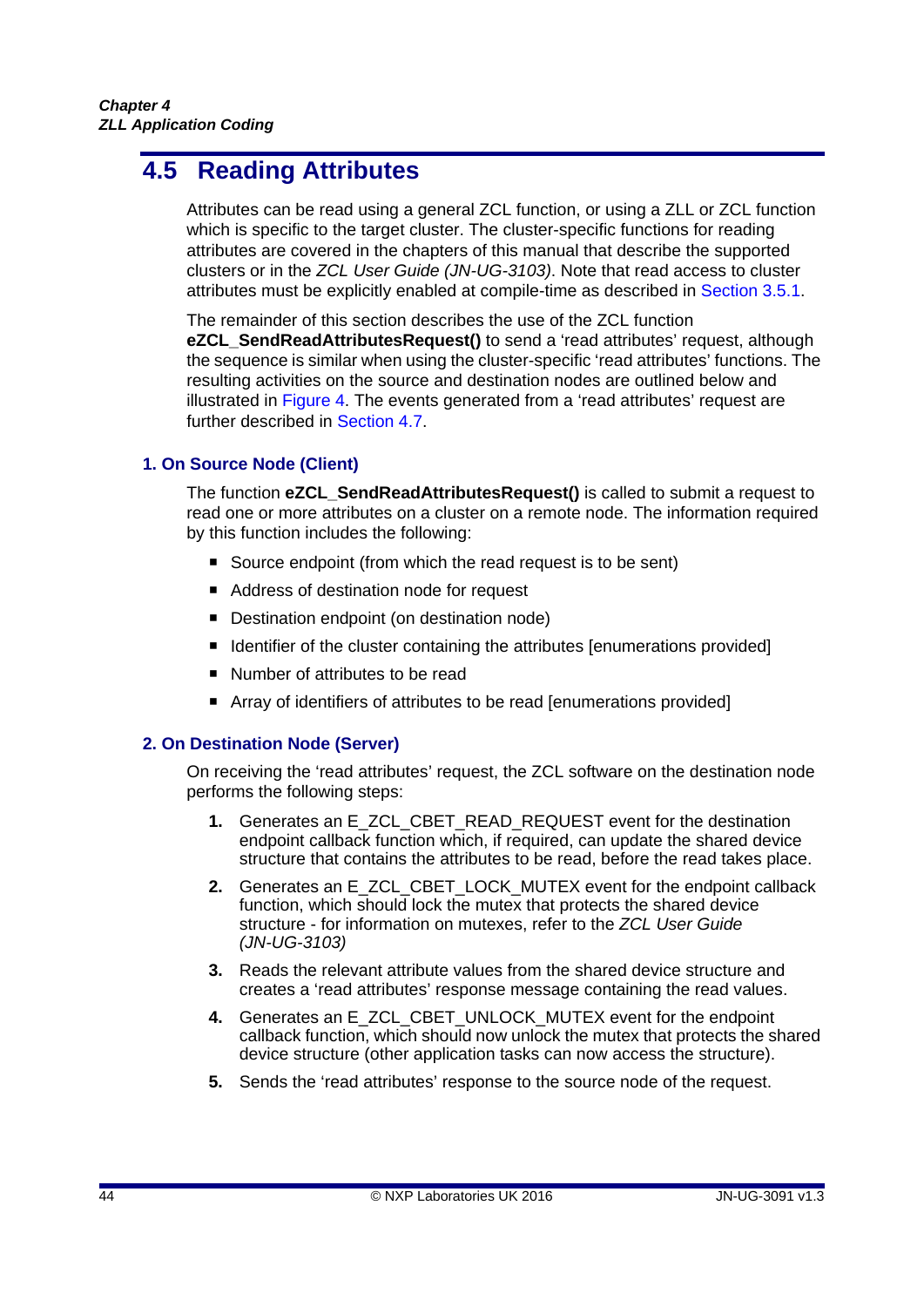#### **3. On Source Node (Client)**

On receiving the 'read attributes' response, the ZCL software on the source node performs the following steps:

- **1.** For each attribute listed in the 'read attributes' response, it generates an E\_ZCL\_CBET\_READ\_INDIVIDUAL\_ATTRIBUTE\_RESPONSE message for the source endpoint callback function, which may or may not take action on this message.
- **2.** On completion of the parsing of the 'read attributes' response, it generates a single E\_ZCL\_CBET\_READ\_ATTRIBUTES\_RESPONSE message for the source endpoint callback function, which may or may not take action on this message.



<span id="page-44-0"></span>

**Note:** The 'read attributes' requests and responses arrive at their destinations as data messages. Such a message triggers a stack event of the type ZPS\_EVENT\_APS\_DATA\_INDICATION, which is handled as described in [Section 4.7.](#page-48-0)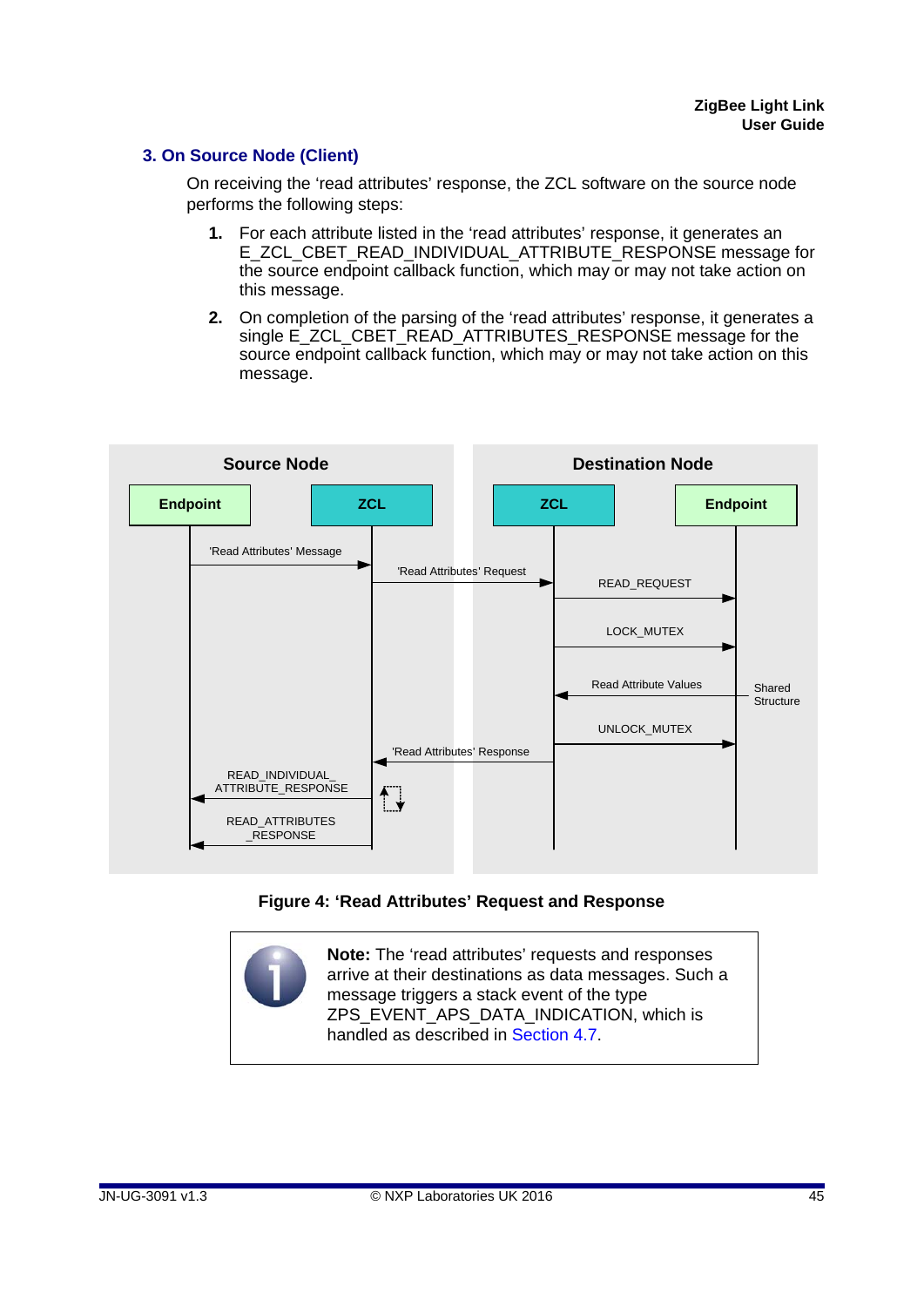# <span id="page-45-0"></span>**4.6 Writing Attributes**

The ability to write attribute values to a remote cluster is required by ZLL controller devices. Normally, a 'write attributes' request is sent from a client cluster to a server cluster, where the relevant attributes in the shared device structure are updated. Note that write access to cluster attributes must be explicitly enabled at compile-time as described in [Section 3.5.1.](#page-35-0)

Three 'write attributes' functions are provided in the ZCL:

- eZCL SendWriteAttributesRequest(): This function sends a 'write attributes' request to a remote device, which attempts to update the attributes in its shared structure. The remote device generates a 'write attributes' response to the source device, indicating success or listing error codes for any attributes that it could not update.
- eZCL\_SendWriteAttributesNoResponseRequest(): This function sends a 'write attributes' request to a remote device, which attempts to update the attributes in its shared structure. However, the remote device does not generate a 'write attributes' response, regardless of whether there are errors.
- **EXCL\_SendWriteAttributesUndividedRequest():** This function sends a 'write attributes' request to a remote device, which checks that all the attributes can be written to without error:
	- If all attributes can be written without error, all the attributes are updated.
	- If any attribute is in error, all the attributes are left at their existing values.

The remote device generates a 'write attributes' response to the source device, indicating success or listing error codes for attributes that are in error.

The activities surrounding a 'write attributes' request on the source and destination nodes are outlined below and illustrated in [Figure 5.](#page-47-0) The events generated from a 'write attributes' request are further described in [Section 4.7](#page-48-0).

#### **1. On Source Node (Client)**

In order to send a 'write attributes' request, the application on the source node calls one of the above ZCL 'write attributes' functions to submit a request to update the relevant attributes on a cluster on a remote node. The information required by this function includes the following:

- Source endpoint (from which the write request is to be sent)
- Address of destination node for request
- Destination endpoint (on destination node)
- I Identifier of the cluster containing the attributes [enumerations provided]
- Number of attributes to be written
- Array of identifiers of attributes to be written [enumerations provided]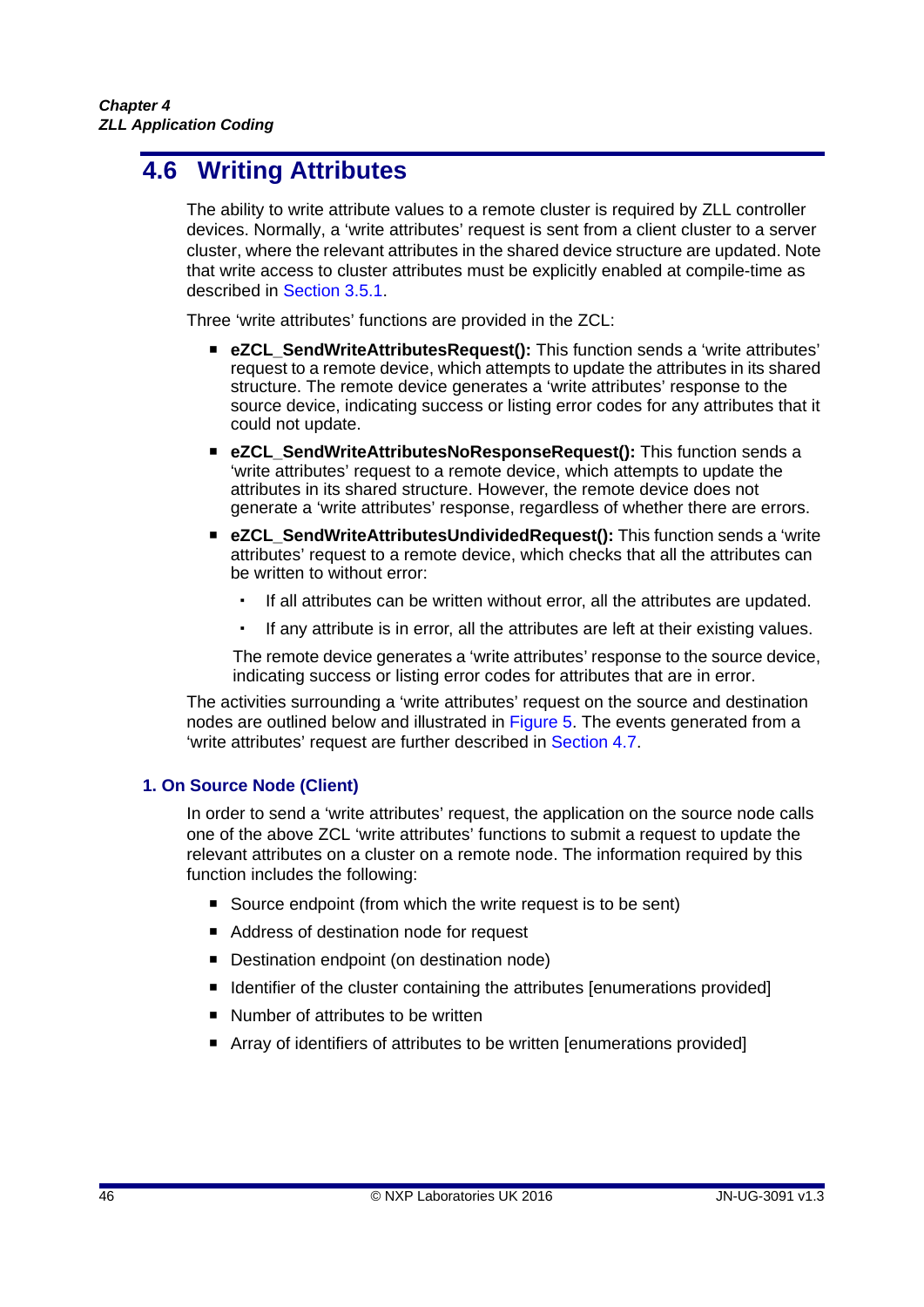#### **2. On Destination Node (Server)**

On receiving the 'write attributes' request, the ZCL software on the destination node performs the following steps:

- **1.** For each attribute in the 'write attributes' request, generates an E\_ZCL\_CBET\_CHECK\_ATTRIBUTE\_RANGE event for the destination endpoint callback function. If required, the callback function can do either or both of the following:
	- check that the new attribute value is in the correct range if the value is out-of-range, the function should set the eAttributeStatus field of the event to E\_ZCL\_ERR\_ATTRIBUTE RANGE
	- block the write by setting the the eAttributeStatus field of the event to E\_ZCL\_DENY\_ATTRIBUTE\_ACCESS

In the case of an out-of-range value or a blocked write, there is no further processing for that particular attribute following the 'write attributes' request.

- **2.** Generates an E\_ZCL\_CBET\_LOCK\_MUTEX event for the endpoint callback function, which should lock the mutex that protects the relevant shared device structure - for more on mutexes, refer to the *ZCL User Guide (JN-UG-3103).*
- **3.** Writes the relevant attribute values to the shared device structure an E\_ZCL\_CBET\_WRITE\_INDIVIDUAL\_ATTRIBUTE event is generated for each individual attempt to write an attribute value, which the endpoint callback function can use to keep track of the successful and unsuccessful writes.

Note that if an 'undivided write attributes' request was received, an individual failed write will render the whole update process unsuccessful.

- **4.** Generates an E\_ZCL\_CBET\_WRITE\_ATTRIBUTES event to indicate that all relevant attributes have been processed and, if required, creates a 'write attributes' response message for the source node.
- **5.** Generates an E\_ZCL\_CBET\_UNLOCK\_MUTEX event for the endpoint callback function, which should now unlock the mutex that protects the shared device structure (other application tasks can now access the structure).
- **6.** If required, sends a 'write attributes' response to the source node of the request.

#### **3. On Source Node (Client)**

On receiving an optional 'write attributes' response, the ZCL software on the source node performs the following steps:

- **1.** For each attribute listed in the 'write attributes' response, it generates an E\_ZCL\_CBET\_WRITE\_INDIVIDUAL\_ATTRIBUTE\_RESPONSE message for the source endpoint callback function, which may or may not take action on this message. Only attributes for which the write has failed are included in the response and will therefore result in one of these events.
- **2.** On completion of the parsing of the 'write attributes' response, it generates a single E\_ZCL\_CBET\_WRITE\_ATTRIBUTES\_RESPONSE message for the source endpoint callback function, which may or may not take action on this message.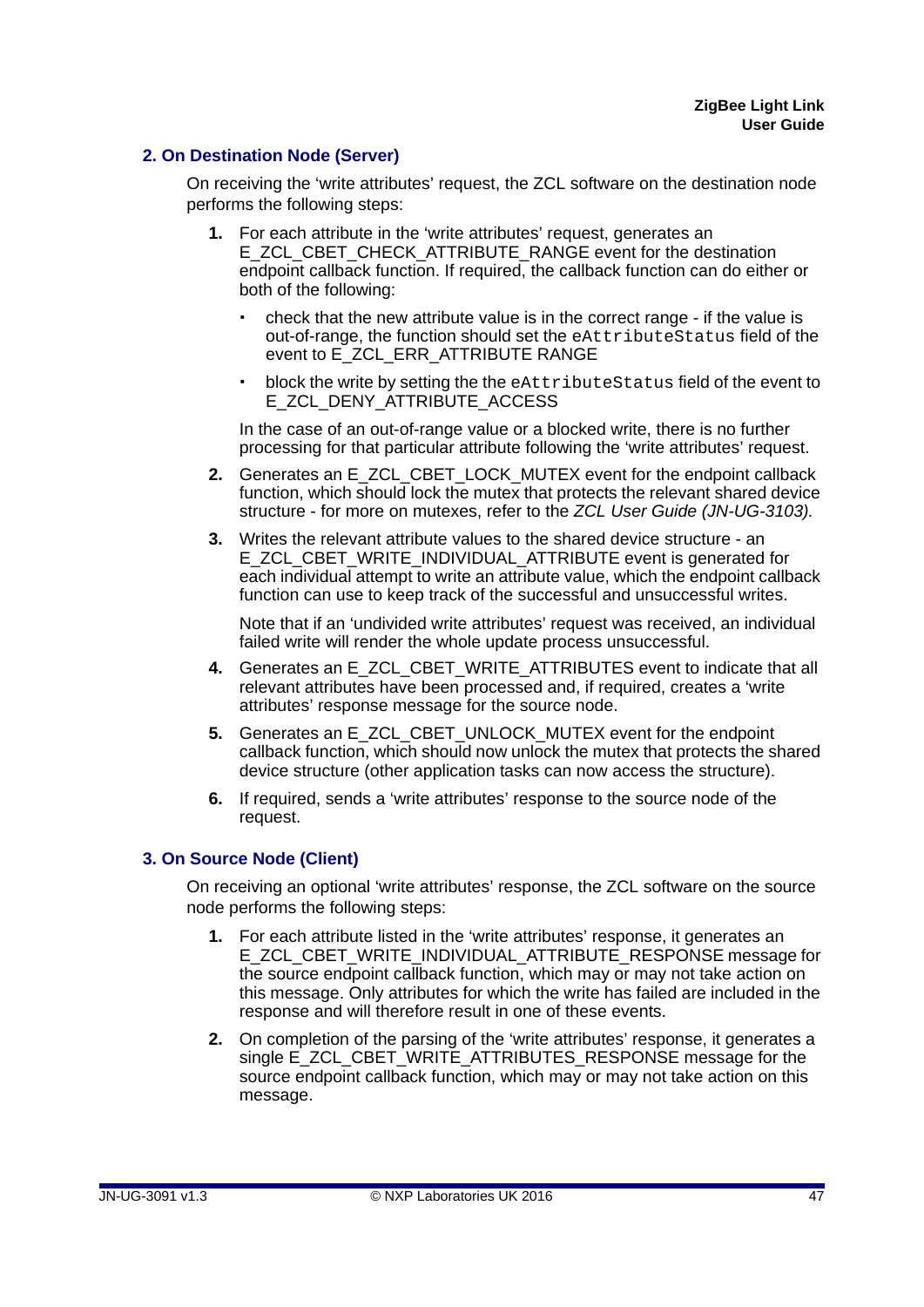

<span id="page-47-0"></span>**Figure 5: 'Write Attributes' Request and Response**

**Note:** The 'write attributes' requests and responses arrive at their destinations as data messages. Such a message triggers a stack event of the type ZPS\_EVENT\_APS\_DATA\_INDICATION, which is handled as described in [Section 4.7.](#page-48-0)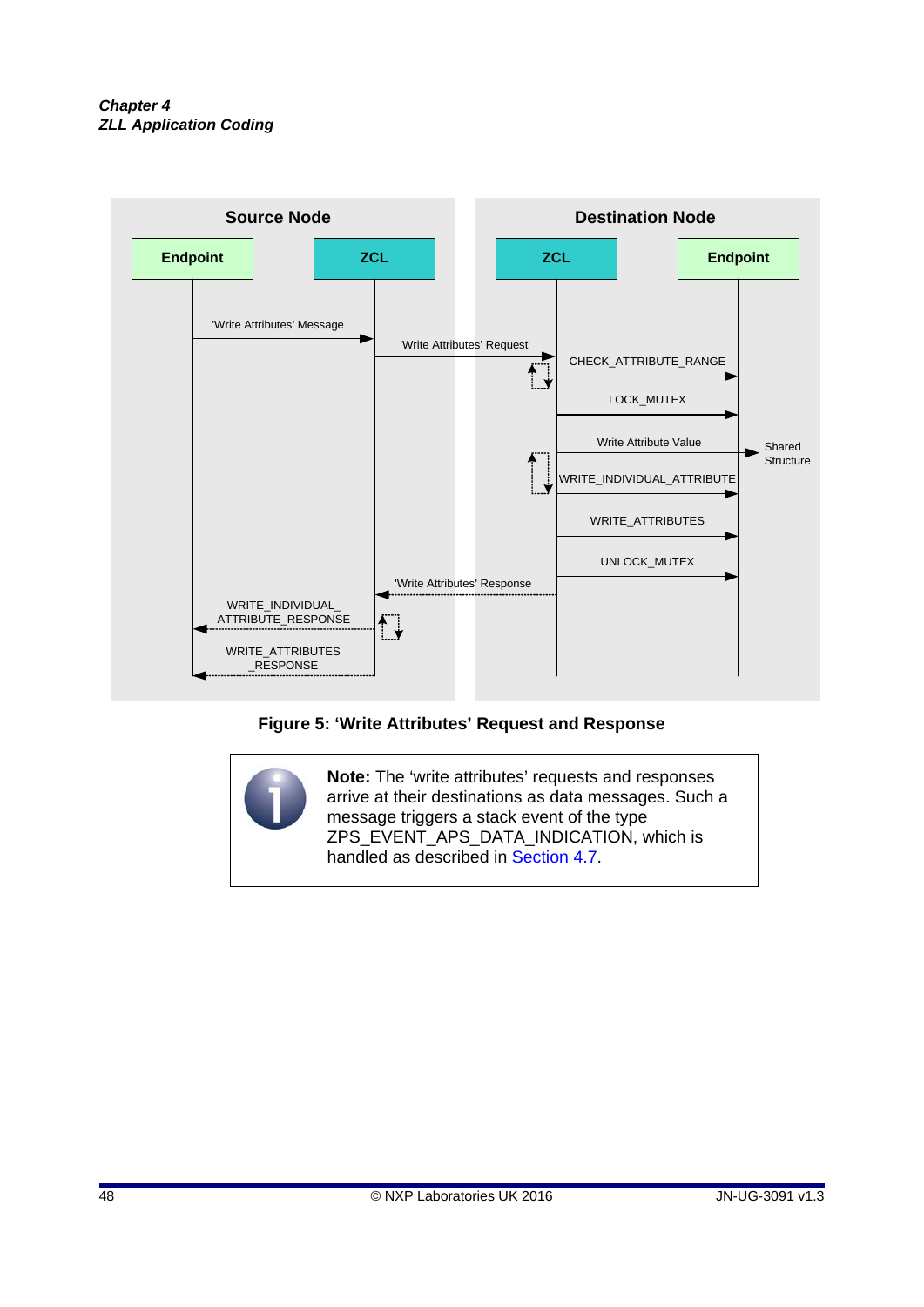# <span id="page-48-0"></span>**4.7 Handling Stack and Timer Events**

This section outlines the event handling framework which allows a ZLL application to deal with stack-related and timer-related events. A stack event is triggered by a message arriving in a message queue and a timer event is triggered when a JenOS timer expires.

The event handling framework for ZigBee Light Link is provided by the ZCL. The event must be wrapped in a tsZCL\_CallBackEvent structure by the application, which then passes this event structure into the ZCL using the function

**vZCL\_EventHandler()**. The ZCL processes the event and, if necessary, invokes the relevant endpoint callback function. This event structure and event handler function are detailed in the *ZCL User Guide (JN-UG-3103)*, which also provides more details of event processing.

The events that are not cluster-specific are divided into four categories, as shown in Table 17 below - these events are described in the *ZCL User Guide (JN-UG-3103)*. Cluster-specific events are covered in the chapter for the relevant cluster.

| Category              | Event                                          |
|-----------------------|------------------------------------------------|
| Input Events          | E ZCL ZIGBEE EVENT                             |
|                       | E_ZCL_CBET_TIMER                               |
| <b>Read Events</b>    | E ZCL CBET READ REQUEST                        |
|                       | E ZCL CBET READ INDIVIDUAL ATTRIBUTE RESPONSE  |
|                       | E ZCL CBET READ ATTRIBUTES RESPONSE            |
| <b>Write Events</b>   | E ZCL CBET CHECK ATTRIBUTE RANGE               |
|                       | E ZCL CBET WRITE INDIVIDUAL ATTRIBUTE          |
|                       | E_ZCL_CBET_WRITE_ATTRIBUTES                    |
|                       | E_ZCL_CBET_WRITE_INDIVIDUAL_ATTRIBUTE_RESPONSE |
|                       | E_ZCL_CBET_WRITE_ATTRIBUTES_RESPONSE           |
| <b>General Events</b> | E_ZCL_CBET_LOCK_MUTEX                          |
|                       | E_ZCL_CBET_UNLOCK_MUTEX                        |
|                       | E ZCL CBET DEFAULT RESPONSE                    |
|                       | E_ZCL_CBET_UNHANDLED_EVENT                     |
|                       | E ZCL CBET ERROR                               |

#### **Table 17: Events (Not Cluster-Specific)**



**Note:** ZCL error events and default responses may be generated when problems occur in receiving commands. The possible ZCL status codes contained in the events and responses are detailed in the *ZCL User Guide (JN-UG-3103)*.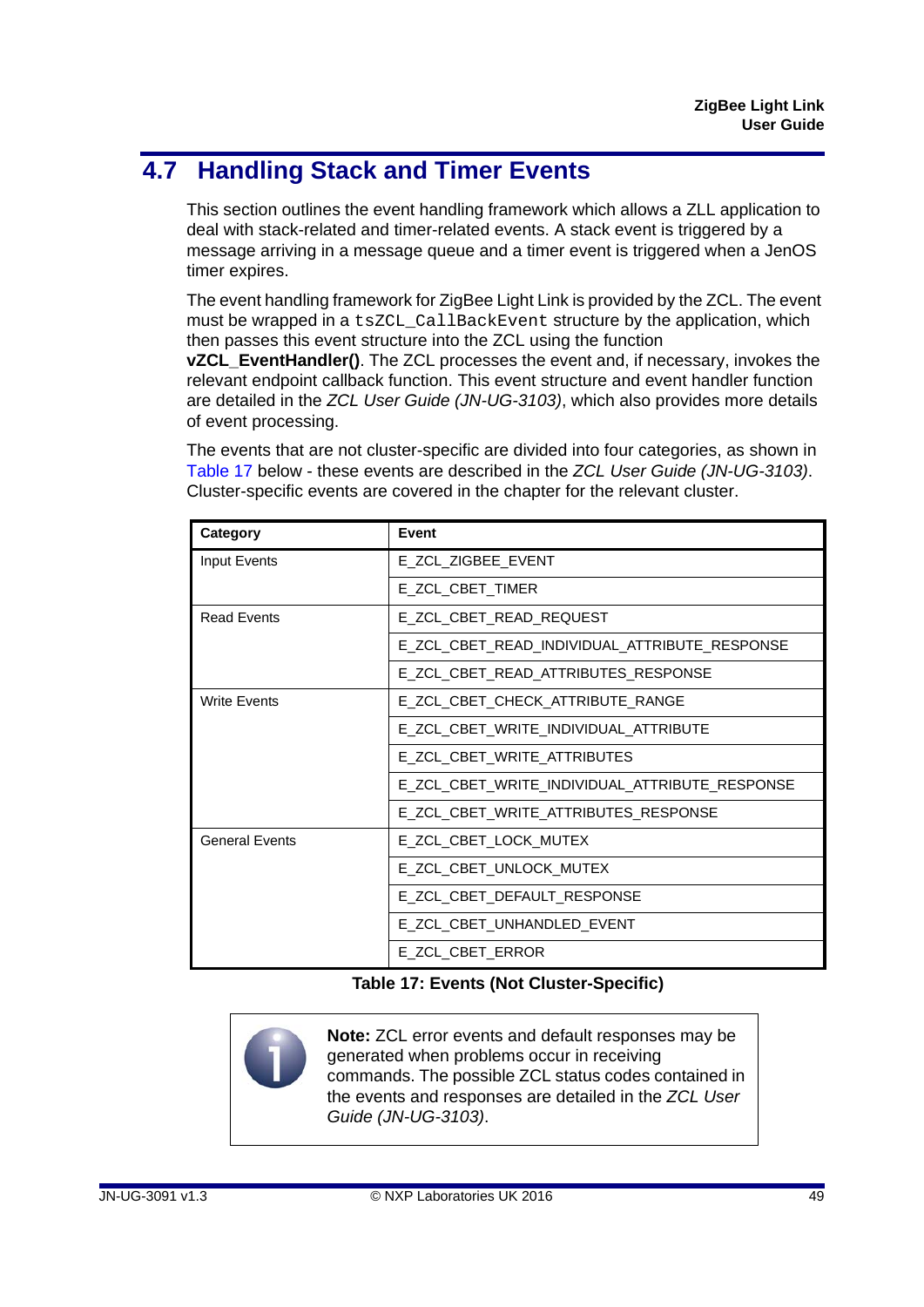# **4.8 Servicing Timing Requirements**

Some clusters used by a ZLL application may have timing requirements which demand periodic updates. The function **eZLL\_Update100mS()** is provided to service these requirements and should be called repeatedly every 100 ms. Invocation of this function can be prompted using a 100-ms software timer.

The function **eZLL\_Update100mS()** calls the external function **vIdEffectTick()**, which must be defined in the application. This user-defined function can be used to implement an identify effect on the node, if required. Otherwise, it should be defined but left empty.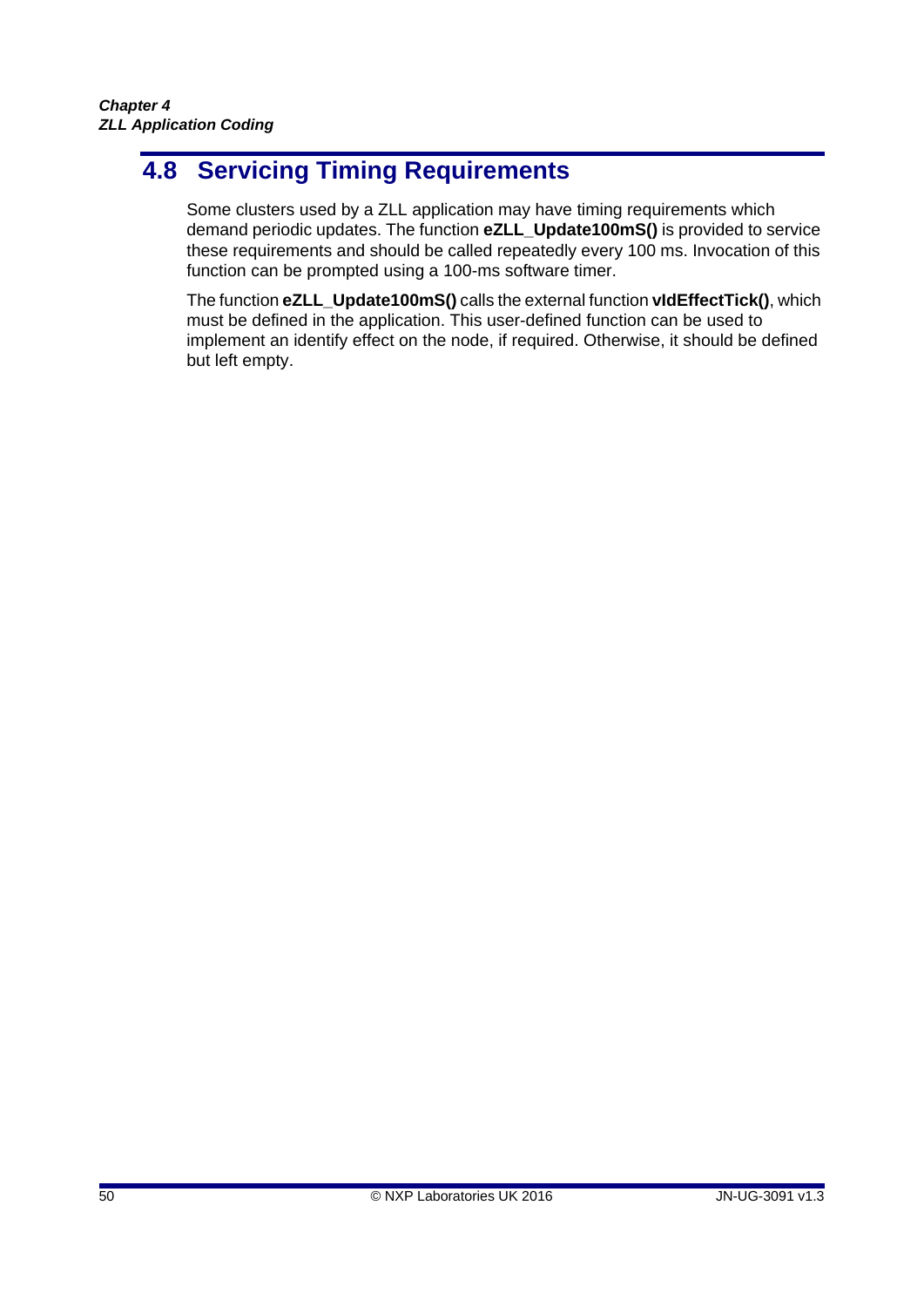# <span id="page-50-0"></span>**Part II: ZLL Clusters**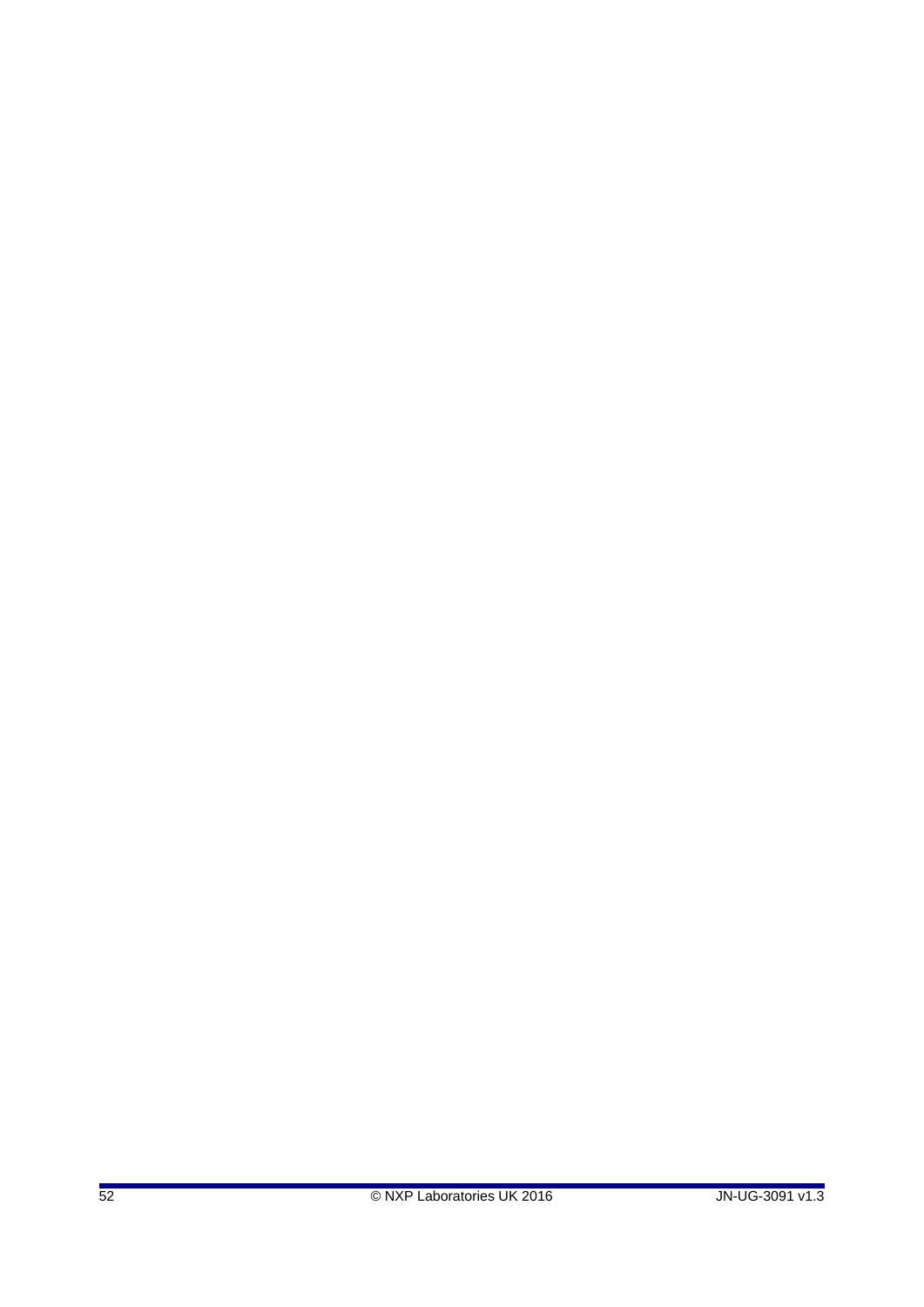# **5. ZCL Clusters**

The ZLL application profile uses certain clusters that are provided in the ZigBee Cluster Library (ZCL):

- Basic see [Section 5.1](#page-53-0)
- Identify see [Section 5.2](#page-54-0)
- Groups see [Section 5.3](#page-55-0)
- Scenes see [Section 5.4](#page-56-0)
- On/Off see [Section 5.5](#page-58-0)
- Level Control see [Section 5.6](#page-60-0)
- Colour Control see [Section 5.7](#page-61-0)

These clusters are briefly introduced below and are fully detailed in the *ZCL User Guide (JN-UG-3103)*.



**Note:** The above clusters contain special enhancements for ZigBee Light Link but can also be used with other ZigBee application profiles, such as Home Automation.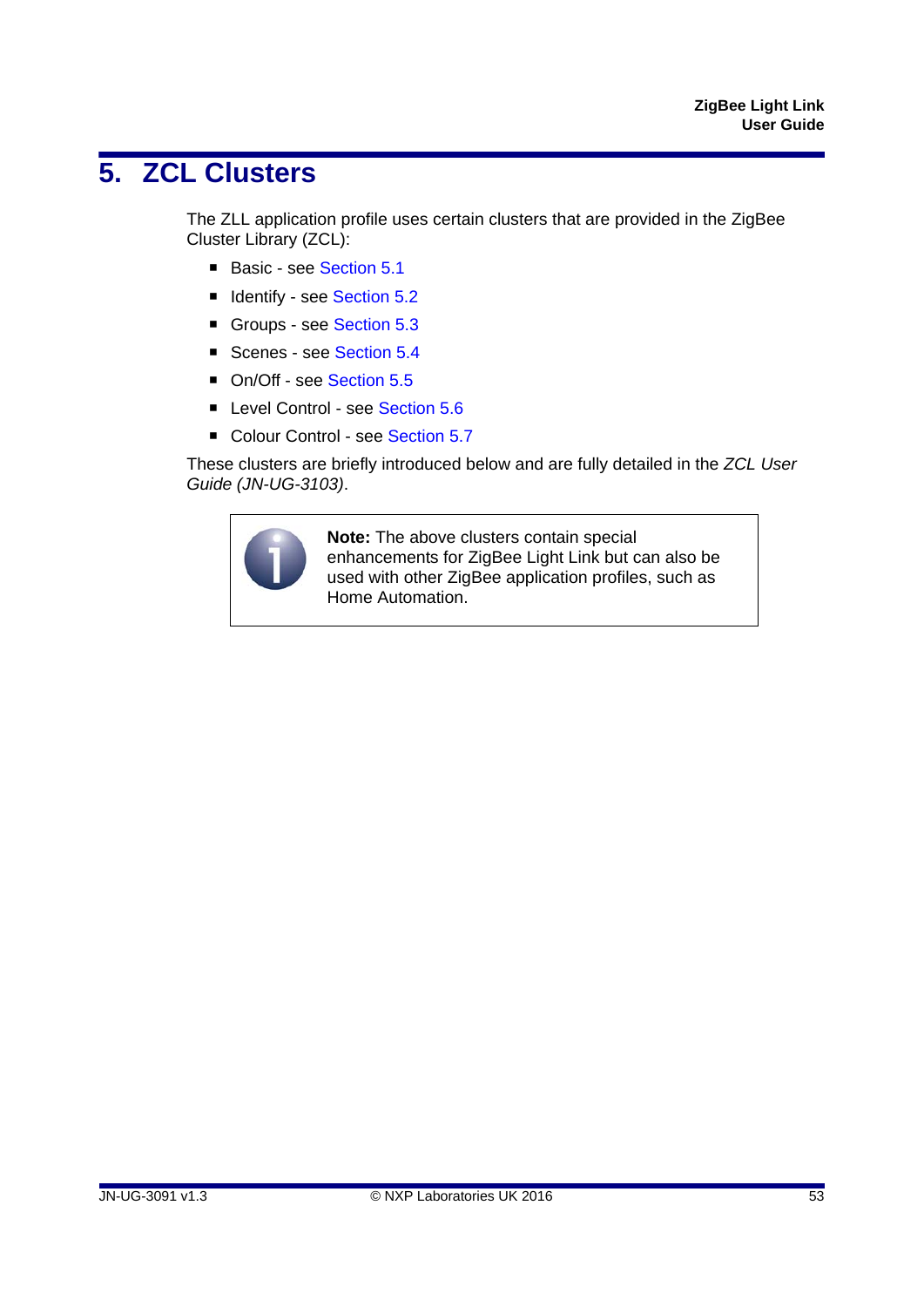# <span id="page-53-0"></span>**5.1 Basic Cluster**

The Basic cluster is mandatory for all ZLL devices as a server-side cluster. It has a Cluster ID of 0x0000.

# **5.1.1 Mandatory Attributes for ZLL**

The following Basic cluster server-side attributes are mandatory for ZigBee Light Link:

| <b>Attribute</b>       | <b>Structure Field(s)</b>                    |
|------------------------|----------------------------------------------|
| <b>ZCLVersion</b>      | u8ZCLVersion                                 |
| ApplicationVersion     | u8ApplicationVersion                         |
| <b>StackVersion</b>    | u8StackVersion                               |
| <b>HWVersion</b>       | u8HardwareVersion                            |
| ManufacturerName       | sManufacturerName<br>au8ManufacturerName[32] |
| ModelIdentifier        | sModelIdentifier<br>au8ModelIdentifier[32]   |
| <b>DateCode</b>        | sDateCode<br>au8DateCode[16]                 |
| PowerSource            | ePowerSource                                 |
| SWBuildID <sup>*</sup> | sSWBuildID<br>au8SWBuildID[16]               |

**Table 18: Mandatory Server-side Attributes**

\* This is an additional attribute for ZigBee Light Link

# **5.1.2 Compile-Time Options**

You must include the header file **Basic.h** in your application.

The Basic cluster is enabled in the **zcl\_options.h** file by means of the definition:

```
#define CLD_BASIC
```
In addition, you must enable the cluster as a server using:

#define BASIC\_SERVER

The ZLL-specific attribute SWBuildID can be enabled using:

#define CLD\_BAS\_ATTR\_SW\_BUILD\_ID

Other compile-time options are also available for the Basic cluster and are described in the *ZCL User Guide (JN-UG-3103)*.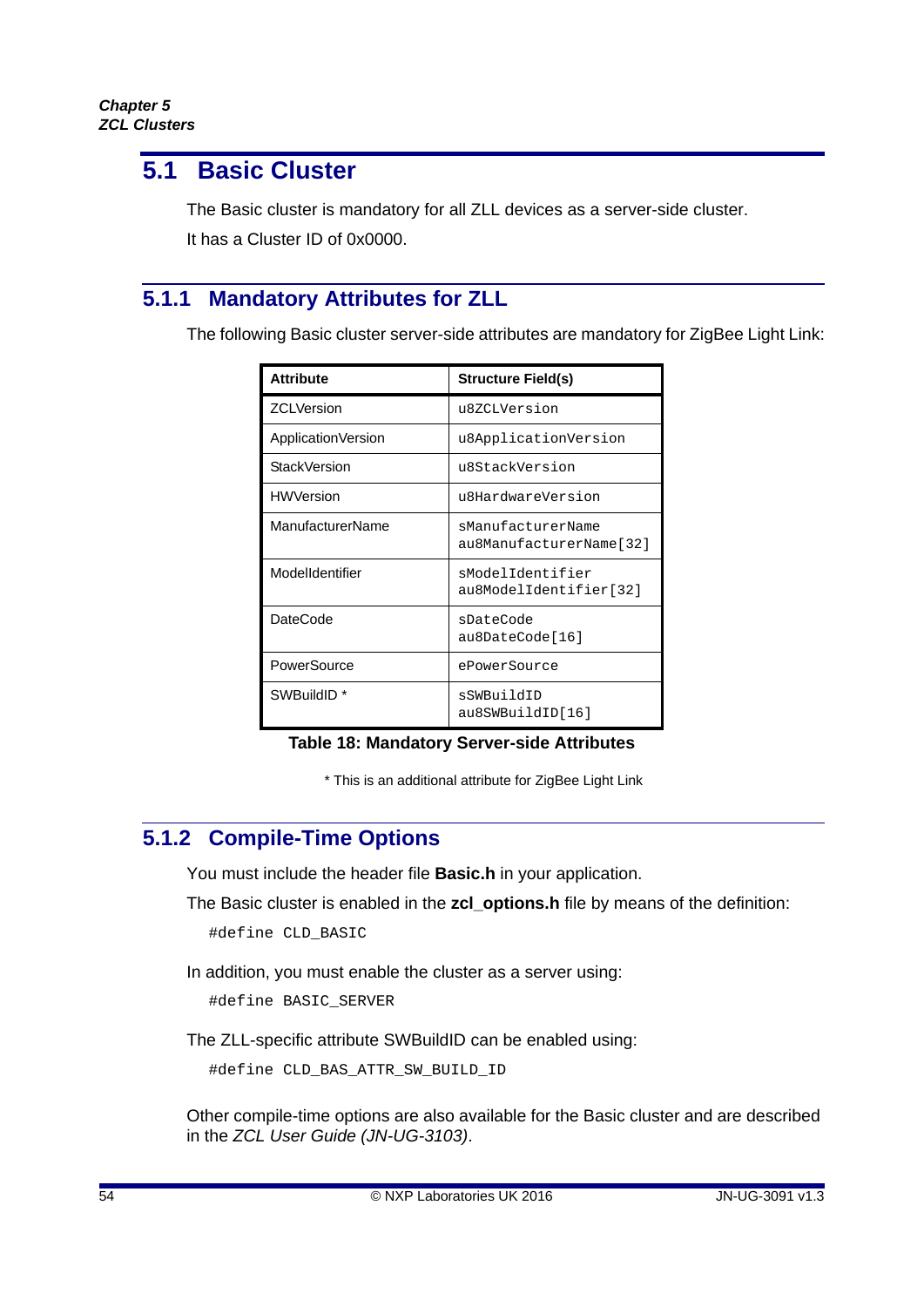# <span id="page-54-0"></span>**5.2 Identify Cluster**

The Identify cluster allows a device to identify itself (for example, by flashing a LED on the node).

It has a Cluster ID of 0x0003.

# **5.2.1 Mandatory Attribute for ZLL**

The following Identify cluster server-side attribute is mandatory for ZigBee Light Link:

| <b>Attribute</b>    | <b>Structure Field</b> |
|---------------------|------------------------|
| <b>IdentifyTime</b> | u16IdentifyTime        |

|  | Table 19: Mandatory Server-side Attribute |  |
|--|-------------------------------------------|--|
|  |                                           |  |

# <span id="page-54-1"></span>**5.2.2 Enhanced Functionality for ZLL**

The Identify cluster contains extra functionality for ZLL. This is the 'Trigger Effect' command - a function is provided to issues this command. This feature and the associated function are described in the *ZCL User Guide (JN-UG-3103)*.

# **5.2.3 Compile-Time Options**

To use the Identify cluster, you must include the header file **Identify.h** in your application.

The Identify cluster is enabled in the **zcl\_options.h** file by means of the definition:

```
#define CLD_IDENTIFY
```
In addition, you must enable the cluster as a server or client, using one of:

#define IDENTIFY\_SERVER #define IDENTIFY\_CLIENT

To enable the enhanced cluster functionality for ZLL (see [Section 5.2.2\)](#page-54-1), you must include:

```
#define CLD_IDENTIFY_SUPPORT_ZLL_ENHANCED_COMMANDS
```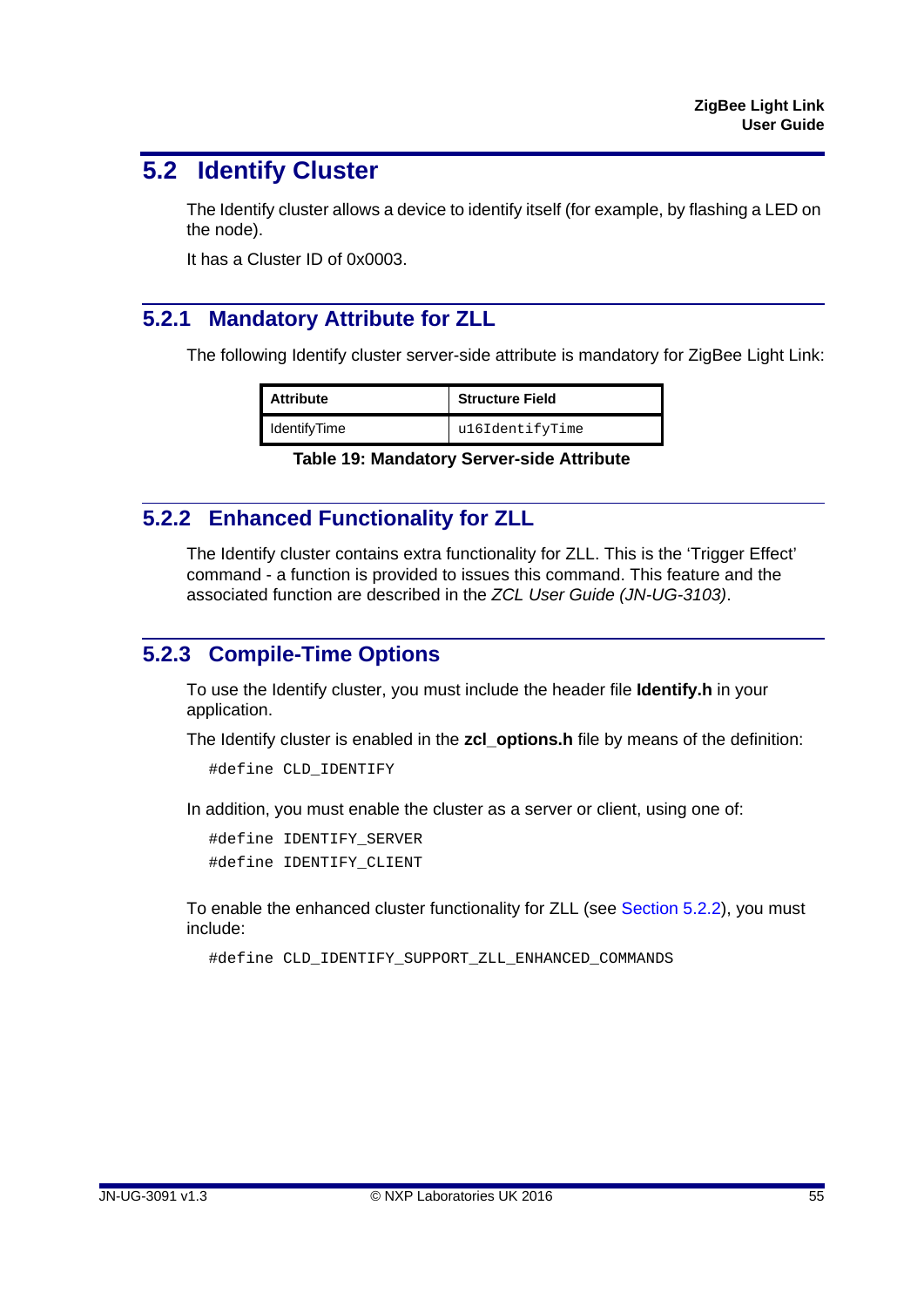# <span id="page-55-0"></span>**5.3 Groups Cluster**

The Groups cluster allows the management of the Group table concerned with group addressing.

It has a Cluster ID of 0x0004.

# **5.3.1 Mandatory Attribute for ZLL**

The following Groups cluster server-side attribute is mandatory for ZigBee Light Link:

| <b>Attribute</b>   | <b>Structure Field</b> |
|--------------------|------------------------|
| <b>NameSupport</b> | u8NameSupport          |

**Table 20: Mandatory Server-side Attribute**

Name support must be disabled for ZLL by setting the NameSupport attribute to zero. This setting can be pre-configured at compile-time - see [Section 5.3.2](#page-55-1) below.

# <span id="page-55-1"></span>**5.3.2 Compile-Time Options**

To use the Groups cluster, you must include the header file **Groups.h** in your application.

The Groups cluster is enabled in the **zcl\_options.h** file by means of the definition:

#define CLD\_GROUPS

In addition, you must enable the cluster as a server or client, using one of:

#define GROUPS\_SERVER #define GROUPS\_CLIENT

Name support must be disabled for ZLL, which can be done using:

#define CLD\_GROUPS\_DISABLE\_NAME\_SUPPORT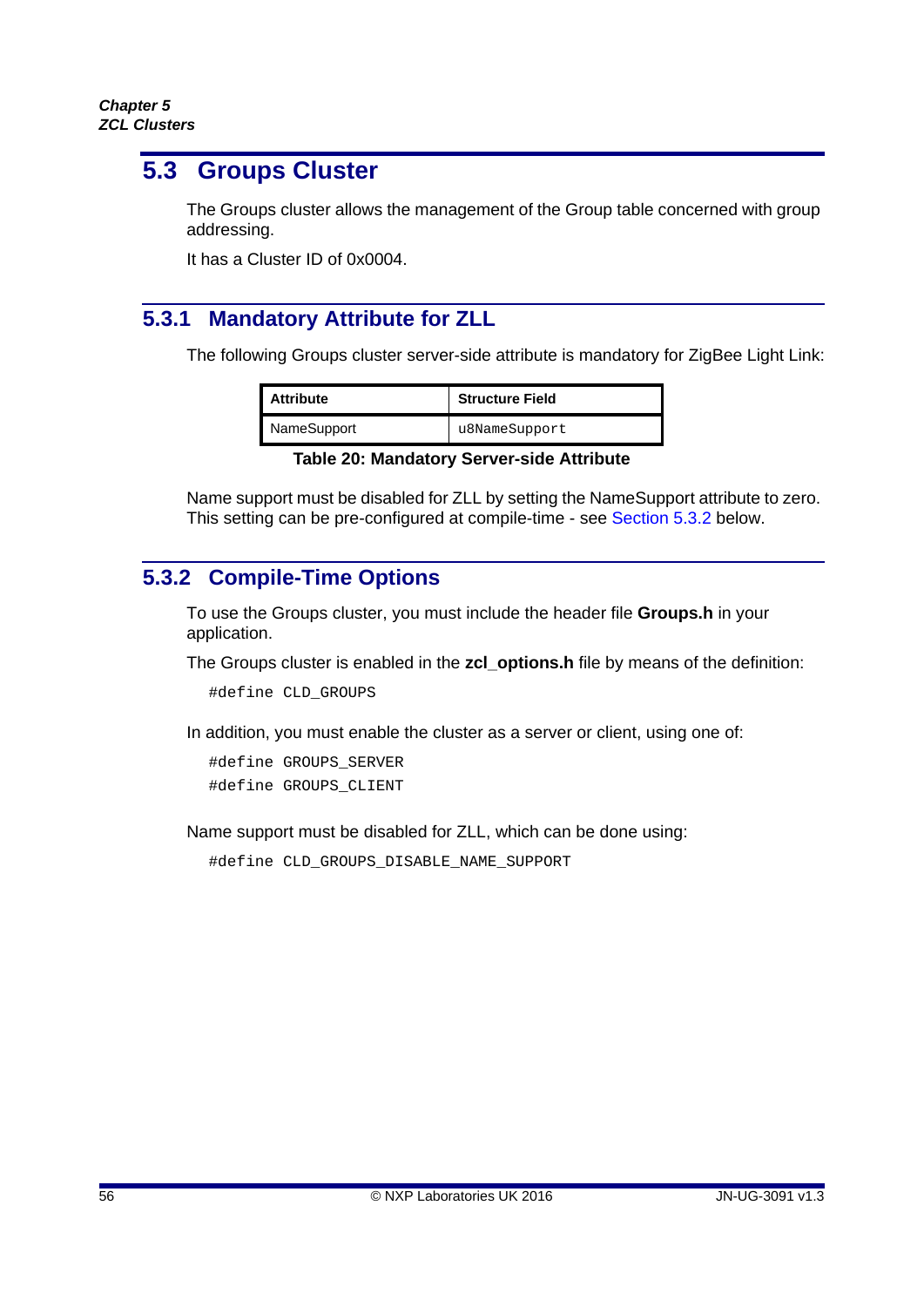# <span id="page-56-0"></span>**5.4 Scenes Cluster**

The Groups cluster allows the management of 'scenes', where a scene corresponds to particular level settings for a set of lights (usually in a group).

It has a Cluster ID of 0x0005.

# **5.4.1 Mandatory Attributes for ZLL**

The following Scenes cluster server-side attributes are mandatory for ZigBee Light Link:

| <b>Attribute</b>      | <b>Structure Field</b> |
|-----------------------|------------------------|
| SceneCount            | u8SceneCount           |
| CurrentScene          | u8CurrentScene         |
| CurrentGroup          | u16CurrentGroup        |
| SceneValid            | bSceneValid            |
| NameSupport           | u8NameSupport          |
| TransitionTime100ms * | u8TransitionTime100ms  |

**Table 21: Mandatory Server-side Attributes**

\* This is an additional attribute for ZigBee Light Link

Name support must be disabled for ZLL by setting the NameSupport attribute to zero. This setting can be pre-configured at compile-time - see [Section 5.4.3](#page-56-1) below.

# <span id="page-56-2"></span>**5.4.2 Enhanced Functionality for ZLL**

The Scenes cluster contains extra functionality for ZLL. This is the 'Copy Scene' command - a function is provided to issue this command. This feature and the associated function are described in the *ZCL User Guide (JN-UG-3103)*.

## <span id="page-56-1"></span>**5.4.3 Compile-Time Options**

To use the Scenes cluster, you must include the header file **Scenes.h** in your application.

The Scenes cluster is enabled in the **zcl\_options.h** file by means of the definition:

#define CLD\_SCENES

In addition, you must enable the cluster as a server or client, using one of:

#define SCENES\_SERVER #define SCENES\_CLIENT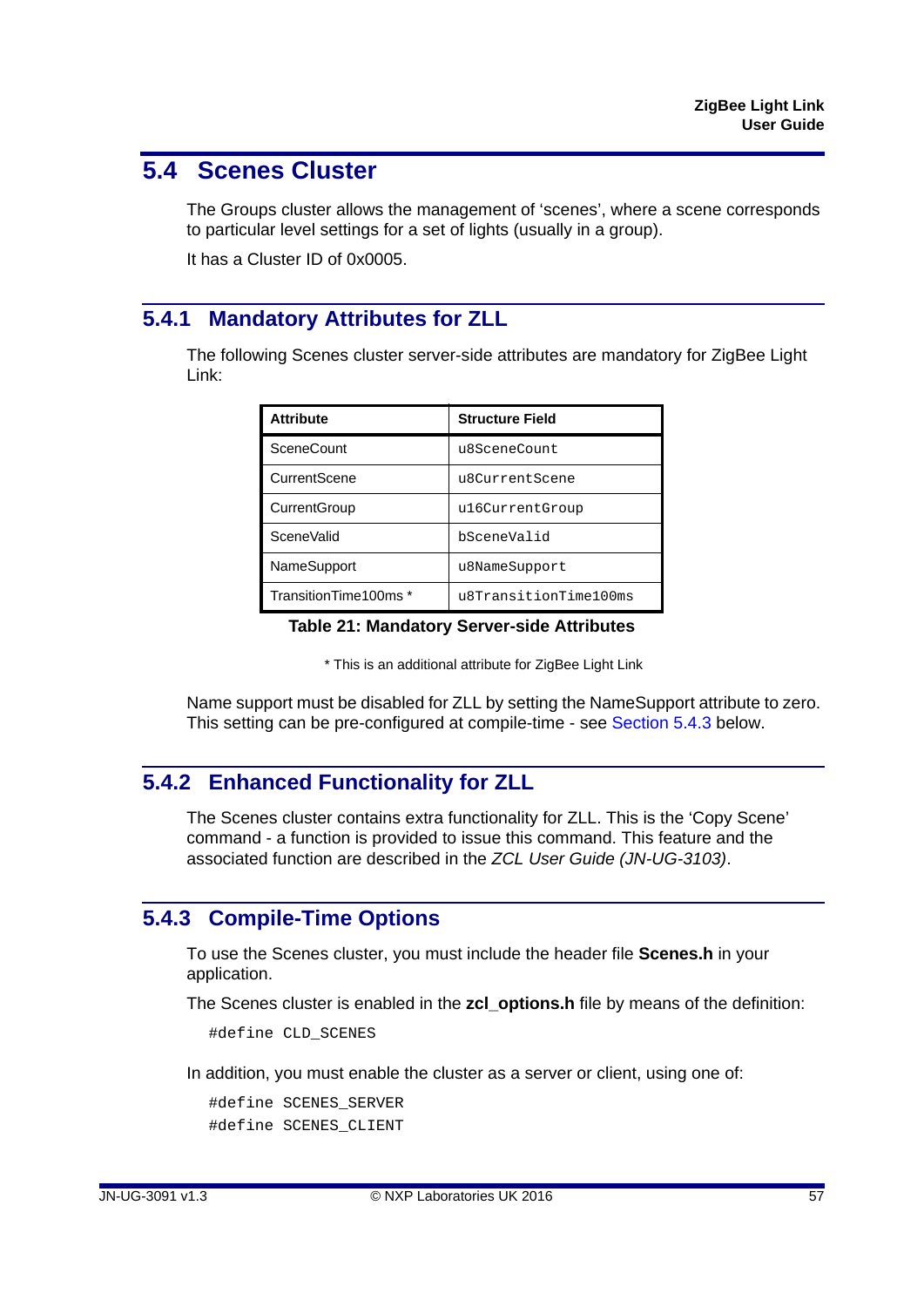To enable the enhanced cluster functionality for ZLL (see [Section 5.4.2\)](#page-56-2), you must include:

#define CLD\_SCENES\_SUPPORT\_ZLL\_ENHANCED\_COMMANDS

Name support must be disabled for ZLL, which can be done using:

#define CLD\_SCENES\_DISABLE\_NAME\_SUPPORT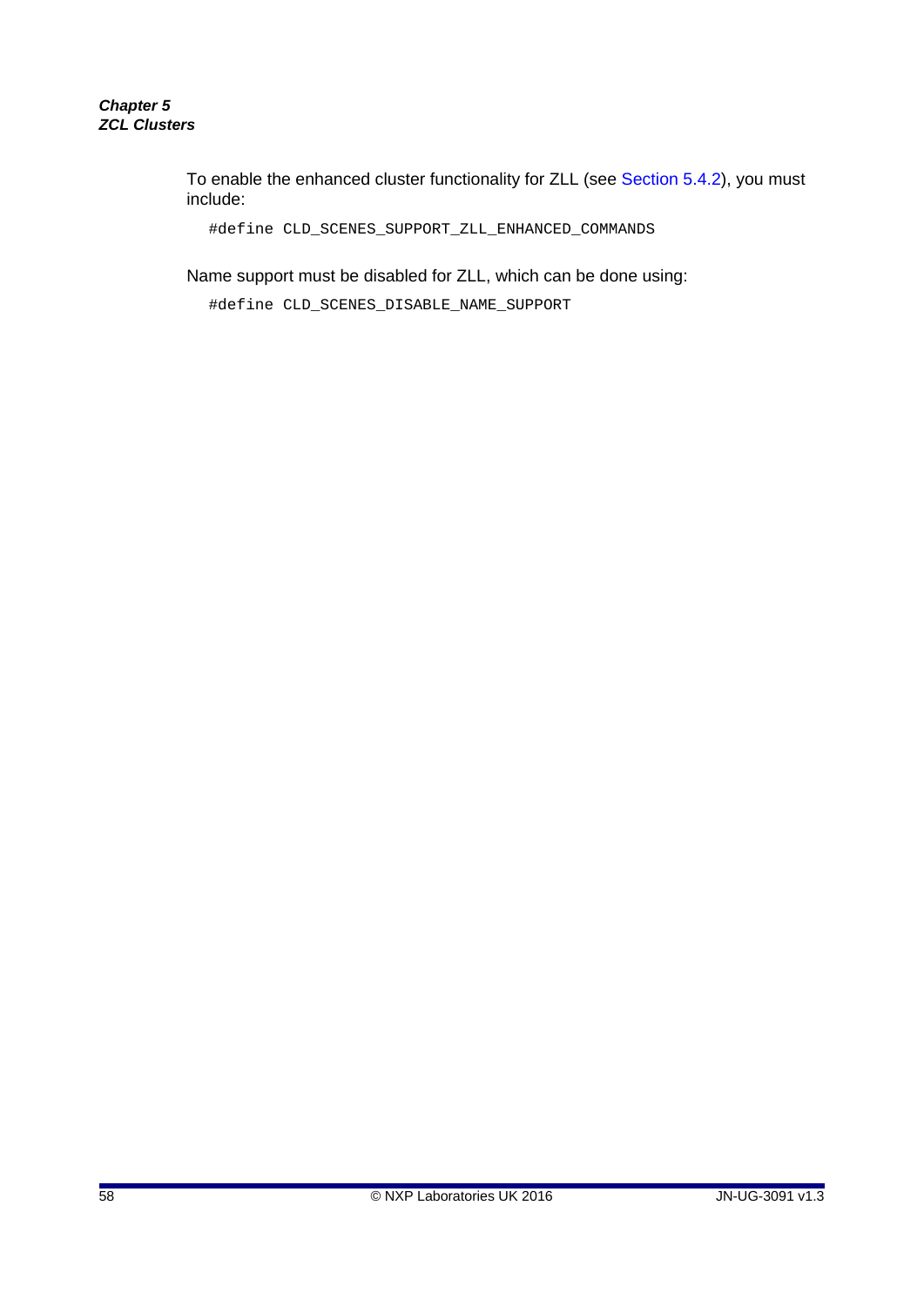# <span id="page-58-0"></span>**5.5 On/Off Cluster**

The On/Off cluster allows allows a device to be put into the 'on' and 'off' states, or toggled between the two states.

It has a Cluster ID of 0x0006.

# **5.5.1 Mandatory Attributes for ZLL**

The following On/Off cluster server-side attributes are mandatory for ZigBee Light Link:

| <b>Attribute</b>     | <b>Structure Field</b> |
|----------------------|------------------------|
| OnOff                | b0n0ff                 |
| GlobalSceneControl * | bGlobalSceneControl    |
| OnTime *             | u160nTime              |
| OffWaitTime *        | u16OffWaitTime         |

**Table 22: Mandatory Server-side Attributes**

\* These are additional attributes for ZigBee Light Link

## <span id="page-58-1"></span>**5.5.2 Enhanced Functionality for ZLL**

The On/Off cluster contains extra functionality for ZLL. This includes the 'Off With Effect' and 'On With Timed Off' commands - functions are provided to issue these commands. In addition, a facility is provided to save the current lights settings when the lights are switched off (and recall the settings when the lights are switched on). These features and the associated functions are described in the *ZCL User Guide (JN-UG-3103)*.

## **5.5.3 Compile-Time Options**

To use the On/Off cluster, you must include the header file **OnOff.h** in your application.

The On/Off cluster is enabled in the **zcl\_options.h** file by means of the definition:

```
#define CLD_ONOFF
```
In addition, you must enable the cluster as a server or client, using one of:

#define ONOFF\_SERVER #define ONOFF\_CLIENT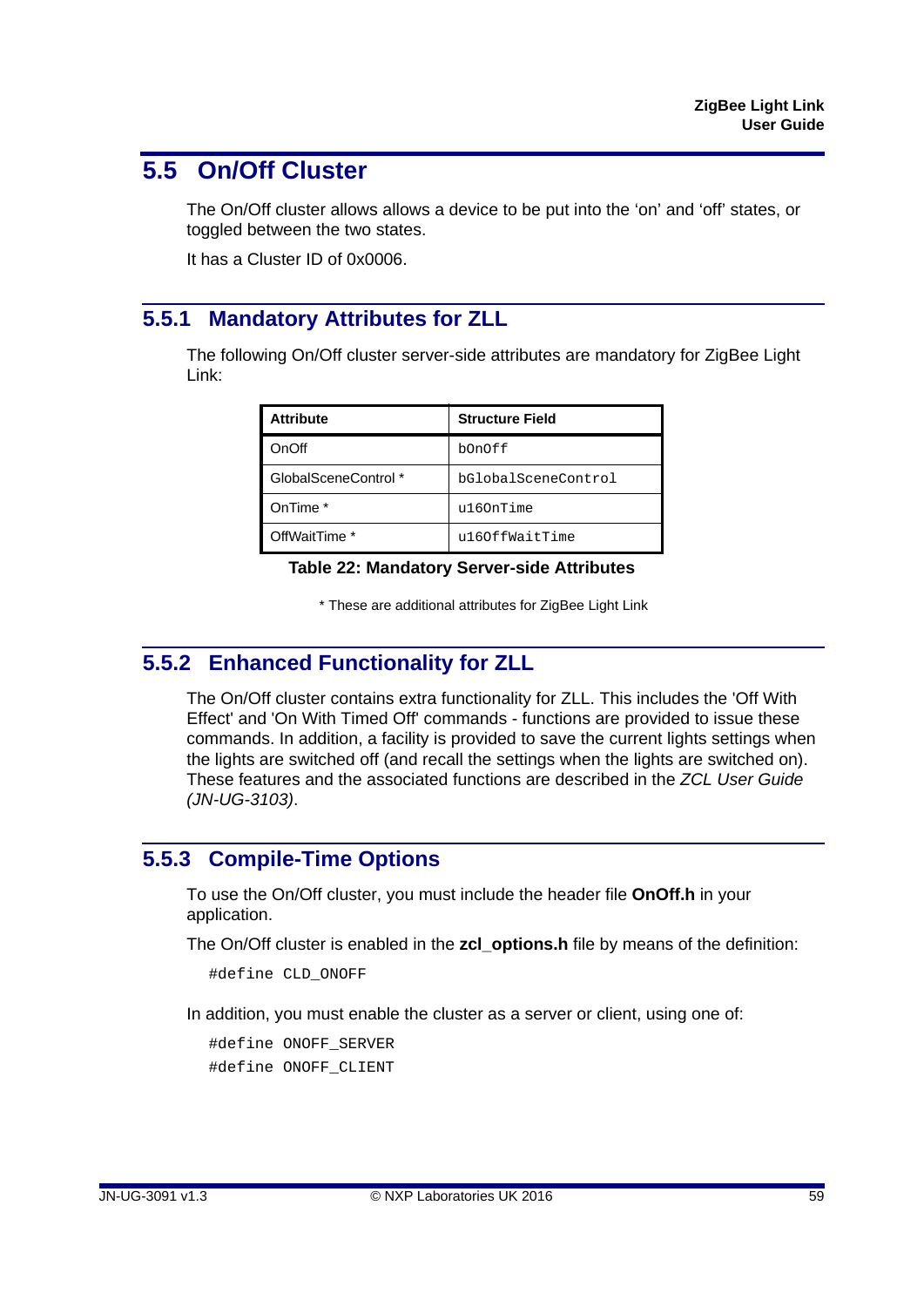To enable the enhanced cluster functionality for ZLL (see [Section 5.5.2\)](#page-58-1), you must include:

#define CLD\_ONOFF\_SUPPORT\_ZLL\_ENHANCED\_COMMANDS

#### The ZLL-specific attribute GlobalSceneControl can be enabled using:

#define CLD\_ONOFF\_ATTR\_GLOBAL\_SCENE\_CONTROL

#### The ZLL-specific attribute OnTime can be enabled using:

#define CLD\_ONOFF\_ATTR\_ON\_TIME

#### The ZLL-specific attribute OffWaitTime can be enabled using:

#define CLD\_ONOFF\_ATTR\_OFF\_WAIT\_TIME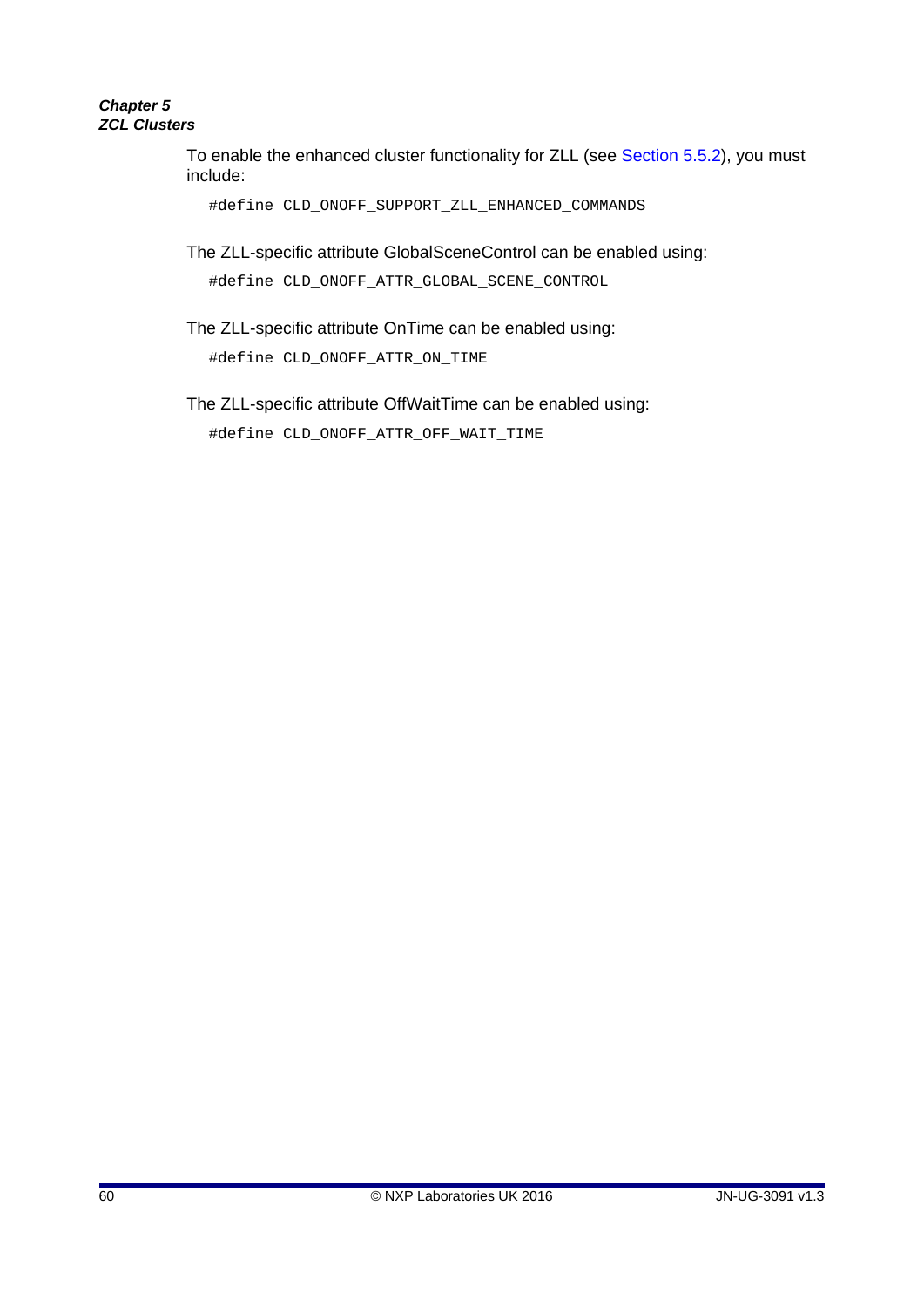# <span id="page-60-0"></span>**5.6 Level Control Cluster**

The Level Control cluster allows control of the level of a physical quantity on a device, where this physical quantity is device-dependent - in the case of ZLL, it is normally light level.

It has a Cluster ID of 0x0008.

# **5.6.1 Mandatory Attributes for ZLL**

The following Level Control cluster server-side attributes are mandatory for ZigBee Light Link:

| <b>Attribute</b> | <b>Structure Field</b> |  |
|------------------|------------------------|--|
| CurrentLevel     | u8CurrentLevel         |  |
| RemainingTime    | u16RemainingTime       |  |

**Table 23: Mandatory Server-side Attributes**

# **5.6.2 Compile-Time Options**

To use the Level Control cluster, you must include the header file **LevelControl.h** in your application.

The Level Control cluster is enabled in the **zcl\_options.h** file by means of the definition:

```
#define CLD_LEVEL_CONTROL
```
In addition, you must enable the cluster as a server or client, using one of:

#define LEVEL\_CONTROL\_SERVER #define LEVEL\_CONTROL\_CLIENT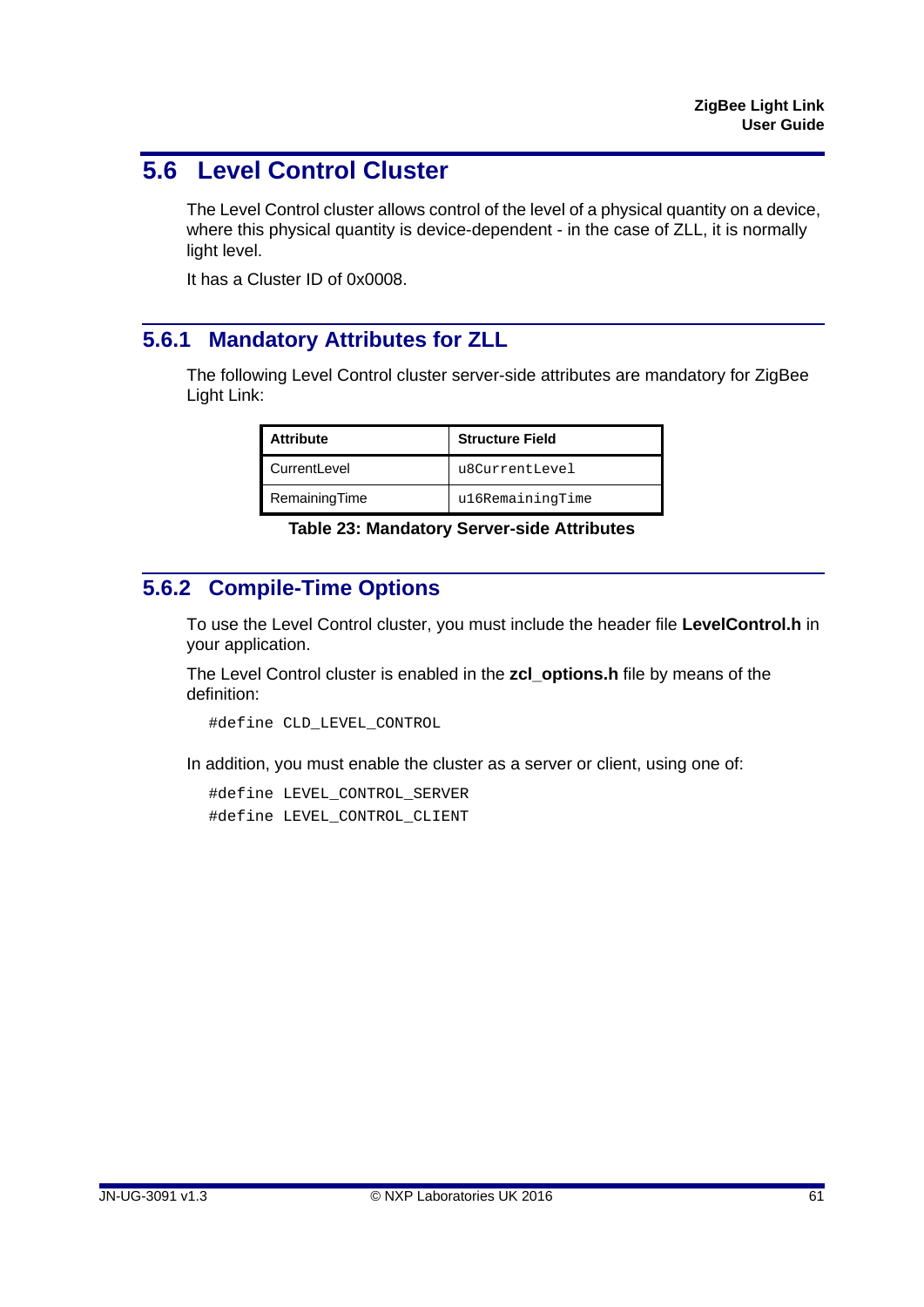# <span id="page-61-0"></span>**5.7 Colour Control Cluster**

The Colour Control cluster allows the colour of a light to be controlled (note that it does not govern the overall luminance of the light, as this is controlled using the Level Control cluster).

It has a Cluster ID of 0x0300.

# **5.7.1 Mandatory Attributes for ZLL**

The following Colour Control cluster server-side attributes are mandatory for ZigBee Light Link:

| <b>Attribute</b>         | <b>Structure Field</b>    |  |
|--------------------------|---------------------------|--|
| CurrentHue               | u8CurrentHue              |  |
| CurrentStaturation       | u8CurrentSaturation       |  |
| RemainingTime            | u16RemainingTime          |  |
| CurrentX                 | u16CurrentX               |  |
| CurrentY                 | u16CurrentY               |  |
| ColorTemperature (mired) | u16ColourTemperatureMired |  |
| ColorMode                | u8ColourMode              |  |
| <b>NumberOfPrimaries</b> | u8NumberOfPrimaries       |  |
| Primary1X                | u16Primary1X              |  |
| Primary1Y                | u16Primary1Y              |  |
| Primary1Intensity        | u8Primary1Intensity       |  |
| Primary2X                | u16Primary2X              |  |
| Primary2Y                | u16Primary2Y              |  |
| Primary2Intensity        | u8Primary2Intensity       |  |
| Primary3X                | u16Primary3X              |  |
| Primary3Y                | u16Primary3Y              |  |
| Primary3Intensity        | u8Primary3Intensity       |  |
| Primary4X                | u16Primary4X              |  |
| Primary4Y                | u16Primary4Y              |  |
| Primary4Intensity        | u8Primary4Intensity       |  |
| Primary5X                | u16Primary5X              |  |
| Primary5Y                | u16Primary5Y              |  |

#### **Table 24: Mandatory Server-side Attributes**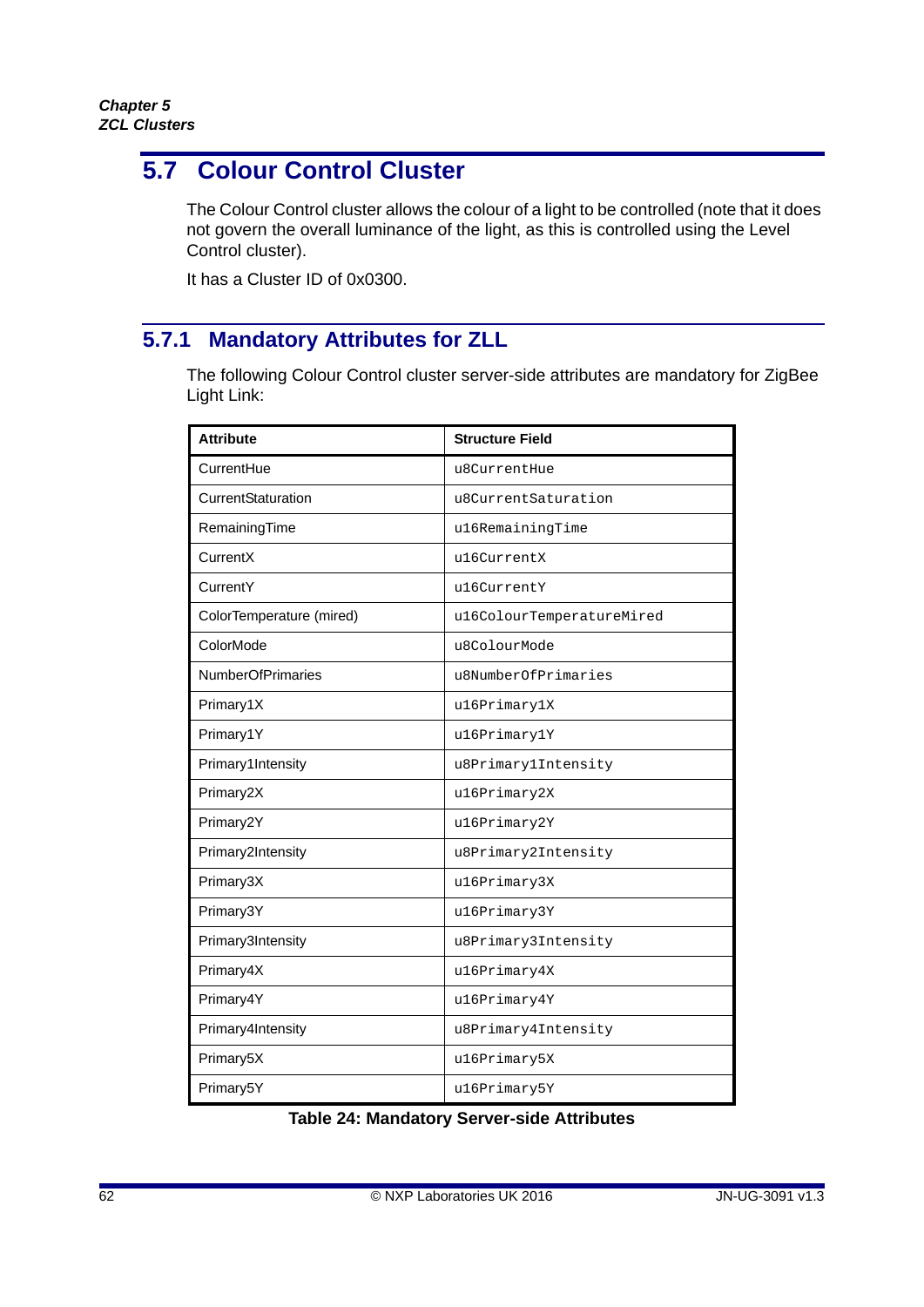| <b>Attribute</b>             | <b>Structure Field</b>          |
|------------------------------|---------------------------------|
| Primary5Intensity            | u8Primary5Intensity             |
| Primary6X                    | $u16$ Primary $6X$              |
| Primary6Y                    | u16Primary6Y                    |
| Primary6Intensity            | u8Primary6Intensity             |
| EnhancedCurrentHue *         | u16EnhancedCurrentHue           |
| EnhancedColorMode *          | u8EnhancedColourMode            |
| ColorLoopActive *            | u8ColourLoopActive              |
| ColorLoopDirection *         | u8ColourLoopDirection           |
| ColorLoopTime *              | u16ColourLoopTime               |
| ColorLoopStartEnhancedHue *  | u16ColourLoopStartEnhancedHue   |
| ColorLoopStoredEnhancedHue * | u16ColourLoopStoredEnhancedHue  |
| ColorCapabilities *          | u16ColourCapabilities           |
| ColorTempPhysicalMin *       | u16ColourTemperatureMiredPhyMin |
| ColorTempPhysicalMax *       | u16ColourTemperatureMiredPhyMax |

#### **Table 24: Mandatory Server-side Attributes**

\* These are additional attributes for ZigBee Light Link

# <span id="page-62-0"></span>**5.7.2 Enhanced Functionality for ZLL**

The Colour Control cluster contains extra functionality for ZLL. This includes all the enhanced hue commands ('Enhanced Move to Hue', 'Enhanced Move Hue' and 'Enhanced Step Hue'), the 'Move Colour Temperature' and 'Step Colour Temperature' commands, and the 'Colour Loop Set' command - functions are provided to issue these commands. These features and the associated functions are described in the *ZCL User Guide (JN-UG-3103)*. Compile-time options for the enhanced functionality are detailed in [Section 5.7.3](#page-63-0).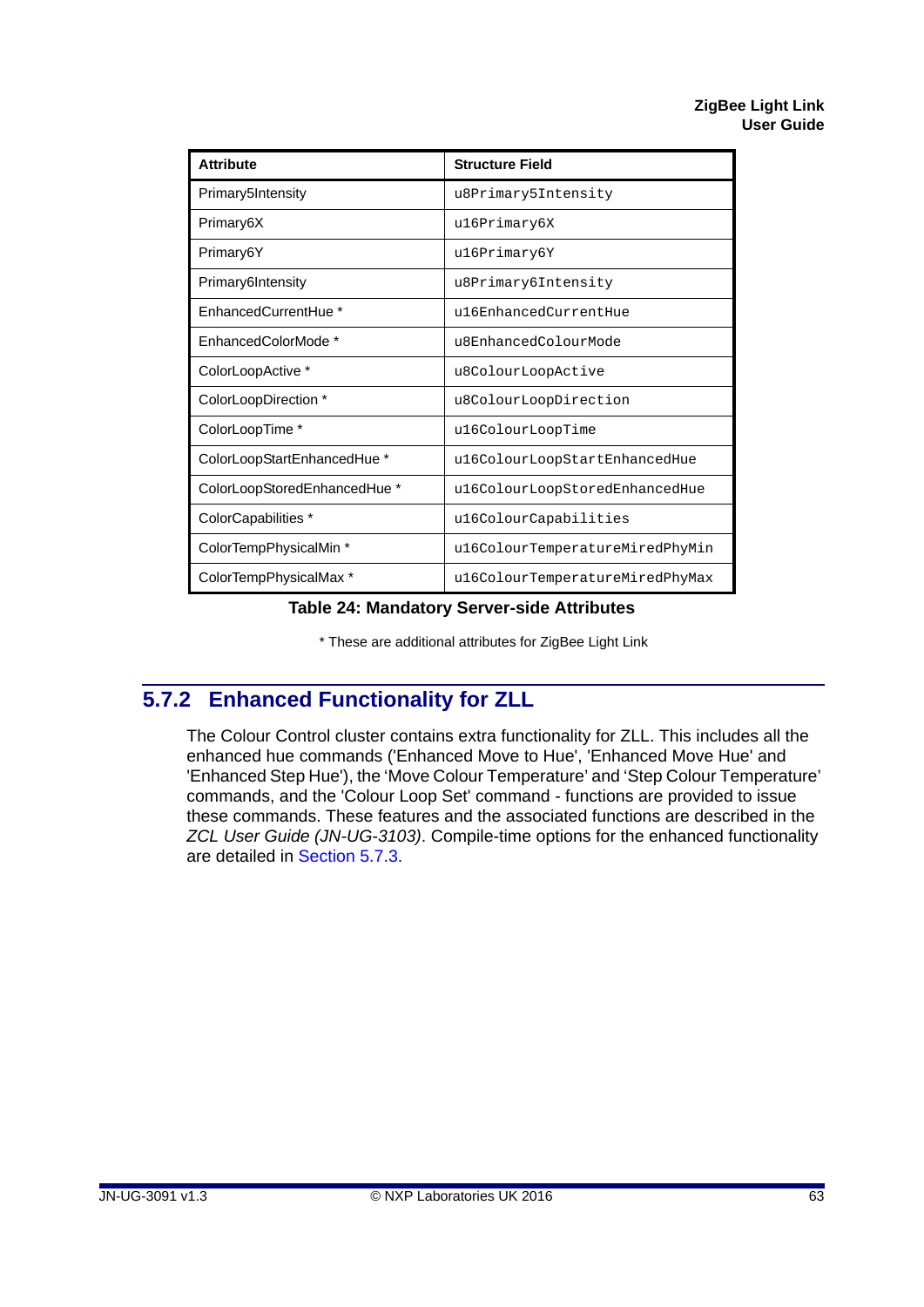# <span id="page-63-0"></span>**5.7.3 Compile-Time Options**

To use the Colour Control cluster, you must include the header file **ColourControl.h** in your application.

The Colour Control cluster is enabled in the **zcl\_options.h** file by means of the definition:

#define CLD\_COLOUR\_CONTROL

In addition, you must enable the cluster as a server or client, using one of:

```
#define COLOUR_CONTROL_SERVER
#define COLOUR_CONTROL_CLIENT
```
To enable the enhanced cluster functionality for ZLL (see [Section 5.7.2\)](#page-62-0), you must include:

#define CLD\_COLOURCONTROL\_ATTR\_ENHANCED\_COLOUR\_MODE #define CLD\_COLOURCONTROL\_ATTR\_COLOUR\_CAPABILITIES

If required, the ZLL enhanced attributes must be enabled through a 'Colour Capabilities' definition. Attributes are enabled as a group according to the required capability/functionality. The capabilities are detailed in the table below, with their corresponding attributes and macros.

| <b>Capability/Functionality</b>                   | <b>Attributes</b>                                                                                                                   | <b>Macro</b>                                         |
|---------------------------------------------------|-------------------------------------------------------------------------------------------------------------------------------------|------------------------------------------------------|
| Hue/Saturation                                    | u8CurrentHue*<br>u8CurrentSaturation*                                                                                               | COLOUR CAPABILITY HUE SATURATION<br><b>SUPPORTED</b> |
| <b>Enhanced Hue</b><br>(also need Hue/Saturation) | u16EnhancedCurrentHue                                                                                                               | COLOUR_CAPABILITY_ENHANCE_HUE_<br><b>SUPPORTED</b>   |
| Colour Loop<br>(also need Enhanced Hue)           | u8ColourLoopActive<br>u8ColourLoopDirection<br>u16ColourLoopTime<br>u16ColourLoopStartEnhancedHue<br>u16ColourLoopStoredEnhancedHue | COLOUR_CAPABILITY_COLOUR_LOOP_<br><b>SUPPORTED</b>   |
| CIE XY Values<br>(this is mandatory)              | u16CurrentX*<br>u16CurrentY*                                                                                                        | COLOUR CAPABILITY XY SUPPORTED                       |
| Colour Temperature                                | u16ColourTemperatureMired<br>u16ColourTemperatureMiredPhyMin<br>u16ColourTemperatureMiredPhyMax                                     | COLOUR CAPABILITY COLOUR<br>TEMPERATURE SUPPORTED    |

#### **Table 25: 'Colour Capabilities' Macros**

\* These attributes are not ZLL enhanced attributes

The above macros will automatically invoke the macros for the individual attributes in the capability group, e.g. CLD\_COLOURCONTROL\_ATTR\_COLOUR\_LOOP\_TIME for the attribute u16ColourLoopTime.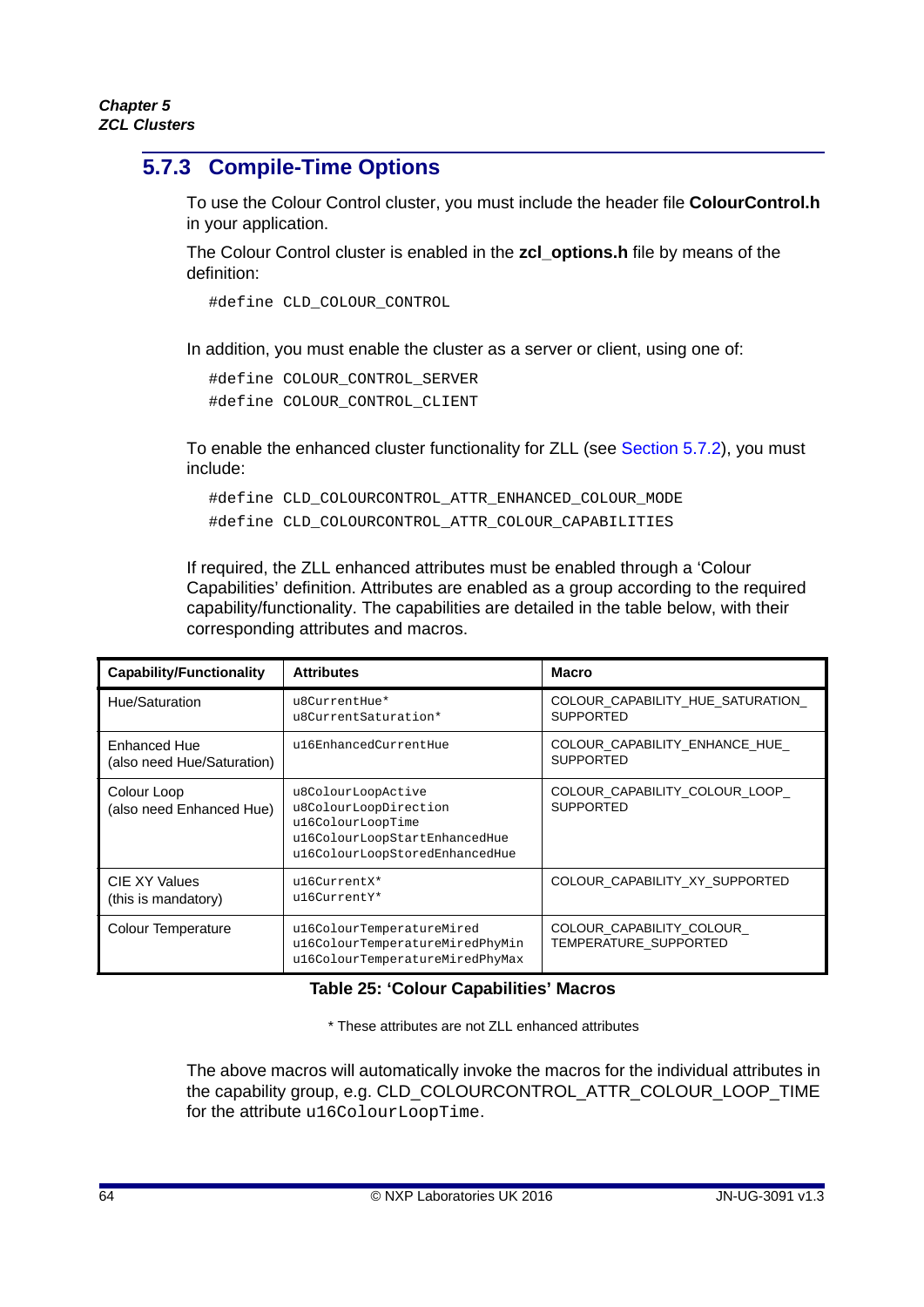The enabled Colour Capabilities are reflected in the ZLL enhanced attribute (bitmap) u16ColourCapabilities.

Example Colour Capabilities definitions are provided below for different ZLL devices.

#### **ZLL Extended Colour Light:**

```
#define CLD_COLOURCONTROL_COLOUR_CAPABILITIES 
                      (COLOUR_CAPABILITY_HUE_SATURATION_SUPPORTED | \
                       COLOUR_CAPABILITY_ENHANCE_HUE_SUPPORTED | \
                        COLOUR_CAPABILITY_COLOUR_LOOP_SUPPORTED | \
                        COLOUR_CAPABILITY_XY_SUPPORTED | \
                        COLOUR_CAPABILITY_COLOUR_TEMPERATURE_SUPPORTED)
```
#### **ZLL Color Light:**

#define CLD\_COLOURCONTROL\_COLOUR\_CAPABILITIES

 (COLOUR\_CAPABILITY\_HUE\_SATURATION\_SUPPORTED | \ COLOUR\_CAPABILITY\_ENHANCE\_HUE\_SUPPORTED | \ COLOUR\_CAPABILITY\_COLOUR\_LOOP\_SUPPORTED | \ COLOUR\_CAPABILITY\_XY\_SUPPORTED)

## **ZLL Color Temperature Light:**

#define CLD\_COLOURCONTROL\_COLOUR\_CAPABILITIES

(COLOUR\_CAPABILITY\_COLOUR\_TEMPERATURE\_SUPPORTED)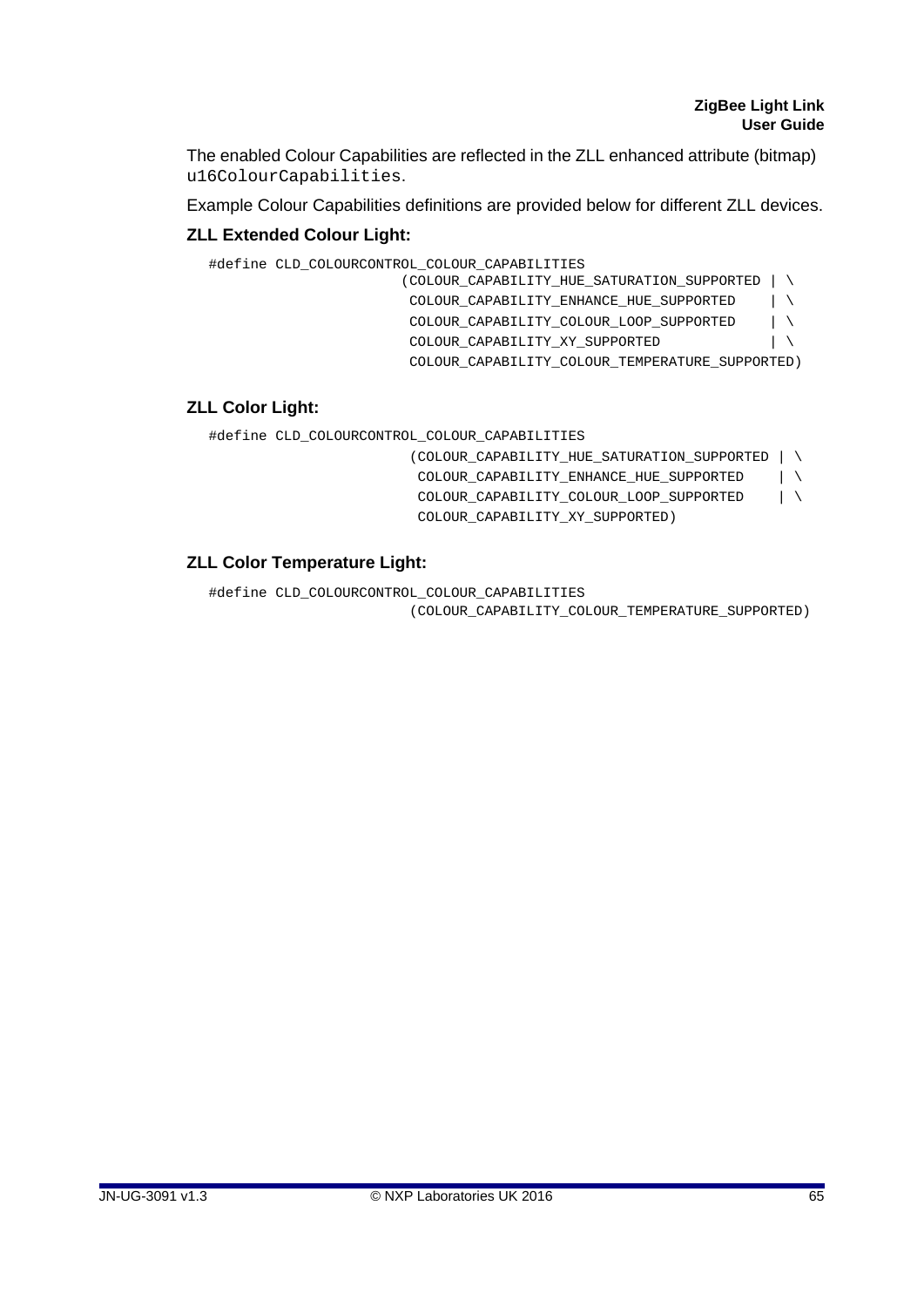*Chapter 5 ZCL Clusters*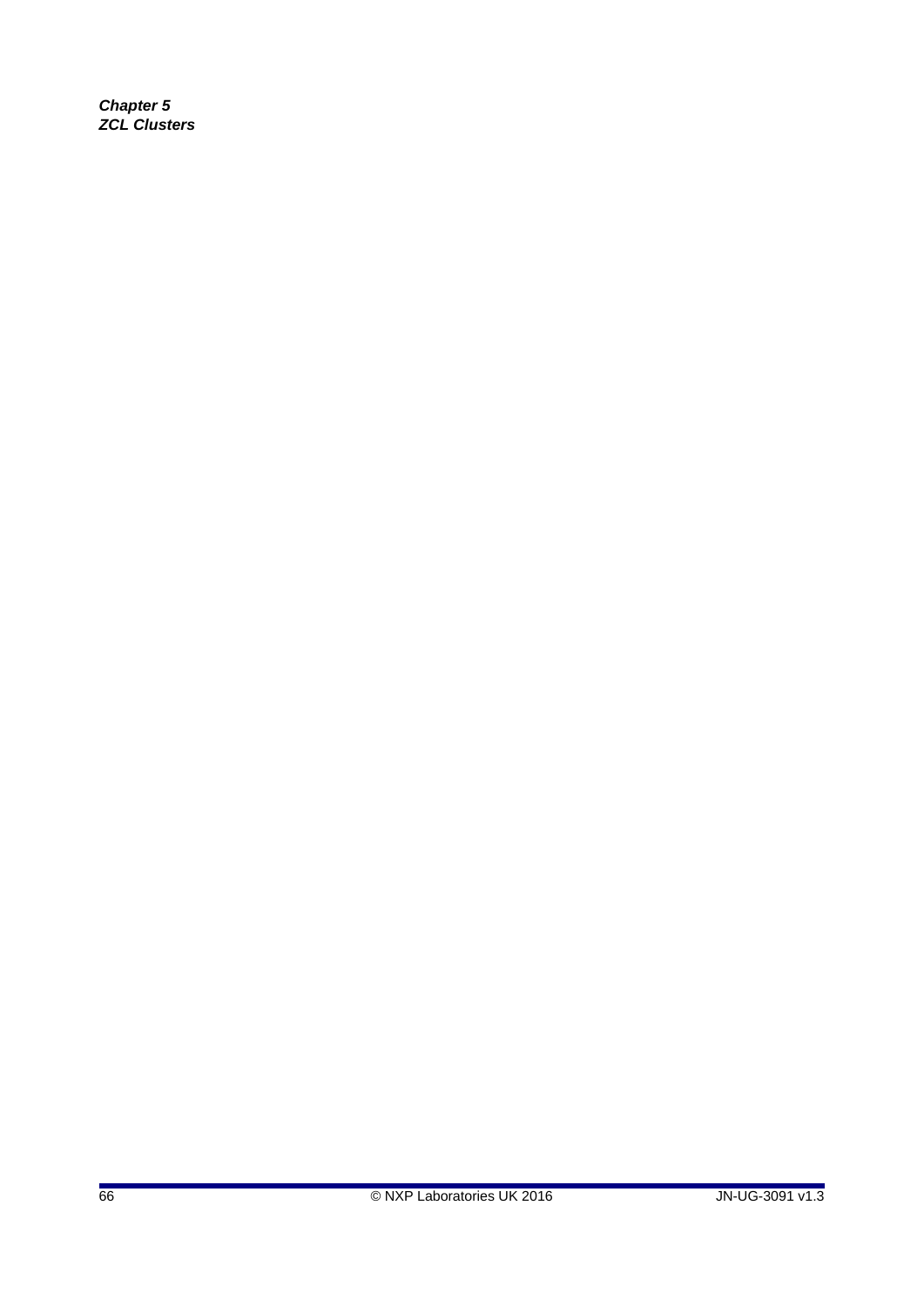# <span id="page-66-0"></span>**6. ZLL Commissioning Cluster**

This chapter describes the ZLL Commissioning cluster which is defined in the ZigBee Light Link profile, and is used when forming a ZLL network or adding a new node to an existing ZLL network. This cluster facilitates the Touchlink feature of ZigBee Light Link (see [Section 1.4\)](#page-17-0).

The ZLL Commissioning cluster has a Cluster ID of 0x1000.

# **6.1 Overview**

The ZLL Commissioning cluster is associated with a ZLL node as a whole, rather than with individual ZLL devices on the node. It must be used on nodes that incorporate one or more of the ZLL devices indicated in [Table 26](#page-66-1) below, which shows the supported devices when the ZLL Commissioning cluster acts as a client, server and combined client/server.

| <b>Client</b>                                                                                                                           | <b>Client/Server</b>                                                                                                                                                                                                                                                                                  | <b>Server</b>                                                                                                                                                                                                                                                                                         |
|-----------------------------------------------------------------------------------------------------------------------------------------|-------------------------------------------------------------------------------------------------------------------------------------------------------------------------------------------------------------------------------------------------------------------------------------------------------|-------------------------------------------------------------------------------------------------------------------------------------------------------------------------------------------------------------------------------------------------------------------------------------------------------|
| Colour Controller<br>Colour Scene Controller<br>Non-Colour Controller<br>Non-Colour Scene Controller<br>Control Bridge<br>On/Off Sensor | Colour Controller<br>Colour Scene Controller<br>Non-Colour Controller<br>Non-Colour Scene Controller<br>Control Bridge<br>On/Off Sensor<br>On/Off Light<br>On/Off Plug-in Unit<br>Dimmable Light<br>Dimmable Plug-in Unit<br>Colour Light<br><b>Extended Colour Light</b><br>Colour Temperature Light | Colour Controller<br>Colour Scene Controller<br>Non-Colour Controller<br>Non-Colour Scene Controller<br>Control Bridge<br>On/Off Sensor<br>On/Off Light<br>On/Off Plug-in Unit<br>Dimmable Light<br>Dimmable Plug-in Unit<br>Colour Light<br><b>Extended Colour Light</b><br>Colour Temperature Light |

#### **Table 26: ZLL Commissioning Cluster in Devices**

<span id="page-66-1"></span>This cluster supports two sets of functionality, corresponding to two distinct commands sets:

- **Touchlink**
- Commissioning Utility

The ZLL API provides functions for implementing both sets of commands. These functions are referenced in [Section 6.4](#page-68-1) and [Section 6.5,](#page-74-0) and detailed in [Section 6.7](#page-79-0).

The Commissioning Utility functionality is not required on ZLL Lighting devices.

For the compile-time options for enabling the ZLL Commissioning cluster for Touchlink and the Commissioning Utility, refer to [Section 6.10](#page-122-0).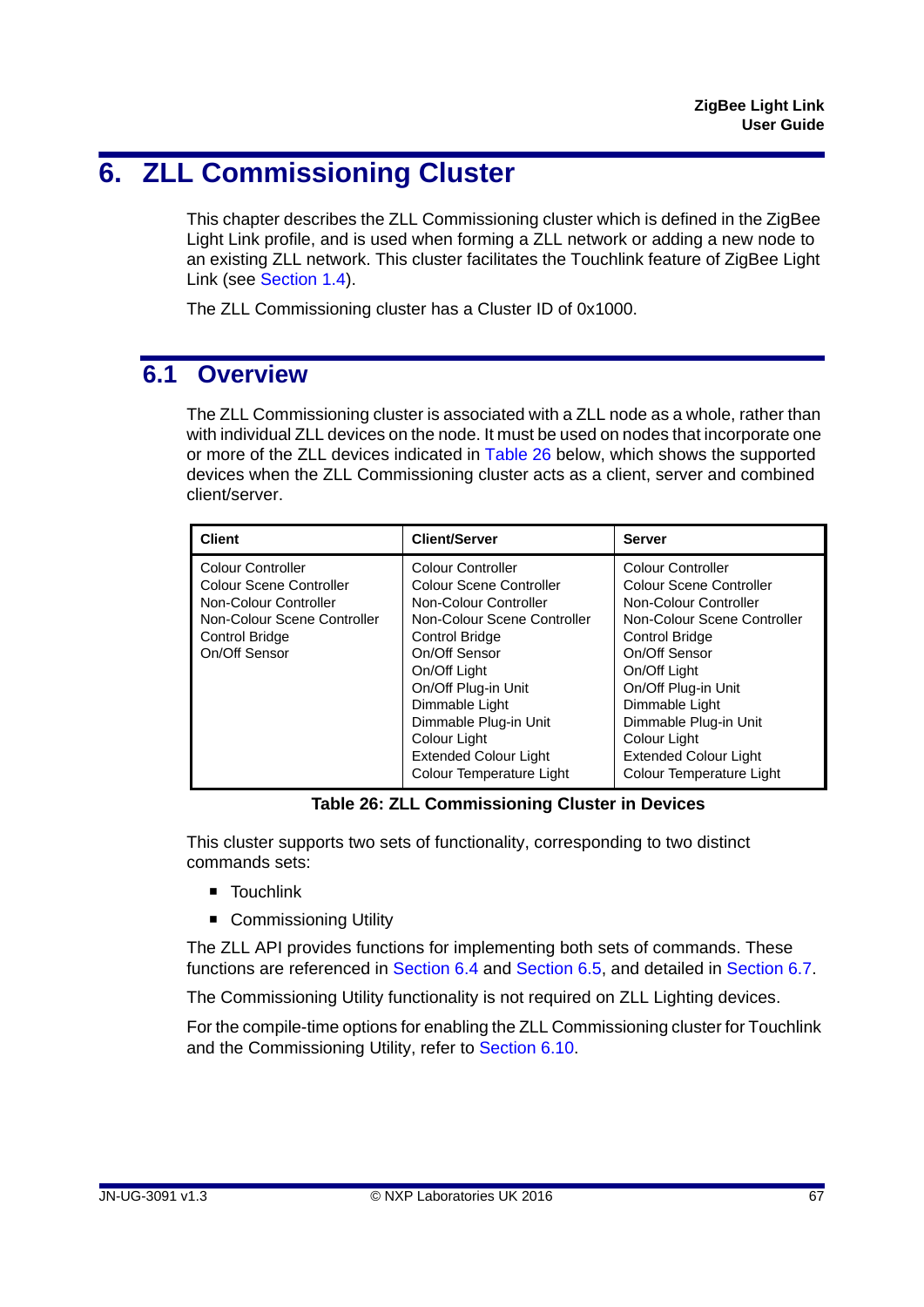# **6.2 ZLL Commissioning Cluster Structure and Attributes**

This cluster has no attributes, as a server or a client. Therefore, the cluster structure tsCLD\_ZllCommission is referred to using a null pointer.

# **6.3 Commissioning Operations**

ZLL commissioning involves forming a ZLL network or adding a new node to an existing ZLL network. A node from which commissioning can be initiated is referred to as an 'initiator' - this may be a remote control unit, but could also be a lamp.

- An 'initiator' node must support the ZLL Commissioning cluster as a client.
- A node to be added to the network must support the ZLL Commissioning cluster as a server (or as both a server and client).

Note that commissioning a new network involves adding at least one node to the new network (as well as the initiator).

Commissioning may involve two stages, depending on the type of node added to the network by the initiator:

- **1.** The node is added to the network using the Touchlink commands of the ZLL Commissioning cluster. In practice for the user, this typically involves bringing the initiator node physically close to the target node and pressing a button.
- **2.** If the initiator node and the new node will both be used to control lights in the network, the new node must learn certain information (such as controlled endpoints and configured groups) from the initiator. This exchange of information uses the Commissioning Utility commands of the ZLL Commissioning cluster.



**Note:** The ZLL Commissioning cluster instance for Touchlink must reside on its own endpoint on a node. Therefore, a Touchlink commissioning application must be provided which is distinct from the main ZLL application. However, the cluster instance for the Commissioning Utility can reside on the same endpoint as the main application (and be used in this application).

Commissioning using the supplied functions for Touchlink and the Commissioning Utilty is described in [Section 6.4](#page-68-1) and [Section 6.5](#page-74-0).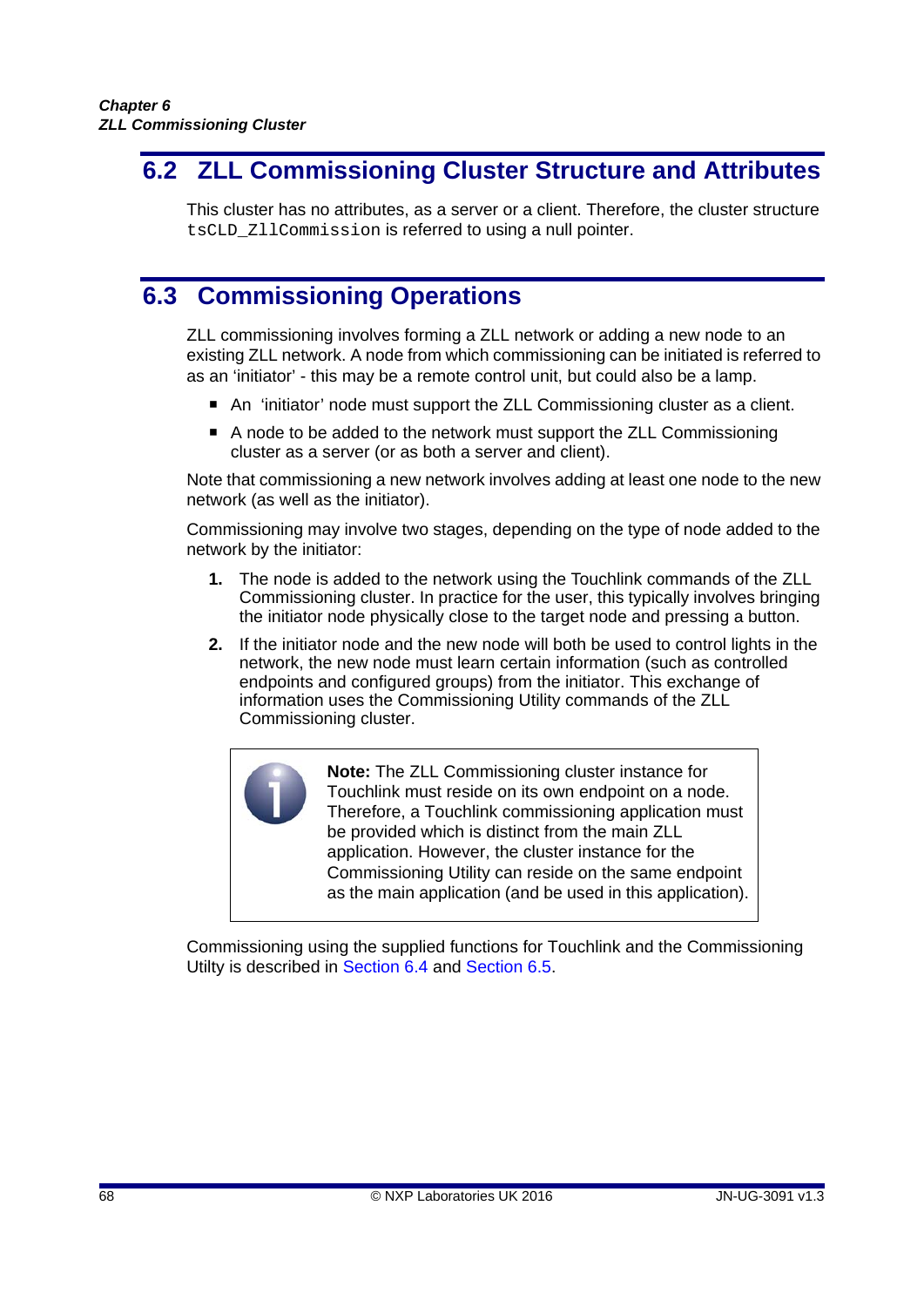# <span id="page-68-1"></span><span id="page-68-0"></span>**6.4 Using Touchlink**

Touchlink is used for the basic commissioning of a new network or adding a new node to an existing network. A dedicated Touchlink application (which is distinct from the main ZLL application on the node) must reside on its own endpoint. This requires:

- a ZLL Commissioning cluster instance as a client to be created on the endpoint on the initiator node
- a ZLL Commissioning cluster instance as a server to be created on the endpoint on the target node

The initiator node will also require a ZLL Commissioning cluster instance as a server (on the same endpoint), since the node also needs the capability to join an existing ZLL network.

An endpoint is registered for Touchlink (on both nodes) using the function **eZLL\_RegisterCommissionEndPoint()**. This function also creates a ZLL Commissioning cluster instance of the type (server, client or both) determined by the compile-time options in the header file **zcl\_options.h** (see [Section 6.10](#page-122-0)).

The initiator must then send a sequence of request commands to the target node. The Touchlink request command set is summarised in [Table 27](#page-68-2). Touchlink functions for issuing these commands are provided in the ZLL API and detailed in [Section 6.7.1.](#page-80-0)

| Command                              | <b>Identifier</b> | <b>Description</b>                                                                                                                                                                                                                                                                                                                                                                            |
|--------------------------------------|-------------------|-----------------------------------------------------------------------------------------------------------------------------------------------------------------------------------------------------------------------------------------------------------------------------------------------------------------------------------------------------------------------------------------------|
| Scan Request *                       | 0x00              | Requests other devices (potential nodes) in the<br>local neighbourhood to respond. A scan request is<br>first performed on channel 11, up to five times until<br>a response is received. If no response is received,<br>a scan request is then performed once on each of<br>channels 15, 20 and 25, and then the remaining<br>channels (12, 13, 14, 16, etc) until a response is<br>detected. |
| Device Information Request *         | 0x02              | Requests information about the devices on a<br>remote node                                                                                                                                                                                                                                                                                                                                    |
| <b>Identify Request</b>              | 0x06              | Requests a remote node to physically identify itself<br>(e.g. visually by flashing a LED)                                                                                                                                                                                                                                                                                                     |
| Reset To Factory New Request         | 0x07              | Requests a factory reset of a remote node                                                                                                                                                                                                                                                                                                                                                     |
| Network Start Request *              | 0x10              | Requests a new network to be created comprising<br>the initiator and a detected Router                                                                                                                                                                                                                                                                                                        |
| Network Join Router Request *        | 0x12              | Requests a Router to join the network                                                                                                                                                                                                                                                                                                                                                         |
| Network Join End Device<br>Request * | 0x14              | Requests an End Device to join the network                                                                                                                                                                                                                                                                                                                                                    |
| Network Update Request *             | 0x16              | Requests an update of the network settings on a<br>remote node (if the supplied Network Update Iden-<br>tifier is more recent than the one on the node)                                                                                                                                                                                                                                       |

#### **Table 27: Touchlink Request Commands**

<span id="page-68-2"></span>\* These commands have corresponding responses.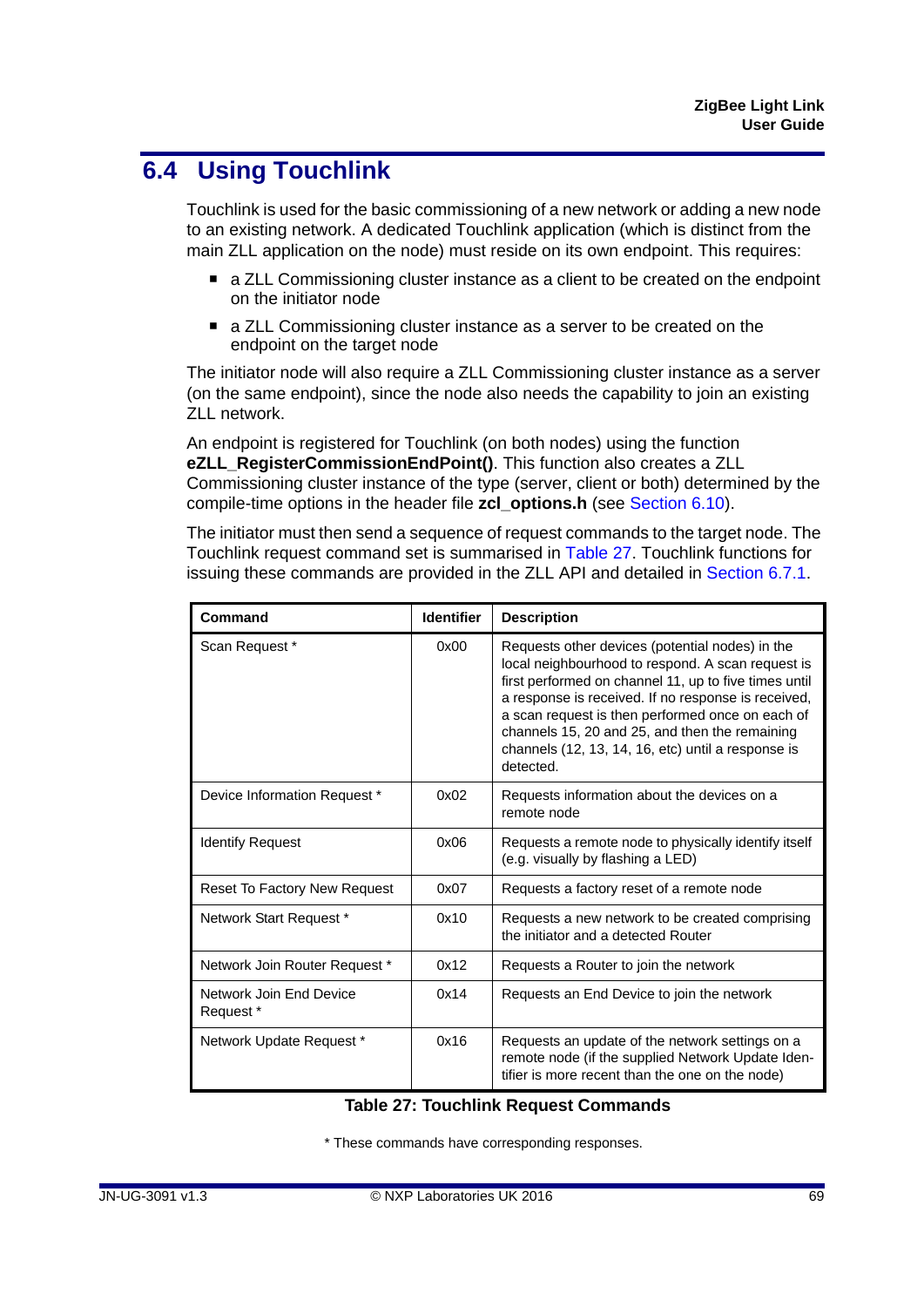All Touchlink commands are sent as inter-PAN messages.

Use of the above commands and associated functions is described in the sub-sections below.

# <span id="page-69-0"></span>**6.4.1 Creating a ZLL Network**

A ZLL network is formed from an initiator node and a Router node (usually the initiator is an End Device and will have no routing capability in the network). The Touchlink network creation process is described below and is illustrated in [Figure 6](#page-70-0) (also refer to the command list in [Table 27 on page 69\)](#page-68-2).



**Note:** Received Touchlink requests and responses are handled as ZigBee PRO events. The event handling is not detailed below but is outlined in [Section 6.6.](#page-76-0)

**1. Scan Request:** The initiator sends a Scan Request to nodes in its vicinity. The required function is:

#### **eCLD\_ZllCommissionCommandScanReqCommandSend()**

- **2. Scan Response:** A receiving node replies to the Scan Request by sending a Scan Response, which includes the device type of the responding node (e.g. Router). The required function is:
	- **eCLD\_ZllCommissionCommandScanRspCommandSend()**
- **3. Device Information Request:** The initiator sends a Device Information Request to the detected Routers that are of interest. The required function is:

#### **eCLD\_ZllCommissionCommandDeviceInfoReqCommandSend()**

**4. Device Information Response:** A receiving Router replies to the Device Information Request by sending a Device Information Response. The required function is:

#### **eCLD\_ZllCommissionCommandDeviceInfoRspCommandSend()**

**5. Identify Request (Optional):** The initiator may send an Identify Request to the node which has been chosen as the first Router of the new network, in order to confirm that the correct physical node is being commissioned. The required function is:

#### **eCLD\_ZllCommissionCommandDeviceIdentifyReqCommandSend()**

**6. Network Start Request:** The intiator sends a Network Start Request to the chosen Router in order to create and start the network. The required function is:

#### **eCLD\_ZllCommissionCommandNetworkStartReqCommandSend()**

**7. Network Start Response:** The Router replies to the Network Start Request by sending a Network Start Response. The required function is:

#### **eCLD\_ZllCommissionCommandNetworkStartRspCommandSend()**

Once the Router has started the network, the initiator joins the network (Router). The initiator then collects endpoint and cluster information from the Lighting device(s) on the Router node, and stores this information in a local lighting database.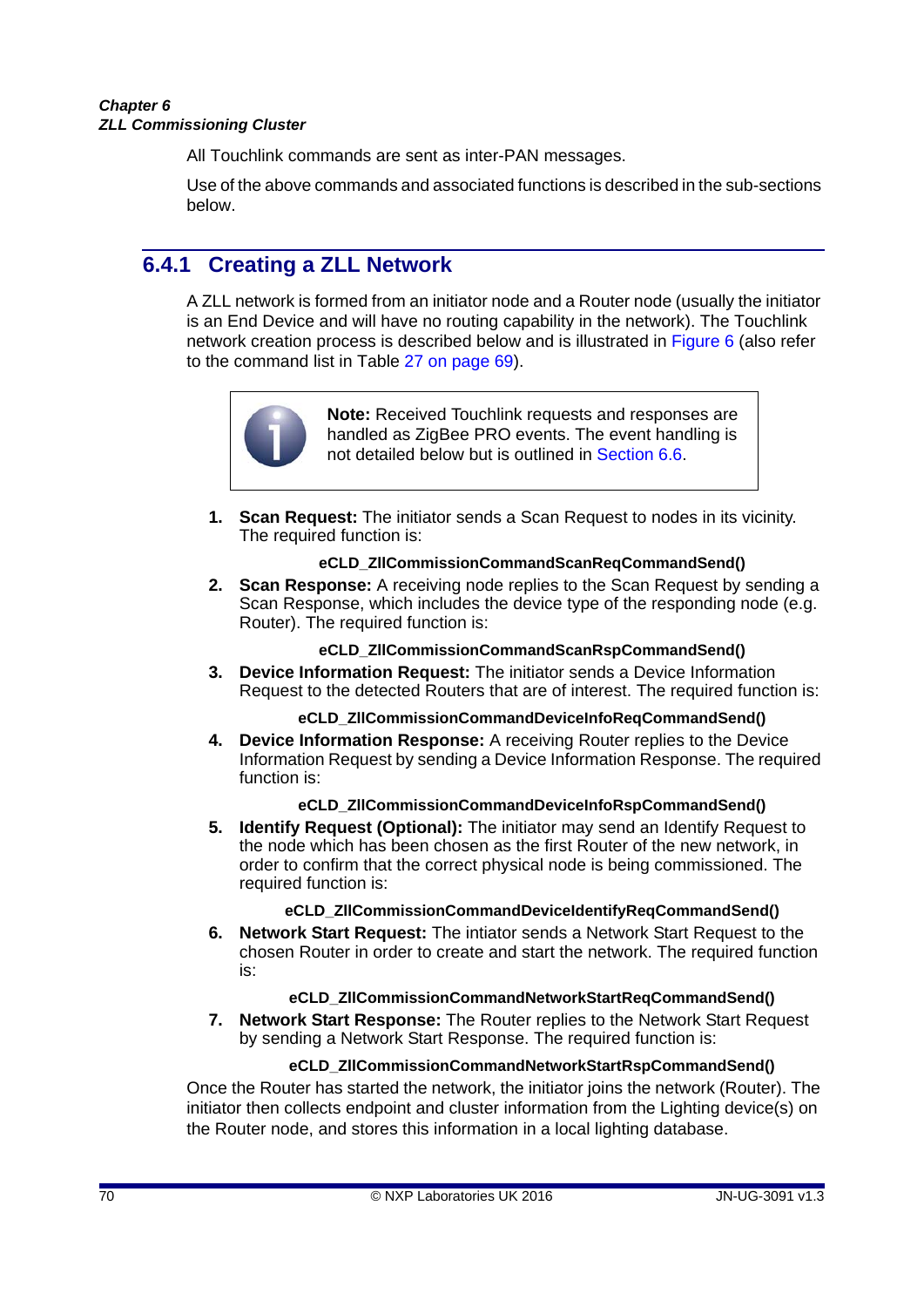Once the network (consisting of the initiator and one Router) is up and running, further nodes may be added as described in [Section 6.4.2](#page-71-0).



<span id="page-70-0"></span>**Figure 6: Creating a ZLL Network**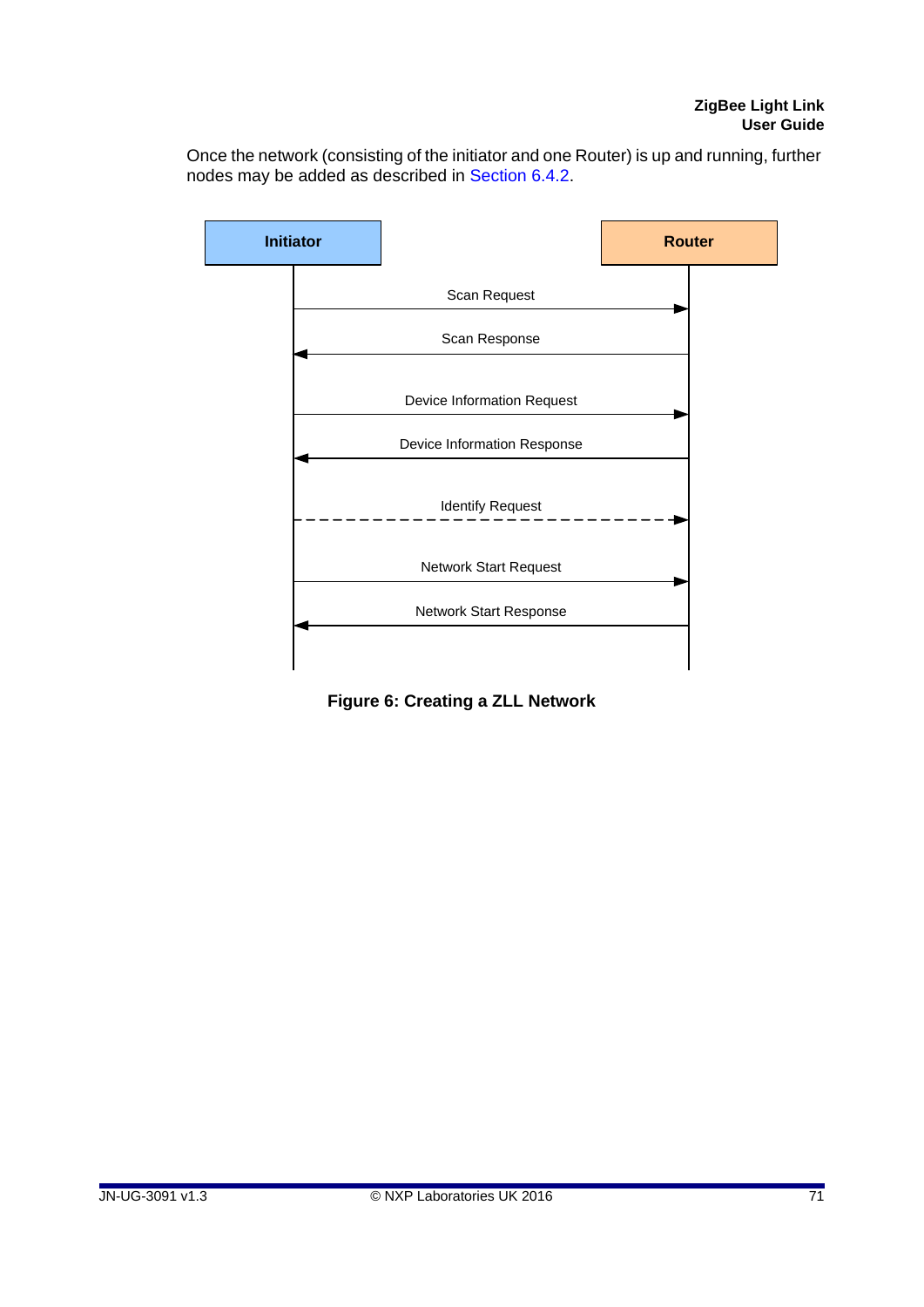# <span id="page-71-0"></span>**6.4.2 Adding to an Existing Network**

A ZLL network (which has been set up as described in [Section 6.4.1](#page-69-0)) can be extended by adding a node. The Touchlink extension process is described below and illustrated in [Figure 7](#page-72-0) (also refer to the command list in [Table 27 on page 69](#page-68-2)).



**Note:** Received Touchlink requests and responses are handled as ZigBee PRO events. The event handling is not detailed below but is outlined in [Section 6.6.](#page-76-0)

**1. Scan Request:** The initiator sends a Scan Request to nodes in its vicinity. The required function is:

#### **eCLD\_ZllCommissionCommandScanReqCommandSend()**

**2. Scan Response:** A receiving ZLL node replies to the Scan Request by sending a Scan Response. The required function is:

#### **eCLD\_ZllCommissionCommandScanRspCommandSend()**

**3. Device Information Request:** The initiator sends a Device Information Request to those detected nodes that are of interest. The required function is:

#### **eCLD\_ZllCommissionCommandDeviceInfoReqCommandSend()**

**4. Device Information Response:** A receiving node replies to the Device Information Request by sending a Device Information Response. The required function is:

#### **eCLD\_ZllCommissionCommandDeviceInfoRspCommandSend()**

**5. Identify Request (Optional):** The initiator may send an Identify Request to the node which has been chosen to be added to the network, in order to confirm that the correct physical node is being commissioned. The required function is:

#### **eCLD\_ZllCommissionCommandDeviceIdentifyReqCommandSend()**

**6. Network Join Request:** Depending on the target node type, the initiator sends a Network Join Router Request or Network Join End Device Request, as appropriate, to the target node. The required function is one of:

#### **eCLD\_ZllCommissionCommandNetworkJoinRouterReqCommandSend() eCLD\_ZllCommissionCommandNetworkJoinEndDeviceReqCommandSend()**

**7. Network Join Response:** Depending on the receiving node type, the node replies to the join request by sending a Network Join Router Response or Network Join End Device Response. The required function is one of:

#### **eCLD\_ZllCommissionCommandNetworkJoinRouterRspCommandSend() eCLD\_ZllCommissionCommandNetworkJoinEndDeviceRspCommandSend()**

The node should now be a member of the network. The initiator then collects endpoint and cluster information from any Lighting device(s) on the new node, and stores this information in its local lighting database.

If the new node is to be used to control the light nodes of the network then it will need to learn certain information (such as controlled endpoints and configured groups) from the initiator - this is done using the Commissioning Utility commands, as described in [Section 6.5](#page-74-0).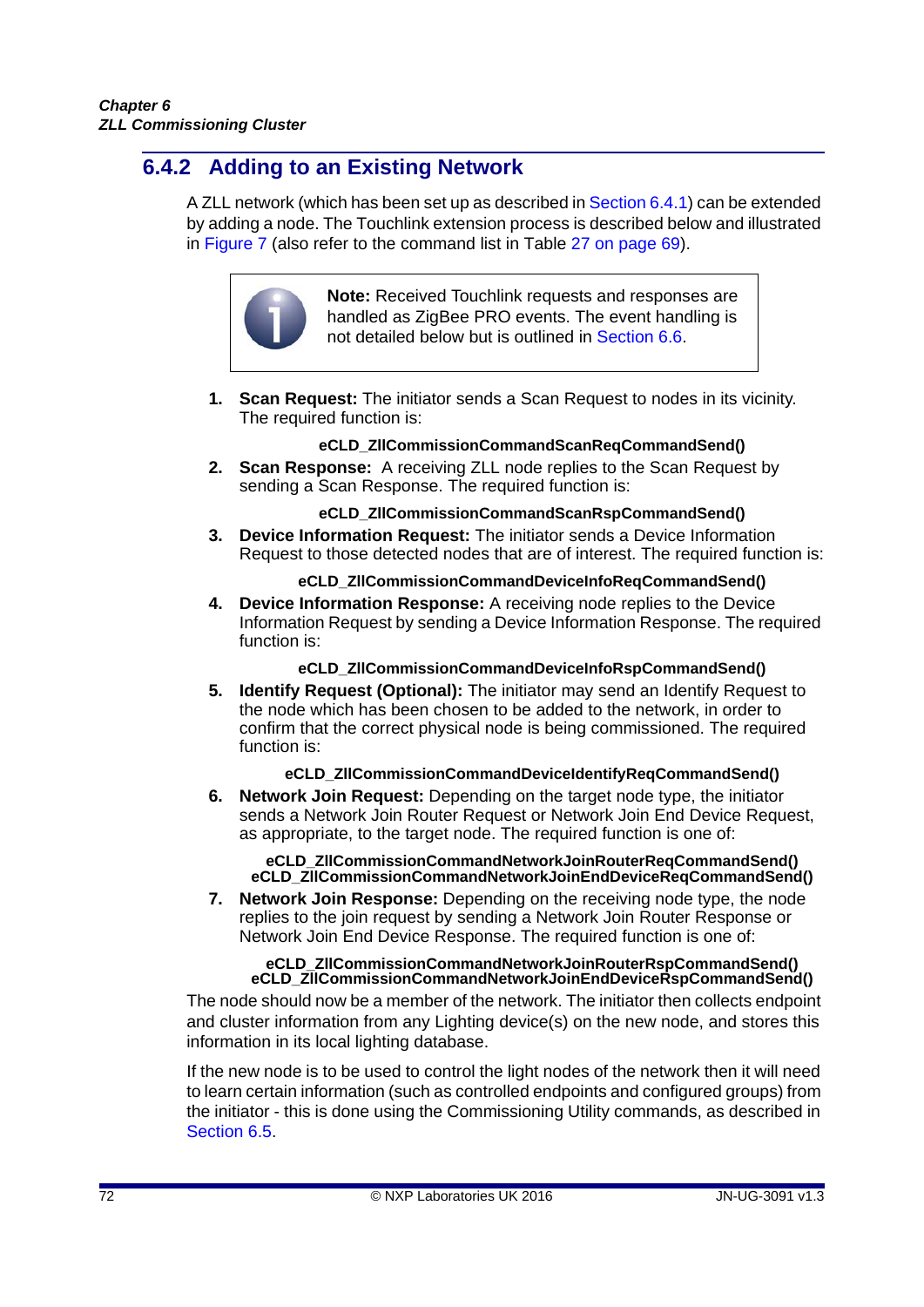

**Figure 7: Extending a ZLL Network (Adding a Node)**

# **6.4.3 Updating Network Settings**

If one or more of the network settings change (e.g. the radio channel used), all nodes of the network need to be updated with the new settings.

To allow nodes to keep track of the status of the network settings, the Network Update Identifier is used. This identifier takes a value in the range 0x00 to 0xFF and is incremented when a network update has occurred (the value wraps around at 0xFF).

A node can be instructed to update its network settings by sending a Network Update Request to it. The required function is:

# **eCLD\_ZllCommissionCommandNetworkUpdateReqCommandSend()**

The payload of the sent command contains the latest network settings and the current value of the Network Update Identifier (see [Section 6.8.17\)](#page-118-0). If the payload value is more recent than the value held by the target node, the node should update its network settings with those in the payload.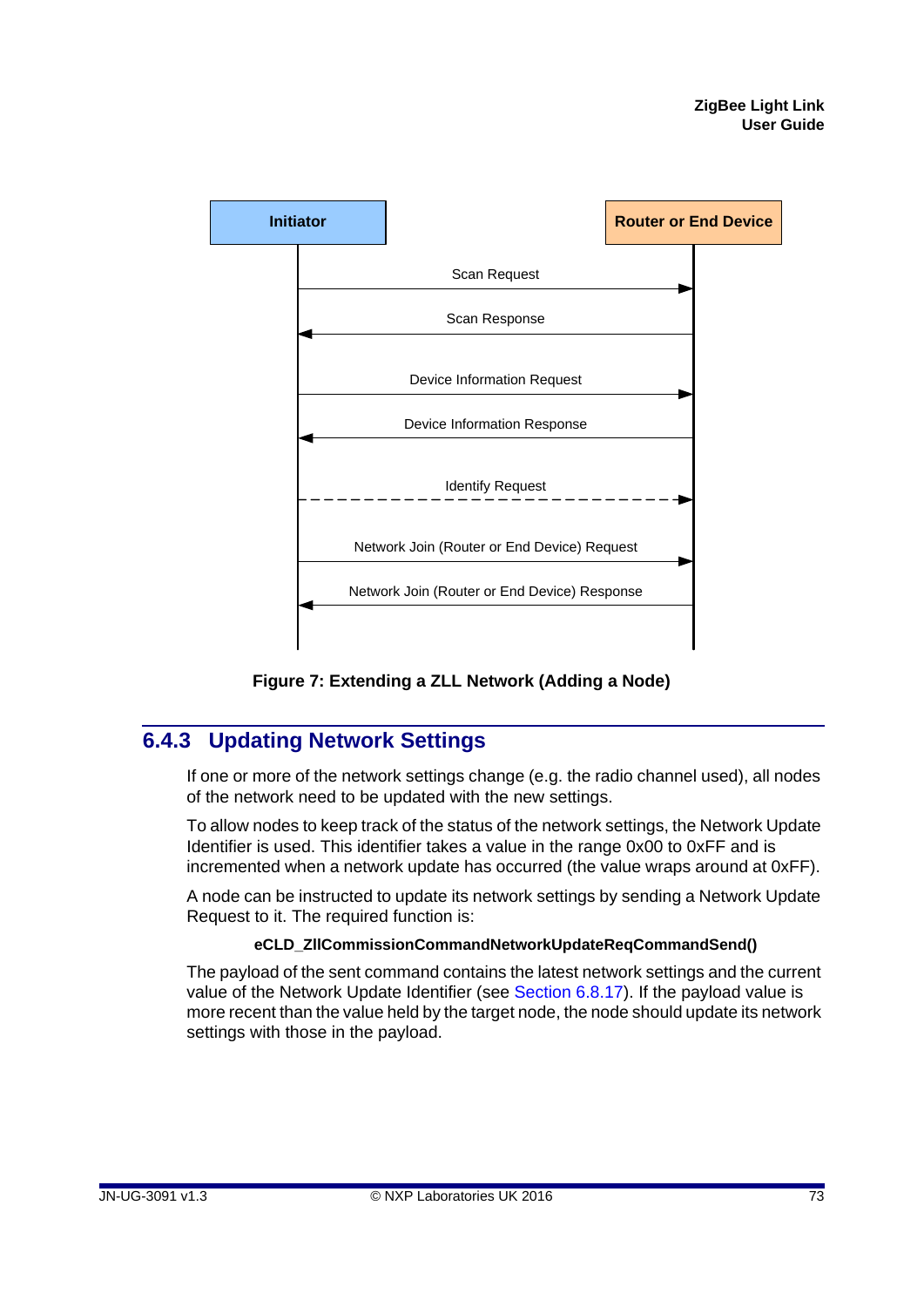# **6.4.4 Stealing a Node**

A node that is already part of a ZLL network can be taken or 'stolen' by another ZLL network using Touchlink (in which case, the stolen node will cease to be a member of its previous network). This transfer can only be performed on a node which supports one or more Lighting devices (and not Controller devices).

The node is stolen using an initiator in the new network, e.g. from a remote control unit. The 'stealing' process is as follows:

**1.** The initiator sends a Scan Request to nodes in its vicinity. The required function is:

# **eCLD\_ZllCommissionCommandScanReqCommandSend()**

**2.** A receiving ZLL node replies to the Scan Request by sending a Scan Response. The required function is:

# **eCLD\_ZllCommissionCommandScanRspCommandSend()**

- **3.** The initiator receives Scan Responses from one or more nodes and, based on these responses, selects a node (containing a Lighting device) that is already a member of another ZLL network.
- **4.** The initiator then sends a Reset To Factory New Request to the desired node. The required function is:

#### **eCLD\_ZllCommissionCommandFactoryResetReqCommandSend()**

- **5.** On receiving this request on the target node, the event E\_CLD\_COMMISSION\_CMD\_FACTORY\_RESET\_REQ is generated and the function **ZPS** eAplZdoLeaveNetwork() should be called. In addition, all persistent data should be reset.
- **6.** The node can then be commissioned into the new network by following the process in [Section 6.4.2](#page-71-0) from Step3.

Alternatively, instead of following the above process, a node can be stolen by either:

- Following the full process for creating a network in [Section 6.4.1](#page-69-0) and calling **ZPS\_eAplZdoLeaveNetwork()** on the target node when a Network Start Request is received.
- Following the full process for adding a node in Section  $6.4.2$  and calling **ZPS\_eAplZdoLeaveNetwork()** on the target node when a Network Join Router Request or Network Join End Device Request is received.

**Note:** If a node containing a Controller device (e.g. a remote control unit) is to be used in another ZLL network, it must first be reset using a Reset To Factory New Request. It can then used to create a new network (see [Section 6.4.1](#page-69-0)) or to learn the control information of an existing network (see [Section 6.5](#page-74-0)).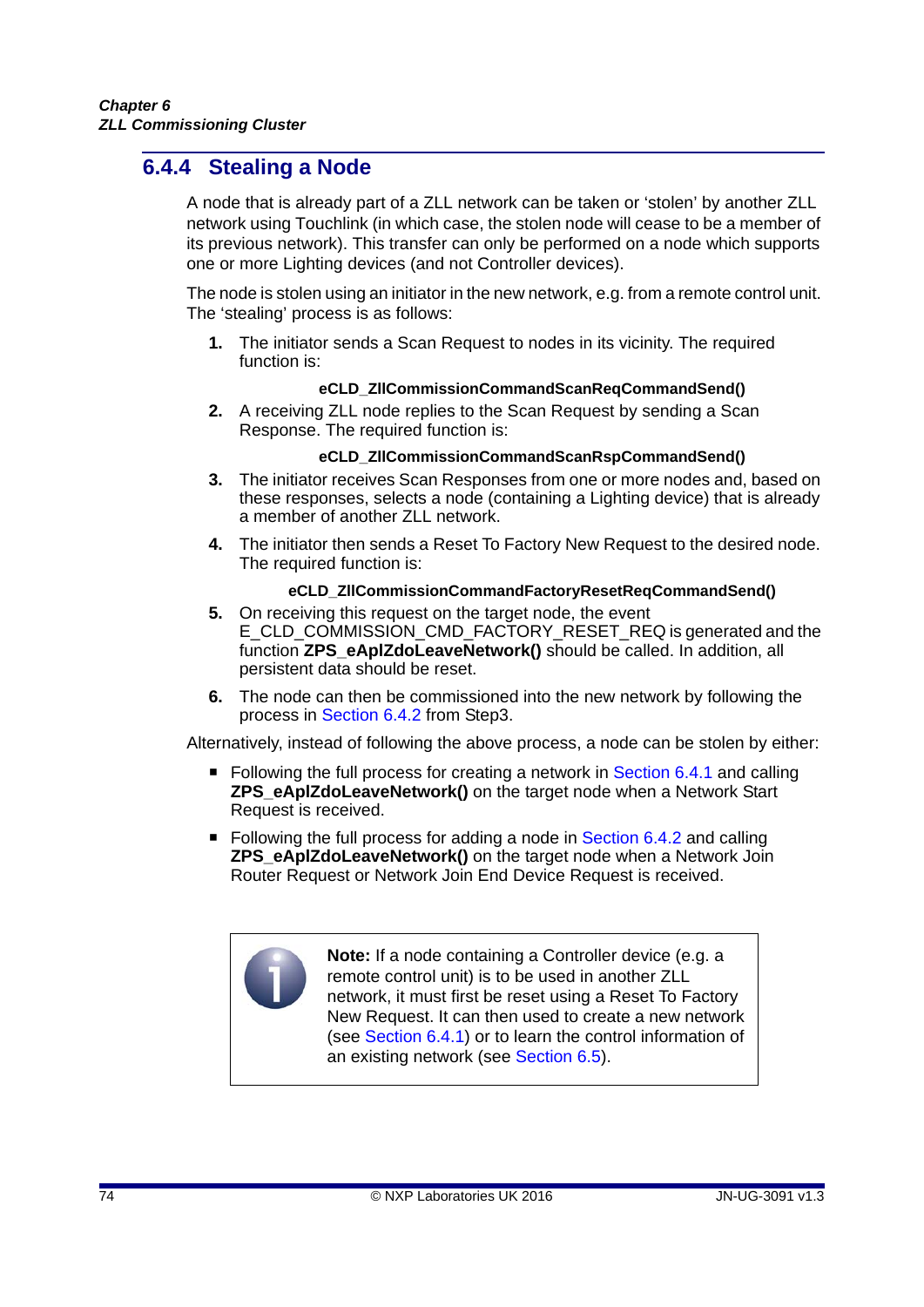# <span id="page-74-0"></span>**6.5 Using the Commissioning Utility**

The Commissioning Utility is used when a ZLL network node needs to learn lighting control information (such as controlled endpoints and configured groups) from another node in the network. It is typically used when a new remote control unit is introduced into the network and needs to learn information from an existing remote control unit.

Unlike Touchlink, the Commissioning Utility can be incorporated in the main ZLL application on the node (and therefore use the same endpoint). This requires:

- a ZLL Commissioning cluster instance as a client to be created on the endpoint on the 'learner' node
- a ZLL Commissioning cluster instance as a server to be created on the endpoint on the 'teacher' node

A ZLL Commissioning cluster instance for the Commissioning Utility can be created using the function **eCLD\_ZllUtilityCreateUtility()**, on both nodes.

It is the responsibility of the learner node to request the required information from the teacher node. The Commissioning Utility command set is summarised in [Table 28.](#page-74-1) Commissioning Utility functions for issuing these commands are provided in the ZLL API and detailed in [Section 6.7.2.](#page-96-0)

| Command                              | <b>Identifier</b> | <b>Description</b>                                                            |
|--------------------------------------|-------------------|-------------------------------------------------------------------------------|
| Endpoint information                 | 0x40              | Sends information about local endpoint<br>(from teacher to learner)           |
| <b>Get Group Identifiers Request</b> | 0x41              | Requests Group information from a remote node<br>(from learner to teacher)    |
| <b>Get Endpoint List Request</b>     | 0x42              | Requests endpoint information from a remote node<br>(from learner to teacher) |

# **Table 28: Commissioning Utility Commands**

<span id="page-74-1"></span>Use of the above commands and associated functions is described below and is illustrated in [Figure 8](#page-75-0).



**Note:** Received Commissioning Utility requests and responses are handled as ZigBee PRO events by the ZLL profile library (this event handling is therefore transparent to the application).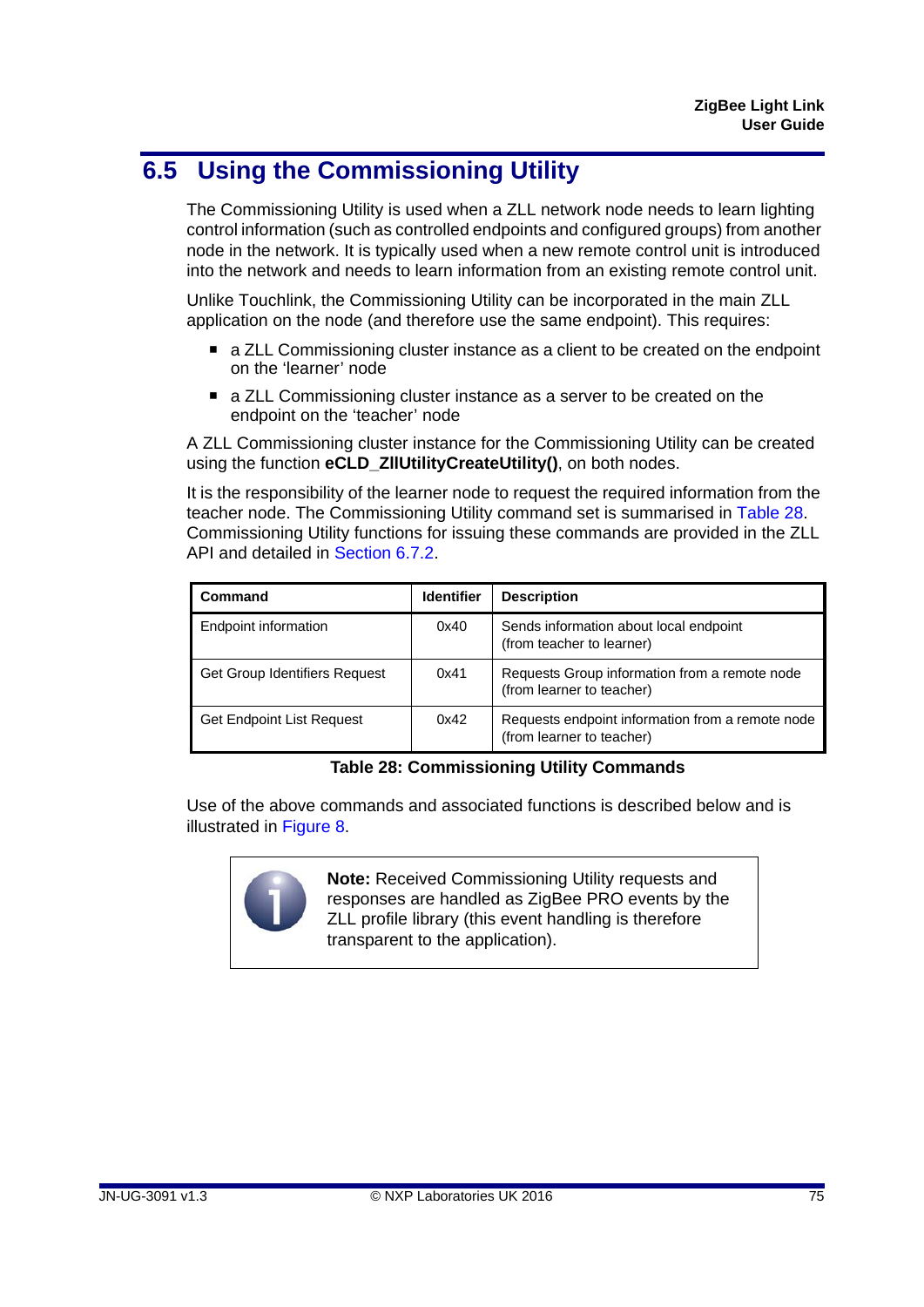**1. Endpoint Information command:** The teacher node first sends an Endpoint Information command containing basic information about its local endpoint (IEEE address, network address endpoint number, Profile ID, Device ID) to the learner node. The required function is:

### **eCLD\_ZllUtilityCommandEndpointInformationCommandSend()**

Note that the teacher node will already have the relevant target endpoint on the learner node from the joining process (described in [Section 6.4\)](#page-68-0).

**2. Get Endpoint List Request:** The learner node then sends a Get Endpoint List Request to the teacher node to request information about the remote endpoints that the teacher node controls. The required function is:

# **eCLD\_ZllUtilityCommandGetEndpointListReqCommandSend()**

The teacher node automatically replies to the Get Endpoint List Request by sending a Get Endpoint List Response containing the requested information.

**3. Get Group Identifiers Request:** The learner node then sends a Get Group Identifiers Request to the teacher node to request a list of the lighting groups configured on the teacher node. The required function is:

# **eCLD\_ZllUtilityCommandGetGroupIdReqCommandSend()**

The teacher node automatically replies to the Get Group Identifiers Request by sending a Get Group Identifiers Response containing the requested information.



# **Figure 8: Learning Process**

<span id="page-75-0"></span>To complete the learning process, the learner node may need other information which can be acquired using commands/functions of the relevant cluster (described in the *ZCL User Guide (JN-UG-3103)*).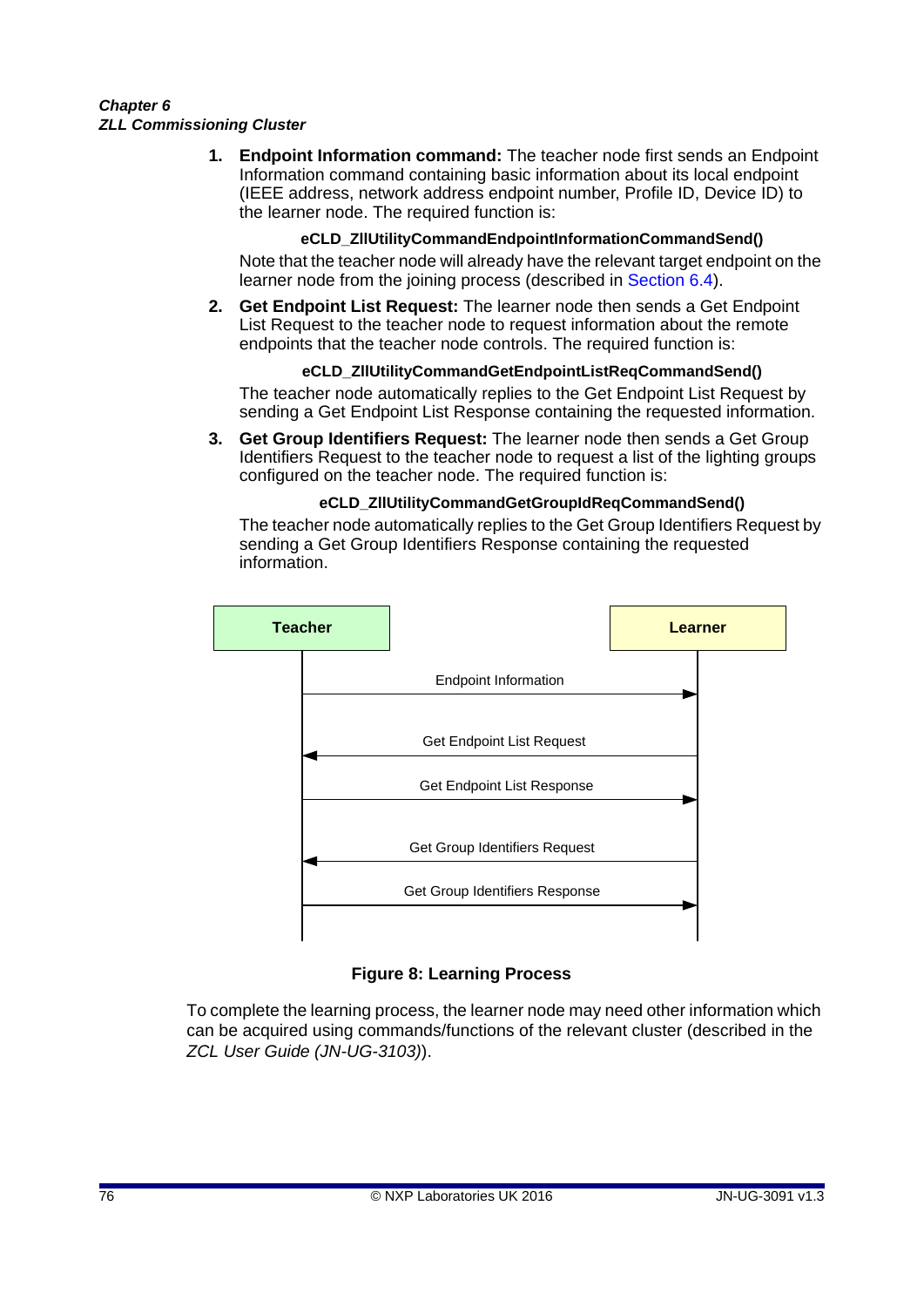# **6.6 ZLL Commissioning Events (Touchlink)**

ZLL Commissioning cluster events that result from receiving Touchlink requests and responses must be handled at the application level (while events that result from Commissioning Utility requests and responses are handled by the ZLL profile library).

When a Touchlink request or response command (e.g. a Scan Request) is received by a node, a stack event is generated which is wrapped in a  $tsZCL$  CallBackEvent structure by the ZLL profile. In this structure:

- E eEventType field is set to E\_ZCL\_CBET\_CLUSTER\_CUSTOM
- sClusterCustomMessage field's tsZCL\_ClusterCustomMessage structure is filled in by:
	- setting u16ClusterId to ZLL CLUSTER ID COMMISSIONING
	- pointing pvCustomData to the payload data of the received command

For details of the above structures, refer to the *ZCL User Guide (JN-UG-3103)*.

The payload data contains a command ID, which uses one of the enumerations listed in [Section 6.6.1.](#page-78-0) The ZLL profile passes the event to the ZCL event handler to check that the command ID is valid for the target endpoint. If it is valid, the ZLL profile invokes the user-defined callback function that was specified through the function **eZLL\_RegisterCommissionEndPoint()**. The callback function can access the payload through the tsCLD\_ZllCommissionCustomDataStructure structure, which is created when the above function is called.

Thus, the above user-defined callback function must be designed to handle the relevant Touchlink events:

- For a request, the callback function may need to populate a structure with the required data and send a response using the appropriate response function, e.g. by calling **eCLD\_ZllCommissionCommandScanRspCommandSend()** to respond to a Scan Request.
- For a response, the callback function may just need to extract the returned data from the event.

Alternatively, the callback function may simply notify the main application of the received command and provide the payload, so that the application can process the command.

The handling of Touchlink events is illustrated in [Figure 9.](#page-77-0)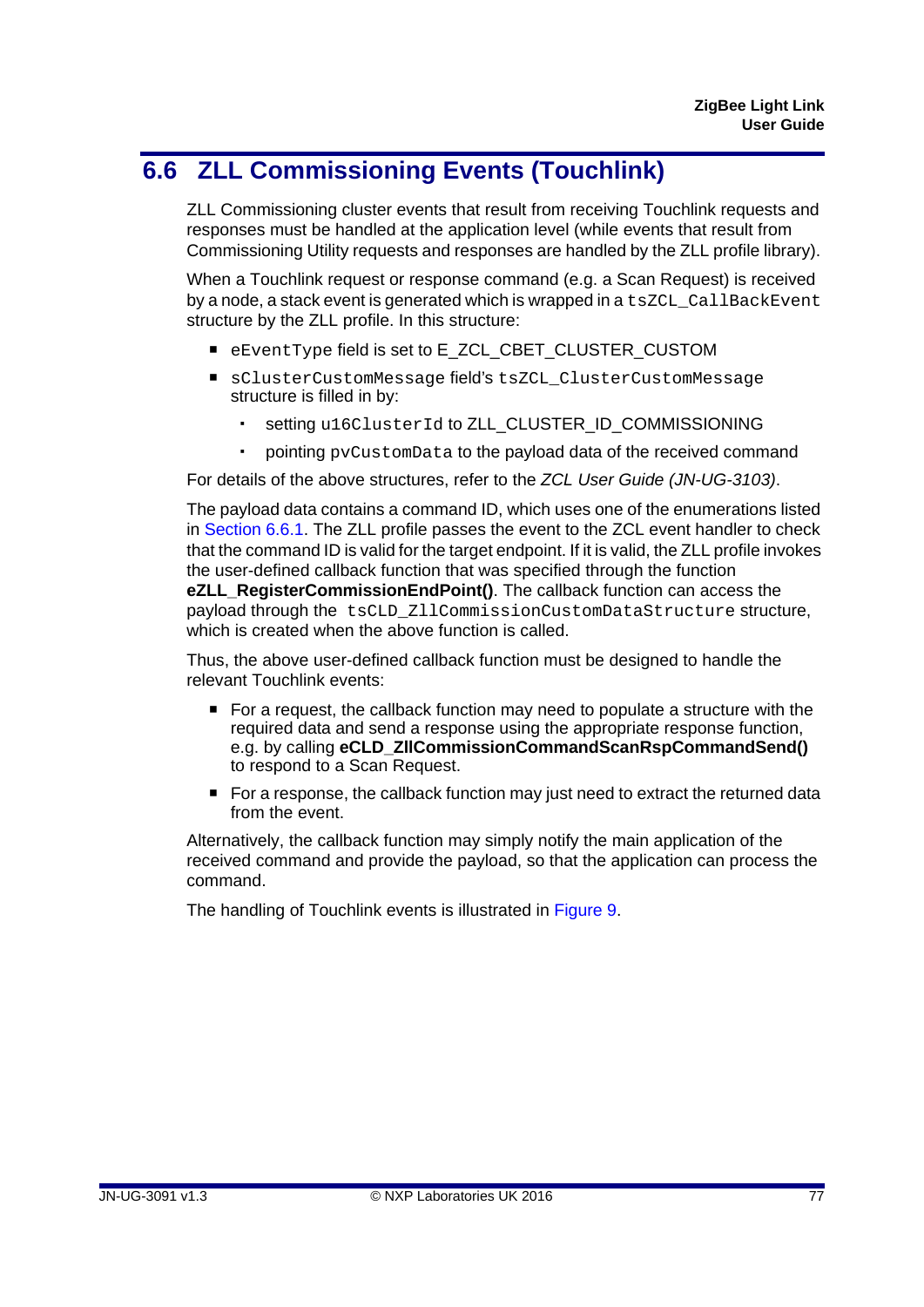

<span id="page-77-0"></span>**Figure 9: Touchlink Event Handling**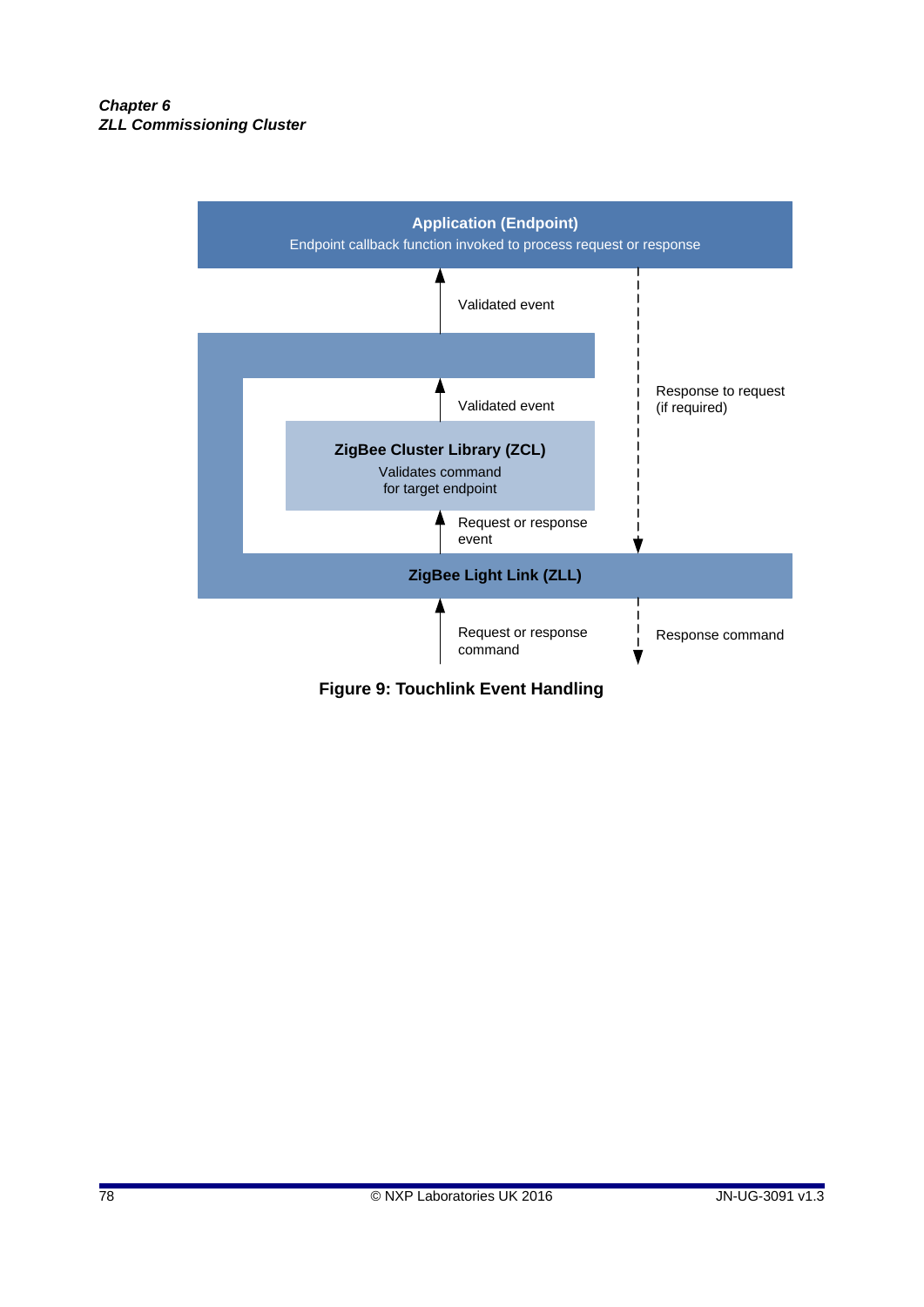# <span id="page-78-0"></span>**6.6.1 Touchlink Command Events**

The events that can be generated for Touchlink are listed and described below (the enumerations are defined in the structure teCLD\_ZllCommission\_Command, shown in [Section 6.9.1\)](#page-121-0).

| Event                                                | <b>Description</b>                                                  |
|------------------------------------------------------|---------------------------------------------------------------------|
| E_CLD_COMMISSION_CMD_SCAN_REQ                        | A Scan Request has been received (by server)                        |
| E_CLD_COMMISSION_CMD_SCAN_RSP                        | A Scan Response has been received (by client)                       |
| E_CLD_COMMISSION_CMD_DEVICE_INFO_REQ                 | A Device Information Request has been received (by<br>server)       |
| E_CLD_COMMISSION_CMD_DEVICE_INFO_RSP                 | A Device Information Response has been received<br>(by client)      |
| E_CLD_COMMISSION_CMD_IDENTIFY_REQ                    | An Identify Request has been received (by server)                   |
| E_CLD_COMMISSION_CMD_FACTORY_RESET_REQ               | A Reset To Factory New Request has been received<br>(by server)     |
| E_CLD_COMMISSION_CMD_NETWORK_START_REQ               | A Network Start Request has been received (by<br>server)            |
| E_CLD_COMMISSION_CMD_NETWORK_START_RSP               | A Network Start Response has been received (by cli-<br>ent)         |
| E_CLD_COMMISSION_CMD_NETWORK_JOIN_<br>ROUTER_REQ     | A Network Join Router Request has been received<br>(by server)      |
| E_CLD_COMMISSION_CMD_NETWORK_JOIN_<br>ROUTER_RSP     | A Network Join Router Response has been received<br>(by client)     |
| E_CLD_COMMISSION_CMD_NETWORK_JOIN_<br>END_DEVICE_REQ | A Network Join End Device Request has been<br>received (by server)  |
| E_CLD_COMMISSION_CMD_NETWORK_JOIN_<br>END_DEVICE_RSP | A Network Join End Device Response has been<br>received (by client) |
| E_CLD_COMMISSION_CMD_NETWORK_UPDATE_REQ              | A Network Update Request has been received (by<br>server)           |

**Table 29: Touchlink Events**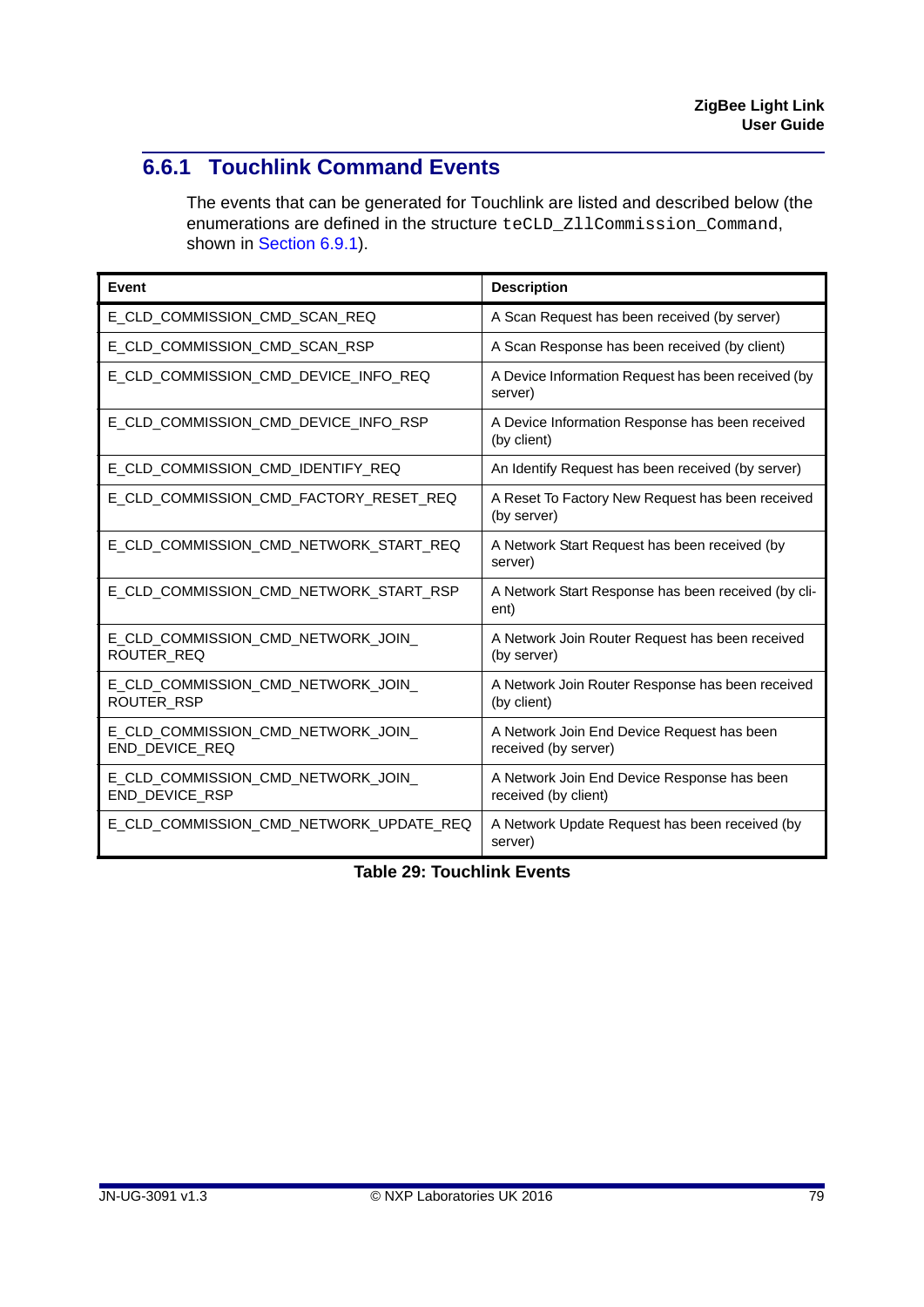# **6.6.2 Commissioning Utility Command Events**

The events that can be generated for the Commissioning Utility are listed and described below (the enumerations are defined in the structure teCLD\_ZllUtility\_Command, shown in [Section 6.9.2](#page-121-1)).

| Event                                       | <b>Description</b>                                                                                                                    |
|---------------------------------------------|---------------------------------------------------------------------------------------------------------------------------------------|
| E_CLD_UTILITY_CMD_ENDPOINT_INFO             | An Endpoint Information command has been<br>received (by client)                                                                      |
| E_CLD_UTILITY_CMD_GET_GROUP_ID_REQ_RSP      | A Get Group Identifiers Request has been received<br>(by server) or a Get Group Identifiers Response<br>has been received (by client) |
| E CLD UTILITY CMD GET ENDPOINT LIST REQ RSP | A Get Endpoint List Request has been received (by<br>server) or a Get Endpoint List Response has been<br>received (by client)         |

# **Table 30: Touchlink Events**

# **6.7 Functions**

The functions of the ZLL Commissioning cluster are divided into two categories:

- Touchlink functions, detailed in [Section 6.7.1](#page-80-0)
- Commissioning Utility functions, detailed in [Section 6.7.2](#page-96-0)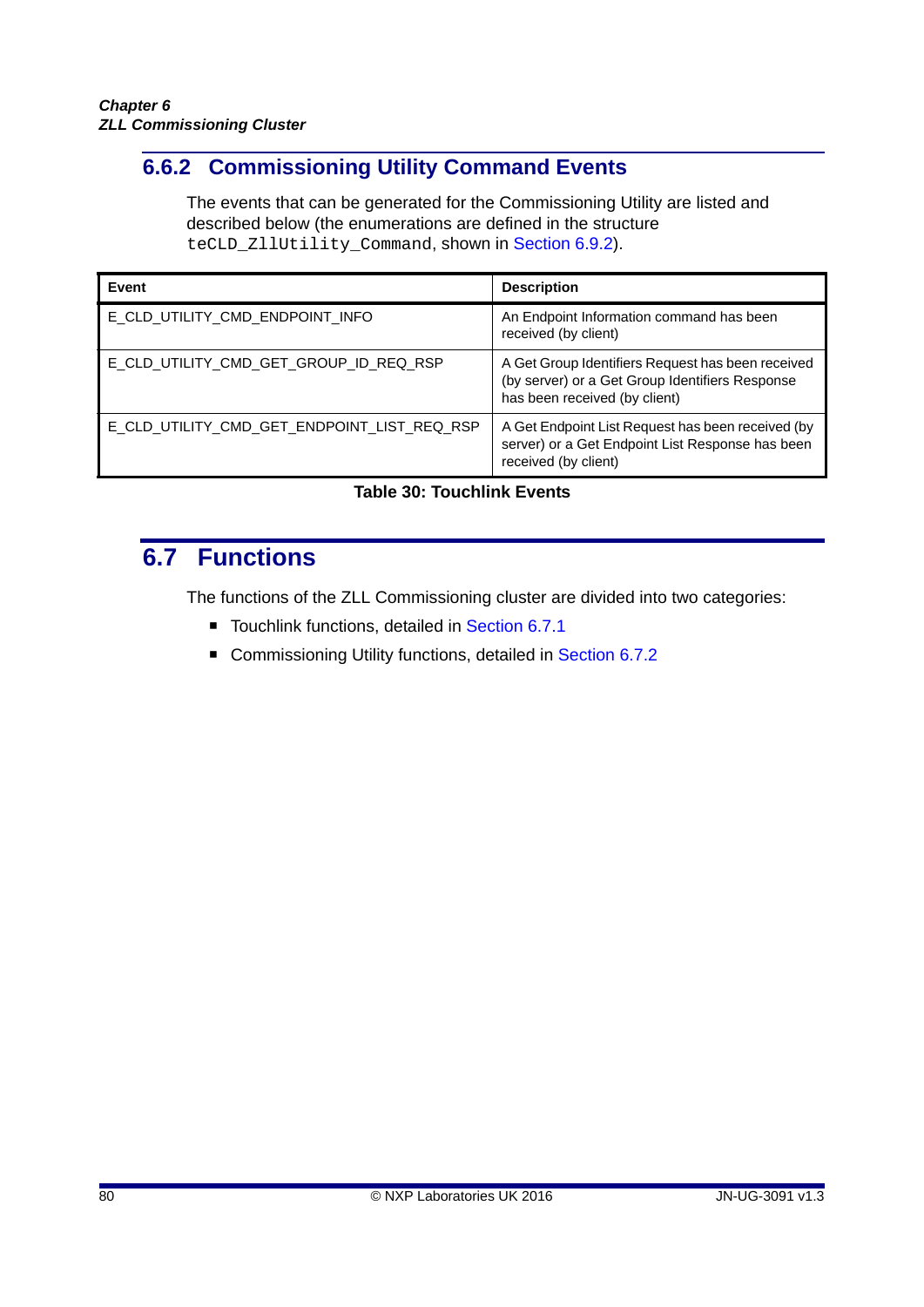# <span id="page-80-0"></span>**6.7.1 Touchlink Functions**

The following Touchlink functions are provided in the ZLL API:

| <b>Function</b>                                             | Page |
|-------------------------------------------------------------|------|
| eZLL_RegisterCommissionEndPoint                             | 82   |
| eCLD ZIICommissionCreateCommission                          | 83   |
| eCLD_ZIICommissionCommandScanReqCommandSend                 | 84   |
| eCLD_ZIICommissionCommandScanRspCommandSend                 | 85   |
| eCLD_ZIICommissionCommandDeviceInfoReqCommandSend           | 86   |
| eCLD_ZIICommissionCommandDeviceInfoRspCommandSend           | 87   |
| eCLD_ZIICommissionCommandDeviceIdentifyReqCommandSend       | 88   |
| eCLD_ZIICommissionCommandFactoryResetReqCommandSend         | 89   |
| eCLD_ZIICommissionCommandNetworkStartReqCommandSend         | 90   |
| eCLD_ZIICommissionCommandNetworkStartRspCommandSend         | 91   |
| eCLD ZIICommissionCommandNetworkJoinRouterRegCommandSend    | 92   |
| eCLD_ZIICommissionCommandNetworkJoinRouterRspCommandSend    | 93   |
| eCLD_ZIICommissionCommandNetworkJoinEndDeviceReqCommandSend | 94   |
| eCLD_ZIICommissionCommandNetworkJoinEndDeviceRspCommandSend | 95   |
| eCLD_ZIICommissionCommandNetworkUpdateReqCommandSend        | 96   |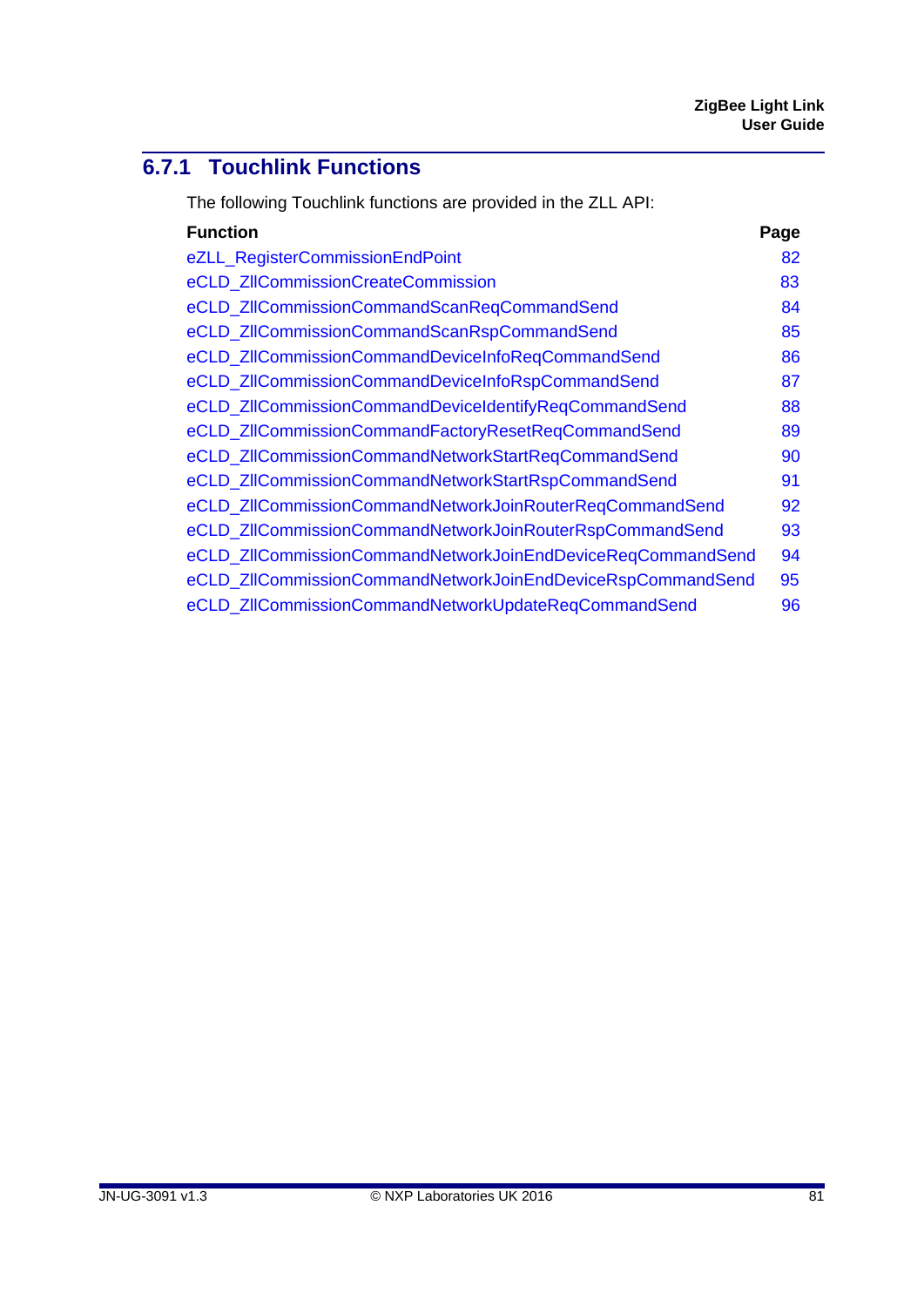# <span id="page-81-0"></span>**eZLL\_RegisterCommissionEndPoint**

**teZCL\_Status eZLL\_RegisterCommissionEndPoint( uint8** *u8EndPointIdentifier***, tfpZCL\_ZCLCallBackFunction** *cbCallBack***, tsZLL\_CommissionEndpoint \****psDeviceInfo***);**

# **Description**

This function registers a 'commissioning' endpoint for Touchlink and creates a ZLL Commissioning cluster instance on the endpoint.

Touchlink must have its own application (separate from the main ZLL application) on its own endpoint.

This function uses **eCLD\_ZllCommissionCreateCommission()** to create the cluster instance. The type of cluster instance to be created (server or client, or both) is determined using the compile-time options in the header file **zcl\_options.h** (refer to [Section 6.10](#page-122-0)).

# **Parameters**

| u8EndPointIdentifier | Identifier of endpoint to be registered - this is an endpoint<br>number in the range 1 to 240 |
|----------------------|-----------------------------------------------------------------------------------------------|
| cbCallBack           | Pointer to a callback function to handle events<br>associated with the registered endpoint    |
| psDeviceInfo         | Pointer to structure to be used to hold Touchlink endpoint<br>information (see Section 6.8.1) |

# **Returns**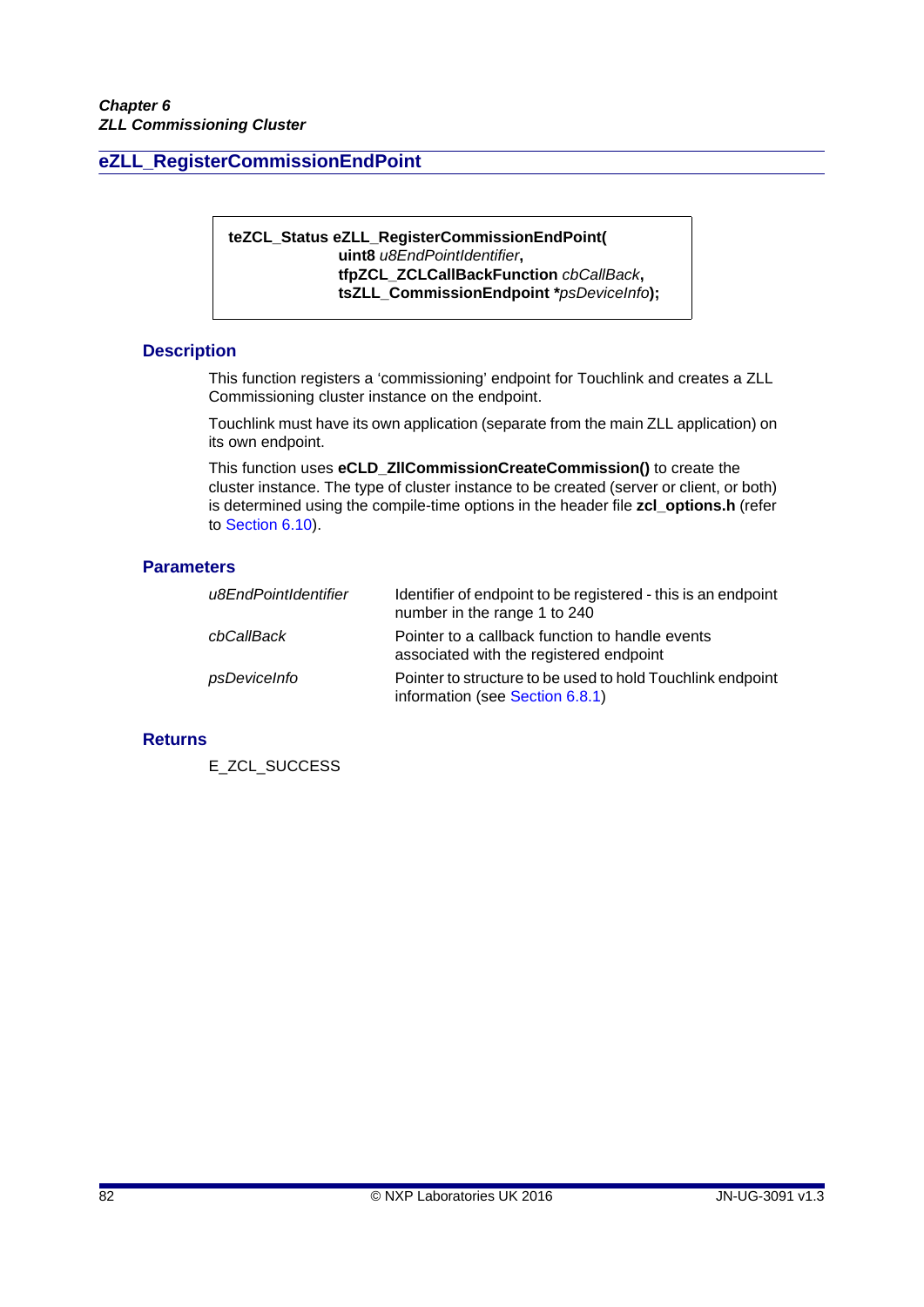# <span id="page-82-0"></span>**eCLD\_ZllCommissionCreateCommission**

| teZCL_Status eCLD_ZIICommissionCreateCommission( |
|--------------------------------------------------|
| tsZCL_ClusterInstance *psClusterInstance,        |
| bool_t blsServer,                                |
| tsZCL_ClusterDefinition *psClusterDefinition,    |
| void *pvSharedStructPtr,                         |
| tsZCL_AttributeStatus *psAttributeStatus,        |
| tsCLD ZIICommissionCustomDataStructure           |
| *psCustomDataStructure);                         |
|                                                  |

# **Description**

This function creates a ZLL Commissioning cluster instance for Touchlink on the endpoint of the calling application. The type of cluster instance (server or client) to be created must be specified.

In practice, this function does not need to be called explicitly by the application, as the function **eZLL\_RegisterCommissionEndPoint()** calls this function to create the cluster instance.

# **Parameters**

| psClusterInstance     | Pointer to cluster instance structure on local endpoint                                              |
|-----------------------|------------------------------------------------------------------------------------------------------|
| blsServer             | Type of cluster instance (server or client) to be created:<br><b>TRUE</b> - server<br>FALSE - client |
| psClusterDefinition   | Pointer to cluster definition structure containing<br>information about the cluster                  |
| pvSharedStructPtr     | Pointer to structure containing the shared storage for<br>the cluster                                |
| psAttributeStatus     | Pointer to a structure containing the storage for each<br>attribute's status                         |
| psCustomDataStructure | Pointer to custom data to be provided to the cluster (see<br>Section 6.8.3)                          |

# **Returns**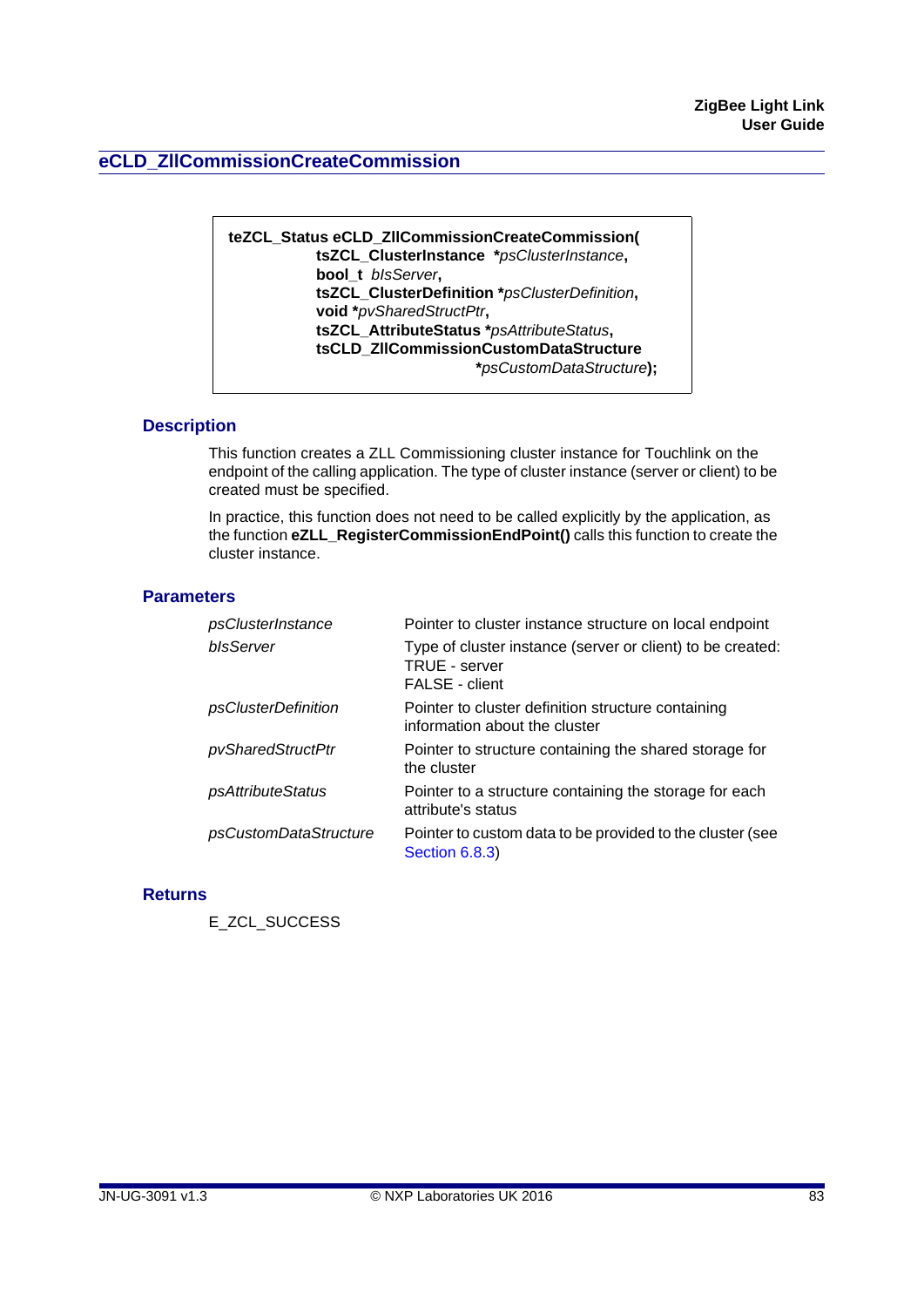# <span id="page-83-0"></span>**eCLD\_ZllCommissionCommandScanReqCommandSend**

**teZCL\_Status** 

**eCLD\_ZllCommissionCommandScanReqCommandSend( ZPS\_tsInterPanAddress \****psDestinationAddress***, uint8 \****pu8TransactionSequenceNumber***, tsCLD\_ZllCommission\_ScanReqCommandPayload \****psPayload***);**

# **Description**

This function is used to send a Scan Request command to initiate a scan for other nodes in the local neighbourhood. The command is sent as an inter-PAN message.

You are required to provide a pointer to a location to receive a Transaction Sequence Number (TSN) for the request. The TSN in the response will be set to match the TSN in the request, allowing an incoming response to be paired with a request. This is useful when sending more than one request to the same destination endpoint.

### **Parameters**

| psDestinationAddress         | Pointer to stucture containing PAN ID and<br>address information for target node(s)                 |
|------------------------------|-----------------------------------------------------------------------------------------------------|
| pu8TransactionSequenceNumber | Pointer to a location to store the Transaction<br>Sequence Number (TSN) of the request              |
| psPayload                    | Pointer to structure containing payload data<br>for the Scan Request command (see Section<br>6.8.5) |

#### **Returns**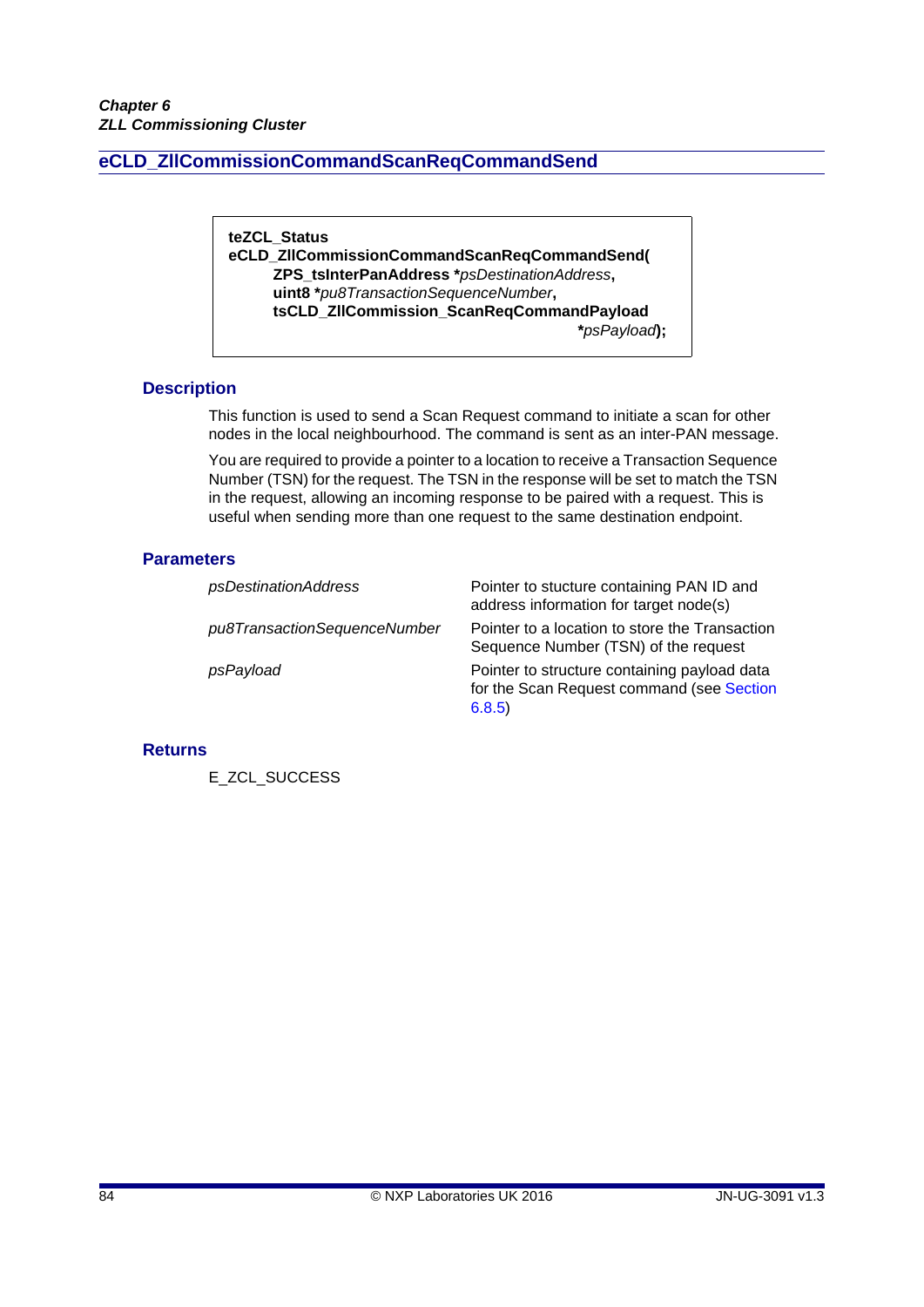# <span id="page-84-0"></span>**eCLD\_ZllCommissionCommandScanRspCommandSend**

**PUBLIC teZCL\_Status** 

**eCLD\_ZllCommissionCommandScanRspCommandSend( ZPS\_tsInterPanAddress \****psDestinationAddress***, uint8 \****pu8TransactionSequenceNumber***, tsCLD\_ZllCommission\_ScanRspCommandPayload \****psPayload)***;**

# **Description**

This function is used to send a Scan Response command containing information about the local node in reply to a received Scan Request from a remote node. The command is sent as an inter-PAN message.

A pointer must be provided to a structure containing the data to be returned.

The specified Transaction Sequence Number (TSN) of the response must match the TSN of the corresponding request, as this will allow the response to be paired with the request at the destination.

# **Parameters**

| psDestinationAddress         | Pointer to stucture containing PAN ID and<br>address information for target node                     |
|------------------------------|------------------------------------------------------------------------------------------------------|
| pu8TransactionSequenceNumber | Pointer to location containing the Transaction<br>Sequence Number (TSN) of the response              |
| psPayload                    | Pointer to structure containing payload data<br>for the Scan Response command (see<br>Section 6.8.6) |

# **Returns**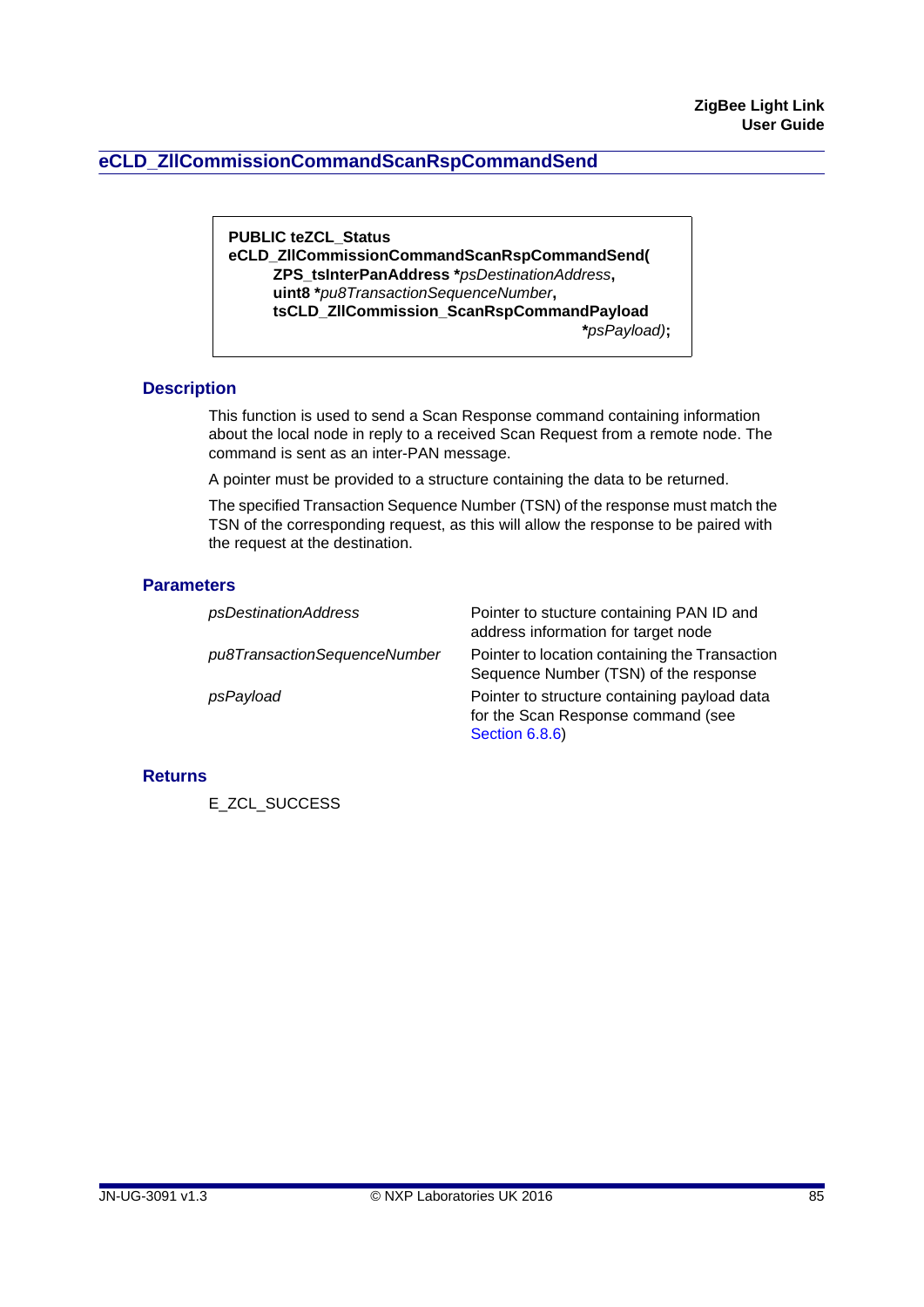# <span id="page-85-0"></span>**eCLD\_ZllCommissionCommandDeviceInfoReqCommandSend**

**teZCL\_Status eCLD\_ZllCommissionCommandDeviceInfoReqCommandSend( ZPS\_tsInterPanAddress \****psDestinationAddress***, uint8 \****pu8TransactionSequenceNumber***, tsCLD\_ZllCommission\_DeviceInfoReqCommandPayload \****psPayload***);**

# **Description**

This function is used to send a Device Information Request command to obtain information about the devices on a remote node. The command is sent as an inter-PAN message.

You are required to provide a pointer to a location to receive a Transaction Sequence Number (TSN) for the request. The TSN in the response will be set to match the TSN in the request, allowing an incoming response to be paired with a request. This is useful when sending more than one request to the same destination endpoint.

# **Parameters**

| psDestinationAddress         | Pointer to stucture containing PAN ID and<br>address information for target node                                  |
|------------------------------|-------------------------------------------------------------------------------------------------------------------|
| pu8TransactionSequenceNumber | Pointer to a location to store the Transaction<br>Sequence Number (TSN) of the request                            |
| psPayload                    | Pointer to structure containing payload data<br>for the Device Information Request command<br>(see Section 6.8.7) |

# **Returns**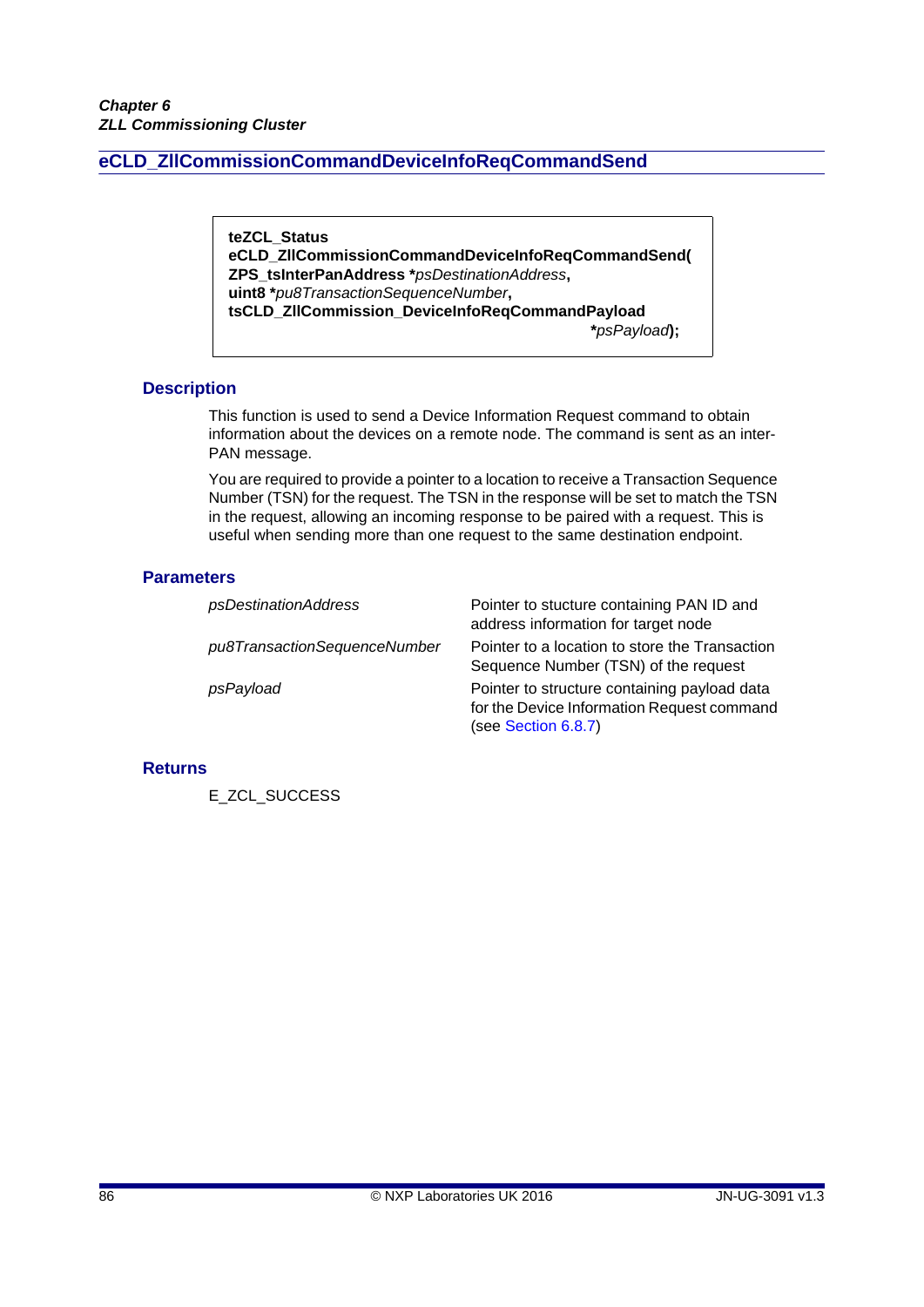# <span id="page-86-0"></span>**eCLD\_ZllCommissionCommandDeviceInfoRspCommandSend**

**PUBLIC teZCL\_Status** 

**eCLD\_ZllCommissionCommandDeviceInfoRspCommandSend( ZPS\_tsInterPanAddress \****psDestinationAddress***, uint8 \****pu8TransactionSequenceNumber***, tsCLD\_ZllCommission\_DeviceInfoRspCommandPayload \****psPayload***);**

# **Description**

This function is used to send a Device Information Response command containing information about the devices on the local node in reply to a received Device Information Request from a remote node. The command is sent as an inter-PAN message.

A pointer must be provided to a structure containing the data to be returned.

The specified Transaction Sequence Number (TSN) of the response must match the TSN of the corresponding request, as this will allow the response to be paired with the request at the destination.

# **Parameters**

| psDestinationAddress         | Pointer to stucture containing PAN ID and<br>address information for target node                                   |
|------------------------------|--------------------------------------------------------------------------------------------------------------------|
| pu8TransactionSequenceNumber | Pointer to location containing the Transaction<br>Sequence Number (TSN) of the response                            |
| psPayload                    | Pointer to structure containing payload data<br>for the Device Information Response<br>command (see Section 6.8.8) |

# **Returns**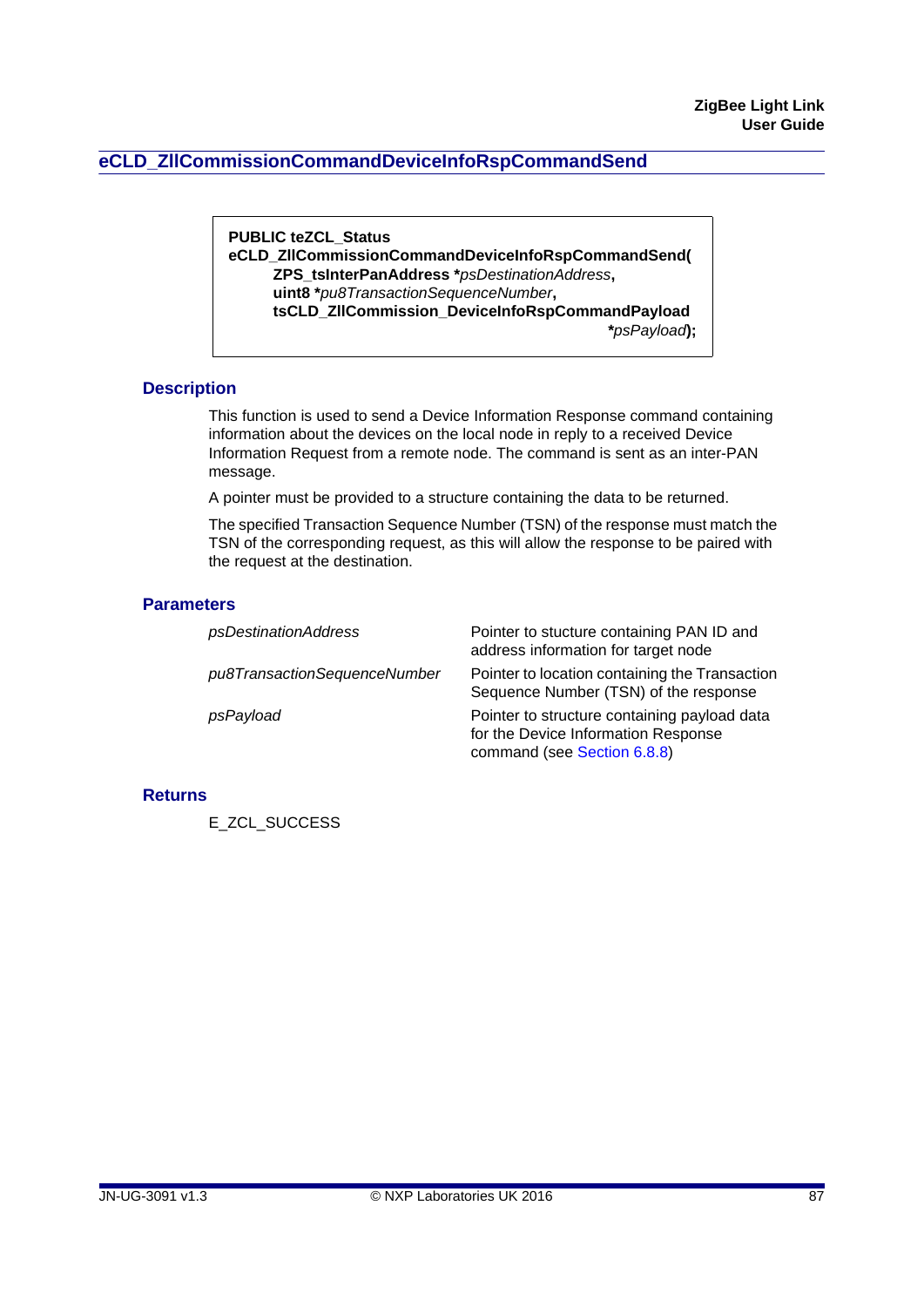# <span id="page-87-0"></span>**eCLD\_ZllCommissionCommandDeviceIdentifyReqCommandSend**

**teZCL\_Status** 

**eCLD\_ZllCommissionCommandDeviceIdentifyReqCommandSend( ZPS\_tsInterPanAddress \****psDestinationAddress***, uint8 \****pu8TransactionSequenceNumber***, tsCLD\_ZllCommission\_IdentifyReqCommandPayload \****psPayload***);**

# **Description**

This function is used to send an Identify Request command to ask a remote node to identify itself by entering 'identify mode' (this is a visual indication, such as flashing a LED). The command is sent as an inter-PAN message.

The command payload contains a value indicating the length of time, in seconds, that the target device should remain in identify mode. It is also possible to use this command to instruct the target node to immediately exit identify mode (if it is already in this mode).

You are required to provide a pointer to a location to receive a Transaction Sequence Number (TSN) for the request. The TSN in the response will be set to match the TSN in the request, allowing an incoming response to be paired with a request. This is useful when sending more than one request to the same destination endpoint.

#### **Parameters**

| psDestinationAddress         | Pointer to stucture containing PAN ID and<br>address information for target node                        |
|------------------------------|---------------------------------------------------------------------------------------------------------|
| pu8TransactionSequenceNumber | Pointer to a location to store the Transaction<br>Sequence Number (TSN) of the request                  |
| psPayload                    | Pointer to structure containing payload data<br>for the Identify Request command (see<br>Section 6.8.9) |

#### **Returns**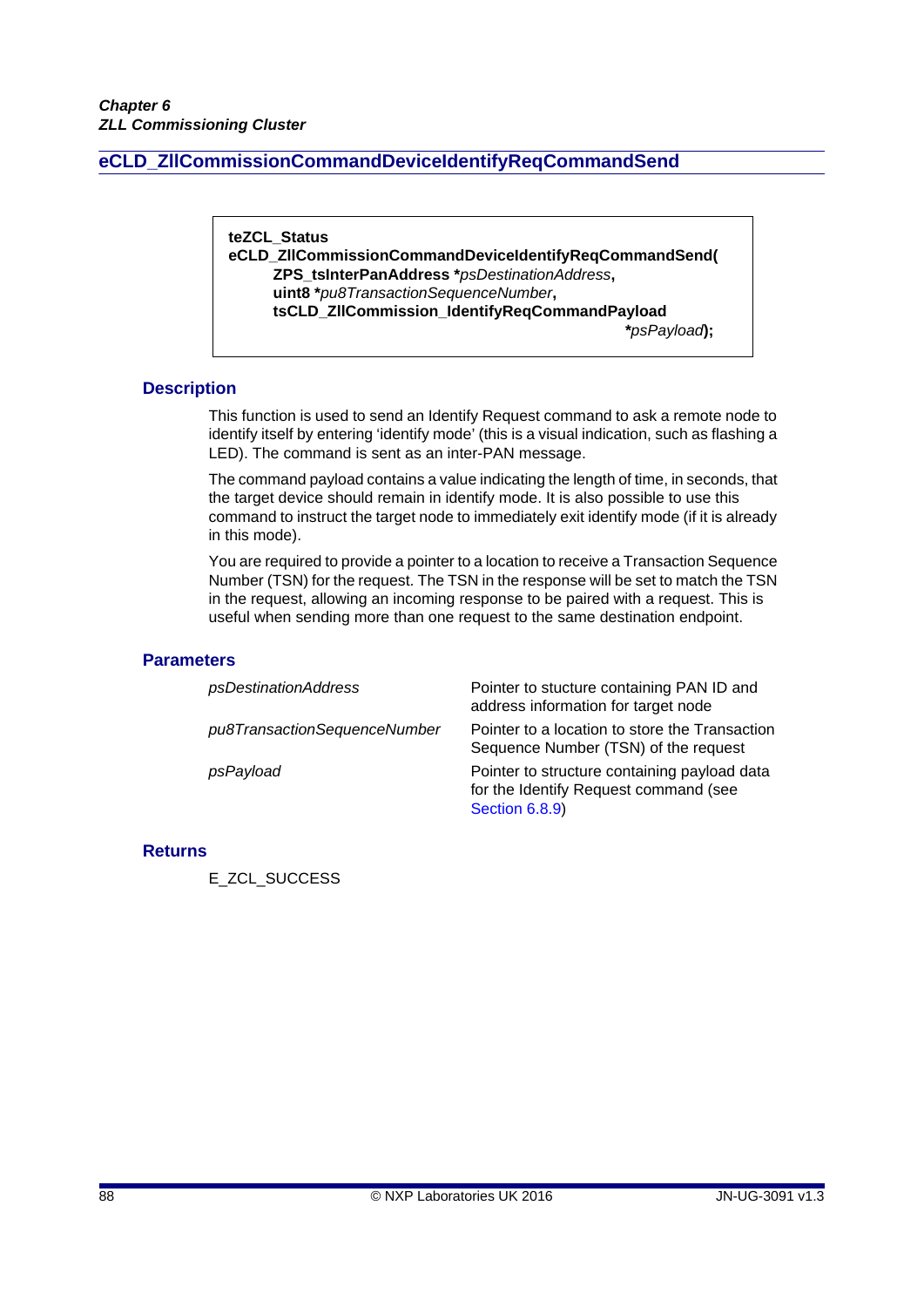# <span id="page-88-0"></span>**eCLD\_ZllCommissionCommandFactoryResetReqCommandSend**

**teZCL\_Status** 

**eCLD\_ZllCommissionCommandFactoryResetReqCommandSend( ZPS\_tsInterPanAddress \****psDestinationAddress***, uint8 \****pu8TransactionSequenceNumber***, tsCLD\_ZllCommission\_FactoryResetReqCommandPayload \****psPayload***);**

#### **Description**

This function is used to send a Reset to Factory New Request command to ask a remote node to return to its 'factory new' state. The command is sent as an inter-PAN message.

You are required to provide a pointer to a location to receive a Transaction Sequence Number (TSN) for the request. The TSN in the response will be set to match the TSN in the request, allowing an incoming response to be paired with a request. This is useful when sending more than one request to the same destination endpoint.

# **Parameters**

| psDestinationAddress         | Pointer to stucture containing PAN ID and<br>address information for target node                                     |
|------------------------------|----------------------------------------------------------------------------------------------------------------------|
| pu8TransactionSequenceNumber | Pointer to a location to store the Transaction<br>Sequence Number (TSN) of the request                               |
| psPayload                    | Pointer to structure containing payload data<br>for the Reset to Factory New Request<br>command (see Section 6.8.10) |

# **Returns**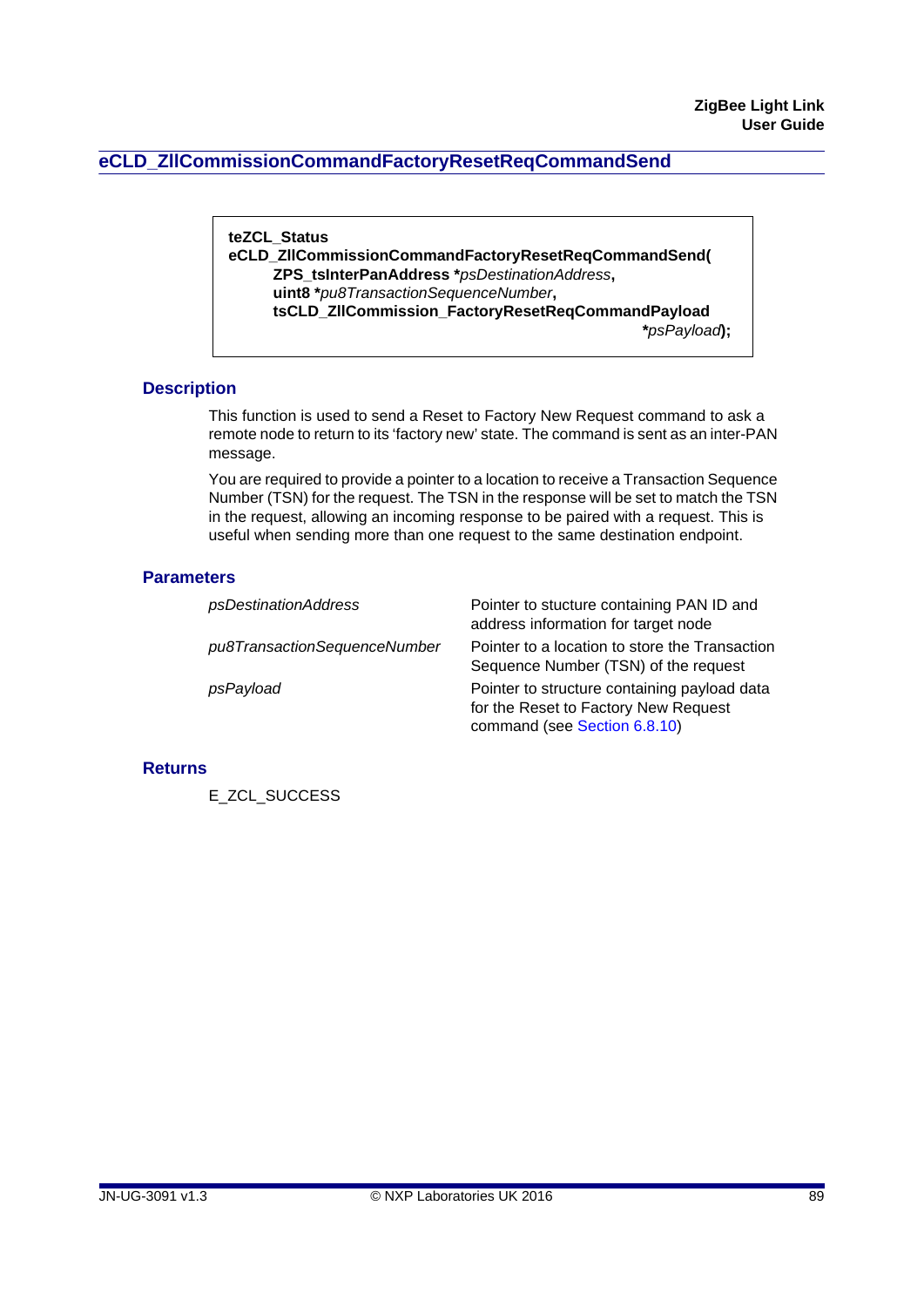# <span id="page-89-0"></span>**eCLD\_ZllCommissionCommandNetworkStartReqCommandSend**

**teZCL\_Status** 

**eCLD\_ZllCommissionCommandNetworkStartReqCommandSend( ZPS\_tsInterPanAddress \****psDestinationAddress***, uint8 \****pu8TransactionSequenceNumber***, tsCLD\_ZllCommission\_NetworkStartReqCommandPayload \****psPayload***);**

# **Description**

This function is used to send a Network Start Request command to create a new network with a detected Router. The command is sent as an inter-PAN message.

The function is called once the results of a Scan Request command have been received and a detected Router has been selected.

The command payload contains information about the network and the local node, as well as certain data for the target node. This payload information is detailed in [Section 6.8.11](#page-111-1).

You are required to provide a pointer to a location to receive a Transaction Sequence Number (TSN) for the request. The TSN in the response will be set to match the TSN in the request, allowing an incoming response to be paired with a request. This is useful when sending more than one request to the same destination endpoint.

#### **Parameters**

| psDestinationAddress         | Pointer to stucture containing PAN ID and<br>address information for target node                              |
|------------------------------|---------------------------------------------------------------------------------------------------------------|
| pu8TransactionSequenceNumber | Pointer to a location to store the Transaction<br>Sequence Number (TSN) of the request                        |
| psPayload                    | Pointer to structure containing payload data<br>for the Network Start Request command (see<br>Section 6.8.11) |

#### **Returns**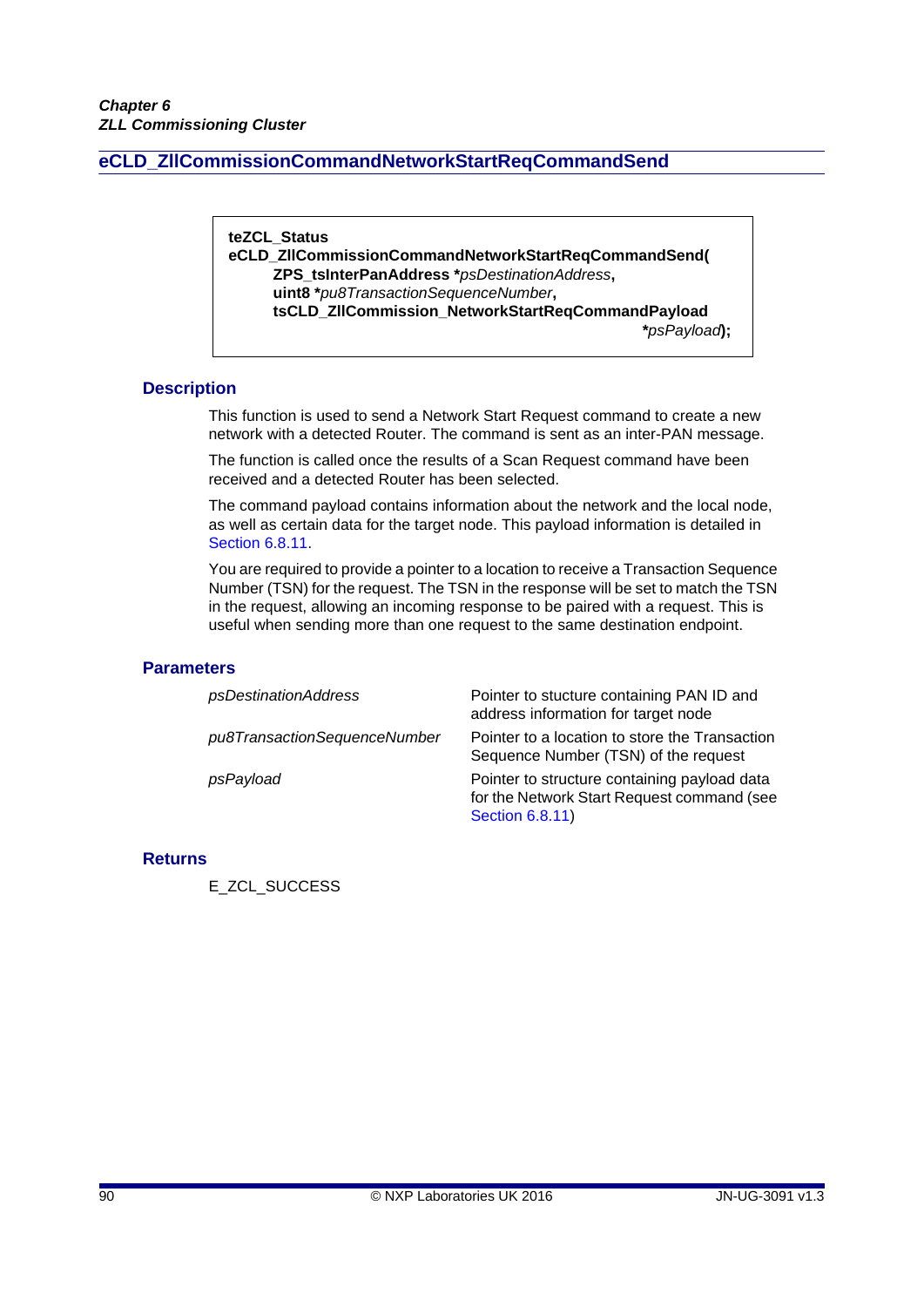# <span id="page-90-0"></span>**eCLD\_ZllCommissionCommandNetworkStartRspCommandSend**

**PUBLIC teZCL\_Status** 

**eCLD\_ZllCommissionCommandNetworkStartRspCommandSend( ZPS\_tsInterPanAddress \****psDestinationAddress***, uint8 \****pu8TransactionSequenceNumber***, tsCLD\_ZllCommission\_NetworkStartRspCommandPayload \****psPayload***);**

# **Description**

This function is used to send a Network Start Response command to confirm that the local (Router) node is ready to be the first node to join a newly created network in reply to a received Network Start Request from a remote node. The command is sent as an inter-PAN message.

A pointer must be provided to a structure containing the data to be returned.

The specified Transaction Sequence Number (TSN) of the response must match the TSN of the corresponding request, as this will allow the response to be paired with the request at the destination.

# **Parameters**

| psDestinationAddress         | Pointer to stucture containing PAN ID and<br>address information for target node                               |
|------------------------------|----------------------------------------------------------------------------------------------------------------|
| pu8TransactionSequenceNumber | Pointer to location containing the Transaction<br>Sequence Number (TSN) of the response                        |
| psPayload                    | Pointer to structure containing payload data<br>for the Network Start Response command<br>(see Section 6.8.12) |

# **Returns**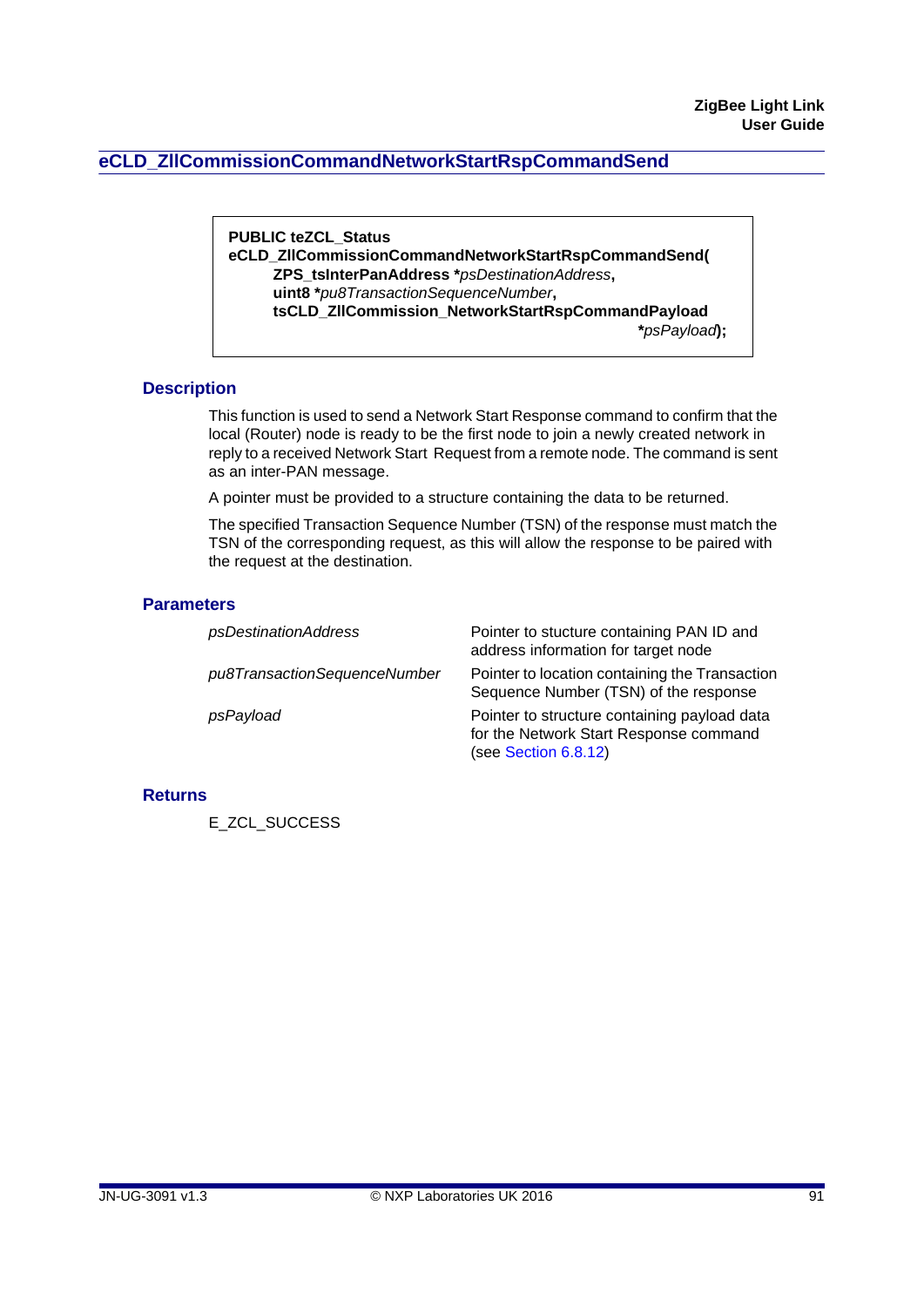# <span id="page-91-0"></span>**eCLD\_ZllCommissionCommandNetworkJoinRouterReqCommandSend**

**teZCL\_Status** 

**eCLD\_ZllCommissionCommandNetworkJoinRouterReqCommandSend( ZPS\_tsInterPanAddress \****psDestinationAddress***, uint8 \****pu8TransactionSequenceNumber***,**

**tsCLD\_ZllCommission\_NetworkJoinRouterReqCommandPayload \****psPayload***);**

# **Description**

This function is used to send a Network Join Router Request command to allow a detected Router to join the created network. The command is sent as an inter-PAN message.

The function can be called once a network has been created. The target Router is distinct from the Router that was included when network was created.

The command payload contains information about the network and the local node, as well as certain data for the target node. This payload information is detailed in [Section 6.8.13](#page-114-0).

You are required to provide a pointer to a location to receive a Transaction Sequence Number (TSN) for the request. The TSN in the response will be set to match the TSN in the request, allowing an incoming response to be paired with a request. This is useful when sending more than one request to the same destination endpoint.

#### **Parameters**

| psDestinationAddress         | Pointer to stucture containing PAN ID and<br>address information for target node                                    |
|------------------------------|---------------------------------------------------------------------------------------------------------------------|
| pu8TransactionSequenceNumber | Pointer to a location to store the Transaction<br>Sequence Number (TSN) of the request                              |
| psPayload                    | Pointer to structure containing payload data<br>for the Network Join Router Request<br>command (see Section 6.8.13) |

# **Returns**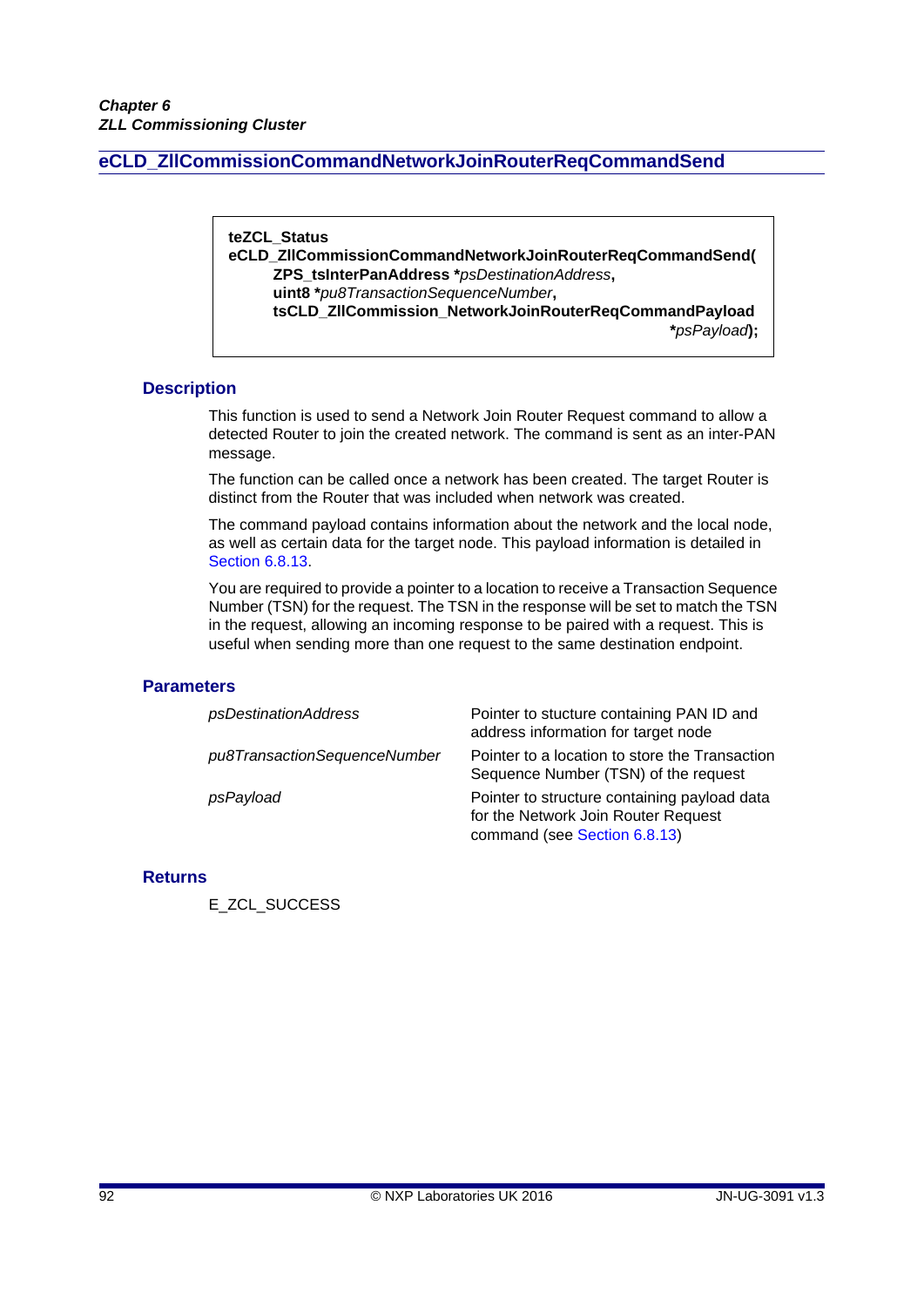# <span id="page-92-0"></span>**eCLD\_ZllCommissionCommandNetworkJoinRouterRspCommandSend**

**PUBLIC teZCL\_Status** 

**eCLD\_ZllCommissionCommandNetworkJoinRouterRspCommandSend( ZPS\_tsInterPanAddress** *psDestinationAddress***, uint8 \****pu8TransactionSequenceNumber***,**

**tsCLD\_ZllCommission\_NetworkJoinRouterRspCommandPayload \****psPayload***);**

# **Description**

This function is used to send a Network Join Router Response command to confirm that the local (Router) node is ready to join a network in reply to a received Network Join Router Request from a remote node. The command is sent as an inter-PAN message.

A pointer must be provided to a structure containing the data to be returned.

The specified Transaction Sequence Number (TSN) of the response must match the TSN of the corresponding request, as this will allow the response to be paired with the request at the destination.

# **Parameters**

| psDestinationAddress         | Pointer to stucture containing PAN ID and<br>address information for target node                                     |
|------------------------------|----------------------------------------------------------------------------------------------------------------------|
| pu8TransactionSequenceNumber | Pointer to location containing the Transaction<br>Sequence Number (TSN) of the response                              |
| psPayload                    | Pointer to structure containing payload data<br>for the Network Join Router Response<br>command (see Section 6.8.14) |

# **Returns**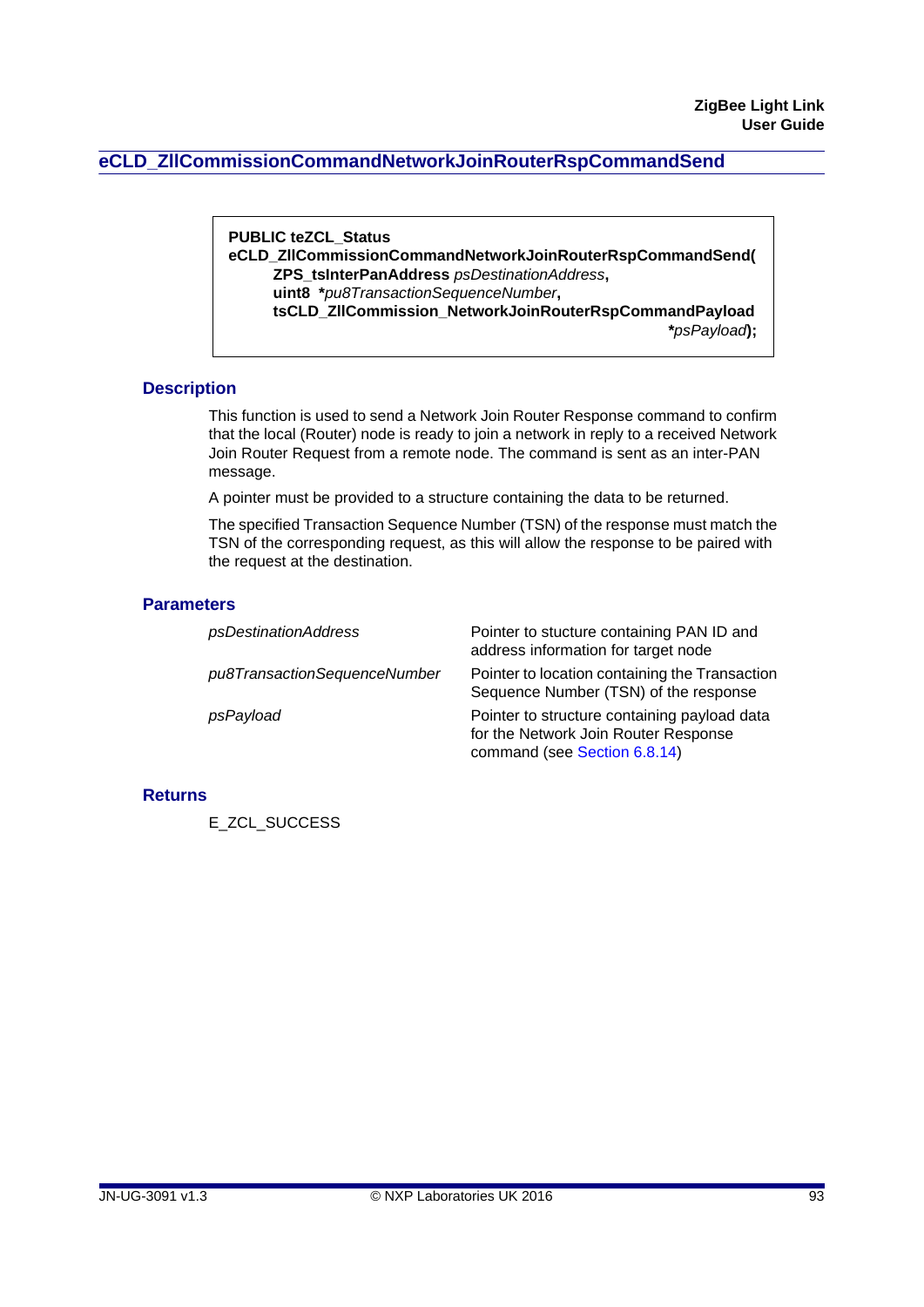# <span id="page-93-0"></span>**eCLD\_ZllCommissionCommandNetworkJoinEndDeviceReqCommandSend**

**teZCL\_Status** 

- **eCLD\_ZllCommissionCommandNetworkJoinEndDeviceReqCommandSend( ZPS\_tsInterPanAddress \****psDestinationAddress***, uint8 \****pu8TransactionSequenceNumber***,** 
	- **tsCLD\_ZllCommission\_NetworkJoinEndDeviceReqCommandPayload \****psPayload***);**

# **Description**

This function is used to send a Network Join End Device Request command to allow a detected End Device to join the created network. The command is sent as an inter-PAN message.

The function can be called once a network has been created.

The command payload contains information about the network and the local node, as well as certain data for the target node. This data includes a range of network addresses and a range of group IDs from which the target End Device can assign values to the other nodes - in this case, the End Device would typically be a remote control unit. This payload information is detailed in [Section 6.8.15.](#page-116-0)

You are required to provide a pointer to a location to receive a Transaction Sequence Number (TSN) for the request. The TSN in the response will be set to match the TSN in the request, allowing an incoming response to be paired with a request. This is useful when sending more than one request to the same destination endpoint.

# **Parameters**

| psDestinationAddress         | Pointer to stucture containing PAN ID and<br>address information for target node                                        |
|------------------------------|-------------------------------------------------------------------------------------------------------------------------|
| pu8TransactionSequenceNumber | Pointer to a location to store the Transaction<br>Sequence Number (TSN) of the request                                  |
| psPayload                    | Pointer to structure containing payload data<br>for the Network Join End Device Request<br>command (see Section 6.8.15) |

#### **Returns**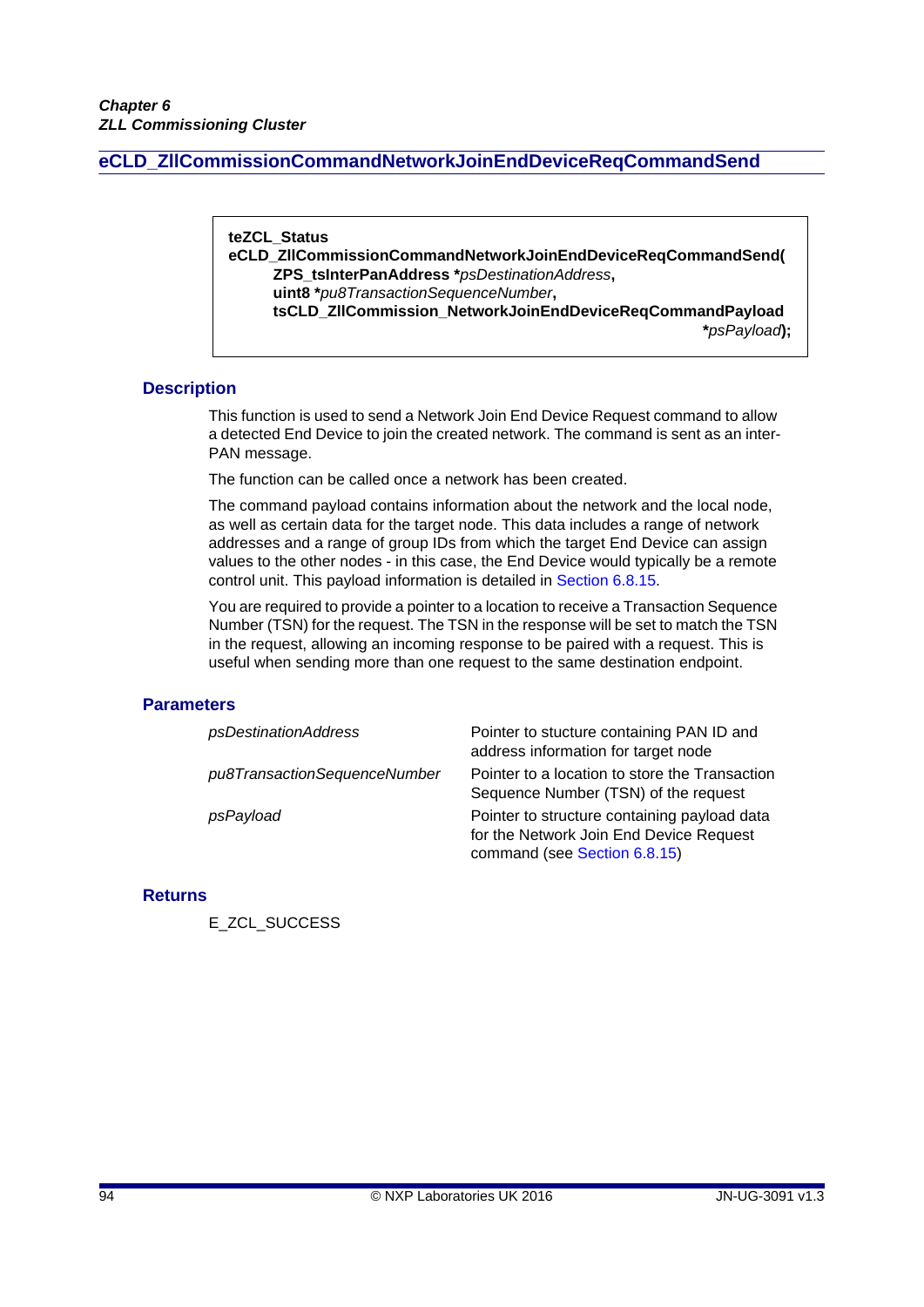# <span id="page-94-0"></span>**eCLD\_ZllCommissionCommandNetworkJoinEndDeviceRspCommandSend**

**PUBLIC teZCL\_Status** 

**eCLD\_ZllCommissionCommandNetworkJoinEndDeviceRspCommandSend( ZPS\_tsInterPanAddress \****psDestinationAddress***, uint8 \****pu8TransactionSequenceNumber***,** 

**tsCLD\_ZllCommission\_NetworkJoinEndDeviceRspCommandPayload \****psPayload***);**

# **Description**

This function is used to send a Network Join End Device Response command to confirm that the local (End Device) node is ready to join a network in reply to a received Network Join End Device Request from a remote node. The command is sent as an inter-PAN message.

A pointer must be provided to a structure containing the data to be returned.

The specified Transaction Sequence Number (TSN) of the response must match the TSN of the corresponding request, as this will allow the response to be paired with the request at the destination.

# **Parameters**

| psDestinationAddress         | Pointer to stucture containing PAN ID and<br>address information for target node                                         |
|------------------------------|--------------------------------------------------------------------------------------------------------------------------|
| pu8TransactionSequenceNumber | Pointer to location containing the Transaction<br>Sequence Number (TSN) of the response                                  |
| psPayload                    | Pointer to structure containing payload data<br>for the Network Join End Device Response<br>command (see Section 6.8.16) |

# **Returns**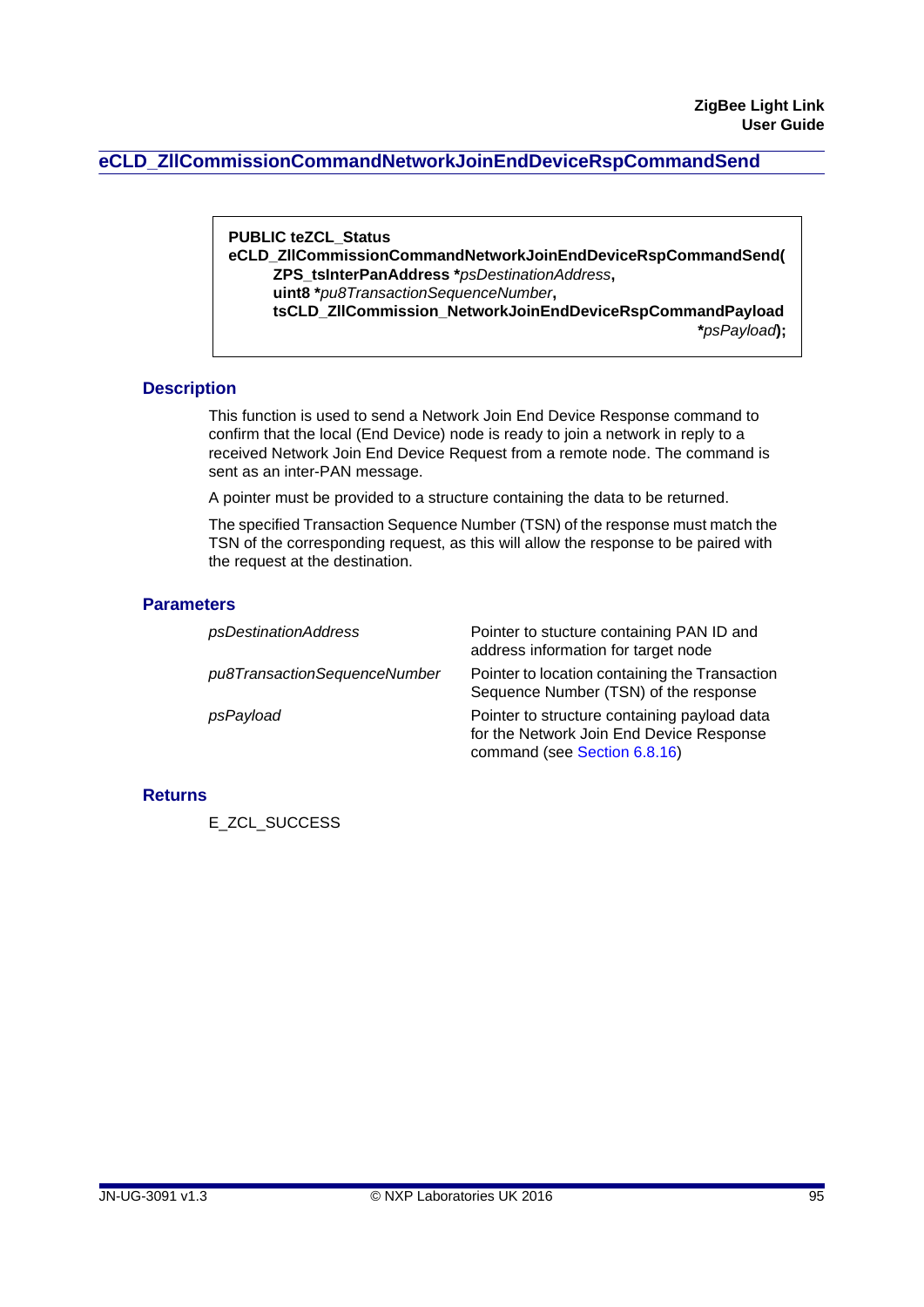# <span id="page-95-0"></span>**eCLD\_ZllCommissionCommandNetworkUpdateReqCommandSend**

**teZCL\_Status** 

**eCLD\_ZllCommissionCommandNetworkUpdateReqCommandSend( ZPS\_tsInterPanAddress \****psDestinationAddress***, uint8 \****pu8TransactionSequenceNumber***, tsCLD\_ZllCommission\_NetworkUpdateReqCommandPayload** 

 **\****psPayload***);**

# **Description**

This function is used to send a Network Update Request command to bring a node that has missed a network update back into the network. The command is sent as an inter-PAN message.

The command payload contains information about the network, including the current value of the Network Update Identifier. This identifier takes a value in the range 0x00 to 0xFF and is incremented when a network update has occurred (the value wraps around at 0xFF). Thus, if this value in the payload is more recent than the value of this identifier held by the target node, the node should update its network settings using the values in the rest of the payload. The payload information is detailed in [Section 6.8.17](#page-118-0)

You are required to provide a pointer to a location to receive a Transaction Sequence Number (TSN) for the request. The TSN in the response will be set to match the TSN in the request, allowing an incoming response to be paired with a request. This is useful when sending more than one request to the same destination endpoint.

# **Parameters**

| psDestinationAddress         | Pointer to stucture containing PAN ID and<br>address information for target node                               |
|------------------------------|----------------------------------------------------------------------------------------------------------------|
| pu8TransactionSequenceNumber | Pointer to a location to store the Transaction<br>Sequence Number (TSN) of the request                         |
| psPayload                    | Pointer to structure containing payload data<br>for the Network Update Request command<br>(see Section 6.8.17) |

#### **Returns**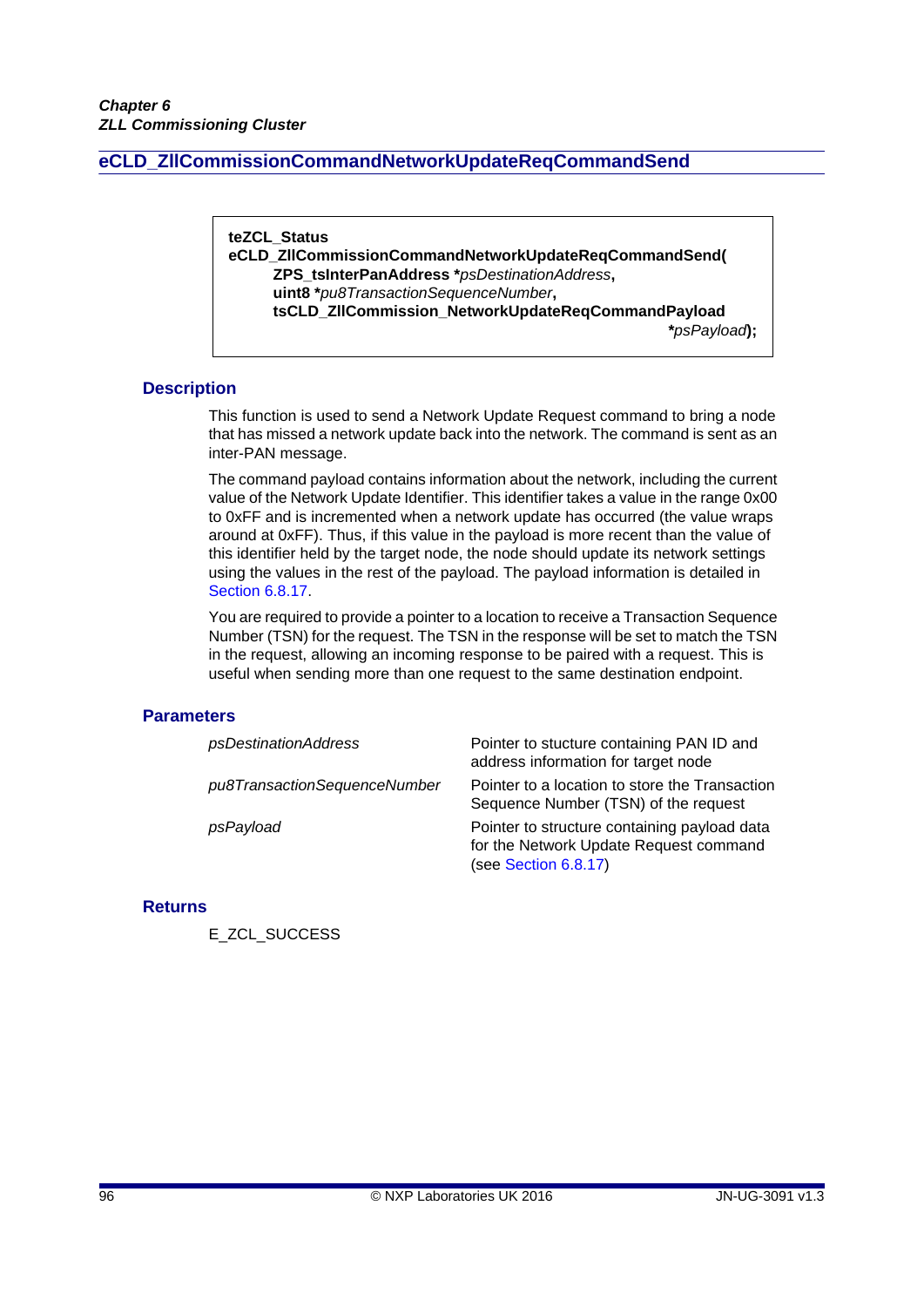# <span id="page-96-0"></span>**6.7.2 Commissioning Utility Functions**

The following Commissioning Utility functions are provided in the ZLL API:

| <b>Function</b>                                      | Page |
|------------------------------------------------------|------|
| eCLD ZIIUtilityCreateUtility                         | 98   |
| eCLD_ZIIUtilityCommandEndpointInformationCommandSend | 99   |
| eCLD ZIIUtilityCommandGetGroupIdReqCommandSend       | 100  |
| eCLD_ZIIUtilityCommandGetGroupIdRspCommandSend       | 101  |
| eCLD_ZIIUtilityCommandGetEndpointListReqCommandSend  | 102  |
| eCLD_ZIIUtilityCommandGetEndpointListRspCommandSend  | 103  |
| eCLD_ZIIUtilityCommandHandler                        | 104  |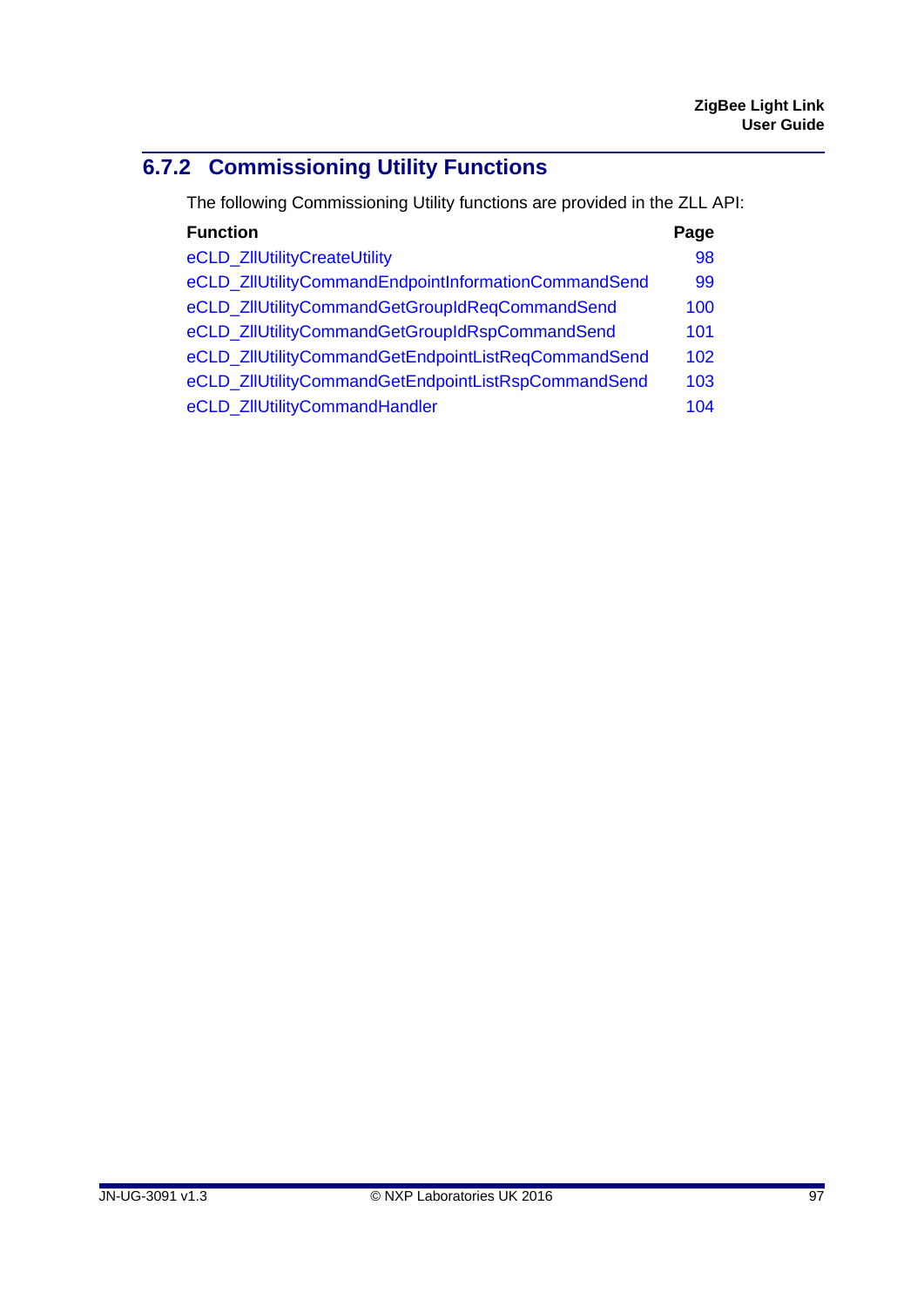# <span id="page-97-0"></span>**eCLD\_ZllUtilityCreateUtility**

| teZCL_Status eCLD_ZIIUtilityCreateUtility(    |
|-----------------------------------------------|
| tsZCL_ClusterInstance *psClusterInstance,     |
| bool t blsServer,                             |
| tsZCL_ClusterDefinition *psClusterDefinition, |
| void *pvSharedStructPtr,                      |
| tsZCL_AttributeStatus psAttributeStatus,      |
| tsCLD_ZIIUtilityCustomDataStructure           |
| *psCustomDataStructure);                      |
|                                               |

# **Description**

This function creates a ZLL Commissioning cluster instance for the Commissioning Utility. The cluster instance is created on the endpoint of the calling application, which should be the main ZLL application on the node. The type of cluster instance (server or client) to be created must be specified.

# **Parameters**

| psClusterInstance     | Pointer to cluster instance structure on local endpoint                                              |
|-----------------------|------------------------------------------------------------------------------------------------------|
| blsServer             | Type of cluster instance (server or client) to be created:<br><b>TRUE</b> - server<br>FALSE - client |
| psClusterDefinition   | Pointer to cluster definition structure containing<br>information about the cluster                  |
| pvSharedStructPtr     | Pointer to structure containing the shared storage for<br>the cluster                                |
| psAttributeStatus     | Pointer to a structure containing the storage for each<br>attribute's status                         |
| psCustomDataStructure | Pointer to custom data to be provided to the cluster (see<br>Section 6.8.20)                         |

# **Returns**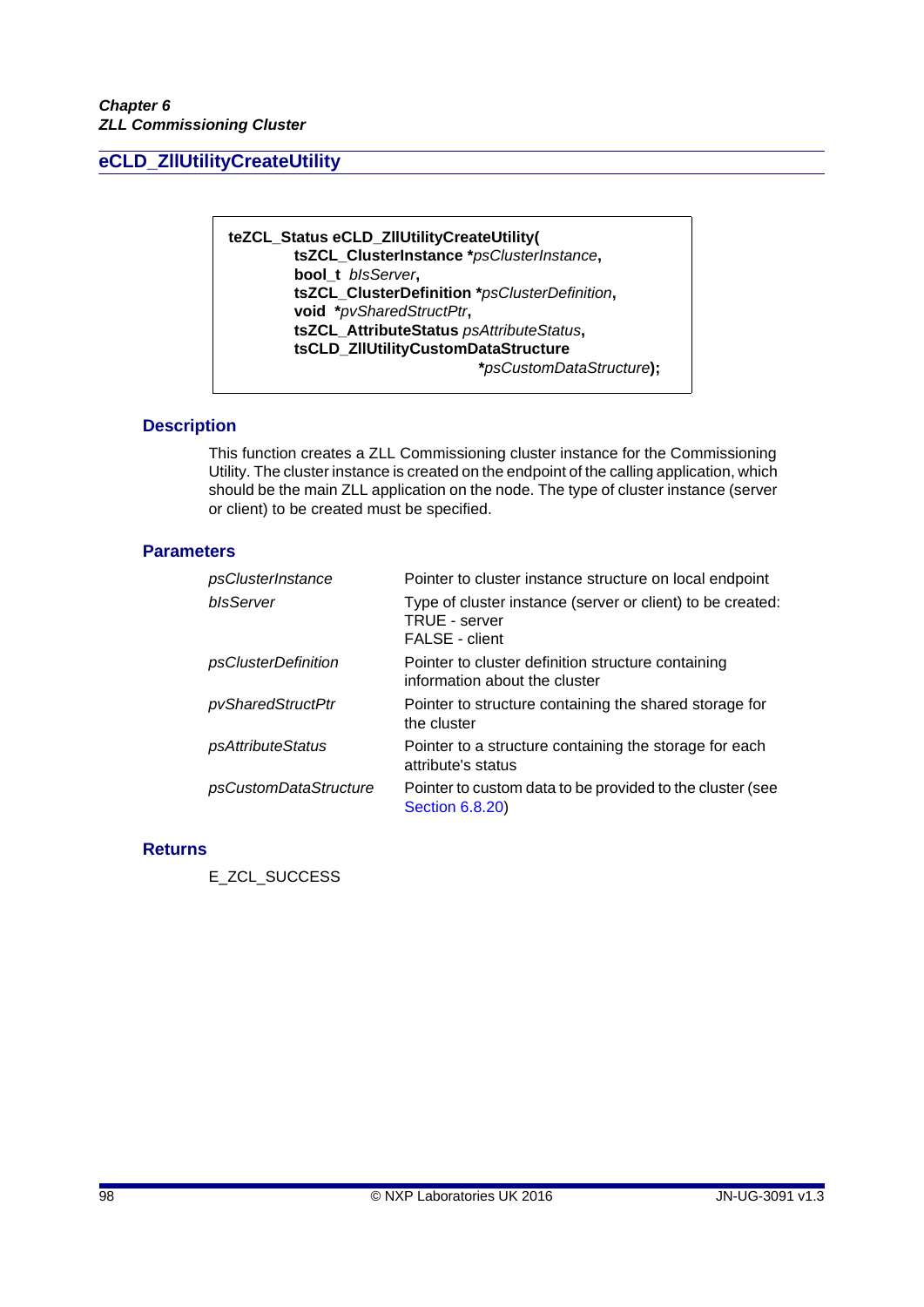# <span id="page-98-0"></span>**eCLD\_ZllUtilityCommandEndpointInformationCommandSend**

| eCLD_ZIIUtilityCommandEndpointInformationCommandSend( |
|-------------------------------------------------------|
|                                                       |
|                                                       |
|                                                       |
|                                                       |
| tsCLD_ZIIUtility_EndpointInformationCommandPayload    |
| *psPayload);                                          |
|                                                       |

#### **Description**

This function is used to send an Endpoint Information command to provide a remote endpoint with general information about the local endpoint (this may prompt the remote endpoint to request further information about the local endpoint). The function would typically be used to send local endpoint information from a 'teacher' node to a 'learner' node, in order to facilitate two-way communication between the Commissioning Utilities on the two nodes.

You are required to provide a pointer to a location to receive a Transaction Sequence Number (TSN) for the command. The TSN in the response will be set to match the specified TSN, allowing an incoming response to be paired with the original command. This is useful when sending more than one command to the same destination endpoint.

### **Parameters**

| u8SrcEndpoint        | Number of local endpoint (1-240)                                                                                    |
|----------------------|---------------------------------------------------------------------------------------------------------------------|
| u8DstEndpoint        | Number of destination endpoint (1-240)                                                                              |
| psDestinationAddress | Pointer to stucture containing address<br>information for target node                                               |
|                      | pu8TransactionSequenceNumber Pointer to a location to store the Transaction<br>Sequence Number (TSN) of the command |
| psPayload            | Pointer to structure to contain payload data for<br>the Endpoint Information command (see Section<br>6.8.20         |

# **Returns**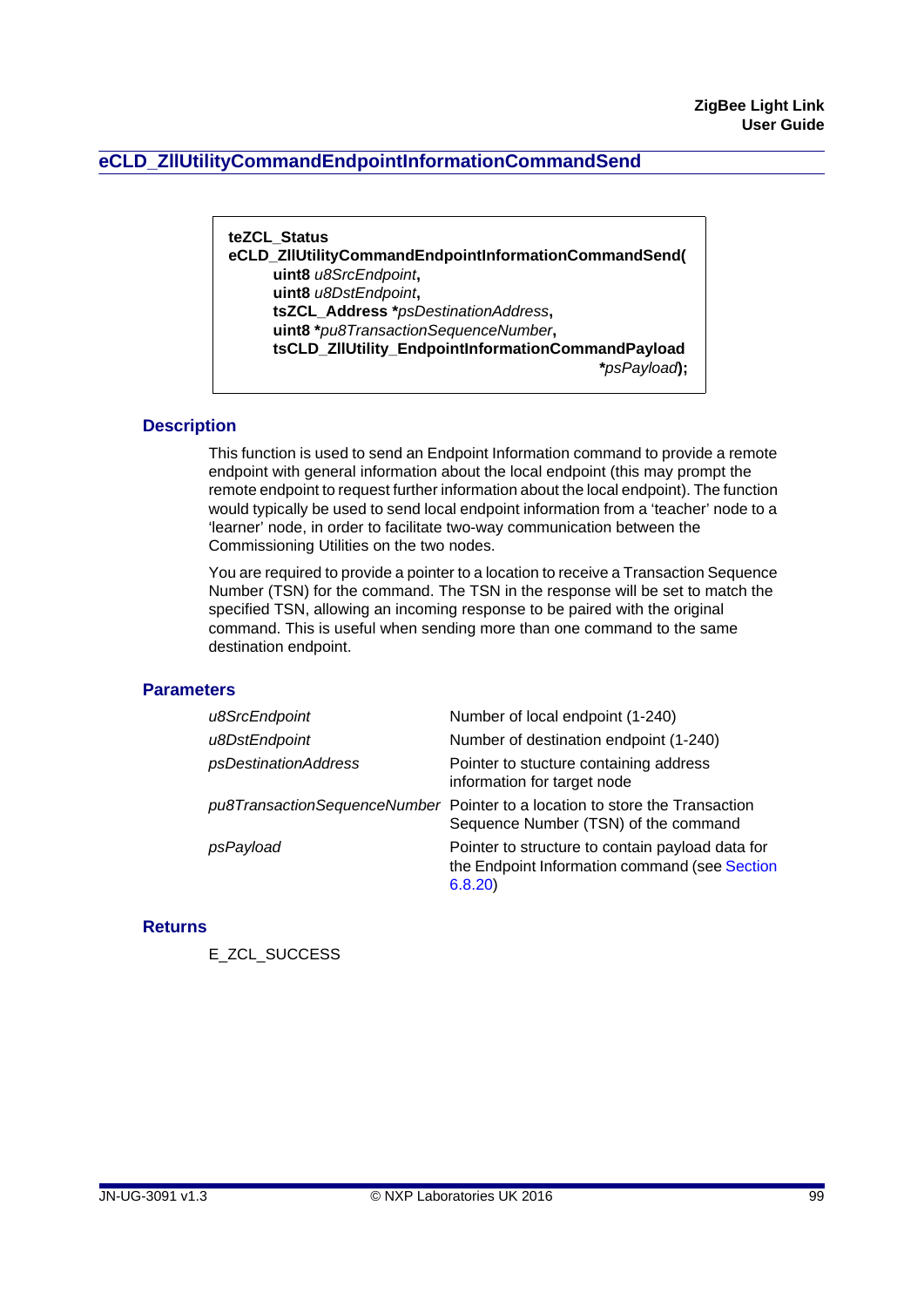# <span id="page-99-0"></span>**eCLD\_ZllUtilityCommandGetGroupIdReqCommandSend**

| teZCL Status<br>eCLD ZIIUtilityCommandGetGroupIdReqCommandSend( |  |
|-----------------------------------------------------------------|--|
| uint8 u8Srcendpoint,                                            |  |
| uint8 u8DstEndpoint,                                            |  |
| tsZCL_Address *psDestinationAddress,                            |  |
| uint8 *pu8TransactionSequenceNumber,                            |  |
| uint8 u8StartIndex);                                            |  |
|                                                                 |  |

# **Description**

This function is used to send a Get Group Identifiers Request command to obtain information about the groups (of lights) that have been configured on a remote endpoint. The function would typically be used on a 'learner' node to request the groups that have been configured on a 'teacher' node.

The first group from the groups list to be included in the returned information must be specified in terms of an index.

You are required to provide a pointer to a location to receive a Transaction Sequence Number (TSN) for the request. The TSN in the response will be set to match the TSN in the request, allowing an incoming response to be paired with a request. This is useful when sending more than one request to the same destination endpoint.

#### **Parameters**

| u8SrcEndpoint               | Number of local endpoint (1-240)                                                                                    |
|-----------------------------|---------------------------------------------------------------------------------------------------------------------|
| u8DstEndpoint               | Number of destination endpoint (1-240)                                                                              |
| <i>psDestinationAddress</i> | Pointer to stucture containing address<br>information for target node                                               |
|                             | pu8TransactionSequenceNumber Pointer to a location to store the Transaction<br>Sequence Number (TSN) of the request |
| u8StartIndex                | Index in group list of the first group to include in<br>the returned information                                    |

#### **Returns**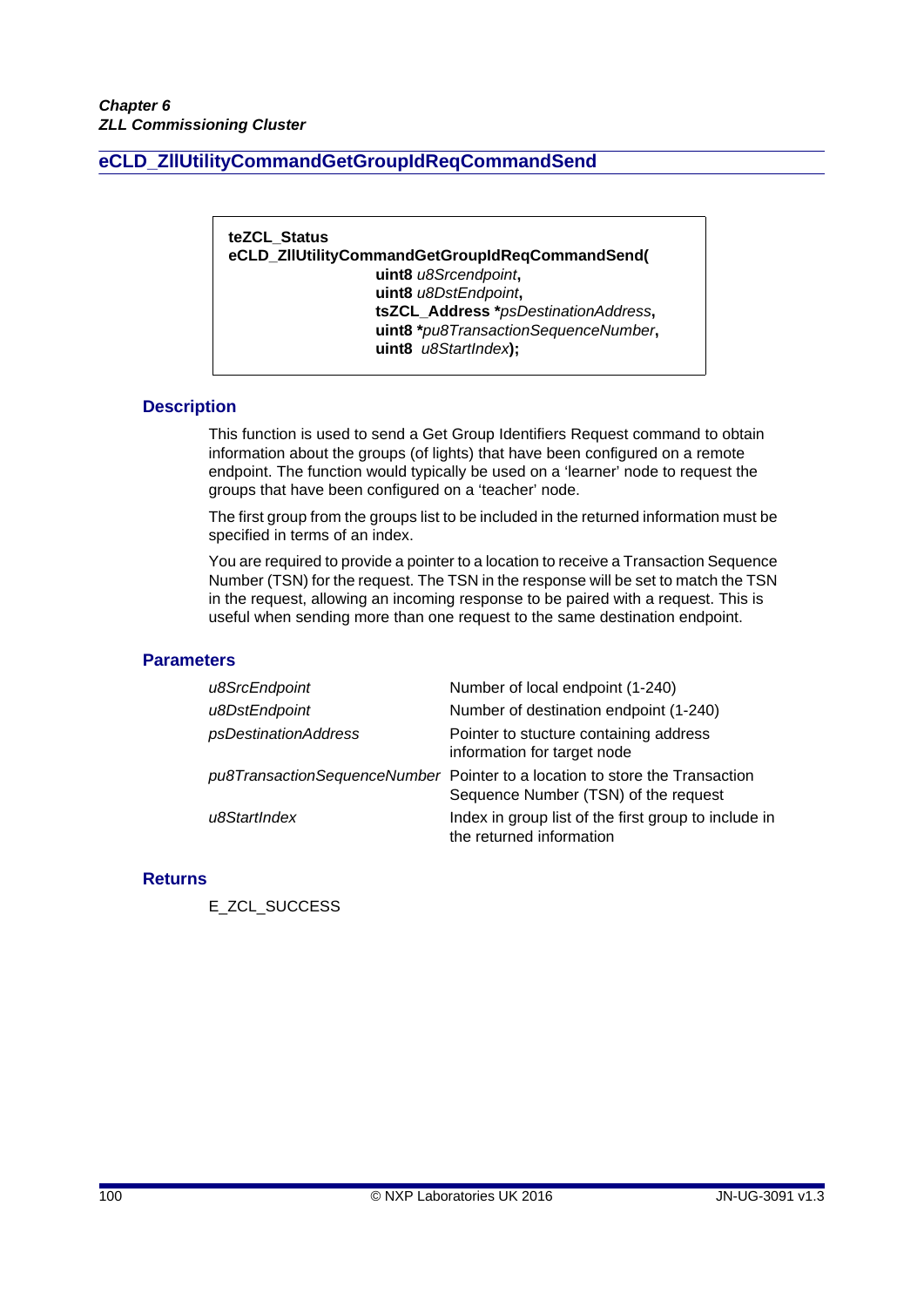# <span id="page-100-0"></span>**eCLD\_ZllUtilityCommandGetGroupIdRspCommandSend**

**PUBLIC teZCL\_Status eCLD\_ZllUtilityCommandGetGroupIdRspCommandSend( uint8** *u8SrcEndpoint***, uint8** *u8DstEndpoint***, tsZCL\_Address \****psDestinationAddress***, uint8 \****pu8TransactionSequenceNumber***, uint8** *u8StartIndex***);**

#### **Description**

This function is used to send a Get Group Identifiers Response command containing information about the groups (of lights) that have been configured on the local endpoint. The function would typically be used on a 'teacher' node to respond to a Get Group Identifiers Request from a 'learner' node.

The first group from the groups list to be included in the returned information must be specified in terms of an index. The returned information includes this index, the number of (consecutive) groups included and the identifier of each group.

The specified Transaction Sequence Number (TSN) of the response must match the TSN of the corresponding request, as this will allow the response to be paired with the request at the destination.

#### **Parameters**

| u8SrcEndpoint        | Number of local endpoint (1-240)                                                                                     |
|----------------------|----------------------------------------------------------------------------------------------------------------------|
| u8DstEndpoint        | Number of destination endpoint (1-240)                                                                               |
| psDestinationAddress | Pointer to stucture containing address<br>information for target node                                                |
|                      | pu8TransactionSequenceNumber Pointer to location containing the Transaction<br>Sequence Number (TSN) of the response |
| u8StartIndex         | Index in group list of the first group to include in<br>the returned information                                     |

#### **Returns**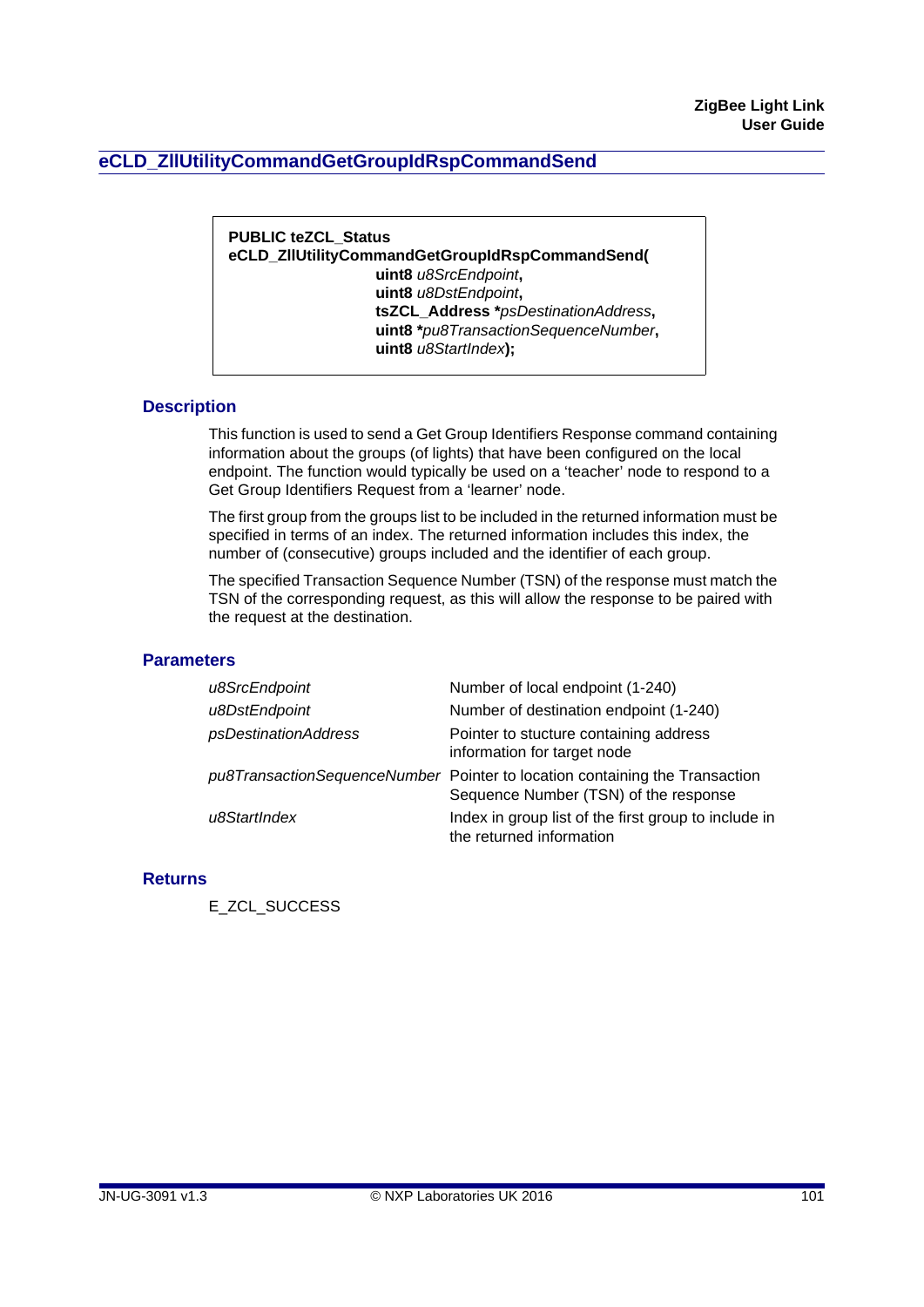# <span id="page-101-0"></span>**eCLD\_ZllUtilityCommandGetEndpointListReqCommandSend**

**teZCL\_Status eCLD\_ZllUtilityCommandGetEndpointListReqCommandSend( uint8** *u8SrcEndpoint***, uint8** *u8DstEndpoint***, tsZCL\_Address \****psDestinationAddress***, uint8 \****pu8TransactionSequenceNumber***, uint8** *u8StartIndex***);**

# **Description**

This function is used to send a Get Endpoint List Request command to obtain information about controlled endpoints. The function would typically be used on a 'learner' node to request the remote endpoints that a 'teacher' node controls.

The first endpoint from the endpoints list to be included in the returned information must be specified in terms of an index.

You are required to provide a pointer to a location to receive a Transaction Sequence Number (TSN) for the request. The TSN in the response will be set to match the TSN in the request, allowing an incoming response to be paired with a request. This is useful when sending more than one request to the same destination endpoint.

#### **Parameters**

| u8SrcEndpoint               | Number of local endpoint (1-240)                                                                                    |
|-----------------------------|---------------------------------------------------------------------------------------------------------------------|
| u8DstEndpoint               | Number of destination endpoint (1-240)                                                                              |
| <i>psDestinationAddress</i> | Pointer to stucture containing address<br>information for target node                                               |
|                             | pu8TransactionSequenceNumber Pointer to a location to store the Transaction<br>Sequence Number (TSN) of the request |
| u8StartIndex                | Index in endpoint list of the first endpoint to<br>include in the returned information                              |

#### **Returns**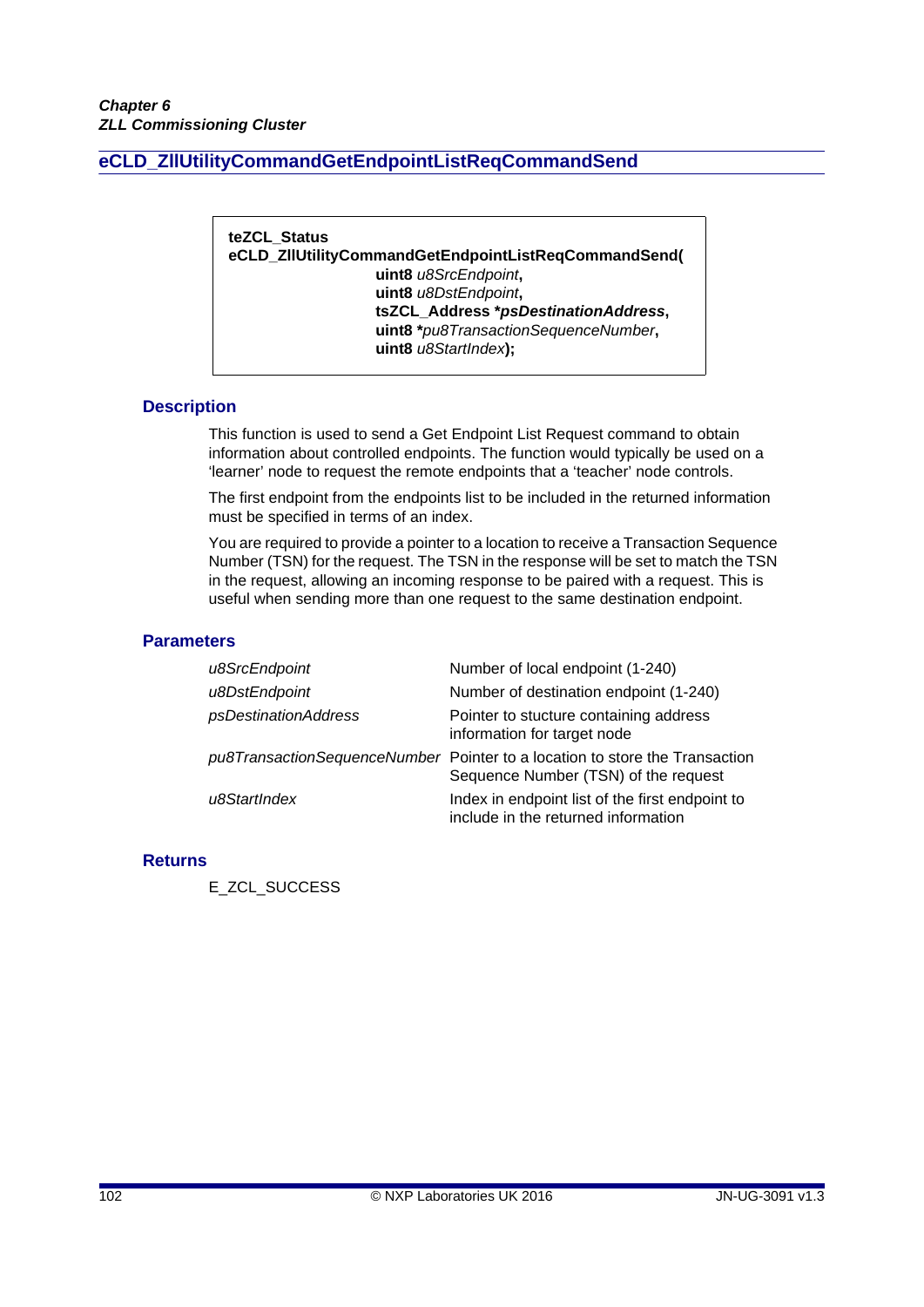# <span id="page-102-0"></span>**eCLD\_ZllUtilityCommandGetEndpointListRspCommandSend**

**PUBLIC teZCL\_Status eCLD\_ZllUtilityCommandGetEndpointListRspCommandSend( uint8** *u8SrcEndpoint***, uint8** *u8DstEndpoint***, tsZCL\_Address \****psDestinationAddress***, uint8 \****pu8TransactionSequenceNumber***, uint8** *u8StartIndex***);**

#### **Description**

This function is used to send a Get Endpoint List Response command containing information about controlled endpoints. The function would typically be used on a 'teacher' node to respond to a Get Endpoint List Request from a 'learner' node.

The first endpoint from the endpoints list to be included in the returned information must be specified in terms of an index. The returned information will include this index, the number of (consecutive) endpoints included and the information about each endpoint (including endpoint number, identifier of supported application profile, identifier of resident ZLL device and version of this device).

The specified Transaction Sequence Number (TSN) of the response must match the TSN of the corresponding request, as this will allow the response to be paired with the request at the destination.

#### **Parameters**

| u8SrcEndpoint               | Number of local endpoint (1-240)                                                                                     |
|-----------------------------|----------------------------------------------------------------------------------------------------------------------|
| u8DstEndpoint               | Number of destination endpoint (1-240)                                                                               |
| <i>psDestinationAddress</i> | Pointer to stucture containing address<br>information for target node                                                |
|                             | pu8TransactionSequenceNumber Pointer to location containing the Transaction<br>Sequence Number (TSN) of the response |
| u8StartIndex                | Index in endpoint list of the first endpoint to<br>include in the returned information                               |

#### **Returns**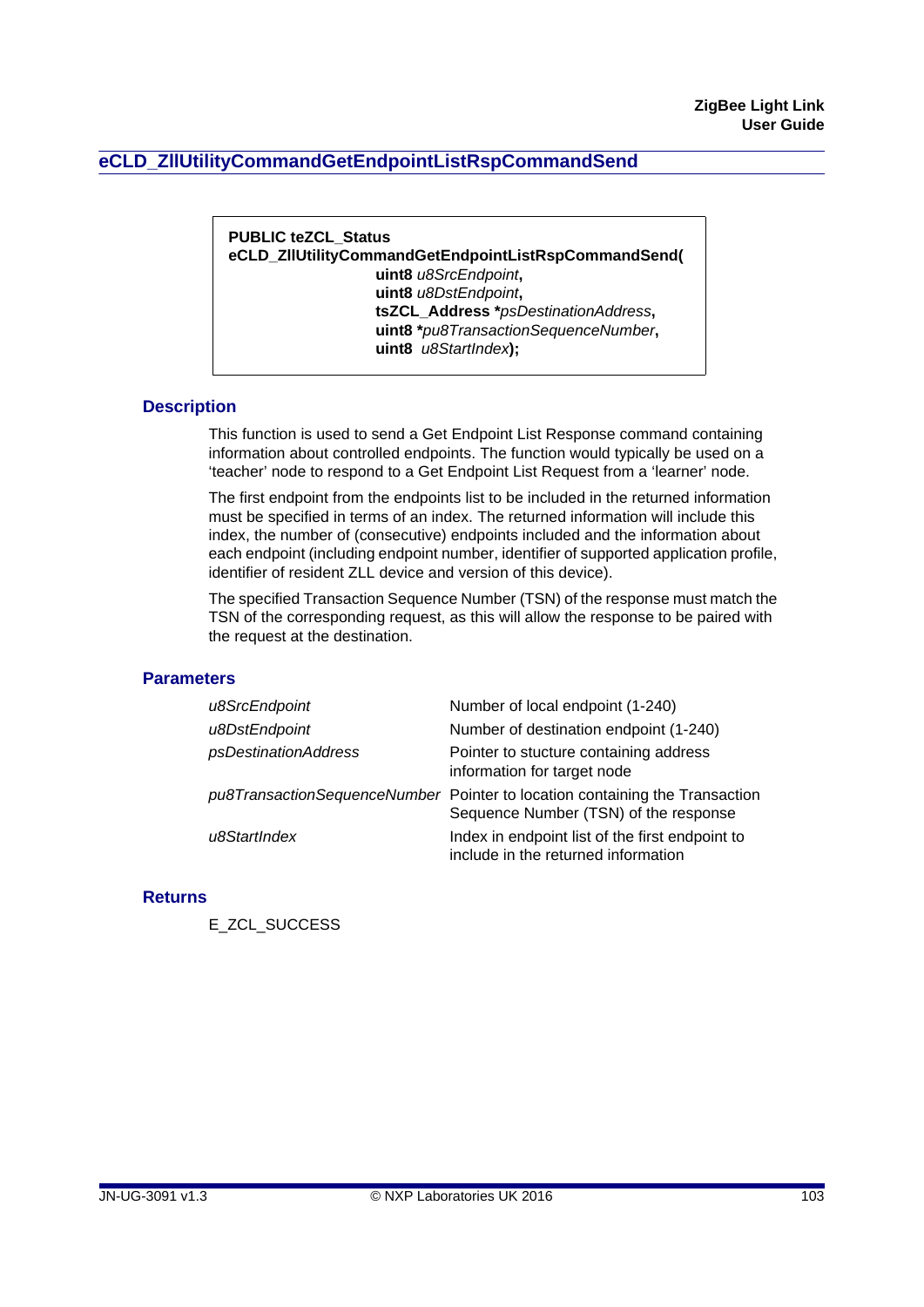# <span id="page-103-0"></span>**eCLD\_ZllUtilityCommandHandler**

**teZCL\_Status eCLD\_ZllUtilityCommandHandler( ZPS\_tsAfEvent \****pZPSevent***, tsZCL\_EndPointDefinition \****psEndPointDefinition***, tsZCL\_ClusterInstance \****psClusterInstance***);**

# **Description**

This function parses a ZigBee PRO event and invokes the user-defined callback function that has been registered for the device (using the relevant endpoint registration function, described in [Chapter 7\)](#page-126-0).

The registered user-defined callback function must be designed to handle events associated with the Commissioning Utility.

# **Parameters**

| pZPSevent            | Pointer to received ZigBee PRO event                                                                |
|----------------------|-----------------------------------------------------------------------------------------------------|
| psEndPointDefinition | Pointer to structure which defines endpoint on which<br>ZLL Commissioning cluster (utility) resides |
| psClusterInstance    | Pointer to ZLL Commissioning cluster (utility) instance<br>structure                                |

# **Returns**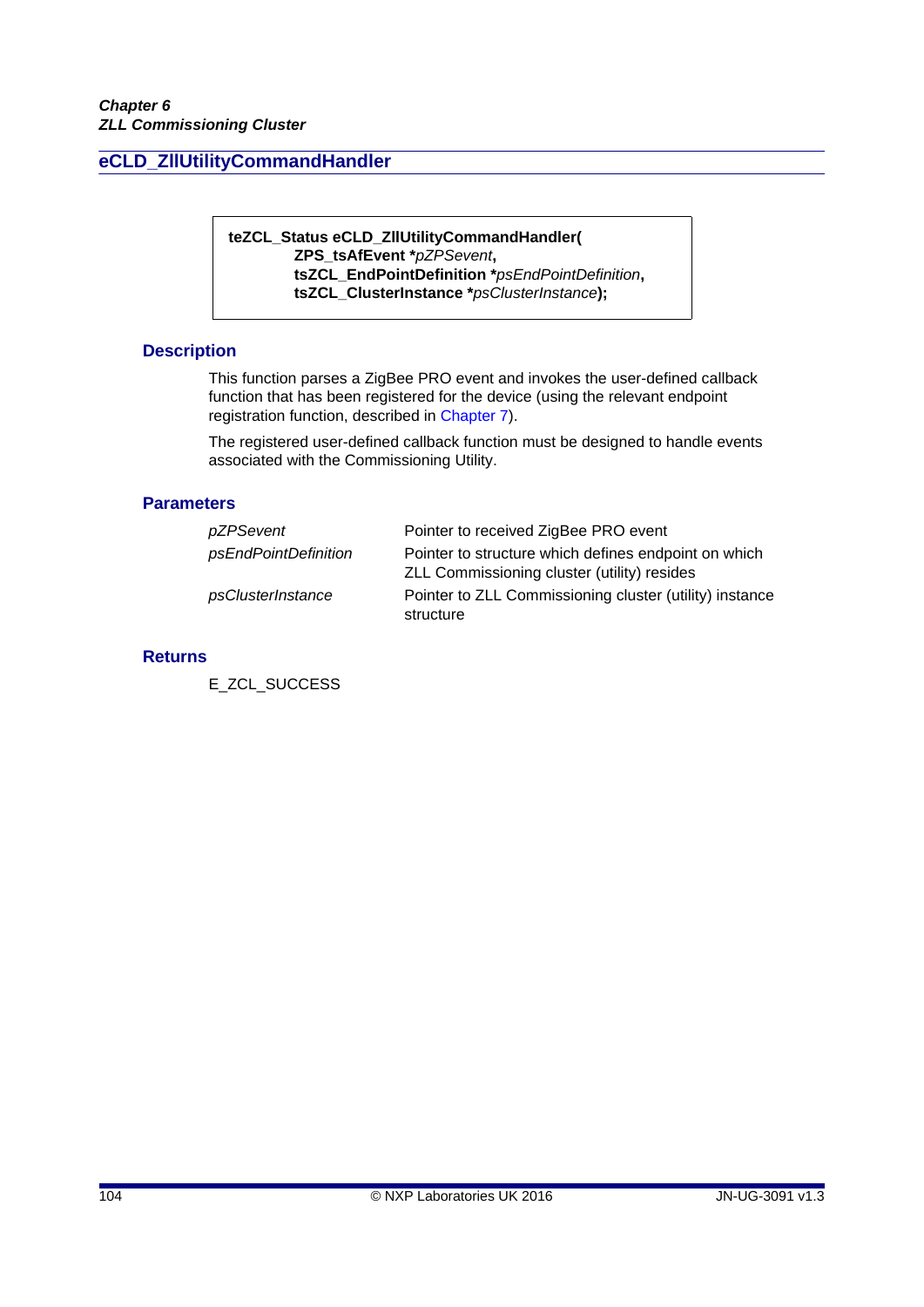# **6.8 Structures**

This section details the structures used in the ZLL Commissioning cluster (both Touchlink and Commissioning Utility parts).

# <span id="page-104-0"></span>**6.8.1 tsZLL\_CommissionEndpoint**

This structure is used to hold endpoint information for a Touchlink application.

```
typedef struct
{
     tsZCL_EndPointDefinition sEndPoint;
     tsZLL_CommissionEndpointClusterInstances sClusterInstance;
#if (defined CLD ZLL COMMISSION) && (defined ZLL COMMISSION SERVER)
     tsCLD_ZllCommission sZllCommissionServerCluster;
     tsCLD_ZllCommissionCustomDataStructure 
                        sZllCommissionServerCustomDataStructure;
#endif
#if (defined CLD_ZLL_COMMISSION) && (defined ZLL_COMMISSION_CLIENT)
     tsCLD_ZllCommission sZllCommissionClientCluster;
     tsCLD_ZllCommissionCustomDataStructure 
                        sZllCommissionClientCustomDataStructure;
```
#endif

} tsZLL\_CommissionEndpoint;

#### where:

- $\blacksquare$  sEndPoint is a ZCL structure containing information about the endpoint (refer to the *ZCL User Guide (JN-UG-3103)*).
- **SCLusterInstance is a structure containing information about the ZLL** Commissioning cluster instance on the endpoint (see [Section 6.8.2](#page-105-1)).
- For a Touchlink server, the following fields are used:
	- sZllCommissionServerCluster is the ZLL Commissioning cluster structure (which contains no attributes).
	- sZllCommissionServerCustomDataStructure is a structure containing custom data for the cluster server (see [Section 6.8.3\)](#page-105-0).
- For a Touchlink client, the following fields are used:
	- sZllCommissionClientCluster is the ZLL Commissioning cluster structure (which contains no attributes).
	- sZllCommissionClientCustomDataStructure is a structure containing custom data for the cluster client (see [Section 6.8.3\)](#page-105-0).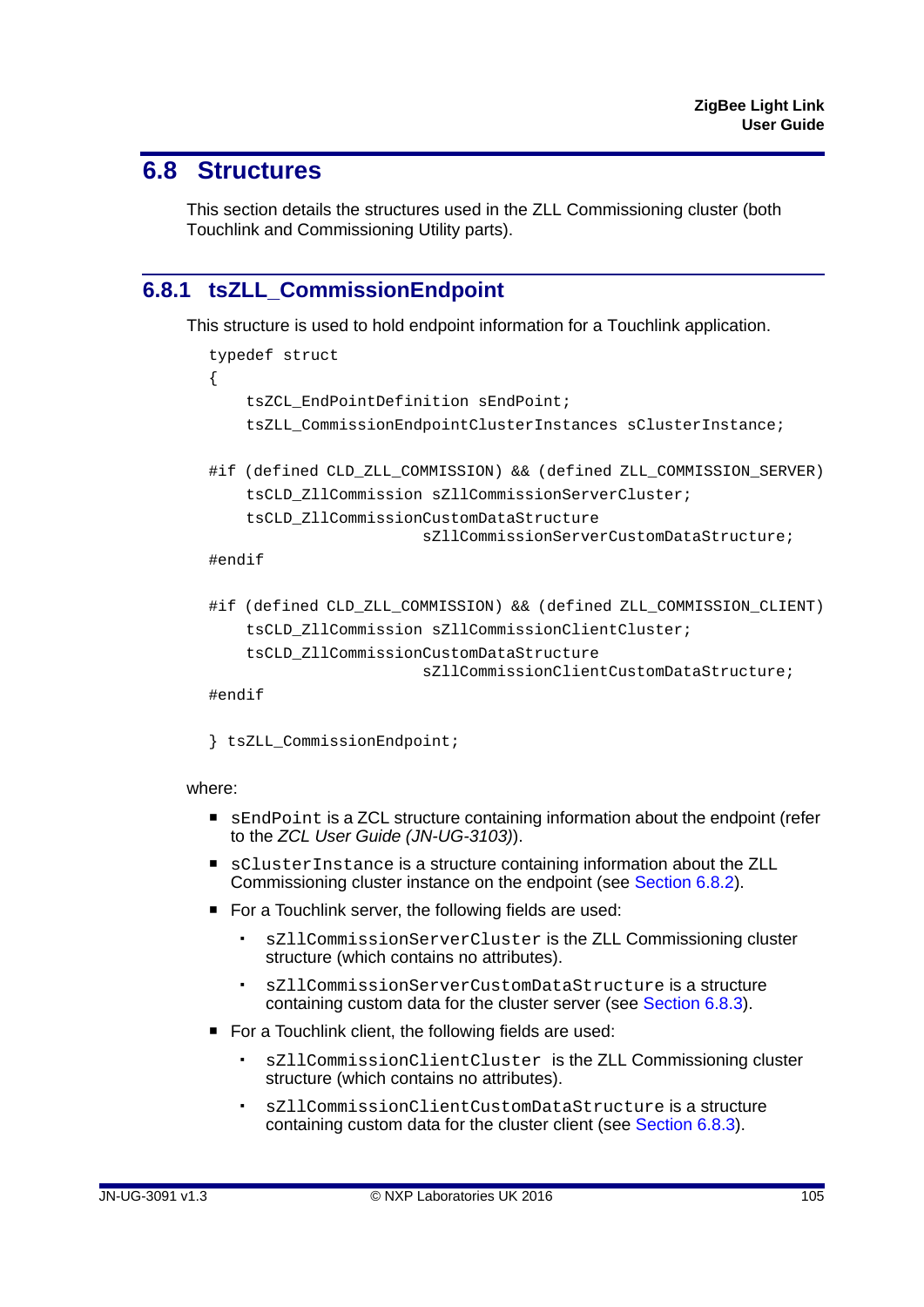# <span id="page-105-1"></span>**6.8.2 tsZLL\_CommissionEndpointClusterInstances**

This structure holds information about the ZLL Commissioning cluster instance on an endpoint.

```
typedef struct PACK
{
#if (defined CLD ZLL COMMISSION) && (defined ZLL COMMISSION SERVER)
     tsZCL_ClusterInstance sZllCommissionServer;
#endif
#if (defined CLD_ZLL_COMMISSION) && (defined ZLL_COMMISSION_CLIENT)
```
 tsZCL\_ClusterInstance sZllCommissionClient; #endif

} tsZLL\_CommissionEndpointClusterInstances;

where:

- For a Touchlink server, the following field is used:
	- sZllCommissionServer is a ZCL structure containing information about the ZLL Commissioning cluster server instance (refer to the *ZCL User Guide (JN-UG-3103)*).
- For a Touchlink client, the following field is used:
	- sZllCommissionClient is a ZCL structure containing information about the ZLL Commissioning cluster client instance (refer to the *ZCL User Guide (JN-UG-3103)*).

# <span id="page-105-0"></span>**6.8.3 tsCLD\_ZllCommissionCustomDataStructure**

This structure is used to hold the data for a Touchlink command received by a node.

```
typedef struct
{
   tsZCL ReceiveEventAddressInterPan sRxInterPanAddr;
   tsZCL CallBackEvent sCustomCallBackEvent;
    tsCLD_ZllCommissionCallBackMessage sCallBackMessage;
} tsCLD_ZllCommissionCustomDataStructure;
```
# where:

- RxInterPanAddr is a ZCL structure containing the Inter-PAN addresses of the source and destination nodes of the command.
- sCustomCallBackEvent is the ZCL event structure for the command.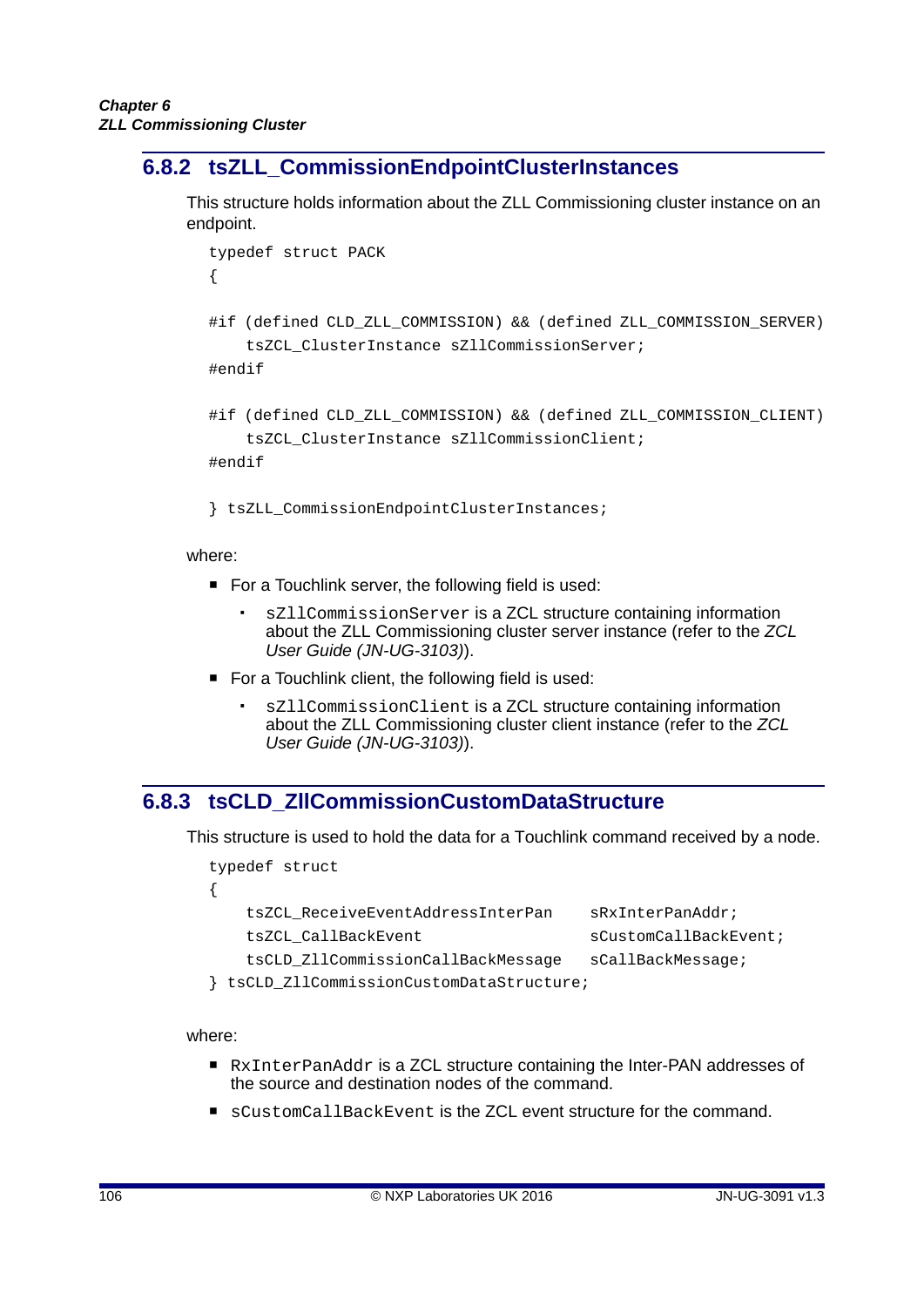$\Box$  sCallBackMessage is a structure containing the command ID and payload (see [Section 6.8.4](#page-106-0)).

# <span id="page-106-0"></span>**6.8.4 tsCLD\_ZllCommissionCallBackMessage**

This structure contains the command ID and payload for a received Touchlink command.

```
typedef struct
{
    uint8 u8CommandId;
     union
     {
        tsCLD_ZllCommission_ScanReqCommandPayload 
                                       *psScanReqPayload;
        tsCLD_ZllCommission_ScanRspCommandPayload 
                                       *psScanRspPayload;
        tsCLD_ZllCommission_IdentifyReqCommandPayload 
                                       *psIdentifyReqPayload;
        tsCLD_ZllCommission_DeviceInfoReqCommandPayload 
                                       *psDeviceInfoReqPayload;
        tsCLD_ZllCommission_DeviceInfoRspCommandPayload 
                                       *psDeviceInfoRspPayload;
        tsCLD_ZllCommission_FactoryResetReqCommandPayload 
                                       *psFactoryResetPayload;
        tsCLD_ZllCommission_NetworkStartReqCommandPayload 
                                       *psNwkStartReqPayload;
        tsCLD_ZllCommission_NetworkStartRspCommandPayload 
                                       *psNwkStartRspPayload;
        tsCLD_ZllCommission_NetworkJoinRouterReqCommandPayload 
                                       *psNwkJoinRouterReqPayload;
        tsCLD_ZllCommission_NetworkJoinRouterRspCommandPayload 
                                       *psNwkJoinRouterRspPayload;
        tsCLD_ZllCommission_NetworkJoinEndDeviceReqCommandPayload 
                                       *psNwkJoinEndDeviceReqPayload;
        tsCLD_ZllCommission_NetworkJoinEndDeviceRspCommandPayload 
                                       *psNwkJoinEndDeviceRspPayload;
        tsCLD_ZllCommission_NetworkUpdateReqCommandPayload 
                                       *psNwkUpdateReqPayload;
     } uMessage;
```
} tsCLD\_ZllCommissionCallBackMessage;

#### where:

- $\blacksquare$  u8CommandId is the command ID enumerations are provided, as detailed in Section 6.6.1
- $\blacksquare$  uMessage contains the payload of the command, where the structure used depends on the command ID (the structures are detailed in the sections below).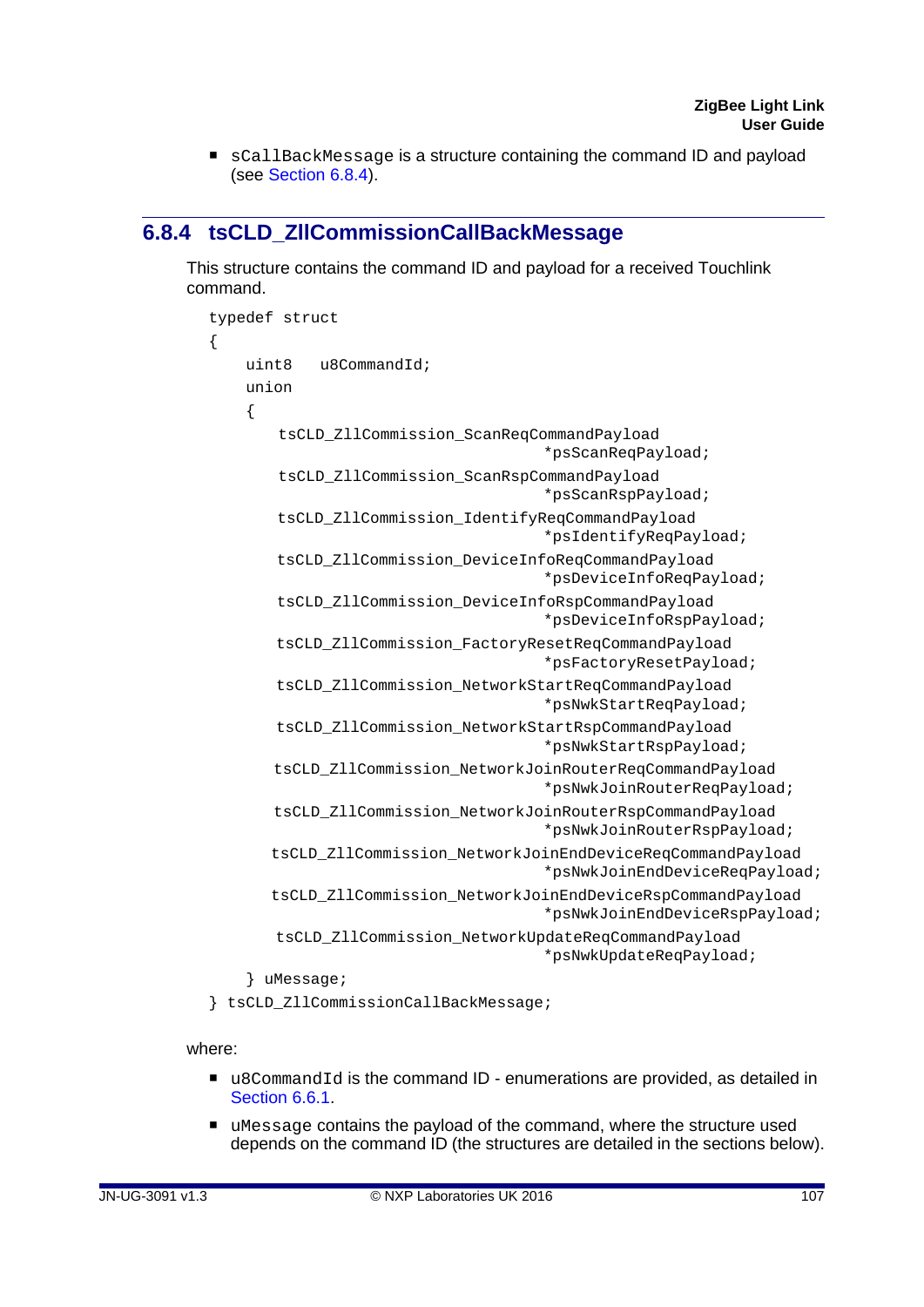# <span id="page-107-0"></span>**6.8.5 tsCLD\_ZllCommission\_ScanReqCommandPayload**

This structure is used to hold the payload data for a Touchlink Scan Request command.

```
typedef struct
{
    uint32 u32TransactionId;
   uint8 u8ZigbeeInfo;
    uint8 u8ZllInfo;
} tsCLD_ZllCommission_ScanReqCommandPayload;
```
where:

- $\Box$  u32Transaction Id is the 32-bit Inter-PAN Transaction Identifier of the request. This is a random number generated and inserted by the ZLL library.
- u8ZigbeeInfo is a bitmap of ZigBee information which indicates the ZigBee device type of the sending node and whether the radio receiver remains on when the node is idle. This information is inserted by the ZigBee stack.
- $\blacksquare$  u8ZllInfo is a bitmap indicating the ZLL properties of the sending node, including whether the node is factory new, whether the node is able to assign addresses to other nodes and whether the node is able to initiate a link operation (supports ZLL Commissioning cluster on the client side). This information is inserted by the ZLL library.

# <span id="page-107-1"></span>**6.8.6 tsCLD\_ZllCommission\_ScanRspCommandPayload**

This structure is used to hold the payload data for a Touchlink Scan Response command.

```
typedef struct
{
     uint32 u32TransactionId;
    uint8 u8RSSICorrection;
    uint8 u8ZigbeeInfo;
    uint8 u8ZllInfo;
    uint16 u16KeyMask;
    uint32 u32ResponseId;
    uint64 u64ExtPanId;
   uint8 u8NwkUpdateId;
    uint8 u8LogicalChannel;
    uint16 u16PanId;
    uint16 u16NwkAddr;
   uint8 u8NumberSubDevices;
    uint8 u8TotalGroupIds;
    uint8 u8Endpoint;
```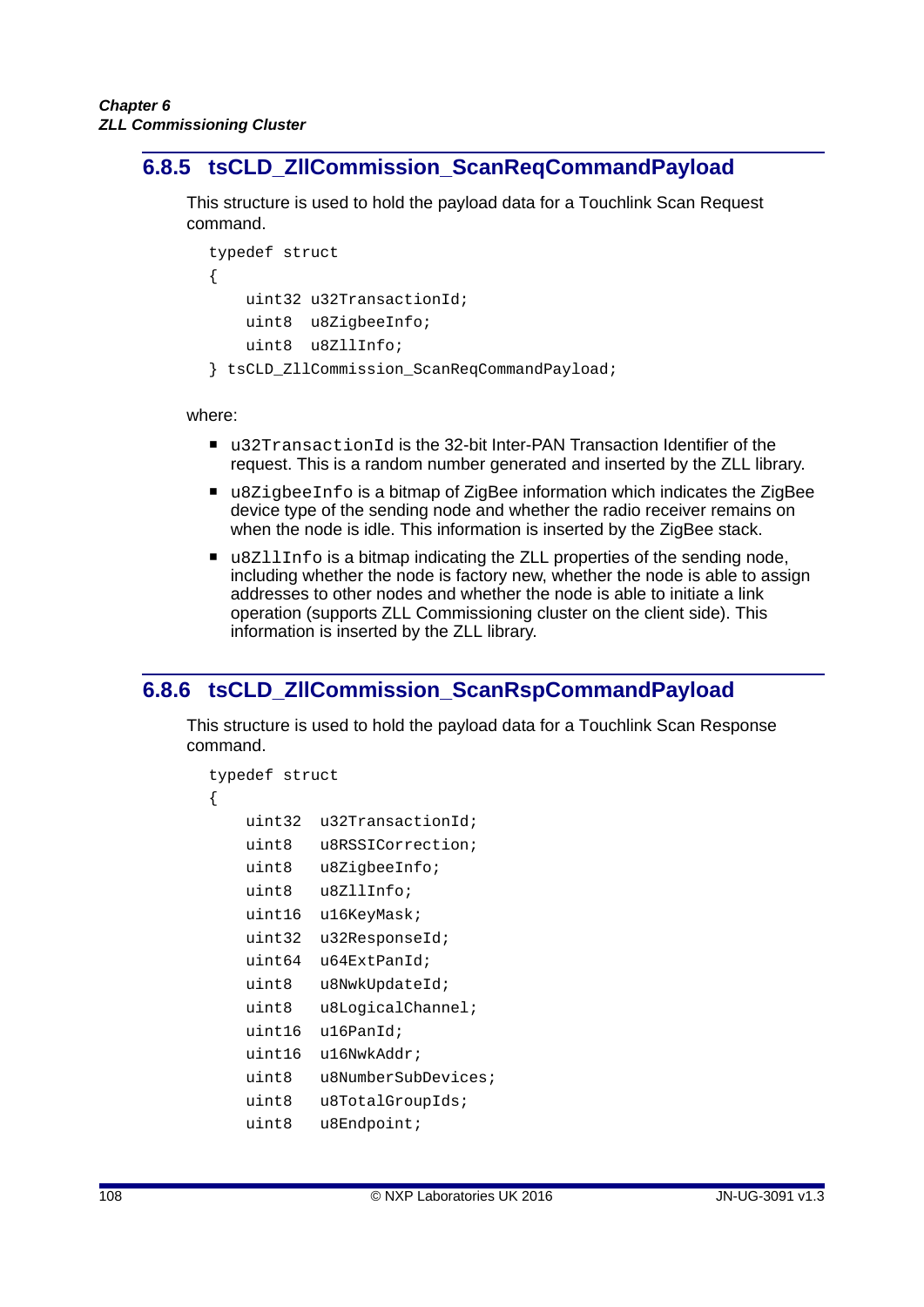```
 uint16 u16ProfileId;
    uint16 u16DeviceId;
    uint8 u8Version;
   uint8 u8GroupIdCount;
} tsCLD_ZllCommission_ScanRspCommandPayload;
```
- u32TransactionId is the 32-bit Inter-PAN Transaction Identifier of the response, which must take the same value as the identifier in the corresponding request.
- u8RSSICorrection is the 8-bit RSSI correction offset for the node, in the range 0x00 to 0x20.
- $\blacksquare$  u8ZigbeeInfo is an 8-bit field containing the following ZigBee-related information:
	- Bits 1-0: Node type (00 Co-ordinator, 01 Router, 10 End Device)
	- Bit 2: Rx on when idle  $(1 On, 0 Off)$
	- Bits 7-3: Reserved
- u8ZllInfo is an 8-bit field containing the following ZLL-related information:
	- Bit 0: Factory new (1 Yes, 0 No)
	- Bit 1: Address assignment capability (1 Yes, 0 No)
	- Bits 3-2: Reserved
	- Bit 4: Touchlink initiator (1 Yes, 0 No)
	- Bit 5: Touchlink priority request (1 Yes, 0 No)
	- Bits 7-6: Reserved
- u16KeyMask is a 16-bit bitmap indicating which link key is installed on the node - only one bit should be set to '1', corresponding to the key that is in use. The possible values and keys are:
	- 0x0001 (bit 0 set): Development key (defined by developer for use during application development)
	- 0x0010 (bit 4 set): Master key (obtained from the ZigBee Alliance after successful certification and agreement with the terms of the 'ZLL Security Key Licence and Confidentialty Agreement')
	- 0x8000 (bit 15 set): Certification key (defined in the ZLL Specification for use during development and during certification at test houses)
- u32ResponseId is a 32-bit random identifier for the response, used during network key transfer.
- u64ExtPanId is the 64-bit Extended PAN ID of a network to which the node already belongs, if any (a zero value indicates no network membership).
- u8NwkUpdateId is the current value of the Network Update Identifier on the node (see [Section 6.4.3\)](#page-72-0).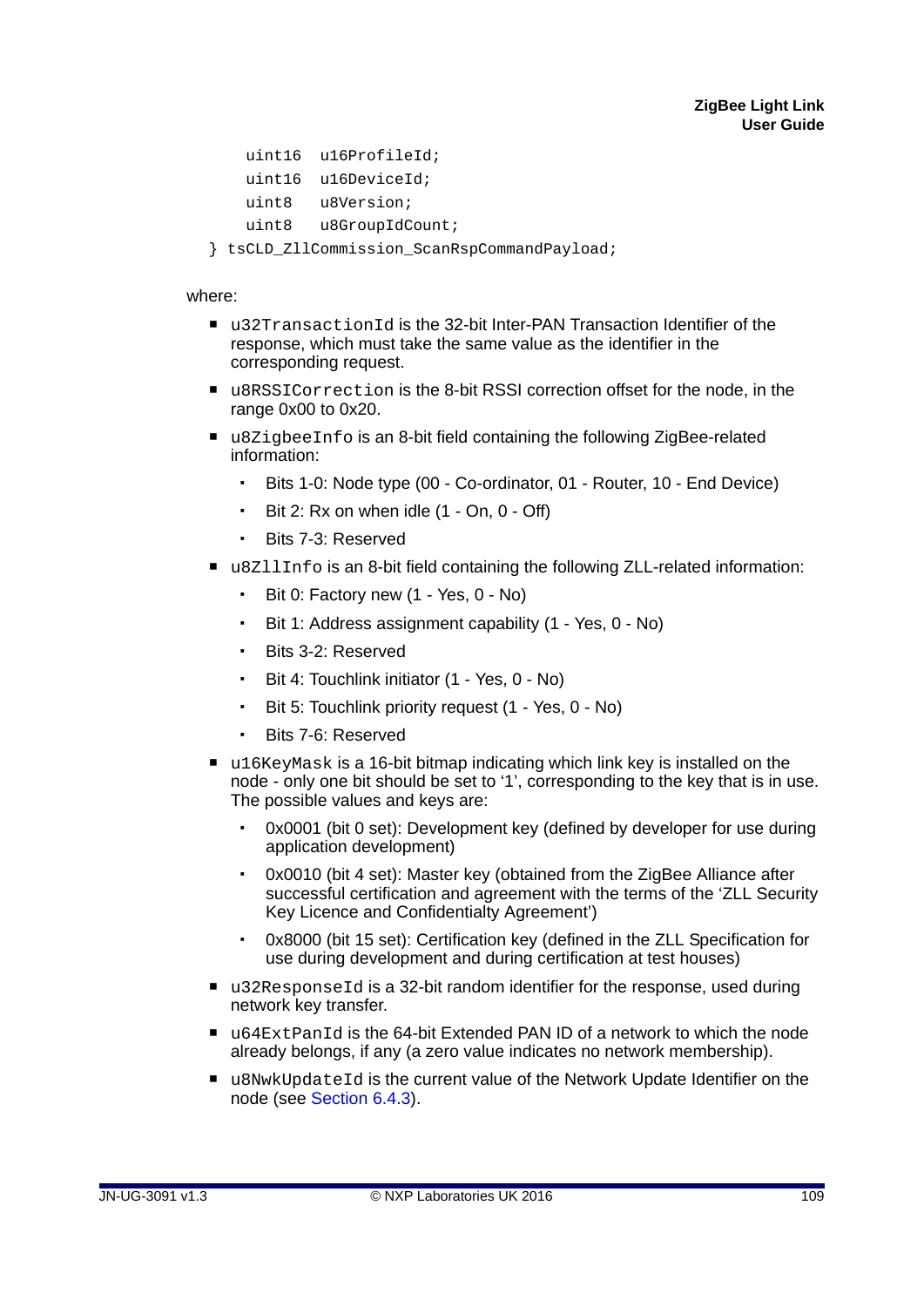- u8LogicalChannel is the number of the IEEE 802.15.4 radio channel used by a network to which the node already belongs, if any (a zero value indicates no network membership and therefore that no particular channel is used).
- $\blacksquare$  u16PanId is the 16-bit PAN ID of a network to which the node already belongs, if any (a zero value indicates no network membership).
- ul6NwkAddr is the 16-bit network address currently assigned to the node (the value 0xFFFF indicates that the node is 'factory new' and has no assigned network address).
- u8NumberSubDevices is the number of ZigBee devices on the node.
- u8TotalGroupIds is the total number of groups (of lights) supported on the node (across all devices).
- u8Endpoint is number of the endpoint (in the range 1-240) on which the ZigBee device is resident (this field is only used when there is only one ZigBee device on the node).
- ulferation is the 16-bit identifier of the ZigBee application profile that is supported by the device (this field is only used when there is only one ZigBee device on the node).
- u16DeviceId is the 16-bit Device Identifier supported by the device (this field is only used when there is only one ZigBee device on the node).
- u8Version is an 8-bit version number for the device the four least significant bits are from the Application Device Version field of the appropriate Simple Descriptor and the four most significant bits are zero (this field is only used when there is only one ZigBee device on the node).
- u8GroupIdCount is the number of groups (of lights) supported by the device (this field is only used when there is only one ZigBee device on the node).

# **6.8.7 tsCLD\_ZllCommission\_DeviceInfoReqCommandPayload**

This structure is used to hold the payload data for a Touchlink Device Information Request command.

```
typedef struct
{
    uint32 u32TransactionId;
     uint8 u8StartIndex;
} tsCLD_ZllCommission_DeviceInfoReqCommandPayload;
```
- u32TransactionId is the 32-bit Inter-PAN Transaction Identifier of the request. This is a random number generated and inserted by the ZLL library.
- $\blacksquare$  u8StartIndex specifies the index (starting from 0) of the first entry in the device table from which device information should be obtained.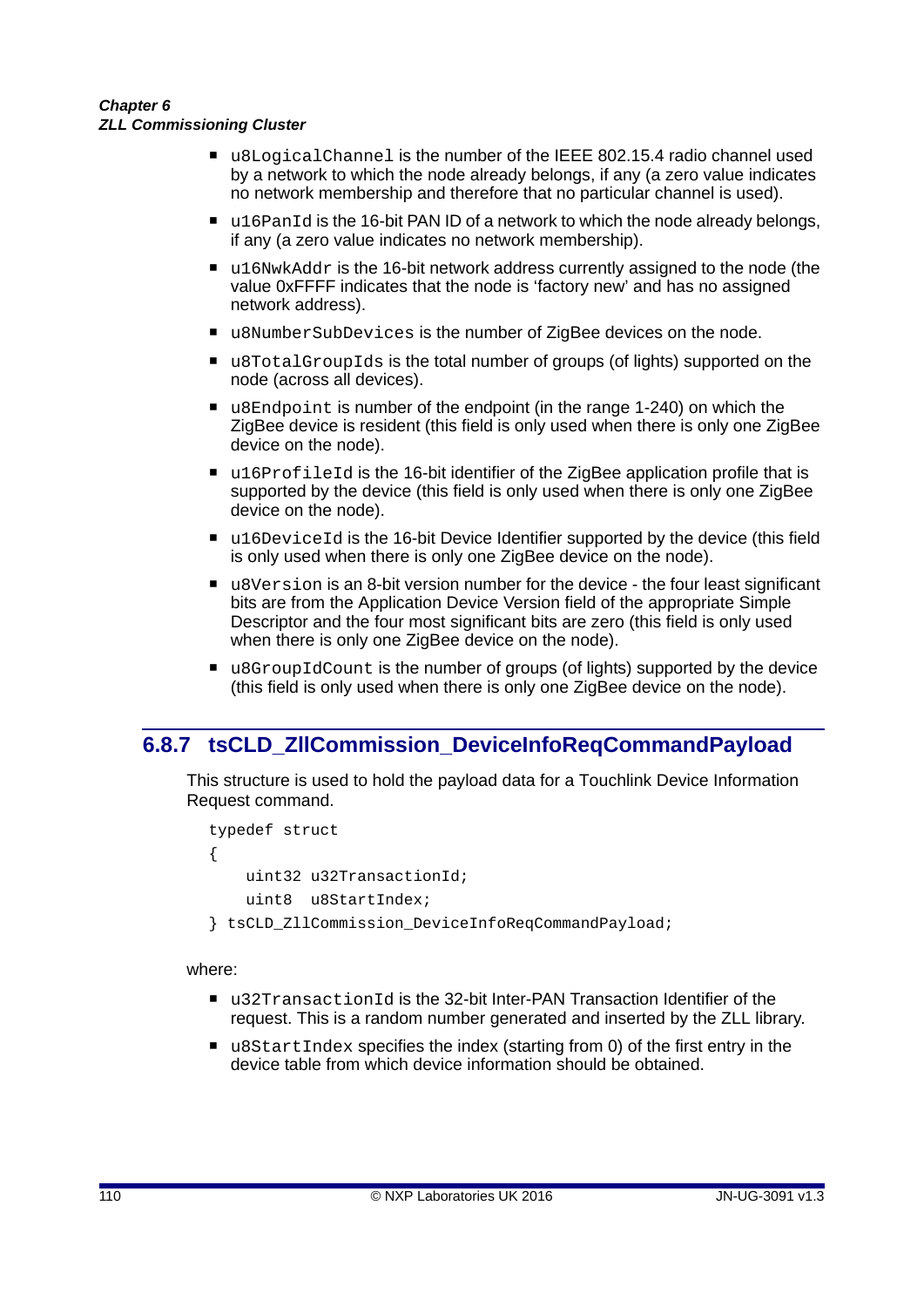# **6.8.8 tsCLD\_ZllCommission\_DeviceInfoRspCommandPayload**

This structure is used to hold the payload data for a Touchlink Device Information Response command.

```
typedef struct
{
    uint32 u32TransactionId;
   uint8 u8NumberSubDevices;
    uint8 u8StartIndex;
    uint8 u8DeviceInfoRecordCount;
     tsCLD_ZllDeviceRecord asDeviceRecords[ZLL_MAX_DEVICE_RECORDS];
} tsCLD_ZllCommission_DeviceInfoRspCommandPayload;
```
where:

- u32TransactionId is the 32-bit Inter-PAN Transaction Identifier of the response, which must take the same value as the identifier in the corresponding request.
- u8NumberSubDevices is the number of ZigBee devices on the node (as reported in the Scan Response).
- $\blacksquare$  u8StartIndex is the index (starting from 0) of the first entry in the device table from which device information has been obtained (this value should be as specified in the corresponding request).
- u8DeviceInfoRecordCount indicates the number of device information records included in the response (in the range 0 to 5).
- asDeviceRecords [] is an array, where each array element is a tsCLD\_ZllDeviceRecord structure containing a device information record for one ZigBee device on the node (see [Section 8.2.1](#page-177-0)).

# **6.8.9 tsCLD\_ZllCommission\_IdentifyReqCommandPayload**

This structure is used to hold the payload data for a Touchlink Identify Request command.

```
typedef struct
{
    uint32 u32TransactionId;
     uint16 u16Duration;
} tsCLD_ZllCommission_IdentifyReqCommandPayload;
```
- u32TransactionId is the 32-bit Inter-PAN Transaction Identifier of the request. This is a random number generated and inserted by the ZLL library.
- ul 6Duration specifies the length of time (in seconds) that the target node is to remain in identify mode. The possible values are: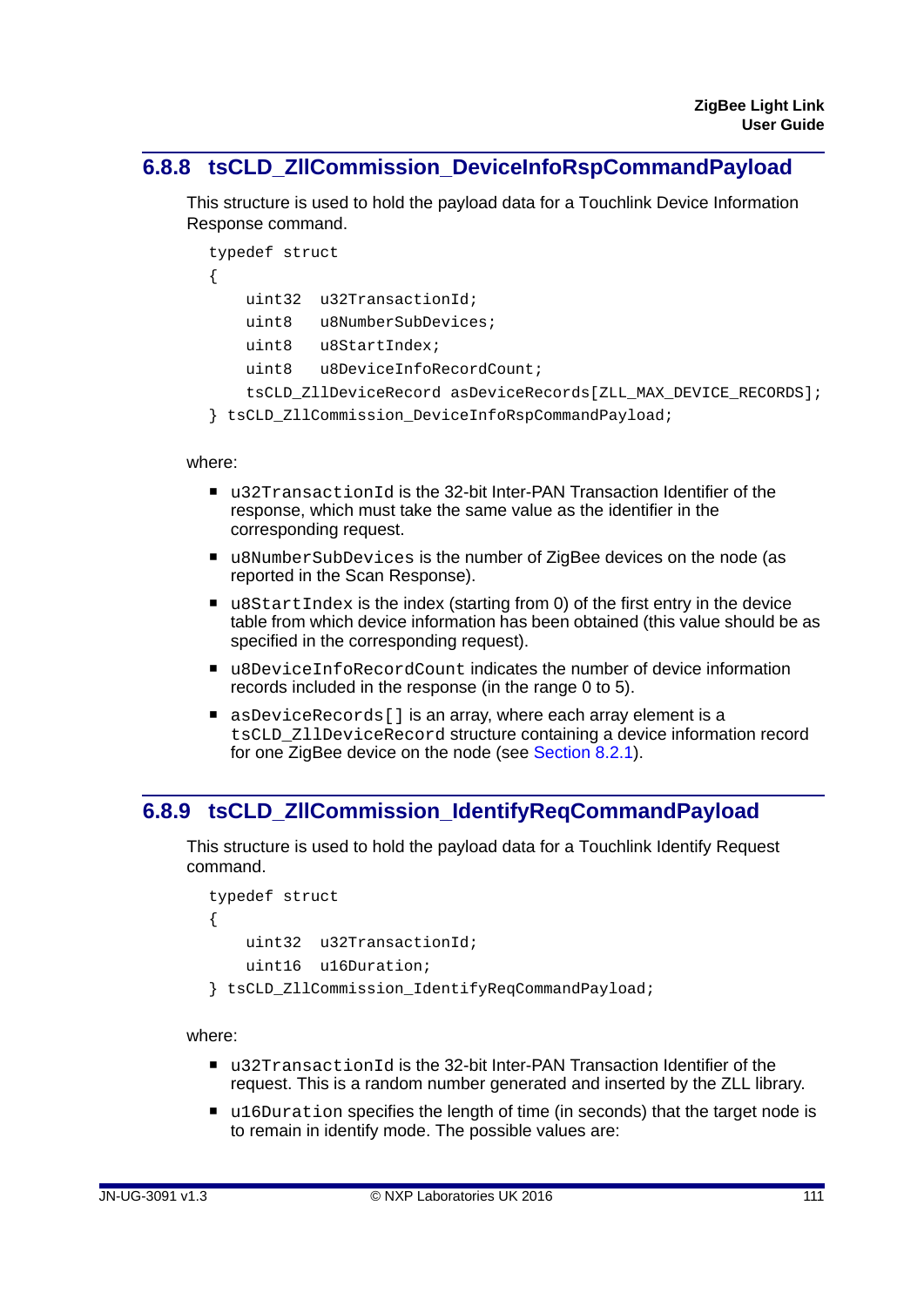- 0x0000: Exit identify mode immediately
- 0x0001–0xFFFE: Number of seconds to remain in identify mode
- 0xFFFF: Remain in identify mode for the default time for the target node

If the target node is unable to provide accurate timings, it will attempt to remain in identify mode for as close to the requested time as possible

# **6.8.10 tsCLD\_ZllCommission\_FactoryResetReqCommandPayload**

This structure is used to hold the payload data for a Touchlink Reset to Factory New Request command.

```
typedef struct
{
    uint32 u32TransactionId;
} tsCLD_ZllCommission_FactoryResetReqCommandPayload;
```
where u32TransactionId is the 32-bit Inter-PAN Transaction Identifier of the request. This is a random number generated and inserted by the ZLL library.

# **6.8.11 tsCLD\_ZllCommission\_NetworkStartReqCommandPayload**

This structure is used to hold the payload data for a Touchlink Network Start Request command.

```
typedef struct
{
    uint32 u32TransactionId;
    uint64 u64ExtPanId;
    uint8 u8KeyIndex;
   uint8 au8NwkKey[16];
   uint8 u8LoqicalChannel;
    uint16 u16PanId;
    uint16 u16NwkAddr;
    uint16 u16GroupIdBegin;
    uint16 u16GroupIdEnd;
   uint16 u16FreeNwkAddrBegin;
   uint16 u16FreeNwkAddrEnd;
    uint16 u16FreeGroupIdBegin;
    uint16 u16FreeGroupIdEnd;
    uint64 u64InitiatorIEEEAddr;
   uint16 u16InitiatorNwkAddr;
} tsCLD_ZllCommission_NetworkStartReqCommandPayload;
```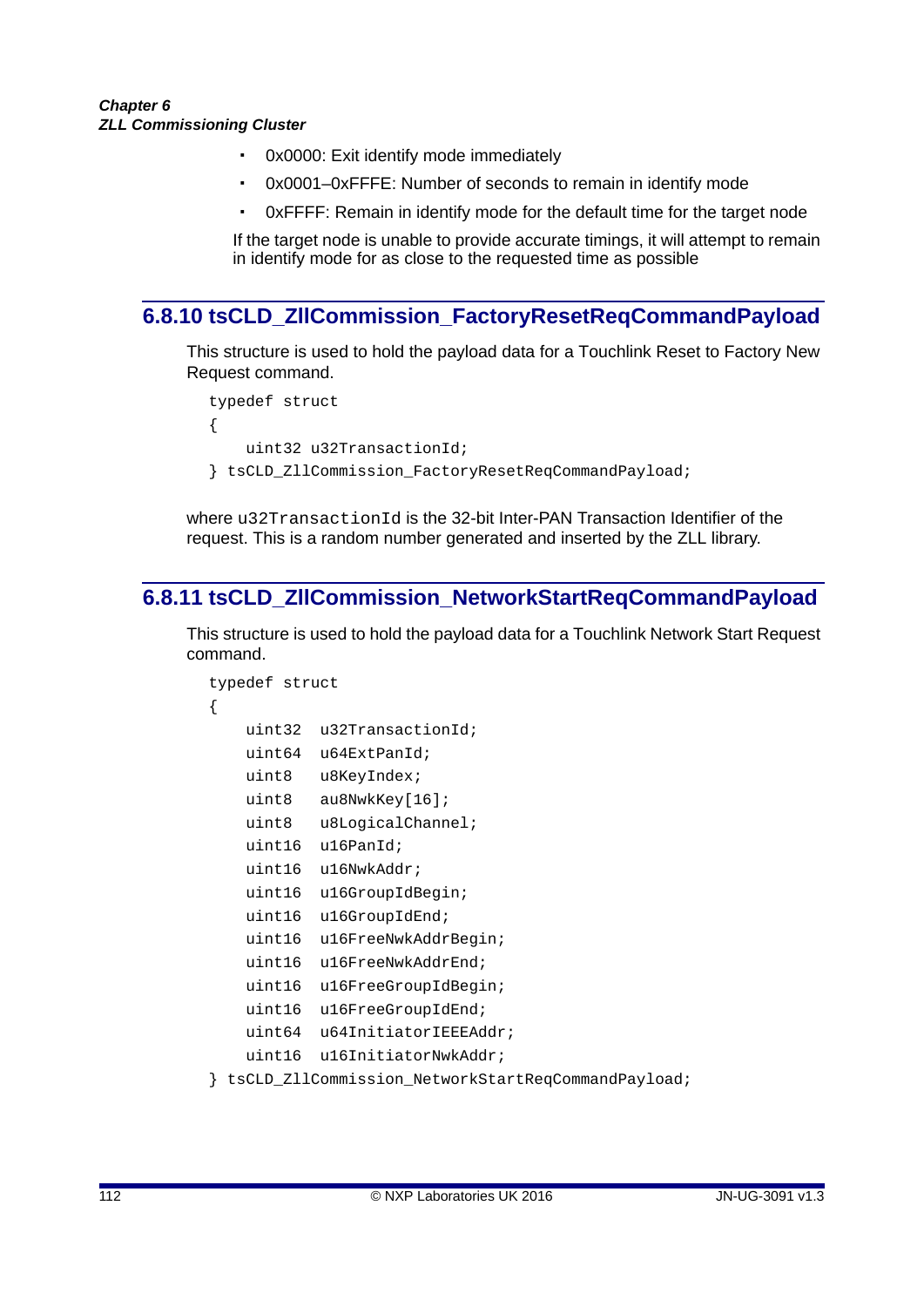- u32TransactionId is the 32-bit Inter-PAN Transaction Identifier of the request. This is a random number generated and inserted by the ZLL library.
- u64ExtPanId is the Extended PAN ID (EPID) of the new network (if set to zero, the target node will choose the EPID).
- $\Box$  u8KeyIndex is a value indicating the type of security key used to encrypt the randomly generated network key in au8NwkKey. The valid values are as follows (all other values are reserved for future use):
	- 0: Development key, used during development before ZLL certification
	- 4: Master key, used after successful ZLL certification
	- 15: Certification key, used during ZLL certification testing
- $\blacksquare$  au8NwkKey[16] is the 128-bit randomly generated network key encrypted using the key specified in u8KeyIndex.
- u8LogicalChannel is the number of the IEEE 802.15.4 radio channel to be used by the network (if set to zero, the target node will choose the channel).
- ulf Pan Id is the PAN ID of the new network (if set to zero, the target node will choose the PAN ID).
- u16NwkAddr is the 16-bit network (short) address assigned to the target node
- ulf Group Id Begin is the start value of the range of group identifiers that the target node can use for its own endpoints (if set to zero, no range of group identifiers has been allocated).
- ulf GroupIdEnd is the end value of the range of group identifiers that the target node can use for its own endpoints (if set to zero, no range of group identifiers has been allocated).
- u16FreeNwkAddrBegin is the start address of the range of network addresses that the target node can assign to other nodes (if set to zero, no range of network addresses has been allocated).
- u16FreeNwkAddrEnd is the end address of the range of network addresses that the target node can assign to other nodes (if set to zero, no range of network addresses has been allocated).
- u16FreeGroupIdBegin is the start value of the range of free group identifiers that the target node can assign to other nodes (if set to zero, no range of free group identifiers has been allocated).
- ulferst under the end value of the range of free group identifiers that the target node can assign to other nodes (if set to zero, no range of free group identifiers has been allocated).
- u64InitiatorIEEEAddr is the IEEE (MAC) address of the local node (network initiator)
- u16InitiatorNwkAddr is the network (short) address of the local node (network initiator)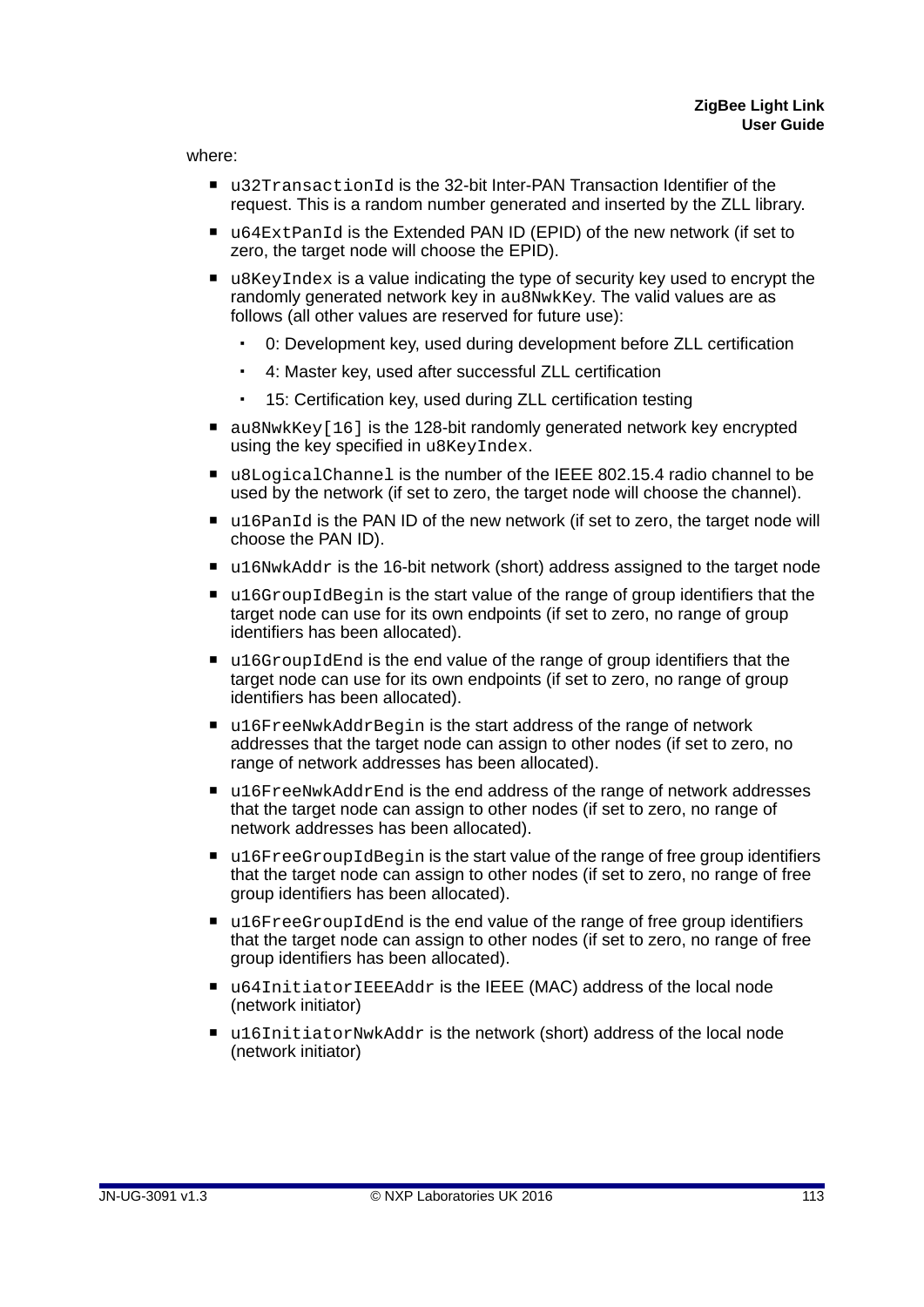# **6.8.12 tsCLD\_ZllCommission\_NetworkStartRspCommandPayload**

This structure is used to hold the payload data for a Touchlink Network Start Response command.

```
typedef struct
{
    uint32 u32TransactionId;
    uint8 u8Status;
    uint64 u64ExtPanId;
   uint8 u8NwkUpdateId;
   uint8 u8LogicalChannel;
    uint16 u16PanId;
} tsCLD_ZllCommission_NetworkStartRspCommandPayload;
```
- u32TransactionId is the 32-bit Inter-PAN Transaction Identifier of the response, which must take the same value as the identifier in the corresponding request.
- u8Status indicates the outcome of the corresponding Network Start Request: 0x00 for success, 0x01 for failure.
- u64ExtPanId is the Extended PAN ID (EPID) of the new network (this will be the value specified in the corresponding request or a value chosen by the local node).
- u8NwkUpdateId is the current value of the Network Update Identifier, which will be set to zero for a new network (see [Section 6.4.3\)](#page-72-0).
- u8LogicalChannel is the number of the IEEE 802.15.4 radio channel to be used by the network (this will be the value specified in the corresponding request or a value chosen by the local node).
- $\blacksquare$  u16PanId is the PAN ID of the new network (this will be the value specified in the corresponding request or a value chosen by the local node).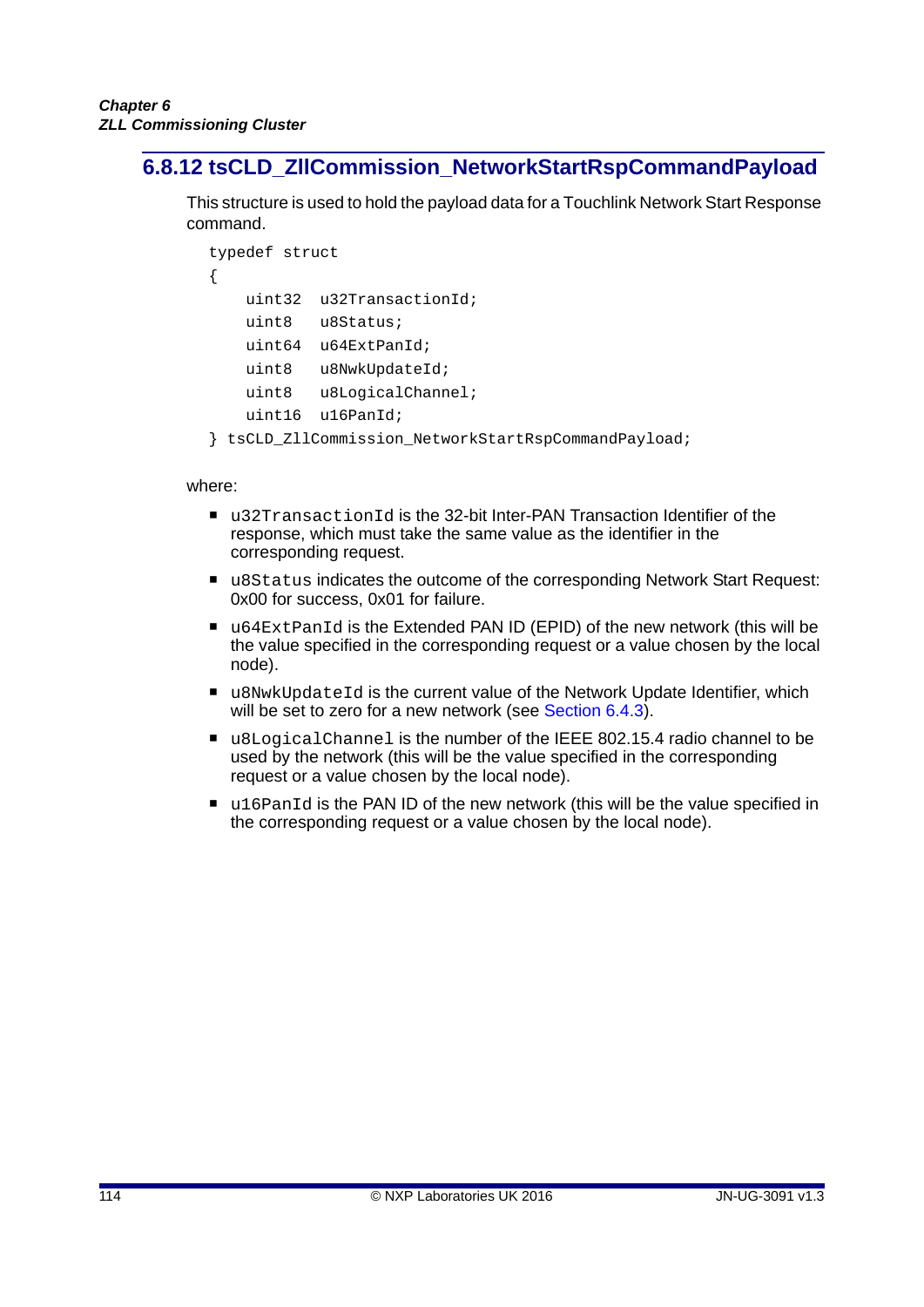# **6.8.13 tsCLD\_ZllCommission\_NetworkJoinRouterReqCommandPa yload**

This structure is used to hold the payload data for a Touchlink Network Join Router Request command.

```
typedef struct
{
    uint32 u32TransactionId;
    uint64 u64ExtPanId;
    uint8 u8KeyIndex;
   uint8 au8NwkKey[16];
   uint8 u8NwkUpdateId;
    uint8 u8LogicalChannel;
    uint16 u16PanId;
    uint16 u16NwkAddr;
    uint16 u16GroupIdBegin;
    uint16 u16GroupIdEnd;
    uint16 u16FreeNwkAddrBegin;
    uint16 u16FreeNwkAddrEnd;
    uint16 u16FreeGroupIdBegin;
    uint16 u16FreeGroupIdEnd;
} tsCLD_ZllCommission_NetworkJoinRouterReqCommandPayload;
```
- u32TransactionId is the 32-bit Inter-PAN Transaction Identifier of the request. This is a random number generated and inserted by the ZLL library.
- u64ExtPanId is the Extended PAN ID (EPID) of the network.
- u8KeyIndex is a value indicating the type of security key used to encrypt the network key in au8NwkKey. The valid values are as follows (all other values are reserved for future use):
	- 0: Development key, used during development before ZLL certification
	- 4: Master key, used after successful ZLL certification
	- 15: Certification key, used during ZLL certification testing
- au8NwkKey[16] is the 128-bit network key encrypted using the key specified in u8KeyIndex.
- u8NwkUpdateId is the current value of the Network Update Identifier. This identifier takes a value in the range 0x00 to 0xFF and is incremented when a network update has occurred which requires the network settings on the nodes to be changed.
- u8LogicalChannel is the number of the IEEE 802.15.4 radio channel used by the network.
- ul 6 Pan Id is the PAN ID of the network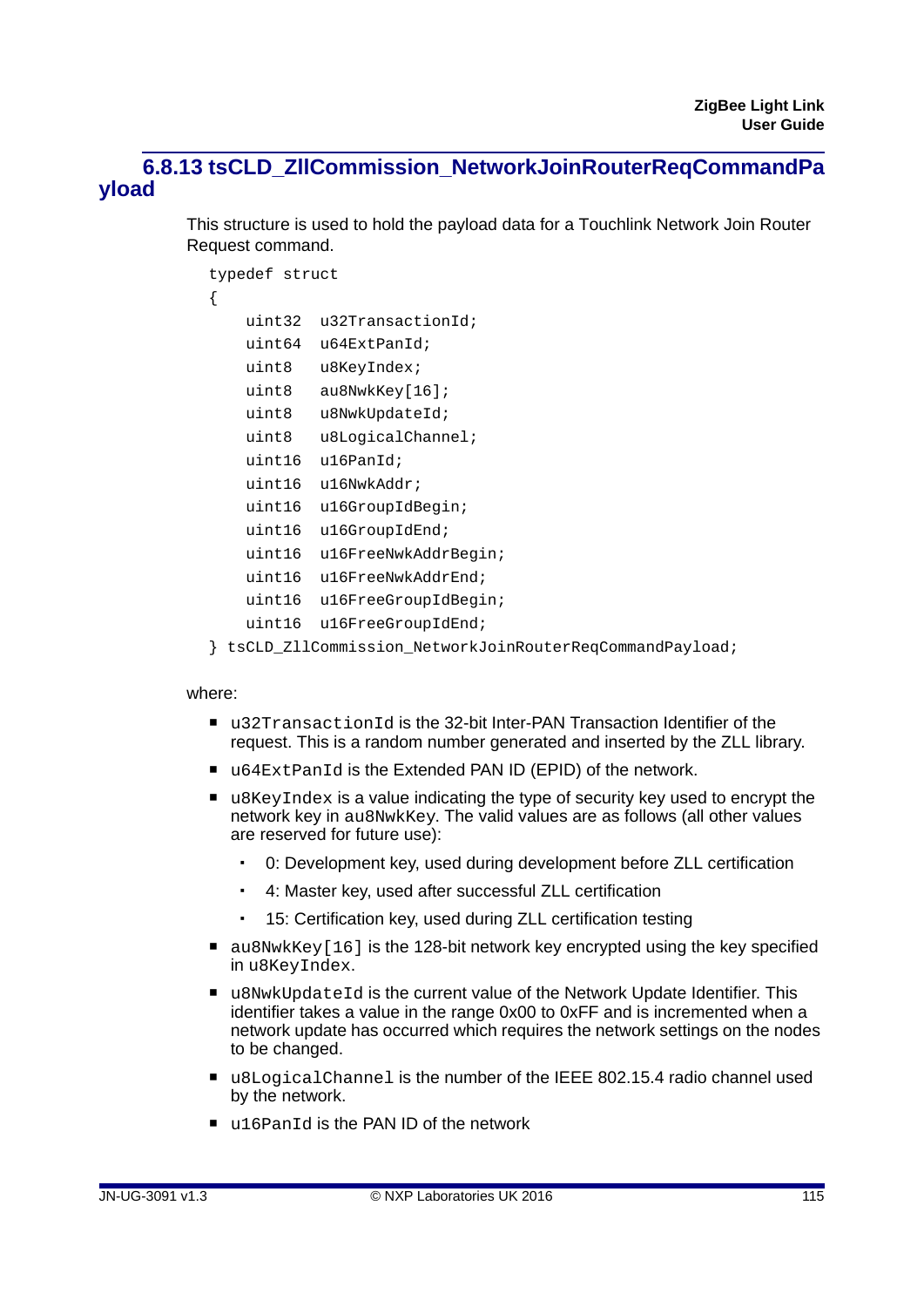- u16NwkAddr is the 16-bit network (short) address assigned to the target node
- ulf GroupId Begin is the start value of the range of group identifiers that the target node can use for its own endpoints (if set to zero, no range of group identifiers has been allocated).
- u16GroupIdEnd is the end value of the range of group identifiers that the target node can use for its own endpoints (if set to zero, no range of group identifiers has been allocated).
- u16FreeNwkAddrBegin is the start address of the range of network addresses that the target node can assign to other nodes (if set to zero, no range of network addresses has been allocated).
- u16FreeNwkAddrEnd is the end address of the range of network addresses that the target node can assign to other nodes (if set to zero, no range of network addresses has been allocated).
- u16FreeGroupIdBegin is the start value of the range of free group identifiers that the target node can assign to other nodes (if set to zero, no range of free group identifiers has been allocated).
- ulferst under the end value of the range of free group identifiers that the target node can assign to other nodes (if set to zero, no range of free group identifiers has been allocated).

# **6.8.14 tsCLD\_ZllCommission\_NetworkJoinRouterRspCommandPa yload**

This structure is used to hold the payload data for a Touchlink Network Join Router Response command.

```
typedef struct
{
    uint32 u32TransactionId;
     uint8 u8Status;
} tsCLD_ZllCommission_NetworkJoinRouterRspCommandPayload;
```
- u32TransactionId is the 32-bit Inter-PAN Transaction Identifier of the response, which must take the same value as the identifier in the corresponding request.
- u8Status indicates the outcome of the corresponding Network Join Router Request: 0x00 for success, 0x01 for failure.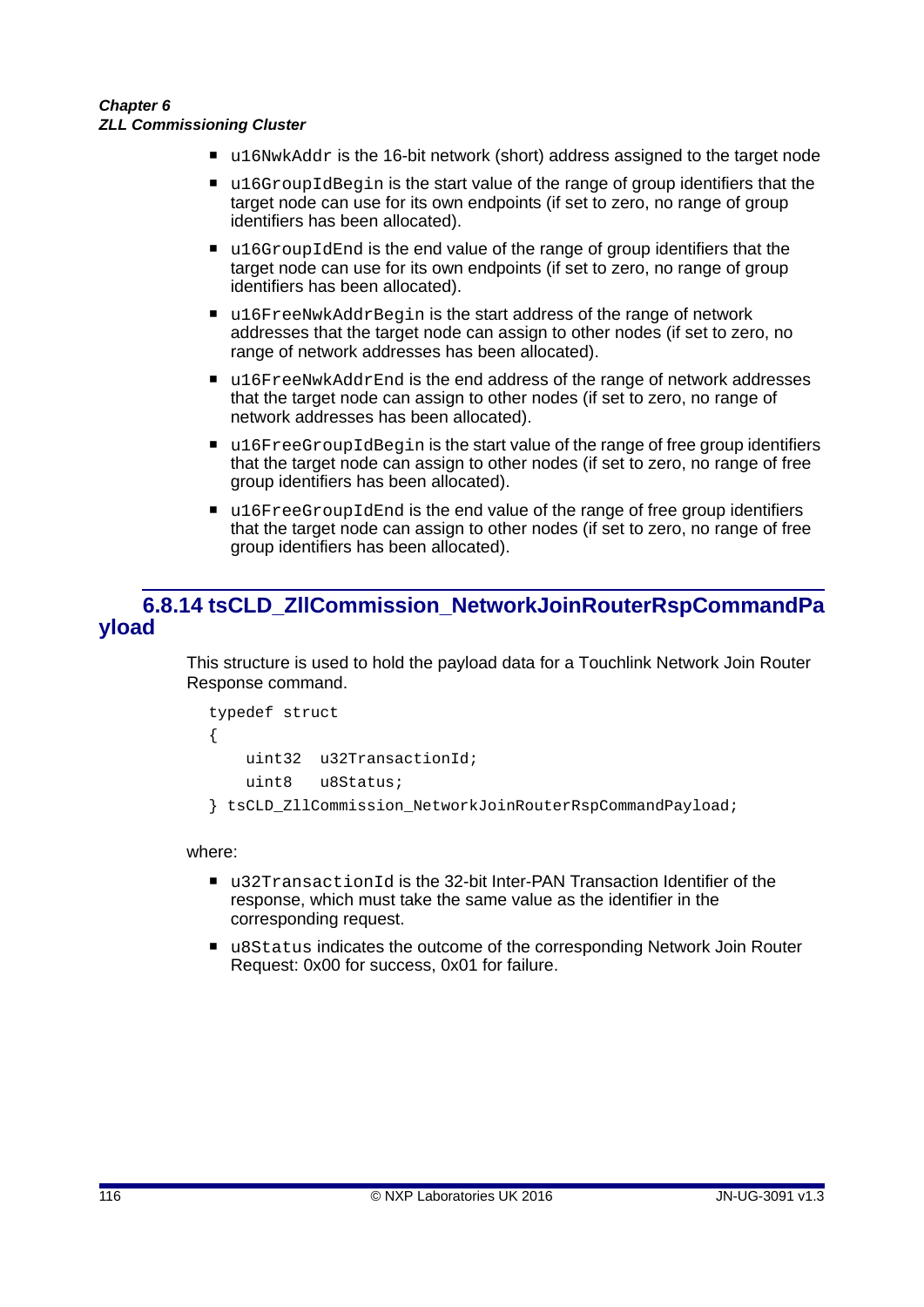# **6.8.15 tsCLD\_ZllCommission\_NetworkJoinEndDeviceReqComman dPayload**

This structure is used to hold the payload data for a Touchlink Network Join End Device Request command.

```
typedef struct
{
    uint32 u32TransactionId;
    uint64 u64ExtPanId;
    uint8 u8KeyIndex;
   uint8 au8NwkKey[16];
   uint8 u8NwkUpdateId;
    uint8 u8LogicalChannel;
    uint16 u16PanId;
    uint16 u16NwkAddr;
    uint16 u16GroupIdBegin;
    uint16 u16GroupIdEnd;
    uint16 u16FreeNwkAddrBegin;
    uint16 u16FreeNwkAddrEnd;
    uint16 u16FreeGroupIdBegin;
    uint16 u16FreeGroupIdEnd;
} tsCLD_ZllCommission_NetworkJoinEndDeviceReqCommandPayload;
```
- u32TransactionId is the 32-bit Inter-PAN Transaction Identifier of the request. This is a random number generated and inserted by the ZLL library.
- u64ExtPanId is the Extended PAN ID (EPID) of the network.
- u8KeyIndex is a value indicating the type of security key used to encrypt the network key in au8NwkKey. The valid values are as follows (all other values are reserved for future use):
	- 0: Development key, used during development before ZLL certification
	- 4: Master key, used after successful ZLL certification
	- 15: Certification key, used during ZLL certification testing
- au8NwkKey[16] is the 128-bit network key encrypted using the key specified in u8KeyIndex.
- u8NwkUpdateId is the current value of the Network Update Identifier. This identifier takes a value in the range 0x00 to 0xFF and is incremented when a network update has occurred which requires the network settings on the nodes to be changed.
- u8LogicalChannel is the number of the IEEE 802.15.4 radio channel used by the network.
- ul 6PanId is the PAN ID of the network.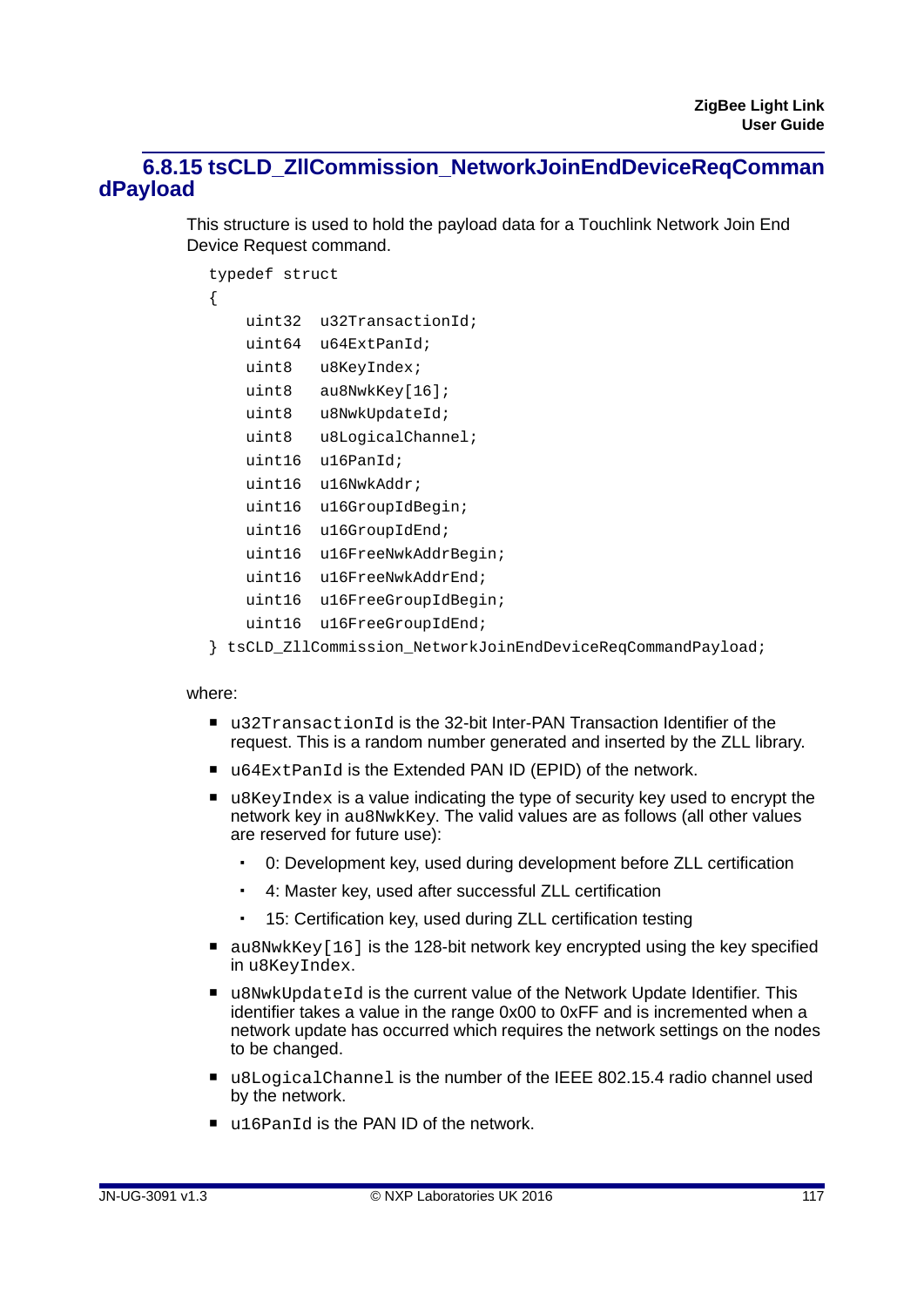- u16NwkAddr is the 16-bit network (short) address assigned to the target node.
- ulf GroupIdBegin is the start value of the range of group identifiers that the target node can use for its own endpoints (if set to zero, no range of group identifiers has been allocated).
- ul 6GroupIdEnd is the end value of the range of group identifiers that the target node can use for its own endpoints (if set to zero, no range of group identifiers has been allocated).
- u16FreeNwkAddrBegin is the start address of the range of network addresses that the target node can assign to other nodes (if set to zero, no range of network addresses has been allocated).
- u16FreeNwkAddrEnd is the end address of the range of network addresses that the target node can assign to other nodes (if set to zero, no range of network addresses has been allocated).
- u16FreeGroupIdBegin is the start value of the range of free group identifiers that the target node can assign to other nodes (if set to zero, no range of free group identifiers has been allocated).
- ulferst under the end value of the range of free group identifiers that the target node can assign to other nodes (if set to zero, no range of free group identifiers has been allocated).

# **6.8.16 tsCLD\_ZllCommission\_NetworkJoinEndDeviceRspComman dPayload**

This structure is used to hold the payload data for a Touchlink Network Join End Device Response command.

```
typedef struct
{
    uint32 u32TransactionId;
     uint8 u8Status;
} tsCLD_ZllCommission_NetworkJoinEndDeviceRspCommandPayload;
```
- u32TransactionId is the 32-bit Inter-PAN Transaction Identifier of the response, which must take the same value as the identifier in the corresponding request.
- u8Status indicates the outcome of the corresponding Network Join End Device Request: 0x00 for success, 0x01 for failure.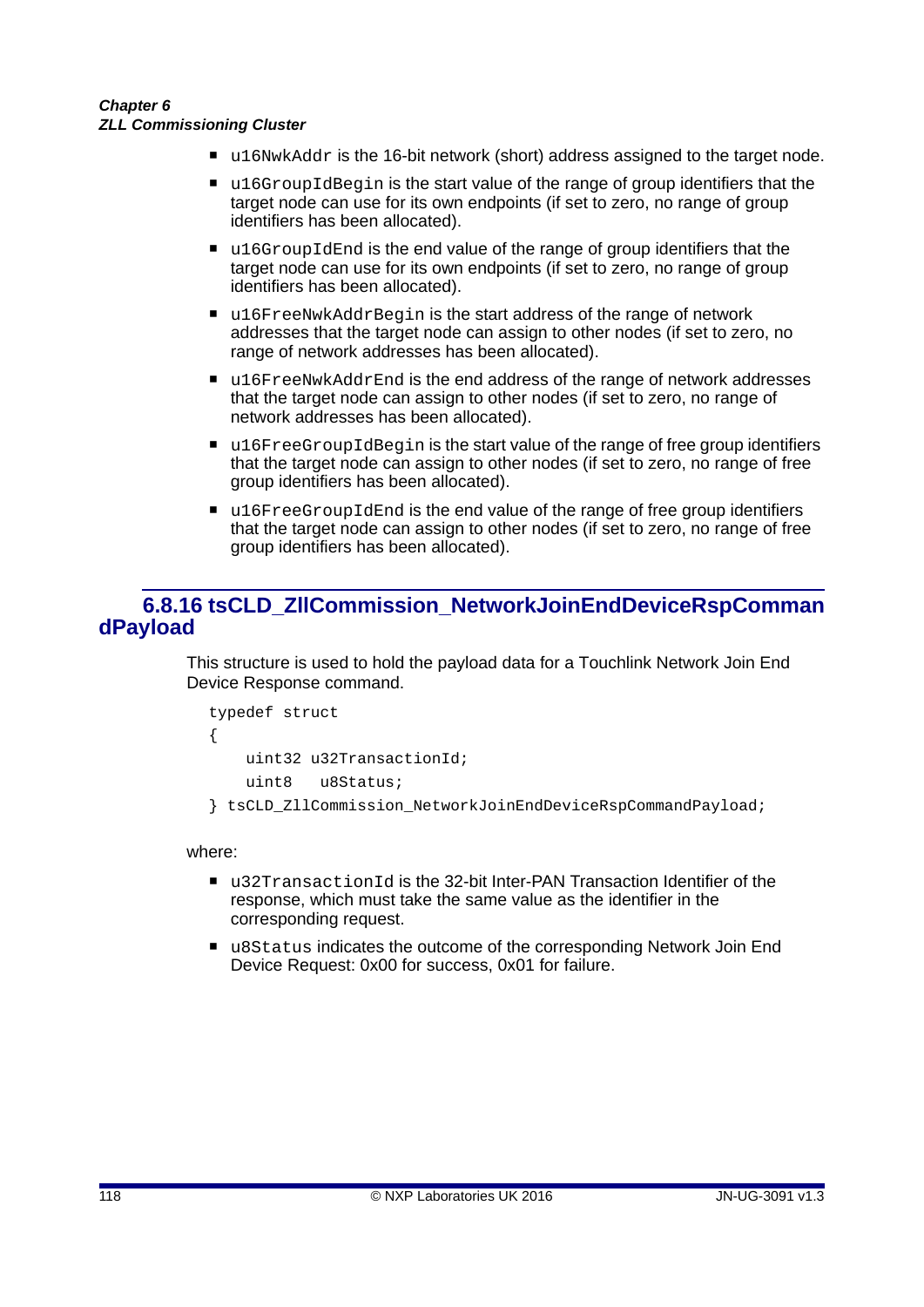# **6.8.17 tsCLD\_ZllCommission\_NetworkUpdateReqCommandPayloa**

**d**

This structure is used to hold the payload data for a Touchlink Network Update Request command.

```
typedef struct
{
    uint32 u32TransactionId;
    uint64 u64ExtPanId;
   uint8 u8NwkUpdateId;
    uint8 u8LogicalChannel;
    uint16 u16PanId;
    uint16 u16NwkAddr;
} tsCLD_ZllCommission_NetworkUpdateReqCommandPayload;
```
where:

- u32TransactionId is the 32-bit Inter-PAN Transaction Identifier of the request. This is a random number generated and inserted by the ZLL library.
- u64ExtPanId is the Extended PAN ID (EPID) of the network.
- u8NwkUpdateId is the current value of the Network Update Identifier (see [Section 6.4.3\)](#page-72-0).
- u8LogicalChannel is the number of the IEEE 802.15.4 radio channel used by the network.
- u16PanId is the PAN ID of the network.
- u16NwkAddr is the 16-bit network (short) address assigned to the target node.

# **6.8.18 tsCLD\_ZllUtilityCustomDataStructure**

This structure is used to hold custom data for a Commissioning Utility instance of the ZLL Commissioning cluster.

```
typedef struct
{
   tsZCL ReceiveEventAddress sRxAddr;
   tsZCL CallBackEvent sCustomCallBackEvent;
    tsCLD_ZllUtilityCallBackMessage sCallBackMessage;
} tsCLD_ZllUtilityCustomDataStructure;
```
- $\blacksquare$  sRxAddr is a ZCL structure containing the destination address of the command.
- sCustomCallBackEvent is the ZCL event structure for the command.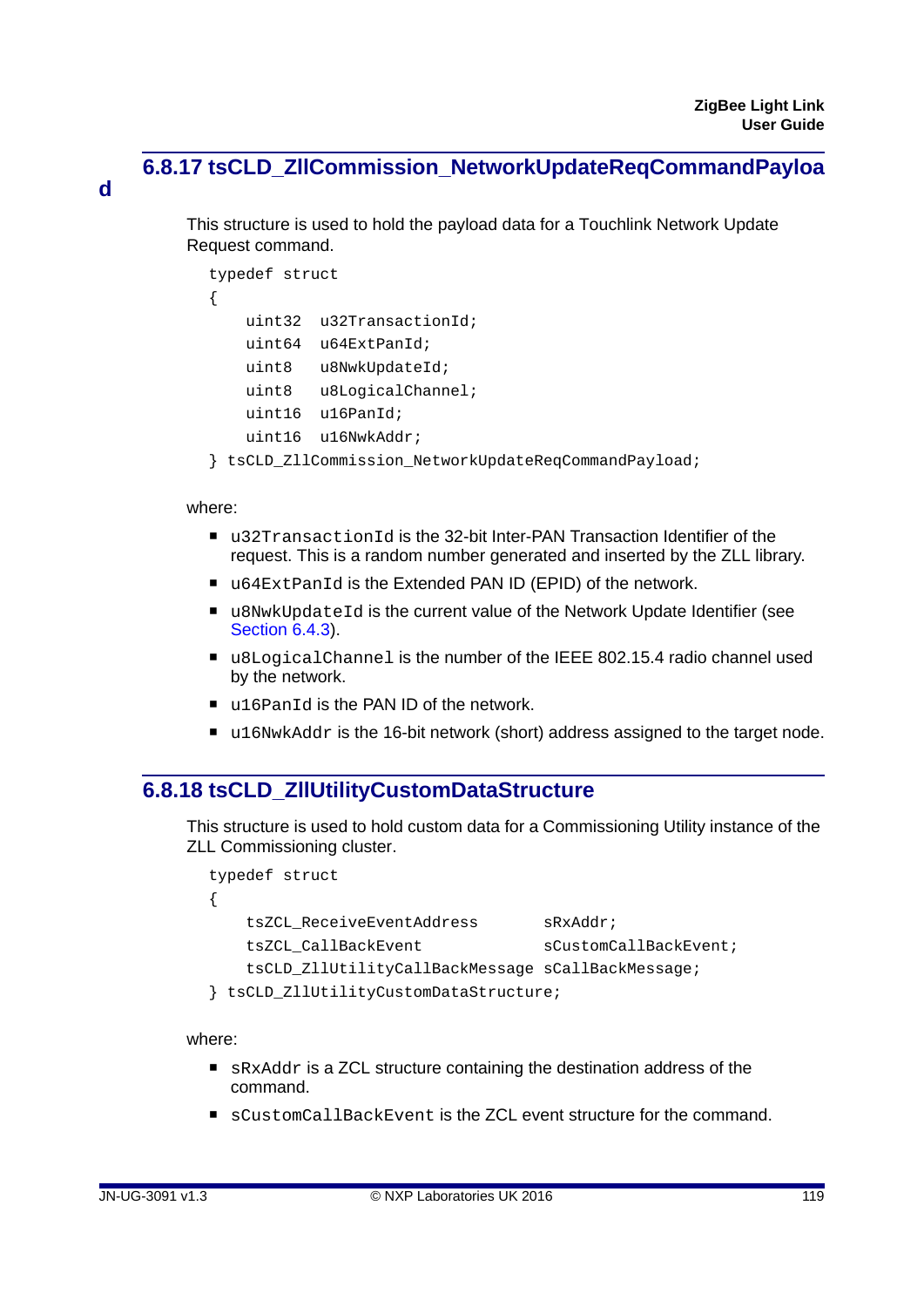■ sCallBackMessage is a structure containing the command ID and payload (see [Section 6.8.19](#page-119-0)).

# <span id="page-119-0"></span>**6.8.19 tsCLD\_ZllUtilityCallBackMessage**

This structure contains the command ID and payload for a received Commissioning Utility command.

```
typedef struct
{
   uint8 u8CommandId;
     union
     {
         tsCLD_ZllUtility_EndpointInformationCommandPayload 
                                        *psEndpointInfoPayload;
         tsCLD_ZllUtility_GetGroupIdReqCommandPayload 
                                        *psGetGroupIdReqPayload;
         tsCLD_ZllUtility_GetGroupIdRspCommandPayload 
                                        *psGetGroupIdRspPayload;
         tsCLD_ZllUtility_GetEndpointListReqCommandPayload 
                                        *psGetEndpointlistReqPayload;
         tsCLD_ZllUtility_GetEndpointListRspCommandPayload 
                                        *psGetEndpointListRspPayload;
     } uMessage;
```
} tsCLD\_ZllUtilityCallBackMessage;

- u8CommandId is the command ID enumerations are provided, as detailed in [Section 6.6.2.](#page-79-0)
- uMessage contains the payload of the command, where the structure used depends on the command ID (the structures are detailed in the sections below).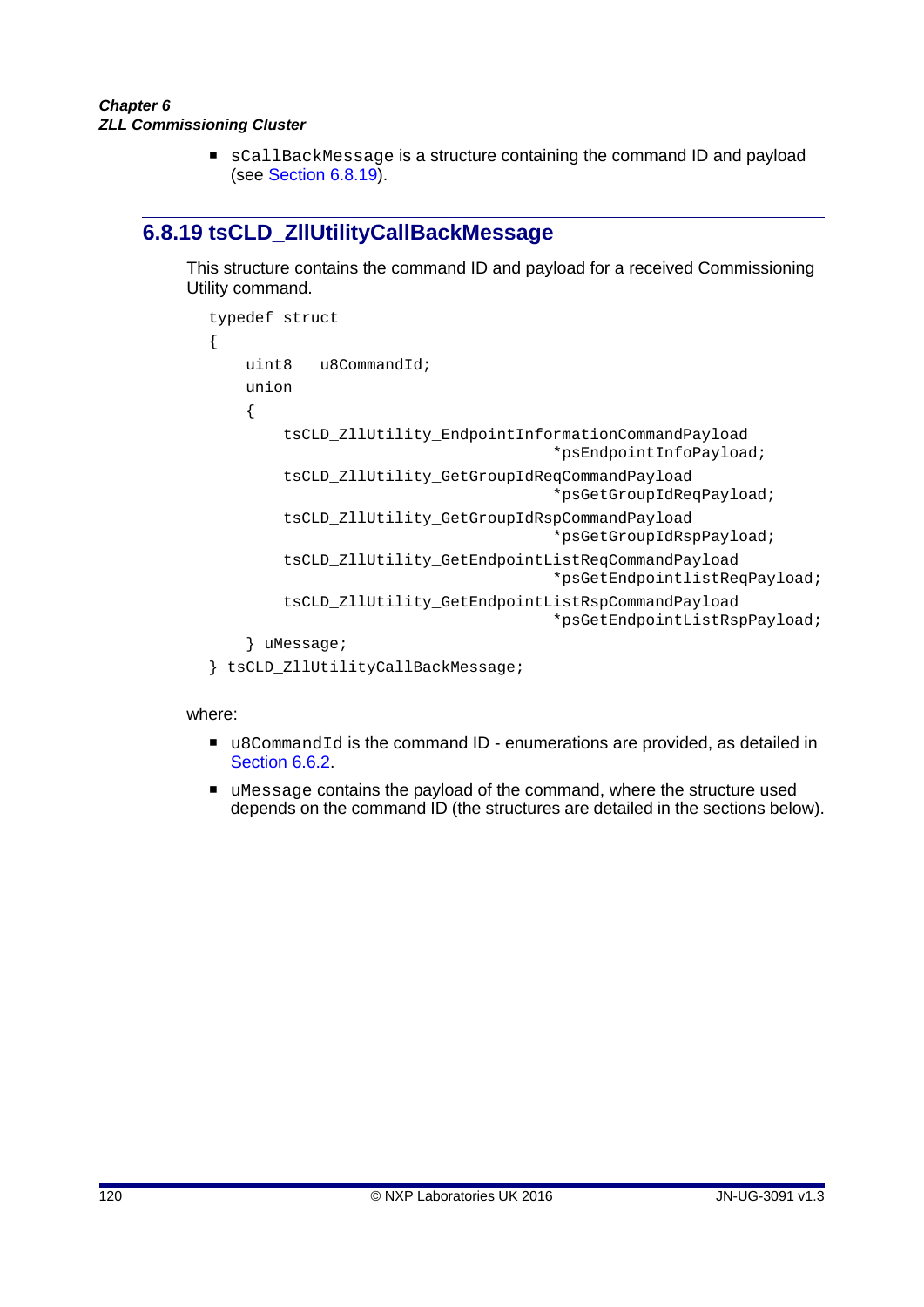# **6.8.20 tsCLD\_ZllUtility\_EndpointInformationCommandPayload**

This structure is used to hold the payload data for a Commissioning Utility Endpoint Information command.

```
typedef struct
{
   uint64 u64IEEEAddr;
    uint16 u16NwkAddr;
   uint8 u8Endpoint;
    uint16 u16ProfileID;
    uint16 u16DeviceID;
    uint8 u8Version;
} tsCLD_ZllUtility_EndpointInformationCommandPayload;
```
- u64IEEEAddr is the IEEE (MAC) address of the local node.
- u16NwkAddr is the network (short) address of the local node.
- u8Endpoint is the number of the local endpoint (1-240).
- ulferofileID is the identifier of the ZigBee application profile supported on the local endpoint.
- u16DeviceID is identifier of the ZLL device on the local endpoint.
- u8Version specifies the version number of the ZLL device on the local endpoint.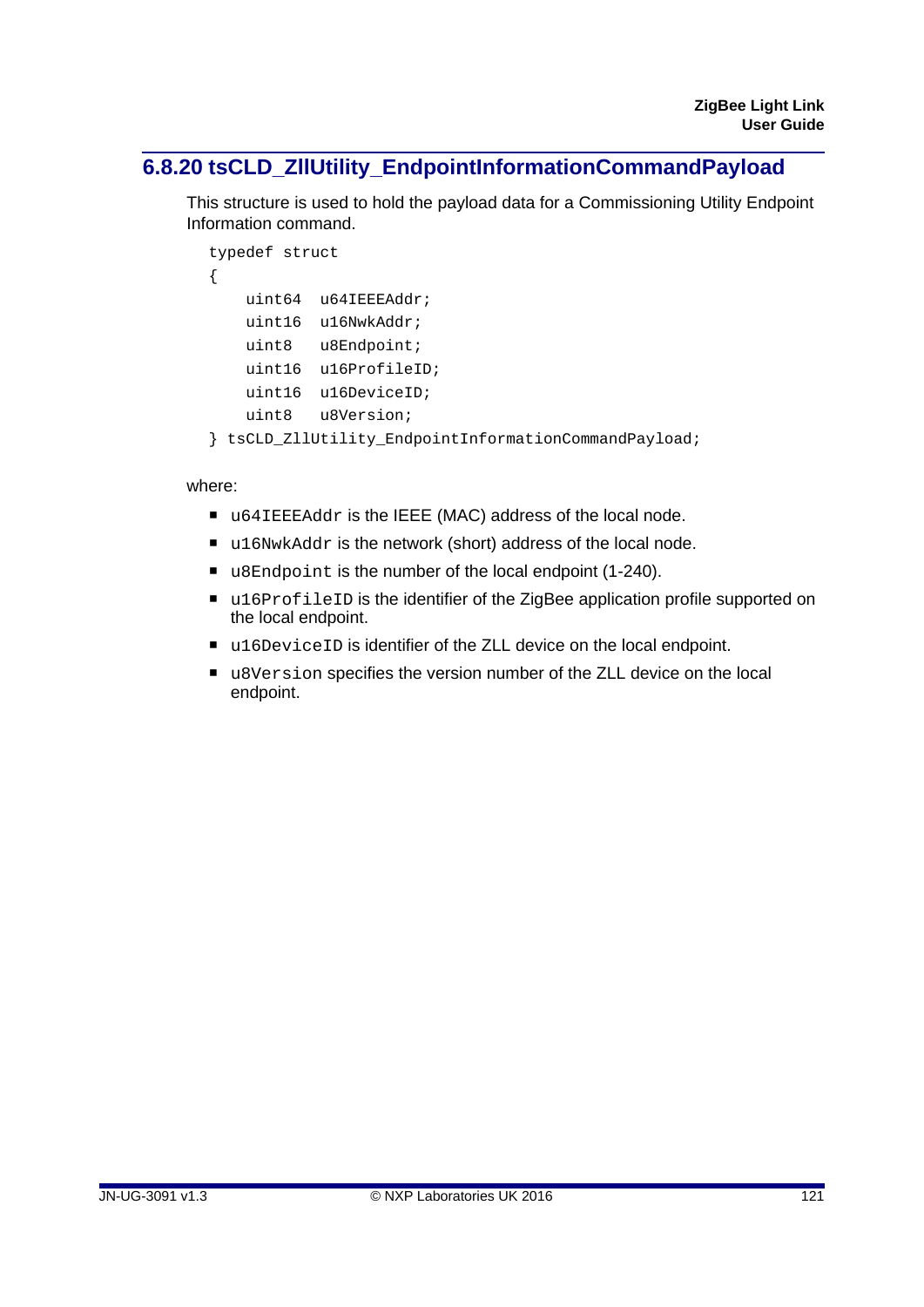# **6.9 Enumerations**

# **6.9.1 Touchlink Event Enumerations**

The event types generated by the Touchlink part of the ZLL Commissioning cluster are enumerated in the teCLD\_ZllCommission\_Command structure below:

```
typedef enum PACK
{
    E_CLD_COMMISSION_CMD_SCAN_REQ = 0x00,
     E_CLD_COMMISSION_CMD_SCAN_RSP,
     E_CLD_COMMISSION_CMD_DEVICE_INFO_REQ,
     E_CLD_COMMISSION_CMD_DEVICE_INFO_RSP,
    E_CLD_COMMISSION_CMD_IDENTIFY_REQ = 0x06,
     E_CLD_COMMISSION_CMD_FACTORY_RESET_REQ,
    E_CLD_COMMISSION_CMD_NETWORK_START_REQ = 0x10,
     E_CLD_COMMISSION_CMD_NETWORK_START_RSP,
     E_CLD_COMMISSION_CMD_NETWORK_JOIN_ROUTER_REQ,
     E_CLD_COMMISSION_CMD_NETWORK_JOIN_ROUTER_RSP,
     E_CLD_COMMISSION_CMD_NETWORK_JOIN_END_DEVICE_REQ,
     E_CLD_COMMISSION_CMD_NETWORK_JOIN_END_DEVICE_RSP,
    E_CLD_COMMISSION_CMD_NETWORK_UPDATE_REQ,
} teCLD_ZllCommission_Command;
```
# **6.9.2 Commissioning Utility Event Enumerations**

The event types generated by the Commissioning Utility part of the ZLL Commissioning cluster are enumerated in the teCLD ZllUtility Command structure below:

```
typedef enum PACK
{
     E_CLD_UTILITY_CMD_ENDPOINT_INFO = 0x40,
     E_CLD_UTILITY_CMD_GET_GROUP_ID_REQ_RSP,
     E_CLD_UTILITY_CMD_GET_ENDPOINT_LIST_REQ_RSP,
} teCLD_ZllUtility_Command;
```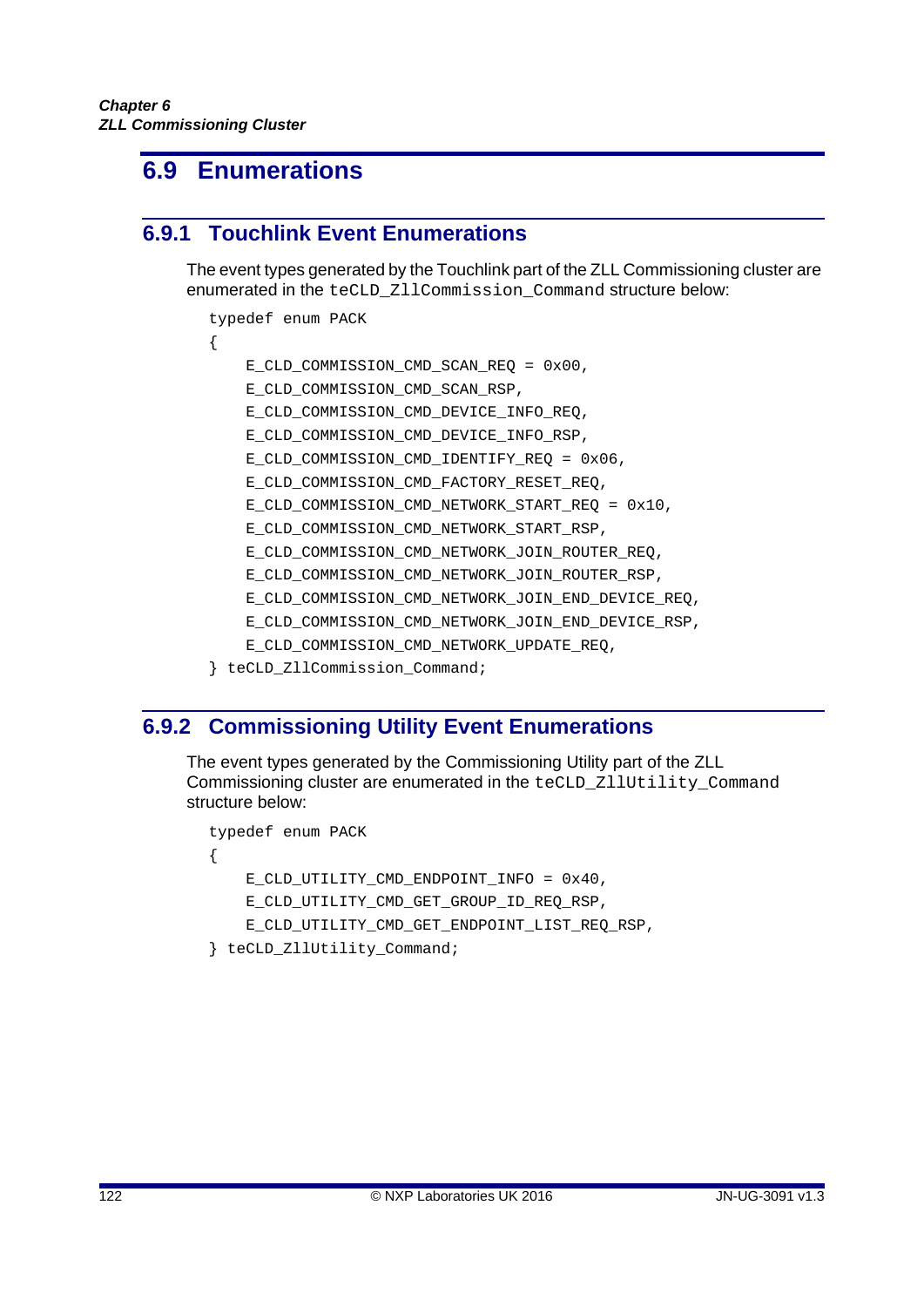# **6.10 Compile-Time Options**

This section describes the compile-time options that may be enabled in the **zcl\_options.h** file of an application that uses the ZLL Commissioning cluster.

The ZLL Commissioning cluster is enabled as follows:

- **Touchlink -** To enable the cluster, define CLD\_ZLL\_COMMISSION, then:
	- to enable the cluster as a server, define ZLL\_COMMISSION\_SERVER
	- to enable the cluster as a client, define ZLL\_COMMISSION\_CLIENT
- **E** Commissioning Utility To enable the cluster, define CLD ZLL UTILITY, then:
	- to enable the cluster as a server, define ZLL\_UTILITY\_SERVER
	- to enable the cluster as a client, define ZLL\_UTILITY\_CLIENT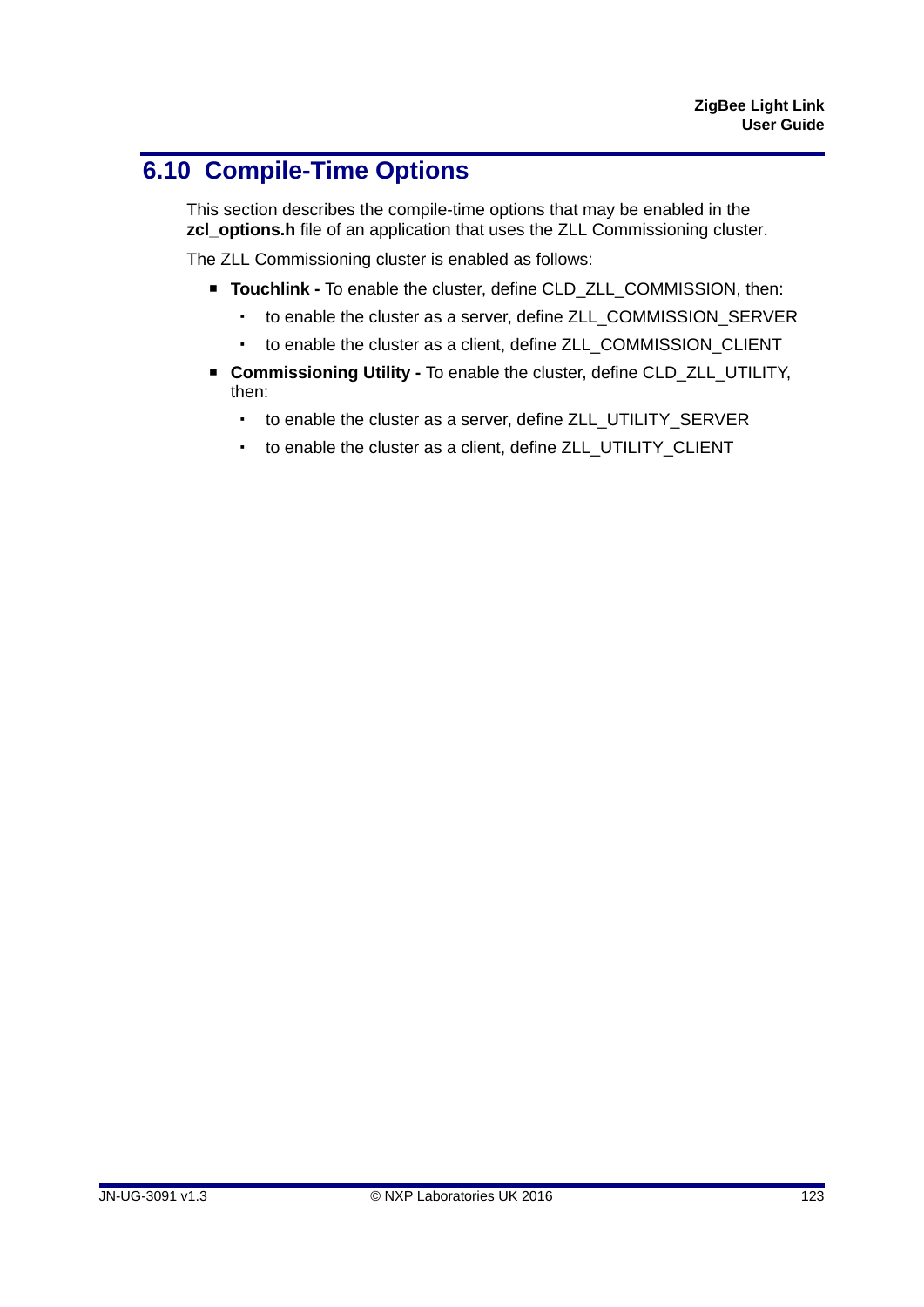*Chapter 6 ZLL Commissioning Cluster*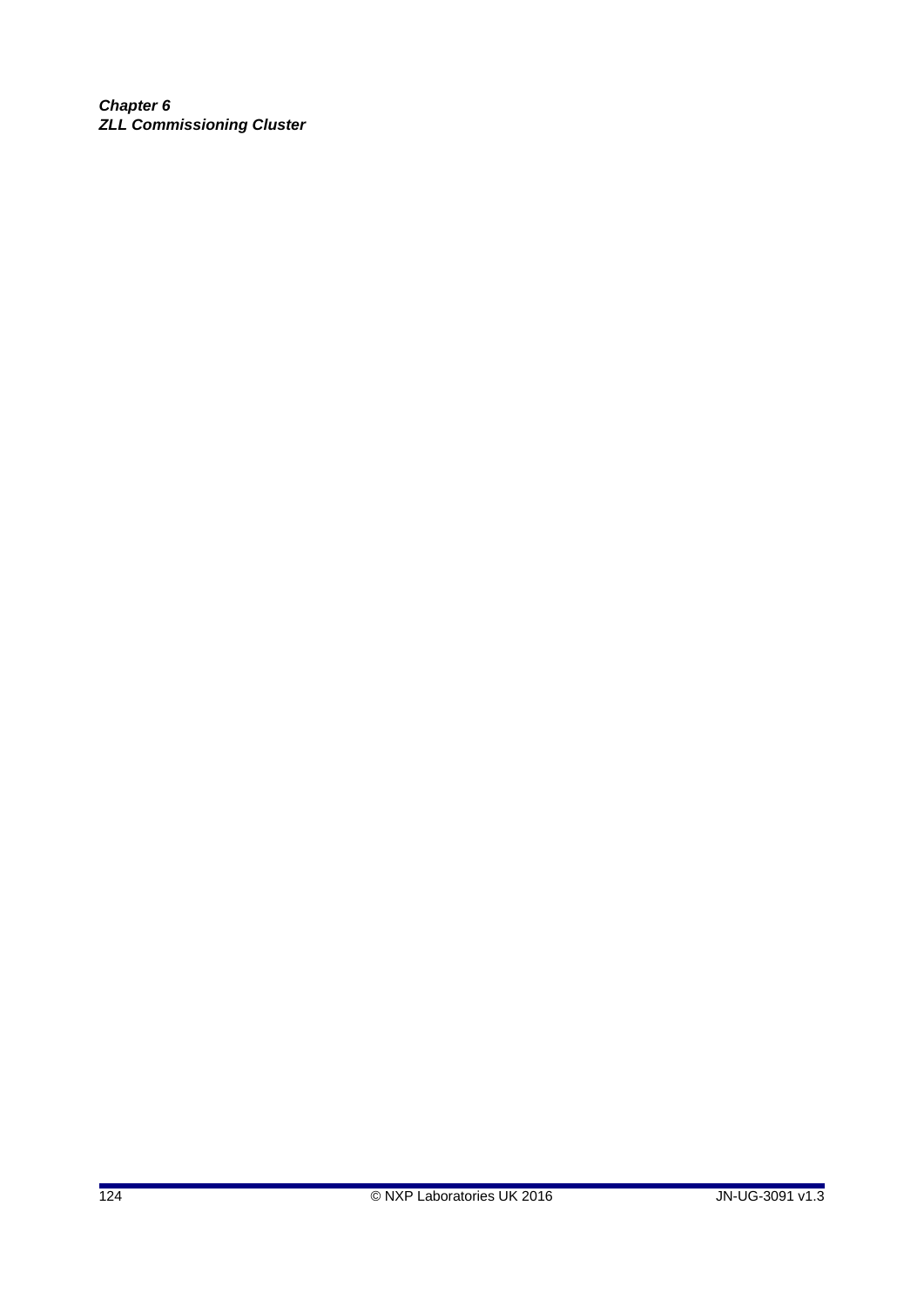# **Part III: General Reference Information**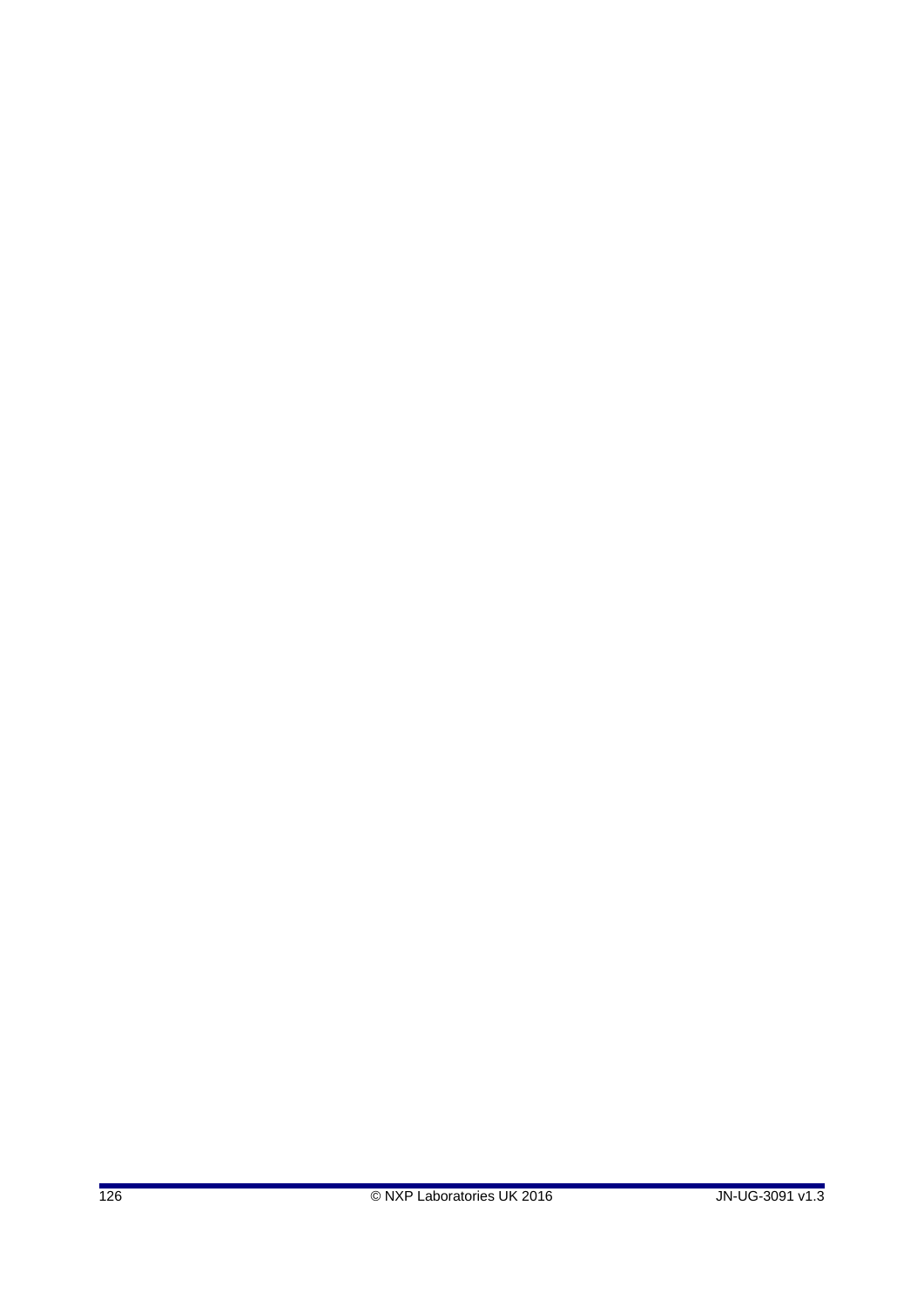# **7. ZLL Core Functions**

This chapter details the core functions of the ZigBee Light Link API. These comprise the following initialisation function, timing update function and device-specific endpoint registration functions:

| <b>Function</b>                             | Page |
|---------------------------------------------|------|
| eZLL_Initialise                             | 128  |
| eZLL_Update100mS                            | 129  |
| eZLL_RegisterOnOffLightEndPoint             | 130  |
| eZLL_RegisterOnOffPlugEndPoint              | 132  |
| eZLL_RegisterDimmableLightEndPoint          | 134  |
| eZLL_RegisterDimmablePlugEndPoint           | 136  |
| eZLL_RegisterColourLightEndPoint            | 138  |
| eZLL_RegisterExtendedColourLightEndPoint    | 140  |
| eZLL_RegisterColourTemperatureLightEndPoint | 142  |
| eZLL_RegisterColourRemoteEndPoint           | 144  |
| eZLL_RegisterColourSceneRemoteEndPoint      | 146  |
| eZLL_RegisterNonColourRemoteEndPoint        | 148  |
| eZLL_RegisterNonColourSceneRemoteEndPoint   | 150  |
| eZLL_RegisterControlBridgeEndPoint          | 152  |
| eZLL_RegisterOnOffSensorEndPoint            | 154  |

**Note 1:** For guidance on using these functions in your application code, refer to [Chapter 4](#page-38-0).

**Note 2:** The return codes for these functions are described in the *ZCL User Guide (JN-UG-3103)*.

**Note 3:** ZLL initialisation must also be performed through definitions in the header file **zcl\_options.h** see [Section 3.5.1](#page-35-0). In addition, JenOS resources for ZLL must also be pre-configured using the JenOS Configuration Editor - refer to the *JenOS User Guide (JN-UG-3075)*.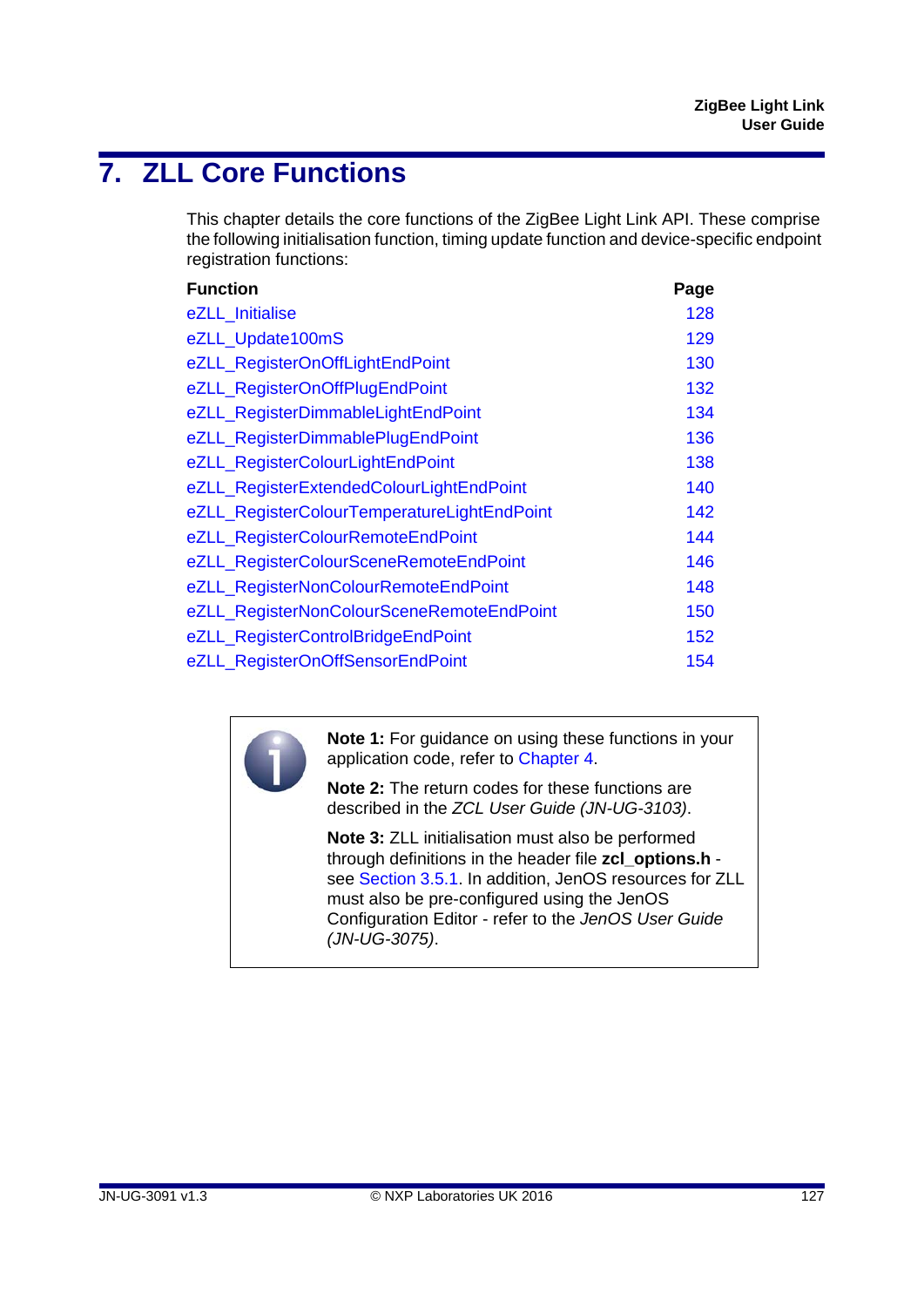## <span id="page-127-0"></span>**eZLL\_Initialise**

**teZCL\_Status eZLL\_Initialise( tfpZCL\_ZCLCallBackFunction** *cbCallBack***, PDUM\_thAPdu** *hAPdu***);**

#### **Description**

This function initialises the ZCL and ZLL libraries. It should be called before registering any endpoints (using one of the device-specific endpoint registration functions from this chapter) and before starting the ZigBee PRO stack.

As part of this function call, you must specify a user-defined callback function that will be invoked when a ZigBee PRO stack event occurs that is not associated with an endpoint (the callback function for events associated with an endpoint is specified when the endpoint is registered using one of the registration functions). This callback function is defined according to the typedef:

typedef void (\* tfpZCL\_ZCLCallBackFunction)

(tsZCL\_CallBackEvent \*pCallBackEvent);

You must also provide a pointer to a local pool of Application Protocol Data Units (APDUs) that will be used by the ZCL to hold messages to be sent and received.

#### **Parameters**

| cbCallBack | Pointer to a callback function to handle stack events that are<br>not associated with a registered endpoint |
|------------|-------------------------------------------------------------------------------------------------------------|
| hAPdu      | Pointer to a pool of APDUs for holding messages to be sent<br>and received                                  |

#### **Returns**

E\_ZCL\_SUCCESS E\_ZCL\_ERR\_HEAP\_FAIL E\_ZCL\_ERR\_PARAMETER\_NULL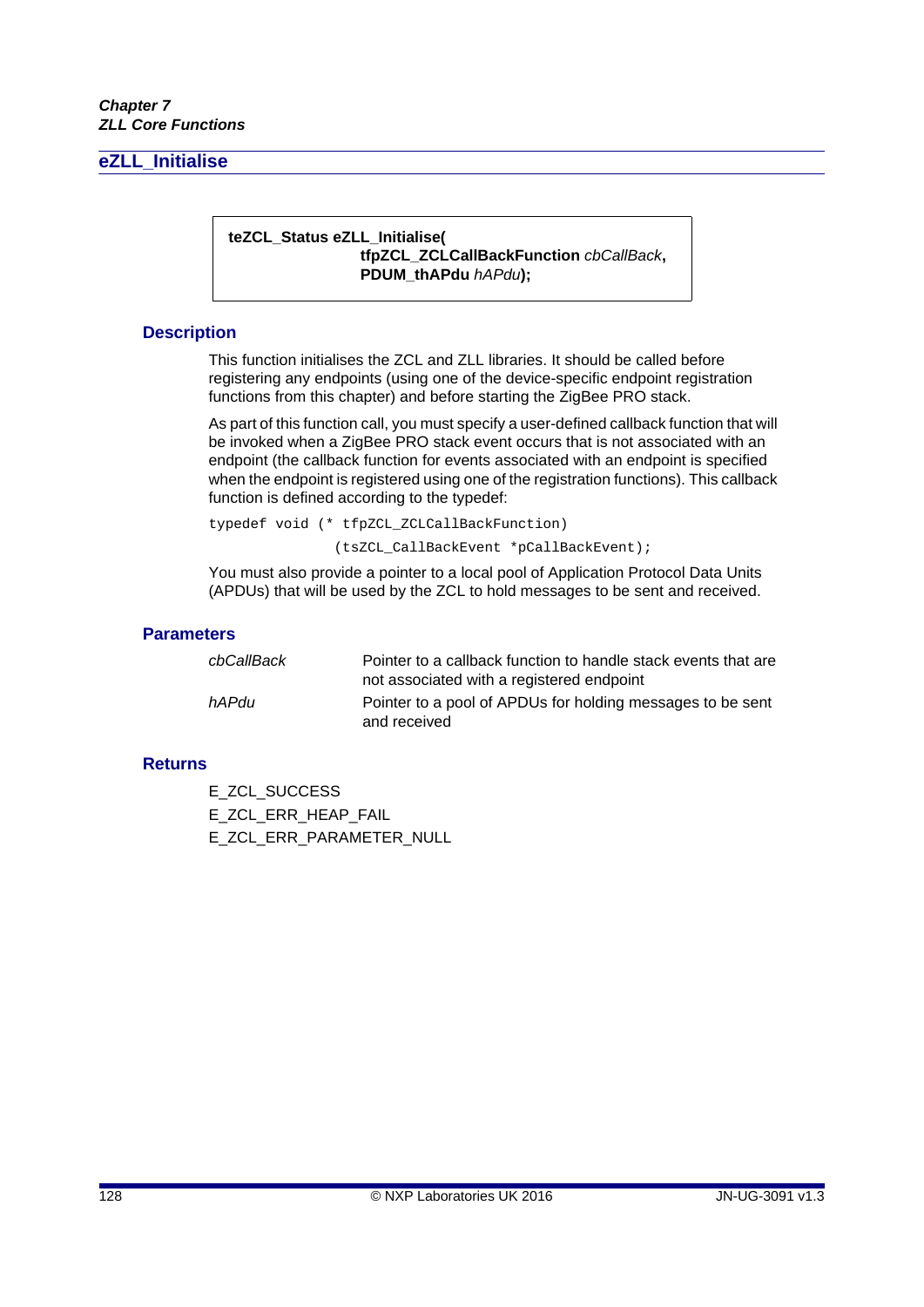#### <span id="page-128-0"></span>**eZLL\_Update100mS**

#### **teZCL\_Status eZLL\_Update100mS(void);**

#### **Description**

This function is used to service all the timing needs of the clusters used by the ZLL application and should be called every 100 ms - this can be achieved by using a 100 ms software timer to periodically prompt execution of this function.

The function calls the external user-defined function **vIdEffectTick()**, which can be used to implement an identify effect on the node. This function must be defined in the application, irrespective of whether identify effects are needed (and thus, may be empty). The function prototype is:

void vIdEffectTick(void)

#### **Parameters**

None

#### **Returns**

E\_ZCL\_SUCCESS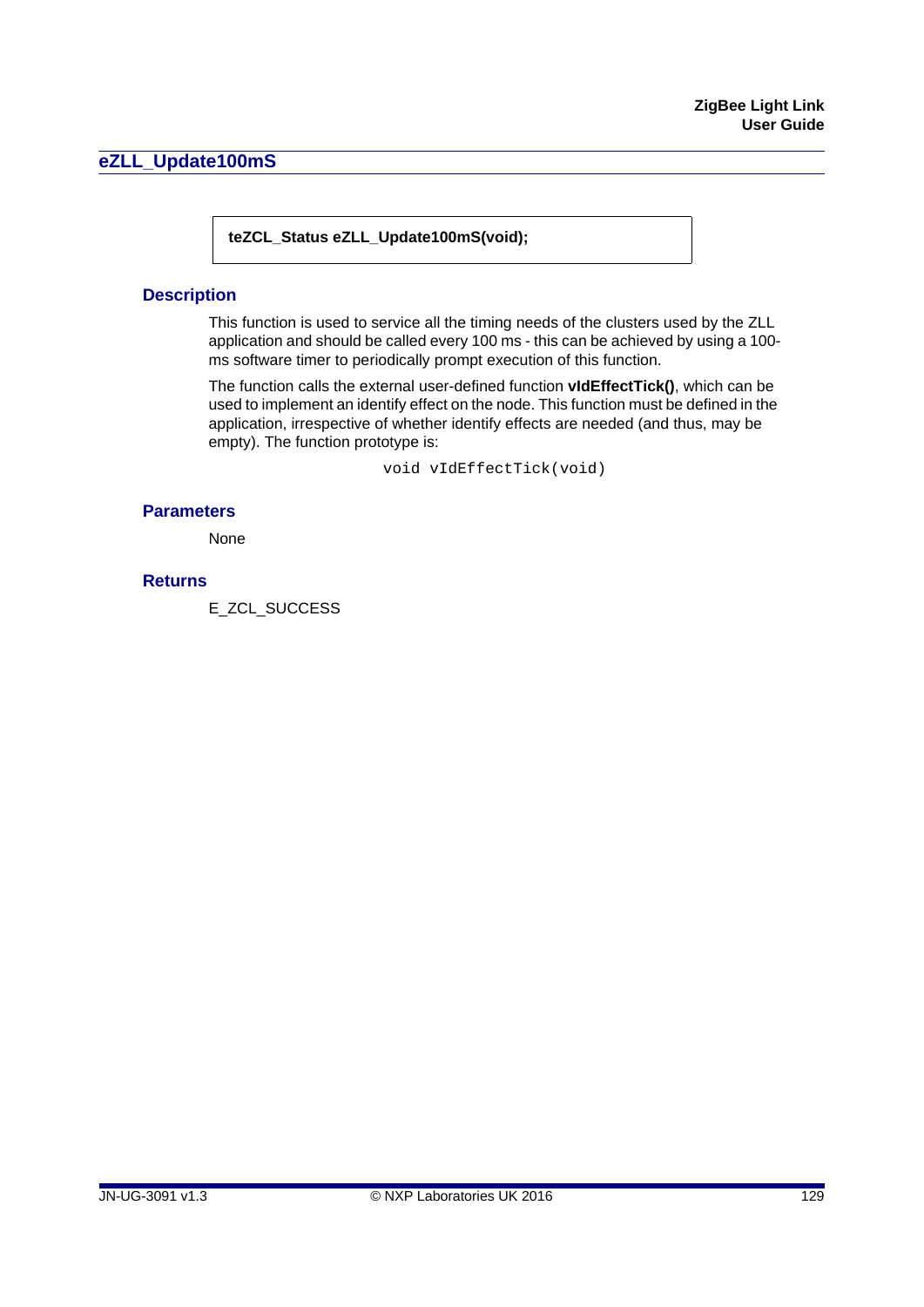#### <span id="page-129-0"></span>**eZLL\_RegisterOnOffLightEndPoint**

**teZCL\_Status eZLL\_RegisterOnOffLightEndPoint( uint8** *u8EndPointIdentifier***, tfpZCL\_ZCLCallBackFunction** *cbCallBack***, tsZLL\_OnOffLightDevice \****psDeviceInfo***);**

#### **Description**

This function is used to register an endpoint which will support an On/Off Light device. The function must be called after the **eZLL\_Initialise()** function and before starting the ZigBee PRO stack.

The specified identifier for the endpoint is a number in the range 1 to 240 (endpoint 0 is reserved for ZigBee use). ZLL endpoints are normally numbered consecutively starting at 1. The specified number must be less than or equal to the value of ZLL\_NUMBER\_OF\_ENDPOINTS defined in the **zcl\_options.h** file, which represents the highest endpoint number used for ZLL.

As part of this function call, you must specify a user-defined callback function that will be invoked when an event occurs that is associated with the endpoint. This callback function is defined according to the typedef:

typedef void (\* tfpZCL\_ZCLCallBackFunction) (tsZCL\_CallBackEvent \*pCallBackEvent);

You must also provide a pointer to a tsZLL\_OnOffLightDevice structure (see [Section 8.1.1\)](#page-156-0) which will be used to store all variables relating to the On/Off Light device associated with the endpoint. The sEndPoint and sClusterInstance fields of this structure are set by this function and must not be directly written to by the application.

The function may be called multiple times if more than one endpoint is being used for example, if more than one On/Off Light device is housed in the same hardware, sharing the same JN51xx module.

| u8EndPointIdentifier | Identifier of endpoint to be registered - this is an endpoint<br>number in the range 1 to 240 |
|----------------------|-----------------------------------------------------------------------------------------------|
| cbCallBack           | Pointer to a callback function to handle events<br>associated with the registered endpoint    |
| psDeviceInfo         | Pointer to structure to be used to hold On/Off Light device<br>variables                      |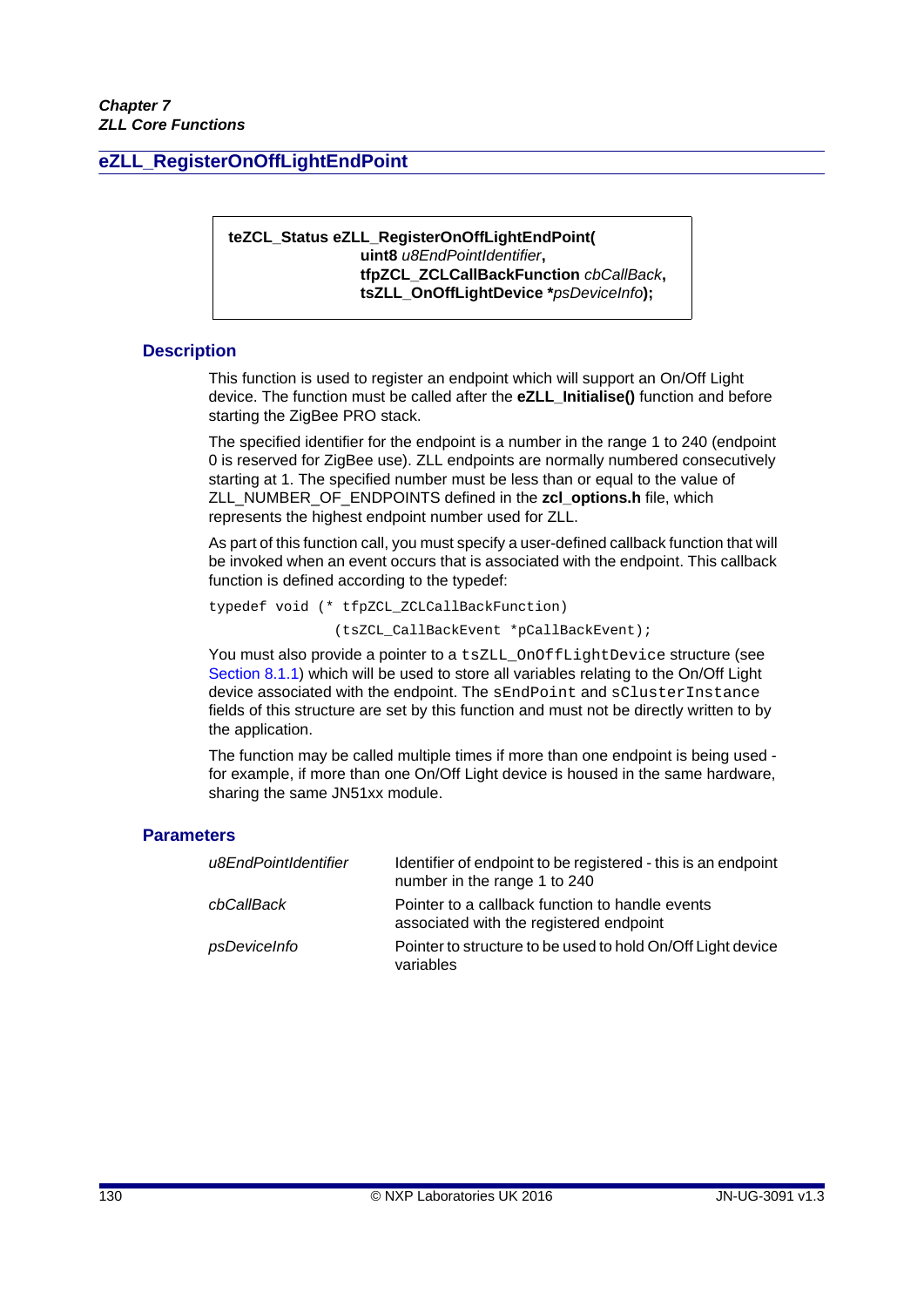- E\_ZCL\_SUCCESS
- E\_ZCL\_FAIL
- E\_ZCL\_ERR\_PARAMETER\_NULL
- E\_ZCL\_ERR\_PARAMETER\_RANGE
- E\_ZCL\_ERR\_EP\_RANGE
- E\_ZCL\_ERR\_CLUSTER\_0
- E\_ZCL\_ERR\_CALLBACK\_NULL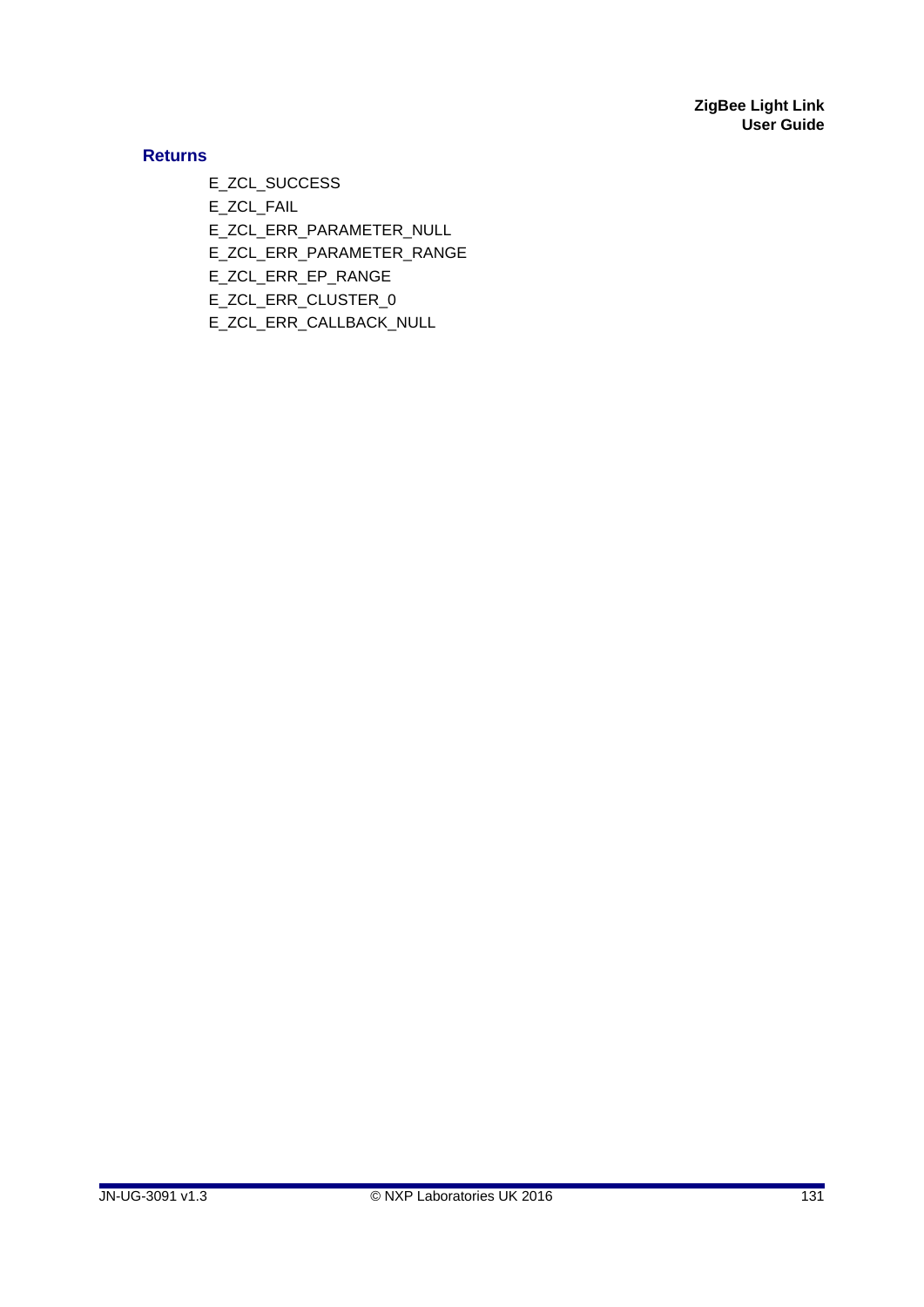#### <span id="page-131-0"></span>**eZLL\_RegisterOnOffPlugEndPoint**

**teZCL\_Status eZLL\_RegisterOnOffPlugEndPoint( uint8** *u8EndPointIdentifier***, tfpZCL\_ZCLCallBackFunction** *cbCallBack***, tsZLL\_OnOffPlugDevice \****psDeviceInfo***);**

#### **Description**

This function is used to register an endpoint which will support an On/Off Plug-in Unit device. The function must be called after the **eZLL\_Initialise()** function and before starting the ZigBee PRO stack.

The specified identifier for the endpoint is a number in the range 1 to 240 (endpoint 0 is reserved for ZigBee use). ZLL endpoints are normally numbered consecutively starting at 1. The specified number must be less than or equal to the value of ZLL\_NUMBER\_OF\_ENDPOINTS defined in the **zcl\_options.h** file, which represents the highest endpoint number used for ZLL.

As part of this function call, you must specify a user-defined callback function that will be invoked when an event occurs that is associated with the endpoint. This callback function is defined according to the typedef:

typedef void (\* tfpZCL\_ZCLCallBackFunction)

(tsZCL\_CallBackEvent \*pCallBackEvent);

You must also provide a pointer to a tsZLL\_OnOffPlugDevice structure (see [Section 8.1.2\)](#page-157-0) which will be used to store all variables relating to the On/Off Plug-in Unit device associated with the endpoint. The sEndPoint and sClusterInstance fields of this structure are set by this function and must not be directly written to by the application.

The function may be called multiple times if more than one endpoint is being used for example, if more than one On/Off Plug-in Unit device is housed in the same hardware, sharing the same JN51xx module.

| u8EndPointIdentifier | Identifier of endpoint to be registered - this is an endpoint<br>number in the range 1 to 240 |
|----------------------|-----------------------------------------------------------------------------------------------|
| cbCallBack           | Pointer to a callback function to handle events<br>associated with the registered endpoint    |
| psDeviceInfo         | Pointer to structure to be used to hold On/Off Plug-in Unit<br>device variables               |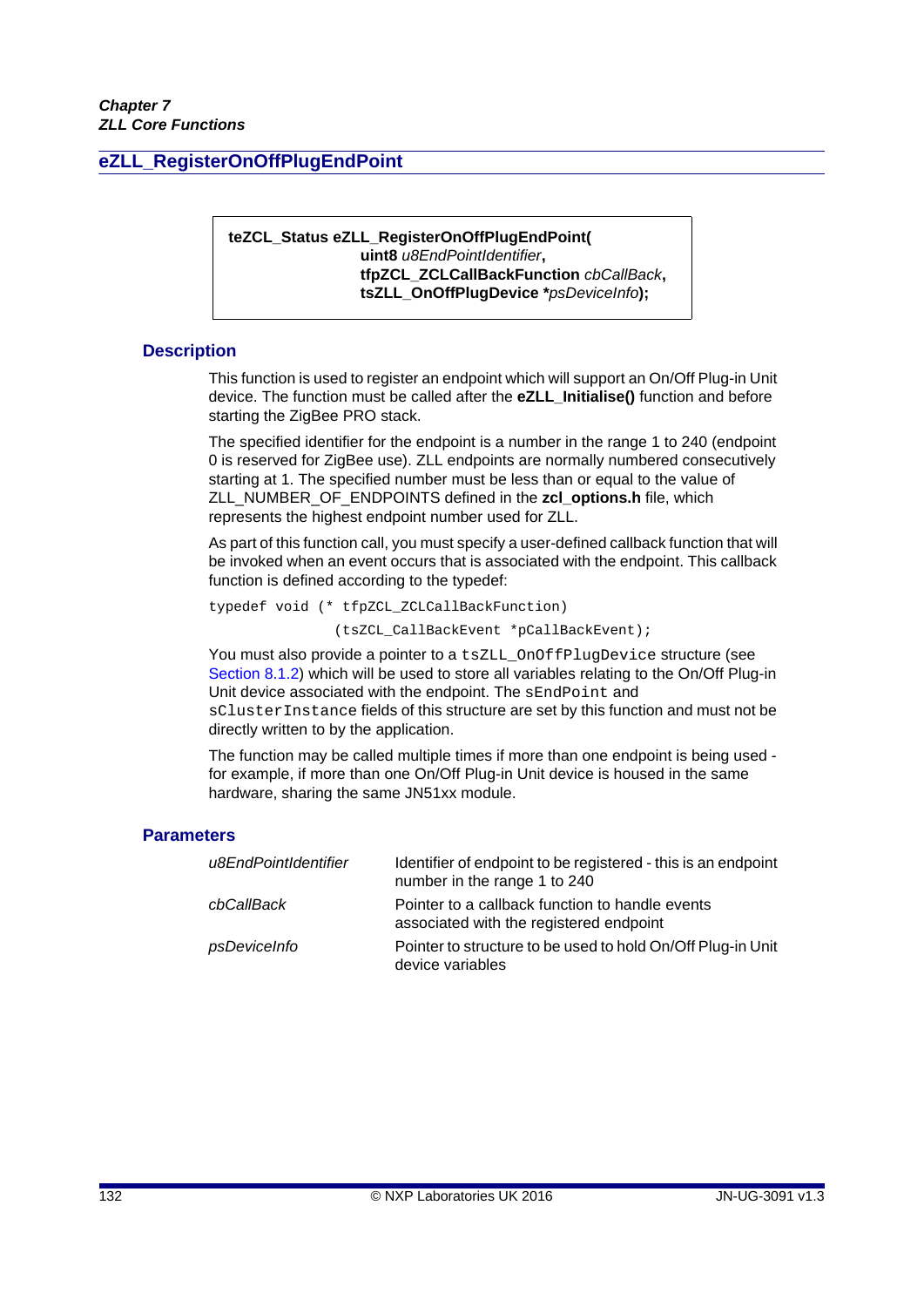- E\_ZCL\_SUCCESS
- E\_ZCL\_FAIL
- E\_ZCL\_ERR\_PARAMETER\_NULL
- E\_ZCL\_ERR\_PARAMETER\_RANGE
- E\_ZCL\_ERR\_EP\_RANGE
- E\_ZCL\_ERR\_CLUSTER\_0
- E\_ZCL\_ERR\_CALLBACK\_NULL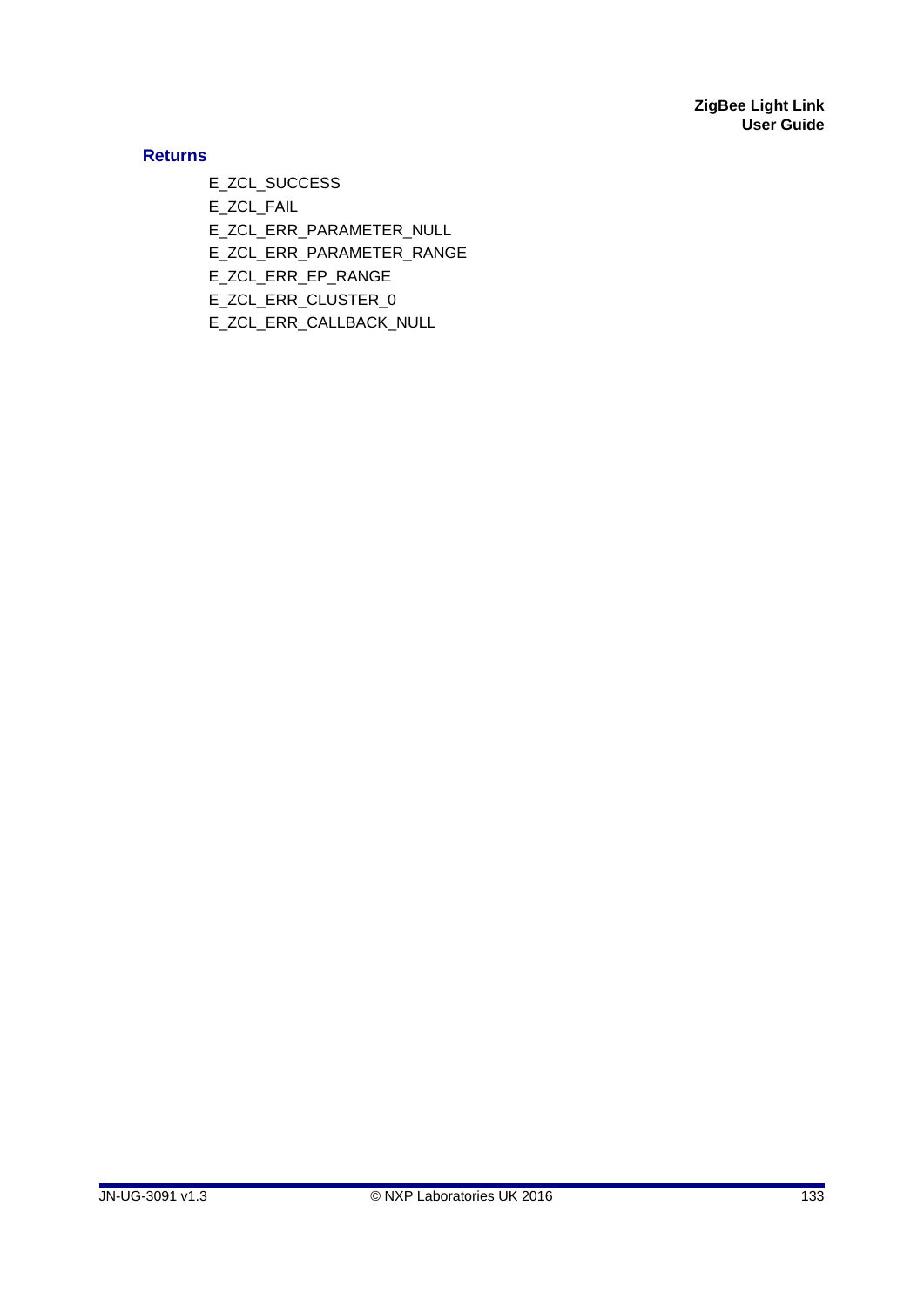#### <span id="page-133-0"></span>**eZLL\_RegisterDimmableLightEndPoint**

**teZCL\_Status eZLL\_RegisterDimmableLightEndPoint( uint8** *u8EndPointIdentifier***, tfpZCL\_ZCLCallBackFunction** *cbCallBack***, tsZLL\_DimmableLightDevice \****psDeviceInfo***);**

#### **Description**

This function is used to register an endpoint which will support a Dimmable Light device. The function must be called after the **eZLL\_Initialise()** function and before starting the ZigBee PRO stack.

The specified identifier for the endpoint is a number in the range 1 to 240 (endpoint 0 is reserved for ZigBee use). ZLL endpoints are normally numbered consecutively starting at 1. The specified number must be less than or equal to the value of ZLL\_NUMBER\_OF\_ENDPOINTS defined in the **zcl\_options.h** file, which represents the highest endpoint number used for ZLL.

As part of this function call, you must specify a user-defined callback function that will be invoked when an event occurs that is associated with the endpoint (events are detailed in the *ZCL User Guide (JN-UG-3103)*). This callback function is defined according to the typedef:

typedef void (\* tfpZCL\_ZCLCallBackFunction) (tsZCL\_CallBackEvent \*pCallBackEvent);

You must also provide a pointer to a tsZLL\_DimmableLightDevice structure (see [Section 8.1.3](#page-159-0)) which will be used to store all variables relating to the Dimmable Light device associated with the endpoint. The sEndPoint and sClusterInstance fields of this structure are set by this function and must not be directly written to by the application.

The function may be called multiple times if more than one endpoint is being used for example, if more than one Dimmable Light device is housed in the same hardware, sharing the same JN51xx module.

| u8EndPointIdentifier | Identifier of endpoint to be registered - this is an endpoint<br>number in the range 1 to 240 |
|----------------------|-----------------------------------------------------------------------------------------------|
| cbCallBack           | Pointer to a callback function to handle events<br>associated with the registered endpoint    |
| psDeviceInfo         | Pointer to structure to be used to hold Dimmable Light<br>device variables                    |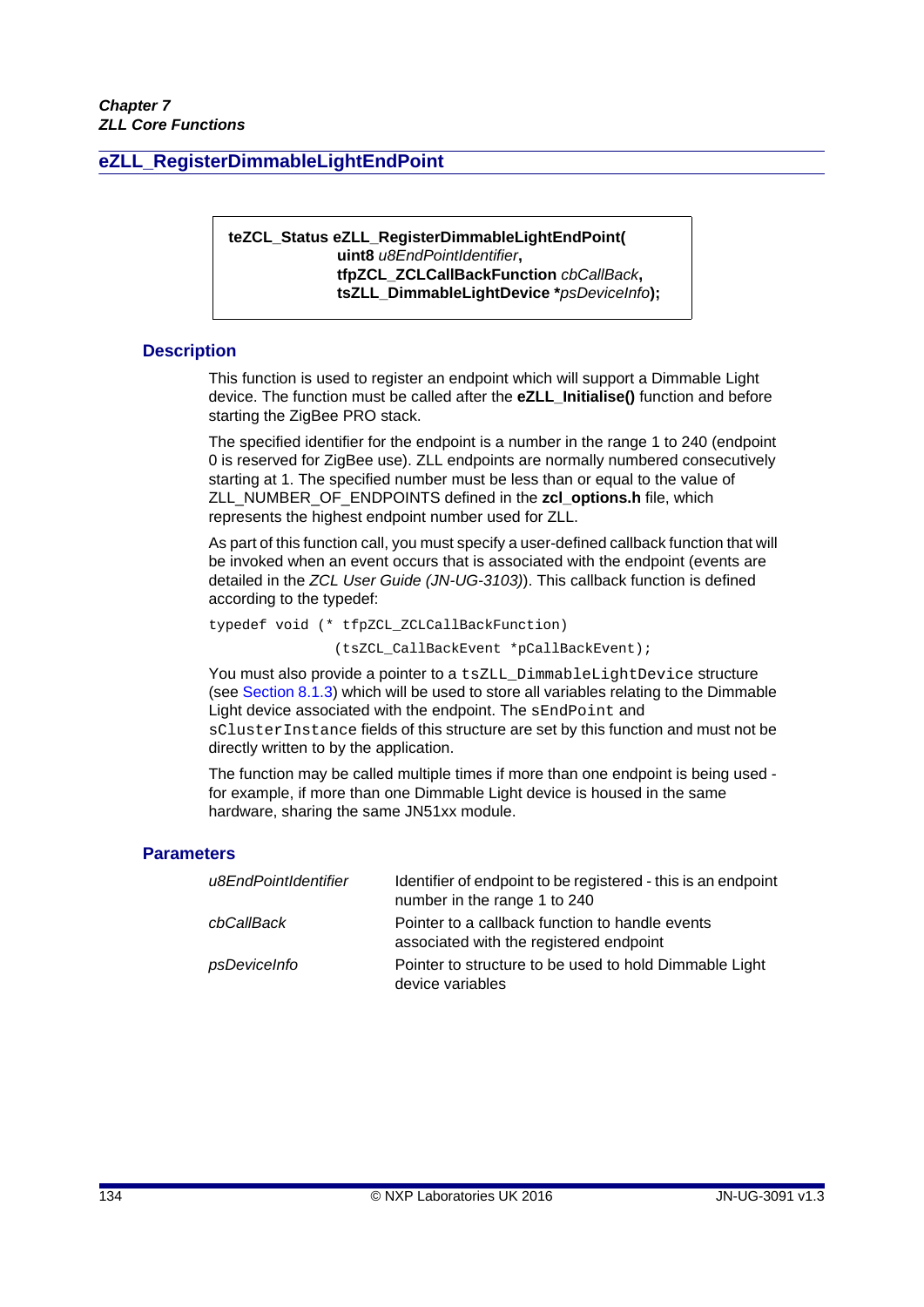- E\_ZCL\_SUCCESS
- E\_ZCL\_FAIL
- E\_ZCL\_ERR\_PARAMETER\_NULL
- E\_ZCL\_ERR\_PARAMETER\_RANGE
- E\_ZCL\_ERR\_EP\_RANGE
- E\_ZCL\_ERR\_CLUSTER\_0
- E\_ZCL\_ERR\_CALLBACK\_NULL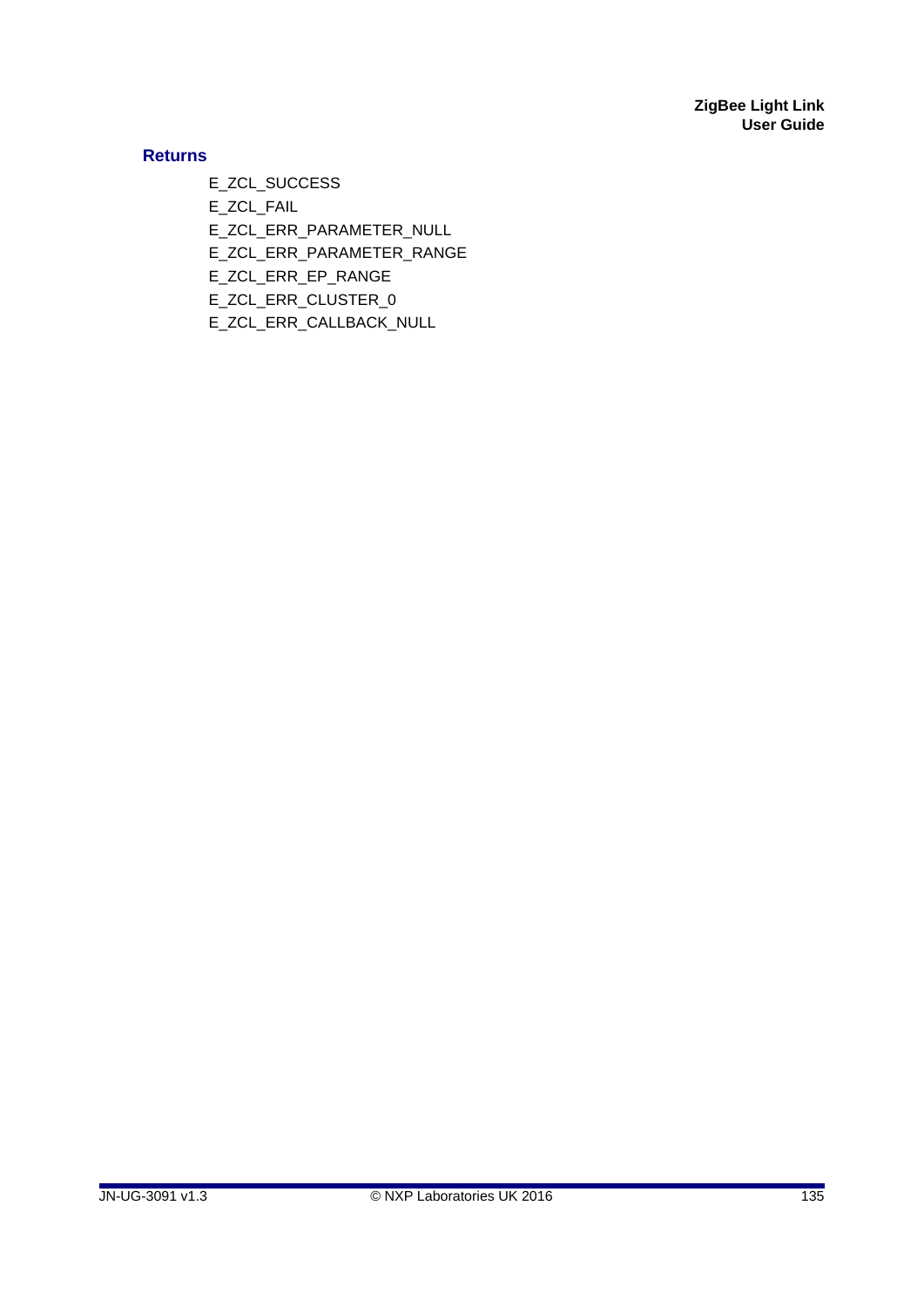#### <span id="page-135-0"></span>**eZLL\_RegisterDimmablePlugEndPoint**

**teZCL\_Status eZLL\_RegisterDimmablePlugEndPoint( uint8** *u8EndPointIdentifier***, tfpZCL\_ZCLCallBackFunction** *cbCallBack***, tsZLL\_DimmablePlugDevice \****psDeviceInfo***);**

#### **Description**

This function is used to register an endpoint which will support a Dimmable Plug-in Unit device. The function must be called after the **eZLL\_Initialise()** function and before starting the ZigBee PRO stack.

The specified identifier for the endpoint is a number in the range 1 to 240 (endpoint 0 is reserved for ZigBee use). ZLL endpoints are normally numbered consecutively starting at 1. The specified number must be less than or equal to the value of ZLL\_NUMBER\_OF\_ENDPOINTS defined in the **zcl\_options.h** file, which represents the highest endpoint number used for ZLL.

As part of this function call, you must specify a user-defined callback function that will be invoked when an event occurs that is associated with the endpoint. This callback function is defined according to the typedef:

typedef void (\* tfpZCL\_ZCLCallBackFunction)

(tsZCL\_CallBackEvent \*pCallBackEvent);

You must also provide a pointer to a tsZLL\_DimmablePlugDevice structure (see [Section 8.1.4](#page-160-0)) which will be used to store all variables relating to the Dimmable Plugin Unit device associated with the endpoint. The sEndPoint and sClusterInstance fields of this structure are set by this function and must not be directly written to by the application.

The function may be called multiple times if more than one endpoint is being used for example, if more than one Dimmable Plug-in Unit device is housed in the same hardware, sharing the same JN51xx module.

| u8EndPointIdentifier | Identifier of endpoint to be registered - this is an endpoint<br>number in the range 1 to 240 |
|----------------------|-----------------------------------------------------------------------------------------------|
| cbCallBack           | Pointer to a callback function to handle events<br>associated with the registered endpoint    |
| psDeviceInfo         | Pointer to structure to be used to hold Dimmable Plug-in<br>Unit device variables             |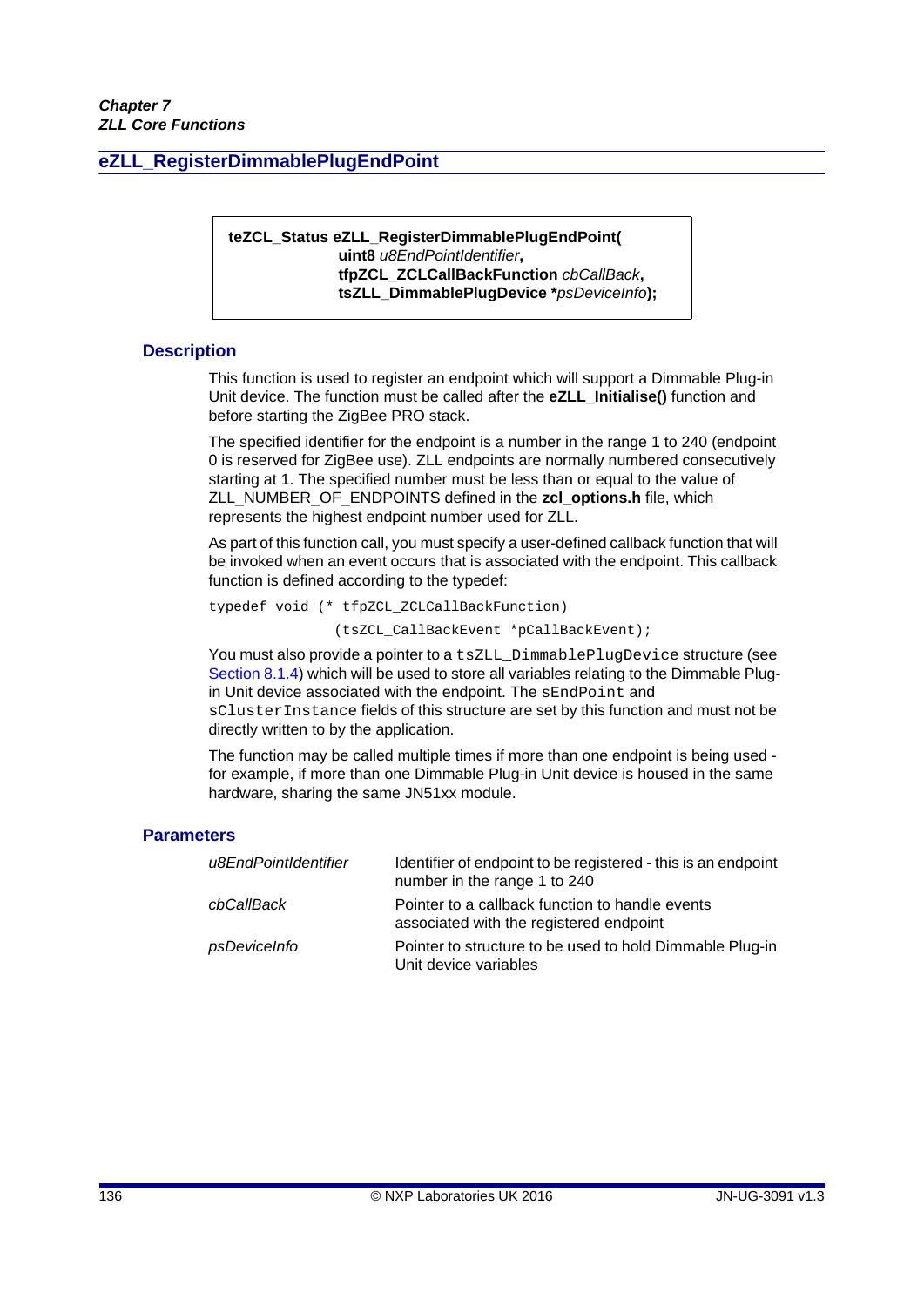- E\_ZCL\_SUCCESS
- E\_ZCL\_FAIL
- E\_ZCL\_ERR\_PARAMETER\_NULL
- E\_ZCL\_ERR\_PARAMETER\_RANGE
- E\_ZCL\_ERR\_EP\_RANGE
- E\_ZCL\_ERR\_CLUSTER\_0
- E\_ZCL\_ERR\_CALLBACK\_NULL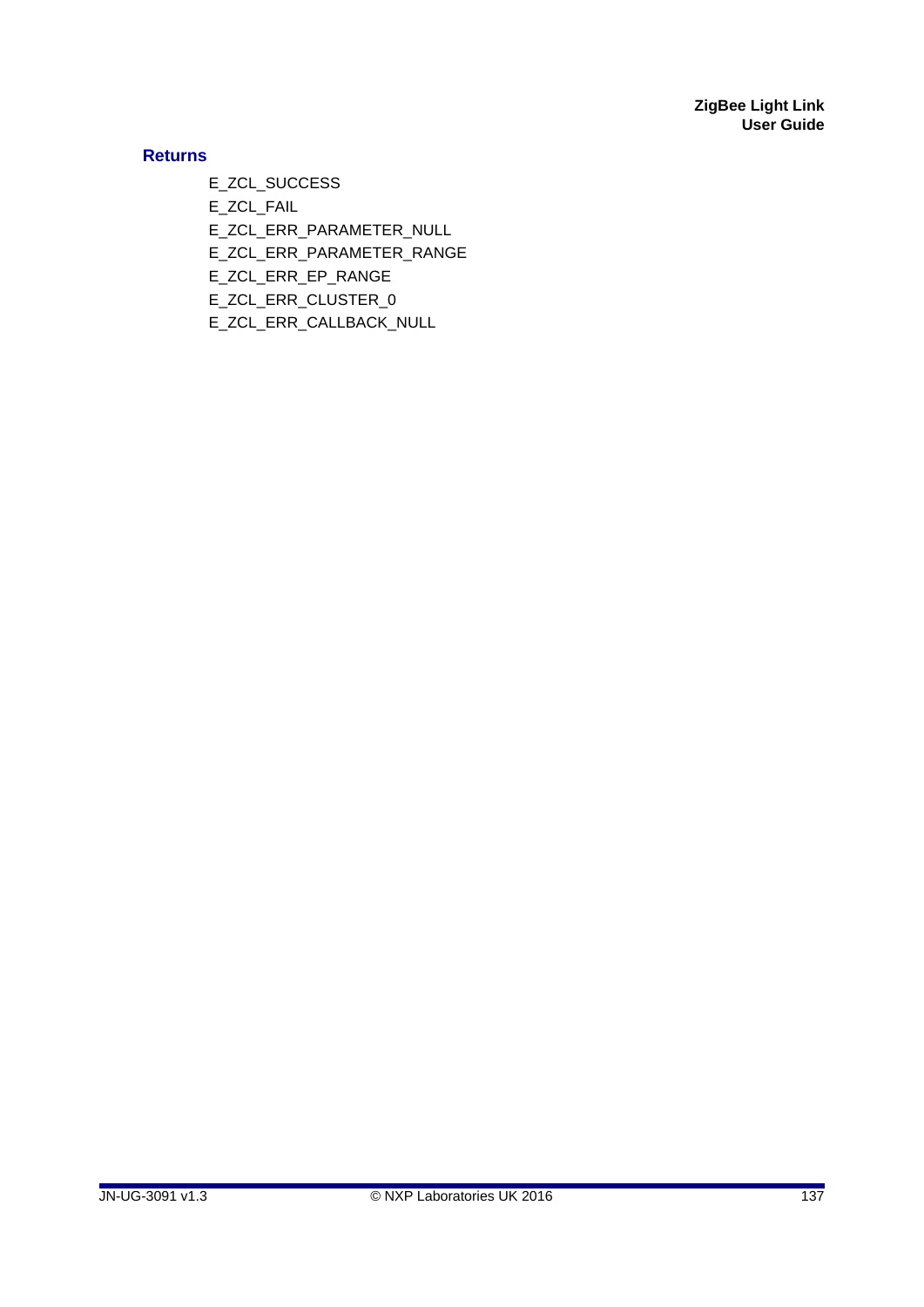#### <span id="page-137-0"></span>**eZLL\_RegisterColourLightEndPoint**

**teZCL\_Status eZLL\_RegisterColourLightEndPoint( uint8** *u8EndPointIdentifier***, tfpZCL\_ZCLCallBackFunction** *cbCallBack***, tsZLL\_ColourLightDevice \****psDeviceInfo***);**

#### **Description**

This function is used to register an endpoint which will support a Colour Light device. The function must be called after the **eZLL\_Initialise()** function and before starting the ZigBee PRO stack.

The specified identifier for the endpoint is a number in the range 1 to 240 (endpoint 0 is reserved for ZigBee use). ZLL endpoints are normally numbered consecutively starting at 1. The specified number must be less than or equal to the value of ZLL\_NUMBER\_OF\_ENDPOINTS defined in the **zcl\_options.h** file, which represents the highest endpoint number used for ZLL.

As part of this function call, you must specify a user-defined callback function that will be invoked when an event occurs that is associated with the endpoint. This callback function is defined according to the typedef:

typedef void (\* tfpZCL\_ZCLCallBackFunction) (tsZCL\_CallBackEvent \*pCallBackEvent);

You must also provide a pointer to a tsZLL\_ColourLightDevice structure (see [Section 8.1.5\)](#page-161-0) which will be used to store all variables relating to the Colour Light device associated with the endpoint. The sEndPoint and sClusterInstance fields of this structure are set by this function and must not be directly written to by the application.

The function may be called multiple times if more than one endpoint is being used for example, if more than one Colour Light device is housed in the same hardware, sharing the same JN51xx module.

| u8EndPointIdentifier | Identifier of endpoint to be registered - this is an endpoint<br>number in the range 1 to 240 |
|----------------------|-----------------------------------------------------------------------------------------------|
| cbCallBack           | Pointer to a callback function to handle events<br>associated with the registered endpoint    |
| psDeviceInfo         | Pointer to structure to be used to hold Colour Light device<br>variables                      |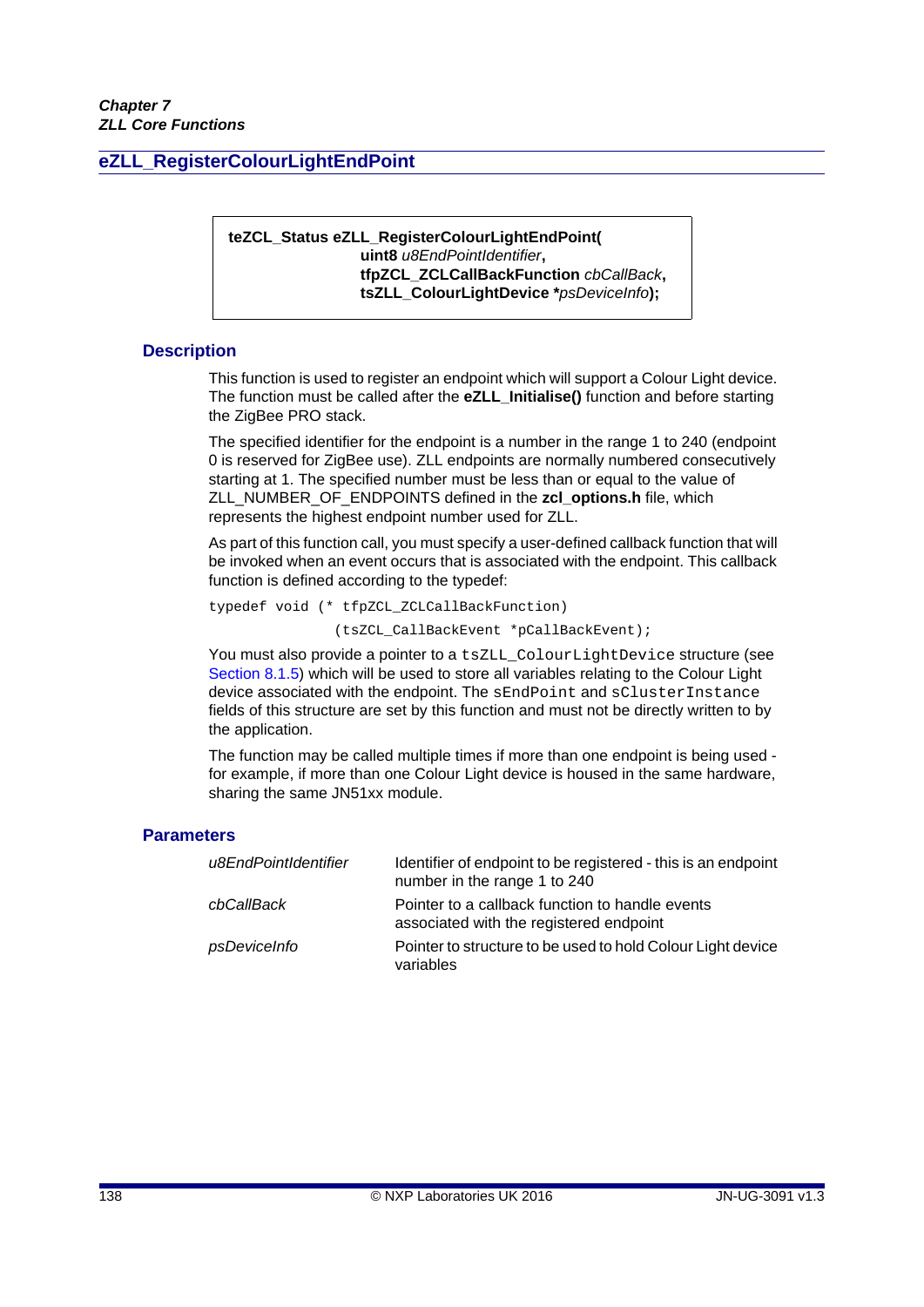- E\_ZCL\_SUCCESS
- E\_ZCL\_FAIL
- E\_ZCL\_ERR\_PARAMETER\_NULL
- E\_ZCL\_ERR\_PARAMETER\_RANGE
- E\_ZCL\_ERR\_EP\_RANGE
- E\_ZCL\_ERR\_CLUSTER\_0
- E\_ZCL\_ERR\_CALLBACK\_NULL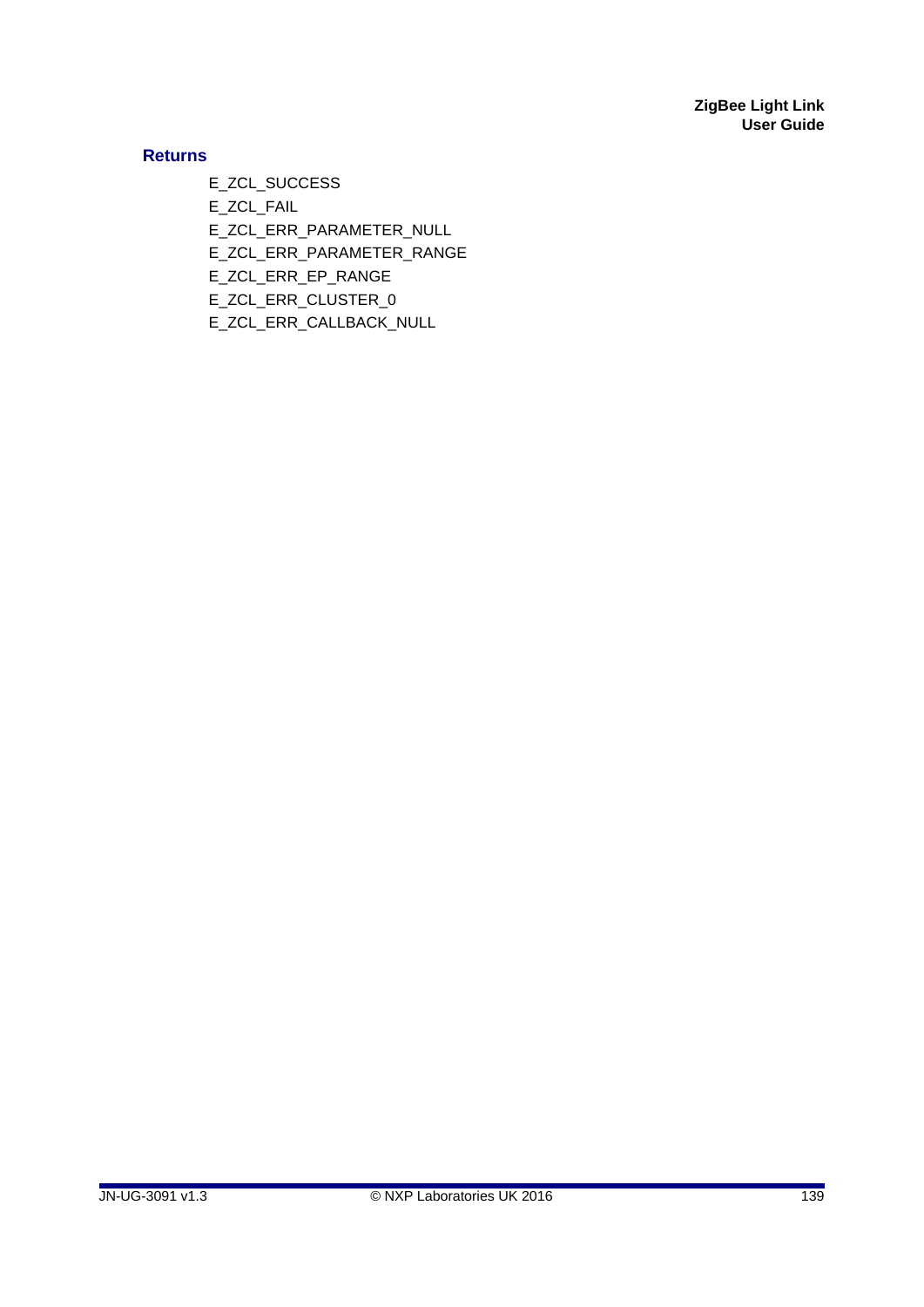## <span id="page-139-0"></span>**eZLL\_RegisterExtendedColourLightEndPoint**

**teZCL\_Status eZLL\_RegisterExtendedColourLightEndPoint( uint8** *u8EndPointIdentifier***, tfpZCL\_ZCLCallBackFunction** *cbCallBack***, tsZLL\_ExtendedColourLightDevice \****psDeviceInfo***);**

#### **Description**

This function is used to register an endpoint which will support an Extended Colour Light device. The function must be called after the **eZLL\_Initialise()** function and before starting the ZigBee PRO stack.

The specified identifier for the endpoint is a number in the range 1 to 240 (endpoint 0 is reserved for ZigBee use). ZLL endpoints are normally numbered consecutively starting at 1. The specified number must be less than or equal to the value of ZLL\_NUMBER\_OF\_ENDPOINTS defined in the **zcl\_options.h** file, which represents the highest endpoint number used for ZLL.

As part of this function call, you must specify a user-defined callback function that will be invoked when an event occurs that is associated with the endpoint (events are detailed in the *ZCL User Guide (JN-UG-3103)*). This callback function is defined according to the typedef:

```
typedef void (* tfpZCL_ZCLCallBackFunction)
                (tsZCL_CallBackEvent *pCallBackEvent);
```
You must also provide a pointer to a tsZLL\_ExtendedColourLightDevice structure (see [Section 8.1.6\)](#page-162-0) which will be used to store all variables relating to the Extended Colour Light device associated with the endpoint. The sEndPoint and sClusterInstance fields of this structure are set by this function and must not be directly written to by the application.

The function may be called multiple times if more than one endpoint is being used for example, if more than one Extended Colour Light device is housed in the same hardware, sharing the same JN51xx module.

| u8EndPointIdentifier | Identifier of endpoint to be registered - this is an endpoint<br>number in the range 1 to 240 |
|----------------------|-----------------------------------------------------------------------------------------------|
| cbCallBack           | Pointer to a callback function to handle events<br>associated with the registered endpoint    |
| psDeviceInfo         | Pointer to structure to be used to hold Extended Colour<br>Light device variables             |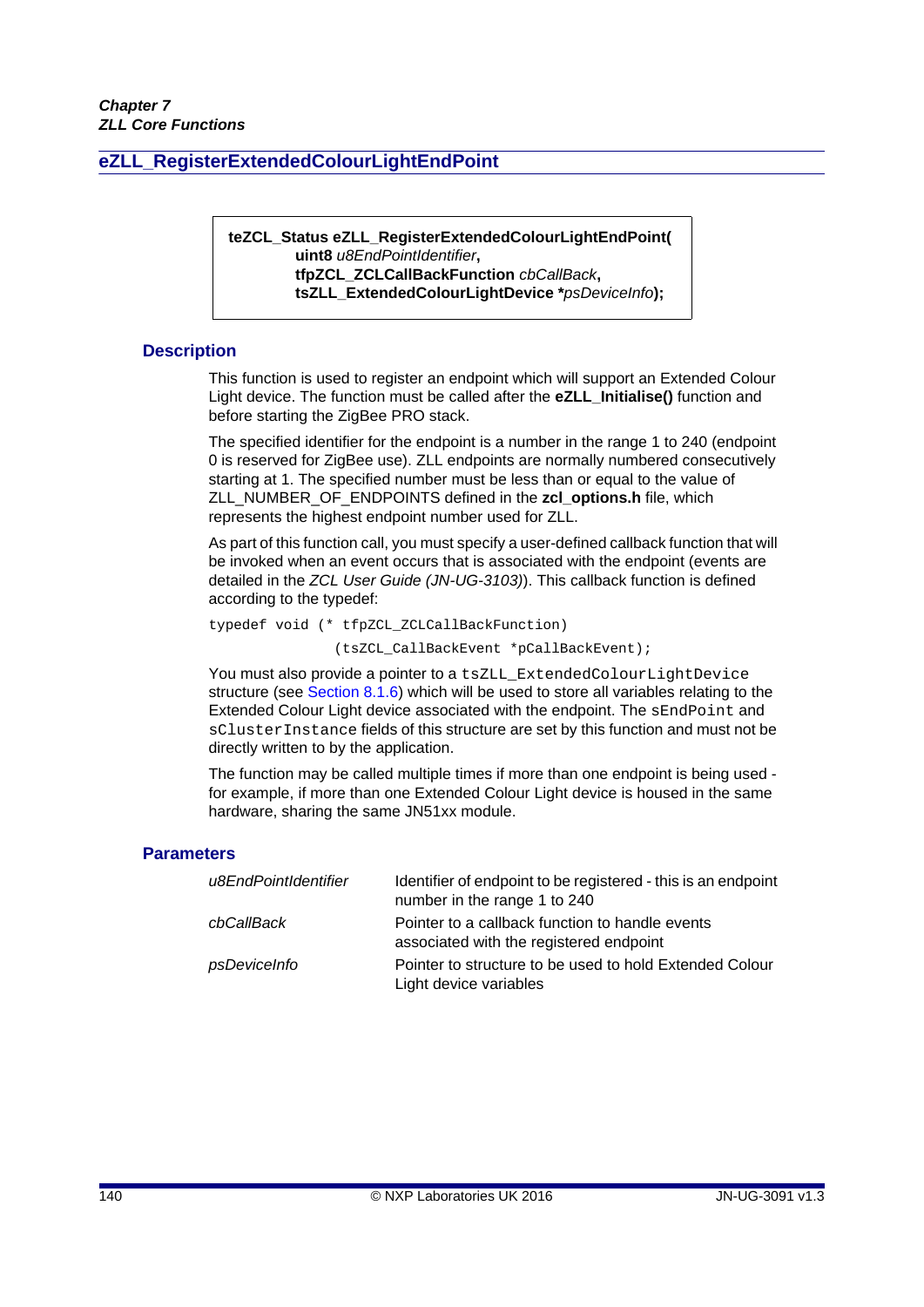- E\_ZCL\_SUCCESS
- E\_ZCL\_FAIL
- E\_ZCL\_ERR\_PARAMETER\_NULL
- E\_ZCL\_ERR\_PARAMETER\_RANGE
- E\_ZCL\_ERR\_EP\_RANGE
- E\_ZCL\_ERR\_CLUSTER\_0
- E\_ZCL\_ERR\_CALLBACK\_NULL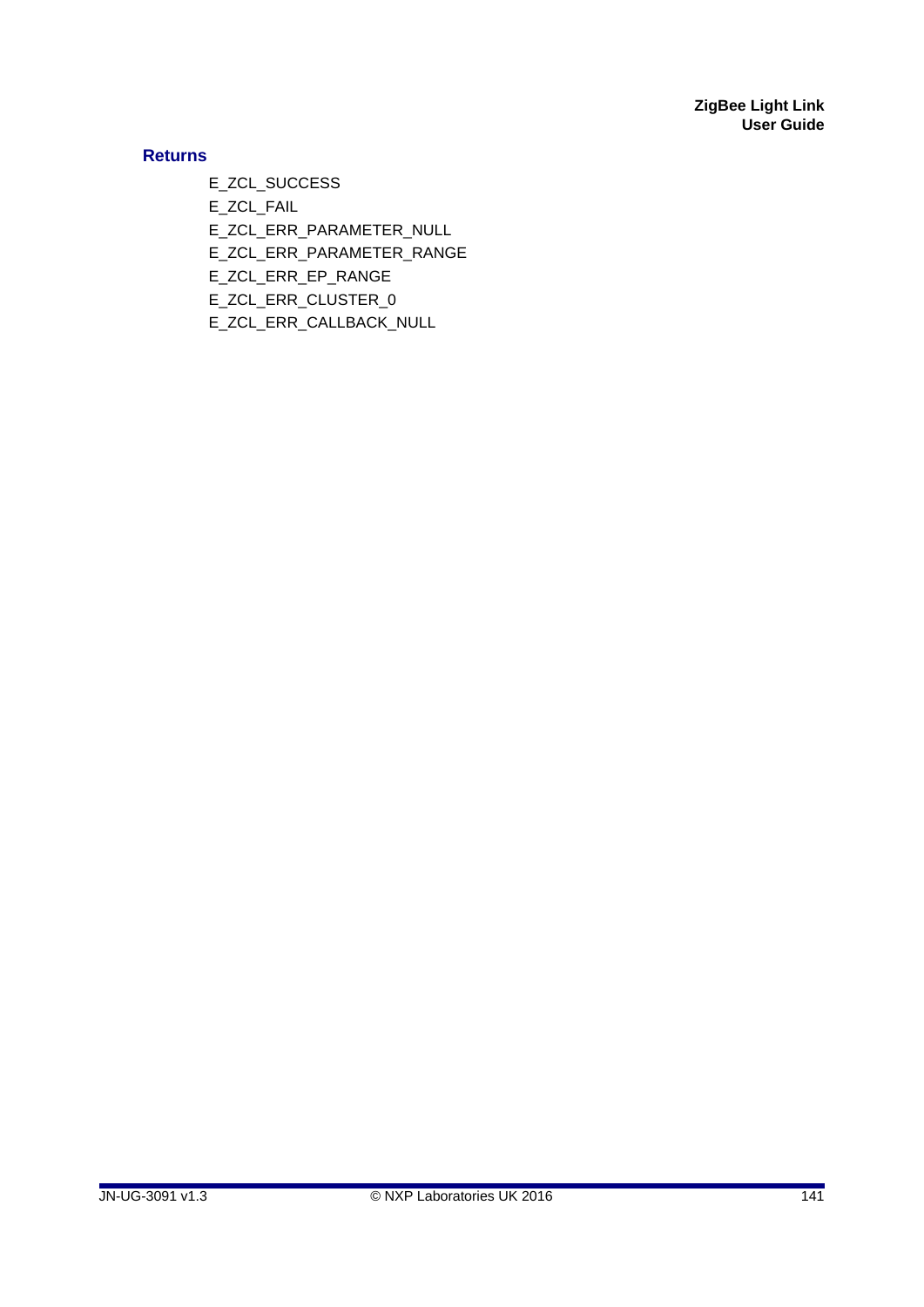## <span id="page-141-0"></span>**eZLL\_RegisterColourTemperatureLightEndPoint**

**teZCL\_Status** 

**eZLL\_RegisterColourTemperatureLightEndPoint( uint8** *u8EndPointIdentifier***, tfpZCL\_ZCLCallBackFunction** *cbCallBack***, tsZLL\_ColourTemperatureLightDevice \****psDeviceInfo***);**

#### **Description**

This function is used to register an endpoint which will support a Colour Temperature Light device. The function must be called after the **eZLL\_Initialise()** function and before starting the ZigBee PRO stack.

The specified identifier for the endpoint is a number in the range 1 to 240 (endpoint 0 is reserved for ZigBee use). ZLL endpoints are normally numbered consecutively starting at 1. The specified number must be less than or equal to the value of ZLL\_NUMBER\_OF\_ENDPOINTS defined in the **zcl\_options.h** file, which represents the highest endpoint number used for ZLL.

As part of this function call, you must specify a user-defined callback function that will be invoked when an event occurs that is associated with the endpoint (events are detailed in the *ZCL User Guide (JN-UG-3103)*). This callback function is defined according to the typedef:

typedef void (\* tfpZCL\_ZCLCallBackFunction)

(tsZCL\_CallBackEvent \*pCallBackEvent);

You must also provide a pointer to a tsZLL\_ColourTemperatureLightDevice structure (see [Section 8.1.7\)](#page-165-0) which will be used to store all variables relating to the Colour Temperature Light device associated with the endpoint. The sEndPoint and sClusterInstance fields of this structure are set by this function and must not be directly written to by the application.

The function may be called multiple times if more than one endpoint is being used for example, if more than one Colour Temperature Light device is housed in the same hardware, sharing the same JN51xx module.

| u8EndPointIdentifier | Identifier of endpoint to be registered - this is an endpoint<br>number in the range 1 to 240 |
|----------------------|-----------------------------------------------------------------------------------------------|
| cbCallBack           | Pointer to a callback function to handle events<br>associated with the registered endpoint    |
| psDeviceInfo         | Pointer to structure to be used to hold Colour<br>Temperature Light device variables          |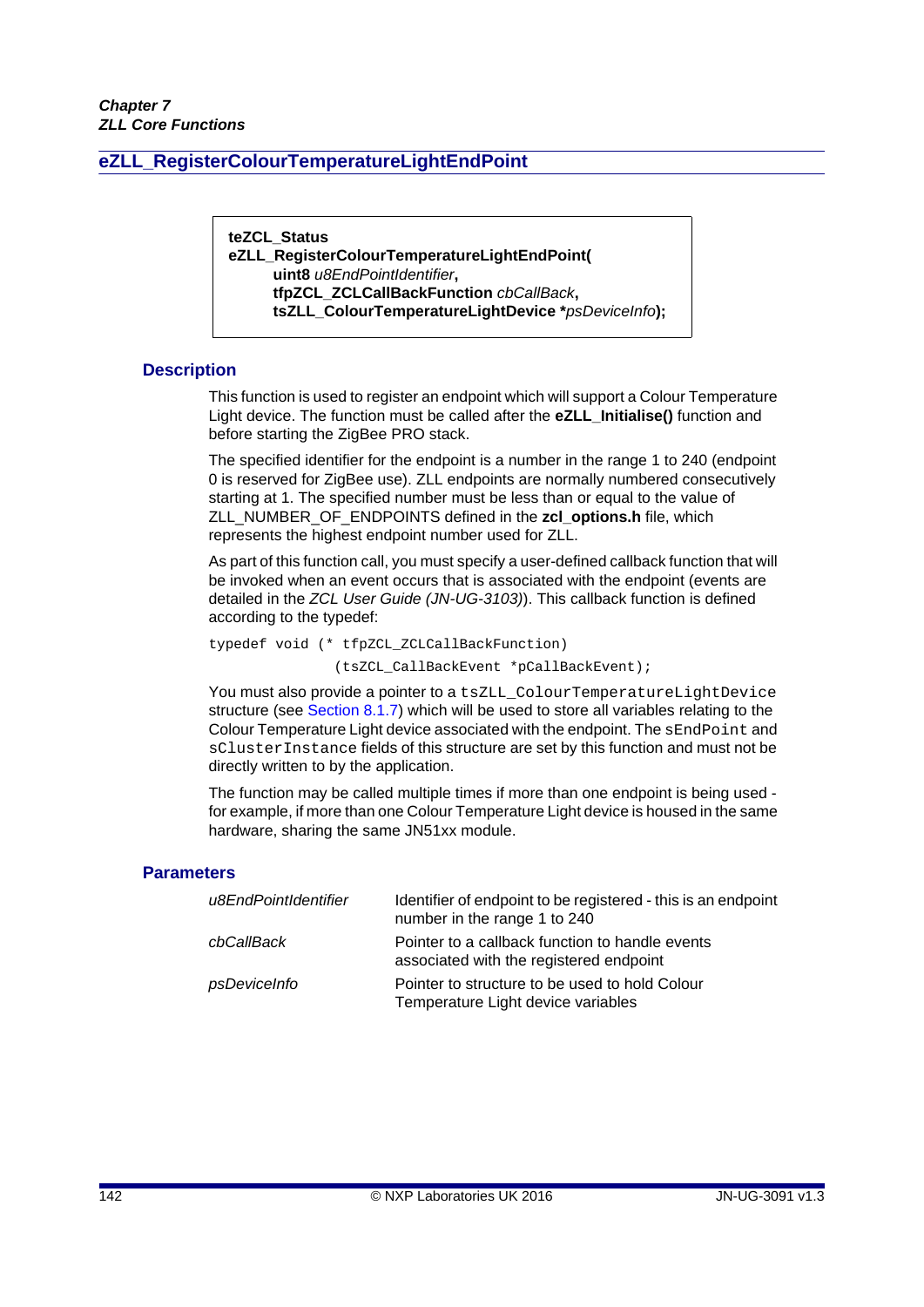- E\_ZCL\_SUCCESS
- E\_ZCL\_FAIL
- E\_ZCL\_ERR\_PARAMETER\_NULL
- E\_ZCL\_ERR\_PARAMETER\_RANGE
- E\_ZCL\_ERR\_EP\_RANGE
- E\_ZCL\_ERR\_CLUSTER\_0
- E\_ZCL\_ERR\_CALLBACK\_NULL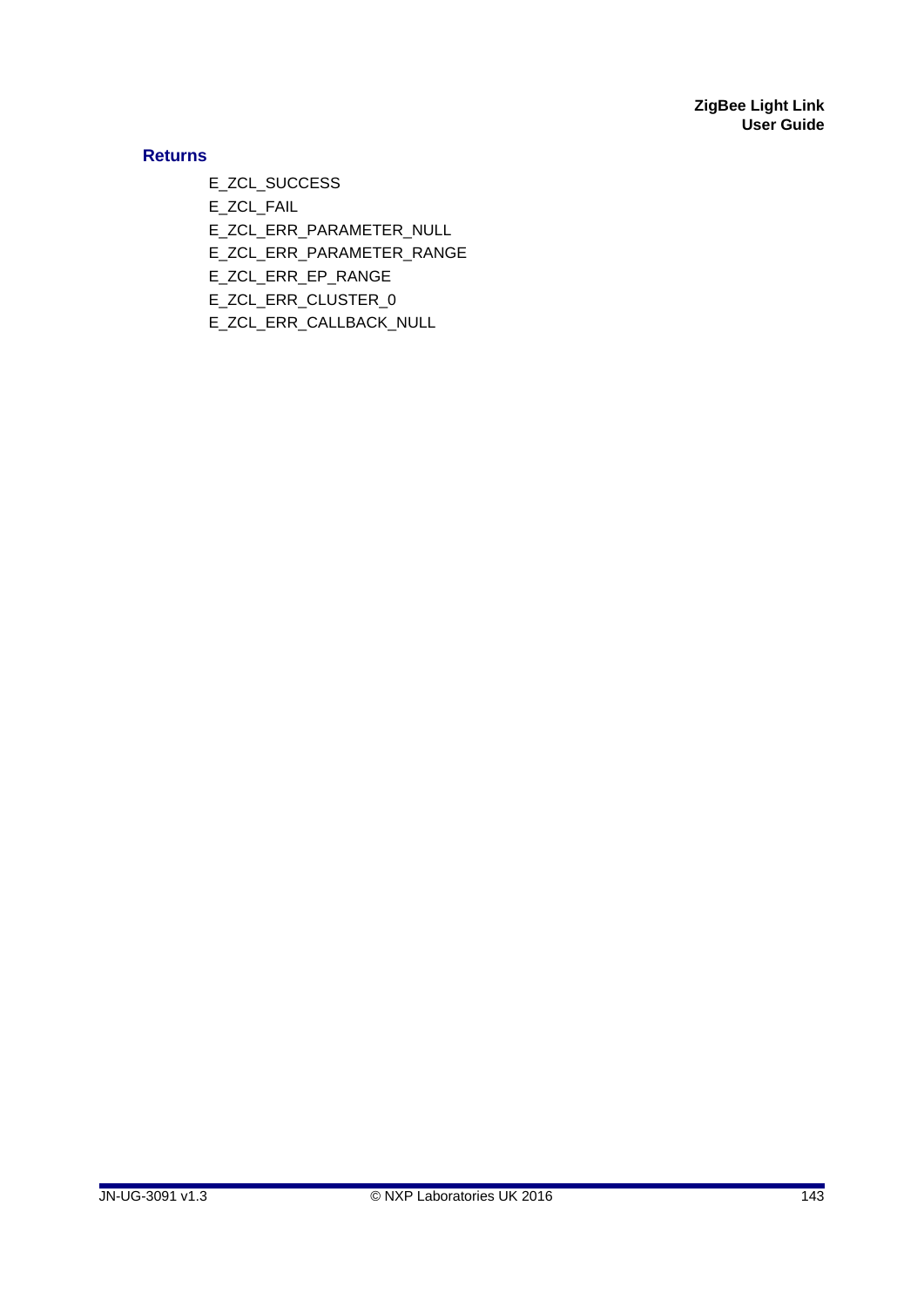#### <span id="page-143-0"></span>**eZLL\_RegisterColourRemoteEndPoint**

**teZCL\_Status eZLL\_RegisterColourRemoteEndPoint( uint8** *u8EndPointIdentifier***, tfpZCL\_ZCLCallBackFunction** *cbCallBack***, tsZLL\_ColourRemoteDevice \****psDeviceInfo***);**

#### **Description**

This function is used to register an endpoint which will support a Colour Controller device. The function must be called after the **eZLL\_Initialise()** function and before starting the ZigBee PRO stack.

The specified identifier for the endpoint is a number in the range 1 to 240 (endpoint 0 is reserved for ZigBee use). ZLL endpoints are normally numbered consecutively starting at 1. The specified number must be less than or equal to the value of ZLL\_NUMBER\_OF\_ENDPOINTS defined in the **zcl\_options.h** file, which represents the highest endpoint number used for ZLL.

As part of this function call, you must specify a user-defined callback function that will be invoked when an event occurs that is associated with the endpoint. This callback function is defined according to the typedef:

```
typedef void (* tfpZCL_ZCLCallBackFunction)
                (tsZCL_CallBackEvent *pCallBackEvent);
```
You must also provide a pointer to a tsZLL\_ColourRemoteDevice structure (see [Section 8.1.8](#page-166-0)) which will be used to store all variables relating to the Colour Controller device associated with the endpoint. The sEndPoint and sClusterInstance fields of this structure are set by this function and must not be directly written to by the application.

The function may be called multiple times if more than one endpoint is being used for example, if more than one Colour Controller device is housed in the same hardware, sharing the same JN51xx module.

| u8EndPointIdentifier | Identifier of endpoint to be registered - this is an endpoint<br>number in the range 1 to 240 |
|----------------------|-----------------------------------------------------------------------------------------------|
| cbCallBack           | Pointer to a callback function to handle events<br>associated with the registered endpoint    |
| psDeviceInfo         | Pointer to structure to be used to hold Colour Controller<br>device variables                 |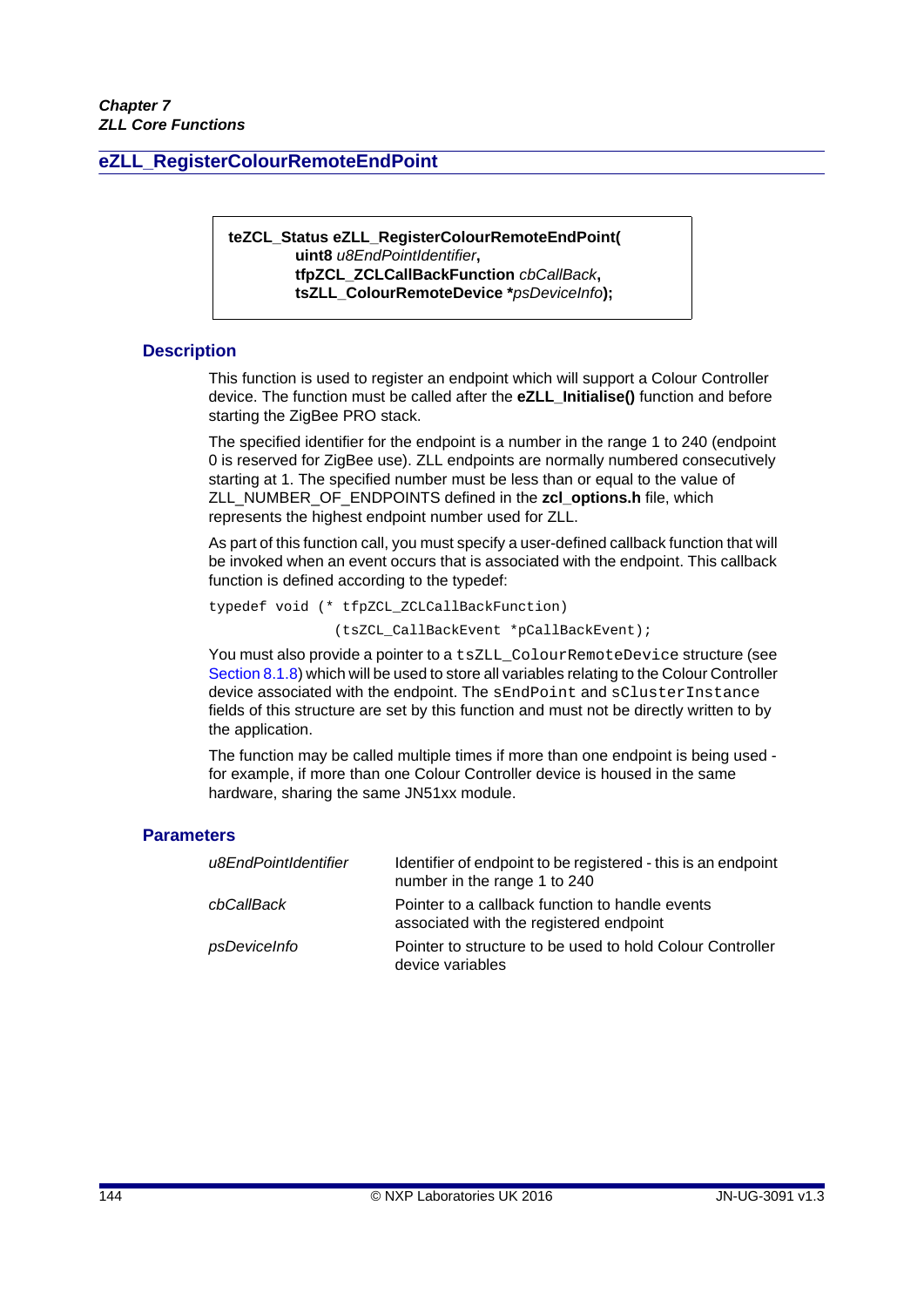## **Returns**

- E\_ZCL\_SUCCESS
- E\_ZCL\_FAIL
- E\_ZCL\_ERR\_PARAMETER\_NULL
- E\_ZCL\_ERR\_PARAMETER\_RANGE
- E\_ZCL\_ERR\_EP\_RANGE
- E\_ZCL\_ERR\_CLUSTER\_0
- E\_ZCL\_ERR\_CALLBACK\_NULL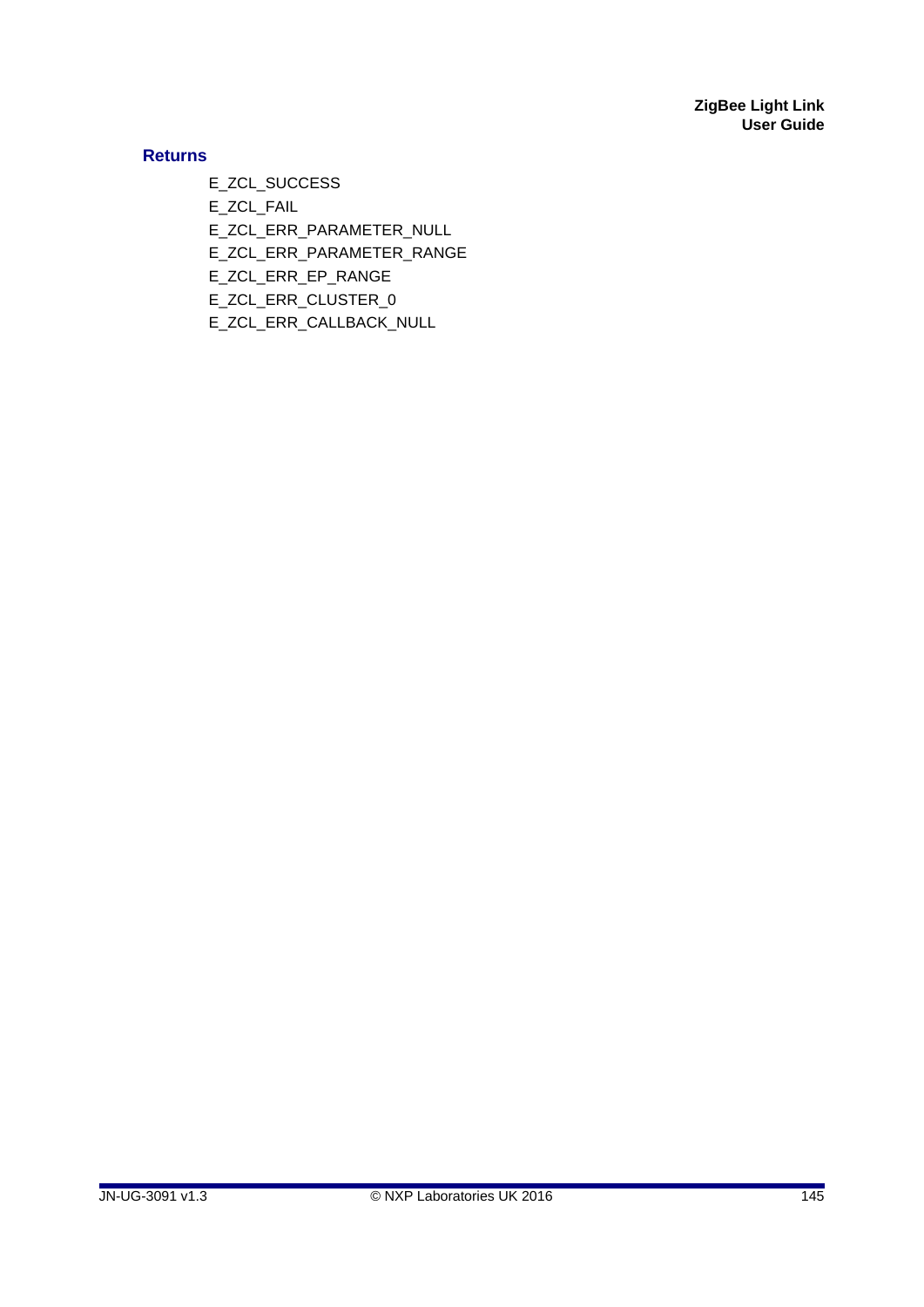## **eZLL\_RegisterColourSceneRemoteEndPoint**

**teZCL\_Status eZLL\_RegisterColourSceneRemoteEndPoint( uint8** *u8EndPointIdentifier***, tfpZCL\_ZCLCallBackFunction** *cbCallBack***, tsZLL\_ColourSceneRemoteDevice \****psDeviceInfo***);**

#### **Description**

This function is used to register an endpoint which will support a Colour Scene Controller device. The function must be called after the **eZLL\_Initialise()** function and before starting the ZigBee PRO stack.

The specified identifier for the endpoint is a number in the range 1 to 240 (endpoint 0 is reserved for ZigBee use). ZLL endpoints are normally numbered consecutively starting at 1. The specified number must be less than or equal to the value of ZLL\_NUMBER\_OF\_ENDPOINTS defined in the **zcl\_options.h** file, which represents the highest endpoint number used for ZLL.

As part of this function call, you must specify a user-defined callback function that will be invoked when an event occurs that is associated with the endpoint. This callback function is defined according to the typedef:

```
typedef void (* tfpZCL_ZCLCallBackFunction)
                (tsZCL_CallBackEvent *pCallBackEvent);
```
You must also provide a pointer to a tsZLL\_ColourSceneRemoteDevice structure (see [Section 8.1.9\)](#page-168-0) which will be used to store all variables relating to the Colour Scene Controller device associated with the endpoint. The sEndPoint and sClusterInstance fields of this structure are set by this function and must not be directly written to by the application.

The function may be called multiple times if more than one endpoint is being used for example, if more than one Colour Scene Controller device is housed in the same hardware, sharing the same JN51xx module.

#### **Parameters**

| u8EndPointIdentifier | Identifier of endpoint to be registered - this is an endpoint<br>number in the range 1 to 240 |
|----------------------|-----------------------------------------------------------------------------------------------|
| cbCallBack           | Pointer to a callback function to handle events<br>associated with the registered endpoint    |
| psDeviceInfo         | Pointer to structure to be used to hold Colour Scene<br>Controller device variables           |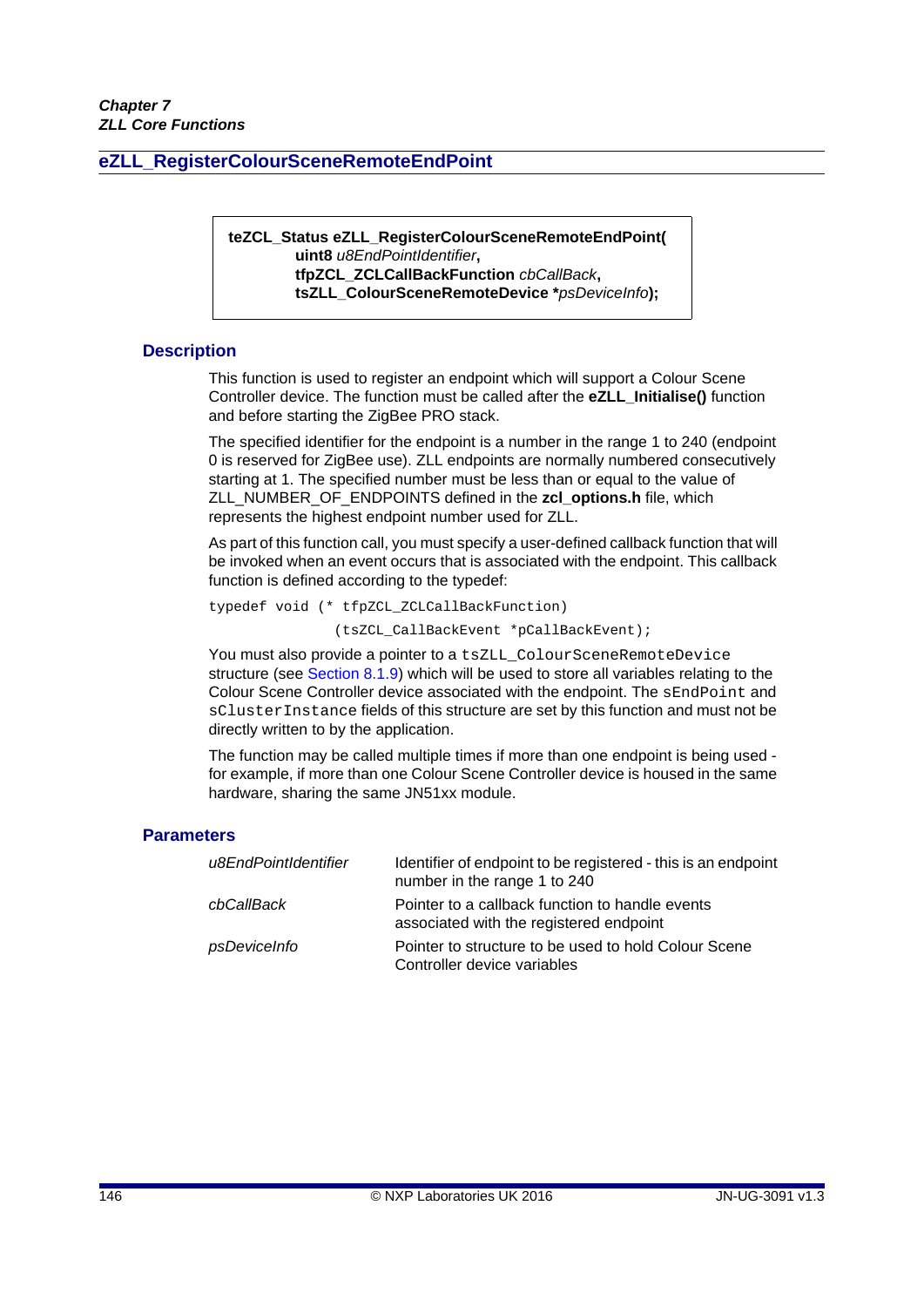## **Returns**

- E\_ZCL\_SUCCESS
- E\_ZCL\_FAIL
- E\_ZCL\_ERR\_PARAMETER\_NULL
- E\_ZCL\_ERR\_PARAMETER\_RANGE
- E\_ZCL\_ERR\_EP\_RANGE
- E\_ZCL\_ERR\_CLUSTER\_0
- E\_ZCL\_ERR\_CALLBACK\_NULL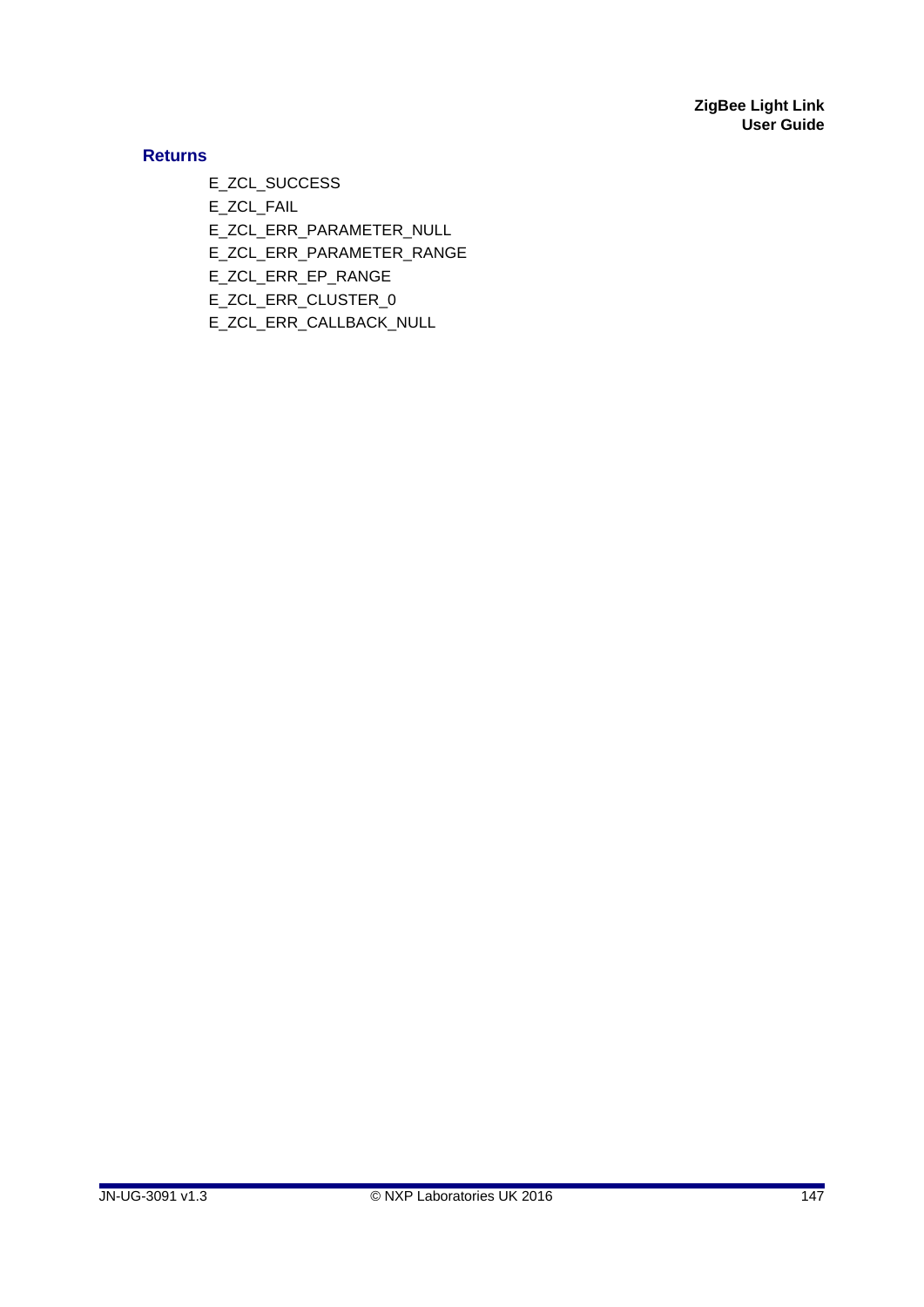## **eZLL\_RegisterNonColourRemoteEndPoint**

**teZCL\_Status eZLL\_RegisterNonColourRemoteEndPoint( uint8** *u8EndPointIdentifier***, tfpZCL\_ZCLCallBackFunction** *cbCallBack***, tsZLL\_NonColourRemoteDevice \****psDeviceInfo***);**

#### **Description**

This function is used to register an endpoint which will support a Non-Colour Controller device. The function must be called after the **eZLL\_Initialise()** function and before starting the ZigBee PRO stack.

The specified identifier for the endpoint is a number in the range 1 to 240 (endpoint 0 is reserved for ZigBee use). ZLL endpoints are normally numbered consecutively starting at 1. The specified number must be less than or equal to the value of ZLL\_NUMBER\_OF\_ENDPOINTS defined in the **zcl\_options.h** file, which represents the highest endpoint number used for ZLL.

As part of this function call, you must specify a user-defined callback function that will be invoked when an event occurs that is associated with the endpoint. This callback function is defined according to the typedef:

```
typedef void (* tfpZCL_ZCLCallBackFunction)
                (tsZCL_CallBackEvent *pCallBackEvent);
```
You must also provide a pointer to a tsZLL\_NonColourRemoteDevice structure (see [Section 8.1.10\)](#page-169-0) which will be used to store all variables relating to the Non-Colour Controller device associated with the endpoint. The sEndPoint and sClusterInstance fields of this structure are set by this function and must not be directly written to by the application.

The function may be called multiple times if more than one endpoint is being used for example, if more than one Non-Colour Controller device is housed in the same hardware, sharing the same JN51xx module.

#### **Parameters**

| u8EndPointIdentifier | Identifier of endpoint to be registered - this is an endpoint<br>number in the range 1 to 240 |
|----------------------|-----------------------------------------------------------------------------------------------|
| cbCallBack           | Pointer to a callback function to handle events<br>associated with the registered endpoint    |
| psDeviceInfo         | Pointer to structure to be used to hold Non-Colour<br>Controller device variables             |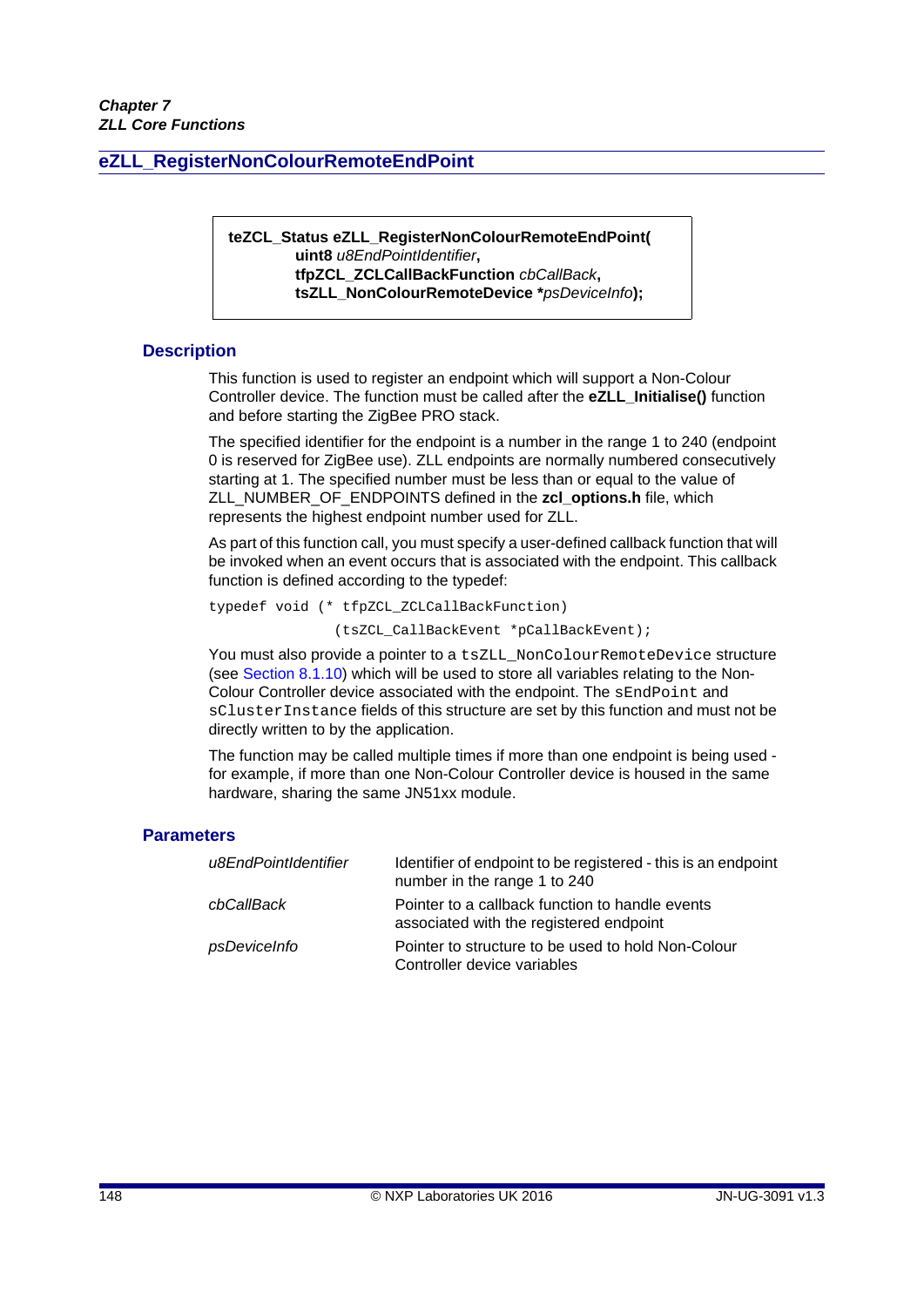## **Returns**

- E\_ZCL\_SUCCESS
- E\_ZCL\_FAIL
- E\_ZCL\_ERR\_PARAMETER\_NULL
- E\_ZCL\_ERR\_PARAMETER\_RANGE
- E\_ZCL\_ERR\_EP\_RANGE
- E\_ZCL\_ERR\_CLUSTER\_0
- E\_ZCL\_ERR\_CALLBACK\_NULL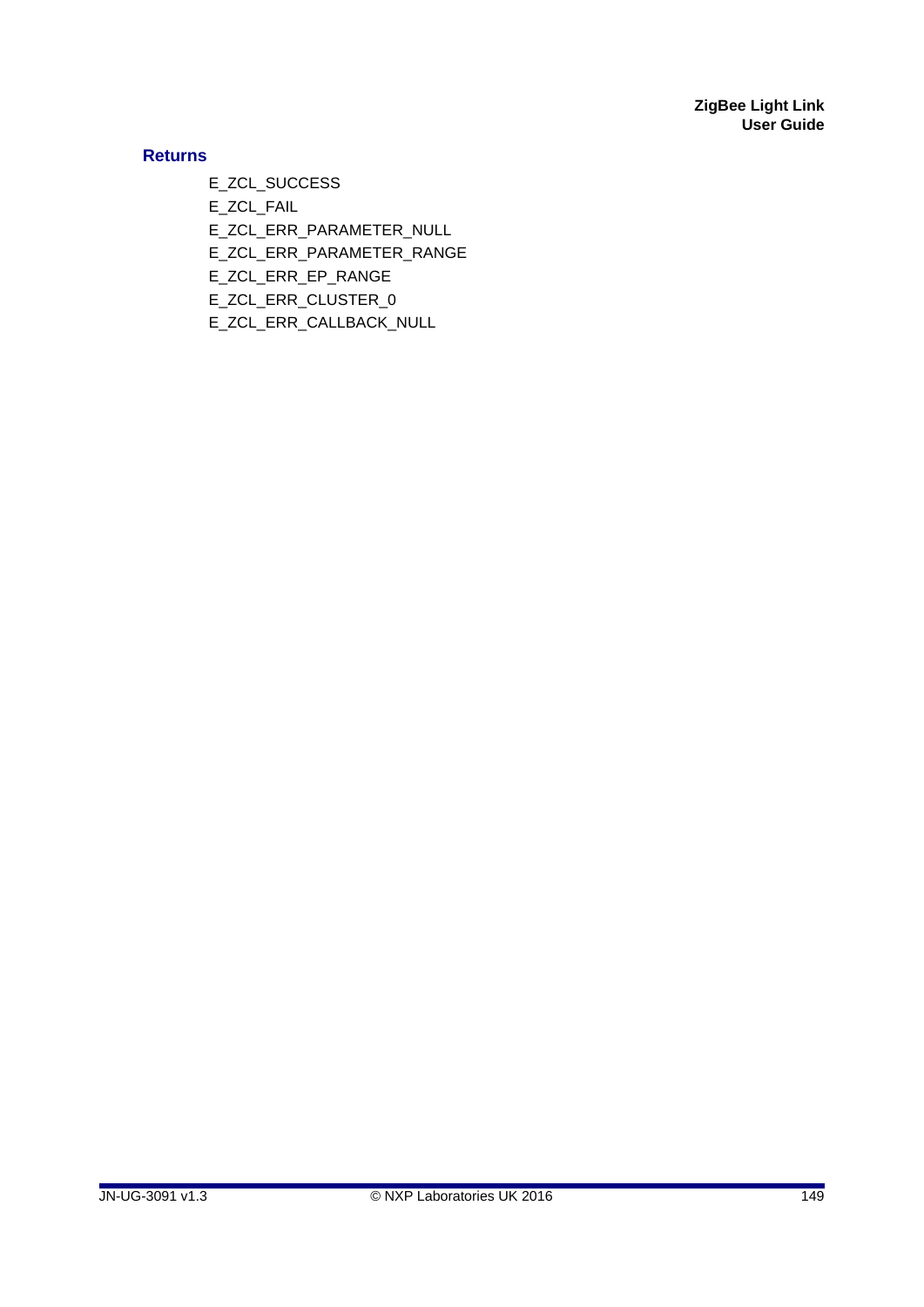## **eZLL\_RegisterNonColourSceneRemoteEndPoint**

**teZCL\_Status eZLL\_RegisterNonColourSceneRemoteEndPoint( uint8** *u8EndPointIdentifier***, tfpZCL\_ZCLCallBackFunction** *cbCallBack***, tsZLL\_NonColourSceneRemoteDevice \****psDeviceInfo***);**

#### **Description**

This function is used to register an endpoint which will support a Non-Colour Scene Controller device. The function must be called after the **eZLL\_Initialise()** function and before starting the ZigBee PRO stack.

The specified identifier for the endpoint is a number in the range 1 to 240 (endpoint 0 is reserved for ZigBee use). ZLL endpoints are normally numbered consecutively starting at 1. The specified number must be less than or equal to the value of ZLL\_NUMBER\_OF\_ENDPOINTS defined in the **zcl\_options.h** file, which represents the highest endpoint number used for ZLL.

As part of this function call, you must specify a user-defined callback function that will be invoked when an event occurs that is associated with the endpoint. This callback function is defined according to the typedef:

typedef void (\* tfpZCL\_ZCLCallBackFunction)

(tsZCL\_CallBackEvent \*pCallBackEvent);

You must also provide a pointer to a tsZLL\_NonColourSceneRemoteDevice structure (see [Section 8.1.11\)](#page-171-0) which will be used to store all variables relating to the Non-Colour Scene Controller device associated with the endpoint. The sEndPoint and sClusterInstance fields of this structure are set by this function and must not be directly written to by the application.

The function may be called multiple times if more than one endpoint is being used for example, if more than one Non-Colour Scene Controller device is housed in the same hardware, sharing the same JN51xx module.

#### **Parameters**

| u8EndPointIdentifier | Identifier of endpoint to be registered - this is an endpoint<br>number in the range 1 to 240 |
|----------------------|-----------------------------------------------------------------------------------------------|
| cbCallBack           | Pointer to a callback function to handle events<br>associated with the registered endpoint    |
| psDeviceInfo         | Pointer to structure to be used to hold Non-Colour Scene<br>Controller device variables       |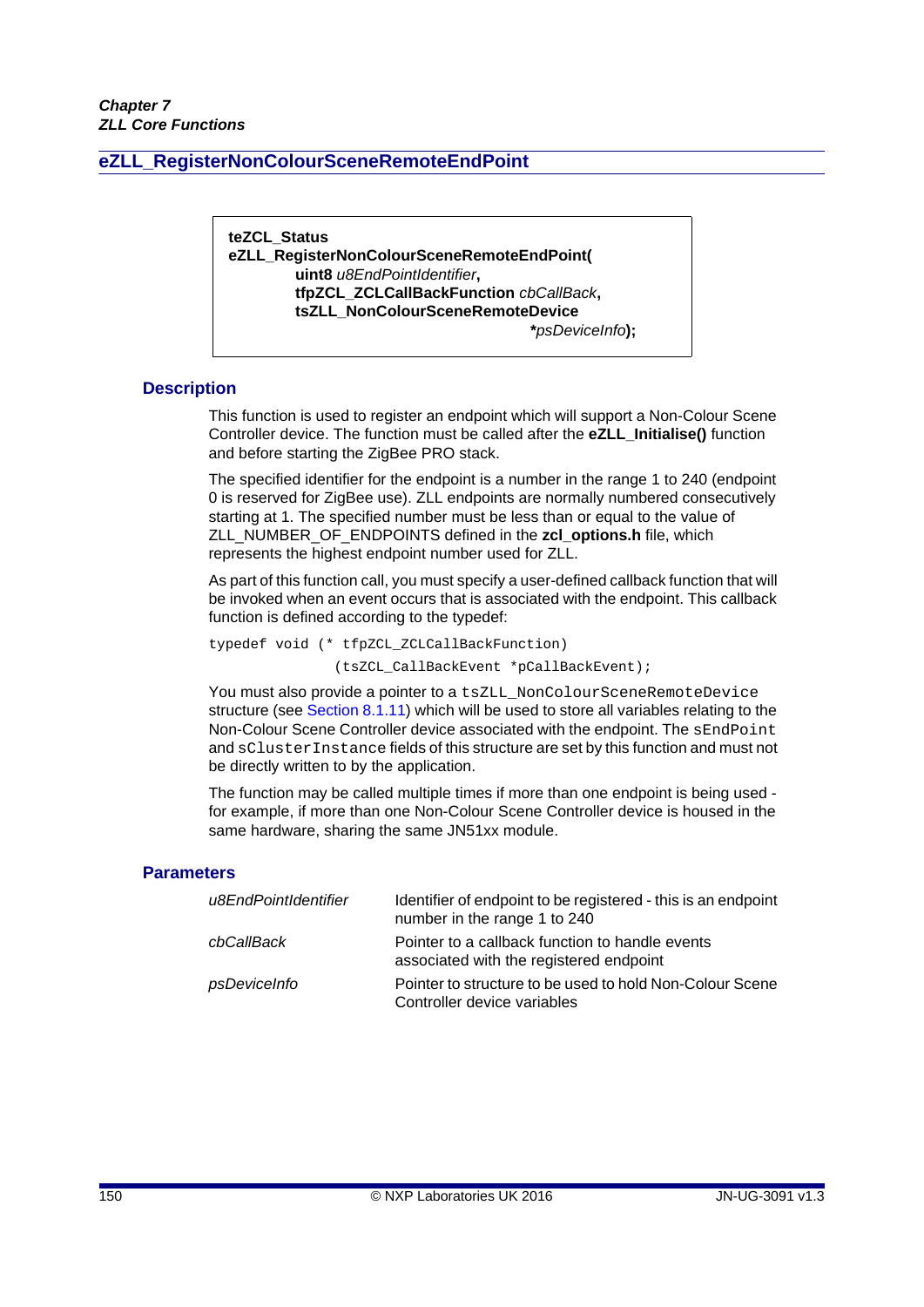## **Returns**

- E\_ZCL\_SUCCESS
- E\_ZCL\_FAIL
- E\_ZCL\_ERR\_PARAMETER\_NULL
- E\_ZCL\_ERR\_PARAMETER\_RANGE
- E\_ZCL\_ERR\_EP\_RANGE
- E\_ZCL\_ERR\_CLUSTER\_0
- E\_ZCL\_ERR\_CALLBACK\_NULL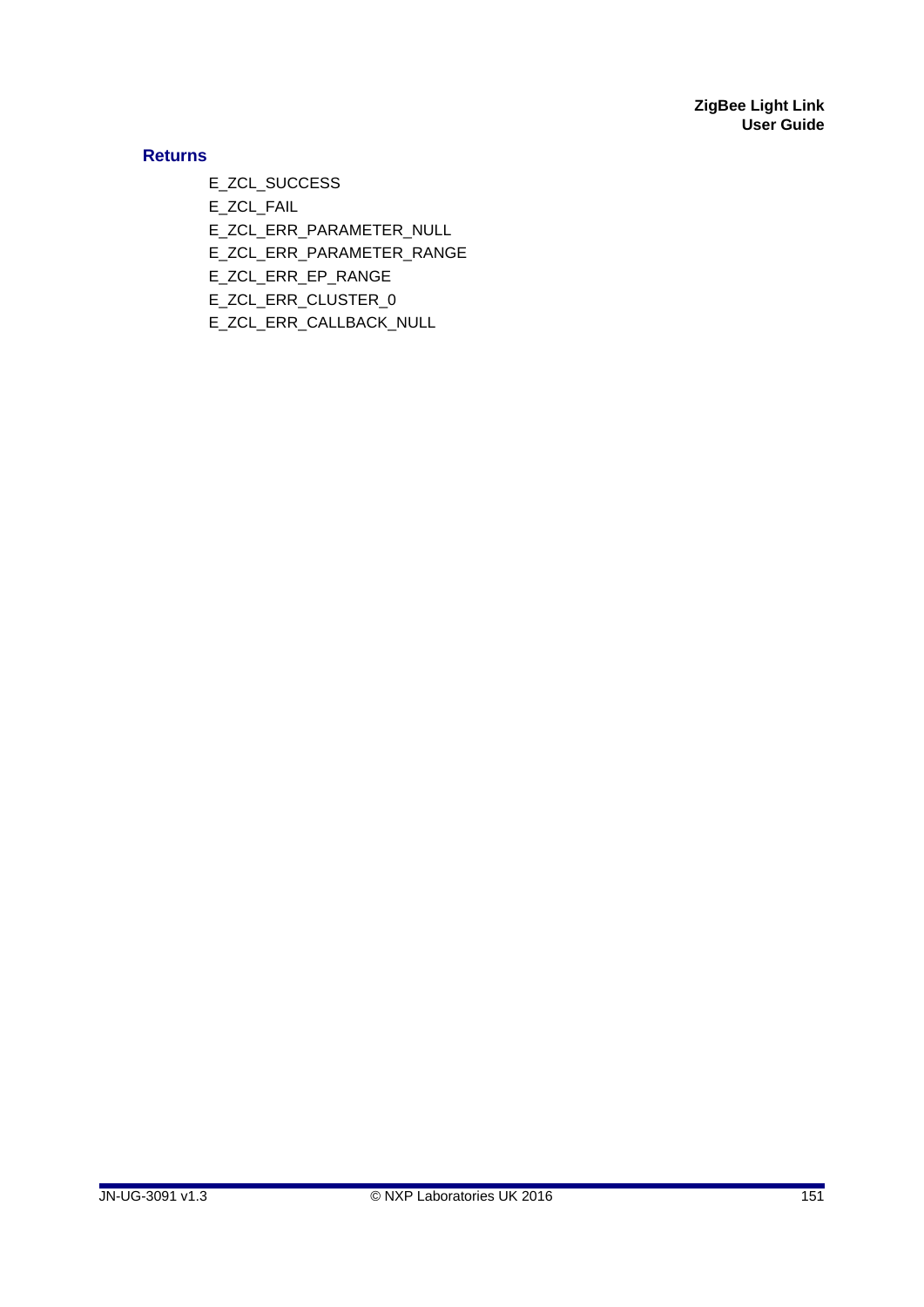## **eZLL\_RegisterControlBridgeEndPoint**

**teZCL\_Status eZLL\_RegisterControlBridgeEndPoint( uint8** *u8EndPointIdentifier***, tfpZCL\_ZCLCallBackFunction** *cbCallBack***, tsZLL\_ControlBridgeDevice \****psDeviceInfo***);**

#### **Description**

This function is used to register an endpoint which will support a Control Bridge device. The function must be called after the **eZLL\_Initialise()** function and before starting the ZigBee PRO stack.

The specified identifier for the endpoint is a number in the range 1 to 240 (endpoint 0 is reserved for ZigBee use). ZLL endpoints are normally numbered consecutively starting at 1. The specified number must be less than or equal to the value of ZLL\_NUMBER\_OF\_ENDPOINTS defined in the **zcl\_options.h** file, which represents the highest endpoint number used for ZLL.

As part of this function call, you must specify a user-defined callback function that will be invoked when an event occurs that is associated with the endpoint. This callback function is defined according to the typedef:

```
typedef void (* tfpZCL_ZCLCallBackFunction)
                (tsZCL_CallBackEvent *pCallBackEvent);
```
You must also provide a pointer to a tsZLL\_ControlBridgeDevice structure (see [Section 8.1.12\)](#page-172-0) which will be used to store all variables relating to the Control Bridge device associated with the endpoint. The sEndPoint and sClusterInstance fields of this structure are set by this function and must not be directly written to by the application.

The function may be called multiple times if more than one endpoint is being used for example, if more than one Control Bridge device is housed in the same hardware, sharing the same JN51xx module.

#### **Parameters**

| u8EndPointIdentifier | Identifier of endpoint to be registered - this is an endpoint<br>number in the range 1 to 240 |
|----------------------|-----------------------------------------------------------------------------------------------|
| cbCallBack           | Pointer to a callback function to handle events<br>associated with the registered endpoint    |
| psDeviceInfo         | Pointer to structure to be used to hold Control Bridge<br>device variables                    |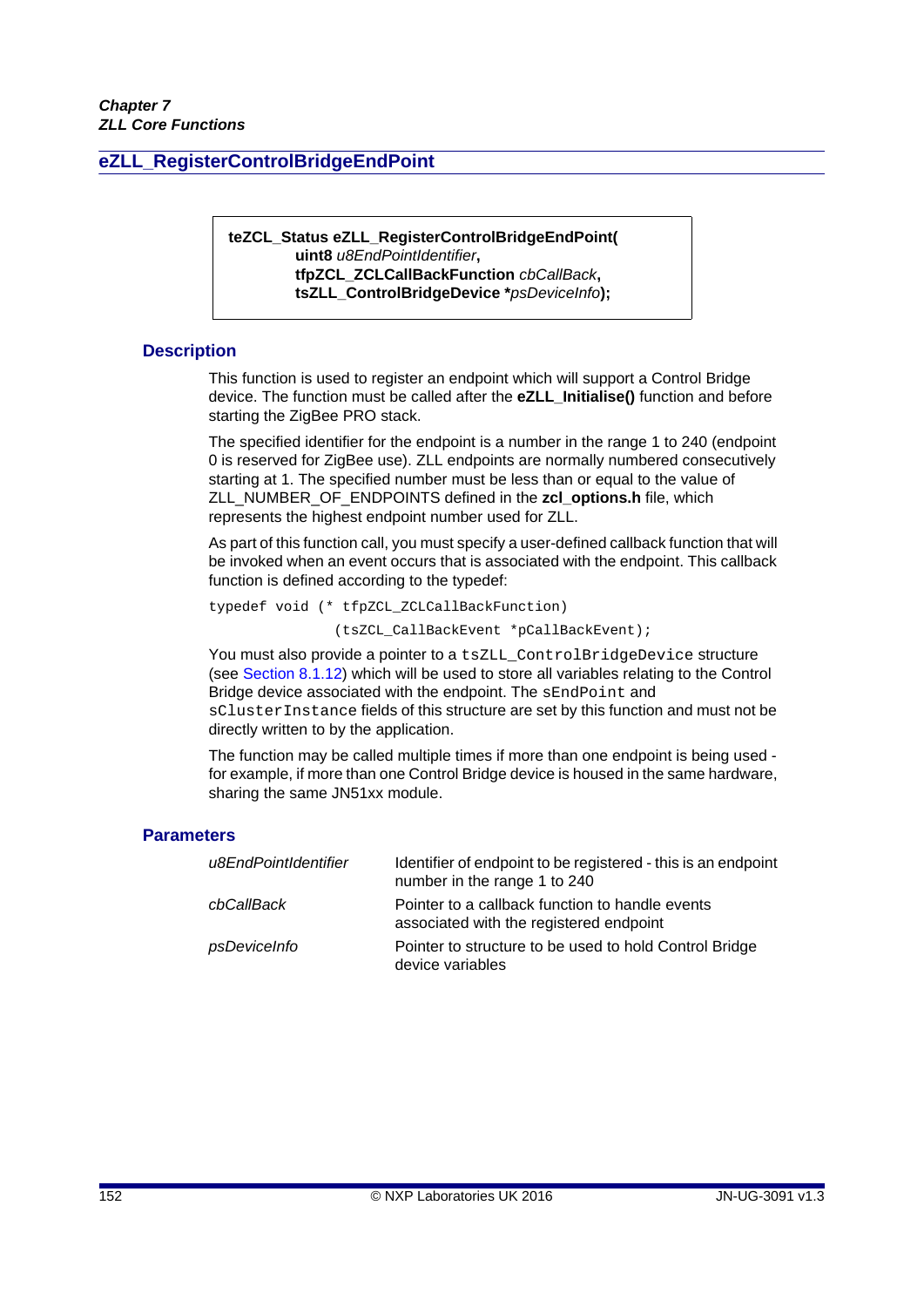## **Returns**

- E\_ZCL\_SUCCESS
- E\_ZCL\_FAIL
- E\_ZCL\_ERR\_PARAMETER\_NULL
- E\_ZCL\_ERR\_PARAMETER\_RANGE
- E\_ZCL\_ERR\_EP\_RANGE
- E\_ZCL\_ERR\_CLUSTER\_0
- E\_ZCL\_ERR\_CALLBACK\_NULL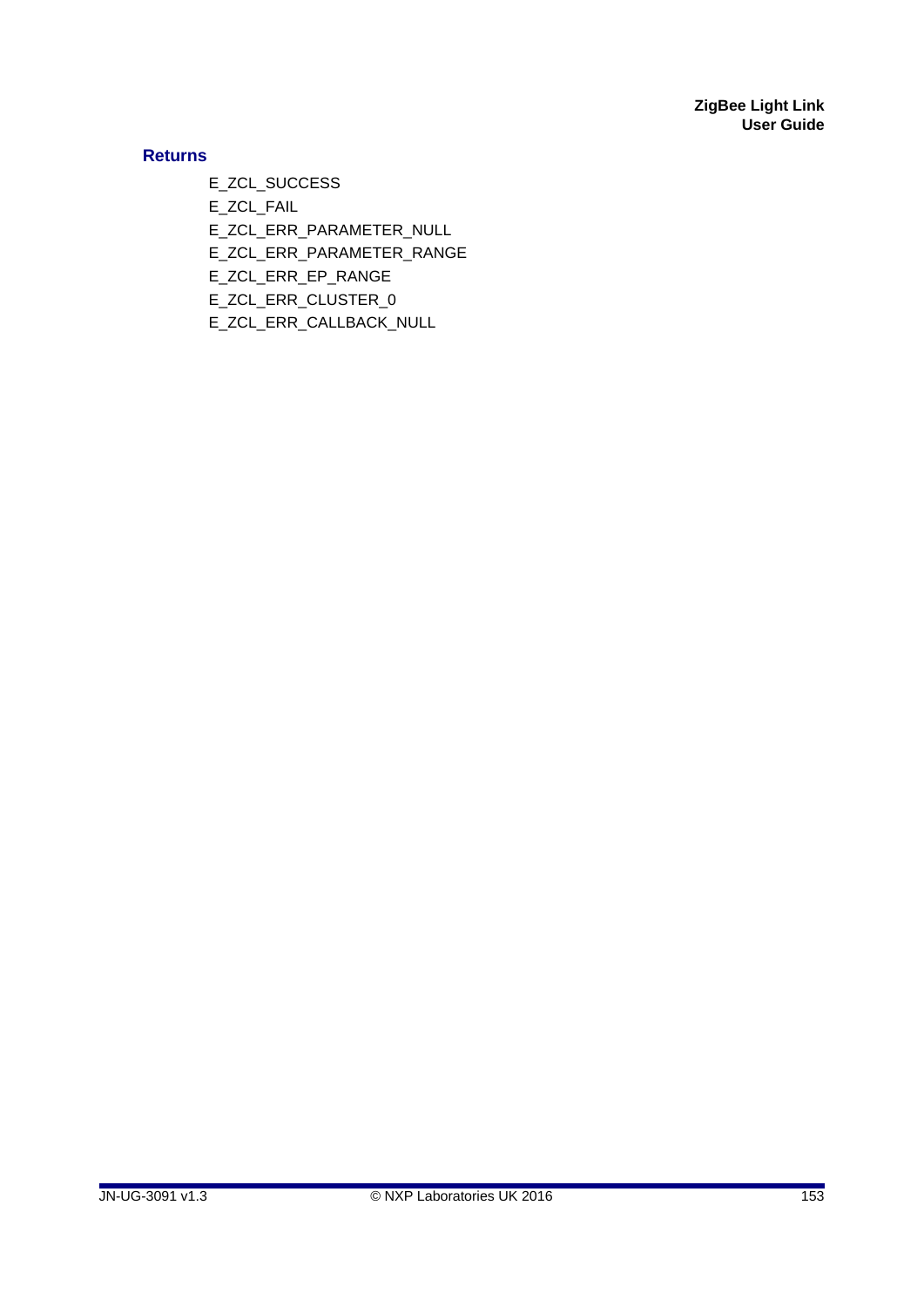## **eZLL\_RegisterOnOffSensorEndPoint**

**teZCL\_Status eZLL\_RegisterOnOffSensorEndPoint( uint8** *u8EndPointIdentifier***, tfpZCL\_ZCLCallBackFunction** *cbCallBack***, tsZLL\_OnOffSensorDevice \****psDeviceInfo***);**

#### **Description**

This function is used to register an endpoint which will support an On/Off Sensor device. The function must be called after the **eZLL\_Initialise()** function and before starting the ZigBee PRO stack.

The specified identifier for the endpoint is a number in the range 1 to 240 (endpoint 0 is reserved for ZigBee use). ZLL endpoints are normally numbered consecutively starting at 1. The specified number must be less than or equal to the value of ZLL\_NUMBER\_OF\_ENDPOINTS defined in the **zcl\_options.h** file, which represents the highest endpoint number used for ZLL.

As part of this function call, you must specify a user-defined callback function that will be invoked when an event occurs that is associated with the endpoint. This callback function is defined according to the typedef:

typedef void (\* tfpZCL\_ZCLCallBackFunction) (tsZCL\_CallBackEvent \*pCallBackEvent);

You must also provide a pointer to a tsZLL\_OnOffSensorDevice structure (see [Section 8.1.13\)](#page-174-0) which will be used to store all variables relating to the On/Off Sensor device associated with the endpoint. The sEndPoint and sClusterInstance fields of this structure are set by this function and must not be directly written to by the application.

The function may be called multiple times if more than one endpoint is being used for example, if more than one On/Off Sensor device is housed in the same hardware, sharing the same JN51xx module.

#### **Parameters**

| u8EndPointIdentifier | Identifier of endpoint to be registered - this is an endpoint<br>number in the range 1 to 240 |
|----------------------|-----------------------------------------------------------------------------------------------|
| cbCallBack           | Pointer to a callback function to handle events<br>associated with the registered endpoint    |
| psDeviceInfo         | Pointer to structure to be used to hold On/Off Sensor<br>device variables                     |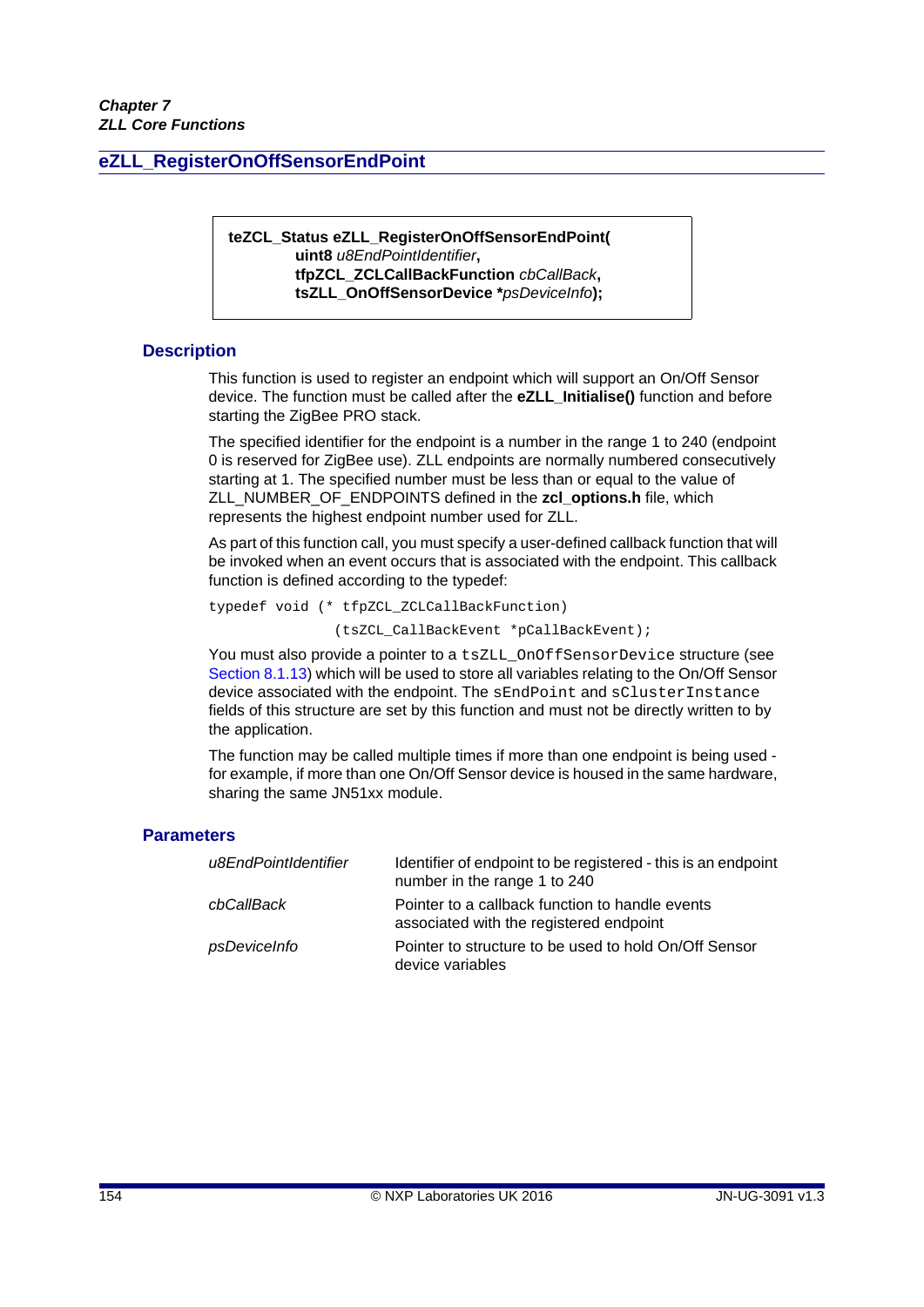## **Returns**

- E\_ZCL\_SUCCESS
- E\_ZCL\_FAIL
- E\_ZCL\_ERR\_PARAMETER\_NULL
- E\_ZCL\_ERR\_PARAMETER\_RANGE
- E\_ZCL\_ERR\_EP\_RANGE
- E\_ZCL\_ERR\_CLUSTER\_0
- E\_ZCL\_ERR\_CALLBACK\_NULL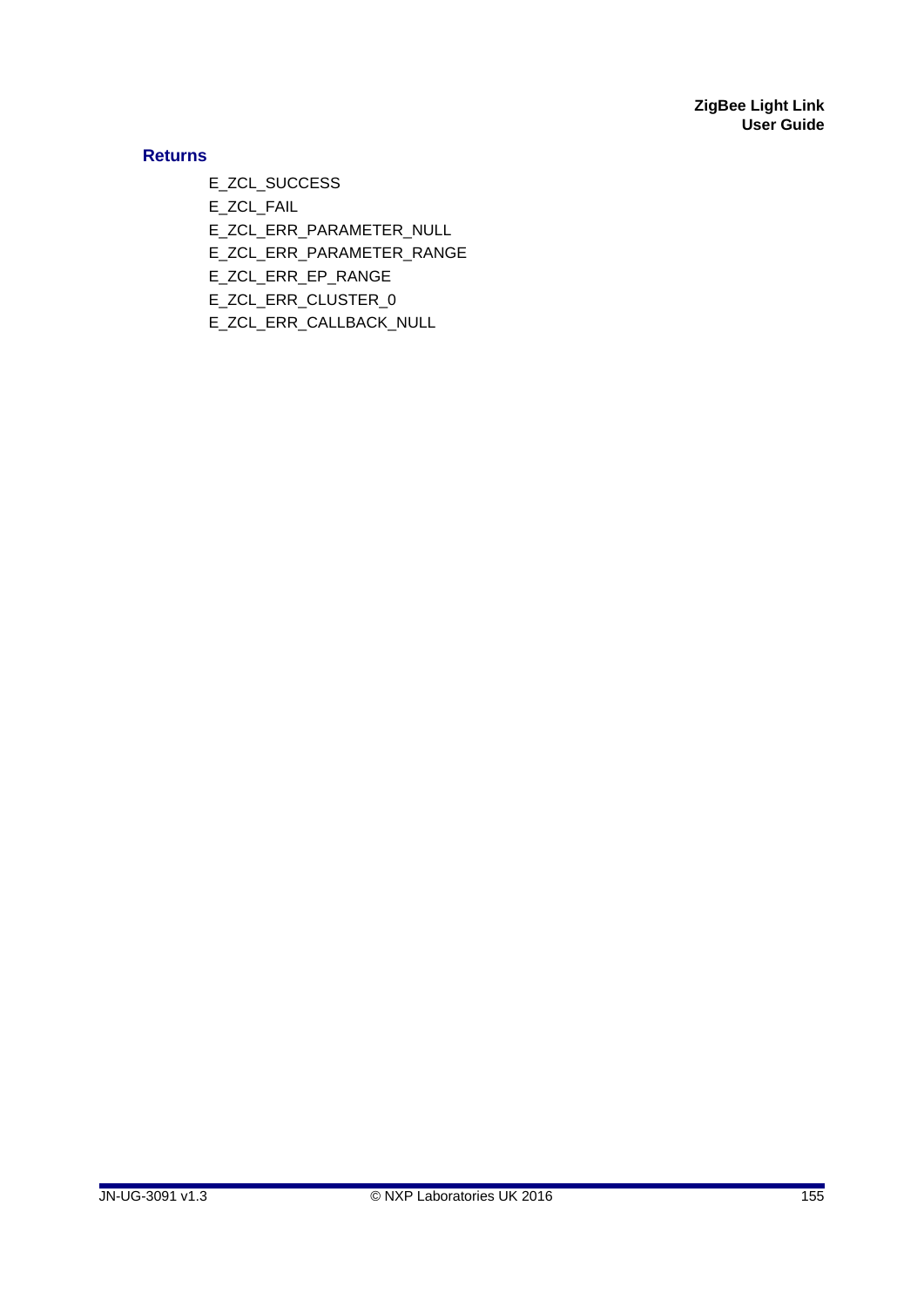*Chapter 7 ZLL Core Functions*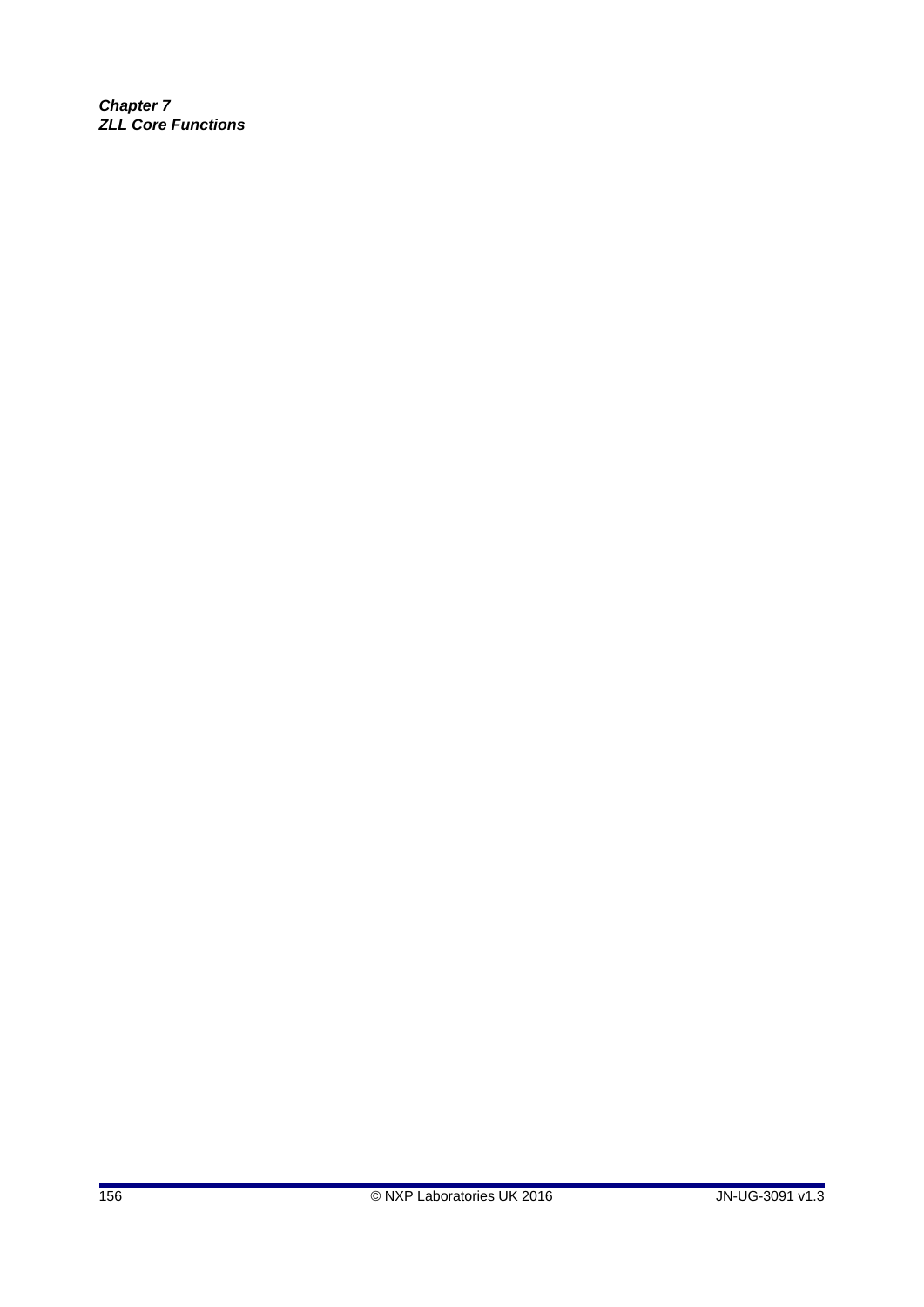# **8. ZLL Structures**

This chapter presents general ZLL structures (that is, not associated with any particular cluster). ZLL Commissioning cluster structures are detailed in [Chapter 6.](#page-66-0)

# **8.1 Device Structures**

The shared device structures for the ZLL devices supported by the ZLL API are presented below. Within each shared device structure, there is a section for each cluster supported by the device, where each of these sections has one or more of the following elements:

- Pointer to the cluster
- Data structure(s) for the cluster

The section for each optional cluster is enabled by a corresponding enumeration defined in the **zcl\_options.h** file (e.g. CLD\_SCENES for the Scenes cluster). Another enumeration is also used which determines whether the cluster will act as a server or client (e.g. SCENES SERVER for a Scenes cluster server). Refer to [Section 3.5.1](#page-35-0).

## **8.1.1 tsZLL\_OnOffLightDevice**

The following tsZLL\_OnOffLightDevice structure is the shared structure for an On/Off Light device:

```
typedef struct
{
     tsZCL_EndPointDefinition sEndPoint;
     /* Cluster instances */
     tsZLL_OnOffLightDeviceClusterInstances sClusterInstance;
#if (defined CLD_BASIC) && (defined BASIC_SERVER)
     /* Basic Cluster - Server */
     tsCLD_Basic sBasicServerCluster;
#endif
#if (defined CLD_ONOFF) && (defined ONOFF_SERVER)
     /* On/Off Cluster - Server */
    tsCLD OnOff sOnOffServerCluster;
     tsCLD_OnOffCustomDataStructure 
sOnOffServerCustomDataStructure;
#endif
```
#if (defined CLD GROUPS) && (defined GROUPS SERVER)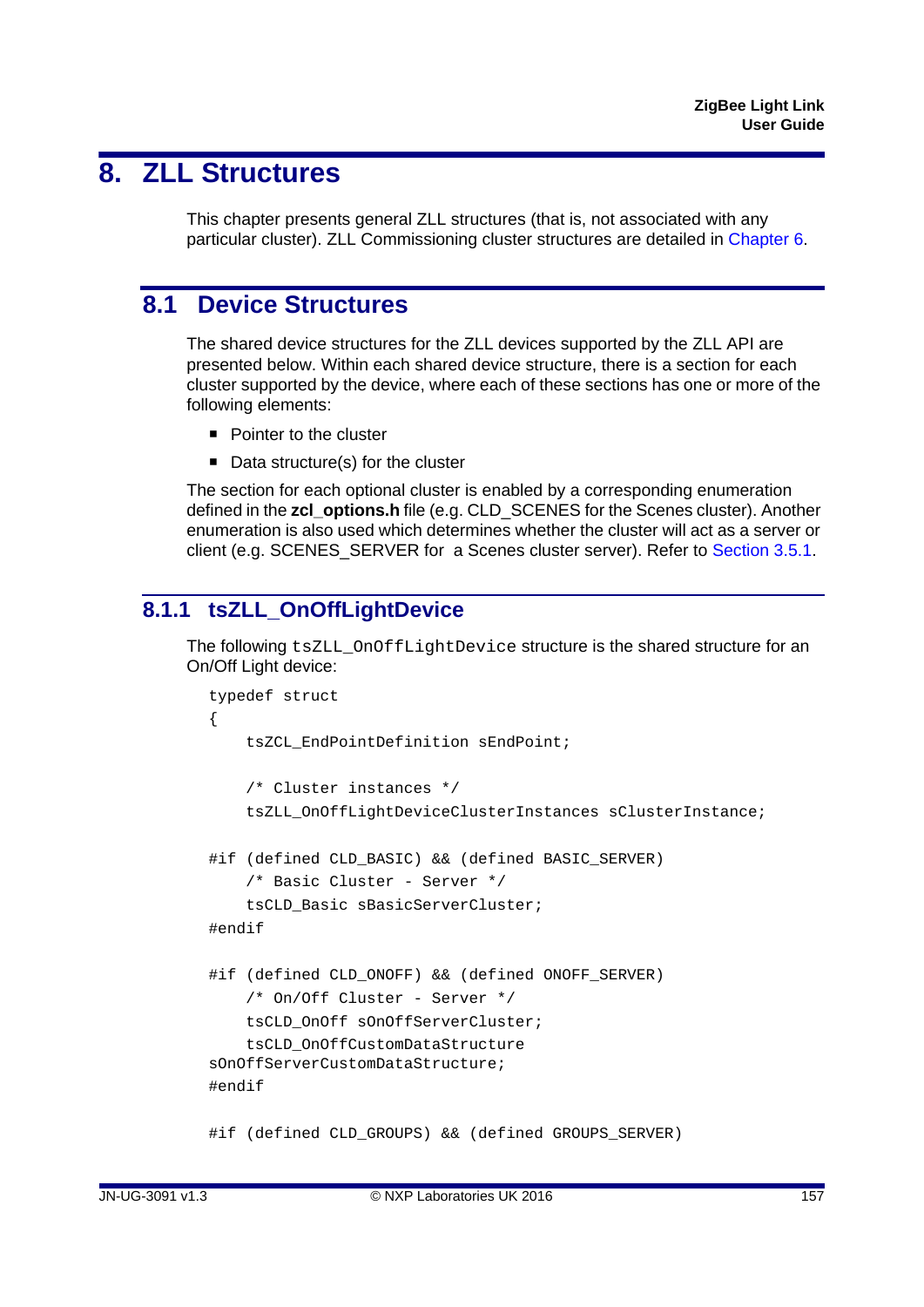```
 /* Groups Cluster - Server */
     tsCLD_Groups sGroupsServerCluster;
     tsCLD_GroupsCustomDataStructure 
sGroupsServerCustomDataStructure;
#endif
#if (defined CLD_SCENES) && (defined SCENES_SERVER)
     /* Scenes Cluster - Server */
    tsCLD Scenes sScenesServerCluster;
     tsCLD_ScenesCustomDataStructure 
sScenesServerCustomDataStructure;
#endif
#if (defined CLD_IDENTIFY) && (defined IDENTIFY_SERVER)
     /* Identify Cluster - Server */
     tsCLD_Identify sIdentifyServerCluster;
     tsCLD_IdentifyCustomDataStructure 
sIdentifyServerCustomDataStructure;
#endif
} tsZLL_OnOffLightDevice;
```
# **8.1.2 tsZLL\_OnOffPlugDevice**

The following tsZLL\_OnOffPlugDevice structure is the shared structure for an On/ Off Plug-in Unit device:

```
typedef struct
{
    tsZCL EndPointDefinition sEndPoint;
     /* Cluster instances */
     tsZLL_OnOffPlugDeviceClusterInstances sClusterInstance;
#if (defined CLD_BASIC) && (defined BASIC_SERVER)
     /* Basic Cluster - Server */
    tsCLD Basic sBasicServerCluster;
#endif
#if (defined CLD_IDENTIFY) && (defined IDENTIFY_SERVER)
     /* Identify Cluster - Server */
     tsCLD_Identify sIdentifyServerCluster;
     tsCLD_IdentifyCustomDataStructure 
sIdentifyServerCustomDataStructure;
#endif
```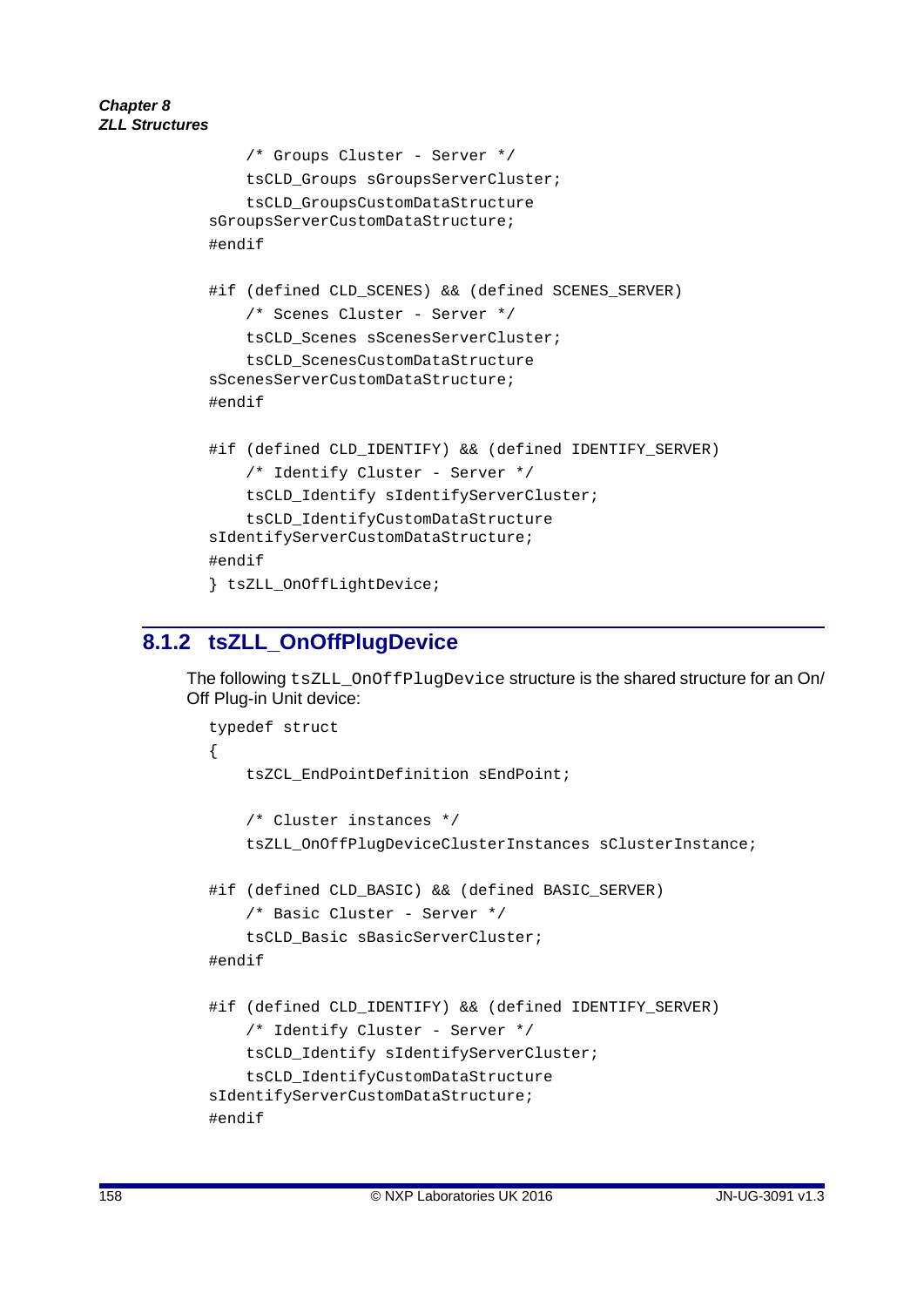```
#if (defined CLD_ONOFF) && (defined ONOFF_SERVER)
     /* On/Off Cluster - Server */
    tsCLD OnOff sOnOffServerCluster;
     tsCLD_OnOffCustomDataStructure 
sOnOffServerCustomDataStructure;
#endif
```
#if (defined CLD\_GROUPS) && (defined GROUPS\_SERVER) /\* Groups Cluster - Server \*/ tsCLD\_Groups sGroupsServerCluster; tsCLD\_GroupsCustomDataStructure sGroupsServerCustomDataStructure; #endif

```
#if (defined CLD_SCENES) && (defined SCENES_SERVER)
     /* Scenes Cluster - Server */
    tsCLD Scenes sScenesServerCluster;
     tsCLD_ScenesCustomDataStructure 
sScenesServerCustomDataStructure;
#endif
```
} tsZLL\_OnOffPlugDevice;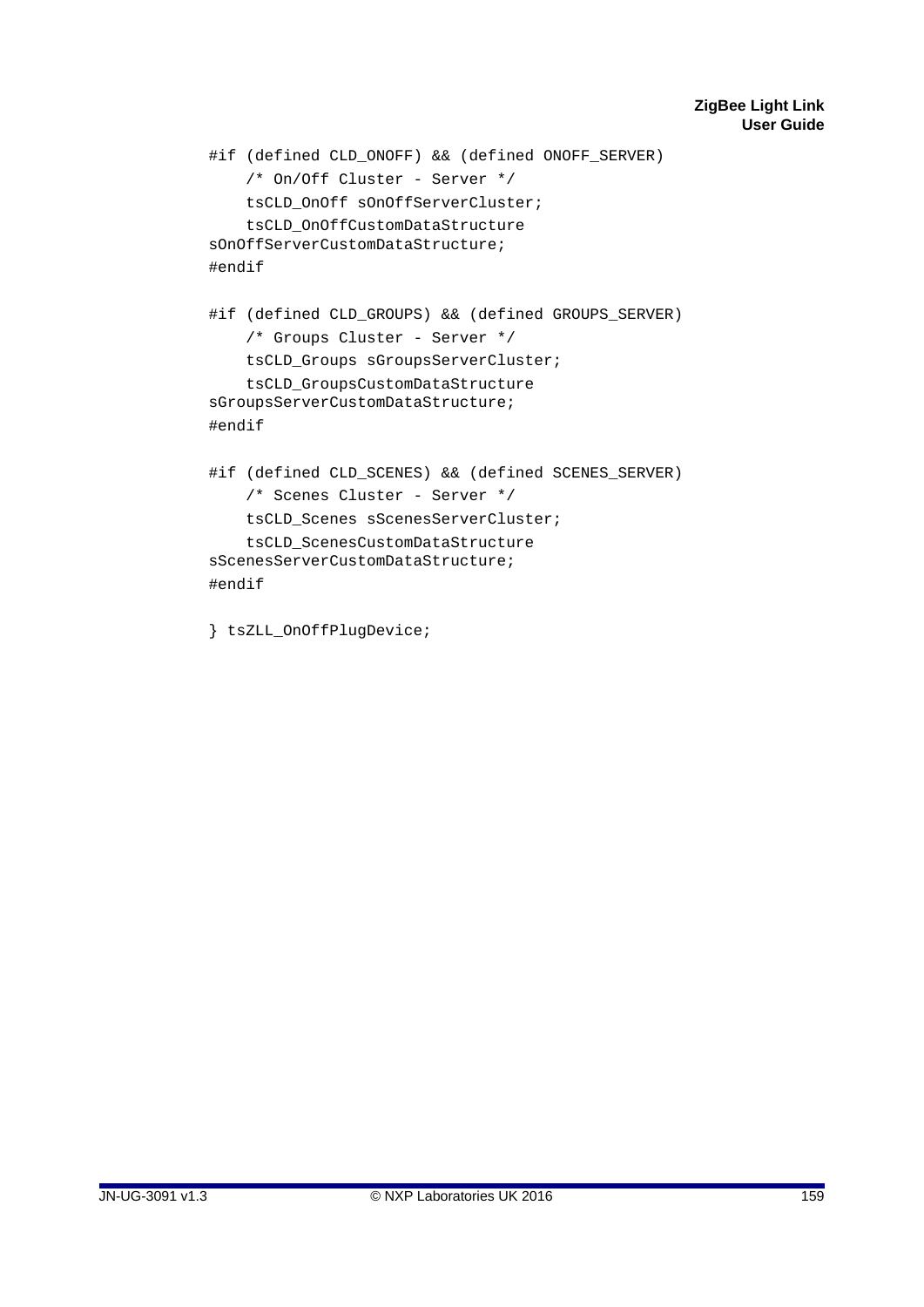# **8.1.3 tsZLL\_DimmableLightDevice**

The following tsZLL\_DimmableLightDevice structure is the shared structure for a Dimmable Light device:

```
typedef struct
{
    tsZCL EndPointDefinition sEndPoint;
     /* Cluster instances */
     tsZLL_DimmableLightDeviceClusterInstances sClusterInstance;
#if (defined CLD_BASIC) && (defined BASIC_SERVER)
     /* Basic Cluster - Server */
    tsCLD Basic sBasicServerCluster;
#endif
#if (defined CLD_IDENTIFY) && (defined IDENTIFY_SERVER)
     /* Identify Cluster - Server */
    tsCLD Identify sIdentifyServerCluster;
     tsCLD_IdentifyCustomDataStructure 
sIdentifyServerCustomDataStructure;
#endif
#if (defined CLD ONOFF) && (defined ONOFF SERVER)
     /* On/Off Cluster - Server */
    tsCLD OnOff sOnOffServerCluster;
     tsCLD_OnOffCustomDataStructure 
sOnOffServerCustomDataStructure;
#endif
#if (defined CLD_GROUPS) && (defined GROUPS_SERVER)
     /* Groups Cluster - Server */
    tsCLD Groups sGroupsServerCluster;
     tsCLD_GroupsCustomDataStructure 
sGroupsServerCustomDataStructure;
#endif
#if (defined CLD SCENES) && (defined SCENES SERVER)
     /* Scenes Cluster - Server */
     tsCLD_Scenes sScenesServerCluster;
     tsCLD_ScenesCustomDataStructure 
sScenesServerCustomDataStructure;
#endif
```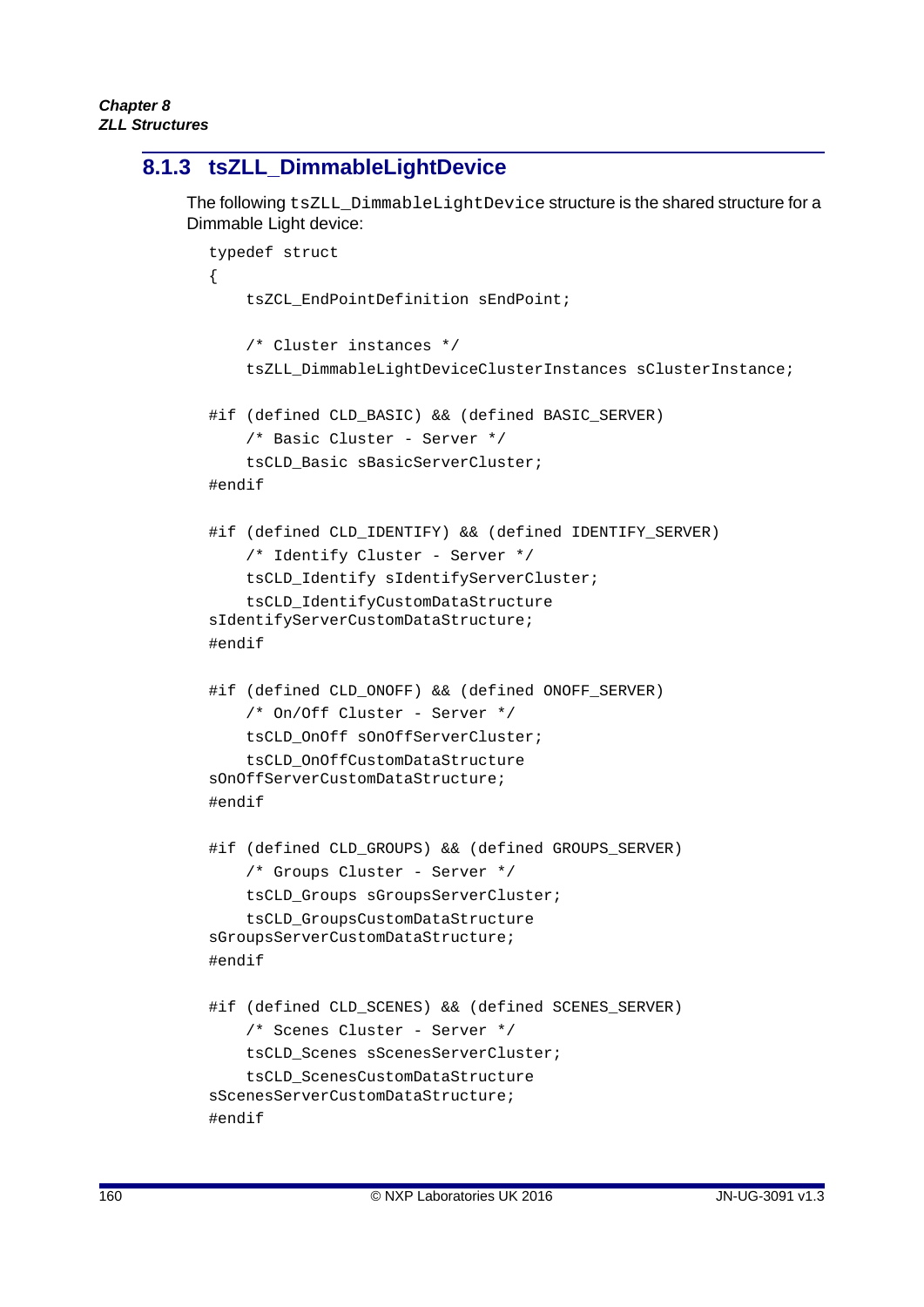```
#if (defined CLD_LEVEL_CONTROL) && (defined LEVEL_CONTROL_SERVER)
     /* LevelControl Cluster - Server */
     tsCLD_LevelControl sLevelControlServerCluster;
     tsCLD_LevelControlCustomDataStructure 
sLevelControlServerCustomDataStructure;
#endif
```
} tsZLL\_DimmableLightDevice;

## **8.1.4 tsZLL\_DimmablePlugDevice**

The following tsZLL\_DimmablePlugDevice structure is the shared structure for a Dimmable Plug-in Unit device:

```
typedef struct
{
    tsZCL EndPointDefinition sEndPoint;
     /* Cluster instances */
     tsZLL_DimmablePlugDeviceClusterInstances sClusterInstance;
#if (defined CLD_BASIC) && (defined BASIC_SERVER)
     /* Basic Cluster - Server */
    tsCLD Basic sBasicServerCluster;
#endif
#if (defined CLD_IDENTIFY) && (defined IDENTIFY_SERVER)
     /* Identify Cluster - Server */
    tsCLD Identify sIdentifyServerCluster;
     tsCLD_IdentifyCustomDataStructure 
sIdentifyServerCustomDataStructure;
#endif
#if (defined CLD ONOFF) && (defined ONOFF SERVER)
     /* On/Off Cluster - Server */
    tsCLD OnOff sOnOffServerCluster;
     tsCLD_OnOffCustomDataStructure 
sOnOffServerCustomDataStructure;
#endif
#if (defined CLD_GROUPS) && (defined GROUPS_SERVER)
     /* Groups Cluster - Server */
    tsCLD Groups sGroupsServerCluster;
     tsCLD_GroupsCustomDataStructure 
sGroupsServerCustomDataStructure;
```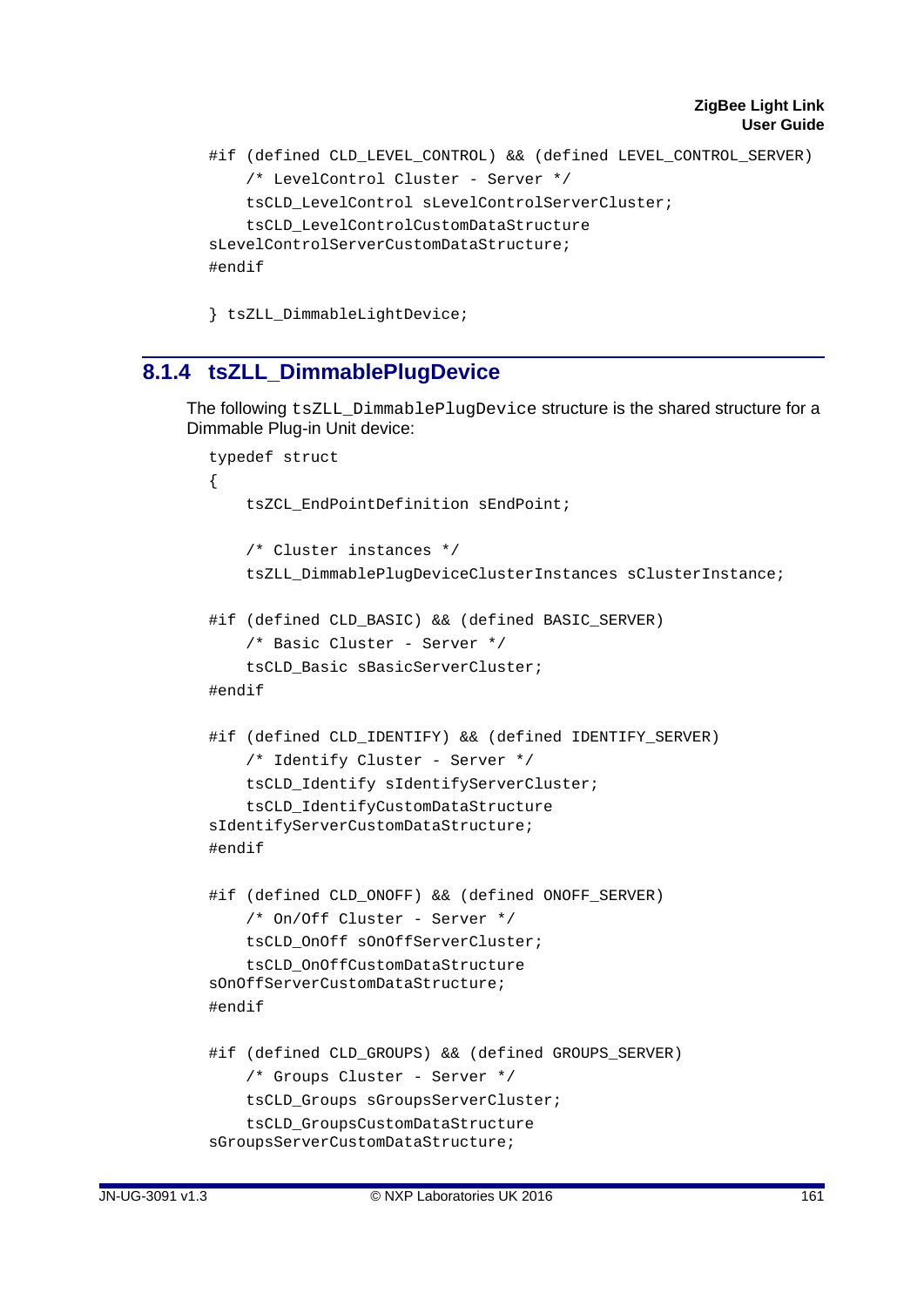```
#endif
#if (defined CLD SCENES) && (defined SCENES SERVER)
     /* Scenes Cluster - Server */
    tsCLD Scenes sScenesServerCluster;
     tsCLD_ScenesCustomDataStructure 
sScenesServerCustomDataStructure;
#endif
#if (defined CLD_LEVEL_CONTROL) && (defined LEVEL_CONTROL_SERVER)
     /* LevelControl Cluster - Server */
     tsCLD_LevelControl sLevelControlServerCluster;
     tsCLD_LevelControlCustomDataStructure 
sLevelControlServerCustomDataStructure;
#endif
```
} tsZLL\_DimmablePlugDevice;

# **8.1.5 tsZLL\_ColourLightDevice**

The following tsZLL\_ColourLightDevice structure is the shared structure for a Colour Light device:

```
typedef struct
{
    tsZCL EndPointDefinition sEndPoint;
     /* Cluster instances */
     tsZLL_ColourLightDeviceClusterInstances sClusterInstance;
#if (defined CLD_BASIC) && (defined BASIC_SERVER)
     /* Basic Cluster - Server */
    tsCLD Basic sBasicServerCluster;
#endif
#if (defined CLD_IDENTIFY) && (defined IDENTIFY_SERVER)
     /* Identify Cluster - Server */
    tsCLD Identify sIdentifyServerCluster;
     tsCLD_IdentifyCustomDataStructure 
sIdentifyServerCustomDataStructure;
#endif
#if (defined CLD ONOFF) && (defined ONOFF SERVER)
     /* On/Off Cluster - Server */
```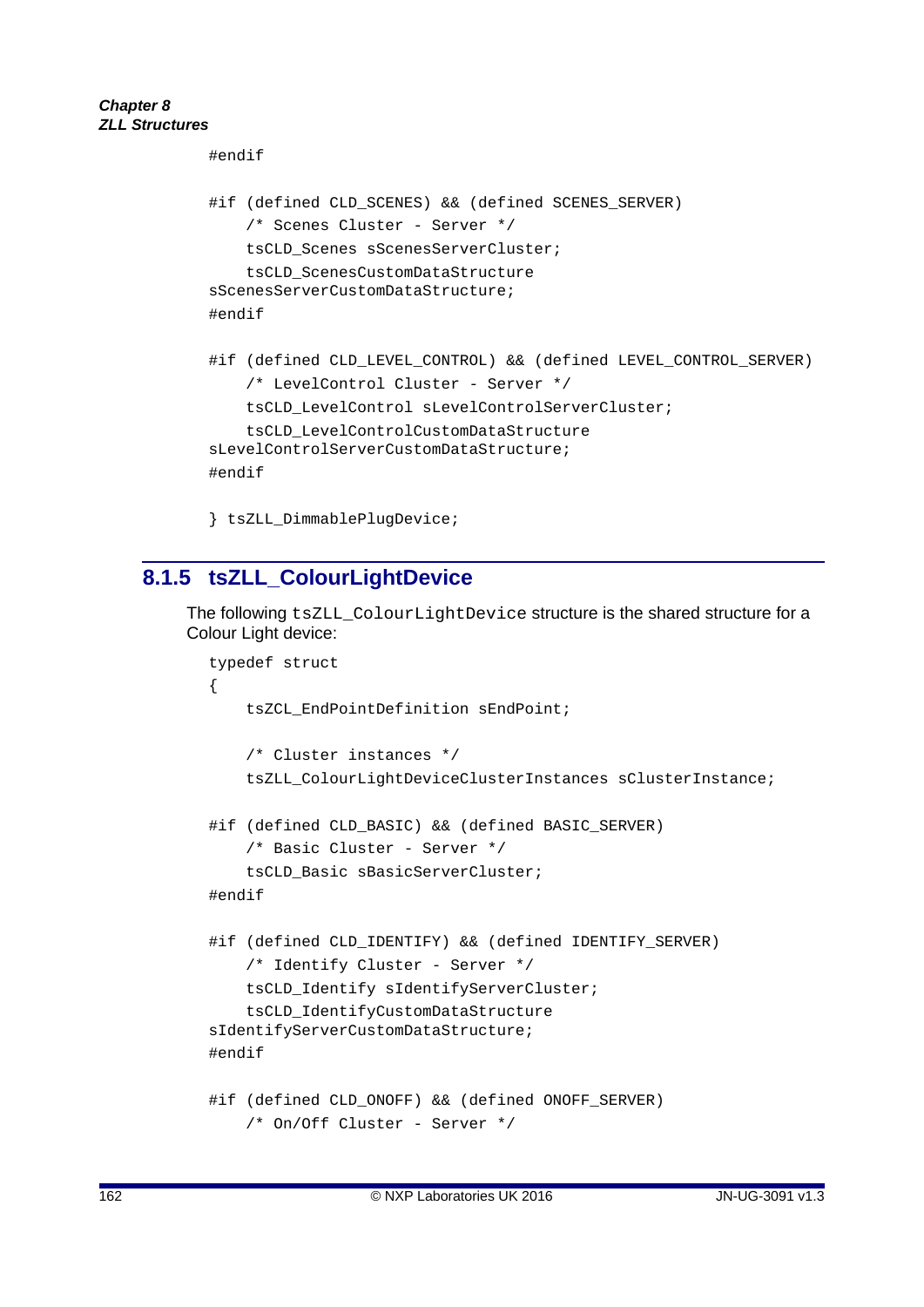```
 tsCLD_OnOff sOnOffServerCluster;
     tsCLD_OnOffCustomDataStructure 
sOnOffServerCustomDataStructure;
#endif
#if (defined CLD GROUPS) && (defined GROUPS SERVER)
     /* Groups Cluster - Server */
     tsCLD_Groups sGroupsServerCluster;
     tsCLD_GroupsCustomDataStructure 
sGroupsServerCustomDataStructure;
#endif
#if (defined CLD_SCENES) && (defined SCENES_SERVER)
     /* Scenes Cluster - Server */
    tsCLD Scenes sScenesServerCluster;
     tsCLD_ScenesCustomDataStructure 
sScenesServerCustomDataStructure;
#endif
#if (defined CLD_LEVEL_CONTROL) && (defined LEVEL_CONTROL_SERVER)
     /* LevelControl Cluster - Server */
     tsCLD_LevelControl sLevelControlServerCluster;
     tsCLD_LevelControlCustomDataStructure 
sLevelControlServerCustomDataStructure;
#endif
#if (defined CLD_COLOUR_CONTROL) && (defined COLOUR_CONTROL_SERVER)
     /* Colour Control Cluster - Server */
     tsCLD_ColourControl sColourControlServerCluster;
     tsCLD_ColourControlCustomDataStructure 
sColourControlServerCustomDataStructure;
#endif
```
} tsZLL\_ColourLightDevice;

# **8.1.6 tsZLL\_ExtendedColourLightDevice**

The following tsZLL\_ExtendedColourLightDevice structure is the shared structure for a Extended Colour Light device:

```
typedef struct
{
    tsZCL EndPointDefinition sEndPoint;
     /* Cluster instances */
```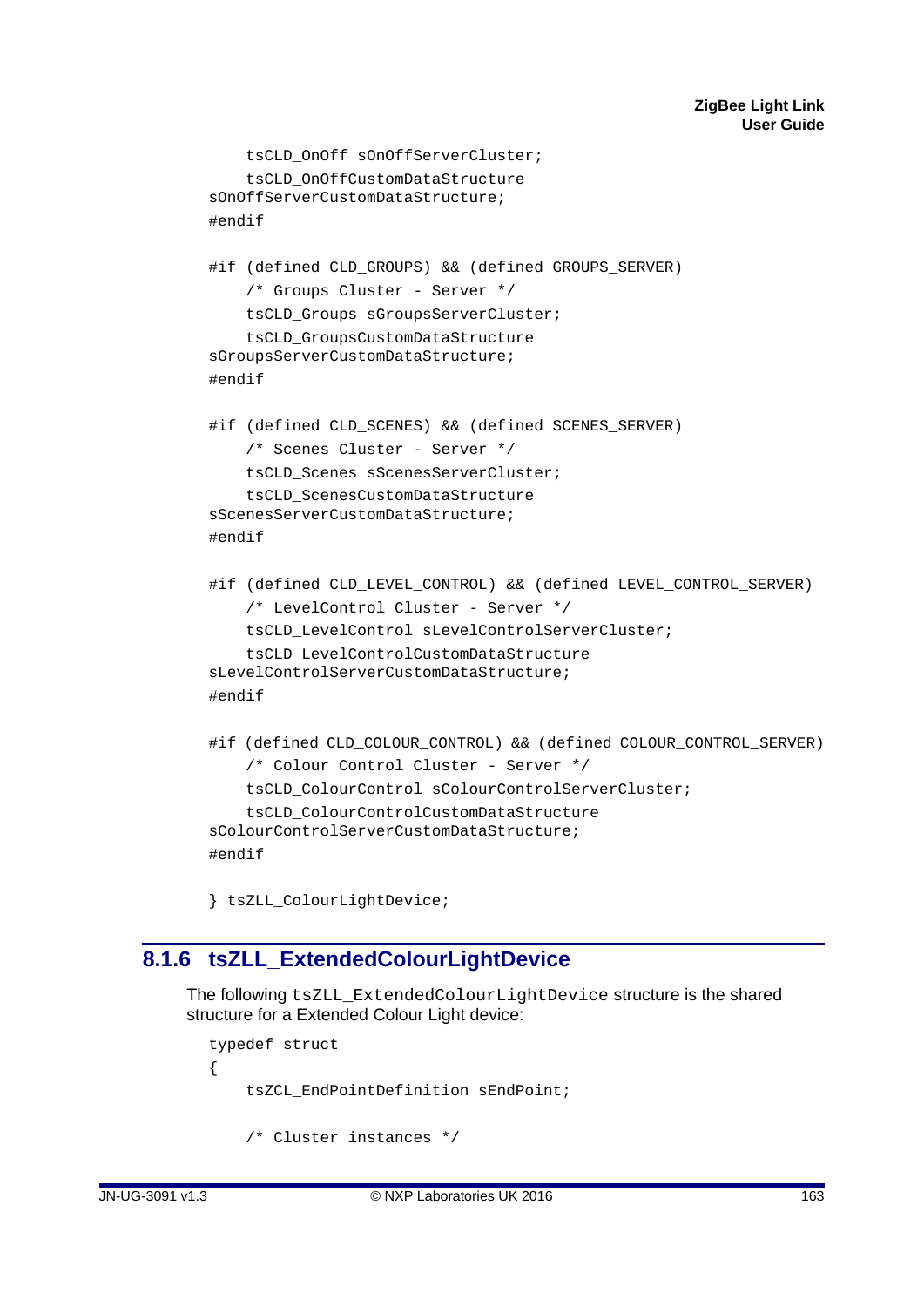```
 tsZLL_ExtendedColourLightDeviceClusterInstances 
sClusterInstance;
#if (defined CLD_BASIC) && (defined BASIC_SERVER)
     /* Basic Cluster - Server */
    tsCLD Basic sBasicServerCluster;
#endif
#if (defined CLD_IDENTIFY) && (defined IDENTIFY_SERVER)
     /* Identify Cluster - Server */
     tsCLD_Identify sIdentifyServerCluster;
     tsCLD_IdentifyCustomDataStructure 
sIdentifyServerCustomDataStructure;
#endif
#if (defined CLD_ONOFF) && (defined ONOFF_SERVER)
     /* On/Off Cluster - Server */
    tsCLD OnOff sOnOffServerCluster;
     tsCLD_OnOffCustomDataStructure 
sOnOffServerCustomDataStructure;
#endif
#if (defined CLD_GROUPS) && (defined GROUPS_SERVER)
     /* Groups Cluster - Server */
     tsCLD_Groups sGroupsServerCluster;
     tsCLD_GroupsCustomDataStructure 
sGroupsServerCustomDataStructure;
#endif
#if (defined CLD_SCENES) && (defined SCENES_SERVER)
     /* Scenes Cluster - Server */
     tsCLD_Scenes sScenesServerCluster;
     tsCLD_ScenesCustomDataStructure 
sScenesServerCustomDataStructure;
#endif
#if (defined CLD_LEVEL_CONTROL) && (defined LEVEL_CONTROL_SERVER)
     /* LevelControl Cluster - Server */
     tsCLD_LevelControl sLevelControlServerCluster;
     tsCLD_LevelControlCustomDataStructure 
sLevelControlServerCustomDataStructure;
#endif
```
#if (defined CLD\_COLOUR\_CONTROL) && (defined COLOUR\_CONTROL\_SERVER)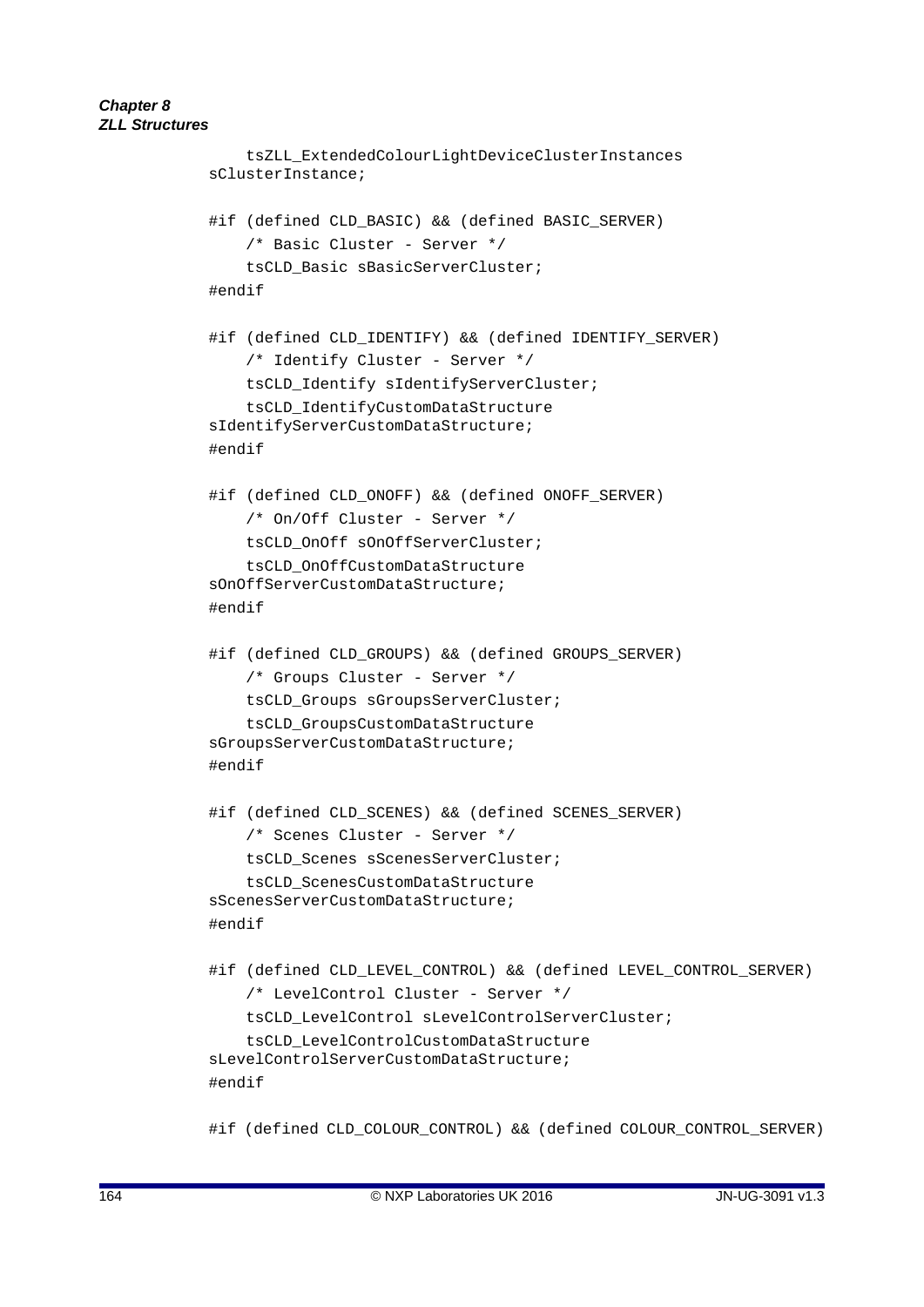```
 /* Colour Control Cluster - Server */
     tsCLD_ColourControl sColourControlServerCluster;
     tsCLD_ColourControlCustomDataStructure 
sColourControlServerCustomDataStructure;
#endif
```
} tsZLL\_ExtendedColourLightDevice;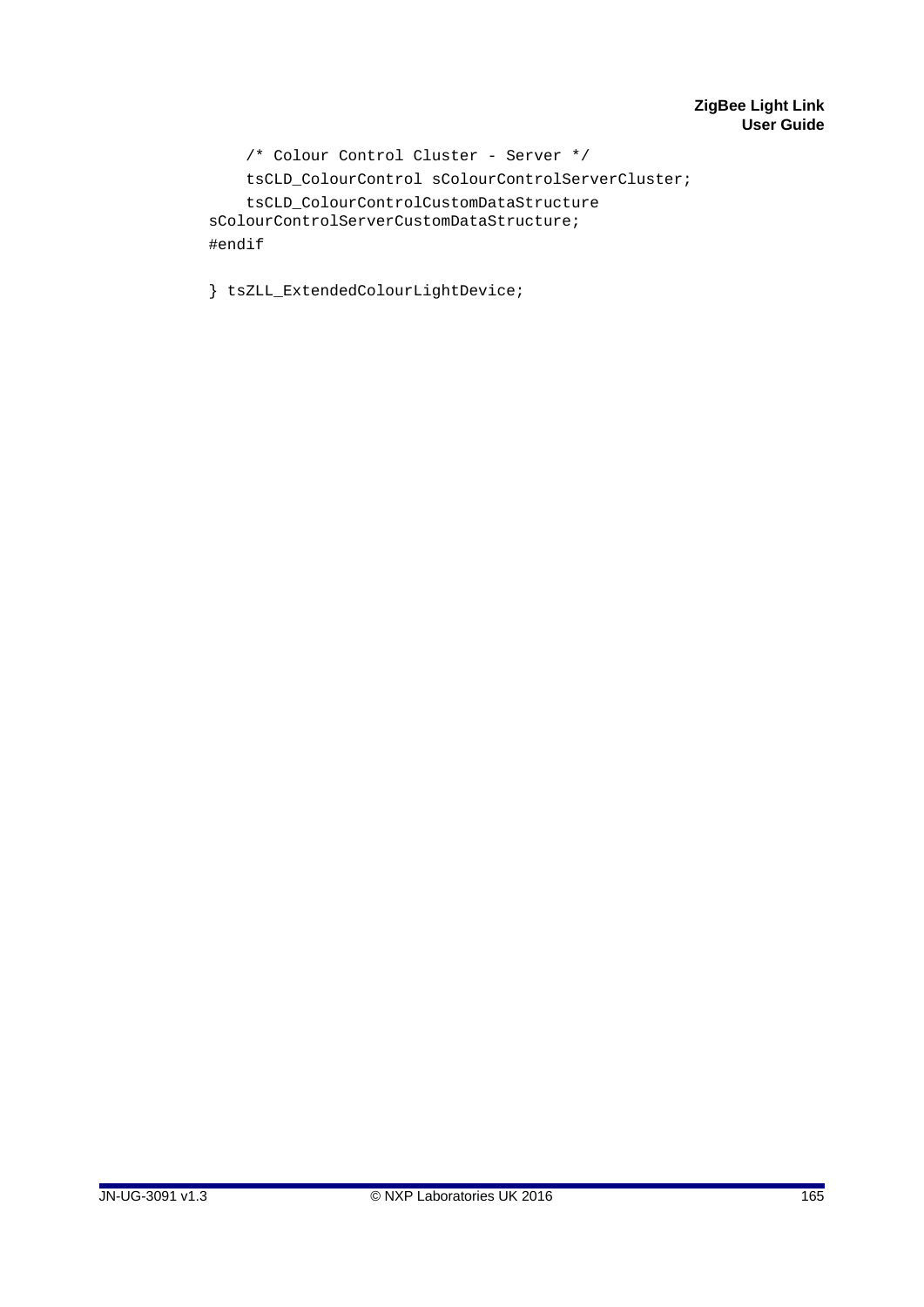# **8.1.7 tsZLL\_ColourTemperatureLightDevice**

The following tsZLL\_ColourTemperatureLightDevice structure is the shared structure for a Colour Temperature Light device:

```
typedef struct
{
    tsZCL EndPointDefinition sEndPoint;
     /* Cluster instances */
     tsZLL_ColourTemperatureLightDeviceClusterInstances 
sClusterInstance;
#if (defined CLD_BASIC) && (defined BASIC_SERVER)
     /* Basic Cluster - Server */
    tsCLD Basic sBasicServerCluster;
#endif
#if (defined CLD_IDENTIFY) && (defined IDENTIFY_SERVER)
     /* Identify Cluster - Server */
    tsCLD Identify sIdentifyServerCluster;
     tsCLD_IdentifyCustomDataStructure 
sIdentifyServerCustomDataStructure;
#endif
#if (defined CLD ONOFF) && (defined ONOFF SERVER)
     /* On/Off Cluster - Server */
    tsCLD OnOff sOnOffServerCluster;
     tsCLD_OnOffCustomDataStructure 
sOnOffServerCustomDataStructure;
#endif
#if (defined CLD_GROUPS) && (defined GROUPS_SERVER)
     /* Groups Cluster - Server */
    tsCLD Groups sGroupsServerCluster;
     tsCLD_GroupsCustomDataStructure 
sGroupsServerCustomDataStructure;
#endif
#if (defined CLD_SCENES) && (defined SCENES_SERVER)
     /* Scenes Cluster - Server */
    tsCLD Scenes sScenesServerCluster;
     tsCLD_ScenesCustomDataStructure 
sScenesServerCustomDataStructure;
#endif
```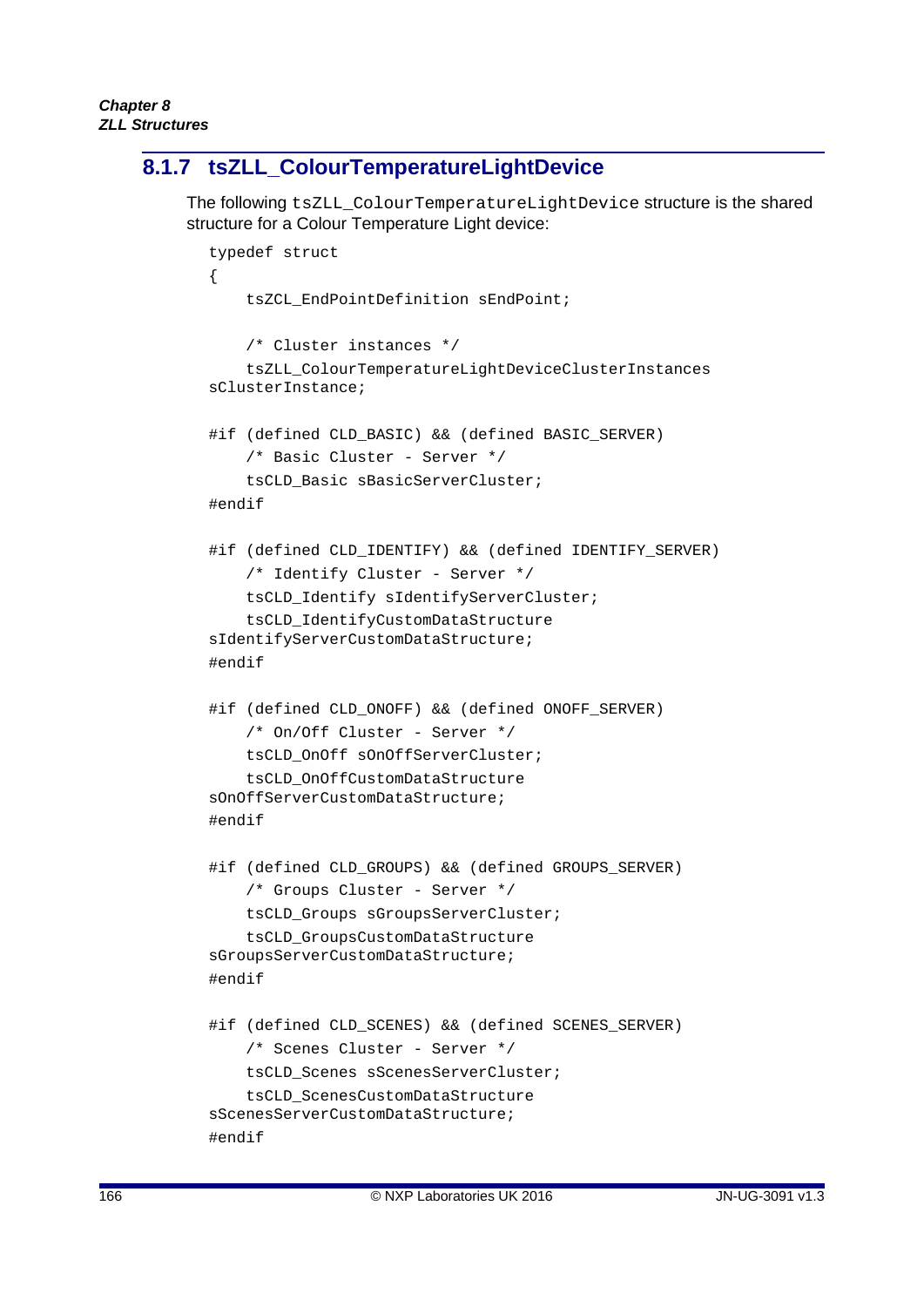```
#if (defined CLD_LEVEL_CONTROL) && (defined LEVEL_CONTROL_SERVER)
     /* LevelControl Cluster - Server */
    tsCLD LevelControl sLevelControlServerCluster;
     tsCLD_LevelControlCustomDataStructure 
sLevelControlServerCustomDataStructure;
#endif
#if (defined CLD_COLOUR_CONTROL) && (defined COLOUR_CONTROL_SERVER)
```

```
 /* Colour Control Cluster - Server */
    tsCLD ColourControl sColourControlServerCluster;
     tsCLD_ColourControlCustomDataStructure 
sColourControlServerCustomDataStructure;
#endif
```
} tsZLL\_ColourTemperatureLightDevice;

# **8.1.8 tsZLL\_ColourRemoteDevice**

The following tsZLL\_ColourRemoteDevice structure is the shared structure for a Colour Controller device:

```
typedef struct
{
    tsZCL EndPointDefinition sEndPoint;
     /* Cluster instances */
     tsZLL_ColourRemoteDeviceClusterInstances sClusterInstance;
#if (defined CLD_BASIC) && (defined BASIC_SERVER)
     /* Basic Cluster - Server */
    tsCLD Basic sBasicServerCluster;
#endif
     /* Mandatory client clusters */
#if (defined CLD_IDENTIFY) && (defined IDENTIFY_CLIENT)
     /* Identify Cluster - Client */
    tsCLD Identify sIdentifyClientCluster;
     tsCLD_IdentifyCustomDataStructure 
sIdentifyClientCustomDataStructure;
#endif
#if (defined CLD_ONOFF) && (defined ONOFF_CLIENT)
     /* On/Off Cluster - Client */
```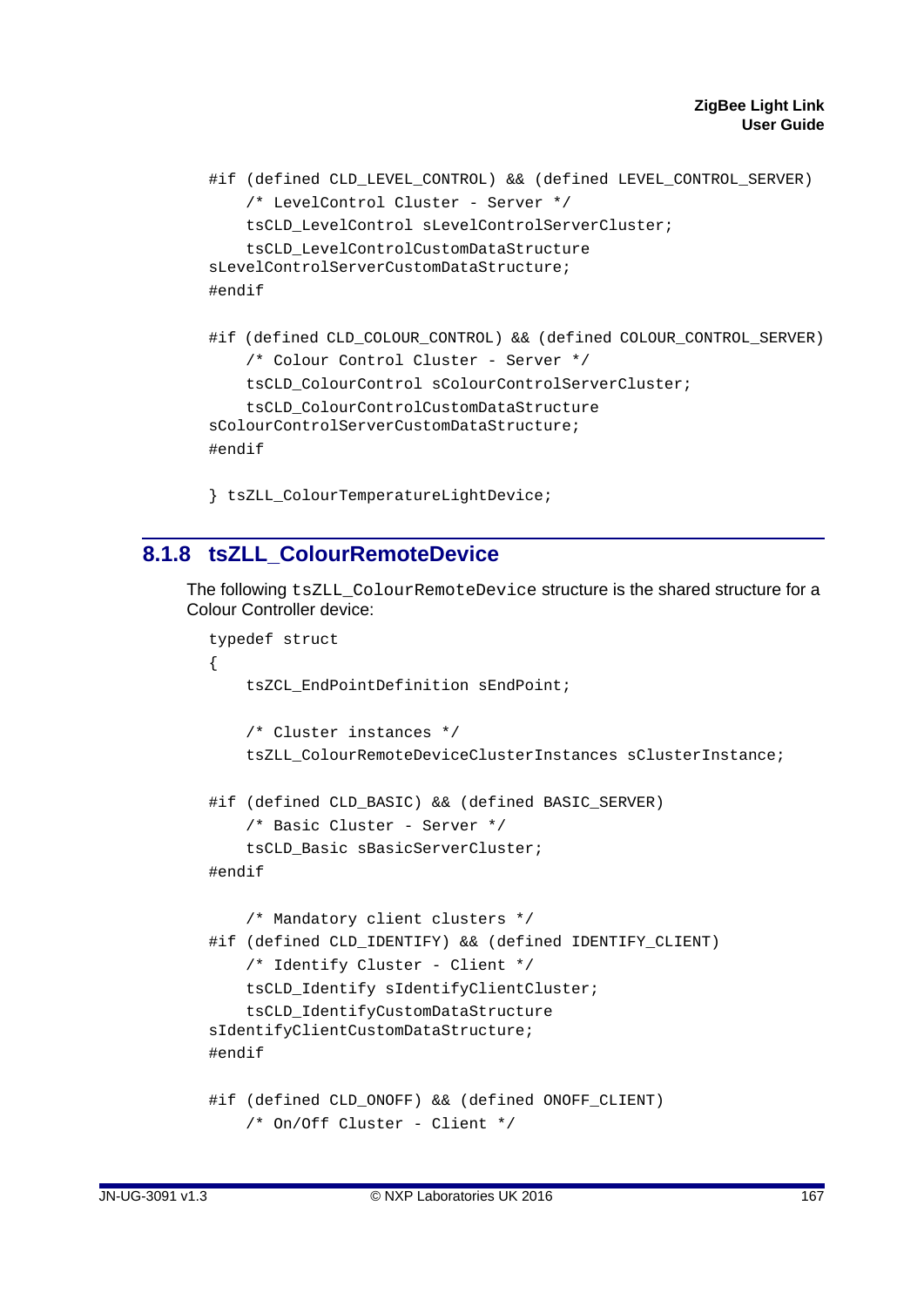```
tsCLD OnOff sOnOffClientCluster;
#endif
#if (defined CLD_LEVEL_CONTROL) && (defined LEVEL_CONTROL_CLIENT)
     /* Level Control Cluster - Client */
     tsCLD_LevelControl sLevelControlClientCluster;
     tsCLD_LevelControlCustomDataStructure 
sLevelControlClientCustomDataStructure;
#endif
#if (defined CLD_COLOUR_CONTROL) && (defined COLOUR_CONTROL_CLIENT)
     /* Colour Control Cluster - Client */
     tsCLD_ColourControl sColourControlClientCluster;
     tsCLD_ColourControlCustomDataStructure 
sColourControlClientCustomDataStructure;
#endif
#if (defined CLD_GROUPS) && (defined GROUPS_CLIENT)
     /* Groups Cluster - Client */
     tsCLD_Groups sGroupsClientCluster;
     tsCLD_GroupsCustomDataStructure 
sGroupsClientCustomDataStructure;
#endif
#if (defined CLD_ZLL_UTILITY) && (defined ZLL_UTILITY_SERVER)
     /* Utility Cluster - Server */
     tsCLD_ZllUtility sZllUtilityServerCluster;
     tsCLD_ZllUtilityCustomDataStructure 
sZllUtilityServerCustomDataStructure;
#endif
#if (defined CLD_ZLL_UTILITY) && (defined ZLL_UTILITY_CLIENT)
     /* Utility Cluster - Client */
     tsCLD_ZllUtility sZllUtilityClientCluster;
     tsCLD_ZllUtilityCustomDataStructure 
sZllUtilityClientCustomDataStructure;
#endif
```

```
} tsZLL_ColourRemoteDevice;
```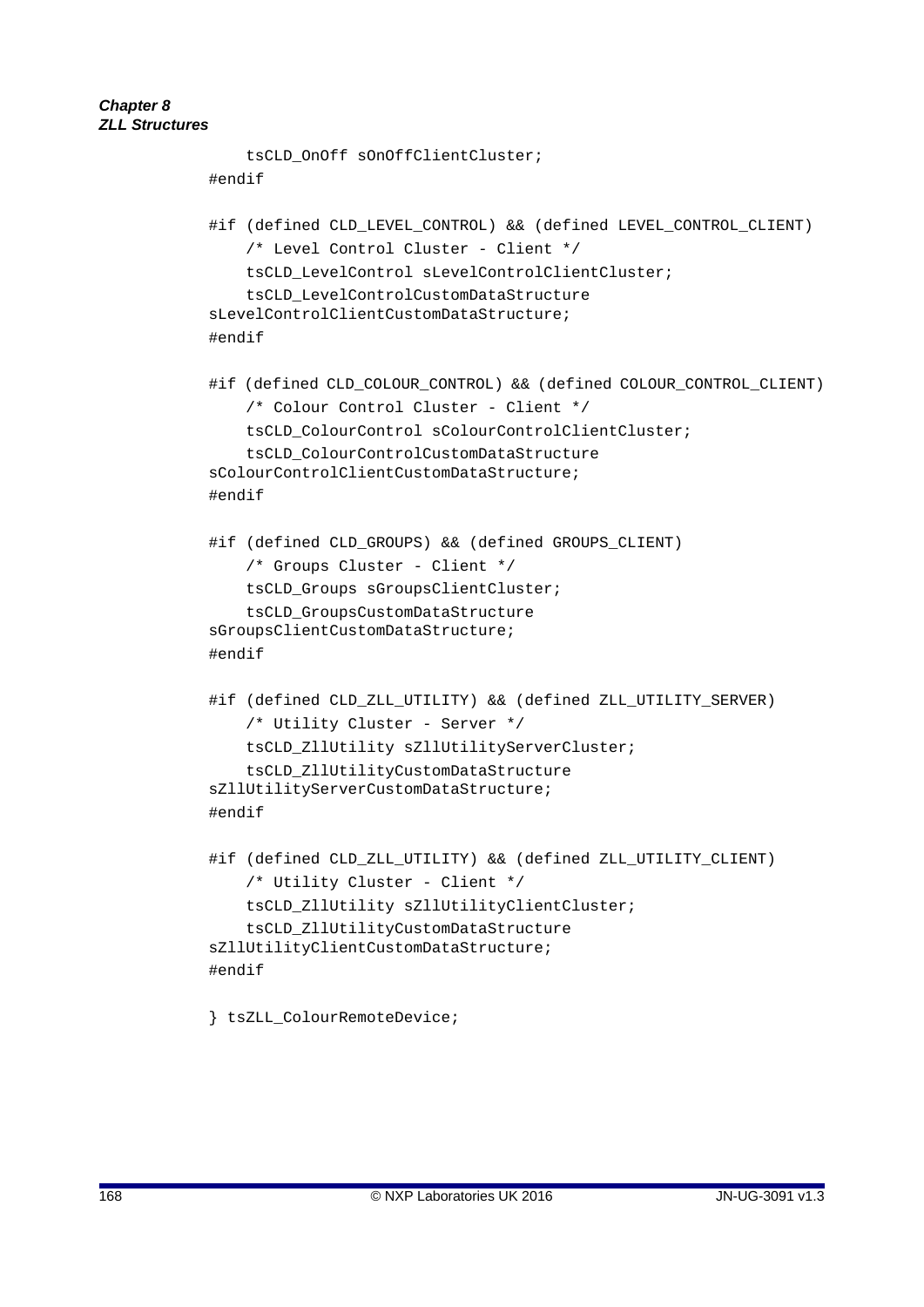## **8.1.9 tsZLL\_ColourSceneRemoteDevice**

<span id="page-168-0"></span>The following tsZLL\_ColourSceneRemoteDevice structure is the shared structure for a Colour Scene Controller device:

```
typedef struct
{
    tsZCL EndPointDefinition sEndPoint;
     /* Cluster instances */
    tsZLL_ColourSceneRemoteDeviceClusterInstances sClusterInstance;
#if (defined CLD_BASIC) && (defined BASIC_SERVER)
     /* Basic Cluster - Server */
    tsCLD Basic sBasicServerCluster;
#endif
#if (defined CLD_BASIC) && (defined BASIC_CLIENT)
     /* Basic Cluster - Client */
    tsCLD Basic sBasicClientCluster;
#endif
#if (defined CLD ZLL UTILITY) && (defined ZLL UTILITY SERVER)
     tsCLD_ZllUtility sZllUtilityServerCluster;
     tsCLD_ZllUtilityCustomDataStructure 
sZllUtilityServerCustomDataStructure;
#endif
#if (defined CLD_ZLL_UTILITY) && (defined ZLL_UTILITY_CLIENT)
     tsCLD_ZllUtility sZllUtilityClientCluster;
     tsCLD_ZllUtilityCustomDataStructure 
sZllUtilityClientCustomDataStructure;
#endif
     /* Mandatory client clusters */
#if (defined CLD_IDENTIFY) && (defined IDENTIFY_CLIENT)
     /* Identify Cluster - Client */
    tsCLD Identify sIdentifyClientCluster;
     tsCLD_IdentifyCustomDataStructure 
sIdentifyClientCustomDataStructure;
#endif
#if (defined CLD_ONOFF) && (defined ONOFF_CLIENT)
     /* On/Off Cluster - Client */
```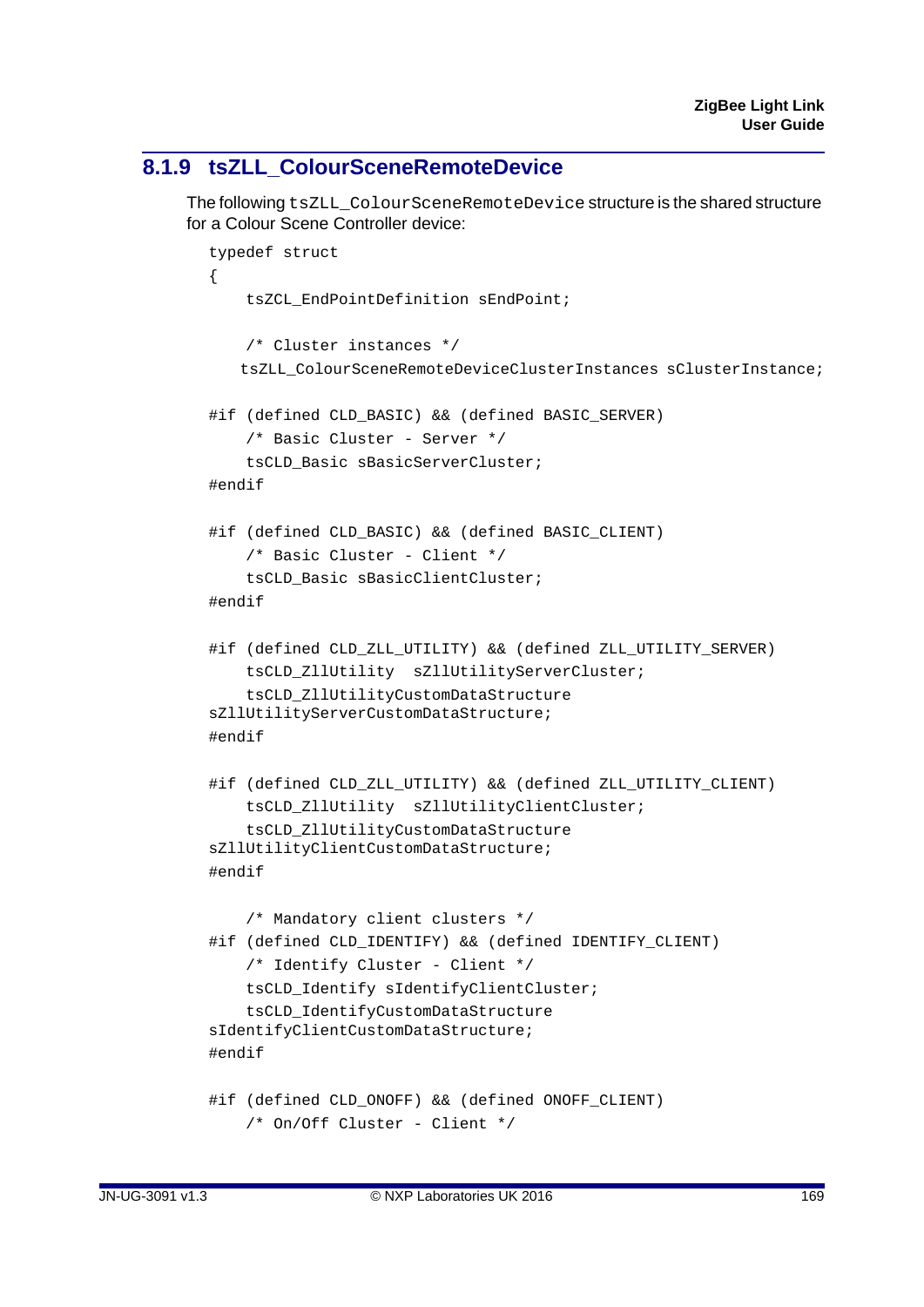```
tsCLD OnOff sOnOffClientCluster;
#endif
#if (defined CLD_LEVEL_CONTROL) && (defined LEVEL_CONTROL_CLIENT)
     /* Level Control Cluster - Client */
     tsCLD_LevelControl sLevelControlClientCluster;
     tsCLD_LevelControlCustomDataStructure 
sLevelControlClientCustomDataStructure;
#endif
#if (defined CLD_COLOUR_CONTROL) && (defined COLOUR_CONTROL_CLIENT)
     /* Colour Control Cluster - Client */
     tsCLD_ColourControl sColourControlClientCluster;
     tsCLD_ColourControlCustomDataStructure 
sColourControlClientCustomDataStructure;
#endif
#if (defined CLD_SCENES) && (defined SCENES_CLIENT)
     /* Scenes Cluster - Client */
    tsCLD Scenes sScenesClientCluster;
     tsCLD_ScenesCustomDataStructure 
sScenesClientCustomDataStructure;
#endif
#if (defined CLD_GROUPS) && (defined GROUPS_CLIENT)
     /* Groups Cluster - Client */
     tsCLD_Groups sGroupsClientCluster;
     tsCLD_GroupsCustomDataStructure 
sGroupsClientCustomDataStructure;
#endif
} tsZLL_ColourSceneRemoteDevice;
```
# **8.1.10 tsZLL\_NonColourRemoteDevice**

<span id="page-169-0"></span>The following tsZLL\_NonColourRemoteDevice structure is the shared structure for a Non-Colour Controller device:

```
typedef struct
{
    tsZCL EndPointDefinition sEndPoint;
     /* Cluster instances */
     tsZLL_NonColourRemoteDeviceClusterInstances sClusterInstance;
#if (defined CLD_BASIC) && (defined BASIC_SERVER)
```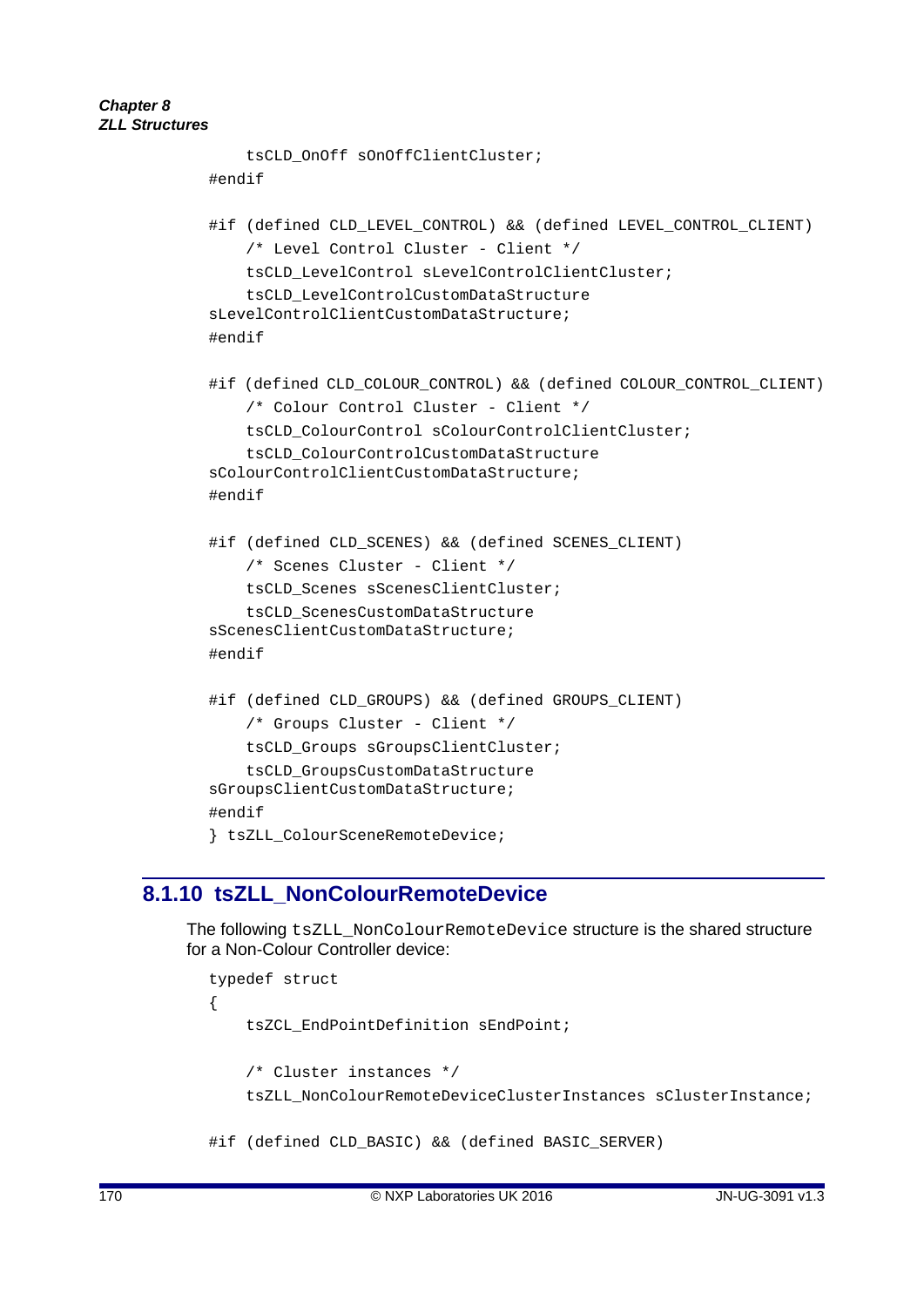```
 /* Basic Cluster - Server */
    tsCLD Basic sBasicServerCluster;
#endif
#if (defined CLD_ZLL_UTILITY) && (defined ZLL_UTILITY_SERVER)
     /* Utility Cluster - Server */
     tsCLD_ZllUtility sZllUtilityServerCluster;
     tsCLD_ZllUtilityCustomDataStructure 
sZllUtilityServerCustomDataStructure;
#endif
#if (defined CLD_ZLL_UTILITY) && (defined ZLL_UTILITY_CLIENT)
     /* Utility Cluster - Client */
     tsCLD_ZllUtility sZllUtilityClientCluster;
     tsCLD_ZllUtilityCustomDataStructure 
sZllUtilityClientCustomDataStructure;
#endif
     /* Mandatory client clusters */
#if (defined CLD_IDENTIFY) && (defined IDENTIFY_CLIENT)
     /* Identify Cluster - Client */
     tsCLD_Identify sIdentifyClientCluster;
     tsCLD_IdentifyCustomDataStructure 
sIdentifyClientCustomDataStructure;
#endif
#if (defined CLD_ONOFF) && (defined ONOFF_CLIENT)
     /* On/Off Cluster - Client */
    tsCLD_OnOff sOnOffClientCluster;
#endif
#if (defined CLD_LEVEL_CONTROL) && (defined LEVEL_CONTROL_CLIENT)
     /* Level Control Cluster - Client */
     tsCLD_LevelControl sLevelControlClientCluster;
     tsCLD_LevelControlCustomDataStructure 
sLevelControlClientCustomDataStructure;
#endif
#if (defined CLD_GROUPS) && (defined GROUPS_CLIENT)
     /* Groups Cluster - Client */
     tsCLD_Groups sGroupsClientCluster;
     tsCLD_GroupsCustomDataStructure 
sGroupsClientCustomDataStructure;
#endif
```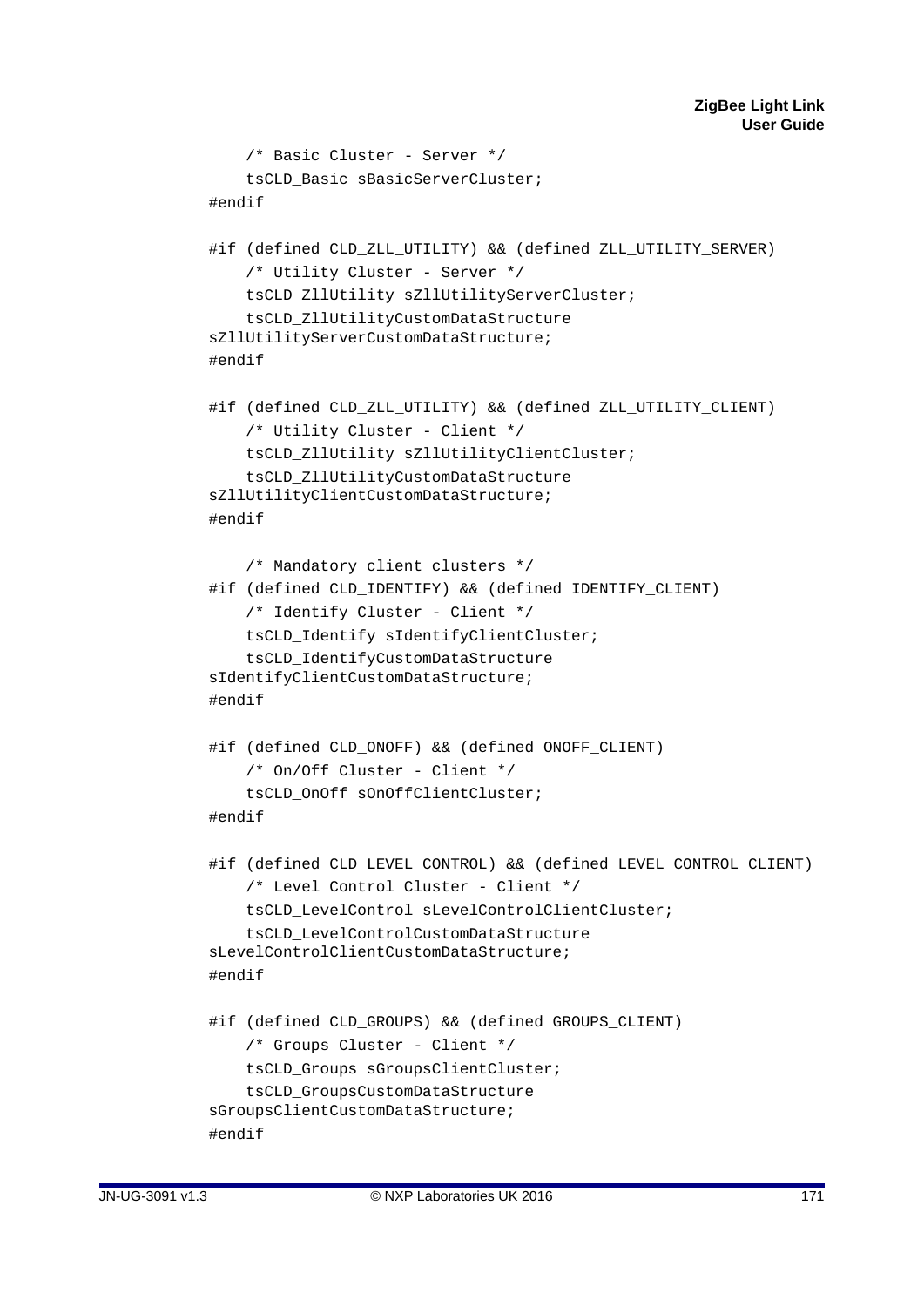<span id="page-171-0"></span>} tsZLL\_NonColourRemoteDevice;

# **8.1.11 tsZLL\_NonColourSceneRemoteDevice**

The following tsZLL\_NonColourSceneRemoteDevice structure is the shared structure for a Non-Colour Scene Controller device:

```
typedef struct
{
    tsZCL EndPointDefinition sEndPoint;
     /* Cluster instances */
     tsZLL_NonColourSceneRemoteDeviceClusterInstances 
sClusterInstance;
#if (defined CLD_BASIC) && (defined BASIC_SERVER)
     /* Basic Cluster - Server */
    tsCLD Basic sBasicServerCluster;
#endif
#if (defined CLD_ZLL_UTILITY) && (defined ZLL_UTILITY_SERVER)
     /* Utility Cluster - Server */
     tsCLD_ZllUtility sZllUtilityServerCluster;
     tsCLD_ZllUtilityCustomDataStructure 
sZllUtilityServerCustomDataStructure;
#endif
#if (defined CLD_ZLL_UTILITY) && (defined ZLL_UTILITY_CLIENT)
         /* Utility Cluster - Client */
         tsCLD_ZllUtility sZllUtilityClientCluster;
         tsCLD_ZllUtilityCustomDataStructure 
sZllUtilityClientCustomDataStructure;
#endif
     /* Mandatory client clusters */
#if (defined CLD_IDENTIFY) && (defined IDENTIFY_CLIENT)
     /* Identify Cluster - Client */
    tsCLD Identify sIdentifyClientCluster;
     tsCLD_IdentifyCustomDataStructure 
sIdentifyClientCustomDataStructure;
#endif
#if (defined CLD_ONOFF) && (defined ONOFF_CLIENT)
```
/\* On/Off Cluster - Client \*/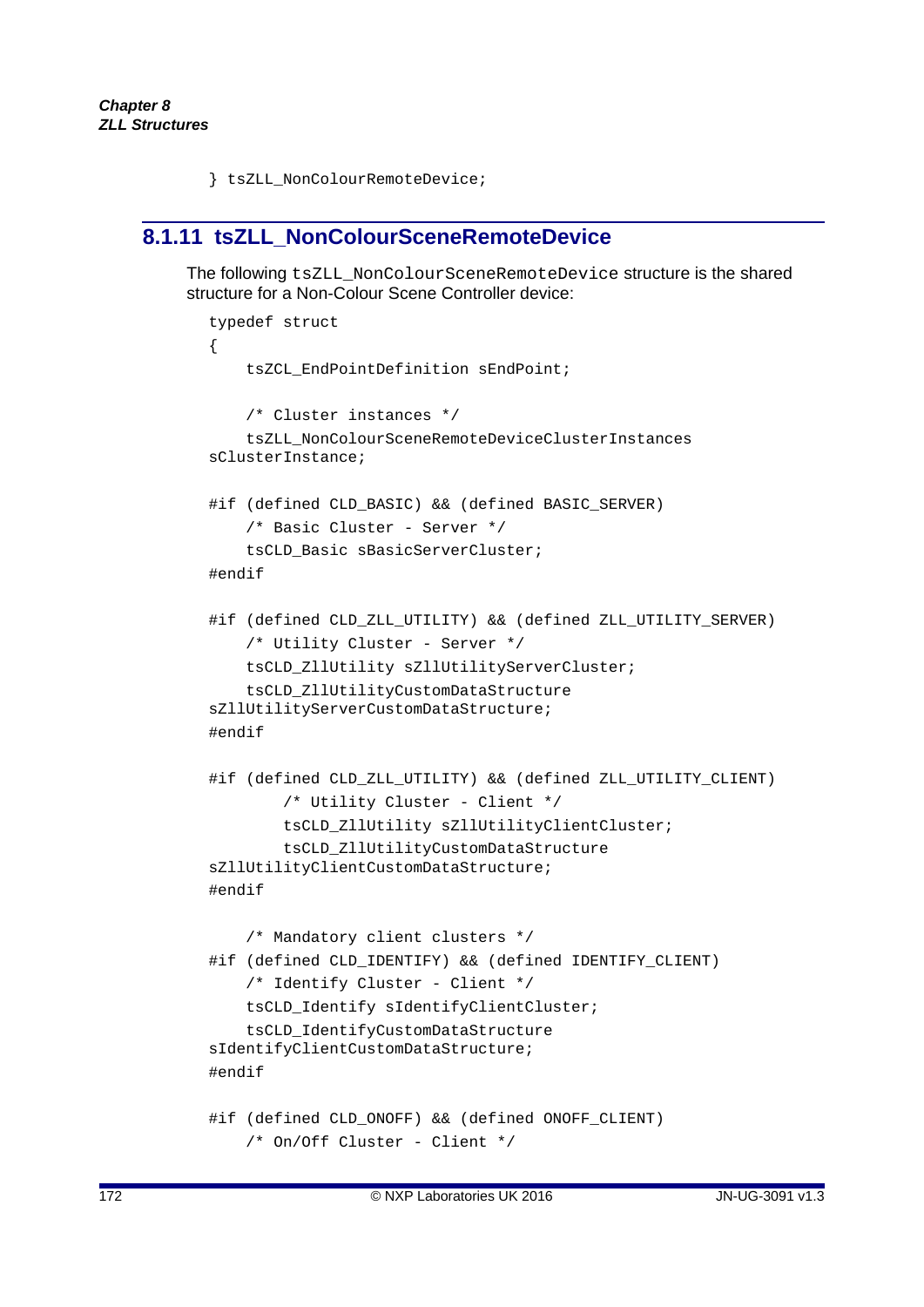```
tsCLD OnOff sOnOffClientCluster;
#endif
#if (defined CLD_LEVEL_CONTROL) && (defined LEVEL_CONTROL_CLIENT)
     /* Level Control Cluster - Client */
     tsCLD_LevelControl sLevelControlClientCluster;
     tsCLD_LevelControlCustomDataStructure 
sLevelControlClientCustomDataStructure;
#endif
#if (defined CLD SCENES) && (defined SCENES CLIENT)
     /* Scenes Cluster - Client */
     tsCLD_Scenes sScenesClientCluster;
     tsCLD_ScenesCustomDataStructure 
sScenesClientCustomDataStructure;
#endif
#if (defined CLD_GROUPS) && (defined GROUPS_CLIENT)
     /* Groups Cluster - Client */
     tsCLD_Groups sGroupsClientCluster;
     tsCLD_GroupsCustomDataStructure 
sGroupsClientCustomDataStructure;
#endif
```
<span id="page-172-0"></span>} tsZLL\_NonColourSceneRemoteDevice;

## **8.1.12 tsZLL\_ControlBridgeDevice**

The following tsZLL\_ControlBridgeDevice structure is the shared structure for a Control Bridge device:

```
typedef struct
{
    tsZCL EndPointDefinition sEndPoint;
     /* Cluster instances */
     tsZLL_ControlBridgeDeviceClusterInstances sClusterInstance;
     #if (defined CLD_BASIC) && (defined BASIC_SERVER)
         /* Basic Cluster - Server */
        tsCLD Basic sBasicServerCluster;
     #endif
     #if (defined CLD_ZLL_UTILITY) && (defined ZLL_UTILITY_SERVER)
```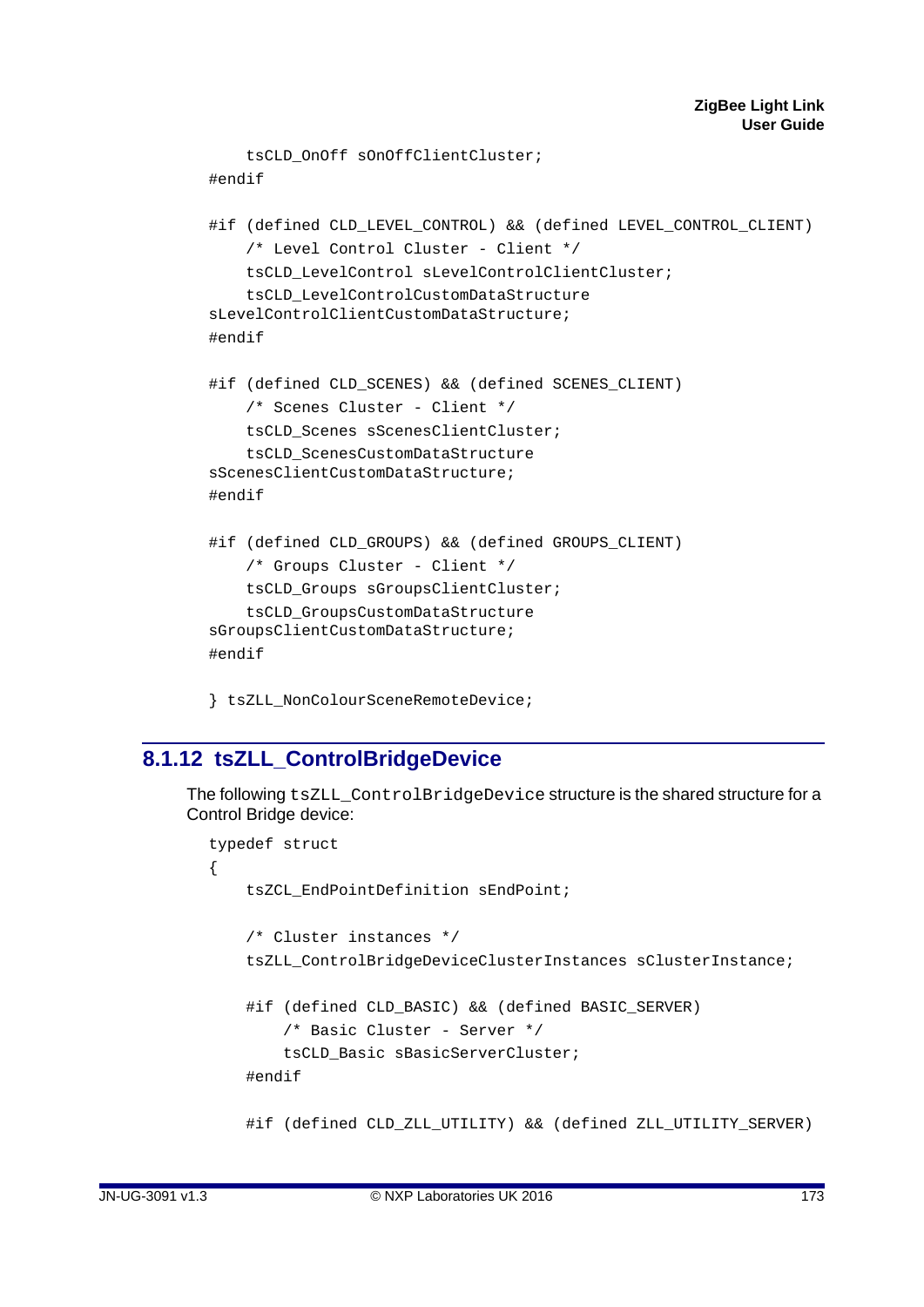```
 /* Utility Cluster - Server */
       tsCLD_ZllUtility sZllUtilityServerCluster;
         tsCLD_ZllUtilityCustomDataStructure 
sZllUtilityServerCustomDataStructure;
     #endif
     #if (defined CLD_ZLL_UTILITY) && (defined ZLL_UTILITY_CLIENT)
         /* Utility Cluster - Client */
      tsCLD ZllUtility sZ11UtilityClientCluster;
         tsCLD_ZllUtilityCustomDataStructure 
sZllUtilityClientCustomDataStructure;
     #endif
     /*
      * Mandatory client clusters
      */
    #if (defined CLD IDENTIFY) && (defined IDENTIFY CLIENT)
         /* Identify Cluster - Client */
         tsCLD_Identify sIdentifyClientCluster;
         tsCLD_IdentifyCustomDataStructure 
sIdentifyClientCustomDataStructure;
     #endif
     #if (defined CLD_ONOFF) && (defined ONOFF_CLIENT)
         /* On/Off Cluster - Client */
        tsCLD OnOff sOnOffClientCluster;
     #endif
    #if (defined CLD LEVEL CONTROL) && (defined
LEVEL_CONTROL_CLIENT)
         /* Level Control Cluster - Client */
         tsCLD_LevelControl sLevelControlClientCluster;
         tsCLD_LevelControlCustomDataStructure 
sLevelControlClientCustomDataStructure;
     #endif
     #if (defined CLD_SCENES) && (defined SCENES_CLIENT)
         /* Scenes Cluster - Client */
        tsCLD Scenes sScenesClientCluster;
         tsCLD_ScenesCustomDataStructure 
sScenesClientCustomDataStructure;
     #endif
     #if (defined CLD_GROUPS) && (defined GROUPS_CLIENT)
```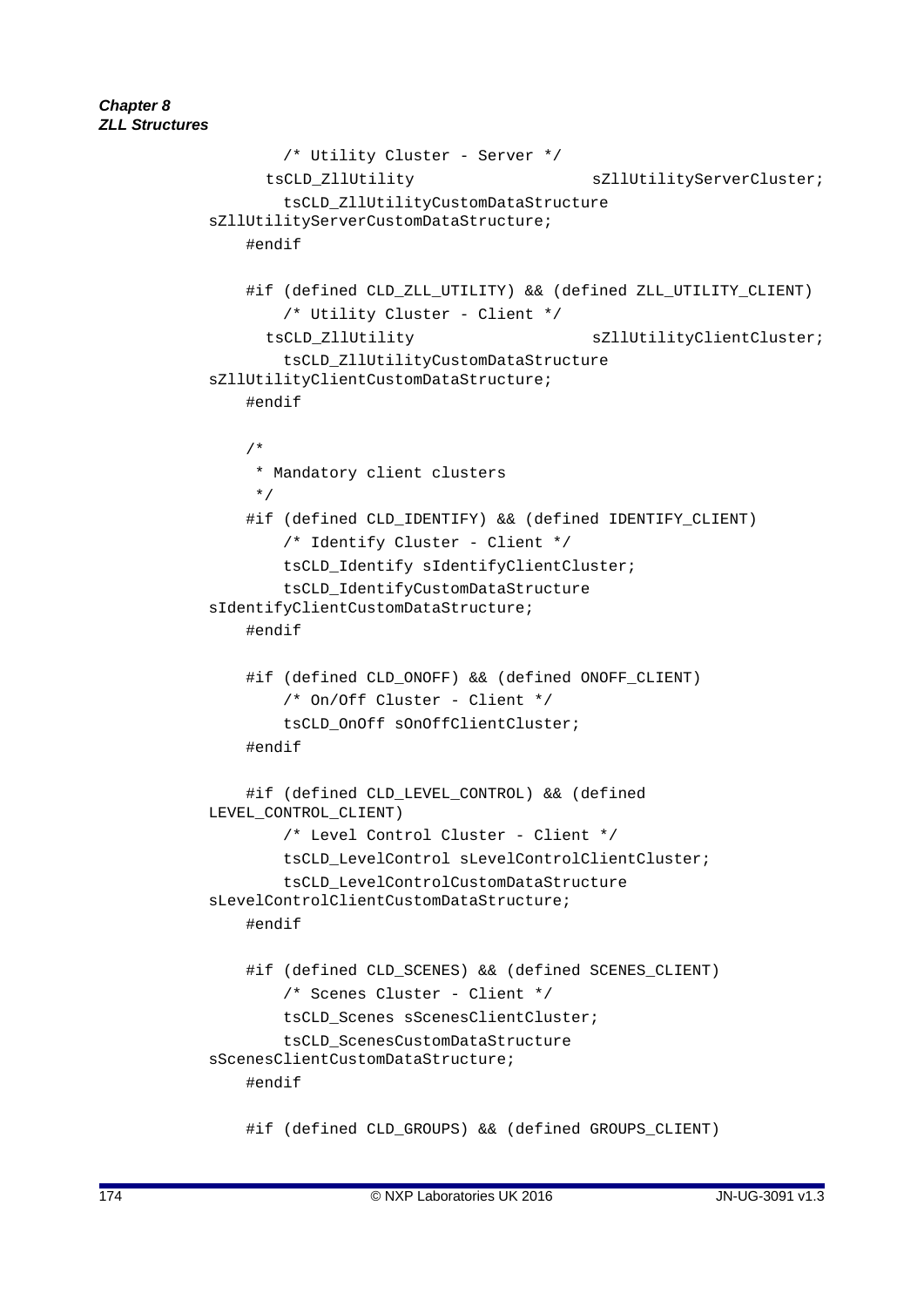```
 /* Groups Cluster - Client */
         tsCLD_Groups sGroupsClientCluster;
         tsCLD_GroupsCustomDataStructure 
sGroupsClientCustomDataStructure;
     #endif
     #if (defined CLD_COLOUR_CONTROL) && (defined 
COLOUR_CONTROL_CLIENT)
         /* Colour Control Cluster - Client */
         tsCLD_ColourControl sColourControlClientCluster;
         tsCLD_ColourControlCustomDataStructure 
sColourControlClientCustomDataStructure;
     #endif
     /* Mandatory client clusters */
     #if (defined CLD_DOOR_LOCK) && (defined DOOR_LOCK_CLIENT)
         /* Door Lock Cluster - Client */
         tsCLD_DoorLock sDoorLockClientCluster;
     #endif
```
<span id="page-174-0"></span>} tsZLL\_ControlBridgeDevice;

## **8.1.13 tsZLL\_OnOffSensorDevice**

The following tsZLL\_OnOffSensorDevice structure is the shared structure for a On/Off Sensor device:

```
typedef struct
{
    tsZCL EndPointDefinition sEndPoint;
     /* Cluster instances */
     tsZLL_OnOffSensorDeviceClusterInstances sClusterInstance;
#if (defined CLD_BASIC) && (defined BASIC_SERVER)
     /* Basic Cluster - Server */
    tsCLD Basic sBasicServerCluster;
#endif
#if (defined CLD_ZLL_UTILITY) && (defined ZLL_UTILITY_SERVER)
     /* Utility Cluster - Server */
     tsCLD_ZllUtility sZllUtilityServerCluster;
     tsCLD_ZllUtilityCustomDataStructure 
sZllUtilityServerCustomDataStructure;
#endif
```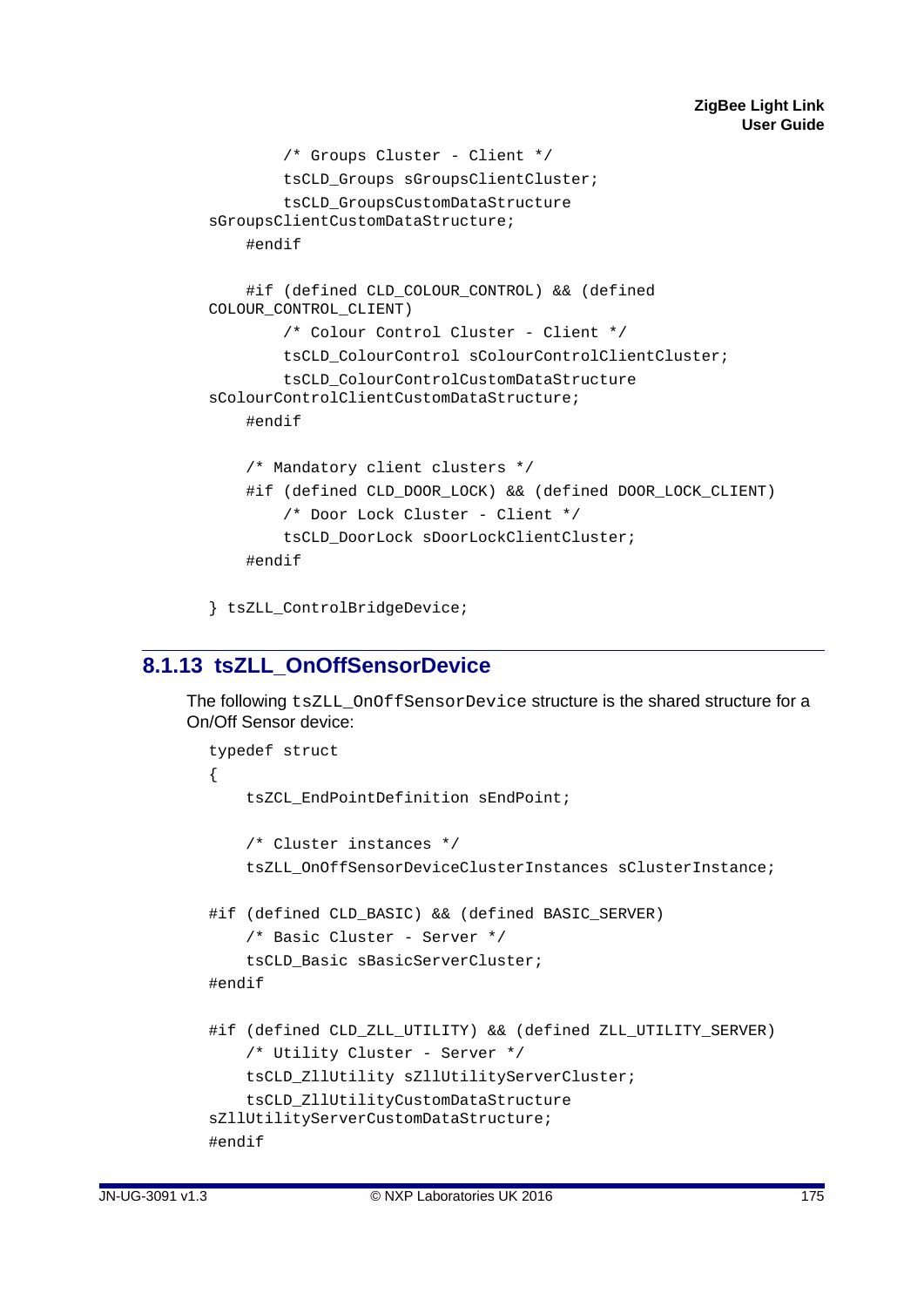```
#if (defined CLD_ZLL_UTILITY) && (defined ZLL_UTILITY_CLIENT)
         /* Utility Cluster - Client */
         tsCLD_ZllUtility sZllUtilityClientCluster;
         tsCLD_ZllUtilityCustomDataStructure 
sZllUtilityClientCustomDataStructure;
#endif
     /*
      * Mandatory client clusters
      */
     #if (defined CLD_IDENTIFY) && (defined IDENTIFY_CLIENT)
         /* Identify Cluster - Client */
         tsCLD_Identify sIdentifyClientCluster;
         tsCLD_IdentifyCustomDataStructure 
sIdentifyClientCustomDataStructure;
     #endif
     #if (defined CLD_ONOFF) && (defined ONOFF_CLIENT)
         /* On/Off Cluster - Client */
        tsCLD OnOff sOnOffClientCluster;
     #endif
    #if (defined CLD LEVEL CONTROL) && (defined
LEVEL_CONTROL_CLIENT)
         /* Level Control Cluster - Client */
         tsCLD_LevelControl sLevelControlClientCluster;
         tsCLD_LevelControlCustomDataStructure 
sLevelControlClientCustomDataStructure;
     #endif
     #if (defined CLD_SCENES) && (defined SCENES_CLIENT)
         /* Scenes Cluster - Client */
        tsCLD Scenes sScenesClientCluster;
         tsCLD_ScenesCustomDataStructure 
sScenesClientCustomDataStructure;
     #endif
     #if (defined CLD_GROUPS) && (defined GROUPS_CLIENT)
         /* Groups Cluster - Client */
         tsCLD_Groups sGroupsClientCluster;
         tsCLD_GroupsCustomDataStructure 
sGroupsClientCustomDataStructure;
     #endif
```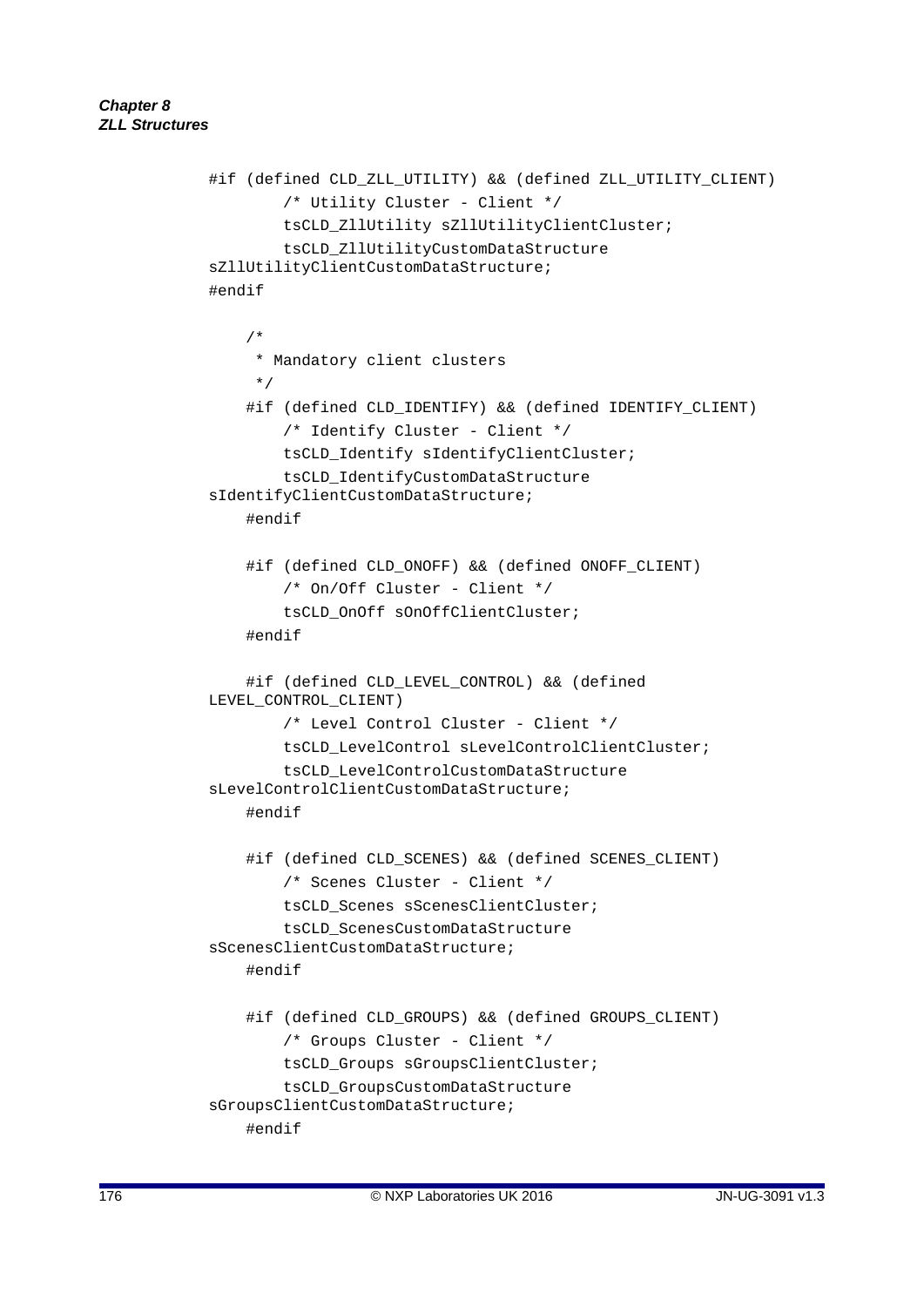#if (defined CLD\_COLOUR\_CONTROL) && (defined COLOUR\_CONTROL\_CLIENT) /\* Colour Control Cluster - Client \*/ tsCLD\_ColourControl sColourControlClientCluster; tsCLD\_ColourControlCustomDataStructure sColourControlClientCustomDataStructure; #endif

} tsZLL\_OnOffSensorDevice;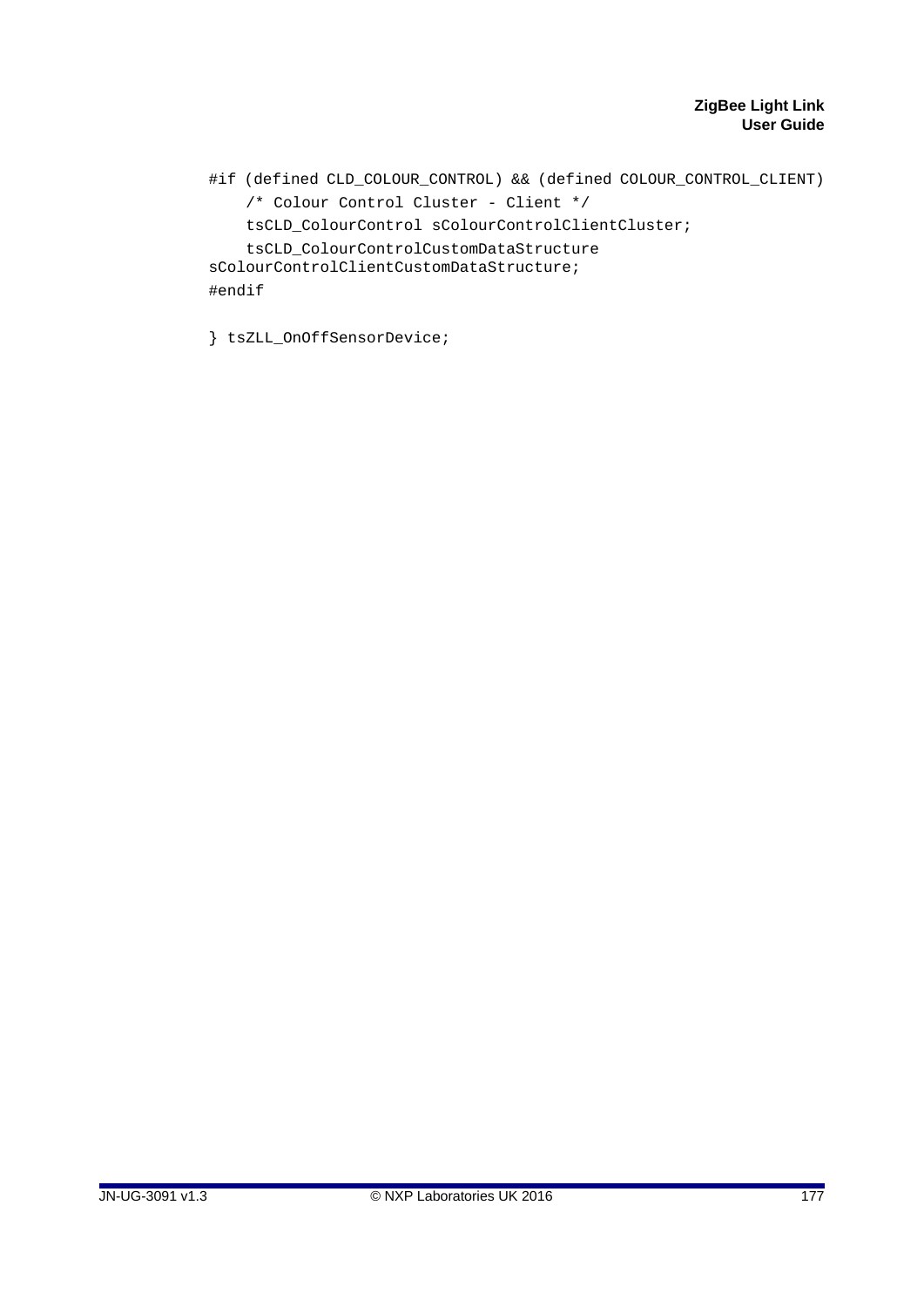# **8.2 Other Structures**

# **8.2.1 tsCLD\_ZllDeviceRecord**

The following tsCLD\_ZllDeviceRecord structure is used to store a device information record about a ZigBee device on a node:

```
typedef struct
{
   uint64 u64IEEEAddr;
    uint16 u16ProfileId;
    uint16 u16DeviceId;
    uint8 u8Endpoint;
    uint8 u8Version;
   uint8 u8NumberGroupIds;
    uint8 u8Sort;
} tsCLD_ZllDeviceRecord;
```
#### where:

- u64IEEEAddr is the 64-bit IEEE (MAC) address of the node.
- ulferation is the 16-bit identifier of the ZigBee application profile that is supported by the device.
- u16DeviceId is the 16-bit Device Identifier supported by the device.
- u8Endpoint is number of the endpoint (in the range 1-240) on which the device is located
- u8Version is an 8-bit version number for the device the four least significant bits are from the Application Device Version field of the appropriate Simple Descriptor and the four most significant bits are zero.
- u8NumberGroupIds is the number of groups (of lights) supported by the device.
- $\blacksquare$  u8Sort indicates the position of the device in a sorted list of devices, e.g. for a remote control unit (a zero value indicates that there is no sorted list).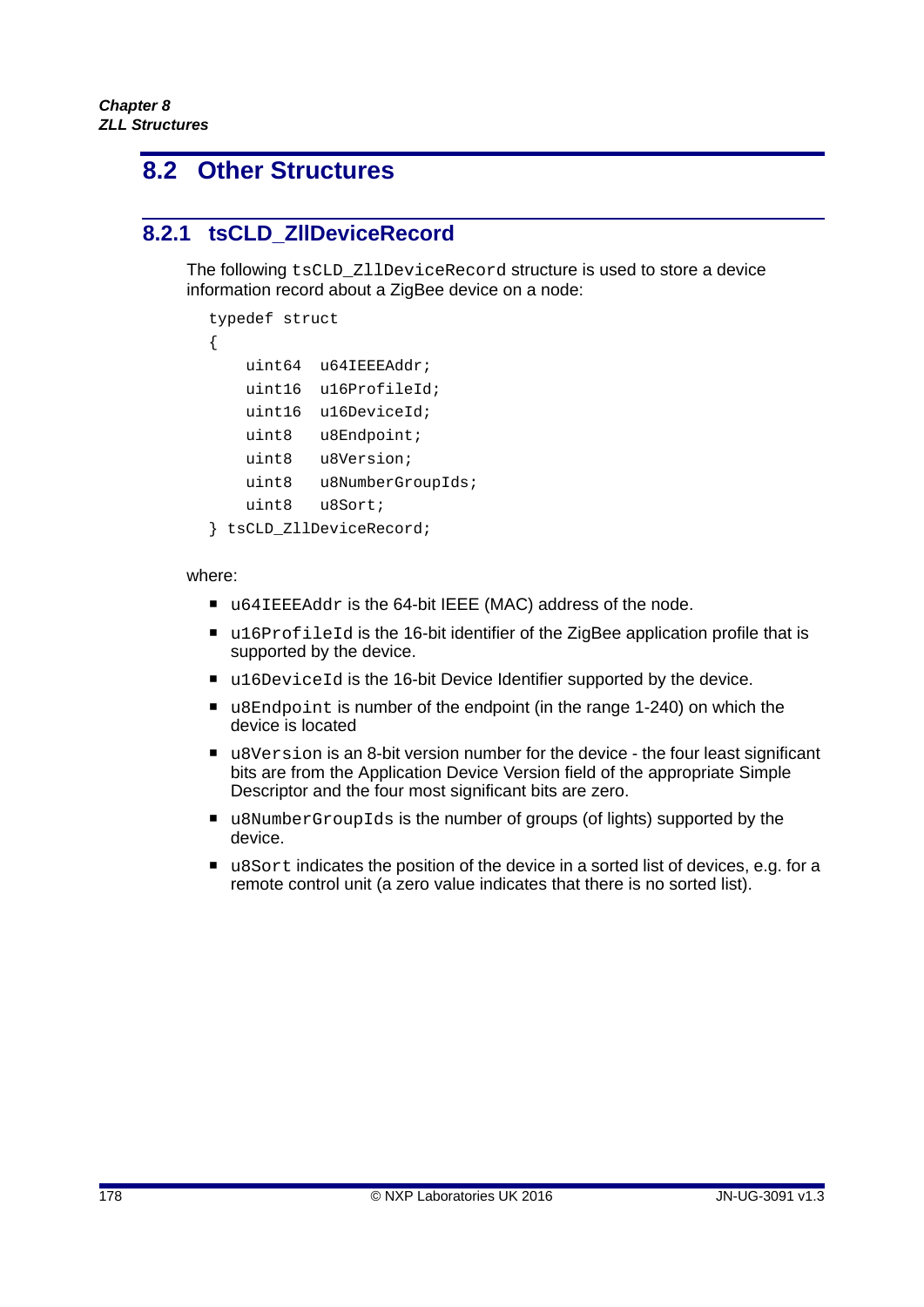## **Revision History**

| <b>Version</b> | Date        | <b>Comments</b>                                                                                                                                                                                                                                                                                                                                                                                   |
|----------------|-------------|---------------------------------------------------------------------------------------------------------------------------------------------------------------------------------------------------------------------------------------------------------------------------------------------------------------------------------------------------------------------------------------------------|
| 1.0            | 24-Jan-2013 | First release                                                                                                                                                                                                                                                                                                                                                                                     |
| 1.1            | 14-Aug-2013 | Various updates for new ZigBee Light Link release                                                                                                                                                                                                                                                                                                                                                 |
| 1.2            | 24-Feb-2015 | Updated for change of toolchain to 'BeyondStudio for NXP' and for<br>optimised ZCL supplied in new combined HA/ZLL SDK.<br>Part numbers for related resources changed:<br>• ZigBee PRO Stack User Guide: JN-UG-3048 to JN-UG-3101<br>• ZCL User Guide: JN-UG-3077 to JN-UG-3103<br>• JN516x Toolchain installer: JN-SW-4041 to JN-SW-4141<br>• JN516x ZLL SDK installer: JN-SW-4062 to JN-SW-4168 |
| 1.3            | 3-Aug-2016  | Web addresses for NXP Wireless Connectivity pages updated                                                                                                                                                                                                                                                                                                                                         |